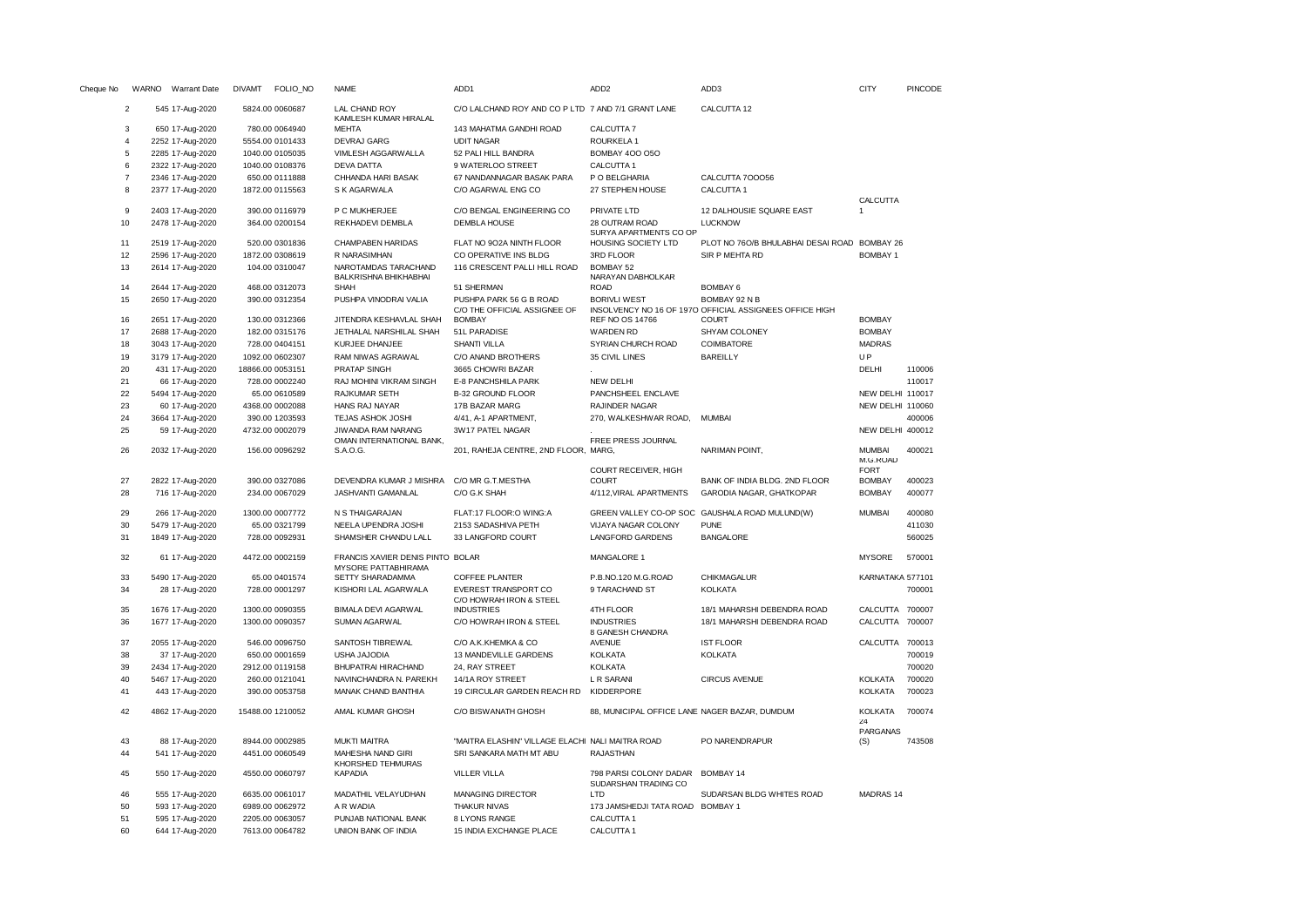|     |                  |                  | LAXMIBAI MAHARUDRA                                                    |                                                     | NOWROJI VAKIL STREET               |                              |                         |
|-----|------------------|------------------|-----------------------------------------------------------------------|-----------------------------------------------------|------------------------------------|------------------------------|-------------------------|
| 61  | 646 17-Aug-2020  | 1651.00 0064880  | <b>NADKARNI</b>                                                       | A/6 EAST AND WEST VILLA                             | <b>GRANT RD</b>                    | <b>BOMBAY 7</b>              |                         |
| 64  | 663 17-Aug-2020  | 2964.00 0065355  | HIRALAL SITALDAS DALAL                                                | 2 SITAL BHUWAN                                      | 64 WALKESHWAR ROAD                 | <b>BOMBAY 6 WB</b>           |                         |
| 69  | 742 17-Aug-2020  | 4420.00 0067559  | <b>VINAY B KAPADIA</b>                                                | C/O B A AND BROS E P LTD                            | 2 AND 3 CLIVE ROW                  | CALCUTTA 1                   |                         |
| 70  | 743 17-Aug-2020  | 4420.00 0067565  | ANIMA BHUPENDRA KAPADIA<br>SHILKUMAR AMERSINHJI                       | C/O B A AND BROS E P LTD                            | 2 AND 3 CLIVE ROW                  | CALCUTTA 1                   |                         |
| 72  | 777 17-Aug-2020  | 3068.00 0068234  | CHAUHAN                                                               | 252 STATION ROAD                                    | FLAT NO 16 3RD FLOOR               | WADALA BOMBAY 400 031        |                         |
| 73  | 779 17-Aug-2020  | 2184.00 0068325  | RAVI CHANDER ARORA                                                    | 4/5 WEST PATEL NAGAR                                | <b>NEW DELHI 110 008</b>           |                              |                         |
| 74  | 811 17-Aug-2020  | 2288.00 0069181  | SANTI KUMAR CHATTERJEE                                                | 18/2 MUKTARAM DEY LANE                              | HOWRAH WEST BENGAL                 |                              |                         |
| 75  | 853 17-Aug-2020  | 4121.00 0070551  | <b>HEM LATA SUNDA</b>                                                 | SUNDA HOUSE JORAPHATAK ROAD DHANBAD                 |                                    |                              |                         |
| 76  | 870 17-Aug-2020  | 2080.00 0070845  | THE CALCUITA STOCK<br>EXCHANGE ASSOCIATION LTD 7 LYONS RANGE CALCUTTA |                                                     |                                    |                              | DIST:                   |
| 77  | 893 17-Aug-2020  | 2106.00 0071268  | NARAYAN CHANDRA DUTT                                                  | P.C.SEAL ROAD                                       | <b>BIBIRHAT</b>                    | CHANDERNAGORE                | <b>HOOGHLY</b><br>(W.B) |
| 78  | 931 17-Aug-2020  | 1820.00 0072198  | ANURUPA MUKHERJEE<br>KALAIKATTIL THOMAS                               | 161 B K PAUL AVENUE                                 | CALCUTTA <sub>5</sub>              |                              |                         |
| 82  | 978 17-Aug-2020  | 4659.00 0072935  | VARGHESE                                                              | KALAIKATTIL HOUSE                                   | VALLAMKULAM EAST PO                | TIRUVALLA KERALA             |                         |
| 83  | 990 17-Aug-2020  | 47840.00 0073143 | JIWAN LAL SUNDA                                                       | SUNDA HOUSE                                         | <b>JORAPHATAK ROAD</b>             | <b>DHANBAD</b>               |                         |
| 86  | 993 17-Aug-2020  | 5200.00 0073146  | SAVITRI DEVI SUNDA                                                    | <b>SUNDA HOUSE</b>                                  | JORAPHATAK ROAD<br><b>DHANBAD</b>  |                              |                         |
| 89  | 1160 17-Aug-2020 | 2600.00 0077543  | <b>BANI DAS</b>                                                       | 15 PATHERIA GATA STREET                             | CALCUTTA 6                         |                              |                         |
| 90  | 1192 17-Aug-2020 | 10400.00 0078222 | <b>ADITI BANERJEE</b>                                                 | 15/B HAZRA ROAD                                     | CALCUTTA 26                        |                              |                         |
|     |                  |                  |                                                                       |                                                     | 42 PEDDER ROAD BOMBAY              |                              |                         |
| 92  | 1250 17-Aug-2020 | 2574.00 0079460  | RADHE BEHARI LAL                                                      | 707 CUMBALLA CREST                                  | 26                                 |                              |                         |
| 94  | 1424 17-Aug-2020 | 2756.00 0083201  | JYOTI GIRDHARIDAS CHABRIA                                             | 18 DR MUNNIAPPA ROAD                                | MADRAS 10                          |                              |                         |
| 95  | 1437 17-Aug-2020 | 4784.00 0083470  | ARUN BANERJEE                                                         | <b>GOPALMATH</b>                                    | PO OYARIA                          | DT BURDWAN                   |                         |
| 97  | 1460 17-Aug-2020 | 4160.00 0084107  | MAYADEBI KHANDELWAL                                                   | 49 MAHARSI DEBENDRA ROAD                            | CALCUTTA 6                         |                              |                         |
| 98  | 1601 17-Aug-2020 | 1664.00 0088813  | PREM LATA TREHAN                                                      | 4353 MAIN BAZAR                                     | PAHAR GUNJ NEW DELHI               |                              |                         |
| 99  | 1619 17-Aug-2020 | 2184.00 0089232  | DHOND-DEO VITHAL PRABHU                                               | AT & POST SHIRODA                                   | VIA SHCOANT WADI                   | DIST SINDHUDURGA MAHARASHTRA |                         |
| 100 | 1659 17-Aug-2020 | 2600.00 0090109  | KRISHAN LAL TANDON                                                    | K L TANDON & CO                                     | KD 32C ASHOK VIHAR                 | DELHI 52                     |                         |
| 101 | 1670 17-Aug-2020 | 1820.00 0090227  | MAHESH NARAIN CHAUDHRI                                                | 37 KAILASH MANDIR                                   | <b>KANPUR</b>                      |                              |                         |
| 102 | 1967 17-Aug-2020 | 2756.00 0095094  | RAJESH KUMAR                                                          | "LITTLE FLOWER"                                     | 314 RAM NAGAR                      | GHAZIABAD U.P.               |                         |
| 103 | 2235 17-Aug-2020 | 2834.00 0100230  | PARESH NATH MOOKERJEE                                                 | 14 PREO NATH MALLIK ROAD                            | CALCUTTA 25                        |                              |                         |
| 104 | 2236 17-Aug-2020 | 2834.00 0100233  | PARESH NATH MOOKERJEE<br>KRISHNA CHANDRA                              | 14 PREO NATH MALLIK ROAD                            | CALCUTTA 25                        |                              |                         |
| 105 | 2250 17-Aug-2020 | 1690.00 0101250  | <b>AGRAWALLA</b>                                                      | 5 TILAK ROAD                                        | CALCUTTA 29                        |                              |                         |
| 107 | 2254 17-Aug-2020 | 1612.00 0101861  | MAHADEB BANERJI                                                       | 91/A BAKUL BAGAN ROAD                               | <b>BHOW ANIPUR</b>                 | CALCUTTA 25                  |                         |
| 108 | 2258 17-Aug-2020 | 4966.00 0102061  | <b>JAYA GOVINDJI</b>                                                  | 28 CHITTRANJAN AVENUE                               | CALCUTTA 12                        |                              |                         |
| 109 | 2259 17-Aug-2020 | 2132.00 0102062  | KANTA CHHAGANLAL<br><b>GOURI SANKAR RAY</b>                           | 28 CHITRANJAN AVENUE                                | CALCUTTA 12                        |                              |                         |
| 110 | 2271 17-Aug-2020 | 1924.00 0103740  | <b>CHOUDHURI</b>                                                      | 13 HEM KAR LANE                                     | CALCUTTA <sub>5</sub>              |                              |                         |
| 112 | 2319 17-Aug-2020 | 2184.00 0108279  | SUDHIR KUMAR GHOSE                                                    | 79/4/3A RAJA NABO KISSEN ST                         | CALCUTTA <sub>5</sub>              |                              |                         |
| 113 | 2351 17-Aug-2020 | 7654.00 0113198  | KANWAL MEHRA                                                          | NO 2A ST GEORGE TERRACE                             | <b>HASTINGS</b>                    | CALCUTTA 22                  |                         |
| 114 | 2364 17-Aug-2020 | 1872.00 0114670  | DEBI CHORONE ROQUITTE                                                 | 13 GRANT LANE                                       | CALCUTTA 12                        |                              |                         |
| 115 | 2367 17-Aug-2020 | 2951.00 0114796  | SUNIL KUMAR GHOSE<br>HANUMAN PRASHAD                                  | 79/4/3A RAJA NABA KISSEN                            | <b>STREET</b>                      | CALCUTTA <sub>5</sub>        | UPPER                   |
| 116 | 2395 17-Aug-2020 | 3302.00 0116678  | <b>CHOWKHANI</b>                                                      | C/O M/S RAMLALL ONKARMALL                           | AND CO                             | P O REHABARI DIBRUGARH       | ASSAM<br>CALCUTTA       |
| 117 | 2400 17-Aug-2020 | 1638.00 0116895  | <b>BRIJRATAN KARNANY</b>                                              | C/O M/S ASHARAM LALCHAND                            | AND CO                             | 47 KHENGRAPUTTY STREET       | $\overline{7}$          |
| 118 | 2420 17-Aug-2020 | 2184.00 0118312  | UMCHAND PERIWAL                                                       | C/O JODHRAJ RAMGOPAL                                | 20 MULLICK STREET                  | CALCUTTA 7                   |                         |
| 119 | 2436 17-Aug-2020 | 8549.00 0119313  | MOHAMMED SULTAN                                                       | C/O HUMAYOUN AND CO                                 | 87 CANNING STREET                  | CALCUTTA                     |                         |
| 120 | 2439 17-Aug-2020 | 2678.00 0119554  | MONGIBAI M JOSHI                                                      | 22 AMRATOLLA STREET,                                | 4th FLOOR                          | CALCUTTA 1                   |                         |
| 121 | 2445 17-Aug-2020 | 1664.00 0120135  | KESHAWDEO KAJARIA                                                     | 24 BURTOLLA STREET                                  | CAL 7                              |                              |                         |
| 122 | 2501 17-Aug-2020 | 2330.00 0202059  | BANSIDHAR AGARWALLA & CO<br>LIMITED                                   | <b>BICHALIPATTY</b>                                 | RAMRICHHPAL MARWARI<br><b>ROAD</b> | CHANDERNAGORE (W.B)          |                         |
| 125 | 2575 17-Aug-2020 | 2522.00 0305705  | <b>FRANCIS XAVIER MENEZES</b>                                         | <b>MOUNT VIEW</b>                                   | LADY JAMSHEDJI ROAD                | MAHIM                        | BOMBAY 16               |
| 126 | 2580 17-Aug-2020 | 2106.00 0306146  | ARDAEVIRAF D EDAL BEHRAM STERLING APPARTMENTS                         |                                                     | FLAT NO A/5 3RD FLOOR              | PEDDER ROAD DR DESHMUKH MARG | BOMBAY 26               |
|     |                  |                  |                                                                       | C/O V K WAGLE BLOCK NO 13 3RD                       |                                    |                              |                         |
| 127 | 2587 17-Aug-2020 | 2132.00 0307007  | MOHAN VITHAL WAGLE                                                    | <b>FLOOR</b>                                        | SHAH BLDG NO 5                     | LADY HARDINGE RD MAHIM       | BOMBAY 16               |
| 128 | 2604 17-Aug-2020 | 8549.00 0309611  | NIRANJAN ZAMINDAR                                                     | BADA RAWLA JUNI INDORE<br>PROP M/S NATIONAL TRADERS | <b>INDORE CITY 2</b>               |                              |                         |
| 130 | 2609 17-Aug-2020 | 7030.00 0309755  | <b>GURMUKHSINGH CHADHA</b>                                            | <b>REGD</b>                                         | NARAYAN SADAN                      | <b>MIRAJ</b>                 | S RLY                   |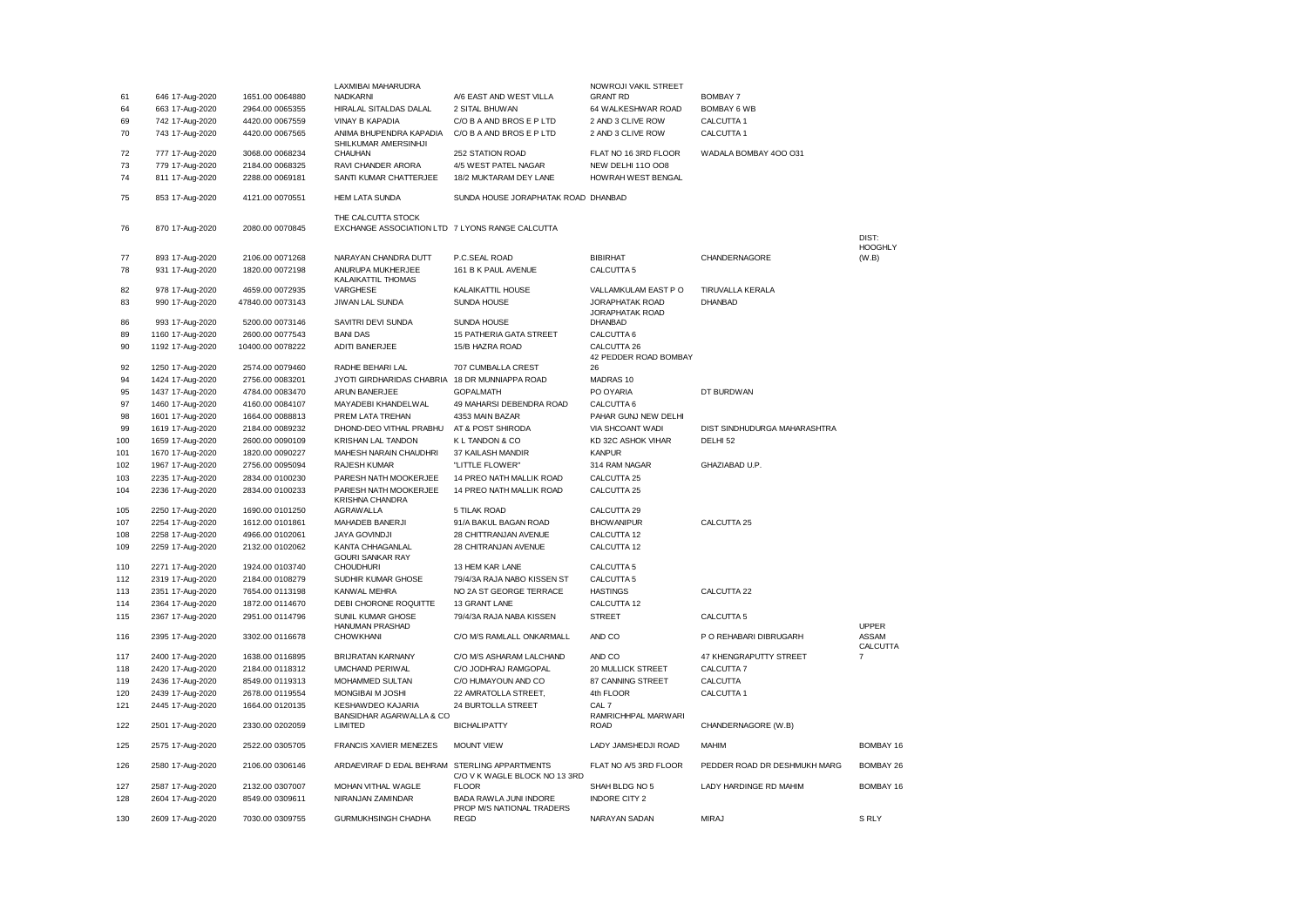|     |                                    |                 |                                                    |                                                         | 139 BACKBAY                                   |                             |                               |
|-----|------------------------------------|-----------------|----------------------------------------------------|---------------------------------------------------------|-----------------------------------------------|-----------------------------|-------------------------------|
| 132 | 2615 17-Aug-2020                   | 2600.00 0310125 | KHORSHED SORAB DOLASA<br>DATTARAM ANANDRAO         | <b>IVANHOE</b>                                          | <b>RECLAMATION</b>                            | <b>BOMBAY 1</b>             |                               |
| 134 | 2633 17-Aug-2020                   | 3302.00 0311506 | PAKHADE                                            | PAKHADE BLDG                                            | 8 NEHRU RD                                    | <b>VILE PARLE</b>           | <b>BOMBAY 57</b>              |
|     |                                    |                 |                                                    |                                                         |                                               |                             |                               |
| 135 | 2645 17-Aug-2020                   | 1638.00 0312074 | SUDHA DATTARAM PAKHADE<br>DHIRAJLAL CHHAGANLAL     | PAKHADE BLDG<br>PLOT NO 71/A/2 RASHMI FIRST             | 8 NEHRU RD<br>SIR LALLUBHAI SHAMALDAS         | <b>VILE PARLE</b>           | <b>BOMBAY 57</b><br>BOMBAY 58 |
| 136 | 2656 17-Aug-2020                   | 1664.00 0312656 | <b>PATHAK</b>                                      | FLOOR FLAT NO 5                                         | <b>ROAD</b>                                   | ANDHERI WEST                | AS                            |
|     |                                    |                 |                                                    |                                                         | OPP JAIN TEMPLE MAJURA                        |                             |                               |
| 138 | 2667 17-Aug-2020                   | 2964.00 0313075 | TANSUKHLAL MAGANLAL SHAH 5 AMRAPALI FLAT 2         |                                                         | <b>GATE</b>                                   | <b>SURAT</b>                |                               |
| 141 | 2711 17-Aug-2020                   | 2184.00 0318300 | SAM MINOCHEHER VAKIL                               | AUGUSTUS VILLA 21 NYAYAMURTI<br><b>SITARAM</b>          | PATKAR MARG                                   | <b>HUGHES ROAD</b>          | <b>BOMBAY 7</b>               |
|     |                                    |                 |                                                    |                                                         |                                               |                             |                               |
| 142 | 2720 17-Aug-2020                   | 2496.00 0318985 | <b>LAXMAN LAKHOOMAL</b><br><b>RAIGANGER</b>        | BLDG NO 9B TATTA NIWASI CO OP<br><b>HSG SOCIETY LTD</b> | OPP BHARAT GLASS<br><b>FACTORY</b>            | <b>GHATKOPAR MOHUL ROAD</b> | <b>CHEMBUR</b><br>BOMBAY 89   |
|     |                                    |                 |                                                    |                                                         |                                               |                             |                               |
| 143 | 2724 17-Aug-2020                   | 2132.00 0319229 | SHARAD DAMODERDAS MEHTA 30 BABULNATH ROAD          |                                                         | <b>BOMBAY 7</b>                               |                             |                               |
| 144 | 2725 17-Aug-2020                   | 1508.00 0319392 | ABDULLAH ABDULQUADER<br><b>KATIB</b>               | FLAT NO 11 2ND FLOOR                                    | <b>MAYMOON MANZIL</b>                         | 7 SPENCE ROAD BYCULLA       | <b>BOMBAY 8</b>               |
| 146 | 2764 17-Aug-2020                   | 2002.00 0322041 | MANILAL CHHOTALAL SHAH                             | MEERA BLOCK NO 10                                       | 18 NEPEAN ROAD                                | <b>BOMBAY 6</b>             |                               |
|     |                                    |                 |                                                    |                                                         | VICTORIA GARDENS ROAD                         |                             |                               |
| 147 | 2790 17-Aug-2020                   | 4940.00 0323978 | JAL RUSTOMJI PALKHIWALA                            | FLAT 38 E BLOCK JERBAI BAG                              | <b>BYCULLA</b>                                | BOMBAY 27 DD                |                               |
| 148 | 2797 17-Aug-2020                   | 2912.00 0324523 | THANWARDAS KHUSHALDAS                              | 20/A ANAND NAGAR                                        | SITLADEVI TEMPLE RD                           | MAHIM                       | <b>BOMBAY 16</b>              |
| 149 | 2805 17-Aug-2020                   | 4602.00 0325191 | K PUNDLIK PRABHU                                   | <b>BOLWAR</b>                                           | <b>PUTTUR</b>                                 | SK.                         |                               |
| 150 | 2810 17-Aug-2020                   | 1859.00 0325766 | JULLU S VALI                                       | 6 MOUNT ROAD                                            | NAGPUR-1                                      |                             |                               |
|     |                                    |                 | <b>GANPAT DATTARAM</b>                             |                                                         |                                               |                             |                               |
| 151 | 2825 17-Aug-2020                   | 1664.00 0327162 | <b>NERURKAR</b>                                    | 62 DATTASHRAM 1ST LANE                                  | HINDOO COLONY                                 | DADAR                       | <b>BOMBAY 14</b>              |
| 155 | 2901 17-Aug-2020                   | 1820.00 0333066 | K GOVERDHANDAS                                     | C/O DECCAN SEWING MACHINE                               | AND CYCLE CO                                  | <b>SULTAN BAZAR</b>         | <b>HYDERABA</b><br>D          |
|     |                                    |                 |                                                    |                                                         |                                               |                             | SALEM <sub>7</sub>            |
|     |                                    |                 |                                                    |                                                         |                                               |                             | <b>MADRAS</b>                 |
| 156 | 2991 17-Aug-2020                   | 1664.00 0401464 | N PERUMAYEEAMMA                                    | W/O S K SENGODA GOUNDAR                                 | RAMANI SERVICE AND CO<br>20 ERRABALU CHETTY   | 3/340 RAJAGOBALACHARI ROAD  | <b>STATE</b>                  |
| 157 | 3022 17-Aug-2020                   | 1534.00 0403221 | <b>KHATUNBAI</b>                                   | A M GOOLAMALLY AND CO                                   | <b>STREET</b>                                 | <b>MADRAS1</b>              |                               |
|     |                                    |                 |                                                    |                                                         | 3/340 RAJAGOBALACHARI                         |                             |                               |
| 158 | 3031 17-Aug-2020                   | 1664.00 0403658 | S K SENGODA GOUNDER                                | C/O RAMANI SERVICE AND CO                               | <b>ROAD</b>                                   | SALEM 7 MADRAS STATE        |                               |
| 160 | 3054 17-Aug-2020                   | 3445.00 0404529 | T K PATTABHI RAMAN                                 | 22/632 RANGAI GOWDER STREET                             | COIMBATORE<br>KATRA CHOBAN CHANDNI            |                             |                               |
| 161 | 3073 17-Aug-2020                   | 2756.00 0501305 | MADAN LAL JAIN                                     | C/O M/S MUNILAL MOTILAL JAIN                            | <b>CHOWK</b>                                  | DELHI                       |                               |
|     |                                    |                 |                                                    |                                                         | KATRA CHOBAN CHANDNI                          |                             |                               |
| 162 | 3074 17-Aug-2020                   | 2756.00 0501307 | <b>BIMLA JAIN</b>                                  | C/O M/S MUNILAL MOTILAL JAIN                            | <b>CHOWK</b>                                  | DELHI                       |                               |
| 163 | 3105 17-Aug-2020                   | 2184.00 0503618 | KAUSHALYA DEVI JAIN                                | A18 C C COLONY                                          | OPP RANA PRATAP BAGH<br>CHANDIGARH MODERN HSG | DELHI                       | CHANDIGAR                     |
| 164 | 3106 17-Aug-2020                   | 1872.00 0503627 | CHAMAN LAL SETHI                                   | HOUSE NO.5629 (DUPLEX)                                  | <b>COMPLEX</b>                                | <b>MANI MAZRA</b>           | н                             |
| 167 | 3142 17-Aug-2020                   | 2054.00 0505513 | UTTAM CHAND CHAWLA                                 | 43 GANDHI ROAD                                          | P O DEHRA DUN                                 | UP                          |                               |
| 168 | 3160 17-Aug-2020                   | 2106.00 0600634 | <b>KAMALJIT SINGH</b>                              | F 2 JAWAHAR LAL QRS                                     | <b>MEERUT</b>                                 | UTTAR PRADESH               |                               |
| 171 | 3174 17-Aug-2020                   | 2756.00 0601855 | VIMLA PREM KRISHEN                                 | 2A KAUTILYA MARG                                        | NEW DELHI 21                                  |                             |                               |
| 172 | 3190 17-Aug-2020                   | 1677.00 0603186 | AMARJIT RANI                                       | 17/1 GOBIND NAGAR                                       | DEHRADUN                                      |                             |                               |
| 173 | 3207 17-Aug-2020                   | 1508.00 0605564 | <b>NAND LAL</b>                                    | 112-A/L MODEL TOWN                                      | KARNAL HARYANA                                |                             |                               |
|     |                                    |                 |                                                    |                                                         |                                               |                             | <b>NEW DELHI</b>              |
| 174 | 3231 17-Aug-2020                   | 2496.00 0607999 | YASH PAL SABHERWAL                                 | FLAT NO 3                                               | <b>NEW MARKET</b>                             | <b>MOTI NAGAR</b>           | 15                            |
| 175 | 3238 17-Aug-2020                   | 2418.00 0608385 | PRAMILA RANI VEDI                                  | 24/1468 NAI WALA STREET                                 | KAROL BAGH                                    | NEW DELHI 5                 |                               |
| 177 | 3284 17-Aug-2020                   | 1872.00 0611118 | RAJINDAR PAL PURI                                  | C/O CENTRAL NEWS AGENCY                                 | 23/90 CONNAUGHT CIRCUS                        | <b>NEW DELHI</b>            |                               |
| 178 | 3286 17-Aug-2020                   | 2184.00 0611182 | LAKSHMI DEVI ASOPA                                 | E/22/8 UMAID HOSPITAL QUARTERS JODHPUR (RAJ)            |                                               |                             |                               |
| 179 | 3323 17-Aug-2020                   | 1872.00 0704005 | <b>JAGJIT KAUR</b>                                 | 139 COOPER ROAD AMRITSAR                                |                                               |                             |                               |
| 180 | 3329 17-Aug-2020                   | 1664.00 0706074 | KUNDAN LAL TANDAN                                  | C/O VIDYA DHAR AND SONS                                 | <b>OUTSIDE HALL GATE</b>                      | <b>AMRITSAR</b>             |                               |
| 181 | 3337 17-Aug-2020                   | 2184.00 0900029 | SHRI KRISHNA GARG                                  | 14 CANTONMENT RD                                        | <b>LUCKNOW</b>                                |                             |                               |
| 182 | 3350 17-Aug-2020                   | 3965.00 0901103 | CHAND CHOPRA                                       | C/O RAJESH SAWHNEY                                      | 35 PARADE ROAD                                | JAMMU (J & K)               |                               |
| 183 | 3354 17-Aug-2020                   | 1664.00 0901170 | <b>BIMAL CHAND BHANDARI</b>                        | 33/19O CHOWK                                            | KANPUR-1                                      |                             |                               |
| 187 |                                    | 2223.00 1102323 | MANGALDAS CHHOTALAL<br><b>CHOKSHI</b>              | <b>CHOKSHI BAZAR</b>                                    | <b>VISNAGAR</b>                               |                             |                               |
| 189 | 3393 17-Aug-2020<br>40 17-Aug-2020 | 4368.00 0001695 | RAJNARAIN KALRA                                    | C/O RAJ GENERAL STORE                                   | 5445 GANDHI MARKET                            | SADAR BAZAR                 | DELHI<br>110001               |
| 191 | 65 17-Aug-2020                     | 2184.00 0002230 | SANTOSH KUMARI                                     | HOUSE NO 1459                                           | SANGTARASHAN RD                               | PAHARGANJ                   | NEW DELHI 110001              |
|     |                                    |                 |                                                    |                                                         |                                               |                             |                               |
| 193 | 2045 17-Aug-2020                   | 2309.00 0096470 | VIKRAM BAKSHI & CO PVT LTD 14TH FLOOR, 'MOHAN DEV' |                                                         | 13 TOLSTOY MARG                               | NEW DELHI                   | 110001                        |
| 194 | 2424 17-Aug-2020                   | 1846.00 0118646 | SHIV KUMAR SEHGAL                                  | JEEVAN DEEP (5TH FLOOR)                                 | PARLIAMENT STREET                             | NEW DELHI                   | 110001                        |
| 196 | 1557 17-Aug-2020                   | 2080.00 0087848 | <b>BANK OF INDIA</b>                               | 4/8 ASAF ALI ROAD BRANCH                                | <b>NEW DELHI</b>                              |                             | 110002                        |
| 198 | 73 17-Aug-2020                     | 3302.00 0002468 | PIARELALL SUD                                      | SUD NIKETAN 204 GOLF LINKS                              |                                               |                             | NEW DELHI 110003              |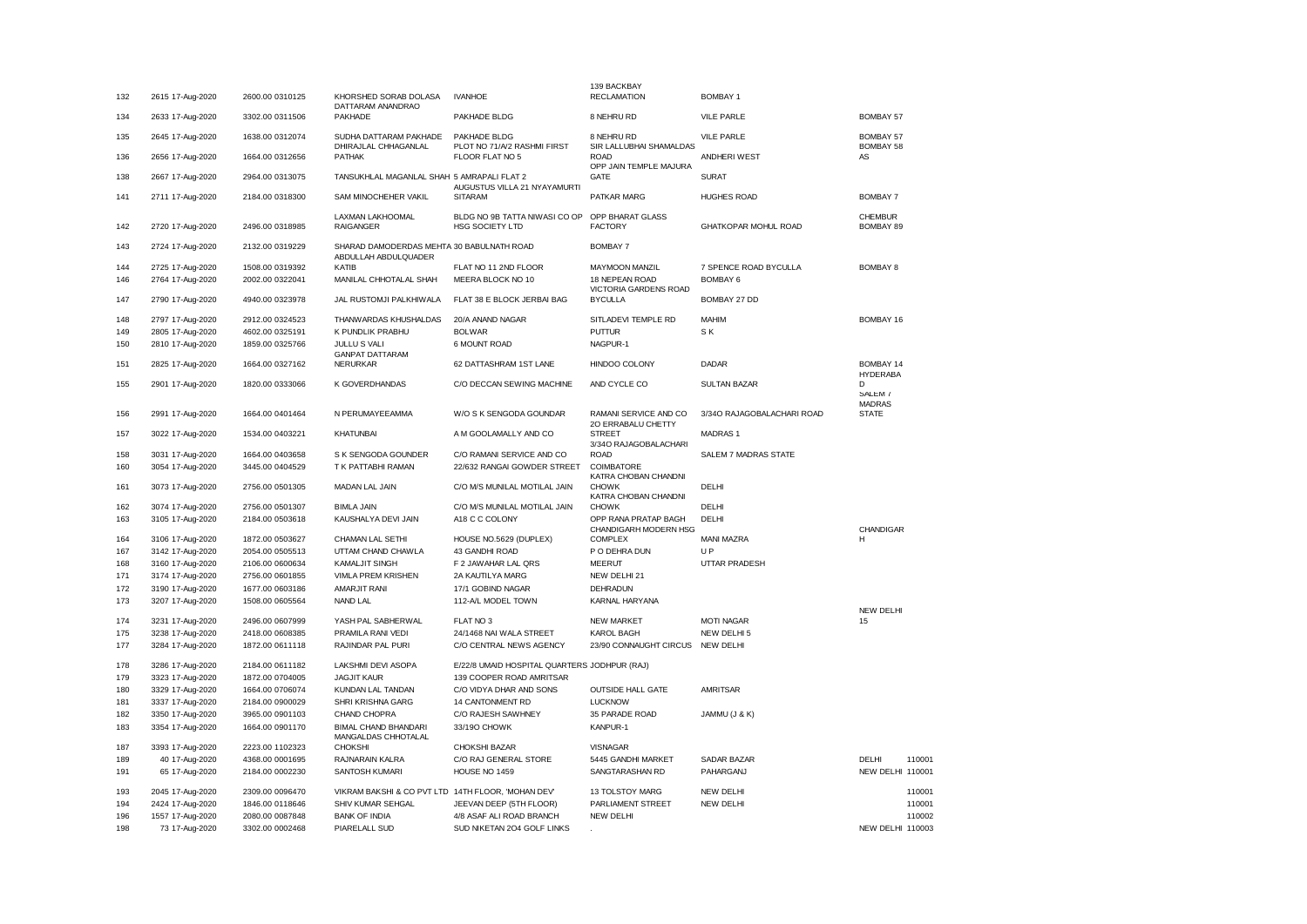| 201 | 62 17-Aug-2020    | 3224.00 0002186                 | <b>JASWANT RAI</b>                    | C/O MULK RAJ RAM NATH                       | 6636 KHARI BAOLI<br>21 KRISHNA MOTOR |                                 | DELHI                               | 110006 |
|-----|-------------------|---------------------------------|---------------------------------------|---------------------------------------------|--------------------------------------|---------------------------------|-------------------------------------|--------|
| 202 | 452 17-Aug-2020   | 2132.00 0054066                 | BRIJ MOHAN LAL BHARGAVA               | <b>C&amp;O BHARGAVA MOTORS</b>              | <b>MARKET</b>                        | <b>KASHMERE GATE</b>            | <b>DELHI</b>                        | 110006 |
| 205 | 985 17-Aug-2020   | 2210.00 0073048                 | HANS RAJ JAIN                         | 159 VIR NAGAR JAIN COLONY                   | DELHI                                |                                 |                                     | 110007 |
| 206 | 515 17-Aug-2020   | 3068.00 0057257                 | <b>KRISHAN LAL SETHI</b>              | 5/28 WEST PATEL NAGAR                       | <b>NEW DELHI</b>                     |                                 |                                     | 110008 |
|     |                   |                                 |                                       |                                             |                                      |                                 |                                     |        |
| 213 | 3208 17-Aug-2020  | 4264.00 0606072                 | TRILOCHAN SINGH HAZOORIA              | 60 RING ROAD LAJPAT NAGAR III               | <b>NEW DELHI</b>                     |                                 |                                     | 110024 |
| 214 | 3414 17-Aug-2020  | 3900.00 1200425                 | AMARJIT SINGH PURI                    | A-251 NEW FRIENDS COLONY.                   | MATHURA ROAD                         | NEW DELHI                       |                                     | 110025 |
| 215 | 1064 17-Aug-2020  | 1794.00 0075147                 | SANJAYA MATHUR                        | 22/78 PUNJABI BAGH                          | DELHI                                |                                 |                                     | 110026 |
|     |                   |                                 |                                       |                                             | ROAD NO 7 EAST PUNJABI               |                                 |                                     |        |
| 216 | 3167 17-Aug-2020  | 1664.00 0601012                 | SATBHUSHAN NANGIA                     | COTTAGE NO 81                               | <b>BAGH</b>                          | NEW DELHI                       |                                     | 110026 |
| 219 | 822 17-Aug-2020   | 8674.00 0069383                 | NARINDER KAUR                         | 14/42 SUBHASH NAGAR                         | <b>NEW DELHI</b>                     |                                 |                                     | 110027 |
| 224 | 2 17-Aug-2020     | 1664.00 0000065                 | <b>JASWANT KUMAR</b>                  | 155 HARSH VIHAR                             | PITAMPURA                            | DELHI                           |                                     | 110034 |
| 227 | 1399 17-Aug-2020  | 4160.00 0082810                 | R P SRIVASTAVA                        | STAR VILLA M100A                            | <b>GREATER KAILASH I</b>             | NEW DELHI                       |                                     | 110048 |
| 229 | 2647 17-Aug-2020  | 1638.00 0312250                 | PREMCHAND MALHOTRA                    | W-8 GREATER KAILASH II                      | NEW DELHI NCR                        |                                 |                                     | 110048 |
| 231 | 3206 17-Aug-2020  | 1664.00 0605448                 | ONKAR NATH MEHROTRA                   | D/136 ASHOK VIHAR PHASE I                   | DELHI                                |                                 |                                     | 110052 |
| 233 | 50 17-Aug-2020    | 3302.00 0001880                 | KAILASH BEHARI MATHUR                 | 18 POORVI MARG                              | <b>VASANT VIHAR</b>                  | NEW DELHI                       |                                     | 110057 |
| 234 | 1433 17-Aug-2020  | 1924.00 0083378                 | <b>RITA VARMA</b>                     | F-10/12 VASANT VIHAR                        | <b>NEW DELHI</b>                     |                                 |                                     | 110057 |
|     |                   |                                 |                                       |                                             |                                      |                                 |                                     |        |
| 235 | 8211 17-Aug-2020  | 2600.00 534                     | SHAKUNT NANDA                         | 7.                                          | <b>VASANT MARG</b>                   | <b>VASANT VIHAR</b>             | NEW DELHI 110057                    |        |
| 239 | 600 17-Aug-2020   | 2730.00 0063287                 | KEWAL KRISHNA THAKAR                  | B-90/2 EAST OF KAILASH                      | <b>NEW DELHI</b>                     |                                 |                                     | 110065 |
| 240 | 1428 17-Aug-2020  | 3302.00 0083321                 | <b>SAVITRI PURI</b>                   | D-1053 NEW FRIENDS COLONY                   | <b>NEW DELHI</b>                     |                                 |                                     | 110065 |
| 241 | 3232 17-Aug-2020  | 1664.00 0608119                 | <b>VIJAY KUMAR</b>                    | 3276, SECTOR-B, POCKET 3                    | <b>VASANT KUNJ</b>                   | NEW DELHI                       |                                     | 110070 |
| 242 | 3593 17-Aug-2020  | 2184.00 1202926                 | PRADEEP MALHOTRA                      | 9438 SEC-C                                  | POCKET-9 VASANT KUNJ                 | NEW DELHI                       |                                     | 110070 |
| 246 | 1575 17-Aug-2020  | 4368.00 0088105                 | RAFIQ JAHAN BEGUM                     | FLAT NO 318, SOUTH CITY HEIGHTS JAIPUR ROAD | SOUTH CITY, OFF DELHI-               | <b>GURGAON</b>                  | <b>HARYANA</b>                      | 122001 |
|     |                   |                                 |                                       |                                             | WAN VILLA, SECTOR-14                 |                                 |                                     |        |
| 247 | 3268 17-Aug-2020  | 3198.00 0610167                 | <b>HARBANS KAUR</b>                   | HOUSE NO.187                                | (HUDA)                               | <b>GURGAON</b>                  | <b>HARYANA</b>                      | 122001 |
| 251 | 468 17-Aug-2020   | 1638.00 0054804                 | SADHNA NAHAN                          | C/O MR P K NAHAN                            | 276 MODEL TOWN                       | LUDHIANA                        |                                     | 141002 |
| 255 | 1316 17-Aug-2020  | 2600.00 0080958                 | RAM DEVI SARDANA                      | 25 DEFENCE COLONY                           | <b>JALANDHAR</b>                     |                                 |                                     | 144001 |
| 258 | 3316 17-Aug-2020  | 2392.00 0701098                 | <b>BAL RAJ VACHER</b>                 | 578, SECTOR 10D                             | CHANDIGARH                           |                                 |                                     | 160010 |
|     |                   | IN30267930149                   |                                       |                                             |                                      |                                 | CHANDIGAR                           |        |
| 259 | 14637 17-Aug-2020 | 2600.00 063                     | <b>GURJEET SINGH</b>                  | 1119 SECTOR 33C                             |                                      |                                 | н                                   | 160036 |
| 263 |                   | 2483.00 0000249                 | RAM GOPAL                             | C/O MADAN PAINT AND MILL<br><b>STORES</b>   | 39 LA TOUCHE ROAD                    | <b>LUCKNOW</b>                  |                                     | 226001 |
|     | 4 17-Aug-2020     |                                 | RANVIR SARAN LAL                      |                                             |                                      |                                 |                                     |        |
| 266 | 577 17-Aug-2020   | 2496.00 0062334                 | SRIVASTAVA                            | C-56 MANDIR PARK ROAD                       | <b>MAHANAGAR EXTENSION</b>           | <b>LUCKNOW</b>                  |                                     | 226006 |
| 268 | 2486 17-Aug-2020  | 4264.00 0200599                 | <b>BALRAJ CHADHA</b>                  | C/O GANDER AND CO                           | <b>B.I.BAZAR BAREILLY</b>            | CANTT                           |                                     | 243004 |
| 269 | 11555 17-Aug-2020 | 8850.00 147                     | KAILASH NATH KHATTRI                  | 100 RAJENDRA NAGAR                          | DEHRADUN                             |                                 | U A                                 | 248001 |
| 270 |                   | 3964.00 0079745                 | RAMESH KHANNA                         | C/O MRS KAMLA KHANNA                        | <b>BAHARISTAN COTTAGE</b>            | <b>UP</b><br>THE MALL MUSSOORIE |                                     | 248179 |
|     | 1265 17-Aug-2020  |                                 |                                       |                                             |                                      |                                 |                                     |        |
| 276 | 2800 17-Aug-2020  | 1872.00 0324737<br>120332000307 | BHANWAR LAL NANAVATY                  | 2/9 HOUSING BOARD SCHEME                    | <b>GOVERDHAN VILAS</b>               | <b>UDAIPUR</b>                  | RAJASTHAN 313002<br><b>NATHDWAR</b> |        |
| 278 | 19869 17-Aug-2020 | 6012.00 1852                    | AJAY KARNAWAT HUF                     | OPP SEVA SADAN                              | <b>KISHORE NAGAR</b>                 | <b>RAJSAMAND</b>                | А                                   | 313301 |
|     |                   |                                 | IN30097410052 RAMESHBHAI MEPABHAI     |                                             |                                      |                                 |                                     |        |
| 282 | 10184 17-Aug-2020 | 6012.00 416                     | <b>KALARIA</b>                        | NAVRANG APPARTMENT,                         | BLOCK NO. 303,                       | JITENDRA PARK, DHANDHUSAR ROAD, | JUNAGADH.                           | 362001 |
| 283 | 2565 17-Aug-2020  | 24877.00 0304761                | HIS HIGHNESS MAHARANA                 | AJITNIWAS PALACE                            | DHRANGADHRA                          | DIST: SURENDRA NAGAR            | <b>GUJRAT</b>                       | 363001 |
| 287 | 313 17-Aug-2020   | 3900.00 0008740                 | RAJESH N PARIKH                       | PARIKH NIVAS JOTANA'S CHAL                  | RAMNAGAR SABARMATI                   | AHMEDABAD                       |                                     | 380005 |
| 290 | 149 17-Aug-2020   | 7030.00 0005325                 | VIKRAM SHANKERLAL DESAI               | PARIJAT NEAR GUJRAT SOCIETY                 | PALDI AHMEDABAD                      |                                 |                                     | 380007 |
|     |                   |                                 |                                       | E-15 JALDARSHAN CO-OP-HOU-                  |                                      |                                 | AHMEDABA                            |        |
| 292 | 1063 17-Aug-2020  | 1664.00 0075120                 | SUSHILA LALBHAI SAHEBA                | <b>SOC</b>                                  | LTD                                  | OPP NATRAJ CINEMA ASHRAM ROAD   | D                                   | 380009 |
|     |                   |                                 | IN30246110203 ASHABEN YOGESHKUMAR     |                                             |                                      |                                 |                                     |        |
| 298 | 14458 17-Aug-2020 | 6012.00 323                     | PATEL                                 | 7, ASHA SOCIETY                             | KALOL                                | <b>DIST- GADHINAGAR</b>         | <b>KALOL</b>                        | 382721 |
| 300 | 274 17-Aug-2020   | 1612.00 0008069                 | MANUBHAI P DESAI                      | SHANKERDAS DESAI NI KHEDKI                  | <b>DESAI VAGO</b>                    | NADIAD GUJARAT                  |                                     | 387001 |
| 301 | 9157 17-Aug-2020  | 1625.00 089                     | SANJAY PATEL<br>HER HIGHNESS MAHARANI | 'KRISHNA KUNJ'                              | OPP.- SOMNATH SOCIETY                | <b>CIVIL ROAD</b>               | <b>NADIAD</b>                       | 387001 |
| 308 | 465 17-Aug-2020   | 9734.00 0054737                 | MUNHERKUNVER BA OF                    | <b>FATHEBAG PALACE</b>                      | <b>LUNAWADA</b>                      |                                 | LUNAWADA 389230                     |        |
|     |                   |                                 |                                       |                                             |                                      |                                 |                                     |        |
| 309 | 1597 17-Aug-2020  | 5408.00 0088616                 | MAHARANI MUNHERKUNVERBA OLD PALACE    |                                             | <b>NEAR FUVARA</b>                   | <b>LUNAWADA</b>                 |                                     | 389230 |
| 311 | 457 17-Aug-2020   | 2444.00 0054215                 | <b>BANSILAL CHUNILAL SHAH</b>         | 14A SHRI RAM HOUSING SOCIETY                | ODHAVPURA GOTRI ROAD                 | <b>BARODA</b>                   |                                     | 390007 |
| 312 | 3540 17-Aug-2020  | 4602.00 1202382                 | PRAJWALIT KUMAR PARIKH                | B5&6, ASHOK CO OP. HSG<br><b>SOCIETY</b>    | DIV. 4, NEAR LIONS HALL              | UTKARSH, VIDYALAY ROAD          | <b>BARODA</b>                       | 390007 |
|     |                   |                                 |                                       | VISHNU NIVAS, SANKDI SHERI,                 |                                      |                                 |                                     |        |
| 314 | 3449 17-Aug-2020  | 1859.00 1201329                 | PARIMAL N PATEL                       | LADWADA                                     | <b>BARODA</b><br>1/3421 JAIN AYEMBIL |                                 |                                     | 390017 |
| 317 | 1711 17-Aug-2020  | 2704.00 0090878                 | <b>BABULAL RATILAL SHAH</b>           | C/O PARAS INVESTER CLUB                     | <b>BHAVAN</b>                        | <b>GOPI PURA SURAT</b>          |                                     | 395001 |
| 324 | 399 17-Aug-2020   | 1976.00 0051871                 | SUSHIL MITHUMAL CHANRAI               | C/O M/S CHANRAI UTAMCHAND                   | 93 QUEENS ROAD                       |                                 | <b>MUMBAI</b>                       | 400001 |
| 325 |                   |                                 |                                       | NARAYAN NIVAS                               |                                      |                                 | <b>MUMBAI</b>                       | 400001 |
|     | 459 17-Aug-2020   | 2470.00 0054345                 | KHIMCHAND DEVSHI DOSHI                |                                             | 2ND FLOOR BLOCK NO 5                 | R P MASANI ROAD MATUNGA         |                                     |        |
| 328 | 1075 17-Aug-2020  | 1612.00 0075489                 | MADHUSUDAN JERAM HALAI                | 107 BAZAR GATE STREET                       | 4TH FLOOR                            | <b>BOMBAY</b>                   |                                     | 400001 |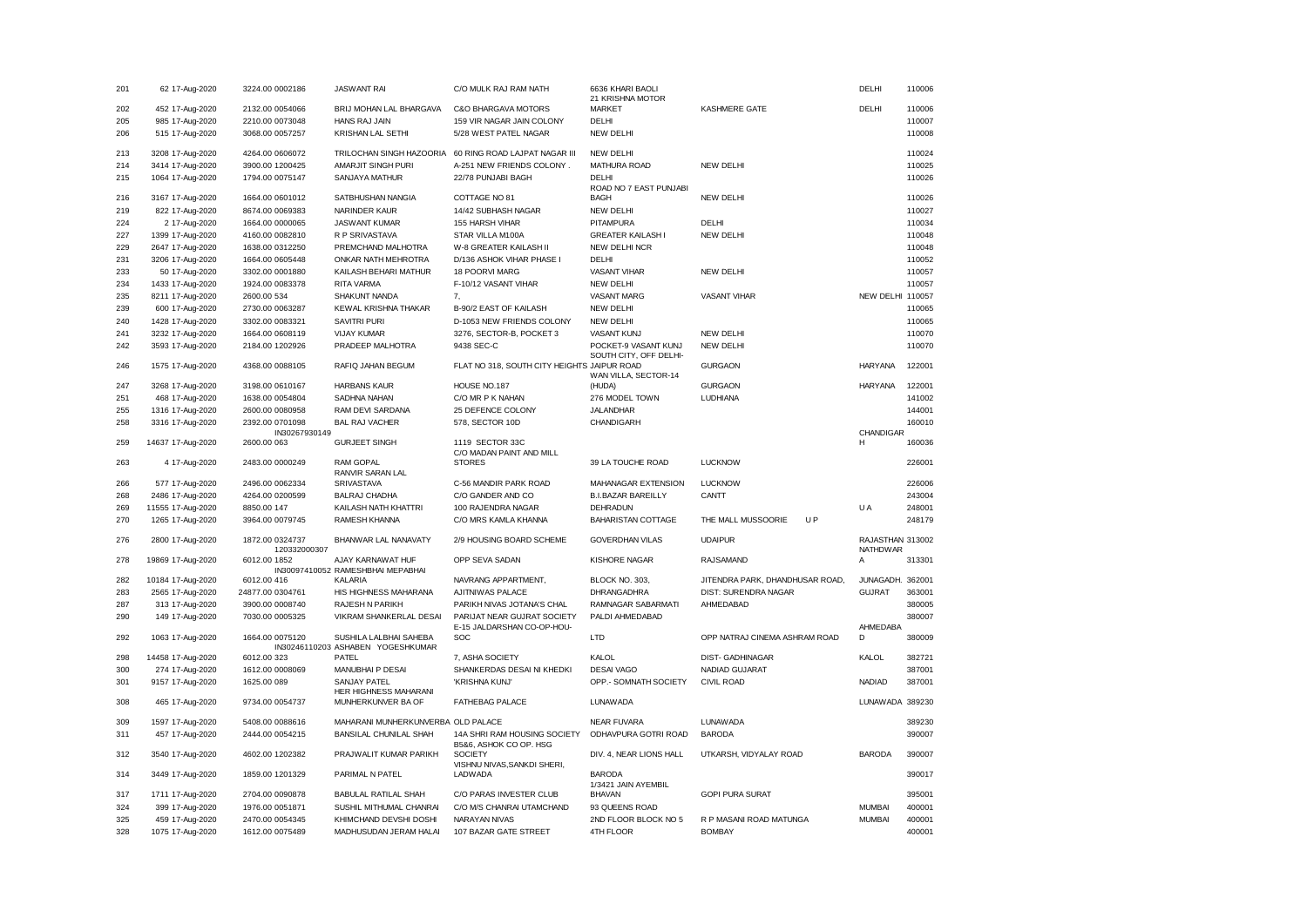| 329        | 1553 17-Aug-2020  | 1638.00 0087795                    | DURGESHWAR K DAVE                                                  | S N KARANI & CO., CHARTERED<br><b>ACCOUNTANTS</b>                 | BEHRAMJI MANSION, 4TH<br><b>FLOOR</b>         | SIR P.M.ROAD, FORT                                                                                          | <b>MUMBAI</b>                  | 400001           |
|------------|-------------------|------------------------------------|--------------------------------------------------------------------|-------------------------------------------------------------------|-----------------------------------------------|-------------------------------------------------------------------------------------------------------------|--------------------------------|------------------|
| 331        | 197 17-Aug-2020   | 4160.00 0006417                    | KETAN J SHAH                                                       | C/O EASTERN OVERSEAS CORPN.                                       |                                               | ANAND BHUVAN, 2ND FLOOR R. NO.12, PRINCESS STREET<br>DEVKARAN MANSION ROOM 2ND FLOOR BLOCK NO.1 79 PRINCESS | <b>BOMBAY</b>                  | 400002           |
| 332        | 589 17-Aug-2020   | 1924.00 0062866                    | HANSA L HIRANI                                                     | C/O KUSHALCHAND SONS                                              | NO.07/3                                       | <b>STREET</b><br>DEVKARAN MANSION, ROOM IIND FLOOR BLOCK NO.1 79 PRINCESS                                   | <b>BOMBAY</b>                  | 400002           |
| 335        | 1210 17-Aug-2020  | 1664.00 0078544                    | HANSA L HIRANI<br>FRAMROZE JEHANBUX                                | C/O M/S KUSHALCHAND SONS                                          | NO.07/3<br>241 SHAMALDAS GANDHI               | <b>STREET</b>                                                                                               | <b>BOMBAY</b>                  | 400002           |
| 336        | 1617 17-Aug-2020  | 2912.00 0089185                    | <b>SETHNA</b>                                                      | CHANDRA MAHAL                                                     | <b>MARG</b>                                   | <b>BOMBAY</b>                                                                                               |                                | 400002           |
| 338        | 3841 17-Aug-2020  | 2106.00 1204501                    | RISHIKANT BALMUKUNDDAS<br><b>NALLAWALLA</b><br>KAMALABEN HIMATLAL  | 12, BHAI JIWANJI LANE,                                            | 2ND FLOOR, J. S. ROAD                         | <b>MUMBAI</b>                                                                                               |                                | 400002           |
| 340        | 1470 17-Aug-2020  | 2600.00 0084659                    | <b>PANCHMIA</b>                                                    | C/O MINAL DYE CHEM                                                | 43 V V CHANDAN STREET                         | 3RD FLOOR VADGADI                                                                                           | <b>BOMBAY</b>                  | 400003           |
| 342        | 74 17-Aug-2020    | 3822.00 0002518                    | DEVIDAYAL VALECHA<br><b>BIPIN KUMAR GIRDHARLAL</b>                 | PROP AUTO SPARES INDIA                                            | <b>KENNEDY BRIDGE</b>                         |                                                                                                             | <b>MUMBAI</b>                  | 400004           |
| 343        | 422 17-Aug-2020   | 1664.00 0052982                    | <b>FOZDAR</b>                                                      | <b>ANAND BHUVAN</b>                                               | VITHALBHAI PATEL ROAD                         |                                                                                                             | <b>MUMBAI</b>                  | 400004           |
| 346        | 7 17-Aug-2020     | 3614.00 0000295                    | HOMAI NARAYAN PRADHAN                                              | 81 MEHR NAZ CUFFE                                                 | PARADE COLABA                                 | <b>MUMBAI</b>                                                                                               | <b>MUMBAI</b>                  | 400005           |
| 349        | 971 17-Aug-2020   | 1612.00 0072831                    | FEROZ RUSTAMJI KAVARANA                                            | DOULATRAM MANSION                                                 | 3RD FLOOR 6 KITTRIDGE RD COLABA BOMBAY        |                                                                                                             |                                | 400005           |
| 352        | 1367 17-Aug-2020  | 1612.00 0082164                    | HOMAI NARAYAN PRADHAN<br>JOGINDER SINGH JAIRAM                     | 81 MEHRNAZ CUFFE PARADE                                           | <b>COLABA BOMBAY</b>                          |                                                                                                             |                                | 400005           |
| 355        | 2541 17-Aug-2020  | 3224.00 0303144                    | SINGH                                                              | 222-B MAKER TOWERS                                                | <b>CUFFE PARADE</b>                           | <b>MUMBAI</b>                                                                                               |                                | 400005           |
| 357        | 6864 17-Aug-2020  | 2184.00 967                        | <b>VENANCIA NAZARETH</b>                                           | 5/1 COLABA MILL FLATS                                             | SORAB BHARUCHA ROAD                           | <b>COLABA</b>                                                                                               | <b>MUMBAI</b>                  | 400005           |
| 359        | 5579 17-Aug-2020  | 18037.00 703                       | DIPESH RAMNIKLAL SHAH                                              | 26 MEERA                                                          | 18 L D RUPAREL MARG                           | MALBAR HILL                                                                                                 | <b>MUMBAI</b>                  | 400006           |
| 363        | 948 17-Aug-2020   | 2600.00 0072574                    | SHAPUR JAMSHED BHARUCHA DHUN BUILDING 44F                          |                                                                   | <b>BATLIWALA VILLA</b>                        | SLEATER ROAD BOMBAY                                                                                         |                                | 400007           |
| 370        | 1746 17-Aug-2020  | 2600.00 0091257                    | DIANA R MACHHINA                                                   | 2A/21 TATA MILLS CO-OP HSG                                        | SOCIETY                                       | PAREL BOMBAY                                                                                                |                                | 400012           |
| 373        | 224 17-Aug-2020   | 2964.00 0006788                    | JINI HORMUSJI UMRIGAR                                              | 758 PARSI COLONY DADAR                                            | <b>MUMBAI</b>                                 |                                                                                                             |                                | 400014           |
| 374<br>375 | 225 17-Aug-2020   | 2964.00 0006789<br>1638.00 0070605 | ALOO HORMUSJI UMRIGAR<br><b>GUSTAD SHAPOORJI</b><br><b>DASTOOR</b> | 758 PARSI COLONY DADAR<br>WEST VIEW 616 JAME JAMSHED<br><b>RD</b> | <b>MUMBAI</b><br>PARSI COLONY DADAR           | <b>BOMBAY</b>                                                                                               |                                | 400014<br>400014 |
|            | 858 17-Aug-2020   |                                    |                                                                    |                                                                   |                                               |                                                                                                             | <b>DADAR</b>                   |                  |
| 376        | 1148 17-Aug-2020  | 2106.00 0077157                    | SHEROO BEHRAMJI KHORY<br>KHORSHED KAIKHUSHROO                      | C/O MRS.B.B.AMARIA                                                | "ADAJANIA HOUSE"<br>803-C, DR B AMBEDKAR      | 803 DR.AMBEDKAR ROAD                                                                                        | <b>BOMBAY</b>                  | 400014           |
| 377        | 1512 17-Aug-2020  | 3770.00 0086224                    | <b>DOODHMAL</b><br>YASHVANTLAL PITAMBERDAS                         | C/O A F DOCTOR<br>AROON A BLOCK NO 11 2ND                         | <b>ROAD</b><br>AGARWAL ESTATE MOGAL           | DADAR, MUMBAI                                                                                               |                                | 400014           |
| 378        | 89 17-Aug-2020    | 2730.00 0002998                    | <b>ACHARYA</b><br>KUNCHAN BHAICHAND                                | <b>FLOOR</b>                                                      | LANE                                          | MATUNGA W RLY                                                                                               | <b>MUMBAI</b>                  | 400016           |
| 383        | 1939 17-Aug-2020  | 2301.00 0094218                    | LAKHANI<br>KUNCHAN BHAICHAND                                       | 16 MEHTA BUILDING                                                 | LAKHAMSHI NAPOO ROAD                          | MATUNGA (C RLY) BOMBAY                                                                                      |                                | 400019           |
| 384        | 1940 17-Aug-2020  | 2301.00 0094219                    | LAKHANI                                                            | 16 MEHTA BUILDING                                                 | LAKHAMSHI NAPOO ROAD                          | MATUNGA (C.RLY) BOMBAY                                                                                      |                                | 400019           |
| 385        | 2213 17-Aug-2020  | 2600.00 0099476                    | RAJ BHALLA                                                         | <b>BARAT BHALLA</b>                                               | 73 TIMBER TERRACE<br>NEAR KOLWADA RAILWAY     | KAS MARG, MATUNGA CR                                                                                        | <b>MUMBAI</b>                  | 400019           |
| 393        | 222 17-Aug-2020   | 1664.00 0006772                    | DHIREN HEMENDRA NANDU                                              | 228A/3 LEELA BHAVAN                                               | <b>STATION</b>                                | SION EAST MUMBAI                                                                                            |                                | 400022           |
|            |                   |                                    | RAMANLAL NAGARDAS                                                  |                                                                   |                                               |                                                                                                             | SION, P.O.<br>CHUNABHA<br>TTI, |                  |
| 394        | 2734 17-Aug-2020  | 5637.00 0319904                    | <b>GOSALIA</b>                                                     | C/O GOSALIAS'                                                     | A-12, KRISHNALAYA SOC.,                       | N S MANKIKAR MARG                                                                                           | <b>MUMBAI</b><br><b>FORT</b>   | 400022           |
| 396        | 501 17-Aug-2020   | 2350.00 0056753                    | <b>CENTRAL BANK OF INDIA</b>                                       | DIVIDEND COLLECTION DEPT.                                         | JEHANGIR WADIA BUILDING 51 M.G.ROAD 2ND FLOOR |                                                                                                             | <b>BOMBAY</b>                  | 400023           |
| 402        | 2079 17-Aug-2020  | 1612.00 0097182<br>120265000002    | SHANTABAI GOPALJI LAKHPATI D-204, POORNIMA APTS.                   |                                                                   | 3RD FLOOR<br>R. B. MARG, COTTON               | PEDDAR ROAD                                                                                                 | <b>BOMBAY</b>                  | 400026           |
| 407        | 19189 17-Aug-2020 | 13372.00 0536                      | MANJULA VINOD KOTHARI                                              | 46, SANGHAVI BHAVAN,                                              | GREEN,                                        |                                                                                                             | <b>MUMBAI</b>                  | 400033           |
| 416        | 139 17-Aug-2020   | 2990.00 0005132<br>IN30045013263   | MADHU KEJRIWAL                                                     | 302 BHARAT GANDHIGRAM ROAD                                        | <b>BOMBAY</b>                                 |                                                                                                             |                                | 400049           |
| 421        | 8036 17-Aug-2020  | 2821.00 479                        | KAPUR AYODHYA MADHURAM 5 W APSARA 61 B PALI HILL                   |                                                                   |                                               | <b>BANDRA (WEST)</b>                                                                                        | <b>MUMBAI</b>                  | 400050           |
| 424        | 1459 17-Aug-2020  | 1508.00 0084074                    | PUSHPA G PAI                                                       | YOJANA BLOCK E                                                    | 16TH ROAD KHAR BOMBAY                         |                                                                                                             |                                | 400052           |
|            |                   |                                    |                                                                    |                                                                   | 302 TASHKENT BLDG.,                           |                                                                                                             | <b>ANDHERI</b><br>WEST         |                  |
| 426        | 198 17-Aug-2020   | 1651.00 0006437                    | SHANTA MOHAN BORKAR                                                | C/O S V PIKLE                                                     | PRATHAMESH                                    | COMPLEX, VEERA DESAI ROAD                                                                                   | <b>MUMBAI</b>                  | 400053           |
| 429        | 447 17-Aug-2020   | 2106.00 0053938                    | RAMA DAMODAR RAO                                                   | PEACE HAVEN                                                       | 28A GHODBUNDER RD                             | SANTA CRUZ WEST                                                                                             | <b>MUMBAI</b>                  | 400054           |
|            |                   |                                    | AJITSINH CHATRABHUJ                                                |                                                                   |                                               |                                                                                                             |                                |                  |
| 430        | 2634 17-Aug-2020  | 3042.00 0311563                    | SARAIYA                                                            | FLAT NO C-3 SHARAN CO-OP HSG                                      | <b>SOCIETY</b><br>MAROL VILLAGE P O J B       | 2 TAGORE ROAD SANTACRUZ WEST                                                                                | <b>BOMBAY</b>                  | 400054           |
| 435        | 1200 17-Aug-2020  | 4160.00 0078332                    | ASGHAR KARIM KHAN                                                  | 174 TALIBALI SUJATALI CHAWLL                                      | <b>NAGAR</b>                                  | <b>BOMBAY</b>                                                                                               |                                | 400059           |
| 436        | 2940 17-Aug-2020  | 1872.00 0335695                    | SYBIL CREADO                                                       | LAKE VIEW APTS. 6TH FLOOR                                         | <b>MAROL</b>                                  | ANDHERI(EAST)                                                                                               | <b>BOMBAY</b>                  | 400059           |
| 438        | 1008 17-Aug-2020  | 2054.00 0073569                    | SHANTI DEVI ARORA<br>SHUBHADA PADMAKAR                             | C/O SURG CDR A K ARORA<br>SANGH MITRA CO-OP HSG                   | 66 JAIPRAKASH NAGAR                           | GOREGAON EAST BOMBAY                                                                                        |                                | 400063           |
| 445        | 532 17-Aug-2020   | 2730.00 0060125                    | <b>MUKHEDKAR</b>                                                   | <b>SOCIETY</b>                                                    | BLDG NO 4 BLOCK NO 14                         | CHUNABHATTI BOMBAY                                                                                          |                                | 400074           |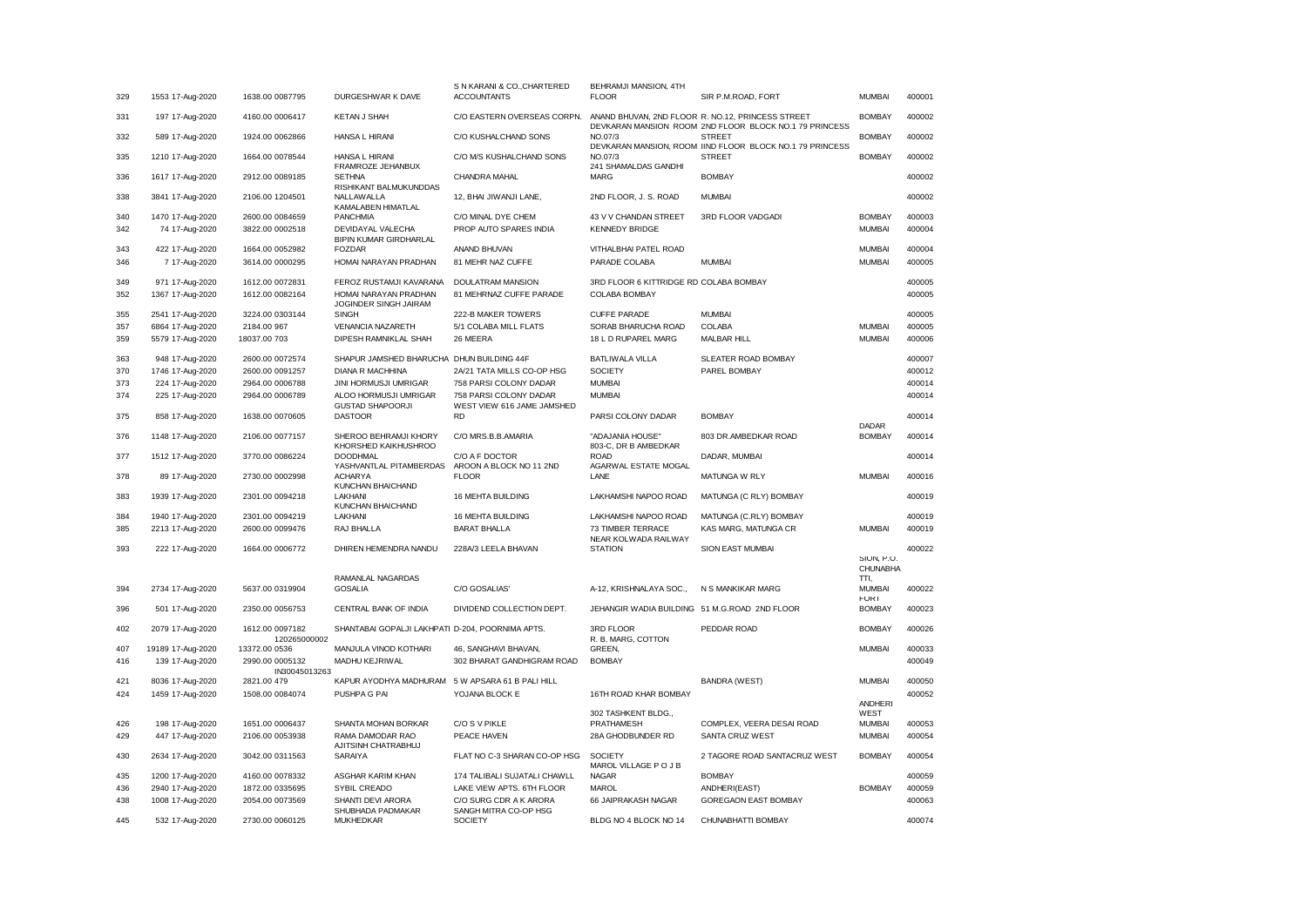|     |                   | IN30311610291                    |                                               | FLAT NO 2001 SOLITAIRE CO OP                          |                                                  |                                                  |                        |        |
|-----|-------------------|----------------------------------|-----------------------------------------------|-------------------------------------------------------|--------------------------------------------------|--------------------------------------------------|------------------------|--------|
| 446 | 16509 17-Aug-2020 | 2015.00 868                      | MURLI NARAYAN                                 | HSG SO                                                | HIRANANDANI GARDENS                              | <b>POWAI</b>                                     | <b>MUMBAI</b>          | 400076 |
|     |                   |                                  | JAYSUKHLAL JAGANNATH                          |                                                       | NEAR GOKHALE HIGH                                |                                                  |                        |        |
| 448 | 479 17-Aug-2020   | 2054.00 0055612                  | <b>DAVE</b>                                   | B-503 RAMESHWAR TOWER                                 | <b>SCHOOL</b>                                    | SIMPOLI ROAD BORIVALI (WEST)                     | <b>BOMBAY</b>          | 400092 |
| 449 | 3283 17-Aug-2020  | 2808.00 0610976                  | CHAND NARAIN SAXENA                           | YOGI NAGAR,                                           | YOGI AVENUE 501/A,                               | EKASR ROAD, BORIVALI WEST                        | <b>MUMBAI</b>          | 400092 |
| 452 | 897 17-Aug-2020   | 1664.00 0071370                  | CELINE ROSE ANDRADE                           | B-401, TRIVENI C.H.S. LIMITED                         | NEAR SIDDHARTH HOSPITAL GOREGAON (WEST)          |                                                  | <b>MUMBAI</b>          | 400104 |
| 455 | 2746 17-Aug-2020  | 4971.00 0320981                  | SATYA PARKASH KHOSLA                          | MIT- OLYMPUS-II FLAT NO.1 & 2,<br><b>GROUND FLOOR</b> | 318/2 NORTH MAIN ROAD                            | <b>KOREGAON PARK</b>                             | <b>PUNE</b>            | 411001 |
| 456 | 486 17-Aug-2020   | 1950.00 0056096                  | YASHUMATI KANTILAL BAFANA                     | <b>TRISHLA</b>                                        |                                                  | 321A/3 SHANKARSHET ROAD OPP MIRA HOUSING SOCIETY | <b>POONA</b>           | 411002 |
| 457 | 3671 17-Aug-2020  | 3302.00 1203669                  | INDIRABAI SHRIPAD WAGLE                       | "WATSALYA"                                            | 1194/19-A, SHIVAJINAGAR,                         | PUNE                                             |                        | 411005 |
|     |                   |                                  | FARROKH DHUNJISHA                             |                                                       | FLAT NO. 11-12,                                  |                                                  |                        |        |
| 462 | 1333 17-Aug-2020  | 2106.00 0081370                  | <b>BHATHENA</b><br>SHRIDHAR CHANDRAYA         | KUBERA PARK, BLDG NO C 10,                            | LULANAGAR,                                       | KONDWA ROAD, PUNE                                |                        | 411040 |
| 464 | 504 17-Aug-2020   | 1742.00 0056808                  | <b>BACHUWAR</b>                               | 93 RLY LINES SOLAPUR                                  |                                                  |                                                  | <b>SOLAPUR</b>         | 413001 |
| 469 | 1143 17-Aug-2020  | 1664.00 0077079                  | SHALINI NARAYAN SHASTRI                       | 889 SHASTRI BHUWAN                                    | KHARETOWN DHARAMPETH NAGPUR                      |                                                  |                        | 440010 |
| 477 | 669 17-Aug-2020   | 4251.00 0065567                  | MALLI MANTRA VADI                             | 1-11-221 SUNDER COTTAGE                               | <b>BEGUMPET</b>                                  | <b>HYDERABAD</b>                                 | A <sub>P</sub>         | 500016 |
|     |                   |                                  |                                               |                                                       |                                                  |                                                  | <b>HYDERABA</b>        |        |
| 480 | 4703 17-Aug-2020  | 1664.00 1209000                  | LEELA GAYATRI DRONAMRAJU H.NO 81, LIC COLONY  |                                                       | <b>NEAR INDIRA PARK</b><br>21/4-A MAHATMA GANDHI | <b>GANDHI NAGAR</b>                              | D<br><b>BANGALOR</b>   | 500080 |
| 482 | 2489 17-Aug-2020  | 1872.00 0201102<br>IN30214810733 | ANGELA CORDEIRO                               | <b>VIRLOS NIVAS</b>                                   | <b>ROAD</b><br><b>1ST CROSS M T LAYOUT</b>       | CRAIG PARK LAYOUT                                | E.<br><b>BANGALOR</b>  | 560001 |
| 484 | 14032 17-Aug-2020 | 1768.00 364                      | SANDHYA NAYAK                                 | RASHMI NO 37                                          | OFF                                              | 13TH CROSS MALLESWARAM                           | Е                      | 560003 |
| 485 | 10481 17-Aug-2020 | 2314.00 046                      | C S NARASIMHA MURTHY<br>BELUR KRISHNA IYENGAR | NO 76 KRISHNARAJENDRA ROAD                            | <b>BASAVANGUDI</b>                               | <b>BANGALORE</b>                                 | <b>BANGALOR</b>        | 560004 |
| 490 | 3655 17-Aug-2020  | 2496.00 1203474                  | <b>KESHAVAN</b>                               | C/O. ANITA VASANTH                                    | VASANT COLOUR LABS.<br>3RD CROSS MUNINANJAPPA    | 110, K.H. ROAD,                                  | Е<br><b>BANGALOR</b>   | 560027 |
| 491 | 1753 17-Aug-2020  | 1638.00 0091343                  | KUSUM RADHAKRISHNAN                           | 'ANKUR' PLOT NO.69                                    | LAYOUT                                           | DINNUR, P.O: R.T.NAGAR                           | Е                      | 560032 |
|     |                   |                                  |                                               |                                                       |                                                  |                                                  | MARATHAH               |        |
|     |                   |                                  |                                               |                                                       |                                                  |                                                  | ALL I                  |        |
|     |                   |                                  |                                               |                                                       |                                                  |                                                  | <b>BANGALOR</b>        |        |
| 492 | 1421 17-Aug-2020  | 1612.00 0083118                  | JEANNE AGNES ALOYSIUS                         | C/O LEELAVATHI BHUJANGA                               | RAJESHWARI KRUPA                                 | 781, 22 MAIN, CHOWDESHWARI LAYOUT                | Е<br><b>BANGALOR</b>   | 560037 |
| 495 | 4529 17-Aug-2020  | 1781.00 1208086                  | RAJ IYER                                      | 732, 9TH B CROSS                                      | 3RD B MAIN                                       | ISRO LAYOUT, JP NAGAR P.O                        | Е                      | 560078 |
| 498 | 10504 17-Aug-2020 | 2600.00 493                      | SHRINIVAS PRABHU                              | S/O VITHAL PRABHU                                     | <b>MERCHANTS</b>                                 | <b>BUNDER ROAD</b>                               | <b>HONAVAR</b>         | 581395 |
|     |                   |                                  |                                               |                                                       |                                                  |                                                  |                        |        |
| 500 | 1823 17-Aug-2020  | 4160.00 0092604                  | FATIMA EBRAHIM JADWET                         | NO 3 PERIANNA MAISTRY STREET                          | MADRAS                                           |                                                  |                        | 600001 |
| 501 | 2973 17-Aug-2020  | 4212.00 0400762                  | RAM PL NACHAMMAIACHI                          | 108 THAMBU CHETTY STREET                              | <b>MADRAS</b>                                    |                                                  |                        | 600001 |
|     |                   |                                  |                                               | C/O SIVAGAMI FINANCE &                                | 202 (OLD NO. 742), ANNA                          |                                                  |                        |        |
| 502 | 420 17-Aug-2020   | 13694.00 0052931                 | <b>BHASKAR MENON</b>                          | <b>INVESTMENTS LTD.</b>                               | SALAI                                            | <b>CHENNAI</b>                                   |                        | 600002 |
| 505 | 75 17-Aug-2020    | 4160.00 0002539                  | <b>GOWRI VISVANATHAN</b>                      | <b>CHANDRA VILAS</b>                                  | 18 DAIVASIGA MANI MUDALI<br>ST.                  | MOWBRAY'S ROAD ROYEPETA                          | <b>MADRAS</b>          | 600014 |
|     |                   |                                  |                                               | 53 GOPATHY NARAYANASWAMY                              |                                                  |                                                  |                        |        |
| 506 | 455 17-Aug-2020   | 13936.00 0054164<br>160148000065 | SHANTHA KRISHNA MOORTHY                       | <b>ROAD</b>                                           | THYAGARAYANAGAR                                  | <b>MADRAS</b>                                    |                        | 600017 |
| 508 | 23740 17-Aug-2020 |                                  |                                               |                                                       |                                                  |                                                  |                        |        |
|     |                   | 3900.00 4388                     | ANANTHARAMAN KISHEN RAJ                       | A-1, RAMPRASAD APTS                                   | 10/54, SUBRAMANIAM<br><b>STREET</b>              | ABHIRAMAPURAM                                    | <b>CHENNAI</b>         | 600018 |
| 519 |                   |                                  |                                               |                                                       |                                                  |                                                  | <b>COIMBATO</b>        |        |
|     | 2440 17-Aug-2020  | 2392.00 0119631                  | NALLEPILLY KRISHNA BALU                       | 201, PINNACLE PRESTIGE                                | 246, ALAGESAN ROAD                               |                                                  | RE                     | 641011 |
|     |                   |                                  |                                               |                                                       |                                                  |                                                  |                        |        |
|     |                   |                                  |                                               |                                                       |                                                  |                                                  | COIMBATO               |        |
| 520 | 6888 17-Aug-2020  | IN30021415274<br>1638.00 890     | RAJ JAIDEVDAS GWALANI                         | 47 NEW NO 30 BHARATHI PARK<br>ROAD 2ND                | <b>CROSS</b>                                     |                                                  | RE<br>TAMILNADU 641011 |        |
| 521 | 2685 17-Aug-2020  | 1638.00 0314832                  | LAKHMICHAND BULCHAND<br><b>GWALANI</b>        | 17 BHARATHI PARK ROAD                                 | COIMBATORE                                       | <b>TAMILNADU</b>                                 |                        | 641043 |
|     |                   |                                  | ORIENTAL BANK OF                              |                                                       |                                                  |                                                  |                        |        |
| 526 | 327 17-Aug-2020   | 2080.00 0009087                  | COMMERCE                                      | STRAND ROAD BRANCH                                    | 2 N C DUTTA SARANI                               | CALCUTTA                                         |                        | 700001 |
| 529 | 1158 17-Aug-2020  | 2600.00 0077476                  | MAHENDRA KUMAR ANCHALIA C/O QUALITY PACKAGERS |                                                       | 16 BONFIELDS LANE                                | 2ND FLOOR, ROOM NO.84                            | CALCUTTA 700001        |        |
|     |                   |                                  |                                               |                                                       |                                                  |                                                  |                        |        |
| 530 | 5449 17-Aug-2020  | 2574.00 1211517                  | <b>TASNIM ZAKIR</b>                           | 4TH FLOOR 30 BRABOURNE ROAD                           | OPP THAPAR HOUSE                                 | KOLKATTA GPO CIRCUS AVENUE                       | KOLKATTA 700001        |        |
| 532 | 13587 17-Aug-2020 | 3900.00 602                      | KUSUM LATA KHANDELWAL                         | 5                                                     | AMRATOLLA STREET                                 |                                                  | <b>KOLKATA</b>         | 700001 |
| 534 | 930 17-Aug-2020   | 4264.00 0072179                  | SUBODH KUMAR GHOSE                            | 79/4/3A RAJA NABA KISSEN                              | <b>STREET</b>                                    | CALCUTTA                                         |                        | 700005 |
| 535 | 1074 17-Aug-2020  | 7332.00 0075487                  | <b>RUPI GHOSE</b>                             | 79/4/3A RAJA NABA KISSEN                              | <b>STREET</b>                                    | CALCUTTA                                         |                        | 700005 |
| 537 | 2220 17-Aug-2020  | 2496.00 0099677                  | <b>SUVRA BASAK</b>                            | 75-B ARABINDA SARANI                                  | CALCUTTA                                         |                                                  |                        | 700005 |
| 538 | 2321 17-Aug-2020  | 3302.00 0108368                  | JAGADISH PRASAD SARAFF                        | 24 MADAN MOHAN TOLLA STREET                           | CALCUTTA                                         |                                                  |                        | 700005 |
| 539 | 2341 17-Aug-2020  | 7280.00 0111493                  | <b>GUPI GHOSE</b>                             | 79/4/3A RAJA NABA KISSEN                              | <b>STREET</b>                                    | CALCUTTA                                         |                        | 700005 |
| 541 | 2210 17-Aug-2020  | 2210.00 0099378                  | SOVANA BASU                                   | 17 RAJENDRA LAL STREET                                | CALCUTTA                                         |                                                  |                        | 700006 |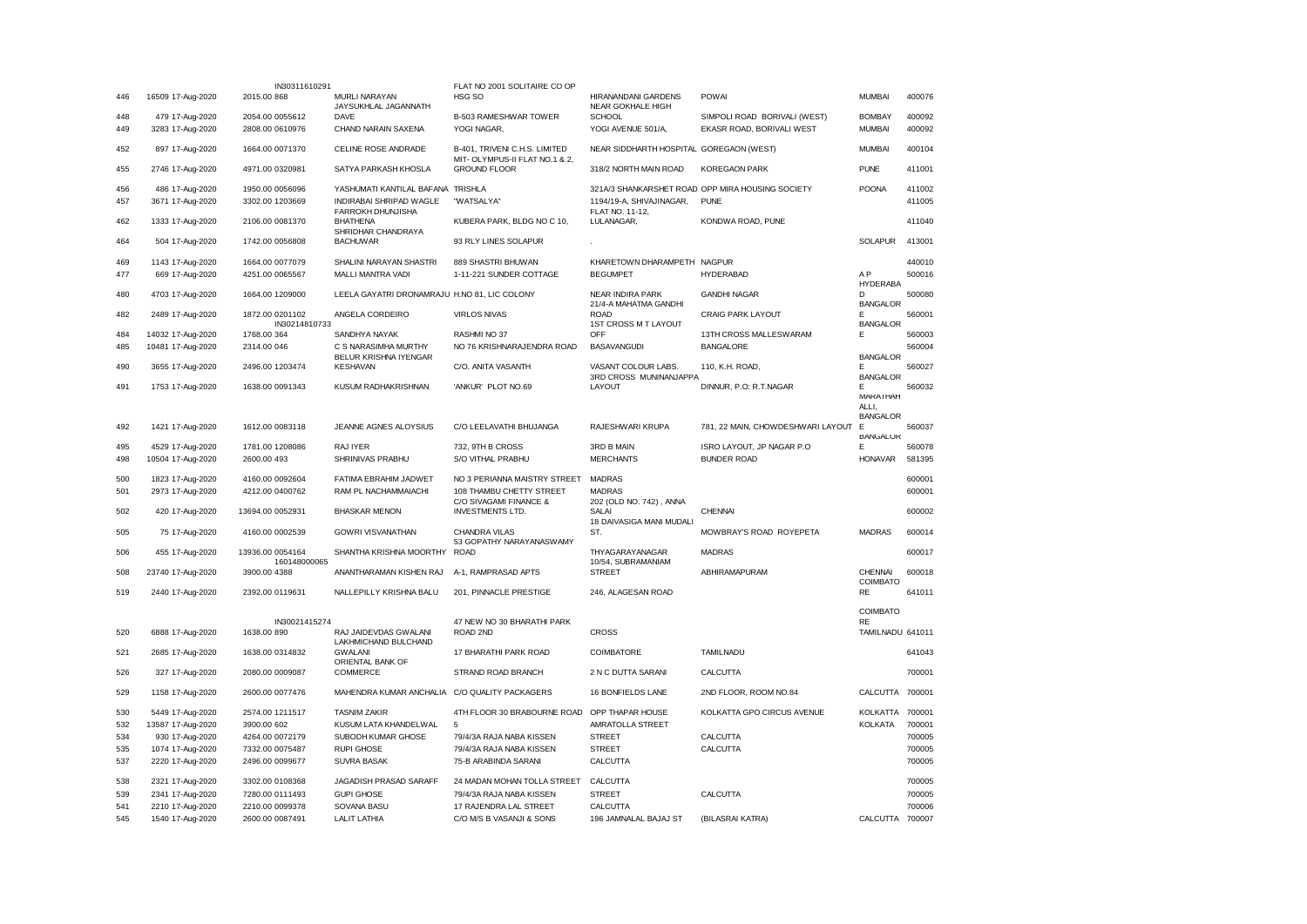| 548 | 1497 17-Aug-2020                   | 2418.00 0085916                 | <b>DEBASIS MUKHERJEE</b>                     | 13 MAHENDRA SREEMANI STREET CALCUTTA               |                                    |                                                         |                                    | 700009 |
|-----|------------------------------------|---------------------------------|----------------------------------------------|----------------------------------------------------|------------------------------------|---------------------------------------------------------|------------------------------------|--------|
| 549 | 472 17-Aug-2020                    | 1768.00 0055307                 | <b>KASHI NATH SEAL</b>                       | 4B SIDHESWAR CHANDRA LANE                          |                                    |                                                         | <b>KOLKATA</b>                     | 700012 |
| 550 | 528 17-Aug-2020                    | 10629.00 0058186                | SANJIB KUMAR ROY                             | C/O M/S LALCHAND ROY AND CO                        | PVT LTD                            | 7/1 GRANT LANE                                          | <b>KOLKATA</b>                     | 700012 |
|     |                                    |                                 |                                              |                                                    | 181/1A DHARAMTALLA                 |                                                         |                                    |        |
| 551 | 192 17-Aug-2020                    | 5450.00 0006230                 | SHREE KANTA DAMANI                           | C/O DAMANI PICTURES PVT LTD                        | <b>STREET</b>                      | CALCUTTA                                                |                                    | 700013 |
| 552 | 1179 17-Aug-2020                   | 4160.00 0077997                 | CHANDRALEKHA BANERJEE                        | C/O CALOTYPE INDIA                                 | 7 INDIAN MIRROR STREET             | CALCUTTA                                                |                                    | 700013 |
| 553 | 1963 17-Aug-2020                   | 2600.00 0094992                 | RAJENDRA KUMAR AGRAWAL                       | 47 MOTT LANE                                       | CALCUTTA                           |                                                         |                                    | 700013 |
| 556 | 469 17-Aug-2020                    | 2184.00 0055079                 | SNEHA LATA DAS                               | 68/A BECK BAGAN ROW                                |                                    |                                                         | <b>KOLKATA</b>                     | 700017 |
| 557 | 599 17-Aug-2020                    | 4004.00 0063240                 | EISHU RAM CHUGANI                            | 12-B RAWDON STREET                                 | CALCUTTA                           |                                                         |                                    | 700017 |
| 558 | 1384 17-Aug-2020                   | 1768.00 0082468                 | SANTOSH KUMAR DAS                            | 68/A BECK BAGAN ROW                                | CALCUTTA                           |                                                         |                                    | 700017 |
| 560 | 2181 17-Aug-2020                   | 2600.00 0098957                 | SONALI NATH GEO                              | SUITE NO-6 26 LOWER RANGE                          | CALCUTTA                           |                                                         |                                    | 700017 |
| 561 | 5759 17-Aug-2020                   | 7816.00 293                     | Eishu Ram Chugani                            | 12 B, Rawdon Street                                | Ground Floor                       |                                                         | Calcutta                           | 700017 |
|     |                                    |                                 |                                              | 52/1 BALLYGUNGE CIRCULAR                           |                                    |                                                         |                                    |        |
| 564 | 1255 17-Aug-2020                   | 2600.00 0079616                 | PUSPA KOLAY                                  | <b>ROAD</b>                                        | CALCUTTA                           |                                                         |                                    | 700019 |
| 567 | 902 17-Aug-2020                    | 2184.00 0071467                 | NITA SHAH                                    | C/O INDRAVADAN KANAIALAL                           | 3B, LALA LAJPATRAI SARANI CALCUTTA |                                                         |                                    | 700020 |
| 568 | 1251 17-Aug-2020                   | 2574.00 0079481                 | MONISHI MOHAN SEN                            | 33/3 SARAT BOSE ROAD,                              | 2ND FLOOR,                         | <b>KOLKATA</b>                                          |                                    | 700020 |
| 569 | 2422 17-Aug-2020                   | 2184.00 0118460                 | NIRMALA SHAH                                 | C/O INDRAVADAN KANAIALAL                           | 3B, LALA LAJPATRAI SARANI CALCUTTA |                                                         |                                    | 700020 |
|     |                                    |                                 |                                              |                                                    |                                    |                                                         |                                    |        |
| 571 | 49 17-Aug-2020                     | 2080.00 0001854                 | KRISHAN PRAKASH MALHOTRA 44 EKBALPORE ROAD   |                                                    | CALCUTTA                           |                                                         |                                    | 700023 |
| 573 | 166 17-Aug-2020                    | 2600.00 0005692                 | <b>BANI GHOSH</b>                            | 6 KALIGHAT ROAD                                    | CALCUTTA                           |                                                         |                                    | 700025 |
| 574 | 1730 17-Aug-2020                   | 1820.00 0091104                 | PRITI N GHELANI                              | 40B BAKUL BAGAN ROAD                               | CALCUTTA                           |                                                         |                                    | 700025 |
| 578 | 169 17-Aug-2020                    | 2600.00 0005722                 | DEBDAS BANERJEE                              | 16/B HAZRA ROAD                                    | CALCUTTA                           |                                                         |                                    | 700026 |
| 586 | 1320 17-Aug-2020                   | 1664.00 0080991                 | NANDINI DUTT                                 | 37A MAHANIRVAN ROAD                                | CALCUTTA                           |                                                         |                                    | 700029 |
| 587 | 1871 17-Aug-2020                   | 2600.00 0093206                 | NAMITA SARKAR                                | 52B HINDUSTAN PARK                                 | CALCUTTA                           |                                                         |                                    | 700029 |
| 588 | 2495 17-Aug-2020                   | 2184.00 0201633                 | SOM NATH BANERJEA                            | 68/4F PURNA DAS ROAD                               | CALCUTTA                           |                                                         |                                    | 700029 |
| 591 | 618 17-Aug-2020                    | 2106.00 0063922                 | RABINDRA NATH MITTER                         | 18-E DHAKURIA STATION LANE                         | CALCUTTA                           |                                                         |                                    | 700031 |
| 593 | 1965 17-Aug-2020                   | 1924.00 0095046                 | <b>MAYA RANI DUTT</b>                        | 25/11A K P ROY LANE                                | DHAKURIA CALCUTTA                  |                                                         |                                    | 700031 |
| 596 | 94 17-Aug-2020                     | 1560.00 0003047                 | BISESWAR PROSAD MOITRA                       | 33 JOYNARAYAN BANERJEE LANE                        | <b>BARANAGORE</b>                  | CALCUTTA                                                |                                    | 700036 |
| 597 | 881 17-Aug-2020                    | 3224.00 0071171                 | AJIT RANJAN GHOSH                            | BLOCK- N FLAT NO.4                                 | L.I.G. HOUSING ESTATE              | 37 BELGACHIA ROAD                                       | CALCUTTA 700037                    |        |
|     |                                    |                                 |                                              |                                                    | SHREE RANJANI HOUSING              |                                                         |                                    |        |
| 598 | 657 17-Aug-2020                    | 4212.00 0065184                 | NILMANI KUNDU                                | C/O. MR. S R KUNDU                                 | <b>SOCIETY</b>                     | PRANTIK - I, 662 PIENIC GARDEN ROAD                     | <b>KOLKATA</b>                     | 700039 |
|     |                                    |                                 |                                              |                                                    |                                    |                                                         |                                    |        |
| 599 | 1434 17-Aug-2020                   | 2600.00 0083391                 | CHINMOYEE DAS                                | 188A/238                                           | PRINCE ANWAR SHAH ROAD CALCUTTA    |                                                         |                                    | 700045 |
| 606 | 2466 17-Aug-2020                   | 4784.00 0121951                 | AMAL KANTI CHATTERJEE                        | BLOCK-7, ROOM NO 12,                               |                                    | C.I.T. BLDG, L.I.G. SCHEME, 107/4, ULTADANGA MAIN ROAD, | CALCUTTA 700067                    |        |
| 609 | 1552 17-Aug-2020                   | 2600.00 0087788                 | SITA DEVI BINANI                             | 37 SHIV TALLA STREET                               | CALCUTTA                           |                                                         |                                    | 700070 |
|     |                                    |                                 |                                              |                                                    |                                    |                                                         |                                    |        |
| 610 | 78 17-Aug-2020                     | 3494.00 0002712                 | NATIONAL INSURANCE CO LTD 3 MIDDLETON STREET |                                                    | CALCUTTA                           |                                                         |                                    | 700071 |
| 611 | 1009 17-Aug-2020                   | 1846.00 0073614                 | SAM NARIMAN MEDORA                           | C/O TATA IRON & STEEL CO LTD                       | 43 CHOWRINGHEE ROAD                | CALCUTTA                                                |                                    | 700071 |
| 613 | 1652 17-Aug-2020                   | 4160.00 0089996                 | SHIV JYOTI PRIVATE LIMITED                   | 7 CHITTARANJAN AVENUE                              | SECOND FLOOR                       | CALCUTTA                                                |                                    | 700072 |
| 616 | 115 17-Aug-2020                    | 2600.00 0004500                 | <b>SANTOSH SHARMA</b>                        | 9 HARDUTT ROY CHAMARIA ROAD                        | 3RD FLOOR, FLAT NO-304             | <b>HOWRAH</b>                                           |                                    | 711101 |
|     |                                    |                                 |                                              |                                                    |                                    |                                                         |                                    |        |
| 617 | 2046 17-Aug-2020                   | 1664.00 0096489                 | ANANTO KUMAR CHATTERJEE 41/1 MAKARDA ROAD    |                                                    | <b>HOWRAH</b>                      |                                                         |                                    | 711101 |
| 620 | 1605 17-Aug-2020                   | 2106.00 0088926                 | MANAS BANERJEE                               | L-76 SAGARBHANGA COLONY                            | <b>DURGAPUR</b>                    | DIST BURDWAN WEST BENGAL                                |                                    | 713211 |
|     |                                    |                                 |                                              |                                                    |                                    |                                                         | <b>SILIGURI</b>                    |        |
| 622 | 2496 17-Aug-2020                   | 4389.00 0201642                 | RADHE SHYAM AGARWALA                         | C/O PRAKASH TYRE HOUSE                             | 75 BURDWAN ROAD                    | OPP: HOWRAH MOTOR CO.                                   | (W.B)                              | 734401 |
| 624 | 1383 17-Aug-2020                   | 2392.00 0082451                 | KISHORI MOHAN MOHANTY                        | 62 CUTTACK ROAD                                    | <b>BHUBANESWAR</b>                 |                                                         |                                    | 751006 |
| 626 | 2396 17-Aug-2020                   | 3302.00 0116679                 | GITA DEVI CHOWKHANI                          | C/O RAMLALL ONKARMALL & CO                         | H S ROAD P O DIBRUGARH             | ASSAM                                                   |                                    | 786001 |
| 627 | 680 17-Aug-2020                    | 1716.00 0065905                 | DWARKA PRASAD SABOO                          | <b>LAWLYS BUILDING</b>                             | <b>EXHIBITION ROAD</b>             | <b>PATNA</b>                                            |                                    | 800001 |
| 628 | 799 17-Aug-2020                    | 3926.00 0068938                 | RENUKA CHATTERJEE                            | <b>WEST OF PARK</b>                                | P.O: KADAMKUAN                     | <b>PATNA</b>                                            |                                    | 800003 |
|     |                                    |                                 |                                              |                                                    |                                    |                                                         |                                    |        |
| 630 | 476 17-Aug-2020                    | 21528.00 0055445                | <b>SAVITRI DEVI</b>                          | SUNDA HOUSE JORAPHATAK ROAD.                       |                                    |                                                         | <b>DHANBAD</b>                     | 826001 |
|     |                                    |                                 | J L BHALLA                                   |                                                    |                                    |                                                         | <b>DHANBAD</b>                     | 826001 |
| 631 | 478 17-Aug-2020                    | 1690.00 0055576                 |                                              | SUNDA HOUSE JORAPHATAK ROAD<br>ASSTT CONTROLLER OF | THE TATA IRON & STEEL CO           |                                                         |                                    |        |
| 632 | 1090 17-Aug-2020                   | 2600.00 0075863                 | NATARAJAN RAVISHANKER                        | <b>ACCOUNTS</b>                                    | LTD                                | <b>JAMSHEDPUR</b>                                       |                                    | 831001 |
| 633 | 95 17-Aug-2020                     | 975.00 0003054                  | SMRITI KANA SEN                              |                                                    |                                    |                                                         |                                    |        |
|     |                                    |                                 |                                              | C/o MR. SALIL ROHATGI, 2476                        | SINGH, KINARI BAZAR, DELHI         |                                                         |                                    |        |
| 636 | 546 17-Aug-2020                    | 390.00 0060725                  | <b>INDIRA SHUKLA</b>                         | <b>CHALTA PRATAP</b>                               | (6)                                |                                                         |                                    |        |
|     |                                    |                                 |                                              |                                                    |                                    |                                                         |                                    |        |
| 637 | 549 17-Aug-2020                    | 26.00 0060794                   | TEHMURAS DINSHAW KAPADIA VILLER VILLA        |                                                    | 798 PARSI COLONY DADAR BOMBAY 14   |                                                         |                                    |        |
|     | 554 17-Aug-2020                    | 780.00 0061005                  | DHUN GUSTAD PATEL                            | C/O MR K E PATEL                                   | 668 DESAI BLDG                     | KATRAK RD WADALA                                        | <b>BOMBAY 31</b><br>D <sub>D</sub> |        |
| 638 |                                    |                                 |                                              |                                                    |                                    |                                                         |                                    |        |
| 639 | 556 17-Aug-2020                    | 832.00 0061303                  | POONA KRISHNADAS                             | 99 WILSON GARDENS                                  | 8TH CROSS ROAD                     | <b>BANGALORE 27</b>                                     |                                    |        |
| 643 | 574 17-Aug-2020<br>581 17-Aug-2020 | 351.00 0062220<br>13.00 0062536 | PRAKASH NARAIN KARNANI<br>SUDESH KUMARI      | 161/1 MAHATMA GANDHI ROAD                          | ROOM NO 52<br>DELHI 31             | CALCUTTA 7                                              |                                    |        |
| 644 |                                    |                                 |                                              | D/4 KRISHAN NAGAR                                  |                                    |                                                         |                                    |        |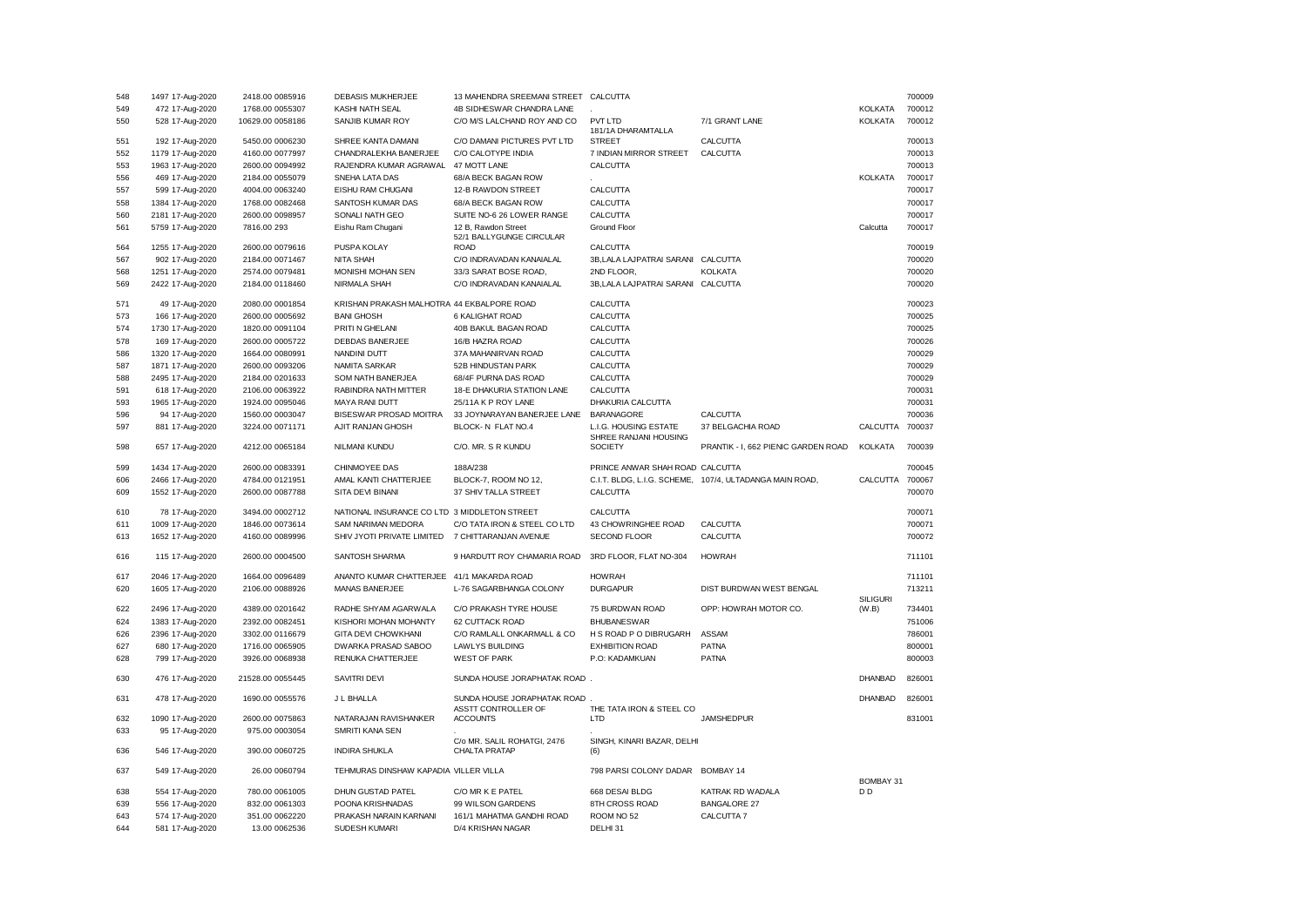|     |                 |                 |                                                                  |                                             | 46 MUKTARAM BABU                                           |                              |                 |
|-----|-----------------|-----------------|------------------------------------------------------------------|---------------------------------------------|------------------------------------------------------------|------------------------------|-----------------|
| 645 | 582 17-Aug-2020 | 299.00 0062575  | DHIRENDRA MULLICK                                                | MARBLE PALACE                               | <b>STREET</b>                                              | CALCUTTA 7                   |                 |
| 647 | 584 17-Aug-2020 | 195.00 0062666  | <b>GORDHANDAS LILADHER</b>                                       | 169 DR VHIGAS STREET                        | DHANJI MULJI HOUSE<br>70/80 MAHATMA GANDHI                 | <b>BOMBAY 2 BR</b>           |                 |
| 649 | 596 17-Aug-2020 | 936.00 0063077  | ELIZABETH BASTIAN                                                | C/O THE BANK OF INDIA LTD                   | <b>ROAD</b>                                                | <b>BOMBAY 1</b>              |                 |
| 650 | 597 17-Aug-2020 | 65.00 0063152   | BHAGWATI PRASAD SEKSARIA 219 CHITTARANJAN AVENUE                 |                                             | CALCUTTA 6<br>74 JAMUNALAL BAJAJ                           |                              |                 |
| 651 | 598 17-Aug-2020 | 520.00 0063217  | KISHAN LAL MAHESWARY                                             | C/O CHHOGMAL LABHCHAND                      | <b>STREET</b><br><b>VERSOVA ROAD</b>                       | CALCUTTA 7                   | BOMBAY 58       |
| 652 | 606 17-Aug-2020 | 1092.00 0063542 | SUMITRA N KAMATH<br><b>VYOMESHKUMAR MANHARLAL</b>                | 5 DHAKE COLONY GROUND FLOOR JAYPRAKASH ROAD |                                                            | <b>ANDHERI</b>               | AS              |
| 653 | 607 17-Aug-2020 | 65.00 0063549   | <b>PARIKH</b><br>MAHENDRAKUMAR                                   | 9 TINMURTY SOCIETY                          | <b>PANCHWATI</b>                                           | AHMEDABAD 6                  |                 |
| 656 | 614 17-Aug-2020 | 26.00 0063741   | <b>NAVINCHANDRA</b>                                              | C/O JAMNADAS MORARJI AND CO                 | 8/10 DALAL STREET FORT<br><b>BEHIND RADIO CLUB</b>         | <b>BOMBAY 1</b>              |                 |
| 657 | 615 17-Aug-2020 | 195.00 0063743  | DURGU SHAMDAS GIDWANI                                            | 56A GITANJALI                               | COLABA                                                     | <b>BOMBAY 5</b>              |                 |
| 661 | 634 17-Aug-2020 | 390.00 0064355  | SUDHIR CHANDRA KONAR                                             | 3 RADHANAGAR SOUTH ROAD                     | <b>BURDWAN</b>                                             |                              |                 |
| 662 | 639 17-Aug-2020 | 195.00 0064576  | SHREEMATI R HARITE                                               | 6 SAINAK S LAXMI DEVI BLDG                  | NEHRU ROAD ANGOLMAL                                        | TILAKWADI BELGAUM 6          |                 |
| 664 | 645 17-Aug-2020 | 806.00 0064853  | <b>JASJIT MAN SINGH</b>                                          | L24 HAUZ KHAS ENCLAVE                       | NEW DELHI 16                                               |                              |                 |
| 666 | 653 17-Aug-2020 | 182.00 0065136  | PADAM CHAND MOHTA                                                | 41 SIR HARIRAM GOENKA STREET                | CALCUTTA 7                                                 |                              |                 |
| 667 | 654 17-Aug-2020 | 169.00 0065141  | JASODA DULAL SAHA                                                | 10 SOUTHEND PARK                            | CALCUTTA 29                                                |                              |                 |
| 669 | 656 17-Aug-2020 | 1014.00 0065147 | ABHAI SINGH                                                      | THE PALACE                                  | <b>SIROHI</b>                                              | <b>RAJASTHAN</b>             |                 |
| 670 | 665 17-Aug-2020 | 754.00 0065372  | SAMIR KUMAR SWAR                                                 | 1/3/1 HEM KAR LANE                          | CALCUTTA <sub>5</sub>                                      |                              |                 |
| 671 | 666 17-Aug-2020 | 520.00 0065404  | ATEKA ABBAS CHINWALA                                             | 130 CUMBALLA HILL ROAD                      | BANOO MANSIONS C BLOCK 2ND FLOOR                           |                              | BOMBAY 26       |
| 672 | 668 17-Aug-2020 | 1274.00 0065440 | URMILA JAYANTILAL KANIA                                          | 8/1736 GOPIPURA MAIN ROAD                   | SURAT <sub>2</sub>                                         |                              |                 |
| 673 | 673 17-Aug-2020 | 182.00 0065692  | KANHAIYALALL KAPUR<br>HARSHAD PURSHOTTAMDAS                      | 38/3/1 RAM TANU BOSE LANE                   | CALCUTTA 6                                                 |                              |                 |
| 675 | 677 17-Aug-2020 | 936.00 0065777  | PATEL<br>MADHAV PRABHAKAR                                        | SHRI RAM NIWAS                              | SANTRAM SOCIETY                                            | NADIAD W RLY                 | BOMBAY-50       |
| 676 | 678 17-Aug-2020 | 104.00 0065780  | PURANDARE<br>THE ORIENTAL BANK OF                                | 802 ST ANNES APARTMENTS                     | 329 OFF PALI MALA ROAD                                     | <b>BANDRA WEST</b>           | AS              |
| 677 | 679 17-Aug-2020 | 156.00 0065902  | <b>COMMERCE LTD</b>                                              | 25 BRABOURNE ROAD                           | CALCUTTA 1<br><b>NEW AREA PO</b>                           |                              |                 |
| 678 | 681 17-Aug-2020 | 390.00 0065913  | BHAVADEO BHATTACHARYYA                                           | RAJLAKSHMI                                  | DALMIANAGAR                                                | SHAHABAD DIST BEHAR          |                 |
| 679 | 683 17-Aug-2020 | 13.00 0065984   | NALIN JESHANGLAL ZAVERI<br>VIRENDRA VISHNUPRASAD                 | GITANJALI 6TH FLOOR                         | 73 WALKESHWAR ROAD                                         | <b>BOMBAY 6</b>              |                 |
| 680 | 684 17-Aug-2020 | 936.00 0066017  | <b>DESA</b><br>MADHUKANTA BHAGWANDAS                             | MANGAL BHUVAN                               | <b>MORVI GUJARAT</b>                                       |                              |                 |
| 682 | 687 17-Aug-2020 | 390.00 0066299  | SHAH                                                             | LADIWALA APPARTMENTS                        | BLOCK NO 64                                                | 23 DUNGARSHI ROAD            | <b>BOMBAY 6</b> |
| 683 | 688 17-Aug-2020 | 130.00 0066320  | NIRMAL SARIN                                                     | 29 GOLF LINKS                               | <b>NEW DELHI</b>                                           |                              |                 |
| 684 | 689 17-Aug-2020 | 26.00 0066331   | JEEWAN PAL SETHI                                                 | IV/A/34 DOUBLE STOREY                       | <b>LAJPAT NAGAR</b>                                        | NEW DELHI 24                 |                 |
| 686 | 696 17-Aug-2020 | 598.00 0066579  | <b>BHANUMATI C HANSOTI</b>                                       | <b>HANSOTI VILLA</b>                        | HANSOTI ROAD GHATKOPAR BOMBAY 86<br>43 KALI KRISHNA TAGORE |                              |                 |
| 687 | 698 17-Aug-2020 | 624.00 0066631  | <b>GULAB SINGH</b><br>CHANDRAKALA RAMAKRISHN                     | C/O COMMERCIAL TYRES                        | <b>STREET</b>                                              | CALCUTTA 7                   |                 |
| 688 | 701 17-Aug-2020 | 1235.00 0066709 | <b>KAMATH</b>                                                    | C/O DR C R KAMATH                           | SRI RAMAKRISHN EIJE                                        | MANGALORE                    |                 |
| 689 | 702 17-Aug-2020 | 546.00 0066713  | UPENDRA THAKORBHAI PATEL KALPANA CLINIC                          |                                             | <b>RAOPURA</b>                                             | <b>BARODA</b>                |                 |
| 690 | 704 17-Aug-2020 | 247.00 0066737  | TEHMURASP ADERJI KOTWAL 598 C WADIA BLDG<br>PASHUBHAI CHATURBHAI |                                             | <b>1ST FLOOR</b>                                           | JAGANNATH SHANKAR SHETH ROAD | <b>BOMBAY 2</b> |
| 691 | 708 17-Aug-2020 | 364.00 0066863  | PATEL                                                            | NAGARWADA NADIAD                            | DIST KAIRA GWRAT STATE                                     |                              |                 |
| 695 | 715 17-Aug-2020 | 1040.00 0067023 | PANCHI DEVI SHARMA<br>KISHORCHANDRA NAGINDAS                     | 5 SYNAGOGUE STREET 7TH FLOOR CALCUTTA 1     | AT AND POST NAVSARI W                                      |                              |                 |
| 696 | 720 17-Aug-2020 | 52.00 0067072   | <b>CHOKSI</b>                                                    | <b>MOTA BAZAR</b>                           | RLY                                                        | <b>DIST BULSAR</b>           |                 |
| 697 | 721 17-Aug-2020 | 780.00 0067079  | VINOD VRAJLAL KARIA                                              | <b>KRISHNABAD</b>                           | 43 BHULABHAI DESAI ROAD BOMBAY 400026                      |                              |                 |
| 699 | 727 17-Aug-2020 | 13.00 0067214   | GORDHANDAS DEVJI ANJARIA                                         | <b>KRISHNA KUNJ</b>                         | MARIGOLD ROAD<br>OPP PORTUGUESE CHURCH                     | RAJKOT <sub>2</sub>          |                 |
| 700 | 728 17-Aug-2020 | 728.00 0067224  | M J MIRANDA                                                      | JOSEPH MANSION                              | DADAR                                                      | <b>BOMBAY 400028</b>         |                 |
| 703 | 734 17-Aug-2020 | 234.00.0067409  | CHAMPABEN POPATLAL SHAH<br>THAKORDAS BHAGWANDAS                  | 16 SHREE RANG BUILDING                      | CHANDAWARKAR ROAD                                          | MATUNGA BOMBAY 19 DD         |                 |
| 704 | 737 17-Aug-2020 | 494.00 0067423  | <b>MASTER</b>                                                    | B/27/28 TARA BAUG ESTATE                    | CHARNI ROAD<br>SHALIMAR CO OP HOUSING                      | <b>BOMBAY 4</b>              |                 |
| 706 | 740 17-Aug-2020 | 390.00 0067532  | MUKUND NILKANTH SATHE                                            | BLOCK NO A/2                                | SOCY                                                       | PARVATI POONA 9              |                 |
| 708 | 753 17-Aug-2020 | 364.00 0067861  | RATNA MITRA                                                      | 1/C ABINASH MITRA LANE                      | CALCUTTA 700 006                                           |                              |                 |
|     |                 |                 |                                                                  |                                             |                                                            |                              |                 |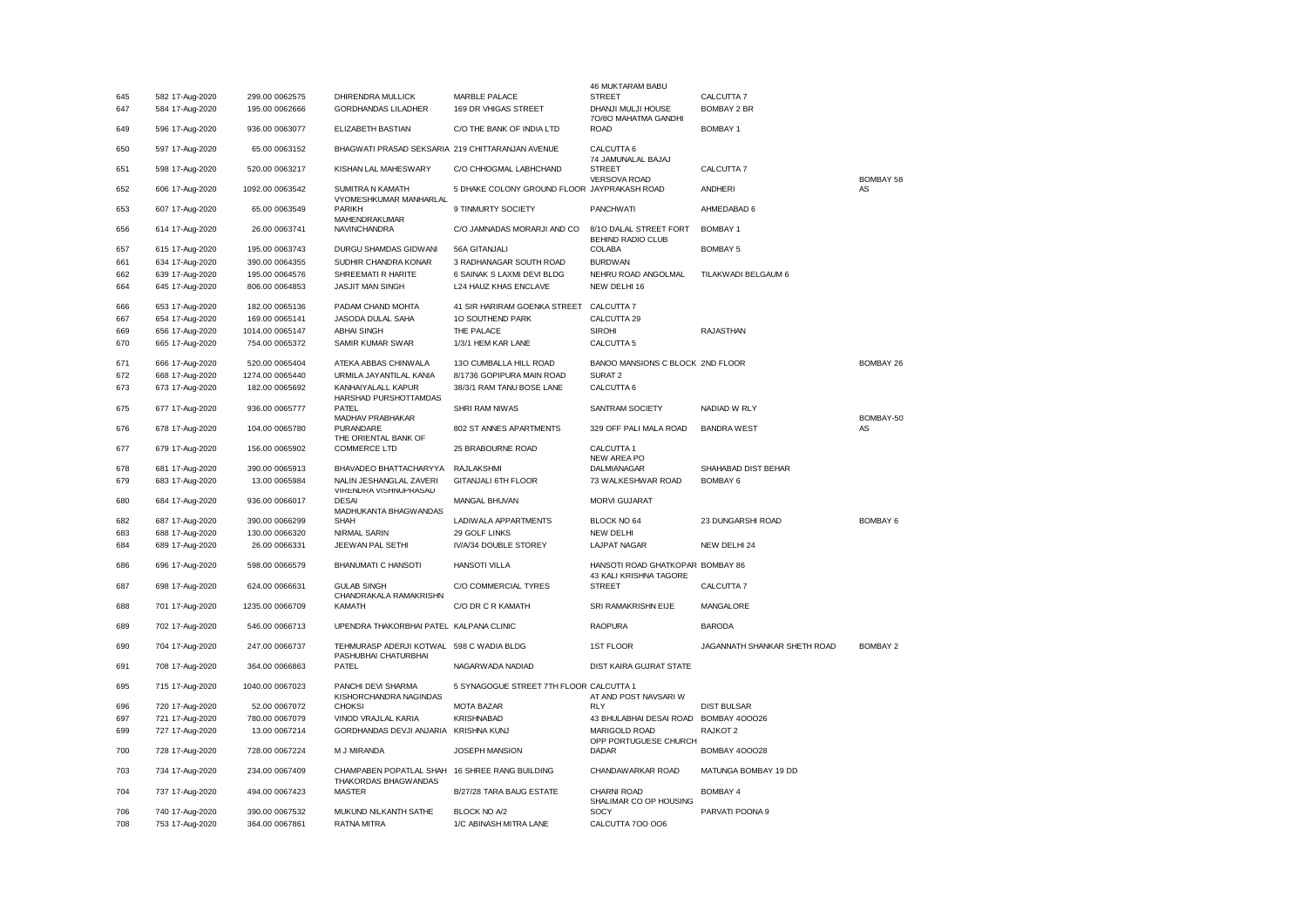| 709 | 759 17-Aug-2020  | 598.00 0067947  | NIRANJAN JEEWANLAL SHAH                         | <b>CURRIMBHOY MANOR</b>                             | 41 BHULABHAI DESAI ROAD                  | <b>BOMBAY 400 026</b>       |                                      |
|-----|------------------|-----------------|-------------------------------------------------|-----------------------------------------------------|------------------------------------------|-----------------------------|--------------------------------------|
| 710 | 761 17-Aug-2020  | 572.00 0067981  | SUDHA DIGAMBER JOSHI                            | <b>MATRUSMRUTI</b>                                  | BEHIND MARATHI SCHOOL                    | ANGOL DIST BELGAUM          |                                      |
| 711 | 765 17-Aug-2020  | 182.00 0068047  | PRAJIT KUMAR CHATTERJEE                         | 79/1 BAKUL BAGAN ROAD                               | CALCUTTA 25                              |                             |                                      |
|     |                  |                 |                                                 |                                                     |                                          |                             | $DISI$ :                             |
|     |                  |                 |                                                 |                                                     |                                          |                             | <b>HOOGHLY</b>                       |
| 713 | 778 17-Aug-2020  | 910.00 0068294  | RAMENDRA KUMAR GHOSE                            | 53/13/B MEGHNATH SAHA                               | SARANI (IST LANE)                        | P.O: MOREPUKUR, RISHRA      | (W.B)                                |
| 714 | 781 17-Aug-2020  | 260.00 0068348  | SAMIR KUMAR BANERJEE<br>MAHESHCHANDRA CHHOTALAL | 8/9 DIGLA ROAD P O DUM DUM                          | CALCUTTA 700 028                         |                             |                                      |
| 716 | 787 17-Aug-2020  | 143.00 0068543  | <b>VORA</b>                                     | RADHANPURI BAZAR                                    | <b>BHAVNAGAR</b>                         |                             |                                      |
| 718 | 795 17-Aug-2020  | 195.00 0068771  | DARAB HORMASJI KAPADIA                          | 35 HAMPTON COURT                                    | 154 LOWER COLABA ROAD                    | <b>BOMBAY 5</b>             |                                      |
| 719 | 798 17-Aug-2020  | 1040.00 0068843 | RAGHU NATH PRASAD                               | THERESA ANGELA MISQUITTA 5B RAVI DARSHAN IIND FLOOR | <b>CARTER ROAD</b>                       | <b>BANDRA</b>               | <b>BOMBAY 50</b>                     |
| 721 | 802 17-Aug-2020  | 13.00 0069042   | <b>AGARWALA</b><br>SUBHADRA CHHAGANLAL          |                                                     |                                          |                             |                                      |
| 722 | 803 17-Aug-2020  | 26.00 0069075   | PATEL                                           | 1451 MAMUNAYAKS POLE                                | <b>KALUPUR WARD</b>                      | AHMEDABAD 380 001 GUJARAT   |                                      |
| 723 | 804 17-Aug-2020  | 728.00 0069113  | NARENDRA A POPAT                                | 28 CHITTARANJAN AVENUE                              | CALCUTTA 12                              |                             |                                      |
| 725 | 806 17-Aug-2020  | 13.00 0069129   | <b>KANTA PRASAD</b><br>CHANGOIWALA              |                                                     |                                          |                             |                                      |
| 726 | 809 17-Aug-2020  | 26.00 0069151   | CHAND MOHAN SEAL                                | 68 RAJA NABA KISSEN STREET                          | CALCUTTA <sub>5</sub>                    |                             |                                      |
|     |                  |                 | <b>INVESTMENT AND</b><br>COMMERCIAL CORPORATION |                                                     |                                          |                             |                                      |
| 728 | 814 17-Aug-2020  | 42.00 0069229   | <b>PVT LTD</b>                                  | 131 CORAL MERCHANT STREET                           | MADRAS 600 001                           |                             |                                      |
| 733 | 819 17-Aug-2020  | 598.00 0069339  | SHIREEN R IRANI                                 | GAZDER HOUSE 2ND FLOOR                              | <b>WARDEN ROAD</b>                       | <b>BOMBAY 26</b>            |                                      |
| 735 | 821 17-Aug-2020  | 26.00 0069348   | ARVINDBHAI JASHBHAI AMIN                        | SITARAM BUVAS WADA                                  | <b>RAOPURA</b>                           | <b>BARODA</b>               |                                      |
| 737 | 824 17-Aug-2020  | 52.00 0069407   | <b>SAVITRI DEVI</b>                             | C/O PANNALAL KRISHAN SWAROOP 1 RANI JHANSI ROAD     |                                          | NEW DELHI 55                |                                      |
| 740 | 830 17-Aug-2020  | 26.00 0069667   | MADHAV SHAMRAO JAYAKAR                          | SHAM CHAYA 1ST FLOOR                                | 236 7TH ROAD KHAR                        | <b>BOMBAY 52</b>            |                                      |
| 741 |                  | 156.00 0069774  | ANIL BEDI                                       | HOUSE NO. 507                                       | SECTOR-7                                 |                             |                                      |
|     | 831 17-Aug-2020  |                 |                                                 |                                                     | 24 HANUMAN ROAD VILE                     | PANCHKULA (HARYANA)         |                                      |
| 743 | 834 17-Aug-2020  | 26.00 0069811   | VASANT SHESHGIRI KALBAG<br>PRABHAKAWAR BAPULAL  | <b>SHRI KUNJ</b>                                    | PARLE E                                  | <b>BOMBAY 400 057</b>       |                                      |
| 748 | 847 17-Aug-2020  | 364.00 0070305  | <b>SANGHVI</b>                                  | C/O M/S BAPULAL PREMCHAND                           | KIRANA BAZAR AKOLA<br>DISTT HOOGHLY WEST |                             |                                      |
| 749 | 849 17-Aug-2020  | 26.00 0070333   | ANIL KRISHNA KUNDU<br>MADHAV PRABHAKAR          | ADIBARTMA ROAD P O NABAGRAM                         | <b>BENGAL</b>                            |                             |                                      |
| 750 | 851 17-Aug-2020  | 364.00 0070380  | PURANDARE                                       | 802 ST ANNES APARTMENTS                             | 329 OFF PALI MALA ROAD                   | BANDRA WEST BOMBAY-50 AS    |                                      |
| 751 | 852 17-Aug-2020  | 260.00 0070506  | <b>MELA RAM</b>                                 | 26 B NEW QUTAB ROAD                                 | DELHI                                    |                             |                                      |
| 752 | 854 17-Aug-2020  | 52.00 0070563   | RAIMONI CHANDRA                                 | 63A AHIREETOLA STREET                               | CALCUTTA-5                               |                             |                                      |
|     |                  |                 |                                                 |                                                     |                                          |                             |                                      |
|     |                  |                 | BHALCHANDRA LAXMAN                              | BANK OF INDIA STAFF CO-OP HSG                       | BUNGLOW NO 8 SHASTRI                     |                             | <b>DIST THANE</b><br><b>MAHARASH</b> |
| 754 | 860 17-Aug-2020  | 1040.00 0070661 | <b>PATHAK</b>                                   | <b>SOCIETY</b>                                      | <b>NAGAR</b>                             | <b>DOMBIVLI WEST</b>        | <b>TRA</b>                           |
| 756 | 864 17-Aug-2020  | 364.00 0070692  | ANANTHARAMAIYER RAMAN                           | NO 6 KAILAS PLOT NO 83                              | PESTOMSAGAR CHEMBUR                      | <b>BOMBAY 89</b>            |                                      |
| 757 | 868 17-Aug-2020  | 117.00 0070766  | SULOCHANA DEVI SARAF                            | 3 NETAI HALDER STREET                               | CALCUTTA-7                               |                             |                                      |
| 758 | 873 17-Aug-2020  | 1300.00 0070897 | ABNASHWATI MEHTA                                | KATRA SHER SINGH                                    | DEPUTY AZIZ DIN GALI                     | <b>AMRITSAR</b>             |                                      |
|     |                  |                 |                                                 |                                                     |                                          |                             | <b>BOMBAY 1</b>                      |
| 759 | 876 17-Aug-2020  | 26.00 0071013   | NALIN VRAJLAL SHAH                              | SHARE STOCK & FINANCE BROKER 11 MAZANINE FLOOR      |                                          | STOCK EXCHANGE CENTRAL BLDG | <b>BR</b><br>AHMEDABA                |
| 760 | 880 17-Aug-2020  | 377.00 0071141  | MANUBHAI AMBALAL SHAH                           | 3 A SUMATINAGAR SOCIETY                             | NEAR SINDHI HIGH SCHOOL USMANPURA        |                             | $D-13$                               |
| 762 | 883 17-Aug-2020  | 156.00 0071201  | CENTRAL BANK OF INDIA                           | 3 NETAJI SUBHAS RD                                  | CALCUTTA                                 |                             |                                      |
| 766 | 918 17-Aug-2020  | 78.00 0071843   | RANJAN OBEROI                                   | 18 E NIZAMUDDIN WEST                                | NEW DELHI 13                             |                             |                                      |
| 767 | 934 17-Aug-2020  | 364.00 0072243  | YACOOB AHMED RAZAKAZEE<br>KAUSHIK KRISHNAMOHAN  | NEAR POST OFFICE                                    | P O KATHOR                               | <b>DIST SURAT</b>           |                                      |
| 768 | 935 17-Aug-2020  | 1092.00 0072252 | <b>SHAH</b><br>RAMESHCHANDRA CHUNILAL           | SIDDHESHWAR LANE                                    | <b>BARAMATI DIST POONA</b>               |                             |                                      |
| 770 | 942 17-Aug-2020  | 546.00 0072445  | <b>PARIKH</b>                                   | <b>BAZAR</b>                                        | OPP LIBRARY ADAS                         | <b>TALUKA ANAND</b>         |                                      |
| 771 | 961 17-Aug-2020  | 650.00 0072760  | RAJ KISHORE TANDON                              | TANDON HOUSE 4764                                   | 23 DARYAGANJ                             | DELHI <sub>2</sub>          |                                      |
| 772 | 967 17-Aug-2020  | 1092.00 0072802 | ASOKE KUMAR SEAL                                | MOGALPURA CHALK BAZAR                               | P O & DIST HOOGHLY                       | W BENGAL                    |                                      |
|     |                  |                 | VIJAY KUMAR RANCHHODDAS                         |                                                     |                                          | FIRST FLOOR BOMBAY 4        |                                      |
| 773 | 968 17-Aug-2020  | 364.00 0072803  | <b>SHAH</b>                                     | 21-23 KUMBHAR TUKDA                                 | <b>NEW BHAGHATS BLDG</b>                 |                             |                                      |
| 777 | 996 17-Aug-2020  | 26.00 0073204   | RODA KERSI PANTHAKI                             | 1/342 POPAT STREET                                  | 1ST FLOOR NANPURA                        | <b>SURAT</b>                |                                      |
| 782 | 1011 17-Aug-2020 | 390.00 0073679  | <b>SUJIT KUMAR GHOSH</b>                        | P 680 BLOCK O NEW ALIPORE                           | CALCUTTA 53<br>DDA FLATS TOWER           |                             |                                      |
| 783 | 1016 17-Aug-2020 | 26.00 0073737   | PAWAN KUMAR BHALLA<br>NOSHIR RATANSHAH          | FLAT 169 POCKET-SD SFS HIG                          | APARTMENTS<br>147 TARDEO ROAD BOMBAY     | PITAM PURA DELHI            |                                      |
| 784 | 1018 17-Aug-2020 | 364.00 0073761  | KHAMBHATA                                       | ADAM MAHAL 1ST FLR B BLOCK                          | 34                                       |                             |                                      |
| 786 | 1025 17-Aug-2020 | 780.00 0073943  | KANHAIYA LALL KAPUR                             | 38/3/1 RAM TARUN BOSE LANE                          | CALCUTTA 6                               |                             |                                      |
| 787 | 1030 17-Aug-2020 | 832.00 0074064  | <b>ASIT KUMAR BASAK</b>                         | 6 BAGHA JATIN ROAD                                  | CALCUTTA 36                              |                             |                                      |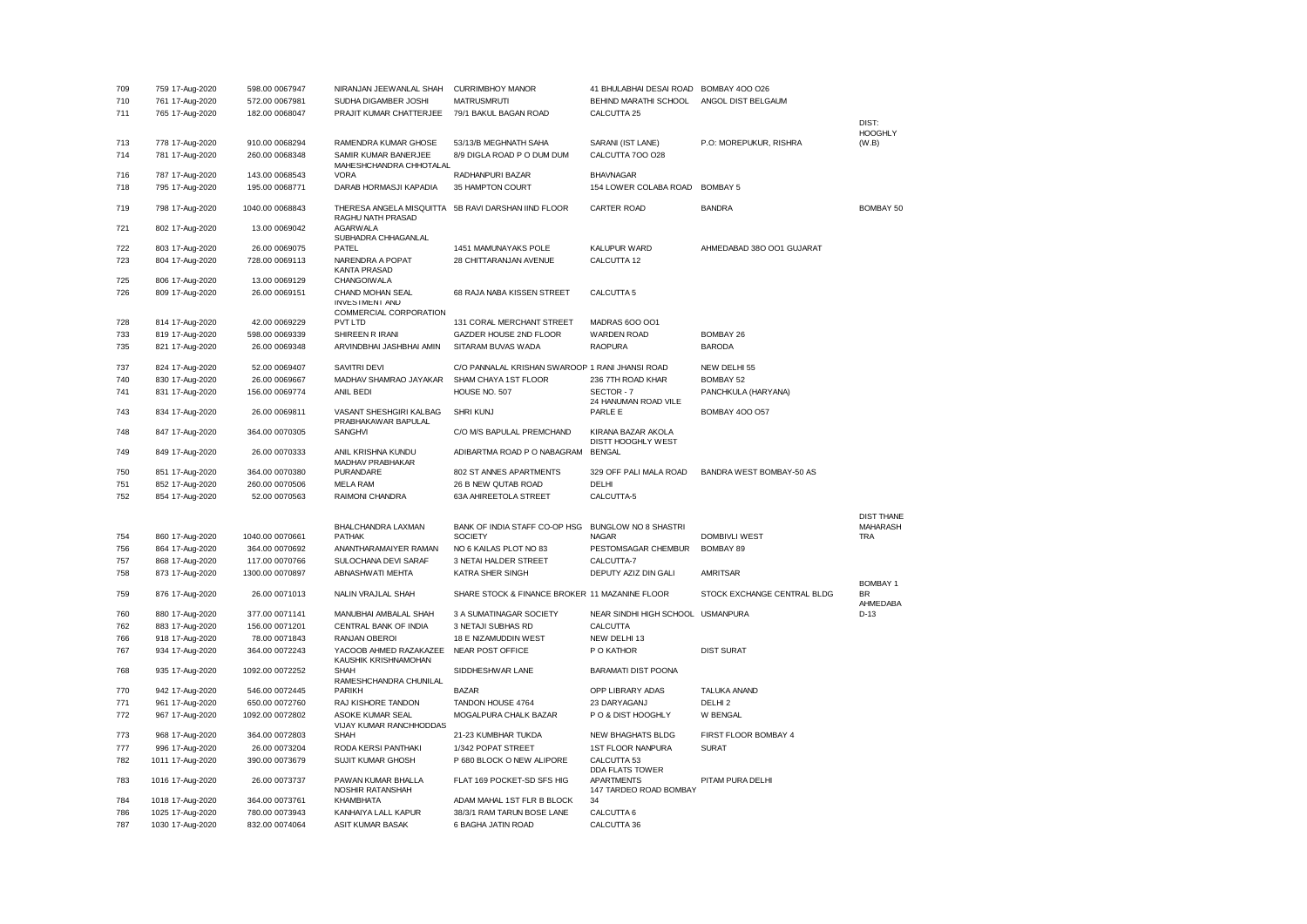| 788 | 1037 17-Aug-2020 | 468.00 0074223  | KISHORE RAMCHAND PUNJABI 13 VANDANA                   |                                                     | PLOT 36 B                                     | 9TH LANE PROF ALMEDA ROAD  | <b>BANDRA</b><br><b>BOM 50</b> |
|-----|------------------|-----------------|-------------------------------------------------------|-----------------------------------------------------|-----------------------------------------------|----------------------------|--------------------------------|
| 790 | 1045 17-Aug-2020 | 650.00 0074371  | BRIJ MOHAN MALHOTRA                                   | 2075 CHUNAMANDI GALI NO 5                           | RAJ GURU ROAD                                 | PAHAR GANJ                 | <b>NEW DELHI</b>               |
| 791 | 1053 17-Aug-2020 | 546.00 0074586  | AMARENDU MUKHERJEE                                    | 5A/1C NEPAL BHATTACHARJEE                           | <b>STREET</b>                                 | CALCUTTA 26                |                                |
| 792 | 1060 17-Aug-2020 | 1300.00 0074878 | JAMNADAS LAXMIDAS                                     | C/O CHUNILAL T MEHTA                                | 8 LYONS RANGE                                 | CALCUTTA 1                 |                                |
| 795 | 1077 17-Aug-2020 | 988.00 0075530  | BALAI CHANDRA SADHUKHAN<br><b>DEVARSHINI MILAPRAI</b> | K N MUKHERJEE ROAD                                  | P O TALPUKUR                                  | DIST 24 PARGANAS           |                                |
| 796 | 1084 17-Aug-2020 | 364.00 0075737  | NANAVATI                                              | NEAR THEPADA DARWAJA                                | KUTIYANA DIST JUNAGADH                        |                            |                                |
| 798 | 1097 17-Aug-2020 | 1300.00 0075908 | GANESH CHAND ROY                                      | 2 GOPAL CHANDRA LANE                                | CALCUTTA 73                                   |                            |                                |
| 801 | 1130 17-Aug-2020 | 364.00 0076675  | PRAMILA VISHWANATH JOSHI                              | A-1 SADASUKH APARTMENTS                             | MAHANT CROSS ROAD NO 2 VILE PARLE E BOMBAY 57 |                            |                                |
| 802 | 1142 17-Aug-2020 | 130.00 0077060  | RABINDRA NATH MANDAL                                  | C/O ECHO TRADING CO                                 | MAKERDA ROAD DESNAGAR HOWRAH 5                |                            |                                |
| 803 | 1147 17-Aug-2020 | 364.00 0077149  | SAROJA HARIHARAN                                      | HOUSE NO.835 BLOCK 'C'                              | SECTOR 7                                      | FARIDABAD (HARYANA)        |                                |
| 806 | 1153 17-Aug-2020 | 754.00 0077274  | <b>BIJOLI PAUL</b>                                    | 50 BROJONATH DUTT LANE                              | CALCUTTA 12                                   |                            |                                |
| 807 | 1159 17-Aug-2020 | 520.00 0077519  | <b>SHANTI NARAIN</b>                                  | BHARAT BHUSHAN & CO                                 | 107 ROHIT HOUSE                               | 3 TOLSTOY MARG NEW DELHI   |                                |
| 809 | 1178 17-Aug-2020 | 1092.00 0077982 | KANAIYALAL MITHALAL<br>PANDYA                         | 11/567 NANAVAT                                      | TULANALANI POLE SURAT                         |                            | <b>BANGALOR</b>                |
| 810 | 1180 17-Aug-2020 | 208.00 0077999  | SUDHA B BHAT                                          | NO. 50. "SAVITRI"                                   | 4TH CROSS, SECTOR-II                          | NOBO NAGAR, S.O.S (POST)   | E-560076                       |
| 811 | 1184 17-Aug-2020 | 390.00 0078028  | <b>SANJAY SARDA</b>                                   | 65 RAJA BASANT ROY ROAD                             | CALCUTTA 29<br>P O SANTRAGACHI HOWRAH-        |                            |                                |
| 812 | 1186 17-Aug-2020 | 26.00 0078053   | <b>DEBASISH NANDI</b>                                 | KONA ROAD SASTI TALA                                | $\Delta$                                      |                            |                                |
| 813 | 1207 17-Aug-2020 | 130.00 0078479  | RAJINDER SINGH RENU                                   | 1-C/150 RAMESH NAGAR                                | NEW DELHI 15                                  |                            |                                |
| 814 | 1227 17-Aug-2020 | 390.00 0078838  | SHANTI DEVI HANDA<br>RAJENDRA VINODCHANDRA            | C-299 SAKET NEW DELHI 17                            |                                               |                            |                                |
| 815 | 1234 17-Aug-2020 | 195.00 0079095  | PACHCHIGAR                                            | 113 AMRAPALI FLATS                                  | <b>MAJURA GATE</b>                            | NEAR PUMPING STATION SURAT |                                |
| 816 | 1235 17-Aug-2020 | 260.00 0079130  | SUNANDA BHOWMIK                                       | E-15-D DDA FLATS MUNIRKA                            | NEW DELHI 67                                  |                            |                                |
| 817 | 1261 17-Aug-2020 | 78.00 0079705   | AGAMANI DEY BINDU<br><b>SWAPAN KUMAR</b>              | 53 RAMKRISHNA SARANI CAL-60                         |                                               |                            |                                |
| 818 | 1273 17-Aug-2020 | 130.00 0079837  | CHATTOPADHYAY                                         | P O GAZIPUR                                         | <b>DIST HOWRAH W B</b>                        |                            |                                |
| 820 | 1281 17-Aug-2020 | 130.00 0080103  | ALOKA DUTTA                                           | 30 KALI KUMAR MUKHERJEE ROAD SHIBPUR HOWRAH         | 2 SWAMI VIVEKANANDA                           |                            |                                |
| 821 | 1294 17-Aug-2020 | 858.00.0080559  | SHYAMALI DAS MAJUMDAR                                 | BALAKA WEST RAJAPUR                                 | <b>ROAD</b>                                   | CALCUTTA 32                |                                |
| 822 | 1300 17-Aug-2020 | 390.00 0080662  | V SRINIVASAN                                          | NO 1 RAMA RAO ROAD                                  | <b>MYLAPORE MADRAS-4</b>                      |                            |                                |
| 823 | 1303 17-Aug-2020 | 390.00 0080668  | S THAILAMBAL                                          | NO 1 RAMA RAO ROAD                                  | MYLAPORE MADRAS-4                             |                            |                                |
| 824 | 1321 17-Aug-2020 | 728.00 0081016  | MONA M GHULAM QADIR                                   | CHURCH COMPOUND                                     | JALANDHAR CITY PUNJAB                         |                            |                                |
| 825 | 1340 17-Aug-2020 | 26.00 0081617   | <b>SUSHMA SONI</b>                                    | 35/2 PATEL NAGAR EAST                               | NEW DELHI 8                                   |                            |                                |
| 827 | 1369 17-Aug-2020 | 130.00 0082195  | <b>GIAN CHAND KHANNA</b>                              | W-103 GREATER KAILASH PT-I                          | NEW DELHI 48                                  |                            |                                |
| 830 | 1397 17-Aug-2020 | 13.00 0082725   | TARALA MADHUBHAI VAIDYA                               | SHAH BLDG NO 6                                      | T H KATARIA ROAD                              | MAHIM BOMBAY 16            |                                |
| 831 | 1398 17-Aug-2020 | 13.00 0082746   | DIPENDRA KRISTO DUTT                                  | 2 MITTER LANE CALCUTTA 7                            |                                               |                            |                                |
| 832 | 1402 17-Aug-2020 | 312.00 0082857  | ASIT RANJAN DAS                                       | 17/25 SATCHASIPARA ROAD                             | CALCUTTA 2                                    |                            |                                |
| 834 | 1430 17-Aug-2020 | 1300.00 0083332 | RAJAN ASTHANA                                         | 56 TAGORE TOWN ALLAHABAD<br>PUTHARIKAL HOUSE MARKET |                                               |                            |                                |
| 836 | 1442 17-Aug-2020 | 1092.00 0083533 | ANNAMMA CYRIAC                                        | <b>ROAD</b>                                         | ERNAKULAM COCHIN 31<br>KADWA SHERI AMDAWADI   |                            | <b>GUJARAT</b>                 |
| 838 | 1453 17-Aug-2020 | 104.00 0083924  | SUDHA RANCHHODLAL TALATI HOUSE NO RA-7/272            |                                                     | POLE                                          | RAOPURA VADODARA           | <b>STATE</b>                   |
| 840 | 1461 17-Aug-2020 | 143.00 0084130  | <b>HARISH SAWHNEY</b>                                 | A-1/33-B LAWRENCE ROAD                              | DELHI 35                                      |                            |                                |
| 841 | 1462 17-Aug-2020 | 468.00 0084131  | <b>INDU SAWHNEY</b>                                   | A-1/33-B LAWRENCE ROAD                              | DELHI 35                                      |                            |                                |
| 842 | 1464 17-Aug-2020 | 546.00 0084346  | <b>RITA AHMED</b>                                     | <b>HONG KONG BANK</b>                               | 8 NETAJI SUBHAS ROAD                          | CALCUTTA 1                 |                                |
| 843 | 1465 17-Aug-2020 | 1300.00 0084371 | U ARUNDATHI                                           | 43 ARAMUDU GARDEN STREET                            | <b>EGMORE MADRAS 8</b>                        |                            |                                |
| 845 | 1472 17-Aug-2020 | 650.00 0084898  | ARVIND GUPTA                                          | 42 D/C GANDHI NAGAR JAMMU                           |                                               |                            |                                |
| 846 | 1482 17-Aug-2020 | 364.00 0085350  | <b>USHA BHAN</b>                                      | 10/431 KHALASI LINE KANPUR                          |                                               |                            |                                |
| 847 | 1483 17-Aug-2020 | 234.00 0085374  | <b>B RAMACHANDRAN</b><br><b>GAMANLAL RANCHHODDAS</b>  | 77 VYSIAL STREET                                    | <b>COIMBATORE 1</b>                           |                            |                                |
| 850 | 1507 17-Aug-2020 | 52.00 0086135   | GOLWALA                                               | C/O HEMIS TEXTILE                                   | 4/735 DT PAIKI                                | ALAYNIWADI SURAT           |                                |
| 852 | 1526 17-Aug-2020 | 26.00 0086649   | SAMIR AUDDY                                           | 17 GOBINDA CH DHAR LANE                             | CALCUTTA 1                                    |                            |                                |
| 853 | 1530 17-Aug-2020 | 1300.00 0086764 | CHANDAN VISHINDAS KATIRA                              | BLDG A/4 403 VEENA NAGAR                            | OPP GABRIEL MULAND W                          | BOMBAY 80                  |                                |
| 855 | 1537 17-Aug-2020 | 702.00 0087363  | <b>KANAN DIWAN</b>                                    | C/O CHANDIGARH SALES CORPN                          | S C F 5 SECTOR 27-C                           | CHANDIGARH                 |                                |
| 856 | 1543 17-Aug-2020 | 65.00 0087511   | AJOY KUMAR SARKAR                                     | 31 D GUPTA LANE                                     | CALCUTTA 50                                   |                            |                                |
| 857 | 1544 17-Aug-2020 | 13.00 0087525   | ASHOK KUMAR DOGRA                                     | A2/114 SAFDARJANG ENCLAVE                           | NEW DELHI 29                                  |                            |                                |
| 858 | 1545 17-Aug-2020 | 390.00 0087562  | <b>GULABBAI P BUBNA</b>                               | 58 D ROAD LAXMI BHAVAN                              | MARINE DRIVE BOMBAY 20                        |                            |                                |
| 860 | 1563 17-Aug-2020 | 1274.00 0087888 | <b>B THIRUPURASUNDARI</b>                             | AI-112 ANNA NAGAR                                   | MADRAS 40                                     |                            |                                |
|     |                  |                 |                                                       |                                                     |                                               |                            | <b>KHOKHRA</b>                 |
| 861 | 1565 17-Aug-2020 | 468.00 0087899  | PIYUSHKUMAR OCHHAVLAL<br><b>DESAI</b>                 | C/O GUJARAT TEA DEPOT CO                            | <b>KRISHNA ESTATE</b>                         | NR PRAGATI HIGH SCHOOL     | AHMEDABA<br>D <sub>8</sub>     |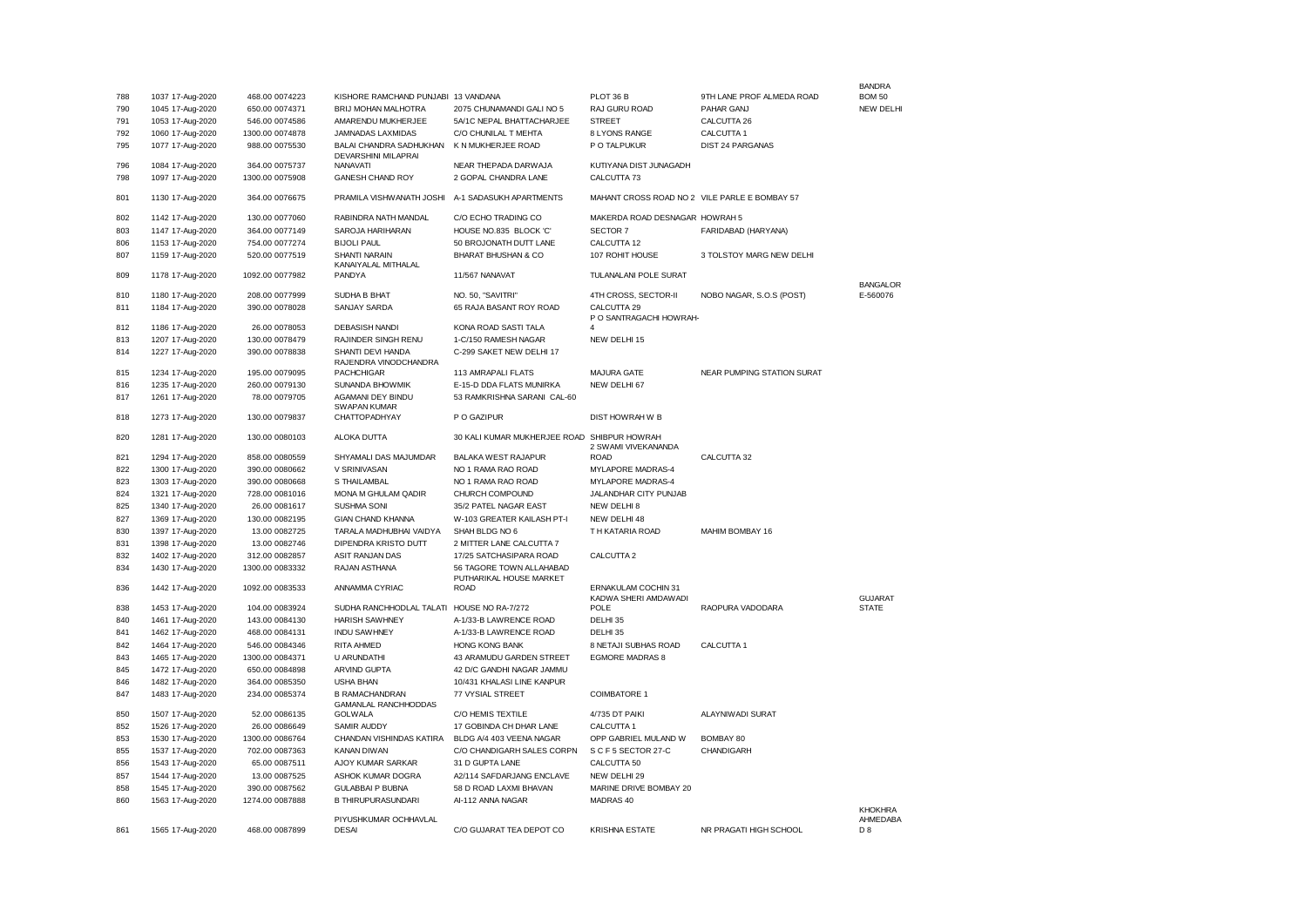| 862 | 1595 17-Aug-2020 | 130.00 0088577  | PROTIMA CHUNDER                           | 10B ABDUL HAMID ST<br>28/1A RADHA NATH BANERJEE         | CALCUTTA 69<br><b>BALLY HOWRAH WEST</b>     |                               |                                     |
|-----|------------------|-----------------|-------------------------------------------|---------------------------------------------------------|---------------------------------------------|-------------------------------|-------------------------------------|
| 863 | 1608 17-Aug-2020 | 390.00 0088963  | <b>INDRAJIT GHOSH</b>                     | LANE                                                    | <b>BENGAL</b>                               |                               |                                     |
| 864 | 1613 17-Aug-2020 | 676.00 0089060  | GIRISH CHAND TANDON                       | 9A GANGA NARAYAN DUTT LANE                              | CALCUTTA 6<br>RACE COURSE ROAD              |                               |                                     |
| 865 | 1630 17-Aug-2020 | 1222.00 0089554 | MAHENDRA K VIKAMSEY<br>HANSA MAHENDRAKANT | 4/44 BOMBAY SHOPPING CENTRE                             | <b>ALKAPURI</b>                             | <b>BARODA (GUJRAT)</b>        |                                     |
| 866 | 1635 17-Aug-2020 | 1482.00 0089613 | DAMANIA                                   | 47 C P TANK ROAD                                        | NEW SONAWALA BLDG                           | BOMBAY 4                      |                                     |
| 868 | 1644 17-Aug-2020 | 962.00 0089709  | SURESH CHANDRA                            | <b>HARNIVAS</b>                                         | 10 HAVELOCK ROAD                            | LUCKNOW (U.P.)                |                                     |
| 869 | 1650 17-Aug-2020 | 728.00 0089966  | PRAKASH DEVIDAS SHAH                      | 1216 STOCK EXCH TOWER<br>C/O JHUNJHUNWALA VANASPATI     | DALAL ST BOMBAY 23                          |                               |                                     |
| 870 | 1656 17-Aug-2020 | 130.00 0090049  | ASHOK KUMAR PANDEY                        | LTD                                                     | ASHAPUR, SARNATH                            | VARANASI (U.P)                | <b>JALANDHAR</b>                    |
| 871 | 1662 17-Aug-2020 | 1300.00 0090140 | <b>TARA MATI KOHLI</b>                    | PARTNER-THE PREMIER MILL                                | STORES SUPPLY CO.                           | NEW RLY. ROAD                 | <b>CITY</b>                         |
| 872 | 1732 17-Aug-2020 | 468.00 0091141  | TAPENDRA KRISTO DUTT                      | <b>GOSTO BHABAN</b>                                     | 2 MITTER LANE                               | CALCUTTA 7                    |                                     |
| 874 | 1755 17-Aug-2020 | 390.00 0091359  | SHAKUNTALA SRIVASTAVA                     | II-C/23 NEHRU NAGAR                                     | <b>GHAZIABAD</b>                            |                               |                                     |
| 875 | 1767 17-Aug-2020 | 1300.00 0091693 | SATYA PRAKASH LILA                        | 200 A SARASWATI NAGAR                                   | JODHPUR (RAJ)                               |                               |                                     |
| 877 | 1784 17-Aug-2020 | 65.00 0091908   | SUBHEN ROY                                | C/O LATE D N ROY                                        | UKILPARA (M. G. ROAD)                       | P.O. & DIST.JALPAIGURI (W.B.) |                                     |
| 878 | 1794 17-Aug-2020 | 936.00 0092102  | SHIVKUMAR PARWAL                          | MIRZA ISMAIL ROAD                                       | PILANI BHAVAN                               | JAIPUR RAJASTHAN              |                                     |
| 879 | 1810 17-Aug-2020 | 1300.00 0092432 | POONAM AGARWAL<br>MOHMAD YUNUS GULAM      | C-107, VIDYUT APARTMENTS                                | 9th AVENUE, I.P.EXTN.                       | 81, PATPADGANG,               | DELHI-92<br>AHMEDABA                |
| 880 | 1811 17-Aug-2020 | 286.00 0092449  | <b>MOHMAD</b>                             | 607 BHAGAT WADA                                         | NAVA DARWAJA ROAD                           | ZAKARTA MASJID                | D                                   |
| 883 | 1922 17-Aug-2020 | 1274.00 0093903 | DEVERSANI NANAVATI                        | C/O M M NANAVATI                                        | NEAR THEPADA GATE                           | KUTIYANA (DIST.JUNAGADH)      |                                     |
| 885 | 1953 17-Aug-2020 | 13.00 0094698   | PRABHU DAYAL BARWARIA                     | 49B, D J LANE, P.O.BHADRAKALI                           | DIST.HOOGHLY(W.B)                           |                               | <b>BANGALOR</b>                     |
| 886 | 1957 17-Aug-2020 | 312.00 0094887  | KAMALA MEHTA                              | MEHTA BHAWAN                                            | 48 FORT 'C' LANE                            | OPP. VANIVILAS HOSPITAL       | $E-2$ .<br>DIST.-<br><b>BURDWAN</b> |
| 887 | 2069 17-Aug-2020 | 169.00 0096946  | <b>BINOD KUMAR AGARWAL</b>                | M/S MEGHARAJJI SRINIWASJI                               | <b>AGARWAL</b>                              | P.O.-BARAKAR                  | (W.B.)                              |
| 888 | 2113 17-Aug-2020 | 13.00 0097735   | AJAY RARA                                 | 25 RATAN SARKAR                                         | <b>GARDEN STREET</b>                        | CALCUTTA                      |                                     |
| 889 | 2175 17-Aug-2020 | 52.00 0098867   | SHANTI DEVI MURARKA                       | G-12 ALAKNANDA MANDAKINI                                | B/H CIVIL SHALI BAUG.                       | AHMEDABAD                     |                                     |
| 890 | 2178 17-Aug-2020 | 65.00 0098895   | HARISH KR. JAGGI                          | 254 C A APARTMENTS                                      | <b>PASCHIM VIHAR</b>                        | <b>NEW DELHI</b>              |                                     |
| 891 | 2233 17-Aug-2020 | 936.00 0099996  | VIMLA MEHROTRA                            | MOHALLA BAXRIYAN                                        | SHAHJHANPUR(U.P.)                           |                               |                                     |
|     |                  |                 |                                           |                                                         |                                             |                               |                                     |
| 892 | 2237 17-Aug-2020 | 1274.00 0100282 | KANAI LAL RAKSHIT                         | 27 BONOMALI CHATTERJI STREET                            | CALCUTTA 2                                  |                               |                                     |
| 893 | 2238 17-Aug-2020 | 1040.00 0100292 | SAKTI KUMAR BANERJEE                      | 37 KASI MITTER GHAT STREET                              | CALCUTTA 3                                  |                               |                                     |
| 894 | 2239 17-Aug-2020 | 1092.00 0100304 | JADAB LAL DUTT                            | 33/2 BEADON STREET                                      | CALCUTTA 6                                  |                               |                                     |
| 895 | 2240 17-Aug-2020 | 364.00 0100306  | NARAYAN LAL DUTT<br>VIJAYENDRA DHIMANTLAL | 33/2 BEADON STREET<br>22 SHRADHANJALI 3RD FLOOR SIR     | CALCUTTA 6                                  |                               | <b>BOMBAY</b>                       |
| 897 | 2244 17-Aug-2020 | 104.00 0100692  | PATEL                                     | VITHALDAS NAGAR                                         | SAROJANI ROAD                               | SANTA CRUZ WEST               | 400054                              |
| 898 | 2245 17-Aug-2020 | 936.00 0100729  | HARDEV LAL KHURANA                        | 6 THE MALL                                              | AGRA                                        | $\sqcup$ P                    |                                     |
| 899 | 2246 17-Aug-2020 | 936.00 0100731  | JOGINDAR KAUR ARORA                       | C/O M/S NATH SHOE CO                                    | 17 AGRA SHOE CENTRE                         | AGRA 3                        |                                     |
| 900 | 2248 17-Aug-2020 | 325.00 0100872  | PRATAP SINGH                              | CENTRAL BANK OF INDIA LTD                               | <b>INDORE CITY</b>                          | M <sub>P</sub>                |                                     |
|     |                  |                 |                                           |                                                         |                                             |                               | <b>DISTT</b><br><b>GURDASPU</b>     |
| 901 | 2249 17-Aug-2020 | 1456.00 0101115 | <b>BUDH SINGH</b>                         | <b>VILLAGE SATKOHA</b>                                  | POST OFFICE SATKOHA                         | VIA NOUSHERA MAJA SINGH       | R PUNJAB                            |
| 902 | 2255 17-Aug-2020 | 520.00 0101891  | <b>JESRAJ SHROFF</b>                      | C/O KISHANLALL DURGAPRASAD                              | 20 AMRATOLLA STREET                         | CALCUTTA 1                    |                                     |
| 903 | 2256 17-Aug-2020 | 130.00 0101997  | BHAGATRAM AGARWAL                         | 26/4A ARMENIAN STREET                                   | CALCUTTA 1                                  |                               |                                     |
| 904 | 2257 17-Aug-2020 | 1248.00 0102060 |                                           | INDUMATI AMRITLAL DHOLAKIA 33/2 SARAT BOSE ROAD FLAT 1O | CALCUTTA 2O                                 |                               |                                     |
| 905 | 2265 17-Aug-2020 | 936.00 0102977  | MURARI MOHAN COOMER                       | 80 LOWER CIRCULAR ROAD                                  | CALCUTTA 14                                 |                               |                                     |
| 906 | 2267 17-Aug-2020 | 234.00 0103362  | <b>MRIDULA GANGULI</b>                    | 31 MANOHAR PUKER ROAD                                   | CALCUTTA 29                                 |                               |                                     |
| 907 | 2268 17-Aug-2020 | 728.00 0103517  | HARISH KUMAR AGARWAL                      | 21/1 PANJARI PARA LANE                                  | SALKIA HOWRAH 6                             |                               |                                     |
| 908 | 2272 17-Aug-2020 | 1300.00 0103748 | NIRMAL KUMAR MUKHERJEE                    | 59/2 DHARMATALA LANE                                    | SIBPUR HOWRAH                               | <b>WEST BENGAL</b>            |                                     |
| 909 | 2274 17-Aug-2020 | 390.00 0104142  | <b>RANEN MITRA</b>                        | 5 SANKER GHOSH LANE                                     | CALCUTTA 6                                  |                               |                                     |
| 911 | 2277 17-Aug-2020 | 1092.00 0104575 | MOHANLAL BAJAJ                            | C/O M/S GOBINDRAM TILOKCHAND STREET                     | 192 JAMUNALAL BAJAJ                         | CALCUTTA 7                    |                                     |
| 912 | 2278 17-Aug-2020 | 364.00 0104603  | SNEHALATA DASI                            | 2 KUMARTULLY STREET                                     | CALCUTTA <sub>5</sub>                       |                               |                                     |
|     |                  |                 |                                           |                                                         |                                             |                               |                                     |
| 914 | 2283 17-Aug-2020 | 364.00 0105019  | PANNA LAL KOIRI                           | 223/1/2 MANIKTOLA MAIN ROAD                             | CALCUTTA 11                                 |                               | <b>KATHMAND</b>                     |
| 915 | 2284 17-Aug-2020 | 288.00 0105033  | DEOKI NANDAN SUREKA                       | POST BOX NO 715                                         | 8/330 PYUKHA TOLE<br>50 KALI KRISHNA TAGORE | NEWROAD                       | U (NEPAL)                           |
| 916 | 2288 17-Aug-2020 | 299.00 0105213  | UMESH CHANDRA SAHA                        | C/O M/S KALIGANGA BHANDAR                               | <b>STREET</b>                               | CALCUTTA 7                    |                                     |
| 917 | 2290 17-Aug-2020 | 364.00 0105288  | AMARENDRA NATH GHOSH                      | 13 MADHAB BANERJEE LANE                                 | <b>BALLY</b>                                | <b>DIST HOWRAH</b>            |                                     |
| 918 | 2292 17-Aug-2020 | 546.00 0105408  | AMAR NATH MALLIK                          | 52B MADHU ROY LANE                                      | CALCUTTA 6                                  |                               |                                     |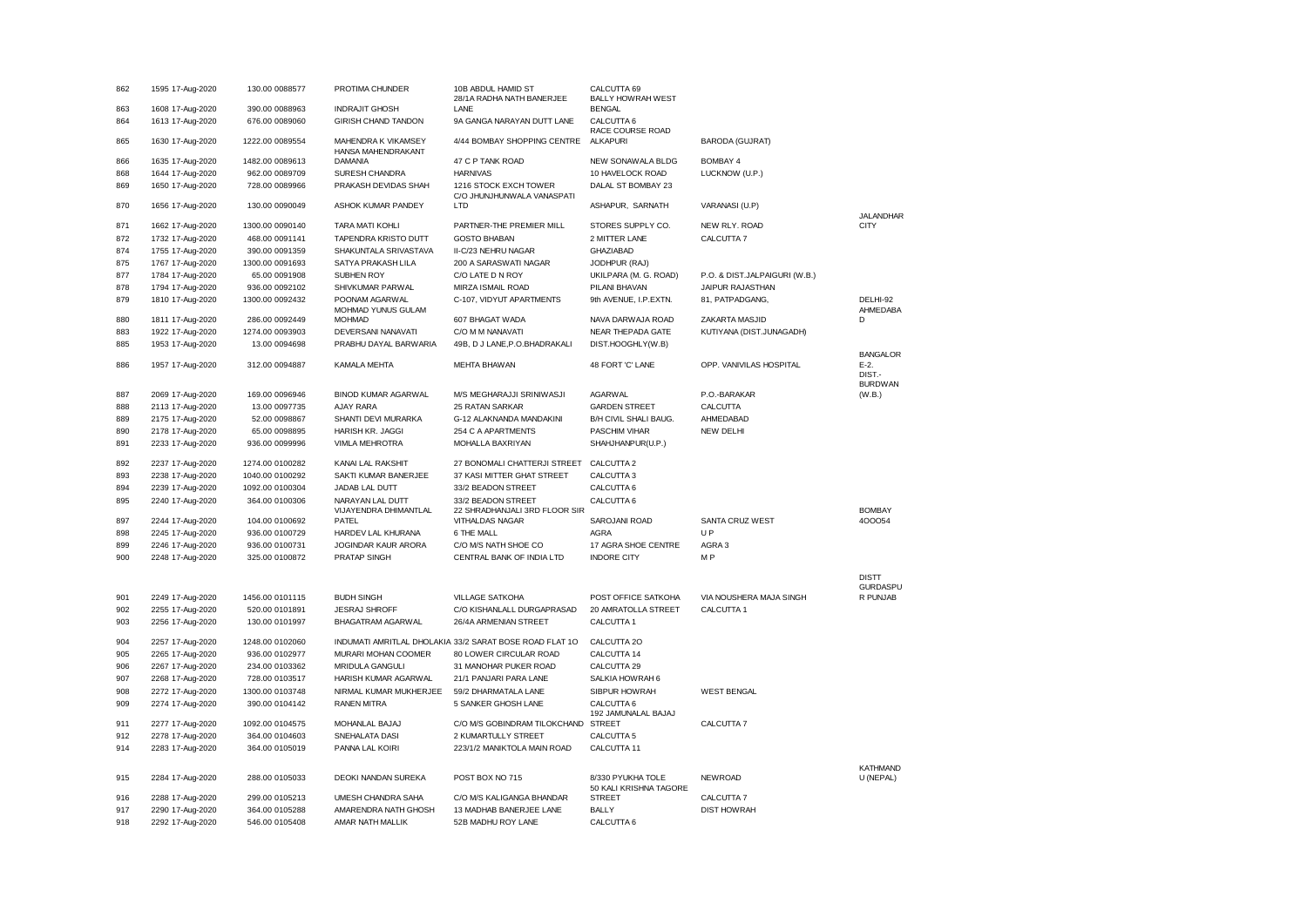| 920 | 2297 17-Aug-2020 | 442.00 0105817  | DAULAT KUMAR JAIN        | C/O HAZARIMAL NEMI CHAND                              | N8 AMARTOLLA STREET                         | CALCUTTA 1                                     |                       |
|-----|------------------|-----------------|--------------------------|-------------------------------------------------------|---------------------------------------------|------------------------------------------------|-----------------------|
| 921 | 2298 17-Aug-2020 | 390.00 0105907  | RAM GOPAL SANGANERIA     | 20 TARA CHAND DUTT STREET                             | CALCUTTA 1                                  |                                                |                       |
| 922 | 2300 17-Aug-2020 | 182.00 0105971  | ARUNESH KAR              | 9 BHIM GHOSH LANE                                     | CALCUTTA 6                                  |                                                |                       |
| 923 | 2304 17-Aug-2020 | 390.00 0106585  | <b>SUJATA GHOSH</b>      | 2G NRITYA GOPAL                                       | CHATTERJEE LANE                             | CALCUTTA 2                                     |                       |
| 924 | 2305 17-Aug-2020 | 364.00 0106864  | NIRANJAN RAY             | 41/10 'Q' ROAD                                        | HOWRAH <sub>8</sub>                         | <b>WEST BENGAL</b>                             |                       |
|     |                  |                 | <b>HANUMAN PRASAD</b>    |                                                       |                                             |                                                |                       |
| 925 | 2306 17-Aug-2020 | 130.00 0106903  | <b>CHURIWALA</b>         | C/O SATYANARAYAN                                      | HANUMANPRASAD AND CO                        | 160 JAMUNALAL BAJAJ STREET                     | CALCUTTA              |
| 927 | 2308 17-Aug-2020 | 364.00 0107015  | <b>ABHA SINGH</b>        | 305 ANUGRAHPURI COLONY                                | GAYA (BIHAR)                                |                                                |                       |
| 928 | 2309 17-Aug-2020 | 247.00 0107397  | NOGENDRA NATH GHOSH      | 92A DIAMOND HARBOUR ROAD                              | CALCUTTA 23                                 |                                                |                       |
| 930 | 2311 17-Aug-2020 | 390.00 0107455  | <b>AMAL SEN</b>          | 79 RAJA BASANTA ROY ROAD                              | CALCUTTA 29                                 |                                                |                       |
| 932 | 2313 17-Aug-2020 | 117.00 0107685  | <b>BHOLA NATH SIRCAR</b> | 37/1/2 KHETRA BANERJI LANE                            | <b>SIBPUR</b>                               | <b>HOWRAH</b>                                  |                       |
| 933 |                  | 338.00 0107961  |                          |                                                       | CALCUTTA <sub>5</sub>                       |                                                |                       |
|     | 2315 17-Aug-2020 |                 | SAMAR NATH ROY           | 101 SOVA BAZAR STREET                                 |                                             |                                                |                       |
|     |                  |                 |                          |                                                       |                                             |                                                | <b>USHAGRAM</b>       |
|     |                  |                 |                          |                                                       |                                             |                                                | <b>G T ROAD</b>       |
| 934 | 2318 17-Aug-2020 | 1040.00 0108256 | PRAKASH CHANDRA SWAIKA   | C/O M/S ASANSOL COLLIERY                              | <b>STORES</b>                               | <b>ASANSOL</b>                                 | <b>EAST</b>           |
|     |                  |                 |                          |                                                       |                                             |                                                |                       |
| 935 | 2320 17-Aug-2020 | 1092.00 0108363 | KALI PRASAD AGARWALLA    | C/O NORTH BHAGATDIH COLLIERY                          | P O JHARIA                                  | <b>DHANBAD</b>                                 |                       |
| 936 | 2325 17-Aug-2020 | 117.00 0108951  | SUNANDA MENON            | CF-6/108 "NANMA" KSHB COLONY                          | PO CHEVARAMBALAM                            | KOZHIKKODE-17 KERALA                           |                       |
| 937 | 2326 17-Aug-2020 | 1053.00 0109039 |                          | BISWESWAR LAL CHOUDHURY C/O M/S SUBHKARAN MADANLALL   | 5 NARAIN PRASAD LANE                        | CALCUTTA 7                                     |                       |
|     |                  |                 |                          |                                                       |                                             |                                                |                       |
| 938 | 2327 17-Aug-2020 | 1079.00 0109041 | UMA DUTT MISRA           | C/O ALLAHABAD BANK LTD                                | 14 INDIA EXCHANGE PLACE CALCUTTA            |                                                |                       |
| 941 | 2335 17-Aug-2020 | 364.00 0111059  | CHANDRAKANT GANDHI       | NO 10 BENTICK STREET                                  | 2ND FLOOR                                   | CALCUTTA 1                                     |                       |
| 943 | 2337 17-Aug-2020 | 130.00 0111290  | <b>IRA GHOSHAL</b>       | 22N BLOCK A                                           | <b>NEW ALIPORE</b>                          | CALCUTTA 27                                    | <b>GANDHINAG</b>      |
|     |                  |                 |                          |                                                       |                                             |                                                | AR.                   |
|     |                  |                 |                          |                                                       |                                             |                                                | <b>BALANAGA</b>       |
|     |                  |                 |                          |                                                       |                                             |                                                | R                     |
|     |                  |                 |                          |                                                       |                                             |                                                | <b>HYDERABA</b>       |
| 944 | 2340 17-Aug-2020 | 728.00 0111457  | MURARI LAL JHUNJHUNWALA  | C/O ESEM TOOLS & COMPONENTS                           | MFG.CO. PLOT NO.119                         | C.I.E. EXPANSION PROGRAMME                     | D 500037              |
| 945 | 2343 17-Aug-2020 | 325.00 0111637  | SANTI MOJUMDER           | 136 B T ROAD                                          | CALCUTTA 35                                 |                                                |                       |
| 947 | 2345 17-Aug-2020 | 390.00 0111854  | DURGAPRASAD DHANDHANIA   | 242/2D ACHARYA PRAFULLA                               | CHANDRA ROAD                                | CALCUTTA                                       |                       |
| 948 | 2348 17-Aug-2020 | 364.00 0111990  | AJIT KUMAR BANERJEE      | C/O DR I B BANERJEE                                   | P O AND VILL BALUHATI                       | <b>DIST HOWRAH</b>                             |                       |
|     |                  |                 |                          |                                                       |                                             |                                                | CALCUTTA-             |
| 949 | 2350 17-Aug-2020 | 65.00 0113138   | <b>BELA DAS</b>          | C/O BINITH KUMAR DAS                                  | 90/2 DR S P MUKHERJEE RD DUM DUM CANTONMENT |                                                | 28                    |
| 950 | 2353 17-Aug-2020 | 13.00 0113327   | SURESH CHANDRA JAIN      | 33 MAHARSHI DEBENDRA ROAD                             | CALCUTTA 6                                  |                                                |                       |
| 951 | 2355 17-Aug-2020 | 247.00 0113543  | SRI RAMANAGAR            | C/O ALLAHABAD BANK                                    | LIMITED                                     | 14 INDIA EXCHANGE PLACE                        | CALCUTTA              |
| 952 | 2356 17-Aug-2020 | 403.00 0113719  | YASHPAL NIJHAWAN         | 80/A NEW THEATER ROAD                                 | <b>1ST FLOOR</b>                            | CALCUTTA 17                                    |                       |
|     |                  |                 | <b>GOBIND PRASAD</b>     |                                                       |                                             |                                                |                       |
| 953 | 2358 17-Aug-2020 | 65.00 0113753   | KHANDELWAL               | PLOT NO.256 ARYA NAGAR                                | SCHEME NO.1 P.O: ALWAR RAJASTHAN            |                                                |                       |
| 954 | 2360 17-Aug-2020 | 130.00 0113819  | DILIP KUMAR GHOSH        | 3 NIL KAMA KUNDU LANE                                 | <b>BAJI SIBPUR</b>                          | <b>HOWRAH</b>                                  |                       |
|     |                  |                 |                          |                                                       |                                             |                                                |                       |
| 955 | 2361 17-Aug-2020 | 221.00 0113845  | KAMALA DEVI KARNANI      | C/O COMMISSION AGENTS P LTD                           | 161/1 MAHATMA GANDHI RD CALCUTTA 7          |                                                |                       |
|     |                  |                 |                          |                                                       |                                             |                                                | <b>GWALIOR</b>        |
| 957 | 2366 17-Aug-2020 | 104.00 0114692  | RAJKUMAR CHAWLA          | <b>GAYATRIRAJ</b>                                     | KHURJAWALA MAHALLA                          | DAULATGANJ LASHKAR                             | МP                    |
| 958 | 2368 17-Aug-2020 | 169.00 0114799  | BHAGWATI DEVI AGARWAL    | C/O M/S DEWATRAM DULICHAND                            | P O JHARIA                                  | <b>DHANBAD</b>                                 |                       |
| 959 | 2369 17-Aug-2020 | 390.00 0114882  | <b>RANJIT KUMAR BOSE</b> | 18 RAM KISSEN DAS LANE                                | CALCUTTA 9                                  |                                                |                       |
| 960 | 2370 17-Aug-2020 | 936.00 0114892  | CHANDRA KUMARI AGRAWAL   | C/O MR LAKSHMAN KUMAR DAS                             | NARAYAN DAS ROAD                            | <b>MONGHYR</b>                                 | <b>BIHAR</b>          |
| 962 | 2372 17-Aug-2020 | 1092.00 0114962 | MUKTA KESHI PAUL         | 1A RAJA LANE                                          | P O AMHERST ST                              | CALCUTTA 9                                     |                       |
|     |                  |                 |                          |                                                       |                                             |                                                | CALCUTTA              |
| 963 | 2375 17-Aug-2020 | 65.00 0115182   | SHYAMSUNDAAR MALOO       | C/O MUGNEERAM BANGUR                                  | AND CO PRIVATE LTD                          | 65 SIR HARIRAM GOENKA STREET                   | 7                     |
|     |                  |                 | SAMIR RANJAN BANERJEE    | GOPALMATH P O OYARIA                                  | DT BURDWAN                                  | <b>GOPALMATH VILL</b>                          | WEST<br><b>BENGAL</b> |
| 964 | 2379 17-Aug-2020 | 1092.00 0115609 |                          |                                                       |                                             |                                                |                       |
| 966 | 2383 17-Aug-2020 | 169.00 0115801  | <b>USHA RANI PAL</b>     | 18/2B NILMONY MITRA STREET                            | CALCUTTA 6                                  |                                                |                       |
| 967 | 2385 17-Aug-2020 | 390.00 0115819  | BRIJRATAN KARNANY        | C/O ASHARAM LALCHAND AND CO                           | 47 KHENGRA PUTTY STREET CALCUTTA 7          |                                                |                       |
| 968 | 2388 17-Aug-2020 | 1040.00 0115995 | CHAND RATAN KARNANI      | 161/1 MAHATMA GANDHI ROAD                             | ROOM NO 52                                  | CALCUTTA 7                                     |                       |
|     |                  |                 |                          |                                                       | NO 16 PAGEUA PATTY                          |                                                |                       |
| 969 | 2389 17-Aug-2020 | 299.00 0116037  | <b>KISHANLAL SONI</b>    | C/O CHAMPALAL RAMRATAN                                | <b>STREET</b>                               | CALCUTTA 7                                     |                       |
| 970 | 2394 17-Aug-2020 | 728.00 0116601  | <b>BARUN KUMAR PAUL</b>  | 399 BLOCK G NEW ALIPORE                               | CALCUTTA 53                                 |                                                |                       |
|     |                  |                 |                          |                                                       |                                             |                                                |                       |
| 971 | 2397 17-Aug-2020 | 780.00 0116708  |                          | BHOLA NATH PAL CHAUDHURY P/200 C I T ROAD SCHEME VI M | <b>NEW MANICKTALA</b>                       | CALCUTTA 54                                    |                       |
| 973 | 2402 17-Aug-2020 | 1456.00 0116973 | DILIP KUMAR CHATTERJEE   | 15 CHAUDHURY PARA ST                                  | P O UTTARPARA                               | <b>HOOGHLY</b>                                 |                       |
| 974 | 2404 17-Aug-2020 | 182.00 0117263  | JAI GOVIND RAI           | C/O ALLAHABAD BANK LTD                                | 14 INDIA EXCHANGE PLACE CALCUTTA 1          |                                                |                       |
|     |                  |                 |                          |                                                       |                                             |                                                | CALCUTTA              |
| 975 | 2406 17-Aug-2020 | 364.00 0117537  | RAMAKISHAN LAKHOTIA      | RAMA HOSIERY                                          |                                             | 157 NETAJI SUBHASH ROAD 2ND FLOOR ROOM NO 113A |                       |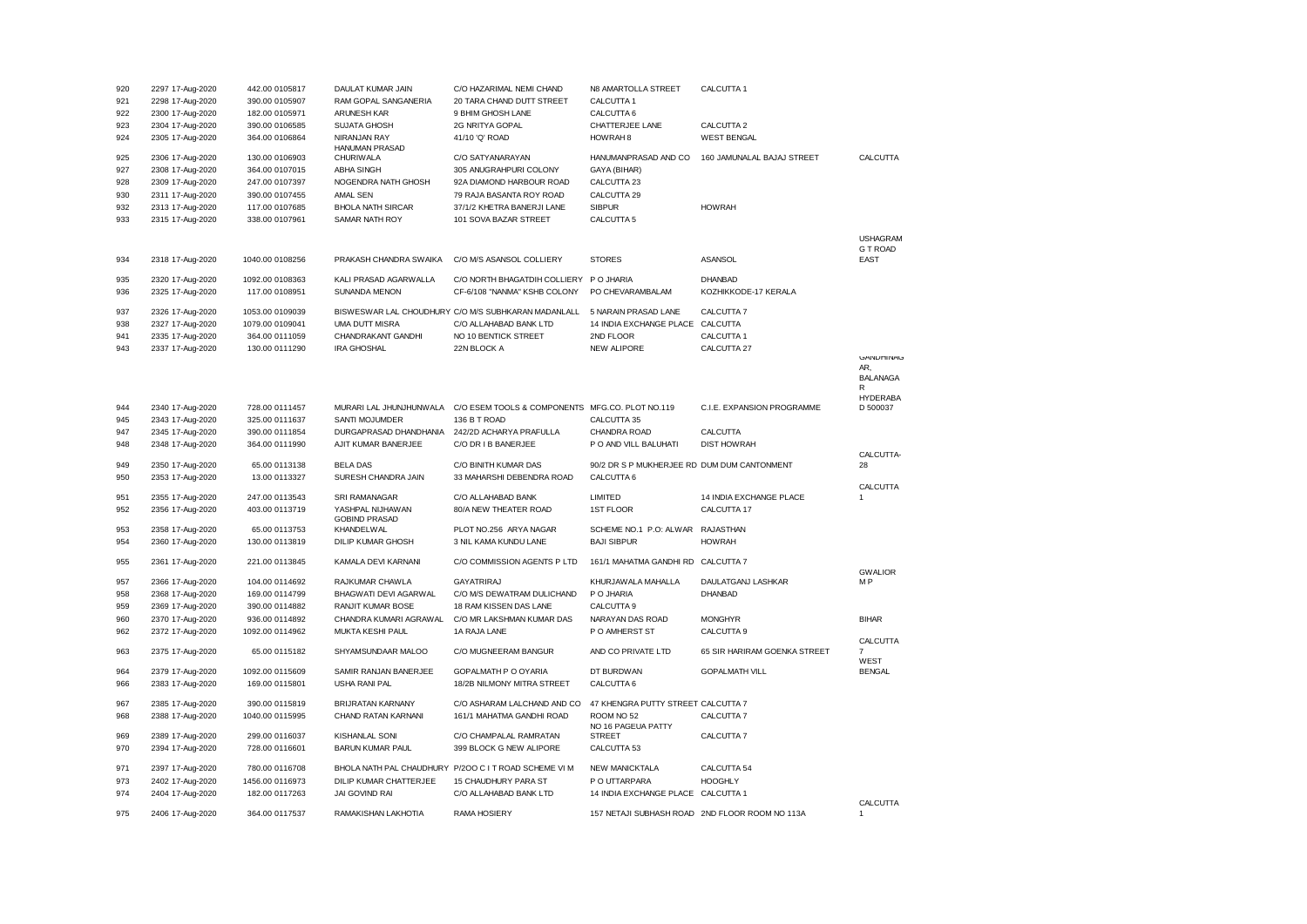|      |                  |                 |                                               | C/O RAMDHANDASS BHAGWAN       |                                               |                              |                                |
|------|------------------|-----------------|-----------------------------------------------|-------------------------------|-----------------------------------------------|------------------------------|--------------------------------|
| 976  | 2416 17-Aug-2020 | 364.00 0117957  | <b>GAJANAND SARAF</b>                         | DASS                          | 56 NETAJI SUBHAS ROAD                         | CALCUTTA 1                   |                                |
| 977  | 2418 17-Aug-2020 | 1092.00 0118152 | SANKARI PROSAD GHOSH                          | 9 NORTH ROAD JADAVPUR         | CALCUTTA 32<br>TRIBENI TISSUES PRIVATE        |                              | <b>DIST</b>                    |
| 978  | 2419 17-Aug-2020 | 130.00 0118194  | <b>KAMLA SAHAI</b>                            | C/O M M SAHAI                 | LTD                                           | P O TRIBENI                  | <b>HOOGHLY</b>                 |
| 979  | 2421 17-Aug-2020 | 156.00 0118360  | MATHURA PRASAD SINGH                          | C/O THE BANK OF BARODA LTD    | INDIA EXCHANGE BUILDING                       | CALCUTTA 1                   |                                |
| 980  | 2427 17-Aug-2020 | 1456.00 0118723 | NIHAL KRISHAN SOOD<br>PRABIR KUMAR BASU RAI   | POWER COURT                   | 2OA CAMAC STREET                              | CALCUTTA 16                  |                                |
| 981  | 2428 17-Aug-2020 | 780.00 0118750  | <b>CHOUDHURI</b>                              | 106C BLOCK F NEW ALIPORE      | CALCUTTA 33                                   |                              |                                |
| 982  | 2429 17-Aug-2020 | 624.00 0118813  | RAJKUMAR GARODIA                              | C/O BERHAMPUR DAL & FLOUR     | <b>MILLS</b>                                  | ASKA ROAD BERHAMPUR GM       | CALCUTTA                       |
| 983  | 2432 17-Aug-2020 | 390.00 0119019  | <b>GANESH KARNANY</b>                         | C/O S M ELECTRIC              | TRADING CO P LTD                              | 54 EZRA STREET               | 1                              |
| 984  | 2433 17-Aug-2020 | 130.00 0119117  | <b>URMIL MOHATA</b>                           | 35 SIR HARIRAM GOENKA STREET  | CALCUTTA 7                                    |                              |                                |
| 985  | 2437 17-Aug-2020 | 1196.00 0119330 | <b>DROUPDI KEDIA</b>                          | C/O SAGARMAL GIRIDHARILAL     | NAYASARAK                                     | CUTTACK 2                    | <b>ORISSA</b>                  |
| 986  | 2441 17-Aug-2020 | 1092.00 0119782 | NARAYAN PRASAD KANORIA                        | 61 BURTOLLA STREET            | CALCUTTA 7                                    |                              |                                |
| 988  | 2443 17-Aug-2020 | 975.00 0119794  | PROTIMA SAMANTA                               | 1 HARA KUMAR TAGORE SQUARE    | CALCUTTA 14                                   |                              |                                |
| 989  | 2444 17-Aug-2020 | 364.00 0119967  | <b>DURGADATT KEDIA</b>                        | 151 COTTON STREET             | CAL 7                                         |                              |                                |
| 990  | 2447 17-Aug-2020 | 364.00 0120185  | JOY NARAYAN BORAL                             | 13B ARPULI LANE               | CALCUTTA 12                                   |                              |                                |
| 991  | 2449 17-Aug-2020 | 364.00 0120358  | NIRMAL KANTI SAHA                             | ALLAHABAD BANK LIMITED        | 14 INDIA EXCHANGE PLACE CALCUTTA 1            |                              |                                |
| 994  | 2457 17-Aug-2020 | 390.00 0120708  | SUNIL BARAN ROY                               | C/O SAYAM                     | P/95 DUM DUM PARK                             | CALCUTTA                     |                                |
| 995  | 2460 17-Aug-2020 | 364.00 0120955  | HARIDAS SUNDERDAS                             | C/O M/S SUNDERDAS D HUNSRAJ   | CUTTACK 3                                     | <b>ORISSA</b>                |                                |
| 996  | 2462 17-Aug-2020 | 390.00 0121257  | GOPAL CHAND LAHOTY                            | 20 RATAN SIRCAR               | <b>GARDEN STREET</b>                          | CAL 7                        |                                |
| 997  | 2463 17-Aug-2020 | 1092.00 0121263 | BAJRANG LAL DHANUKA                           | C/O M/S G K CYCLE COMPANY     | <b>GAUTAM BUDHA ROAD</b><br>NEAR NIRALA X-RAY | P O GAYA                     | <b>BIHAR</b><br><b>LUCKNOW</b> |
| 998  | 2467 17-Aug-2020 | 1092.00 0121984 | PURSHOTAM LAL MEHROTRA                        | HOUSE NO.DS-3                 | <b>CENTRE</b>                                 | NIRALA NAGAR                 | (UP)                           |
| 999  | 2468 17-Aug-2020 | 1092.00 0122090 | JAYA DEVI BARMA                               | 11 MANDEVILLE GARDENS         | P O BALLYGUNGE                                | CALCUTTA 19                  |                                |
| 1001 | 2471 17-Aug-2020 | 117.00 0122180  | LAKSHMI NIWAS PODDAR                          | <b>EXHIBITION ROAD</b>        | PATNA <sub>1</sub>                            |                              |                                |
| 1003 | 2477 17-Aug-2020 | 65.00 0122988   | SMRITI KANA DE                                | C/O MR S B DE                 | 13/1 GARFA 3RD LANE                           | CALCUTTA 32                  |                                |
| 1004 | 2480 17-Aug-2020 | 442.00 0200224  | PABITRA KUMAR BOSE                            | 47/1 HARISH MUKHERJEE ROAD    | CALCUTTA 25                                   |                              |                                |
| 1005 | 2487 17-Aug-2020 | 65.00 0200912   | DEBABRATA ROY                                 | 18/6 FERN ROAD                | CALCUTTA 19                                   |                              |                                |
| 1006 | 2493 17-Aug-2020 | 390.00 0201449  | SHEFALIKA SAHA                                | 5/2 WELLESLEY STREET          | CALCUTTA 13                                   |                              |                                |
| 1007 | 2497 17-Aug-2020 | 195.00 0201680  | SYAMAL KANTI GHOSH                            | 62/1 RAJA BASANTA ROY ROAD    | CALCUTTA 29                                   |                              |                                |
| 1008 | 2498 17-Aug-2020 | 1040.00 0201682 | SAMUJJAL CHAKRABORTY<br><b>SURJYA MOHAN</b>   | 62 RAJA BASANTA ROY ROAD      | CALCUTTA 29                                   |                              |                                |
| 1009 | 2499 17-Aug-2020 | 1040.00 0201684 | <b>CHAKRABORTY</b>                            | 62 RAJA BASANTA ROY ROAD      | CALCUTTA 29                                   |                              |                                |
| 1010 | 2500 17-Aug-2020 | 728.00 0202055  | RAMESWAR LAL AGARWALA                         | P O CHANDERNAGORE             | DIST HOOGHLY                                  | W BENGAL                     |                                |
| 1011 | 2503 17-Aug-2020 | 364.00 0202213  | SWARN LATA CHACHRA<br>POPATLAL HARAKCHAND     | C/O ASSAM TRADE AGENCIES      | <b>FANCY BAZAR</b>                            | <b>GAUHATI</b>               |                                |
| 1012 | 2507 17-Aug-2020 | 325.00 0300091  | <b>GANDHI</b>                                 | <b>ADAT BAZAR</b>             | AHMEDNAGAR                                    |                              |                                |
| 1013 | 2508 17-Aug-2020 | 182.00 0300393  | ZUBIN RUINTAN KOTHAVALA                       | NORTH MAIN ROAD               | <b>KOREGAON PARK</b><br>POCHKHANWALA ROAD     | <b>POONA</b>                 |                                |
| 1014 | 2509 17-Aug-2020 | 377.00 0300563  | NIRANJAN MOHANLAL MEHTA                       | CHHAYA                        | <b>WORLI</b><br>92B CUMBALLA HILL 1ST         | <b>BOMBAY 400025</b>         |                                |
| 1015 | 2510 17-Aug-2020 | 52.00 0300687   | RODA JEHANGIR DASTUR                          | <b>BHIVANDI HOUSE</b>         | <b>FLOOR</b>                                  | OPP GOWALIA TANK POST OFFICE | <b>BOMBAY 26</b>               |
| 1016 | 2513 17-Aug-2020 | 364.00 0301110  | VIDYA PRAKASH A BHATIA                        | MEHERINA 62A                  | NEPEAN SEA ROAD                               | <b>BOMBAY 36</b>             |                                |
| 1017 | 2514 17-Aug-2020 | 364.00 0301178  | ISHWAR CHNDUMAL TULSIANI                      | C/O M/S CHANDUMAL             | <b>REWACHAND</b>                              | 217 PRINCESS ST              | BOMBAY 2                       |
| 1018 | 2517 17-Aug-2020 | 130.00 0301322  | MANILAL GOPALDAS SHAH<br>CHITTOOR NARAYANAIER | 61 TAMBAKANTA                 | <b>BOMBAY 3</b>                               |                              |                                |
| 1019 | 2520 17-Aug-2020 | 1040.00 0301887 | <b>HARIHARAN</b>                              | <b>B 19 GANESH BAUG</b>       | SIR BHALCHANDRA ROAD                          | <b>MATUNGA</b>               | BOMBAY 19                      |
| 1020 | 2523 17-Aug-2020 | 390.00 0302073  | KHATIJA ISMAIL                                | 5 DOCTOR STREET               | 3RD FLOOR                                     | <b>BOMBAY 3</b>              |                                |
| 1021 | 2524 17-Aug-2020 | 1040.00 0302103 | SHANTABEN VADILAL PATEL<br>KATAYOUN FARAMROJ  | <b>GAURAV</b>                 | CHAPEL LANE                                   | SANTACRUZ                    | BOMBAY 54                      |
| 1022 | 2527 17-Aug-2020 | 104.00 0302353  | <b>SHROFF</b><br>KAIKHUSHROO SORABJEE         | 13 SLEATER ROAD               | <b>BOMBAY 7</b>                               |                              |                                |
| 1023 | 2529 17-Aug-2020 | 130.00 0302366  | <b>MODY</b>                                   | 41C MEHERINA                  | 51C NEPEAN SEA ROAD                           | <b>BOMBAY 6</b>              |                                |
| 1027 | 2542 17-Aug-2020 | 702.00 0303154  | NANDLAL GANDHI<br>PARMANAND VALIRAM           | FLAT NO 14 1ST FLOOR NAVJIVAN | 20 NEPEAN SEA ROAD                            | BOMBAY 6                     |                                |
| 1029 | 2545 17-Aug-2020 | 260.00 0303385  | <b>THADHANI</b>                               | FLAT NO 11 GITANJALI          | NEAR RADIO CLUB COLABA                        | <b>BOMBAY 5</b>              |                                |
| 1030 | 2546 17-Aug-2020 | 780.00 0303398  | CHANCHAL KANDHARI<br>THAKORDAS BHAGWANDAS     | PLOT NO 257/12 CHAMPA NIWAS   | WADALA BOMBAY 31                              |                              |                                |
| 1032 | 2549 17-Aug-2020 | 260.00 0303542  | <b>MASTER</b>                                 | B/27&28 TARABAUG ESTATE       | CHARNI ROAD                                   | BOMBAY 4                     |                                |
| 1034 | 2552 17-Aug-2020 | 611.00 0303856  | RAMNIWAS LOHIA                                | C/O M/S RAMKARAN KANAIYALAL   | 143D KHEMKA CHAWL                             | <b>FANASWADI</b>             | <b>BOMBAY 2</b>                |
| 1036 | 2557 17-Aug-2020 | 13.00 0304154   | MEHROO JEHANGIR DRIVER                        | <b>COTE DAZUR</b>             | 65A BHULABHAI DESAI ROAD BOMBAY 26            |                              |                                |
| 1037 | 2558 17-Aug-2020 | 780.00 0304208  | <b>KRISHANA VATI</b>                          | 257/12 CHAMPA NIWAS           | WADALA                                        | <b>BOMBAY 31</b>             |                                |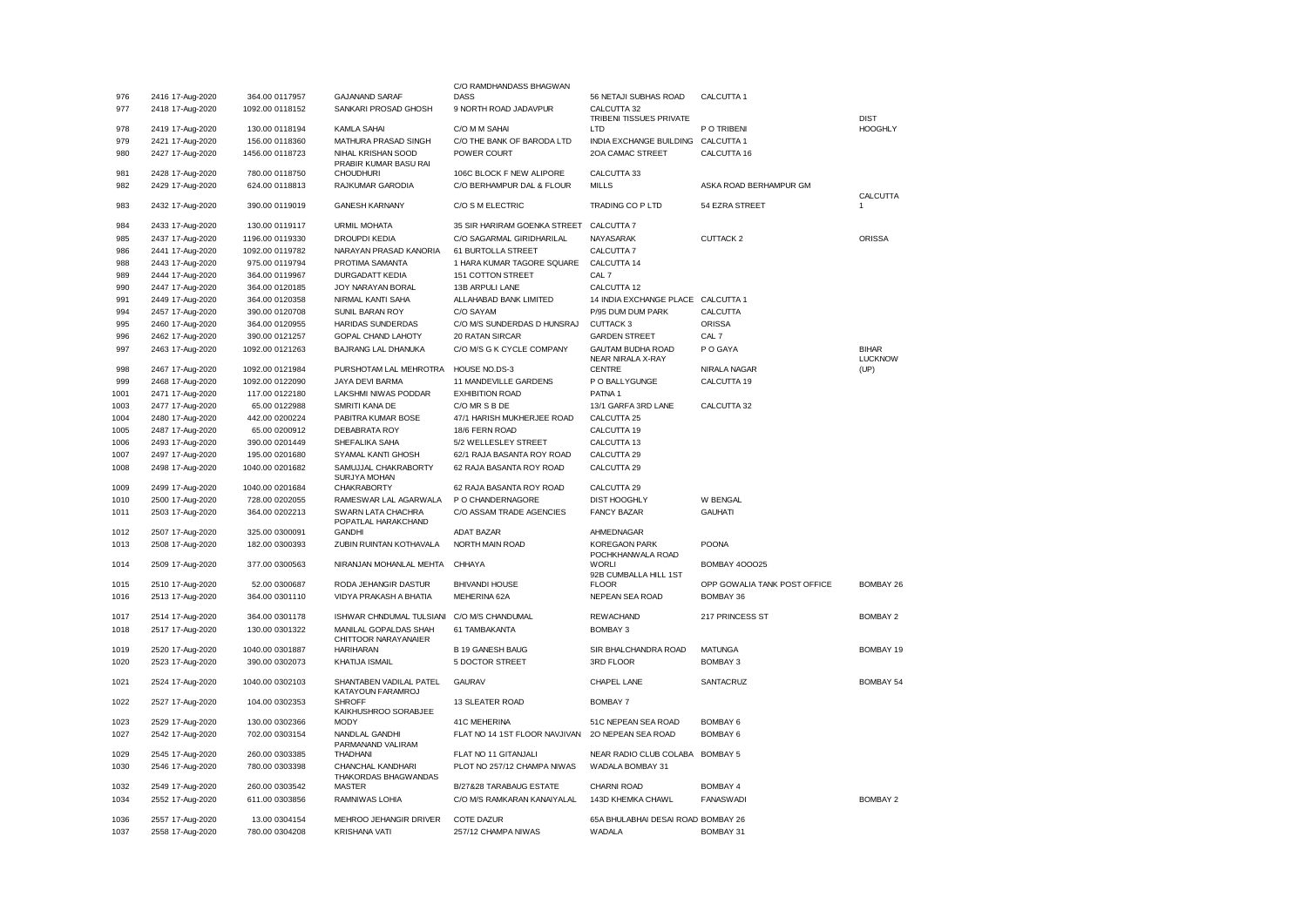| 1038 | 2559 17-Aug-2020 | 104.00 0304232  | MOHANLAL GUPTA                                                 | 75 BHAJIPALA LANE                                     | BOMBAY 3                                   |                              |                                                          |
|------|------------------|-----------------|----------------------------------------------------------------|-------------------------------------------------------|--------------------------------------------|------------------------------|----------------------------------------------------------|
| 1041 | 2563 17-Aug-2020 | 364.00 0304616  | <b>BAPULAL PREMCHAND</b><br>SANGHAVI<br>PRAVINCHANDRA MANILAL  | <b>KIRANA BAZAR</b>                                   | <b>AKOLA</b>                               | VIDARBH                      | M.S<br><b>BOMBAY</b>                                     |
| 1043 | 2570 17-Aug-2020 | 13.00 0305214   | <b>RESHAMWALA</b>                                              | 6 SWEET HOME APARTMENTS                               | 64F WEST AVENUE                            | SANTACRUZ WEST               | 400 054                                                  |
| 1044 | 2571 17-Aug-2020 | 65.00 0305265   | CHARLES JOSEPH MISQUITTA KATARI WADI SANDOR                    |                                                       | PAPDY                                      | <b>BASSEIN</b>               | <b>DIST THANA</b>                                        |
| 1045 | 2574 17-Aug-2020 | 156.00 0305703  | <b>FRANCIS XAVIER MENEZES</b>                                  | <b>MOUNT VIEW</b>                                     | LADY JAMSHEDJI ROAD                        | MAHIM                        | BOMBAY 16                                                |
| 1048 | 2585 17-Aug-2020 | 130.00 0306640  | <b>GOOL HOMI VARIAVA</b>                                       | LA CITADELLE                                          | 99 QUEENS RD                               | <b>BOMBAY 1</b>              |                                                          |
| 1050 | 2588 17-Aug-2020 | 676.00 0307548  | SHARAD KUMAR SANGHI<br>PURSHUTAM CHANDUMAL                     | 6 PALASIA                                             | <b>INDORE</b>                              | M <sub>P</sub>               |                                                          |
| 1051 | 2592 17-Aug-2020 | 260.00 0308364  | <b>TULSIANI</b><br>NAVNITRAY TRAMBAKLAL                        | C/O CHANDUMAL REWACHAND<br>C/O THE BOMBAY SHUTTLE MFG | 217 PRINCESS ST<br>POST BOX NO 9 RUVAPARI  | <b>BOMBAY 2</b>              |                                                          |
| 1052 | 2594 17-Aug-2020 | 390.00 0308509  | VADODARIA                                                      | CO<br>VINOD VILA PLOT NO 286 STATION                  | <b>ROAD</b>                                | <b>BHAVNAGAR</b>             |                                                          |
| 1053 | 2595 17-Aug-2020 | 130.00 0308602  | CHANDULAL L SHAH                                               | <b>RD</b>                                             | OPP NAPPU GARDEN                           | <b>MATUNGA</b>               | BOMBAY 19                                                |
| 1054 | 2597 17-Aug-2020 | 364.00 0308803  | SHANTA SHASHIKANT MUNIM                                        | 49 RIDGE ROAD                                         | MALABAR HILL                               | <b>BOMBAY 6</b>              |                                                          |
| 1056 | 2601 17-Aug-2020 | 26.00 0309261   | SURESH HIRABHAI PATEL                                          | 54 ALKAPURI                                           | <b>BARODA GUJARAT</b><br>BEHIND BHUDERPURA |                              |                                                          |
| 1058 | 2611 17-Aug-2020 | 13.00 0309839   | BHANUMATI CHINUBHAI SHAH<br>MOHAMADBHOY MULLA                  | 15 ROHINI SOCIETY                                     | <b>VILLAGE</b><br>5TH FLOOR TOPIWALA       | AMBAWADI 6 AHMEDABAD         |                                                          |
| 1059 | 2616 17-Aug-2020 | 1092.00 0310213 | AKBARALY SURATWALA                                             | 95 MOHAMADALI ROAD                                    | <b>MANSION</b>                             | <b>BOMBAY 3</b>              |                                                          |
| 1060 | 2618 17-Aug-2020 | 936.00 0310471  | MANILAL MANEKCHAND DADIA 9 ANUPAM C BLDG                       |                                                       | KARANI LANE GHATKOPAR                      | BOMBAY 77 AS                 |                                                          |
|      |                  |                 | SUBASCHANDRA                                                   | C/O SHRI B R BALIGA ASSTT                             | DENA BANK LTD BLOCK NO                     |                              | DR ANNIE<br><b>BESANT</b><br><b>ROAD</b><br><b>WORLI</b> |
| 1061 | 2622 17-Aug-2020 | 1040.00 0310844 | RAGHAVENDRA BALIGA<br>SHRIKRISHNA GANESH                       | <b>GENERAL MANAGER</b><br>PARISHRAM 754 DADAR MATUNGA | 6 1ST FLOOR                                | MADHUHANS PLOT NO 263        | BOMBAY 25                                                |
| 1062 | 2623 17-Aug-2020 | 65.00 0310854   | <b>DEOKULE</b>                                                 | <b>ESTATE</b>                                         | DR GHANTI ROAD                             | <b>DADAR</b>                 | BOMBAY 14                                                |
| 1064 | 2627 17-Aug-2020 | 728.00 0311070  | EUGENE CAJETAN PINTO                                           | MARIEVILLE                                            | <b>EAST AVENUE</b>                         | <b>SANTA CRUZ</b>            | BOMBAY 54                                                |
| 1066 | 2629 17-Aug-2020 | 1092.00 0311132 | PRAVIN KANTILAL JHAVERI                                        | 8 JAVERI MANSION A                                    | LITTLE GIBBS ROAD                          | <b>MALBAR HILL</b>           | <b>BOMBAY 6</b>                                          |
| 1067 | 2635 17-Aug-2020 | 1092.00 0311612 | KAMALABAI PANDIT                                               | C/O MR M A BHONSULE ARTEK<br><b>APARTMENTS</b>        | 22 KALPAK PLOT NO S341<br>PART             | KALANAGAR ROAD BANDRA EAST   | <b>BOMBAY</b><br>400051                                  |
| 1069 | 2640 17-Aug-2020 | 1040.00 0311895 | <b>JOSEPH RODRIGUES</b>                                        | 29 DIAS JUBILEE BLDG                                  | KHARSETJEE RANA ST<br><b>GRANT ROAD</b>    | <b>BOMBAY 7</b>              |                                                          |
| 1070 | 2641 17-Aug-2020 | 1027.00 0311907 | CHAMPABEN POPATLAL SHAH 16 SHREE RANG BUILDING                 |                                                       | CHANDAVARKAR ROAD                          | MATUNGA C R                  | BOMBAY 19                                                |
| 1071 | 2642 17-Aug-2020 | 325.00 0312036  | DWARKADAS NARADAS DUTIA                                        | 458/68 CHIRA BAZAR                                    | <b>GROUND FLOOR</b>                        | ROOM NO <sub>2</sub>         | <b>BOMBAY 2</b>                                          |
| 1072 | 2643 17-Aug-2020 | 572.00 0312071  | <b>BABOO BHAI PURUSOTAM</b>                                    | 48 ROUND BUILDING                                     | PICKET ROAD                                | <b>BOMBAY 2 BR</b>           |                                                          |
| 1073 | 2649 17-Aug-2020 | 195.00 0312306  | SAVITA MANEKLAL                                                | RASDHARA CO OP HOUSING SOCY                           | 385 SARDAR V P ROAD                        | PRATHNA SAMAJ                | <b>BOMBAY</b><br>400 004                                 |
|      |                  |                 |                                                                |                                                       | 20-A,LALBAG CO-OP.                         |                              |                                                          |
| 1074 | 2653 17-Aug-2020 | 780.00 0312548  | JAYA CHANDULAL SHAH                                            | "MANGALAM",<br>SAFALYA 3RD FLOOR FLAT NO 9 R          | HSG.SOC.LTD<br><b>NEAR PORTUGUESE</b>      | MANJALPUR, BARODA-11         | <b>BARODA</b>                                            |
| 1075 | 2658 17-Aug-2020 | 1092.00 0312736 | GAJANAN DATTATRAYA WAGH B K C BOLE ROAD<br>NARENDRA CHHAGANLAL |                                                       | CHURCH OPP PINTO VILLA                     | DADAR                        | BOMBAY 28                                                |
| 1077 | 2664 17-Aug-2020 | 26.00 0313066   | <b>SHAH</b>                                                    | SAGRAMPURA                                            | <b>MAIN ROAD</b>                           | <b>SURAT</b>                 |                                                          |
| 1078 | 2666 17-Aug-2020 | 780.00 0313072  | BHIKHUBHAI RAICHAND SHAH                                       | OPPO DENA BANK BAZAR                                  | <b>BARDOLI</b>                             | <b>DIST SURAT</b>            | <b>GUJRAT</b>                                            |
| 1079 | 2670 17-Aug-2020 | 390.00 0313271  | SHANTI MULCHAND MAKHIJA                                        | SHIV KRIPA PLOT NO 618 T P S III                      | BANDRA 14TH ROAD                           | <b>KHAR</b>                  | BOMBAY 52                                                |
| 1080 | 2673 17-Aug-2020 | 26.00 0313349   | JAL NADIRSHA PARDIWALA                                         | SAIDU NISHA BUILDING                                  | 3RD FLOOR                                  | <b>SLEATER ROAD</b>          | <b>BOMBAY 7</b>                                          |
| 1081 | 2676 17-Aug-2020 | 195.00 0313569  | LILAVATI BABULAL PATWA                                         | 54 DOSSA HOUSE GUNBOW ST                              | IV FL                                      | <b>FORT</b>                  | <b>BOMBAY</b>                                            |
| 1083 | 2681 17-Aug-2020 | 1092.00 0314246 | NARAYAN SHANTARAM<br><b>DIVEKAR</b>                            | PARIJAT CO-OP HSG SOCIETY                             | B-BUILDING BLOCK-36 3RD<br><b>FLOOR</b>    | PLOT NO 5 BANDRA RECLAMATION | <b>BANDRA</b><br>WEST<br>BOMBAY 50                       |
| 1084 | 2686 17-Aug-2020 | 1040.00 0315120 | NAVINCHANDRA JAYANTILAL<br>PAREKH                              | <b>STATION ROAD</b>                                   | <b>JAMNAGAR</b>                            |                              |                                                          |
|      |                  |                 | JAYANTILAL JEKISHANDAS                                         |                                                       |                                            |                              |                                                          |
| 1087 | 2691 17-Aug-2020 | 1092.00 0315652 | <b>GANDHI</b>                                                  | 10/112 SHELL COLONY                                   | <b>CHEMBUR</b>                             | BOMBAY 71                    |                                                          |
| 1090 | 2694 17-Aug-2020 | 780.00 0316039  | JAMSHED BOMANJI WADIA                                          | PATEL CHAMBERS                                        | SANDHURST BRIDGE                           | <b>CHAWPATTY</b>             | <b>BOMBAY 7</b>                                          |
| 1092 | 2696 17-Aug-2020 | 728.00 0316411  | UPPALLA MALLAIAH<br>SHANTARAM GOPAL                            | C/O STANVAC PETROL PUMP                               | C RLY<br>RANI LAXMI SQUARE                 | NIZAMABAD                    | A <sub>P</sub>                                           |
| 1093 | 2699 17-Aug-2020 | 364.00 0316531  | <b>MUJUMDAR</b><br>CHAMPAKLAL JAMNADAS                         | C/O CENTRAL BOOK STALL                                | <b>SITABULDI</b><br>DADISETH LANE BAND     | NAGPUR <sub>1</sub>          |                                                          |
| 1094 | 2701 17-Aug-2020 | 26.00 0316725   | <b>MERCHANT</b>                                                | 3RD FLOOR BLOCK NO 23                                 | <b>STAND</b>                               | <b>CHOWPATY</b>              | <b>BOMBAY 6</b>                                          |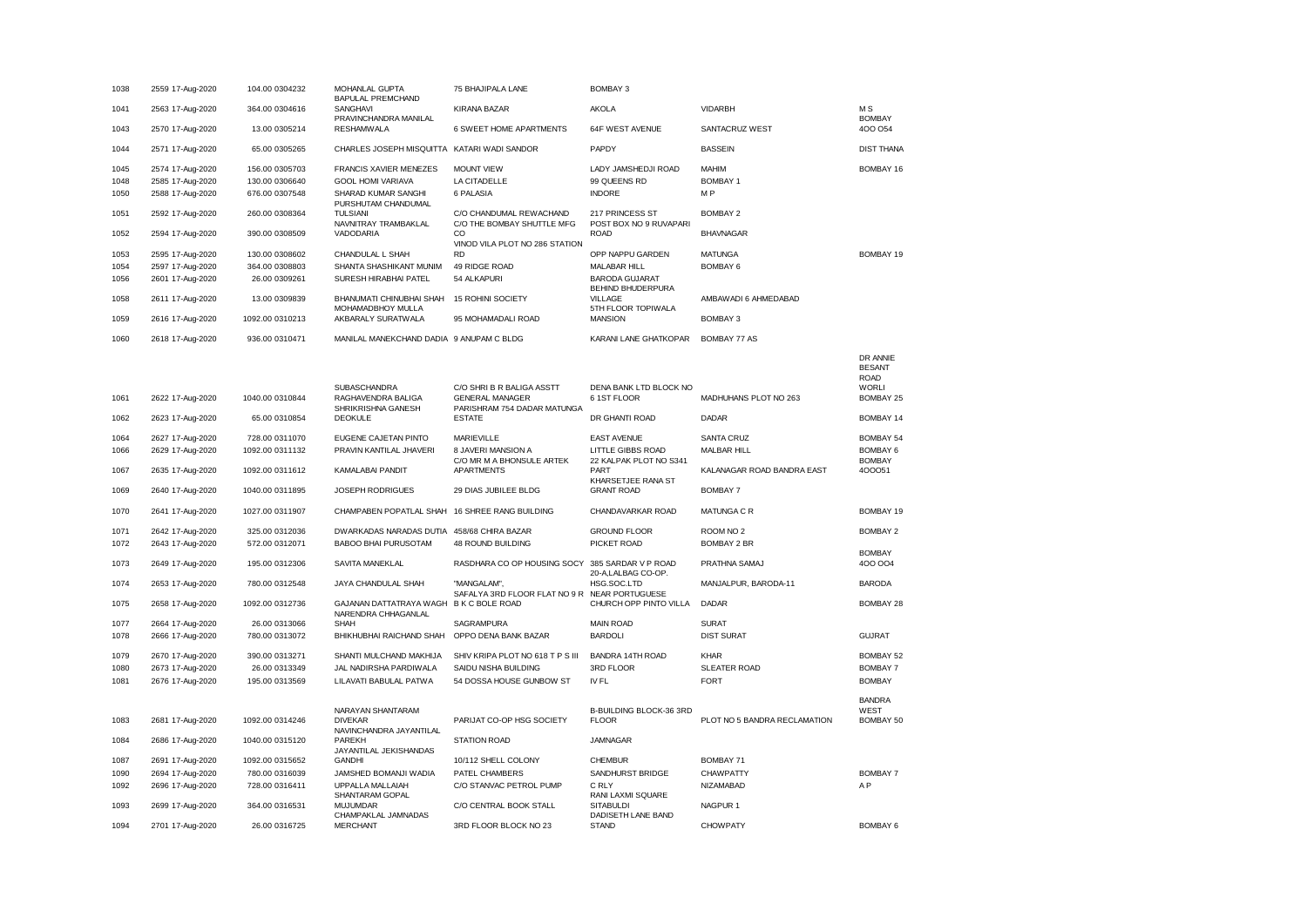|      |                  |                 | NARANAMMALPURAM                                         |                                                       |                                                         |                                 |                                                      |
|------|------------------|-----------------|---------------------------------------------------------|-------------------------------------------------------|---------------------------------------------------------|---------------------------------|------------------------------------------------------|
| 1095 | 2703 17-Aug-2020 | 1092.00 0316923 | SUBRAMANIYER HARIHARAN                                  | 14 BHAVESHWAR VILLA                                   | <b>PLOT 277</b>                                         | SION                            | <b>BOMBAY 22</b>                                     |
| 1097 | 2707 17-Aug-2020 | 117.00 0317908  | R R PATEL                                               | C/O RAMANLAL AND BROS                                 | <b>MOTA BAZAR</b>                                       | <b>NAVSARI</b>                  |                                                      |
| 1098 | 2713 17-Aug-2020 | 65.00 0318428   | JAYAVANTI JAMNADAS ASHAR JAMNA NIVAS BLOCK NO 8         |                                                       | VASANJI LALJI ROAD<br>NEAR COLABA P O BOMBAY            | <b>KANDIVLI WEST</b>            | <b>BOMBAY 67</b>                                     |
| 1099 | 2714 17-Aug-2020 | 1274.00 0318448 | VISHANDAS UDHARAM<br>ANVAR ABDUL SATTAR                 | <b>19 SHIRIN BUILDING</b>                             | 5                                                       |                                 | <b>SAURASHT</b>                                      |
| 1102 | 2722 17-Aug-2020 | 364.00 0319112  | KHANANI<br>MADHUKAR SIDHESHWAR                          | C/O M/S NATIONAL TRADING CO                           | VAKHARIA BAZAR                                          | VERAVAL                         | RA                                                   |
| 1103 | 2726 17-Aug-2020 | 130.00 0319394  | PIMPALKHARE                                             | C/O D T MAHAJAN RATAN VIHAR                           | NORTH KELUSKAR ROAD                                     | SHIVAJI PARK                    | BOMBAY 28                                            |
| 1104 | 2727 17-Aug-2020 | 325.00 0319450  | PRAMILA RAMNIKLAL GANDHI                                | PLOT NO 118                                           | <b>BAJAJ ROAD</b>                                       | VILE PARLE WEST                 | <b>BOMBAY 57</b>                                     |
| 1105 | 2730 17-Aug-2020 | 390.00 0319525  | JOSEPH ANTHONY MATHOS                                   | POKHARNI WADI                                         | <b>TAMTALAO</b><br>LITTLE GIBBS RD MALABAR              | <b>BASSEIN POST OFFICE</b>      | <b>DIST THANA</b>                                    |
| 1106 | 2732 17-Aug-2020 | 364.00 0319644  | NIRMAL ANAND                                            | WYOMING 9TH FLOOR                                     | HILL                                                    | <b>BOMBAY 6</b>                 | <b>INDORE</b>                                        |
| 1108 | 2736 17-Aug-2020 | 390.00 0320150  | SURAJ BAI JOSHI                                         | 29 SHRIRAM NAGAR                                      | (NEAR NAIDUNIYA)                                        | <b>KESHARBAG ROAD</b>           | (M.P)                                                |
| 1109 | 2737 17-Aug-2020 | 1040.00 0320222 | KANTILAL GANDALAL SHAH                                  | PRADIP HOUSING SOCIETY                                | DHRANGADHRA                                             | <b>SAURASHTRA</b>               |                                                      |
| 1110 | 2738 17-Aug-2020 | 26.00 0320272   | DHANLAXMI NANALAL                                       | 9/1135 NEAR AMBAJI TEMPLE                             | AMBAJI ROAD                                             | W RLY                           | <b>SURAT</b>                                         |
| 1111 | 2740 17-Aug-2020 | 104.00 0320579  |                                                         | CANDIDA CONSTANTINA PINTO FLAT NO 2B/3A GROUND FLOOR  | RATNA CO OPERATIVE<br>HOUSING SOCIETY LTD               | 186 CADELL ROAD MAHIM           | BOMBAY 16                                            |
| 1112 | 2745 17-Aug-2020 | 1222.00 0320978 | SHAMSHER SINGH BRAR                                     | V P O KUTIAN WALI                                     | VIA TAPPA KHERA                                         | DIST FARIDKOT PUNJAB            |                                                      |
| 1113 | 2747 17-Aug-2020 | 260.00 0321031  | RAJENDRA T VYAS                                         | 81A JALDARSHAN                                        | NEPEAN SEA ROAD                                         | BOMBAY 36                       |                                                      |
| 1114 | 2748 17-Aug-2020 | 39.00 0321044   | FULVATI SHANTILAL MEHTA                                 | 12 NAVYUG NIKETAN 5TH FLOOR                           | 185 WALKESHWAR ROAD                                     | <b>BOMBAY 400006</b>            |                                                      |
|      |                  |                 |                                                         |                                                       |                                                         |                                 |                                                      |
|      |                  |                 |                                                         | 9B TATTA NIWASI COOP HSG SOC                          | OPP BHARAT GLASS                                        |                                 | <b>CHEMBUR</b>                                       |
| 1115 | 2749 17-Aug-2020 | 1274.00 0321254 | MONA LAXMAN RAIGANGER                                   | LTD                                                   | <b>WORKS</b>                                            | GHATKOPAR MAHUL ROAD            | <b>BOMBAY 89</b>                                     |
| 1116 | 2752 17-Aug-2020 | 52.00 0321400   | SHAH JAVAHIR MOTILAL                                    | 107 TILAK ROAD                                        | POST BOX 28                                             | POST MALEGAON                   | <b>DIST NASIK</b>                                    |
| 1118 | 2755 17-Aug-2020 | 390.00 0321597  | BHANUMATI CHAMPAKLAL                                    | SHAH MANSION AT P O SAYAN<br>11 YASHAWANT NAGAR       | DIST SURAT GUJARAT                                      |                                 |                                                      |
| 1119 | 2757 17-Aug-2020 | 780.00 0321617  | CHANDANBEN                                              | SUSHILA RAMESH BAVDEKAR VIJAYANAGAR CO OPT HOUSING    | SOCIETY LTD                                             | GANESH KHIND ROAD               | POONA <sub>7</sub>                                   |
| 1120 | 2758 17-Aug-2020 | 130.00 0321620  | CHANDRASUDAN BAXI<br>KUSUM VISHWESHAR                   | 73 KAILAS NAGAR                                       | 658 TARDEO ROAD<br>BHAVANISHANKAR ROAD                  | <b>BOMBAY 7</b>                 |                                                      |
| 1122 | 2761 17-Aug-2020 | 1092.00 0321795 | <b>NADKARNI</b>                                         | G10 SHARADASHRAM                                      | DADAR                                                   | BOMBAY 28                       |                                                      |
| 1123 | 2765 17-Aug-2020 | 26.00 0322271   | USHA CHIRANJIT RAI                                      | 40A PEDDAR RD                                         | BOMBAY 26                                               |                                 |                                                      |
| 1124 | 2768 17-Aug-2020 | 364.00 0322517  | SHASHIKANT SHIVLAL SHAH                                 | <b>BARAMAT</b>                                        | <b>DIST POONA</b>                                       |                                 |                                                      |
|      |                  |                 |                                                         |                                                       |                                                         |                                 |                                                      |
| 1125 | 2772 17-Aug-2020 | 143.00 0322693  | EDWIN MICHAEL VALLES                                    | VALLEVILLE                                            | 166 ST CYRILS ROAD                                      | <b>BANDRA</b>                   | BOMBAY 50                                            |
| 1126 | 2774 17-Aug-2020 | 1274.00 0322887 | PUSHPA RANI JAIN<br>SOBHAGCHAND KOOWERJEE               | 223 TEXTILE CLERKS COLONY                             | PARDESHIPURA<br>BLOCK NO 4 292A FLANK RD                | <b>INDORE 3</b>                 |                                                      |
| 1128 | 2780 17-Aug-2020 | 546.00 0323218  | VARAIYA<br><b>FRENY HORMUSJI</b>                        | SATGURU NIWAS 1ST FLOOR                               | SION                                                    | <b>BOMBAY 22</b>                |                                                      |
| 1129 | 2781 17-Aug-2020 | 390.00 0323274  | ARAJANVALA<br>TEHMURAS RATANSHAH                        | 88 WALKESHWAR ROAD                                    | MALABAR HILL                                            | <b>BOMBAY 6</b>                 |                                                      |
| 1130 | 2782 17-Aug-2020 | 364.00 0323305  | KHAMBHATA                                               | ADAM MAHAL 1ST FLR                                    | <b>B BLOCK</b><br>BLOCK NO 26&27 SHRI                   | 147 TARDEO ROAD                 | <b>BOMBAY 7</b>                                      |
| 1131 | 2783 17-Aug-2020 | 26.00 0323379   | NIRMALA JAYANTILAL MEHTA<br><b>BHUPATRAI CHHAGANLAL</b> | C/O JAYANTILAL J MEHTA                                | <b>BUILDING</b>                                         | S V ROAD SANTACRUZ              | <b>BOMBAY 54</b>                                     |
| 1133 | 2786 17-Aug-2020 | 390.00 0323414  | SHAH                                                    | 76 USHA DARSHAN 2ND FLOOR<br>STAFF OFFICER SECURITIES | R A KIDWAI ROAD                                         | <b>MATUNGA</b>                  | BOMBAY 19                                            |
| 1134 | 2791 17-Aug-2020 | 26.00 0324021   | CHAMAN LAL AGARWAL<br>JAYANTILAL BHUPATLAL              | <b>DEPARTMENT</b>                                     | STATE BANK OF INDIA                                     | APOLLO STREET                   | BOMBAY 1                                             |
| 1136 | 2794 17-Aug-2020 | 364.00 0324211  | <b>DOSHI</b>                                            | MORARJI VELJI ESTATE                                  | <b>GORAI ROAD</b>                                       | <b>BORIVLI WEST</b>             | BOMBAY 66                                            |
|      |                  |                 |                                                         |                                                       |                                                         |                                 | ST JOHN<br>THE<br><b>BAPTIST RD</b><br><b>BANDRA</b> |
| 1137 | 2796 17-Aug-2020 | 260.00 0324364  | NOBY LAWRENCE PEREIRA                                   | C/O STATE BANK OF INDIA                               | <b>EMPLOYEES CO OPERATIVE</b><br><b>HOUSING SOCIETY</b> | MOUNT VIEW 1ST FLOOR BLOCK NO 2 | <b>BOMBAY</b><br>50 A S                              |
| 1139 | 2801 17-Aug-2020 | 780.00 0324741  | ANANT KUMAR CHAUDRI                                     | 9 MATHEW ROAD                                         | <b>BOMBAY 4</b>                                         |                                 |                                                      |
| 1140 | 2803 17-Aug-2020 | 364.00 0325046  | KANTILAL DHANJIBHAI RAY<br>CHANDRAKANT NAMDEO           | NAVJIVAN CO OP HOU SOCY LTD                           | AJWA ROAD                                               | <b>BARODA</b>                   |                                                      |
| 1141 | 2804 17-Aug-2020 | 390.00 0325104  | GORE                                                    | RAMCHANDRA BLDG<br>C/O BRITISH ENGINEERING AND        | 2ND FLOOR                                               | A/19 GIRGAUM                    | <b>BOMBAY</b>                                        |
| 1142 | 2807 17-Aug-2020 | 299.00 0325240  | PANNALAL CHOPRA<br>MAHENDRA GULABDAS                    | ELECTRICAL CO                                         | <b>AGRA ROAD</b>                                        | <b>BHANDUP</b>                  | BOMBAY 78                                            |
| 1143 | 2811 17-Aug-2020 | 286.00 0325923  | <b>PAREKH</b>                                           | C/O AMTHABHAI BHUKANDAS                               | <b>PAREKH</b>                                           | <b>MOTA BAZAAR</b>              | <b>NAVSARI</b>                                       |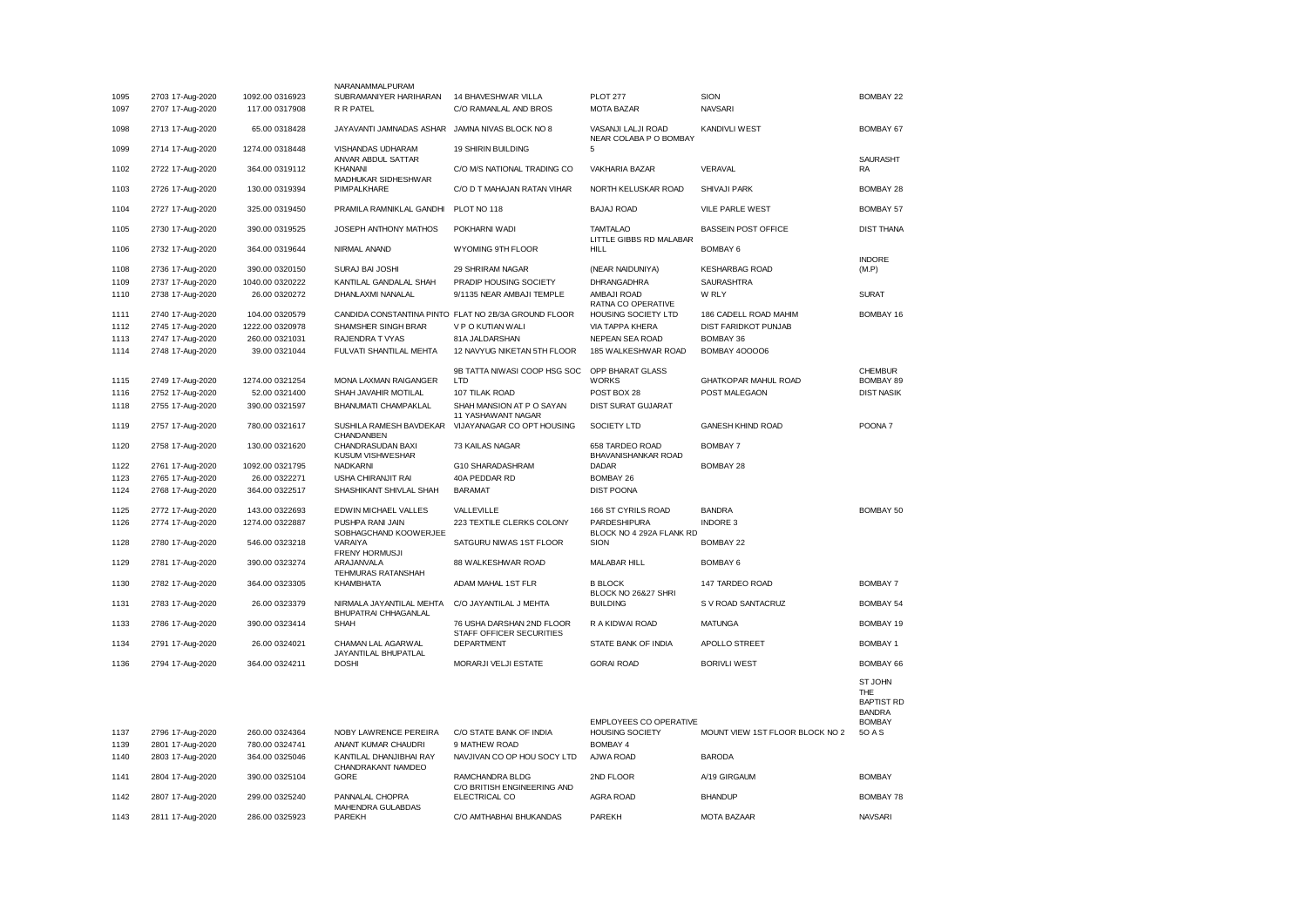|      |                  |                 | HASMUKHLAL JETHALAL                                              | C/O ALLIED INDUSTRIAL AGENCIES              |                                           |                          |                                  |
|------|------------------|-----------------|------------------------------------------------------------------|---------------------------------------------|-------------------------------------------|--------------------------|----------------------------------|
| 1144 | 2812 17-Aug-2020 | 364.00 0326012  | <b>DOSHI</b><br>ANTONIETO INCINHO                                | P O BOX NO 201<br>REAR HELAL BUILDING FIRST | NAV BHUVAN                                | OPP RAJKOT GYMKHANA CLUB | <b>RAJKOT</b>                    |
| 1146 | 2819 17-Aug-2020 | 169.00 0326789  | <b>GONSALVES</b>                                                 | FLOOR ROOM NO 13                            | <b>MOUNT ROAD</b>                         | <b>MAZAGON</b>           | BOMBAY 10                        |
| 1147 | 2820 17-Aug-2020 | 169.00 0326817  | PADMA BHATIA                                                     | NO 100 LAXMI NARAYAN NIVAS                  | 7TH ROAD                                  | <b>KHAR</b>              | <b>BOMBAY 52</b>                 |
| 1148 | 2823 17-Aug-2020 | 65.00 0327120   | RATILAL MOHANLAL PATADIA                                         | <b>VINOD KUNJ</b>                           | <b>TELANG RD</b>                          | <b>MATUNGA</b>           | BOMBAY 19                        |
| 1149 | 2828 17-Aug-2020 | 65.00 0327376   | ABAN SOHRAB KAPADIA                                              | 665 BAND V&EW                               | PARSI COLONY                              | DADAR                    | BOMBAY 14                        |
| 1150 | 2829 17-Aug-2020 | 364.00 0327439  | CASMIRO JOHN REBELLO                                             | 3/5 NATH MANDIR COLONY                      | SOUTH TUKAGANJ                            | <b>INDORE MP</b>         |                                  |
| 1151 | 2830 17-Aug-2020 | 1040.00 0327496 | SHALINI SHAMBHU SHIRODKAR DEVOOLWADA<br>SADASHIO CHOUTHMAL       | C/O GOKULCHAND RAMDHAN                      | AT NARVEM                                 | POST BICHOLIM-GOA        | <b>MAHARASH</b>                  |
| 1152 | 2834 17-Aug-2020 | 1092.00 0327903 | <b>AGRAWAL</b>                                                   | GOENKA SARAF LINE                           | TAJNAPETH                                 | <b>AKOLA</b>             | <b>TRA</b>                       |
| 1154 | 2838 17-Aug-2020 | 364.00 0327993  | INDRA GIRDHARILAL MASAND                                         | PLOT 708 PUKHRAJ MAHAL                      | <b>LINKING RD</b>                         | <b>KHAR</b>              | BOMBAY 52                        |
| 1155 | 2840 17-Aug-2020 | 65.00 0328044   | KAMALCHAND AJMERA                                                | 73 SITLAMATA BAZAR                          | INDORE (M.P)                              |                          |                                  |
| 1156 | 2841 17-Aug-2020 | 390.00 0328119  | <b>GANPAT SHRIPAD GHURYE</b>                                     | 4 ANANT NIVAS                               | 74 SHIVAJI PARK<br>OPPOSITE THAKURDWAR P  | BOMBAY 28 DD             |                                  |
| 1161 | 2849 17-Aug-2020 | 182.00 0328810  | KHETSI VIRJI CHHEDA                                              | 345A GIRGOAN                                |                                           | KOTHARI BUILDING         | <b>BOMBAY 2</b>                  |
| 1162 | 2850 17-Aug-2020 | 403.00 0328962  | CHIMANLAL C SHAH<br>RUSTOM DHUNJISHAW                            | C/O C CHAMPAKLAL AND CO                     | 205 NAGDEVI STREET                        | BOMBAY 400 003           |                                  |
| 1164 | 2853 17-Aug-2020 | 182.00 0329075  | <b>BENGALEE</b>                                                  | C12 KHUSROW BAUG                            | CAUSEWAY                                  | <b>BOMBAY 1</b>          |                                  |
|      |                  |                 |                                                                  |                                             |                                           |                          | <b>DISI</b><br>PANCHMAH          |
|      |                  |                 | MOHAMMED EBRAHIMJI                                               |                                             | ESMAILJI LOKHANDWALA                      |                          | <b>ALS</b>                       |
| 1165 | 2856 17-Aug-2020 | 1092.00 0329370 | <b>LOKHANDWALA</b>                                               | C/O M/S EBRAHIMJI HAJI                      | AND CO                                    | SHROFF BAZAR GODHRA      | <b>GUJRAT</b>                    |
| 1166 | 2857 17-Aug-2020 | 364.00 0329452  | ZEHRA KADERBHAI GULFAM                                           | VALIBHAI FATABHAI CHAWL                     | 3RD FLOOR                                 | 130 ABDUL REHMAN STREET  | <b>BOMBAY 3</b><br><b>BARODA</b> |
| 1167 | 2860 17-Aug-2020 | 1248.00 0329571 | DIPIKA PRABHUDAS PATEL                                           | JAGDISH BEHIND CHURCH                       | <b>FATEH GANJ</b>                         | <b>UNIVERSITY ROAD</b>   | 390 002                          |
| 1168 | 2861 17-Aug-2020 | 390.00 0329628  | HANIFABAI UMERBHAI<br>KHUSHVADAN KRISHNAMUKH                     | 5 DOCTOR STREET                             | 3RD FLOOR                                 | <b>BOMBAY 3</b>          |                                  |
| 1170 | 2866 17-Aug-2020 | 299.00 0330517  | <b>DESAI</b>                                                     | <b>BALAPRASAD</b>                           | <b>TULSIPIPE ROAD</b>                     | P O MAHIM                | BOMBAY 16                        |
| 1171 | 2867 17-Aug-2020 | 936.00 0330605  | MANIBHAI RANCHHODJI                                              | P O BHAGWAN PURA                            | <b>VIA NAVSARI</b>                        | W <sub>R</sub>           |                                  |
|      |                  |                 |                                                                  |                                             |                                           |                          |                                  |
|      |                  |                 |                                                                  |                                             |                                           |                          |                                  |
|      |                  |                 |                                                                  |                                             |                                           |                          | <b>INDIRA</b>                    |
| 1174 | 2872 17-Aug-2020 | 182.00 0330956  | HARIHARBHAI CHUNIBHAI<br>PATEL                                   | C/O SAGAR COMPLEX                           | <b>HOUSE NO.23/106</b>                    | OPPOSITE PRESS COMPLEX   | <b>MARKET</b><br>DURG (M.P)      |
|      |                  |                 |                                                                  |                                             |                                           |                          | <b>NAGPUR</b>                    |
| 1176 | 2875 17-Aug-2020 | 749.00 0331272  | THE BOMBAY CYCLE STORES<br>CO PVT LTD                            | C/O NARESHCHANDRA & CO                      | DHANWA CHAMBERS                           | MAIN ROAD SITABULDI      | (MAHARASH<br>TRA)                |
|      |                  |                 | JANMOHAMED ABDULKARIM                                            |                                             |                                           |                          |                                  |
| 1177 | 2876 17-Aug-2020 | 65.00 0331290   | <b>BANDUKWALA</b><br>HASMUKHLAL THAKORDAS                        | 106/2 HAVELOCK ROAD                         | CAMP                                      | <b>BELGAUM</b>           |                                  |
| 1178 | 2878 17-Aug-2020 | 546.00 0331560  | PAREKH                                                           | MAHATMA GANDHI ROAD                         | <b>BULSAR</b>                             | <b>DIST SURAT</b>        |                                  |
| 1179 | 2880 17-Aug-2020 | 13.00 0331765   | SUSHAMA HARI ABHYANKAR                                           | VIKAS BLOCK NO 8                            | OPP BEECHUM LAB MAHIM                     | <b>BOMBAY 16</b>         |                                  |
| 1180 | 2882 17-Aug-2020 | 364.00 0331918  | RAMNIK CHHAGANLAL DOSHI                                          | <b>MAZDA MANOR</b>                          | ALEXANDRA RD                              | <b>GAUMDEVI</b>          | <b>BOMBAY 7</b>                  |
| 1181 | 2883 17-Aug-2020 | 1092.00 0331934 | VENILAL NANABHAI CHATPAT                                         | A1 APARTMENTS                               | 5TH FLOOR BLOCK NO 57                     | 27O WALKESHWAR ROAD      | <b>BOMBAY</b>                    |
| 1182 | 2885 17-Aug-2020 | 390.00 0332239  | ASHOK KANTILAL JOSHI                                             | 4/41 A1 APARTMENTS                          | 27O WALKESHWAR ROAD                       | <b>BOMBAY 6</b>          |                                  |
| 1184 | 2898 17-Aug-2020 | 390.00 0332925  | VIMAL YESHWANT BORKAR                                            | 386D VITHALBHAI PATEL RD                    | <b>BOMBAY 4</b>                           |                          |                                  |
| 1186 | 2900 17-Aug-2020 | 1274.00 0332981 | NAMDEO RAMCHANDRA<br>NARVANKAR                                   | KONKAN NAGAR BLOCK C22 MAHIM BOMBAY 16      |                                           |                          |                                  |
| 1187 | 2906 17-Aug-2020 | 1092.00 0333913 | SHANTILAL NAROTTAMDAS<br><b>JOVALIA</b>                          | VELJI SHIVJI BUNGALOW                       | <b>HINGWALLA LANE</b><br><b>GHATKOPAR</b> | <b>BOMBAY 77</b>         |                                  |
| 1188 | 2908 17-Aug-2020 | 1300.00 0333995 | <b>BHANUPRASAD</b><br><b>GIRJASHANKAR SHUKLA</b>                 | NARAYAN MAHADEV FALIA                       | ANAND DIST KAIRA                          | <b>GUJARAT</b>           |                                  |
| 1189 | 2910 17-Aug-2020 | 104.00 0334184  | TRIKAMDAS GHELABHAI<br><b>MAVANI</b>                             | 23 NOBLE CHAMBERS                           | PARSEE BAZAR ST                           | <b>FORT</b>              | <b>BOMBAY 1</b>                  |
| 1190 | 2916 17-Aug-2020 | 364.00 0334369  | RAMESH CHANDRA SAIGAL                                            | PLOT NO 57 JATINDRA BHAVAN                  | 3RD FLOOR J B NAGAR                       | ANDHERI KURLA ROAD       | BOMBAY 59                        |
| 1192 | 2920 17-Aug-2020 | 390.00 0334879  | MAHENDRA VIJAYLAL<br>DADBHAWALA                                  | BLOCK NO 14 CHHAYA CO<br><b>OPERATIVE</b>   | HOUSING SOCIETY JAME<br>JAMSHED ROAD      | <b>MATUNGA</b>           | BOMBAY 19                        |
| 1193 | 2921 17-Aug-2020 | 195.00 0334955  | SHILKUMAR AMERSINHJI<br>CHAWHAN                                  | PLOT 252 STATION ROAD                       | WADALA ROAD 3RD FLOOR BOMBAY 31           |                          |                                  |
| 1195 | 2924 17-Aug-2020 | 169.00 0335207  | <b>DHUN KAIKHUSHROO</b><br>SORABJEE MODY                         | 41C MEHERINA                                | 51C NEPEAN SEA ROAD                       | <b>BOMBAY 6</b>          |                                  |
| 1196 | 2925 17-Aug-2020 | 364.00 0335221  | ABDULMALEK KARIMBHAI<br><b>PRASLA</b><br>RANJITSINGH JAGJIVANDAS | FLAT NO 1 AGA ALI MANOR                     | <b>AGA HALL</b>                           | <b>NESBIT RD</b>         | BOMBAY 10                        |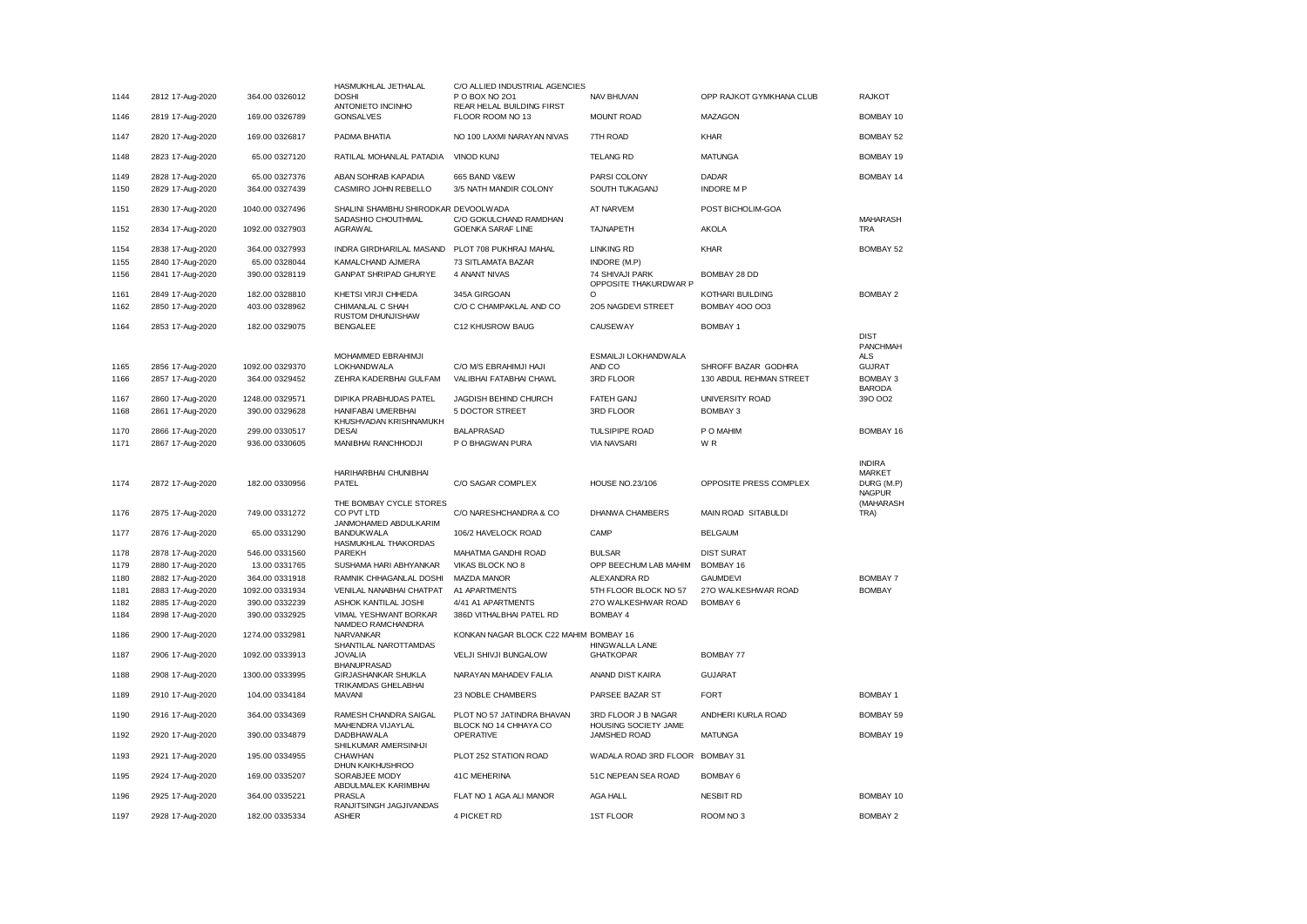|      |                  |                 | MADHURIKA CHITTARANJAN                             |                                                    |                                                    |                       |                              |
|------|------------------|-----------------|----------------------------------------------------|----------------------------------------------------|----------------------------------------------------|-----------------------|------------------------------|
| 1198 | 2932 17-Aug-2020 | 546.00 0335458  | SHAH                                               | 658 TARDEO ROAD                                    | 47 KAILAS NAGAR                                    | <b>BOMBAY 7 WB</b>    |                              |
| 1199 | 2933 17-Aug-2020 | 364.00 0335474  | GOVINDLAL NATVERLAL                                | 35 VINCENT COURT                                   | VINCENT ROAD DADAR                                 | BOMBAY 14             |                              |
| 1200 | 2934 17-Aug-2020 | 234.00 0335478  | OM PARKASH GARG                                    | <b>B A LL B ADVOCATE</b>                           | FARID                                              | KOT                   | <b>PUNJAB</b>                |
| 1201 | 2935 17-Aug-2020 | 130.00 0335561  | DINESH CHIMANLAL SHAH                              | 192 GUJRAT SOCIETY                                 | 2ND FLOOR                                          | SION                  | BOMBAY 22                    |
| 1202 | 2944 17-Aug-2020 | 325.00 0335849  | PARKASH DEVI GUPTA<br>DEVIBAI PURSHOTTAM           | 1/8 GOVT HOUSING SOCIETY KHAR BOMBAY               | <b>NEAR STRAND CINEMA</b>                          |                       |                              |
| 1205 | 2952 17-Aug-2020 | 364.00 0336491  | <b>MAHTANI</b><br>CHANDANBEN SUNDERLAL             | 5O1/5O2 MISTRY CHAMBERS                            | <b>COLABA</b><br>HARVEY RD BLOCK NO 1              | <b>BOMBAY 5</b>       |                              |
| 1207 | 2954 17-Aug-2020 | 52.00 0336577   | <b>SHAH</b>                                        | <b>GITA</b>                                        | 7TH FLR<br>82 R A KIDWAI ROAD                      | <b>BOMBAY 7</b>       |                              |
| 1208 | 2959 17-Aug-2020 | 52.00 0336889   | PRATAPRAI JIVRAJ GORADIA<br>MOHAMAD HASHIM HUSSEIN | 8 STAMBH TIRTH                                     | WADALA                                             | <b>BOMBAY 400 031</b> |                              |
| 1210 | 2963 17-Aug-2020 | 728.00 0337125  | <b>SHEIKH</b>                                      | 2ND FLOOR                                          | MOHAMADI MANZIL                                    | NO 2 CLUB BACK ROAD   | <b>BOMBAY 8</b>              |
| 1211 | 2964 17-Aug-2020 | 130.00 0337127  | TARAMATI BABULAL VORA                              | BLOCK 2 PLOT 82                                    | <b>SHREYAS</b>                                     | <b>RD NO 25</b>       | BOMBAY 22                    |
| 1212 | 2969 17-Aug-2020 | 1027.00 0400660 | T KUSHALCHAND GALADA                               | 74 U S MUDALY STREET                               | SAIDAPET                                           | MADRAS 15             |                              |
|      |                  |                 |                                                    |                                                    |                                                    |                       | VIA                          |
|      |                  |                 |                                                    |                                                    |                                                    |                       | <b>LALGUDI</b>               |
| 1213 | 2971 17-Aug-2020 | 65.00 0400744   | KALYANI VENKATRAMAN                                | C/O MR V S SEETHAPATHY                             | LANDLORD                                           | VALADY VILLAGE        | <b>TRICHY</b><br><b>DIST</b> |
| 1214 | 2972 17-Aug-2020 | 104.00 0400750  | CHANDBAI                                           | 17 VEERAPPAN STREET                                | <b>MADRAS1</b>                                     |                       |                              |
|      |                  |                 | MYSORO MANJANATHA                                  |                                                    |                                                    |                       |                              |
| 1215 | 2975 17-Aug-2020 | 117.00 0400788  | PREMALEELA SETTY                                   | NO 5 4TH MAIN ROAD                                 | CHAMARAJPET                                        | <b>BANGALORE 18</b>   | <b>MYSORE</b>                |
| 1216 | 2978 17-Aug-2020 | 390.00 0400902  | AMMU PHILIPS                                       | NO 3 MCPHERSON ROAD                                | <b>BANGALORE 5</b>                                 |                       |                              |
| 1217 | 2985 17-Aug-2020 | 468.00 0401266  | L MEYYAPPAN<br><b>GOBICHETTYPALAYAN</b>            | 36 A JAWHAR STREET NEW TOWN KARAIKUDI              |                                                    | <b>RAMNAD DIST</b>    | <b>MADRAS</b>                |
| 1219 | 2989 17-Aug-2020 | 65.00 0401398   | SUBBARAYON KALPAKAM                                | <b>SUNDARI</b>                                     | <b>KASTURI ESTATE</b>                              | MADRAS <sub>6</sub>   |                              |
| 1220 | 2992 17-Aug-2020 | 546.00 0401468  | ROSHAN MARLENE D'SOUZA                             | <b>J6 RAMAKRISHNA NAGAR</b>                        | MADRAS 28                                          |                       |                              |
| 1221 | 2994 17-Aug-2020 | 936.00 0401526  | S VENKATARAMAN                                     | 22 BANADURA SANNADHI ST                            | <b>KUMBAKONAM</b>                                  |                       |                              |
|      |                  |                 | BADARMULL GULAB CHAND                              |                                                    |                                                    |                       |                              |
| 1222 | 2995 17-Aug-2020 | 1040.00 0401562 | <b>BORA</b><br>KADUVETTI VALLIPURAM                | NO 75 VATHEYAR SUBRAYA                             | <b>MUDALI STREET</b>                               | SAIDAPET              | MADRAS <sub>15</sub>         |
| 1223 | 2996 17-Aug-2020 | 65.00 0401626   | SRINIVASAN                                         | 28/5 CHAMIERS ROAD                                 | MADRAS 28                                          |                       |                              |
| 1224 | 2999 17-Aug-2020 | 364.00 0401986  | A N CHANNIAH                                       | PARTNER KARNATA TRADING CO                         | 293 OLD THARAGUPET                                 | <b>BANGALORE 2A</b>   |                              |
| 1229 | 3012 17-Aug-2020 | 325.00 0402757  | <b>LATA SHETTY</b>                                 | 40 SANKEY ROAD                                     | <b>BANGALORE</b>                                   |                       |                              |
| 1230 | 3015 17-Aug-2020 | 117.00 0402879  | K PUKHRAJ JAIN                                     | C/O KASURCHAND KUNDANMAL                           | <b>CHIKPET</b>                                     | <b>BANGALORE 2</b>    | <b>MYSORE</b>                |
| 1231 | 3026 17-Aug-2020 | 468.00 0403450  | SAKUNTALA MITTAL                                   | HOUSE NO 4/1/2 STREET 2                            | FEROZEPORE CANTT<br>14 THANIKACHALAM CHETTY        | <b>PUNJAB</b>         |                              |
| 1234 | 3030 17-Aug-2020 | 390.00 0403654  | LAKSHMI KRISHNAMURTI                               | <b>SUNDRA</b>                                      | <b>RD</b>                                          | T NAGAR               | MADRAS 17                    |
| 1237 | 3039 17-Aug-2020 | 65.00 0403940   | B UGAMRAJ MOOTHA                                   | 555 BENGALI BAZAAR ROAD                            | <b>ALANDUR</b>                                     | MADRAS 16             |                              |
| 1239 | 3041 17-Aug-2020 | 390.00 0403992  | V SARASWATHI                                       | 42 PELATOPE MYLAPORE                               | MADRAS 4                                           |                       |                              |
| 1240 | 3046 17-Aug-2020 | 780.00 0404213  | VAIDYANATHA NARAYANAN                              | SOUTH ST THIPPIRAJAPURAM PO                        | TANJORE DT                                         | <b>MADRAS</b>         |                              |
| 1242 | 3048 17-Aug-2020 | 728.00 0404275  | N ARJAN                                            | C/O M/S MOHAN STORES                               | COMMISSIONER ROAD                                  | OOTACAMUND PO         | <b>MADRAS</b>                |
| 1244 | 3052 17-Aug-2020 | 52.00 0404477   | PADMINI RATNAM                                     | 4O PELATHOPE MYLAPORE                              | MADRAS 4                                           |                       |                              |
| 1245 | 3055 17-Aug-2020 | 936.00 0500015  | BIMAL PRASAD JAIN                                  | 27B/7 NEW ROHTAK RD                                | <b>KAROL BAGH</b>                                  | DELHI <sub>5</sub>    |                              |
| 1246 | 3058 17-Aug-2020 | 390.00 0500168  | ROMESH CHANDER MADAN                               | C/O SARVE PARKASH AND CO                           | <b>BASTI NAU</b>                                   | JULLUNDUR CITY        |                              |
| 1247 | 3059 17-Aug-2020 | 364.00 0500254  | <b>NEM CHAND</b>                                   | MOTI RAM AND SON                                   | 1962 CHANDNI CHOWK                                 | DELHI <sub>6</sub>    |                              |
| 1248 | 3061 17-Aug-2020 | 1040.00 0500440 | <b>BHAGWAN DASS</b>                                | C/O DELHI CYCLE CO                                 | SADAR BAZAR                                        | DELHI <sub>6</sub>    |                              |
|      |                  |                 |                                                    |                                                    | FLAT NO 1O 76 WARDEN                               |                       |                              |
| 1249 | 3064 17-Aug-2020 | 1053.00 0500566 | SATISH KUMAR AGGARWAL                              | PRABHAT BLDG 2ND FLOOR                             | <b>ROAD</b>                                        | BOMBAY 26             |                              |
| 1250 | 3066 17-Aug-2020 | 1092.00 0500764 | MAHABIR PARSHAD HALAN                              | 1170 CHATTA MADANGOPAL                             | <b>MALIWARA</b>                                    | DELHI                 |                              |
| 1251 | 3068 17-Aug-2020 | 117.00 0500786  | <b>BALRAJ MALHOTRA</b>                             | BAHRI SONS ARCADE A AND B                          | <b>KHAN MARKET</b>                                 | <b>NEW DELHI</b>      |                              |
| 1252 | 3069 17-Aug-2020 | 130.00 0500914  | DHARAM PAL UPPAL                                   | 32/3 OLD RAJINDER NAGAR<br>C/O M/S SHIV PARSHAD OM | <b>NEW DELHI</b>                                   |                       | AMBALA                       |
| 1254 | 3077 17-Aug-2020 | 364.00 0501523  | OM PARKASH AGGERWAL                                | PARKASH                                            | <b>KERYANA MACHANTS</b><br>GHAZIABAD DIST MEERUT U | PANSARI BAZAR         | CANTT                        |
| 1256 | 3081 17-Aug-2020 | 390.00 0501974  | RAJ KUMARI SINGHAL                                 | KF/61 NEW KAVI NAGAR                               | P                                                  |                       |                              |
| 1257 | 3082 17-Aug-2020 | 299.00 0501998  | <b>JOGINDER SINGH</b>                              | OF THE NEW MOTORS                                  | S B ROAD                                           | AMBALA CANTT          | <b>PUNJAB</b>                |
| 1258 | 3084 17-Aug-2020 | 364.00 0502028  | <b>MAYA DEVI</b>                                   | C/O L BIPEN LAL KUTHIALA                           | <b>COLLEGE ROAD</b>                                | PATHANKOT PUNJAB      |                              |
| 1259 | 3085 17-Aug-2020 | 468.00 0502072  | <b>BISHAN SWARUP SINGHAL</b>                       | KF/61 NEW KAVINA GAR                               | GHAZIABAD U P                                      |                       |                              |
| 1260 | 3086 17-Aug-2020 | 390.00 0502174  | <b>VEENA DADOO</b>                                 | DADOO BHAWAN                                       | P.O: SIMBHAILI                                     | DIST: GHAZIABAD (U.P) |                              |
| 1261 | 3087 17-Aug-2020 | 130.00 0502316  | RADHE MOHAN GUPTA                                  | 2 BAZAR LANE BENGALI MARKET                        | NEW DELHI 1                                        |                       |                              |
|      |                  |                 |                                                    |                                                    |                                                    |                       |                              |
| 1264 | 3093 17-Aug-2020 | 1092.00 0502713 | ROOP CHAND SAMDARIA                                | C/O GULAB CHAND KEWAL CHAND SADAR BAZAR            |                                                    | <b>NAGAUR</b>         | <b>RAJASTHAN</b>             |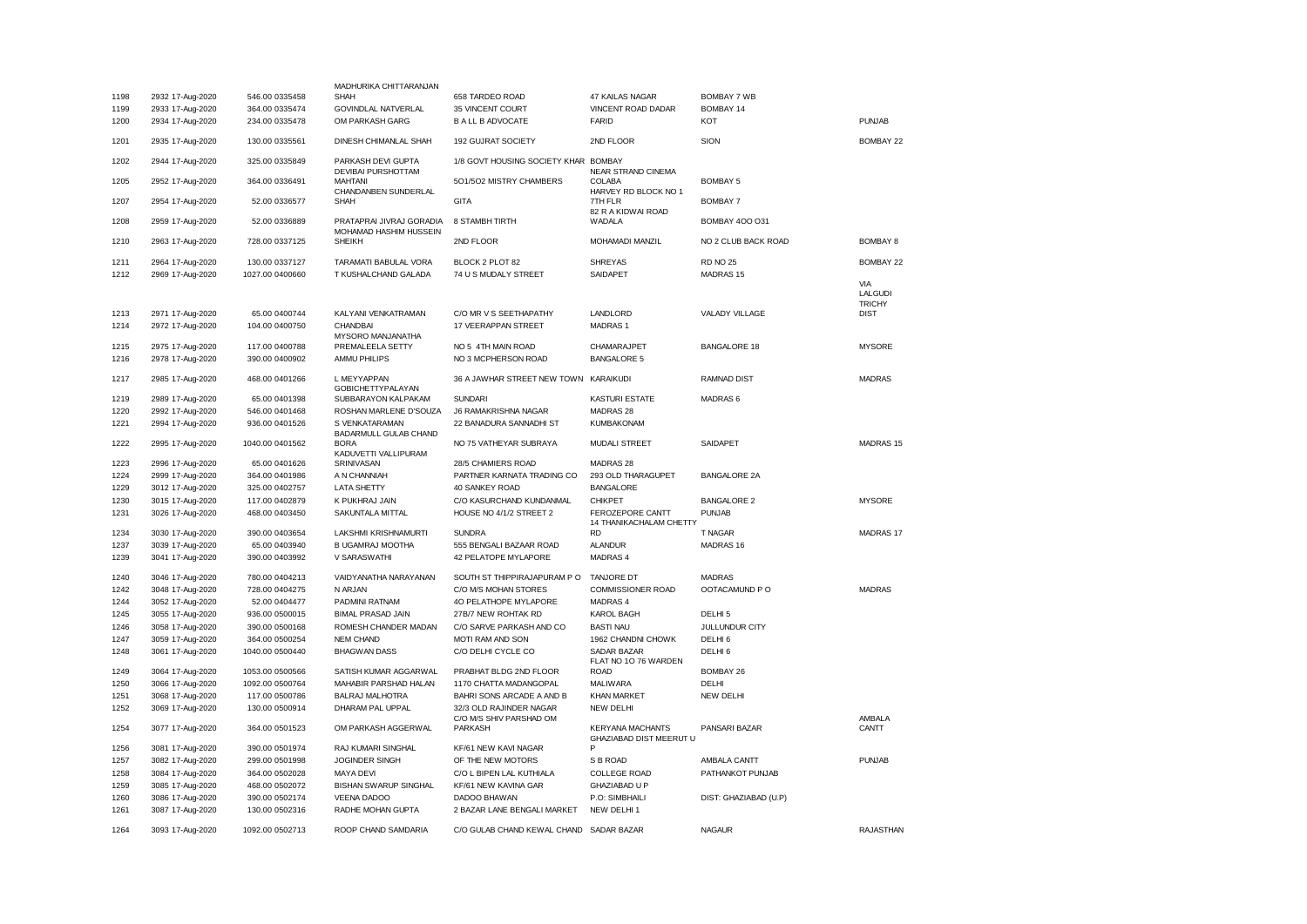| 1265 | 3094 17-Aug-2020 | 182.00 0502803  | RAGHBEER PERSHAD           | J MAHABEER AND CO PVT LTD      | <b>FAIZ BAZAR</b>                       | DELHI                     |                    |
|------|------------------|-----------------|----------------------------|--------------------------------|-----------------------------------------|---------------------------|--------------------|
| 1267 | 3097 17-Aug-2020 | 390.00 0502956  | SAMITRA RANI KAPOOR        | 173/6 ABULANE                  | MEERUT CANTT                            | UP                        |                    |
| 1268 | 3100 17-Aug-2020 | 936.00 0503386  | JAGDISH SINGH JUNEJA       | AJIT ELECTRIC CO               | DARIBA KALAN                            | DELHI                     |                    |
| 1270 | 3103 17-Aug-2020 | 13.00 0503608   | SURAJNARAYAN AGARWAL       | C/O M/S RAM CHAND              | SHRI NARAYAN                            | HAYZ QAZI                 | DELHI <sub>6</sub> |
| 1271 | 3104 17-Aug-2020 | 533.00 0503611  | JANKIDEVI AGARWAL          | 18 DOCTORS LANE                | <b>GOLE MARKET</b>                      | NEW DELHI 1               |                    |
| 1272 | 3109 17-Aug-2020 | 130.00 0503937  | RAJ NARAYAN SHARMA         | A-173 MEERA BAGH               | <b>NEW DELHI</b>                        |                           |                    |
| 1273 | 3110 17-Aug-2020 | 390.00 0504044  | PARDUMAN KUMAR SAHNEY      | <b>B6O FRIENDS COLONY EAST</b> | <b>NEW DELHI</b>                        |                           |                    |
| 1274 | 3112 17-Aug-2020 | 1092.00 0504170 | <b>BHIM SEN MEHTA</b>      | 8A/4 RAJINDER NAGAR            | NEW DELHI 60                            |                           |                    |
| 1275 | 3113 17-Aug-2020 | 364.00 0504247  | SHUKLA SETH                | C/O MR JANAK RAJ SETH          | MAQBOOL ROAD                            | <b>AMRITSAR</b>           |                    |
| 1276 | 3120 17-Aug-2020 | 364.00 0504699  | <b>BHADAR SAIN</b>         | H NO 39 GUPTA COLONY           | <b>NEAR VIJAY NAGAR</b>                 | DELHI <sub>9</sub>        |                    |
| 1277 | 3122 17-Aug-2020 | 364.00 0504851  | CHANDER KANTA ANAND        | C/O AUTO FRIENDS INDIA         | KASHMERE GATE                           | DELHI <sub>6</sub>        |                    |
|      |                  |                 |                            |                                |                                         |                           |                    |
| 1279 | 3124 17-Aug-2020 | 1092.00 0504974 | PRAKASHLAL BHATIA          | C&O THE PUNJAB NATIONAL BANK   | LTD                                     | <b>JAIPUR</b>             | <b>RAJASTHAN</b>   |
|      |                  |                 |                            |                                | <b>BALLABGARH C RLY</b>                 |                           |                    |
| 1280 | 3126 17-Aug-2020 | 676.00 0505005  | <b>DARSHAN LAL</b>         | C/O ANIL BROTHERS              | <b>HARYANA</b>                          |                           |                    |
| 1281 | 3127 17-Aug-2020 | 299.00 0505023  | <b>MADAN LAL</b>           | 565 SHARDA NAND MARKET         | <b>LAHORI GATE</b>                      | DELHI                     |                    |
| 1282 | 3130 17-Aug-2020 | 520.00 0505248  | PRAKASH WANTI JAIN         | W/O MR HANS RAJ JAIN           | 159 VIR NAGAR JAIN<br><b>COLONY</b>     | <b>GUR MANDI G T ROAD</b> | DELHI 7            |
| 1283 | 3132 17-Aug-2020 | 1027.00 0505303 | <b>HEM CHAND GUPTA</b>     | 100 MUKAT RAI NIWAS            | CHAWRI BAZAR                            | DELHI                     |                    |
| 1286 | 3140 17-Aug-2020 | 728.00 0505497  | <b>SOBHRAJ</b>             | C/O RAJ MOTORS                 | <b>CITY STATION ROAD</b>                | <b>UDAIPUR</b>            |                    |
| 1287 | 3143 17-Aug-2020 | 390.00 0505586  | AVTAR KRISHAN SHARMA       | 16/421 JOSHI ROAD              | KAROL BAGH NEW DELHI 5                  |                           |                    |
|      |                  |                 |                            |                                |                                         |                           |                    |
| 1288 | 3145 17-Aug-2020 | 390.00 0505755  | JOTINDRA PAL SINGH SODHI   | F 70 LAJPAT NAGAR I            | <b>NEW DELHI</b>                        |                           |                    |
| 1289 | 3147 17-Aug-2020 | 364.00 0505902  | SAVITRI DEVI AGARWAL       | 7/10 DARYA GUNJ                | 4462 GUPTA LANE                         | DELHI <sub>6</sub>        |                    |
| 1290 | 3150 17-Aug-2020 | 299.00 0600007  | TRILOK NATH KHURANA        | H3/7 MODEL TOWN                | DELHI <sub>9</sub>                      |                           |                    |
| 1291 | 3151 17-Aug-2020 | 364.00 0600023  | PUSHPA DEVI CHOPRA         | 16/329 FAIZ RD                 | <b>KAROL BAGH</b><br>WEST OF JAI CLUB C | NEW DELHI 5               |                    |
| 1292 | 3154 17-Aug-2020 | 390.00 0600124  | AMBA PRASAD                | 51 ARVIND MARG                 | <b>SCHEME</b>                           | JAIPUR 1 RAJASTHAN        |                    |
| 1293 | 3155 17-Aug-2020 | 104.00 0600199  | ANWAR SAID KHAN            | RAHAT MANZIL                   | <b>MARRIS ROAD</b>                      | <b>ALIGARH</b>            | <b>UP</b>          |
| 1294 | 3158 17-Aug-2020 | 390.00 0600395  | CHAMAN LAL                 | 22/24 WEST PATEL NAGAR         | NEW DELHI 110008                        |                           |                    |
| 1295 | 3159 17-Aug-2020 | 364.00 0600618  | RAVINDRA NATH MANGLIK      | 7 JHANDA ROAD                  | <b>DEHRA DUN</b>                        | UTTAR PRADESH             |                    |
| 1296 | 3162 17-Aug-2020 | 1092.00 0600747 | <b>HARI KRISHAN</b>        | 108 ANANDLOK                   | NEW DELHI 11O O49                       |                           |                    |
| 1297 | 3163 17-Aug-2020 | 26.00 0600805   | BALDEV RAJ KASHYAP         | B1/25 HOUZ KHAS                | NEW DELHI 16                            |                           |                    |
| 1298 | 3168 17-Aug-2020 | 208.00 0601115  | VEDPARKASH NANGIA          | KOTHI 81 ROAD 7 PUNJABI BAGH   | DELHI 26                                |                           |                    |
| 1299 | 3170 17-Aug-2020 | 130.00 0601401  | R K RAJENDRA KUMARI DEVI   | C/O JYOTI LAL                  | <b>LAURIES HOTEL</b>                    | M G ROAD                  | AGRA UP            |
|      |                  |                 |                            |                                |                                         |                           |                    |
| 1300 | 3177 17-Aug-2020 | 871.00 0601959  | SHAKUNTALA SAHNI           | 7A VEVIKANAND MARG             | <b>LUCKNOW</b>                          | UTTAR PRADESH             |                    |
| 1302 | 3181 17-Aug-2020 | 208.00 0602396  | RANI PADAMJIT SINGH        | STRAWBERRY HILL                | SIMLA <sub>2</sub>                      |                           |                    |
|      |                  |                 |                            |                                |                                         |                           | <b>BIKANER</b>     |
| 1303 | 3183 17-Aug-2020 | 130.00 0602728  | THAKUR ANAND SINGH         | <b>RAMPUR HOUSE</b>            | NEAR OBSERVATORY                        | <b>CIVIL LINES</b>        | <b>RAJASTHAN</b>   |
| 1305 | 3185 17-Aug-2020 | 364.00 0602773  | <b>DIN DAYAL</b>           | C/O MADAN MOHAN DAV DAYAL      | <b>SAINIK GATE</b>                      | KASERAT BAZAR AGRA 3      |                    |
|      |                  |                 |                            |                                |                                         |                           | <b>NEW DELHI</b>   |
| 1306 | 3186 17-Aug-2020 | 104.00 0602888  | HARSARAN SINGH BHATIA      | BLOCK NO 59                    | QUARTER NO 4                            | OLD RAJINDER NAGAR        | 5                  |
| 1307 | 3187 17-Aug-2020 | 364.00 0602930  | TEJASWI KUMAR AHUJA        | 62 GANDHI RD                   | <b>DEHRA DUN</b>                        | UTTAR PRADESH             |                    |
| 1309 | 3189 17-Aug-2020 | 364.00 0603026  | SUDESH MURGAI              | <b>B53 NEW DELHI SOUTH</b>     | <b>EXTENSION PART II</b>                | NEW DELHI 16              |                    |
| 1311 | 3194 17-Aug-2020 | 364.00 0603782  | KAMLA AHUJA                | 11 NEGI ROAD                   | <b>DEHRA DUN</b>                        | UTTAR PRADESH             |                    |
| 1312 | 3195 17-Aug-2020 | 390.00 0603878  | K BHAJAN                   | F NO 564 MANDAKINI ENCLAVE     | <b>GREATER KAILASH PART II</b>          | <b>NEW DELHI</b>          |                    |
| 1313 | 3198 17-Aug-2020 | 208.00 0604508  | OM PARKASH MEHRA           | 13 BHUPINDER NAGAR ROAD        | PATIALA PUNJAB                          |                           |                    |
| 1314 | 3199 17-Aug-2020 | 936.00 0604581  | AMARJIT CHADHA             | 17/1 GOBIND NAGAR              | DEHRADUN U P                            |                           |                    |
| 1315 | 3200 17-Aug-2020 | 65.00 0604842   | RAMESHWAR PURI             | 13 G SECTOR 4                  | CHANDIGARH                              |                           |                    |
| 1316 | 3201 17-Aug-2020 | 520.00 0605017  | RAM SARAN DASS SEHGAL      | E144/1 D D A COLONY            | NARAINA                                 | NEW DELHI                 |                    |
|      |                  |                 |                            |                                |                                         |                           | <b>MEERUT</b>      |
| 1318 | 3203 17-Aug-2020 | 1274.00 0605293 | PUSHPA GUPTA               | W/O SHRI DINESH CHANDRA        | <b>RAM NIWAS</b>                        | EASTERN KUTCHERY ROAD     | CITY U P           |
| 1319 | 3211 17-Aug-2020 | 1092.00 0606261 | PRITHVI RAJ DEWAN          | 1002 ASHA DEEP                 | 9 HAILEY ROAD                           | NEW DELHI 1               |                    |
| 1320 | 3213 17-Aug-2020 | 936.00 0606751  | RAJ KUMARI VED PARKASH     | PLOT NO 4-A DEEP MARG          | PAOTA-A                                 | <b>JODHPUR</b>            | <b>RAJASTHAN</b>   |
| 1321 | 3217 17-Aug-2020 | 1092.00 0606851 | OM PARKASH GUPTA           | C/O THAKUR DASS SARDARI LAL    | 3 4O GALI BAJRANG BALI                  | CHAWARI BAZAR             | DELHI <sub>6</sub> |
|      |                  |                 |                            |                                |                                         |                           | <b>DIST</b>        |
|      |                  |                 |                            |                                |                                         |                           | <b>MORADABA</b>    |
| 1322 | 3225 17-Aug-2020 | 1092.00 0607542 | RAM BABU SHARMA            | LECTURER 4 MAHILAL BLDG        | <b>FOUNTAIN</b>                         | <b>CHANDAUSI</b>          | D                  |
|      |                  |                 | SHANTILAL MANCHHACHAND     |                                |                                         |                           |                    |
| 1323 | 3227 17-Aug-2020 | 871.00 0607674  | SHAH                       | HANUMANJI KA RASTA             | JAIPUR 3                                |                           |                    |
| 1324 | 3228 17-Aug-2020 | 104.00 0607769  | KRISHAN KANT BHATIA        | 60/14 PARBHAT RD               | <b>KAROL BAGH</b>                       | NEW DELHI 5               |                    |
| 1325 | 3230 17-Aug-2020 | 598.00 0607948  | <b>GURDIAL SINGH KOHLI</b> | C/O KOHLI MOTOR WORKS          | <b>HALDWANI</b>                         | <b>DISTT NANITAL</b>      | UP                 |
| 1326 | 3239 17-Aug-2020 | 117.00 0608442  | <b>GARGI DEVI KASHYAP</b>  | B1/25 HAUZ KHAS                | NEW DELHI 16                            |                           |                    |
| 1328 | 3254 17-Aug-2020 | 1274.00 0609314 | JAGAN NATH VERMA           | B 237A GREATER KAILASH NO I    | NEW DELHI 48                            |                           |                    |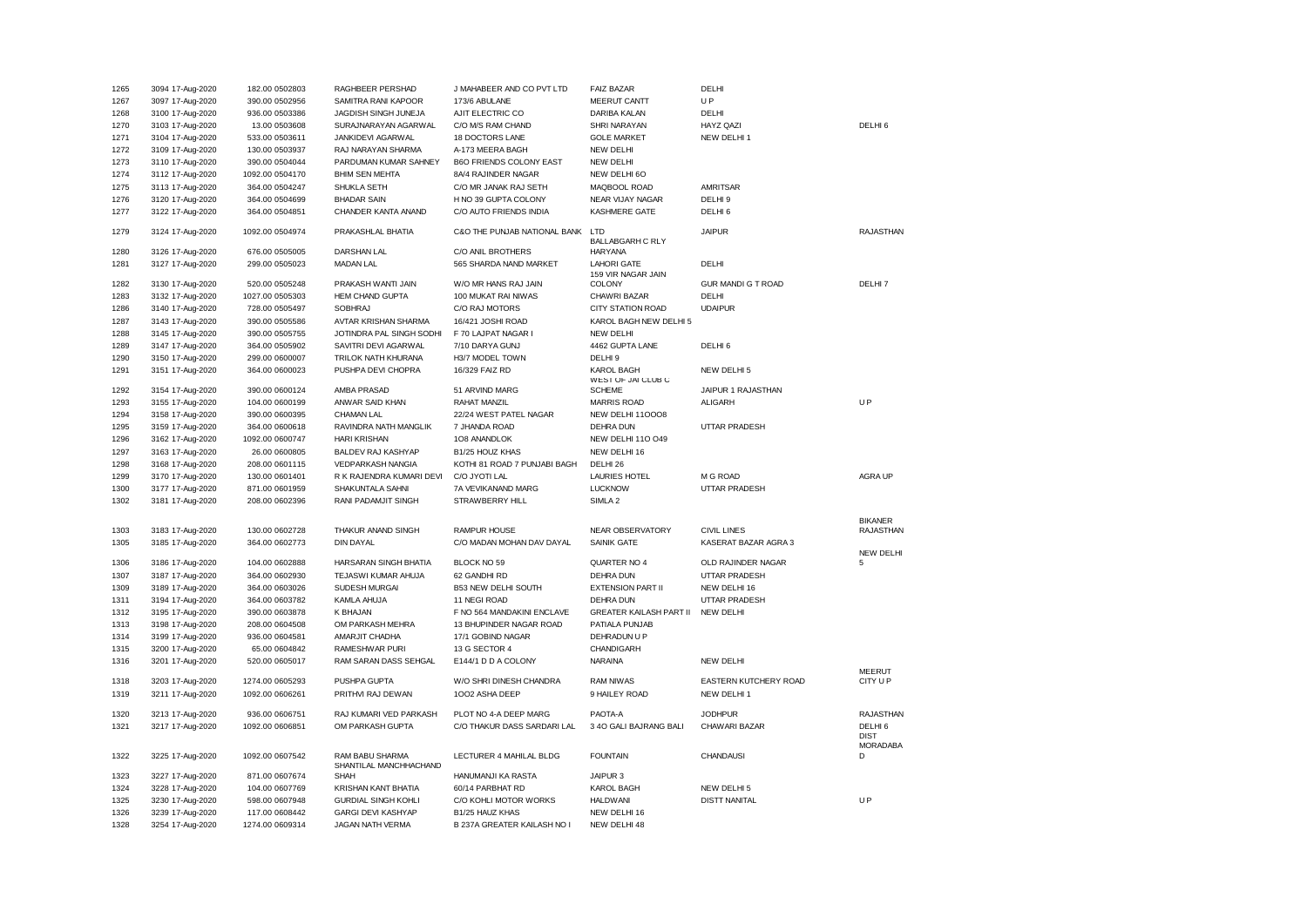| 1329 | 3255 17-Aug-2020 | 1092.00 0609334 | CHUNILAL KAKRA                                   | 43 ISHWAR COLONY                                                     | PAMBARI ROAD DELHI 9            |                             |                                  |
|------|------------------|-----------------|--------------------------------------------------|----------------------------------------------------------------------|---------------------------------|-----------------------------|----------------------------------|
| 1331 | 3258 17-Aug-2020 | 325.00 0609710  | SHANTA DEVI MOHINDRA                             | SWASTIK PHARMACY                                                     | 13/18 W E A                     | <b>KAROL BAGH</b>           | <b>NEW DELHI</b><br>5            |
| 1332 | 3260 17-Aug-2020 | 390.00 0609774  | <b>BIMLA DEVI</b>                                | A5 HAUZ KHAS                                                         | <b>NEW DELHI</b>                |                             |                                  |
| 1333 | 3263 17-Aug-2020 | 65.00 0609995   | <b>SURAJ PARKASH</b>                             | SWIFT DEPARTMENTAL STORE                                             | 18B KHAN MARKET                 | NEW DELHI                   |                                  |
| 1335 | 3277 17-Aug-2020 | 754.00 0610563  | <b>KRISHAN CHANDER</b>                           | 27/64 RAJINDER NAGAR                                                 | NEW DELHI 5                     |                             |                                  |
|      |                  |                 |                                                  |                                                                      |                                 |                             |                                  |
| 1336 | 3279 17-Aug-2020 | 117.00 0610728  | <b>DROPATI</b>                                   | JANKIDAS RAMPARTAP                                                   | SADAR BAZAR                     | <b>BIKANER</b>              | <b>RAJASTHAN</b>                 |
| 1337 | 3285 17-Aug-2020 | 1170.00 0611139 | <b>JAG MOHAN GUPTA</b>                           | YOUNG FRIENDS AND CO                                                 | THE CHEMISTS                    | 7E CONNAUGHT PLACE          | <b>NEW DELHI</b>                 |
| 1338 | 3289 17-Aug-2020 | 1092.00 0611352 | SATISH KUMAR BAJAJ                               | F75 D D A COLONY                                                     | NARAINA                         | NEW DELHI 28                |                                  |
| 1340 | 3293 17-Aug-2020 | 364.00 0700109  | MOTILAL KHANNA                                   | <b>BAZAR BIKANERIAN</b>                                              | KATRA AHLUWALIAN                | <b>AMRITSAR</b>             |                                  |
| 1342 | 3297 17-Aug-2020 | 390.00 0700426  | RAM LUBHAYA                                      | C/O S.T.COSMETICS                                                    | BEHRAM PUR ROAD                 | <b>VILL: KHANDSA</b>        | <b>GURGAON</b><br><b>HARYANA</b> |
| 1343 | 3298 17-Aug-2020 | 1040.00 0700452 | SANTOSH KHANNA                                   | 79 THE MALL                                                          | <b>AMRITSAR</b>                 |                             |                                  |
|      |                  |                 |                                                  |                                                                      |                                 |                             |                                  |
| 1344 | 3300 17-Aug-2020 | 780.00 0700562  | ANUPCHAND KAPUR                                  | M/S GOKALCHAND ANUPCHAND                                             | GOKALCHAND MARKET NO 1 AMRITSAR |                             |                                  |
| 1347 | 3304 17-Aug-2020 | 325.00 0700714  | KAMLA DEVI RANI                                  | W/O GOPICHAND SHARMA                                                 | C/O LAKSHMI TRADERS             | O/S GANDHI GATE             | <b>AMRITSAR</b>                  |
| 1348 | 3306 17-Aug-2020 | 1092.00 0700806 | BISHAN DASS BAJAJ                                | C/O M/S BISHAN DASS                                                  | <b>BRIJ MOHAN</b>               | <b>DHAB BASTIRAM</b>        | AMRITSAR                         |
| 1349 | 3307 17-Aug-2020 | 936.00 0700814  | SAVINDER SINGH                                   | SAVINDER MOTOR STORES                                                | <b>OUTSIDE GANDHI GATE</b>      | <b>AMRITSAR</b>             |                                  |
| 1350 | 3308 17-Aug-2020 | 325.00 0700854  | <b>GOPI CHAND SHARMA</b>                         | C/O LAKSHMI TRADERS                                                  | <b>OUTSIDE GANDHI GATE</b>      | <b>AMRITSAR</b>             |                                  |
| 1351 | 3309 17-Aug-2020 | 754.00 0700858  | GOVERDHAN LAL CHOPRA                             | C/O PUNJAB DYES AND                                                  | <b>CHEMICALS</b>                | NEAR NEW TELEPHONE EXCHANGE | <b>AMRITSAR</b>                  |
|      |                  |                 |                                                  |                                                                      | WHOLE SALE CLOTH                |                             |                                  |
| 1352 | 3312 17-Aug-2020 | 325.00 0701006  | <b>INDER SINGH ARORA</b>                         | C/O INDER SINGH RAJINDER SINGH MERCHANTS                             |                                 | <b>SANTOKHSAR</b>           | <b>AMRITSAR</b>                  |
|      |                  |                 |                                                  |                                                                      |                                 |                             | <b>HOSHIARPU</b>                 |
| 1354 | 3317 17-Aug-2020 | 390.00 0701120  | K C SHARMA                                       | C/O K K SHARMA                                                       | NEW BANK COLONY                 | UMA ROAD PO SADHU ASHRAM    | R (PUNJAB)                       |
| 1356 | 3322 17-Aug-2020 | 299.00 0703098  | RAM LUBHAYA                                      | AGENT BURMAH SHELL LTD                                               | O/5 HALL GATE                   | <b>AMRITSAR</b>             |                                  |
| 1357 | 3324 17-Aug-2020 | 650.00 0704007  | MADAN LAL PESHWARIA                              | C/O M/S CHARAN DAS                                                   | MADAN LAL & SONS                | PARTAP GALI PARTAP BAZAR    | <b>AMRITSAR</b>                  |
| 1358 | 3325 17-Aug-2020 | 468.00 0704008  | <b>CHARAN DAS</b>                                | C/O M/S MADANLAL CHARANDAS                                           | PRATAP GALI                     | PRATAP BAZAR                | AMRITSAR                         |
|      |                  |                 |                                                  |                                                                      |                                 |                             | DELHI 110                        |
| 1359 | 3326 17-Aug-2020 | 208.00 0705020  | CHARANJITLAL AGGARWAL                            | C/O M/S K SALES CO                                                   | 2797/2815 BARA BAZAR            | <b>KASHMERE GATE</b>        | OO6                              |
| 1361 | 3331 17-Aug-2020 | 780.00 0706090  | NANDLAL PAUL                                     | KUCHHA LAMBAN                                                        | TOBA BHAI SAB                   | KATRA BAGHSINGH             | <b>AMRITSAR</b>                  |
| 1363 | 3334 17-Aug-2020 | 364.00 0800148  | C P VARUGHESE                                    | <b>POOPALLIL</b>                                                     | <b>ALLEPPEY</b>                 | <b>KERALA</b>               |                                  |
| 1364 | 3335 17-Aug-2020 | 65.00 0800164   | P V THOMAS                                       | <b>VIALIPARAMBIL HOUSE</b>                                           | <b>PERUMBAVOOR</b>              | <b>KERALA STATE</b>         |                                  |
| 1365 | 3340 17-Aug-2020 | 26.00 0900259   | SAROJ MEHROTRA                                   | 33/146 GAYA PARSAD LANE                                              | <b>KANPUR</b>                   |                             |                                  |
| 1366 | 3343 17-Aug-2020 | 364.00 0900607  | PYARELAL KHUNNAH                                 | C/O L N KHUNNAH AND SONS                                             | <b>LAKSHMI BLDG</b>             | MAHATMA GANDHI ROAD         | <b>KANPUR 1</b>                  |
| 1367 | 3344 17-Aug-2020 | 260.00 0900671  | NAND KISHORE JHAJHARIA                           | 49/28 GENERALGANJ                                                    | <b>KANPUR</b>                   |                             |                                  |
| 1368 | 3345 17-Aug-2020 | 1222.00 0900757 | DALIP SINGH MAJITHIA                             | SARAYA SUGAR MILLS PVT LTD                                           | P O SARDARNAGAR                 | <b>DISTT GORAKHPUR</b>      | UP                               |
|      |                  |                 |                                                  |                                                                      |                                 |                             |                                  |
| 1369 | 3346 17-Aug-2020 | 1222.00 0900758 | JOAN HILDA MAJITHIA                              | C/O SQ LDR DALIP SINGH MAJITHIA P O SAR4ARNAGAR                      |                                 | <b>DIST GORAKHPUR</b>       | UP                               |
| 1370 | 3347 17-Aug-2020 | 130.00 0900788  | TARACHAND CHOWDHRY                               | C/O CHOWDHRY SWEET HOUSE                                             | <b>HAZRATGANJ</b>               | <b>LUCKNOW</b>              |                                  |
| 1371 | 3349 17-Aug-2020 | 364.00 0901079  | KALA RANI SETH                                   | C/O SRI P N SETH                                                     | MIRZAMANDI CHOWK                | LUCKNOW 3 U P               |                                  |
| 1372 | 3351 17-Aug-2020 | 221.00 0901112  | <b>BASUDEO CHHAWCHHARIA</b>                      | C/O B CHHAWAHHARIA AND CO                                            | 33 NETAJI SUBHAS ROAD           | CALCUTTA 1                  |                                  |
| 1373 | 3352 17-Aug-2020 | 1092.00 0901120 | RAM LAL                                          | 120/46 LAJPAT NAGAR                                                  | <b>KANPUR</b>                   |                             |                                  |
| 1374 | 3353 17-Aug-2020 | 728.00 0901126  | KHALIQUE AHMAD SIDDIQUI                          | C P TIMBER INDUSTRIES                                                | 79/33 BANSMANDI                 | <b>KANPUR</b>               |                                  |
| 1375 | 3355 17-Aug-2020 | 1092.00 1000035 | VEDOM                                            | PARLI VILLAGE PARLI POST                                             | PALGHAT<br>USMANPURA AHMEDABAD  | <b>KERALA</b>               |                                  |
| 1378 | 3360 17-Aug-2020 | 390.00 1100155  | <b>TARABEN CHHOTALAL</b>                         | 2B SNEHSANGAM SOCIETY LTD                                            | 13                              |                             |                                  |
|      |                  |                 |                                                  |                                                                      |                                 |                             |                                  |
| 1380 | 3364 17-Aug-2020 | 26.00 1100379   | NATWARLAL SOMCHAND SHAH JAWAHAR MARKET           |                                                                      | <b>DEHGAM</b>                   | DIST AHMEDABAD              | W RLY                            |
| 1381 | 3366 17-Aug-2020 | 364.00 1100439  | SUBHADRA CHHAGANLAL<br>PATFL                     | 1451 MAMUNAYAKS POLE                                                 | <b>KALUPUR</b>                  | AHMEDABAD                   |                                  |
| 1382 | 3368 17-Aug-2020 | 364.00 1100549  | BHAGVANDAS VADILAL DESAI                         | DESAIWADA CHELLA FALIA                                               | POST DOHAD                      | <b>DIST PANCHMAHALS</b>     |                                  |
| 1383 | 3371 17-Aug-2020 |                 | BABUBHAI APABHAI AMIN                            | C/O M/S A S MOTORS                                                   | VINOBA BHAVE ROAD               | <b>BARODA1</b>              |                                  |
|      |                  | 1092.00 1101002 |                                                  |                                                                      |                                 |                             | AHMEDABA                         |
|      |                  |                 |                                                  |                                                                      | VIRSAURABH OPERA                |                             | D <sub>7</sub>                   |
| 1384 | 3373 17-Aug-2020 | 26.00 1101128   |                                                  | SANTABEN CHHABILDAS DESAI C/O CHHABILDAS VIRCHAND DESAI SOCIETY NO 1 |                                 | <b>FATTEHPURA</b>           | <b>GUJARAT</b>                   |
|      |                  |                 | CHANDULAL ISWERLAL                               |                                                                      | C BLOCK NO 120 BHUYAND          |                             | AHMEDABA                         |
| 1385 | 3374 17-Aug-2020 | 1040.00 1101130 | <b>RATHOY</b>                                    | C P NAGAR VIBHUG NO 1                                                | <b>DEV</b>                      | CHAR RASTA GHAT LODIA       | D 61                             |
| 1386 | 3375 17-Aug-2020 | 728.00 1101314  | HARILAL SAMAJIBHAI DOSHI<br>NYALCHAND SHAMJIBHAI | C/O M/S DOSHI BROS                                                   | <b>WANKANER</b>                 | <b>SAURASHTRA</b>           | <b>SAURASHT</b>                  |
| 1387 | 3376 17-Aug-2020 | 728.00 1101316  | <b>DOSHI</b>                                     | C/O DOSHI BROS                                                       | <b>BAZAR RD</b>                 | VANKANER                    | <b>RA</b>                        |
|      |                  |                 |                                                  |                                                                      |                                 |                             | SAURASHT                         |
| 1388 | 3377 17-Aug-2020 | 728.00 1101317  | JEKUVAR SHAMJIBHAI DOSHI                         | C/O M/S DOSHI BROS                                                   | <b>BAZAR RD</b>                 | VANKANER                    | RA                               |
|      |                  |                 |                                                  |                                                                      |                                 |                             | AHMEDABA                         |
| 1389 | 3380 17-Aug-2020 | 182.00 1101529  | SAVITRIBEN DHIRUBHAI NAIK                        | DEV ASHISH URMIKUNJ SOCIETY                                          | OPP ST XAVIERS COLLEGE          | NAVRANGPURA                 | D 9<br>AHMEDABA                  |
| 1390 | 3383 17-Aug-2020 | 1274.00 1101595 | RAMANGOURI HIRALAL                               | 11 ASHWIN SOCIETY                                                    | PRITAMRAI RD                    | <b>ELLIS BRIDGE</b>         | D <sub>7</sub>                   |
|      |                  |                 |                                                  |                                                                      |                                 |                             |                                  |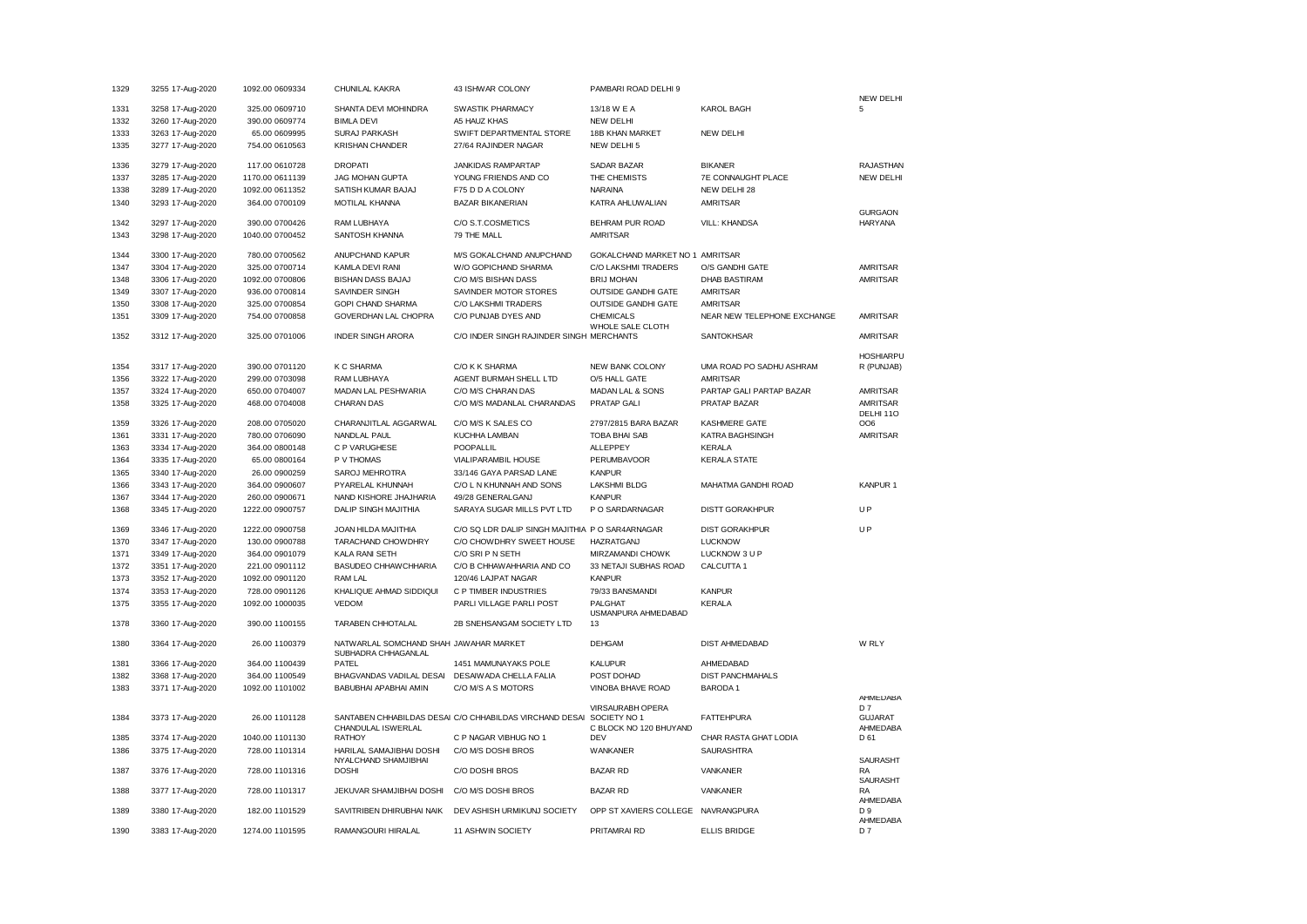| 1394 | 3392 17-Aug-2020 | 130.00 1102311  | MANSUKHLAL DAHYALAL<br>LAXMANRAO KRISHNAJI    | CHOKSHI BAZZAR                                    | <b>VISNAGAR</b>                                    | N G                                                 | <b>GUJARAT</b>             |        |
|------|------------------|-----------------|-----------------------------------------------|---------------------------------------------------|----------------------------------------------------|-----------------------------------------------------|----------------------------|--------|
| 1395 | 3395 17-Aug-2020 | 1274.00 1102493 | <b>GAEKWAD</b>                                | ISHWAR SADAN 2ND FLOOR                            | <b>DANDIA BAZAR</b>                                | <b>BARODA1</b>                                      | <b>STATE</b>               |        |
| 1396 | 3396 17-Aug-2020 | 65.00 1102606   | DAHYABHAI MOTIBHAI PATEL                      | <b>NEAR POST OFFICE</b>                           | <b>DIST SABARKANTHA</b>                            | KHEDBRAHMA                                          |                            |        |
| 1397 | 3398 17-Aug-2020 | 1092.00 1102696 | PRAMOD BHIKHABHAI SHAH                        | AMBALALS CHAWL                                    | PRITAMNAGER                                        | <b>ELLIS BRIDGE</b>                                 | AHMEDABA<br>D <sub>6</sub> |        |
| 1400 | 3401 17-Aug-2020 | 598.00 1102817  | PIYUSHKUMAR OCHHAVLAL<br><b>DASAI</b>         | THE GUJARAT TEA DEPO                              | <b>NEAR RELIEF CINEMA</b>                          | <b>RELIEF RD</b>                                    | AHMEDABA<br>D <sub>1</sub> |        |
| 1401 | 3402 17-Aug-2020 | 130.00 1102818  | OCHHAVLAL NARANDAS DESAI THE GUJARAT TEA DEPO |                                                   | <b>RELIEF RD</b>                                   | NEAR RELIEF TALKIES                                 | AHMEDABA<br>D <sub>1</sub> |        |
| 1402 | 3560 17-Aug-2020 | 1092.00 1202624 | SANTOSH KUMAR SHAH                            | K-23/65.DOODH VINAYAK                             | VARANASI                                           |                                                     |                            |        |
| 1403 | 26 17-Aug-2020   | 130.00 0001257  | PADMA DINODIA                                 | C/O S R DINODIA                                   | C37 CANNAUGHT PLACE                                | NEW DELHI                                           |                            | 110001 |
| 1405 | 71 17-Aug-2020   | 650.00 0002431  | <b>KULWANT SINGH</b>                          | M51 CONNAUGHT CIRCUS                              |                                                    |                                                     | NEW DELHI 110001           |        |
| 1406 | 236 17-Aug-2020  | 1092.00 0006961 | ARVIND ARORA                                  | A-15 NIZAMUDDIN EAST                              |                                                    |                                                     | NEW DELHI 110001           |        |
|      |                  |                 |                                               |                                                   |                                                    |                                                     |                            |        |
| 1407 | 445 17-Aug-2020  | 377.00 0053784  | VINOD KUMARI BACKLIWAL                        | C/O INDIAN ARTS PALACE<br>148 SUNDER NAGAR MATHRA | 19/E CONNOUGHT PLACE                               |                                                     | NEW DELHI 110001           |        |
| 1408 | 513 17-Aug-2020  | 871.00 0057172  | SURJIT JAISWAL                                | <b>ROAD</b>                                       |                                                    |                                                     | NEW DELHI 110001           |        |
| 1409 | 1028 17-Aug-2020 | 1040.00 0074023 | <b>BANK OF BARODA</b>                         | SURYA KIRAN BUILDING                              | 19 K G MARG NEW DELHI                              |                                                     |                            | 110001 |
| 1410 | 2174 17-Aug-2020 | 416.00 0098783  | CITI BANK N.A.                                | 124 JEEVAN BHARATHI BLDG.                         | <b>CONNAUGHT CIRCUS</b>                            | <b>NEW DELHI</b>                                    |                            | 110001 |
| 1411 | 2476 17-Aug-2020 | 1027.00 0122954 | JAGDISH PRASAD SEHGAL                         | JEEVAN DEEP (5TH FLOOR)                           | PARLIAMENT STREET                                  | NEW DELHI                                           |                            | 110001 |
| 1412 | 5154 17-Aug-2020 | 390.00 1211041  | ANJU BHATIA                                   | SHOP NO 70                                        | MOHAN SINGH PLACE                                  |                                                     | NEW DELHI 110001           |        |
| 1413 | 178 17-Aug-2020  | 572.00 0005920  | VINOD J KATYAL                                | FLAT-7 ANSARI MARKET                              | DARYAGANJ                                          | NEW DELHI                                           |                            | 110002 |
| 1414 | 179 17-Aug-2020  | 572.00 0005921  | VINOD J KATYAL                                | FLAT-7 ANSARI MARKET                              | DARYA GANJ                                         | NEW DELHI                                           |                            | 110002 |
| 1415 | 980 17-Aug-2020  | 117.00 0072952  | SHASHI KUMARI KAINTAL                         | XI/3578-79                                        | NETAJI SUBHASH MARG                                | NEW DELHI                                           |                            | 110002 |
| 1416 | 1757 17-Aug-2020 | 1300.00 0091449 | VINOD J KATYAL                                | FLAT-7 ANSARI MARKET                              | DARYA GANJ                                         | NEW DELHI                                           |                            | 110002 |
| 1417 | 1863 17-Aug-2020 | 104.00 0093131  | <b>SAMPAT MAL NAHATA</b>                      | <b>INCOME TAX PRACTIONER</b>                      |                                                    | 4378/1, MURARI LAL STREET 4, ANSARI ROAD DARYA GANJ | NEW DELHI 110002           |        |
| 1422 | 3246 17-Aug-2020 | 1040.00 0608680 | PRITAM DAS GULATI                             | 74 KAMLA MARKET                                   | <b>NEW DELHI</b>                                   |                                                     |                            | 110002 |
| 1423 | 69 17-Aug-2020   | 26.00 0002305   | <b>NIRMAL SARIN</b>                           | 29 GOLF LINKS                                     |                                                    |                                                     | NEW DELHI 110003           |        |
| 1425 | 1985 17-Aug-2020 | 1066.00 0095491 | <b>RAMESH BERI</b>                            | 81 JORBAGH                                        | <b>NEW DELHI</b>                                   |                                                     |                            | 110003 |
| 1429 | 248 17-Aug-2020  | 390.00 0007104  | CHANDRA SAIN GUPTA                            | 32 MODEL BASTI KAROLBAGH                          | <b>NEW DELHI</b><br>13/18 W E A AJMAL KHAN         |                                                     |                            | 110005 |
| 1430 | 276 17-Aug-2020  | 754.00 0008089  | JITESH MOHINDRA                               | C/O SWASTIK OPTICIANS                             | <b>ROAD</b>                                        | KAROL BAGH NEW DELHI                                |                            | 110005 |
| 1431 | 1106 17-Aug-2020 | 728.00 0076106  | NARESH KUMAR ARON                             | 100 MODEL BASTI                                   | <b>NEW DELHI</b>                                   |                                                     |                            | 110005 |
| 1432 | 1203 17-Aug-2020 | 13.00 0078379   | ANAND PRAKASH BATRA                           | 17A/29 W E A KAROL BAGH                           | <b>NEW DELHI</b>                                   |                                                     |                            | 110005 |
| 1433 | 1204 17-Aug-2020 | 26.00 0078380   | HARSH WARDHAN BATRA                           | 17A/29 W E A KAROL BAGH                           | N DELHI                                            |                                                     |                            | 110005 |
| 1434 | 2112 17-Aug-2020 | 546.00 0097693  | RAJINDER SINGH MARWAH                         | 1341/19 HARI SINGH NALWA                          | <b>1ST FLOOR</b>                                   | <b>KAROL BAGH</b>                                   | <b>NEW DELHI 110005</b>    |        |
| 1435 | 3090 17-Aug-2020 | 65.00 0502460   | MOHANLAL BHATIA                               | 60/14 PARBHAT ROAD                                | <b>KAROL BAGH</b>                                  | NEW DELHI                                           |                            | 110005 |
| 1436 | 3172 17-Aug-2020 | 390.00 0601638  | KISHAN NARAIN KAPOOR                          | H.NO.B-2 M.I.G. DDA FLATS                         | PRASHAD NAGAR PHASE II<br>DDA FLATS (M I G) PRASAD | RAJINDER PLACE                                      | <b>NEW DELHI 110005</b>    |        |
| 1437 | 3215 17-Aug-2020 | 1092.00 0606797 | MOHAN LAL SHARMA                              | T-3 (FIRST FLOOR)                                 | <b>NAGAR</b>                                       | NEAR RAJENDRA PLACE                                 | NEW DELHI 110005           |        |
| 1438 | 4012 17-Aug-2020 | 273.00 1205406  | SATISH SETHI                                  | 2807/20 SARASWATI MARG                            | <b>BEDANPURA</b>                                   | <b>KAROL BAGH</b>                                   | NEW DELHI 110005           |        |
| 1439 | 5926 17-Aug-2020 | 650.00 774      | <b>DEVESH GUPTA</b>                           | 111                                               |                                                    | <b>MODEL BASTI</b>                                  | NEW DELHI 110005           |        |
| 1440 | 5977 17-Aug-2020 | 299.00 688      | SWINDER SINGH SAWHNEY                         | 44                                                | PUSA ROAD                                          |                                                     | <b>NEW DELHI 110005</b>    |        |
| 1443 | 188 17-Aug-2020  | 936.00 0006127  | <b>ABDUL LATIF</b><br>VISHNOO BHAGWAN         | 678 GALI SHEESH MAHAL                             | AZAD MARKET, SABZI<br><b>CHOWK</b>                 | DELHI                                               |                            | 110006 |
| 1444 | 793 17-Aug-2020  | 26.00 0068724   | <b>GURWALA</b>                                | 1024 MALIWARA                                     | DELHI                                              |                                                     |                            | 110006 |
| 1445 | 1114 17-Aug-2020 | 26.00 0076196   | SUBHKARAN BOTHRA                              | C/O JAIN GARMENTS                                 | 1664 BAHADURGARH ROAD                              | <b>GOURI SHANKAR BHAVAN</b>                         | DELHI                      | 110006 |
| 1447 | 1193 17-Aug-2020 | 26.00 0078229   | RAM KISHORE CHOUDHURY                         | 319/160 SHYAM SHANTI MARKET                       | 3RD FLOOR                                          | AJMERI GATE DELHI                                   |                            | 110006 |
| 1448 | 1432 17-Aug-2020 | 130.00 0083359  | PANKAJ RISHI KUMAR                            | 3395 MUSADDI LAL MARKET                           | BAZAR SITA RAM DELHI                               |                                                     |                            | 110006 |
| 1449 | 1781 17-Aug-2020 | 52.00 0091885   | VINOD KUMAR GUPTA                             | 1341 GALI LESHAWAN                                | CHANDNI CHOWK                                      | DELHI                                               |                            | 110006 |
| 1451 | 1847 17-Aug-2020 | 1300.00 0092923 | RAM KUMAR GUPTA                               | 62 GALI RAJA KEDAR NATH                           | CHAWRI BAZAR                                       | DELHI                                               |                            | 110006 |
| 1452 | 1995 17-Aug-2020 | 390.00 0095722  | <b>SAVITRI SHARMA</b>                         | 3683 KUDA KUTBI BEGUM                             | GALI LOHEWALI,<br>CHARKHEWALAN                     | DELHI                                               |                            | 110006 |
| 1453 | 2135 17-Aug-2020 | 130.00 0098353  | MADHURIMA KHANNA                              | C/O VIPIN KUMAR KHANNA                            | 38, GANDHI GALI                                    | <b>FATEH PURI</b>                                   | DELHI                      | 110006 |
| 1454 | 3065 17-Aug-2020 | 390.00 0500744  | SUDHIR KUMAR SOIN                             | 1651 S.P.MUKHERJEE MARG                           | DELHI                                              |                                                     |                            | 110006 |
| 1455 | 3424 17-Aug-2020 | 65.00 1200932   | MADHU KHANNA                                  | 38 GANDHI GALI                                    | <b>FATEHPURI</b>                                   | DELHI                                               |                            | 110006 |
| 1456 | 3472 17-Aug-2020 | 13.00 1201519   | ANIL KUMAR                                    | H NO. 3399                                        | <b>BAZAR SITA RAM</b>                              | DELHI                                               |                            | 110006 |
| 1458 | 3507 17-Aug-2020 | 26.00 1202022   | <b>MAMTA</b>                                  | 4054-STREET BARNA                                 | <b>SADAR BAZAR</b>                                 | DELHI                                               |                            | 110006 |
| 1459 | 3508 17-Aug-2020 | 13.00 1202024   | RAJ KUMAR                                     | 4055-64 STREET BARNA                              | <b>SADAR BAZAR</b>                                 | DELHI                                               |                            | 110006 |
| 1471 | 5237 17-Aug-2020 | 1092.00 1211220 | VINOD KUMAR MEHRA                             | 418 KUCHA BRIJ NATH                               | <b>CHANDNI CHOWK</b>                               |                                                     | DELHI                      | 110006 |
| 1472 | 5920 17-Aug-2020 | 13.00 219       | SUSHIL KUMAR JAIN                             | 2360                                              | CHATTA SHAHJI                                      | CHAWRI BAZAR                                        | DELHI                      | 110006 |
| 1475 | 9904 17-Aug-2020 | 13.00 049       | <b>RAJ KUMAR</b>                              | 4054, GALI BARNA                                  | <b>SADAR BAZAR</b>                                 |                                                     | DELHI                      | 110006 |
| 1476 | 9966 17-Aug-2020 | 312.00 223      | <b>UMESH BIR SINGH</b>                        | 3500 NICHOLSION ROAD                              | <b>MORI GATE</b>                                   | DELHI-                                              | DELHI                      | 110006 |
|      |                  |                 |                                               |                                                   |                                                    |                                                     |                            |        |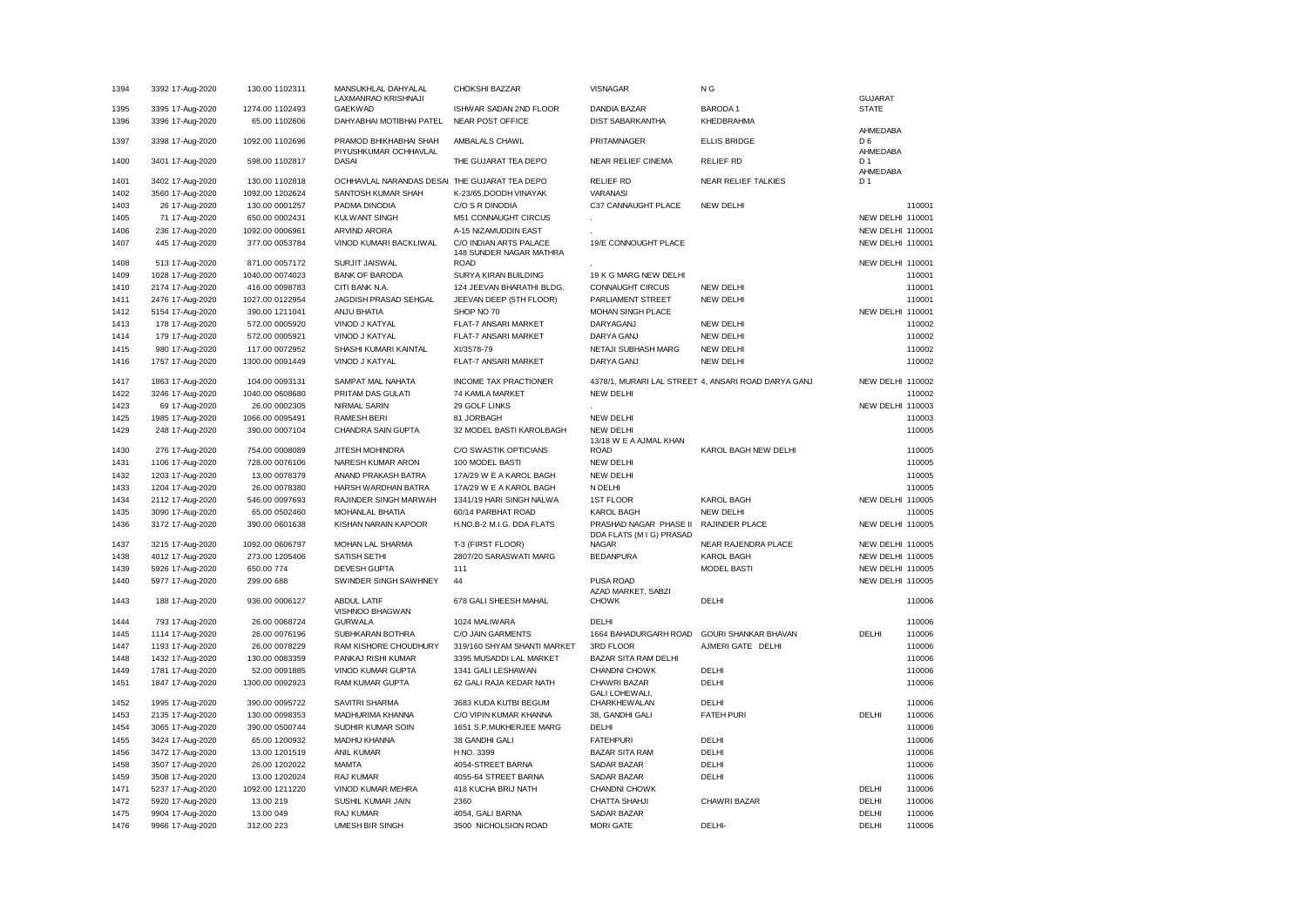| 1479 | 18592 17-Aug-2020 | 13.00 3454      | PRADEEP KUMAR                                    | 137                             | CHANDNI CHOWK           | <b>MOTI BAZAR</b>       | DELHI            | 110006 |
|------|-------------------|-----------------|--------------------------------------------------|---------------------------------|-------------------------|-------------------------|------------------|--------|
| 1480 | 48 17-Aug-2020    | 312.00 0001851  | BIR INDER MALHOTRA                               | C-2/10 RANA PRATAP BAGH         | DELHI                   |                         |                  | 110007 |
|      |                   |                 |                                                  |                                 |                         |                         | <b>KOLHAPUR</b>  |        |
|      |                   |                 |                                                  | 5592 NEW CHANDRAWAL 1ST         | OPP BACHOOMAL           |                         | <b>ROAD</b>      |        |
| 1482 | 1189 17-Aug-2020  | 52.00 0078192   | <b>SRI MOHAN</b>                                 | <b>FLOOR</b>                    | AGGARWAL PRY.           | <b>SCHOOL</b>           | DELHI            | 110007 |
| 1484 | 1403 17-Aug-2020  | 624.00 0082870  | KAMLA WATI MARWAHA                               | 47 JAYNA BLDG ROSHANARA RD      | DELHI                   |                         |                  | 110007 |
| 1485 | 1520 17-Aug-2020  | 26.00 0086508   | <b>SANJAY GARG</b>                               | <b>GARG &amp; COMPANY</b>       | 122-E KAMLA NAGAR DELHI |                         |                  | 110007 |
| 1486 | 1685 17-Aug-2020  | 26.00 0090452   | DINESH KUMAR KHANDELWAL 7 (NORTH) RIVIERA APART. |                                 | 45 MALL ROAD            | DELHI                   |                  | 110007 |
| 1487 | 2209 17-Aug-2020  | 390.00 0099370  | RAMESH CHAND AGGARWAL                            | 3-D KAMLA NAGAR DELHI           |                         |                         |                  | 110007 |
| 1488 | 3107 17-Aug-2020  | 390.00 0503822  | SOBHAG CHAND                                     | C/O SOBHAGCHAND NARENDRA        | <b>KUMAR</b>            | 44-D KAMLA NAGAR        | DELHI            | 110007 |
| 1489 | 3117 17-Aug-2020  | 13.00 0504367   | OM PRAKASH                                       | A-8/9 RANA PRATAP BAGH          | DELHI                   |                         |                  | 110007 |
| 1490 | 3471 17-Aug-2020  | 1300.00 1201504 | SUBHASH CHAND JAIN                               | 159, VIR NAGAR                  | DELHI                   |                         |                  | 110007 |
| 1491 |                   | 390.00 1201538  | SUBHASH CHAND JAIN                               | 159, VIR NAGAR                  | DELHI                   |                         |                  | 110007 |
|      | 3475 17-Aug-2020  |                 |                                                  |                                 |                         |                         | DELHI            |        |
| 1494 | 5236 17-Aug-2020  | 1092.00 1211212 | <b>DOLLY SETH</b>                                | 30A/UA JAWAHAR NAGAR            | MALKA GANJ              |                         |                  | 110007 |
| 1506 | 277 17-Aug-2020   | 208.00 0008091  | MANJU                                            | 28/33 1ST FLOOR                 | <b>WEST PATEL NAGAR</b> | <b>NEW DELHI</b>        |                  | 110008 |
| 1507 | 1120 17-Aug-2020  | 1092.00 0076469 | PARKASHWATI ABROL                                | 4/22 EAST PATEL NAGAR           | <b>NEW DELHI</b>        |                         |                  | 110008 |
| 1508 | 3149 17-Aug-2020  | 364.00 0506166  | JASPAL SINGH KAPOOR                              | 11 PATEL ROAD                   | <b>WEST PATEL NAGAR</b> | <b>NEW DELHI</b>        |                  | 110008 |
| 1509 | 3249 17-Aug-2020  | 364.00 0608826  | <b>AVTAR SINGH</b>                               | <b>BLOCK NO P</b>               | HOUSE NO 12             | <b>WEST PATEL NAGAR</b> | NEW DELHI 110008 |        |
| 1510 | 13280 17-Aug-2020 | 884.00 562      | RAJ RANI                                         | 7/60                            | SOUTH PATEL NAGAR       |                         | NEW DELHI        | 110008 |
| 1511 | 231 17-Aug-2020   | 117.00 0006886  | PRABHA WALIA                                     | A-120 GUJRAWALA TOWN            | PART-I DELHI            |                         |                  | 110009 |
| 1512 | 3095 17-Aug-2020  | 364.00 0502898  | PREM KAUR ARORA                                  | 259, TAGORE PARK                | NEAR MODEL TOWN,        | DELHI                   |                  | 110009 |
| 1513 | 3148 17-Aug-2020  | 364.00 0506022  | <b>MONHAR LAL</b>                                | 345 HAKIKAT NAGAR               | DELHI                   |                         |                  | 110009 |
| 1514 | 3218 17-Aug-2020  | 468.00 0606981  | VEENA RANI AGARWAL                               | B-67, 1ST FLOOR                 | NEW GUPTA COLONY        | <b>NEW DELHI</b>        |                  | 110009 |
| 1516 | 4991 17-Aug-2020  | 13.00 1210408   | <b>RAVINDER SINGH</b>                            | 2370 HUDSON LINE                | <b>KINGSWAY CAMP</b>    |                         | DELHI            | 110009 |
| 1517 | 5005 17-Aug-2020  | 1092.00 1210494 | ANIL CHAWLA                                      | G 3/34                          | MODEL TOWN              |                         | DELHI            | 110009 |
| 1532 | 7784 17-Aug-2020  | 26.00 332       | <b>REKHA GULIANI</b>                             | 93                              | 2nd FLOOR               | KALYAN VIHAR            | DELHI            | 110009 |
| 1533 | 8590 17-Aug-2020  | 13.00 355       | ANUJ BHARGAVA                                    | 120 STATE BANK COLONY           | <b>G J KARNAL ROAD</b>  |                         | DELHI            | 110009 |
| 1534 | 10091 17-Aug-2020 | 13.00 502       | RAJIV MANCHANDA                                  | A-324-A                         | DERAWAL NAGAR           |                         | DELHI            | 110009 |
|      |                   | 120447000171    |                                                  |                                 | FOURTH LANE RAMESHWAR   |                         |                  |        |
| 1535 | 21083 17-Aug-2020 | 78.00 2961      | MANISHA SHARMA                                   | 203                             | <b>NAGAR</b>            | MODEL TOWN              | NEW DELHI        | 110009 |
| 1536 | 3152 17-Aug-2020  | 364.00 0600068  | JASBIR SINGH BAWA                                | 1 CHANAN SINGH PARK             | DELHI CANTT             |                         |                  | 110010 |
| 1537 | 1217 17-Aug-2020  | 26.00 0078677   | RASHPAL SINGH MONGIA                             | EA-15 INDER PURI                | <b>NEW DELHI</b>        |                         |                  | 110012 |
| 1538 | 4427 17-Aug-2020  | 13.00 1207594   | <b>KUSUM JAIN</b>                                | <b>EA 94</b>                    | <b>INDERPURI</b>        |                         | NEW DELHI 110012 |        |
| 1539 | 4906 17-Aug-2020  | 13.00 1210177   | SWATANTRA DEV JAIN                               | EA-94. INDER PURI               |                         |                         | NEW DELHI        | 110012 |
| 1540 | 7672 17-Aug-2020  | 650.00 337      | KRISHAN LAL MEDIRATTA                            | EA 144 INDER PURI               | <b>NEW DELHI</b>        |                         |                  | 110012 |
| 1541 | 796 17-Aug-2020   | 364.00 0068781  | NIRMAL NAINI MEHRA                               | C-13 NIZAMUDDIN EAST            | <b>NEW DELHI</b>        |                         |                  | 110013 |
| 1542 | 3270 17-Aug-2020  | 104.00 0610193  | <b>JOTAN SINDHU</b>                              | <b>B 517 NEW FRIENDS COLONY</b> | <b>NEW DELHI</b>        |                         |                  | 110014 |
| 1544 | 1107 17-Aug-2020  | 234.00 0076173  | PRIT PAL KAUR                                    | C-41 D/S RAMESH NAGAR           | <b>NEW DELHI</b>        |                         |                  | 110015 |
| 1545 | 1431 17-Aug-2020  | 546.00 0083343  | ANIL GUPTA                                       | 2A/40 RAMESH NAGAR              | NEW DELHI               |                         |                  | 110015 |
| 1546 | 1435 17-Aug-2020  | 390.00 0083428  | NEELAM GUPTA                                     | 2A/40 RAMESH NAGAR              | <b>NEW DELHI</b>        |                         |                  | 110015 |
| 1549 | 4769 17-Aug-2020  | 13.00 1209917   | AJAY AJMANI                                      | WZ-108A/1                       | <b>BASAI DARAPUR</b>    | <b>MOTI NAGAR</b>       | NEW DELHI 110015 |        |
| 1550 | 4770 17-Aug-2020  |                 | AJAY AJMANI                                      | WZ-108A/1                       | <b>BASAI DARAPUR</b>    | <b>MOTI NAGAR</b>       | NEW DELHI 110015 |        |
|      |                   | 13.00 1209918   |                                                  |                                 |                         |                         |                  |        |
| 1551 | 4771 17-Aug-2020  | 13.00 1209919   | AJAY AJMANI                                      | WZ-108A/1                       | <b>BASAI DARAPUR</b>    | <b>MOTI NAGAR</b>       | NEW DELHI 110015 |        |
| 1552 | 4772 17-Aug-2020  | 13.00 1209920   | AJAY AJMANI                                      | WZ-108A/1                       | <b>BASAI DARAPUR</b>    | <b>MOTI NAGAR</b>       | NEW DELHI        | 110015 |
| 1553 | 4773 17-Aug-2020  | 13.00 1209921   | AJAY AJMANI                                      | WZ-108A/1                       | <b>BASAI DARAPUR</b>    | <b>MOTI NAGAR</b>       | NEW DELHI 110015 |        |
| 1554 | 4774 17-Aug-2020  | 13.00 1209922   | AJAY AJMANI                                      | WZ-108A/1                       | <b>BASAI DARAPUR</b>    | <b>MOTI NAGAR</b>       | NEW DELHI        | 110015 |
| 1555 | 4775 17-Aug-2020  | 13.00 1209923   | AJAY AJMANI                                      | WZ-108A/1                       | <b>BASAI DARAPUR</b>    | <b>MOTI NAGAR</b>       | NEW DELHI 110015 |        |
| 1556 | 4776 17-Aug-2020  | 13.00 1209924   | <b>AJAY AJMANI</b>                               | WZ-108A/1                       | <b>BASAI DARAPUR</b>    | <b>MOTI NAGAR</b>       | NEW DELHI 110015 |        |
| 1557 | 4777 17-Aug-2020  | 13.00 1209925   | AJAY AJMANI                                      | WZ-108A/1                       | <b>BASAI DARAPUR</b>    | <b>MOTI NAGAR</b>       | NEW DELHI 110015 |        |
| 1558 | 4778 17-Aug-2020  | 13.00 1209926   | AJAY AJMANI                                      | WZ-108A/1                       | <b>BASAI DARAPUR</b>    | <b>MOTI NAGAR</b>       | NEW DELHI 110015 |        |
| 1559 | 4779 17-Aug-2020  | 13.00 1209927   | AJAY AJMANI                                      | WZ-108A/1                       | <b>BASAI DARAPUR</b>    | <b>MOTI NAGAR</b>       | NEW DELHI 110015 |        |
| 1560 | 4780 17-Aug-2020  | 13.00 1209928   | AJAY AJMANI                                      | WZ-108A/1                       | <b>BASAI DARAPUR</b>    | <b>MOTI NAGAR</b>       | NEW DELHI 110015 |        |
| 1561 | 4781 17-Aug-2020  | 13.00 1209929   | AJAY AJMANI                                      | WZ-108A/1                       | <b>BASAI DARAPUR</b>    | <b>MOTI NAGAR</b>       | NEW DELHI 110015 |        |
| 1562 | 4782 17-Aug-2020  | 13.00 1209930   | AJAY AJMANI                                      | WZ-108A/1                       | <b>BASAI DARAPUR</b>    | <b>MOTI NAGAR</b>       | NEW DELHI 110015 |        |
| 1563 | 4783 17-Aug-2020  | 13.00 1209931   | AJAY AJMANI                                      | WZ-108A/1                       | <b>BASAI DARAPUR</b>    | <b>MOTI NAGAR</b>       | NEW DELHI        | 110015 |
| 1564 | 4784 17-Aug-2020  | 13.00 1209932   | <b>AJAY AJMANI</b>                               | WZ-108A/1                       | <b>BASAI DARAPUR</b>    | <b>MOTI NAGAR</b>       | NEW DELHI 110015 |        |
| 1565 | 4785 17-Aug-2020  | 13.00 1209933   | AJAY AJMANI                                      | WZ-108A/1                       | <b>BASAI DARAPUR</b>    | <b>MOTI NAGAR</b>       | NEW DELHI        | 110015 |
| 1566 | 4786 17-Aug-2020  | 13.00 1209934   | <b>AJAY AJMANI</b>                               | WZ-108A/1                       | <b>BASAI DARAPUR</b>    | <b>MOTI NAGAR</b>       | NEW DELHI 110015 |        |
| 1567 | 4787 17-Aug-2020  | 13.00 1209935   | AJAY AJMANI                                      | WZ-108A/1                       | <b>BASAI DARAPUR</b>    | <b>MOTI NAGAR</b>       | NEW DELHI        | 110015 |
| 1568 | 4788 17-Aug-2020  | 13.00 1209936   | AJAY AJMANI                                      | WZ-108A/1                       | <b>BASAI DARAPUR</b>    | <b>MOTI NAGAR</b>       | NEW DELHI 110015 |        |
| 1569 | 4789 17-Aug-2020  | 13.00 1209937   | AJAY AJMANI                                      | WZ-108A/1                       | <b>BASAI DARAPUR</b>    | <b>MOTI NAGAR</b>       | NEW DELHI 110015 |        |
|      |                   |                 |                                                  |                                 |                         |                         |                  |        |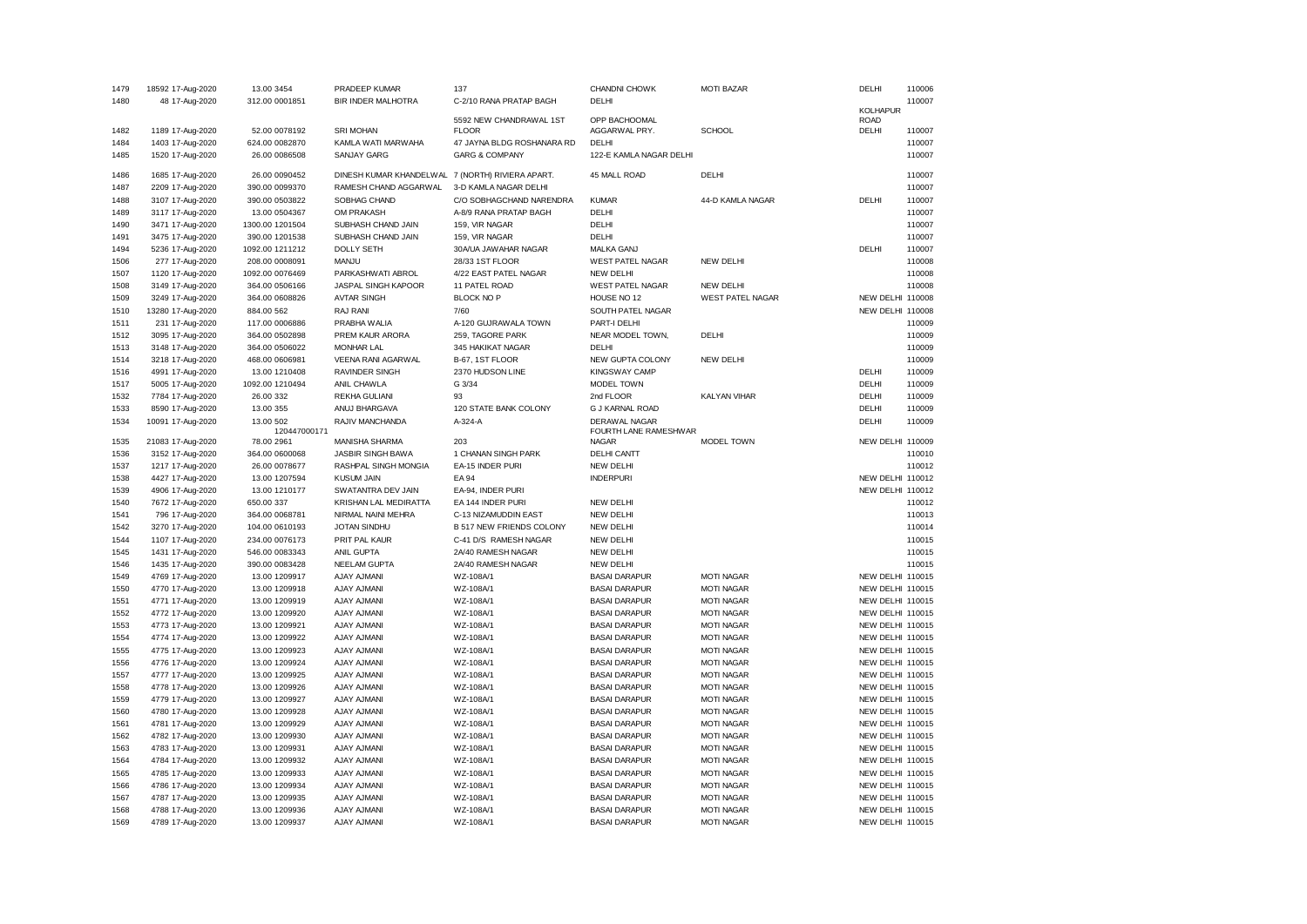| 1570 | 4790 17-Aug-2020 | 13.00 1209938 | AJAY AJMANI        | WZ-108A/1 | <b>BASAI DARAPUR</b> | <b>MOTI NAGAR</b> | NEW DELHI 110015 |
|------|------------------|---------------|--------------------|-----------|----------------------|-------------------|------------------|
| 1571 | 4791 17-Aug-2020 | 13.00 1209939 | AJAY AJMANI        | WZ-108A/1 | <b>BASAI DARAPUR</b> | <b>MOTI NAGAR</b> | NEW DELHI 110015 |
| 1572 | 4792 17-Aug-2020 | 13.00 1209940 | AJAY AJMANI        | WZ-108A/1 | <b>BASAI DARAPUR</b> | <b>MOTI NAGAR</b> | NEW DELHI 110015 |
| 1573 | 4793 17-Aug-2020 | 13.00 1209941 | AJAY AJMANI        | WZ-108A/1 | <b>BASAI DARAPUR</b> | <b>MOTI NAGAR</b> | NEW DELHI 110015 |
| 1574 | 4794 17-Aug-2020 | 13.00 1209942 | AJAY AJMANI        | WZ-108A/1 | <b>BASAI DARAPUR</b> | <b>MOTI NAGAR</b> | NEW DELHI 110015 |
| 1575 | 4795 17-Aug-2020 | 13.00 1209943 | AJAY AJMANI        | WZ-108A/1 | <b>BASAI DARAPUR</b> | <b>MOTI NAGAR</b> | NEW DELHI 110015 |
| 1576 | 4796 17-Aug-2020 | 13.00 1209944 | AJAY AJMANI        | WZ-108A/1 | <b>BASAI DARAPUR</b> | <b>MOTI NAGAR</b> | NEW DELHI 110015 |
| 1577 | 4797 17-Aug-2020 | 13.00 1209945 | AJAY AJMANI        | WZ-108A/1 | <b>BASAI DARAPUR</b> | <b>MOTI NAGAR</b> | NEW DELHI 110015 |
| 1578 | 4798 17-Aug-2020 | 13.00 1209946 | AJAY AJMANI        | WZ-108A/1 | <b>BASAI DARAPUR</b> | <b>MOTI NAGAR</b> | NEW DELHI 110015 |
| 1579 | 4799 17-Aug-2020 | 13.00 1209947 | AJAY AJMANI        | WZ-108A/1 | <b>BASAI DARAPUR</b> | <b>MOTI NAGAR</b> | NEW DELHI 110015 |
| 1580 | 4800 17-Aug-2020 | 13.00 1209948 | AJAY AJMANI        | WZ-108A/1 | <b>BASAI DARAPUR</b> | <b>MOTI NAGAR</b> | NEW DELHI 110015 |
| 1581 | 4801 17-Aug-2020 | 13.00 1209949 | AJAY AJMANI        | WZ-108A/1 | <b>BASAI DARAPUR</b> | <b>MOTI NAGAR</b> | NEW DELHI 110015 |
| 1582 | 4802 17-Aug-2020 | 13.00 1209950 | AJAY AJMANI        | WZ-108A/1 | <b>BASAI DARAPUR</b> | <b>MOTI NAGAR</b> | NEW DELHI 110015 |
| 1583 | 4803 17-Aug-2020 | 13.00 1209951 | AJAY AJMANI        | WZ-108A/1 | <b>BASAI DARAPUR</b> | <b>MOTI NAGAR</b> | NEW DELHI 110015 |
| 1584 | 4804 17-Aug-2020 | 13.00 1209952 | AJAY AJMANI        | WZ-108A/1 | <b>BASAI DARAPUR</b> | <b>MOTI NAGAR</b> | NEW DELHI 110015 |
| 1585 | 4805 17-Aug-2020 | 13.00 1209953 | AJAY AJMANI        | WZ-108A/1 | <b>BASAI DARAPUR</b> | <b>MOTI NAGAR</b> | NEW DELHI 110015 |
| 1586 | 4806 17-Aug-2020 | 13.00 1209954 | AJAY AJMANI        | WZ-108A/1 | <b>BASAI DARAPUR</b> | <b>MOTI NAGAR</b> | NEW DELHI 110015 |
| 1587 | 4807 17-Aug-2020 | 13.00 1209955 | AJAY AJMANI        | WZ-108A/1 | <b>BASAI DARAPUR</b> | <b>MOTI NAGAR</b> | NEW DELHI 110015 |
| 1588 | 4808 17-Aug-2020 | 13.00 1209956 | AJAY AJMANI        | WZ-108A/1 | <b>BASAI DARAPUR</b> | <b>MOTI NAGAR</b> | NEW DELHI 110015 |
| 1589 | 4809 17-Aug-2020 | 13.00 1209957 | AJAY AJMANI        | WZ-108A/1 | <b>BASAI DARAPUR</b> | <b>MOTI NAGAR</b> | NEW DELHI 110015 |
| 1590 | 4810 17-Aug-2020 | 13.00 1209958 | AJAY AJMANI        | WZ-108A/1 | <b>BASAI DARAPUR</b> | <b>MOTI NAGAR</b> | NEW DELHI 110015 |
| 1591 | 4811 17-Aug-2020 | 13.00 1209959 | AJAY AJMANI        | WZ-108A/1 | <b>BASAI DARAPUR</b> | <b>MOTI NAGAR</b> | NEW DELHI 110015 |
| 1592 | 4812 17-Aug-2020 | 13.00 1209960 | AJAY AJMANI        | WZ-108A/1 | <b>BASAI DARAPUR</b> | <b>MOTI NAGAR</b> | NEW DELHI 110015 |
| 1593 | 4813 17-Aug-2020 | 13.00 1209961 | AJAY AJMANI        | WZ-108A/1 | <b>BASAI DARAPUR</b> | <b>MOTI NAGAR</b> | NEW DELHI 110015 |
| 1594 | 4814 17-Aug-2020 | 13.00 1209962 | AJAY AJMANI        | WZ-108A/1 | <b>BASAI DARAPUR</b> | <b>MOTI NAGAR</b> | NEW DELHI 110015 |
| 1595 | 4815 17-Aug-2020 | 13.00 1209963 | AJAY AJMANI        | WZ-108A/1 | <b>BASAI DARAPUR</b> | <b>MOTI NAGAR</b> | NEW DELHI 110015 |
| 1596 | 4816 17-Aug-2020 | 13.00 1209964 | AJAY AJMANI        | WZ-108A/1 | <b>BASAI DARAPUR</b> | <b>MOTI NAGAR</b> | NEW DELHI 110015 |
| 1597 | 4817 17-Aug-2020 | 13.00 1209965 | AJAY AJMANI        | WZ-108A/1 | <b>BASAI DARAPUR</b> | <b>MOTI NAGAR</b> | NEW DELHI 110015 |
| 1598 | 4818 17-Aug-2020 | 13.00 1209966 | AJAY AJMANI        | WZ-108A/1 | <b>BASAI DARAPUR</b> | <b>MOTI NAGAR</b> | NEW DELHI 110015 |
| 1599 | 4819 17-Aug-2020 | 13.00 1209967 | AJAY AJMANI        | WZ-108A/1 | <b>BASAI DARAPUR</b> | <b>MOTI NAGAR</b> | NEW DELHI 110015 |
| 1600 | 4820 17-Aug-2020 | 13.00 1209968 | AJAY AJMANI        | WZ-108A/1 | <b>BASAI DARAPUR</b> | <b>MOTI NAGAR</b> | NEW DELHI 110015 |
| 1601 | 4821 17-Aug-2020 | 13.00 1209969 | AJAY AJMANI        | WZ-108A/1 | <b>BASAI DARAPUR</b> | <b>MOTI NAGAR</b> | NEW DELHI 110015 |
| 1602 | 4822 17-Aug-2020 | 13.00 1209970 | AJAY AJMANI        | WZ-108A/1 | <b>BASAI DARAPUR</b> | <b>MOTI NAGAR</b> | NEW DELHI 110015 |
| 1603 | 4823 17-Aug-2020 | 13.00 1209971 | AJAY AJMANI        | WZ-108A/1 | <b>BASAI DARAPUR</b> | <b>MOTI NAGAR</b> | NEW DELHI 110015 |
| 1604 | 4824 17-Aug-2020 | 13.00 1209972 | AJAY AJMANI        | WZ-108A/1 | <b>BASAI DARAPUR</b> | <b>MOTI NAGAR</b> | NEW DELHI 110015 |
| 1605 | 4825 17-Aug-2020 | 13.00 1209973 | AJAY AJMANI        | WZ-108A/1 | <b>BASAI DARAPUR</b> | <b>MOTI NAGAR</b> | NEW DELHI 110015 |
| 1606 | 4826 17-Aug-2020 | 13.00 1209974 | AJAY AJMANI        | WZ-108A/1 | <b>BASAI DARAPUR</b> | <b>MOTI NAGAR</b> | NEW DELHI 110015 |
| 1607 | 4827 17-Aug-2020 | 13.00 1209975 | AJAY AJMANI        | WZ-108A/1 | <b>BASAI DARAPUR</b> | <b>MOTI NAGAR</b> | NEW DELHI 110015 |
| 1608 | 4828 17-Aug-2020 | 13.00 1209976 | AJAY AJMANI        | WZ-108A/1 | <b>BASAI DARAPUR</b> | <b>MOTI NAGAR</b> | NEW DELHI 110015 |
| 1609 | 4829 17-Aug-2020 | 13.00 1209977 | AJAY AJMANI        | WZ-108A/1 | <b>BASAI DARAPUR</b> | <b>MOTI NAGAR</b> | NEW DELHI 110015 |
| 1610 | 4830 17-Aug-2020 | 13.00 1209978 | AJAY AJMANI        | WZ-108A/1 | <b>BASAI DARAPUR</b> | <b>MOTI NAGAR</b> | NEW DELHI 110015 |
| 1611 | 4831 17-Aug-2020 | 13.00 1209979 | AJAY AJMANI        | WZ-108A/1 | <b>BASAI DARAPUR</b> | <b>MOTI NAGAR</b> | NEW DELHI 110015 |
| 1612 | 4832 17-Aug-2020 | 13.00 1209980 | AJAY AJMANI        | WZ-108A/1 | <b>BASAI DARAPUR</b> | <b>MOTI NAGAR</b> | NEW DELHI 110015 |
| 1613 | 4833 17-Aug-2020 | 13.00 1209981 | AJAY AJMANI        | WZ-108A/1 | <b>BASAI DARAPUR</b> | <b>MOTI NAGAR</b> | NEW DELHI 110015 |
| 1614 | 4834 17-Aug-2020 | 13.00 1209982 | AJAY AJMANI        | WZ-108A/1 | <b>BASAI DARAPUR</b> | <b>MOTI NAGAR</b> | NEW DELHI 110015 |
| 1615 | 4835 17-Aug-2020 | 13.00 1209983 | AJAY AJMANI        | WZ-108A/1 | <b>BASAI DARAPUR</b> | <b>MOTI NAGAR</b> | NEW DELHI 110015 |
| 1616 | 4836 17-Aug-2020 | 13.00 1209984 | AJAY AJMANI        | WZ-108A/1 | <b>BASAI DARAPUR</b> | <b>MOTI NAGAR</b> | NEW DELHI 110015 |
| 1617 | 4837 17-Aug-2020 | 13.00 1209985 | <b>AJAY AJMANI</b> | WZ-108A/1 | <b>BASAI DARAPUR</b> | <b>MOTI NAGAR</b> | NEW DELHI 110015 |
| 1618 | 4838 17-Aug-2020 | 13.00 1209986 | AJAY AJMANI        | WZ-108A/1 | <b>BASAI DARAPUR</b> | <b>MOTI NAGAR</b> | NEW DELHI 110015 |
| 1619 | 4839 17-Aug-2020 | 13.00 1209987 | AJAY AJMANI        | WZ-108A/1 | <b>BASAI DARAPUR</b> | <b>MOTI NAGAR</b> | NEW DELHI 110015 |
| 1620 | 4840 17-Aug-2020 | 13.00 1209988 | AJAY AJMANI        | WZ-108A/1 | <b>BASAI DARAPUR</b> | <b>MOTI NAGAR</b> | NEW DELHI 110015 |
| 1621 | 4841 17-Aug-2020 | 13.00 1209989 | AJAY AJMANI        | WZ-108A/1 | <b>BASAI DARAPUR</b> | <b>MOTI NAGAR</b> | NEW DELHI 110015 |
| 1622 | 4842 17-Aug-2020 | 13.00 1209990 | AJAY AJMANI        | WZ-108A/1 | <b>BASAI DARAPUR</b> | <b>MOTI NAGAR</b> | NEW DELHI 110015 |
| 1623 | 4843 17-Aug-2020 | 13.00 1209991 | AJAY AJMANI        | WZ-108A/1 | <b>BASAI DARAPUR</b> | <b>MOTI NAGAR</b> | NEW DELHI 110015 |
| 1624 | 4844 17-Aug-2020 | 13.00 1209992 | AJAY AJMANI        | WZ-108A/1 | <b>BASAI DARAPUR</b> | <b>MOTI NAGAR</b> | NEW DELHI 110015 |
| 1625 | 4845 17-Aug-2020 | 13.00 1209993 | AJAY AJMANI        | WZ-108A/1 | <b>BASAI DARAPUR</b> | <b>MOTI NAGAR</b> | NEW DELHI 110015 |
| 1626 | 4846 17-Aug-2020 | 13.00 1209994 | AJAY AJMANI        | WZ-108A/1 | <b>BASAI DARAPUR</b> | <b>MOTI NAGAR</b> | NEW DELHI 110015 |
| 1627 | 4847 17-Aug-2020 | 13.00 1209995 | AJAY AJMANI        | WZ-108A/1 | <b>BASAI DARAPUR</b> | <b>MOTI NAGAR</b> | NEW DELHI 110015 |
| 1628 | 4848 17-Aug-2020 | 13.00 1209996 | AJAY AJMANI        | WZ-108A/1 | <b>BASAI DARAPUR</b> | <b>MOTI NAGAR</b> | NEW DELHI 110015 |
| 1629 | 4849 17-Aug-2020 | 13.00 1209997 | AJAY AJMANI        | WZ-108A/1 | <b>BASAI DARAPUR</b> | <b>MOTI NAGAR</b> | NEW DELHI 110015 |
| 1630 | 4850 17-Aug-2020 | 13.00 1209998 | AJAY AJMANI        | WZ-108A/1 | <b>BASAI DARAPUR</b> | <b>MOTI NAGAR</b> | NEW DELHI 110015 |
|      |                  |               |                    |           |                      |                   |                  |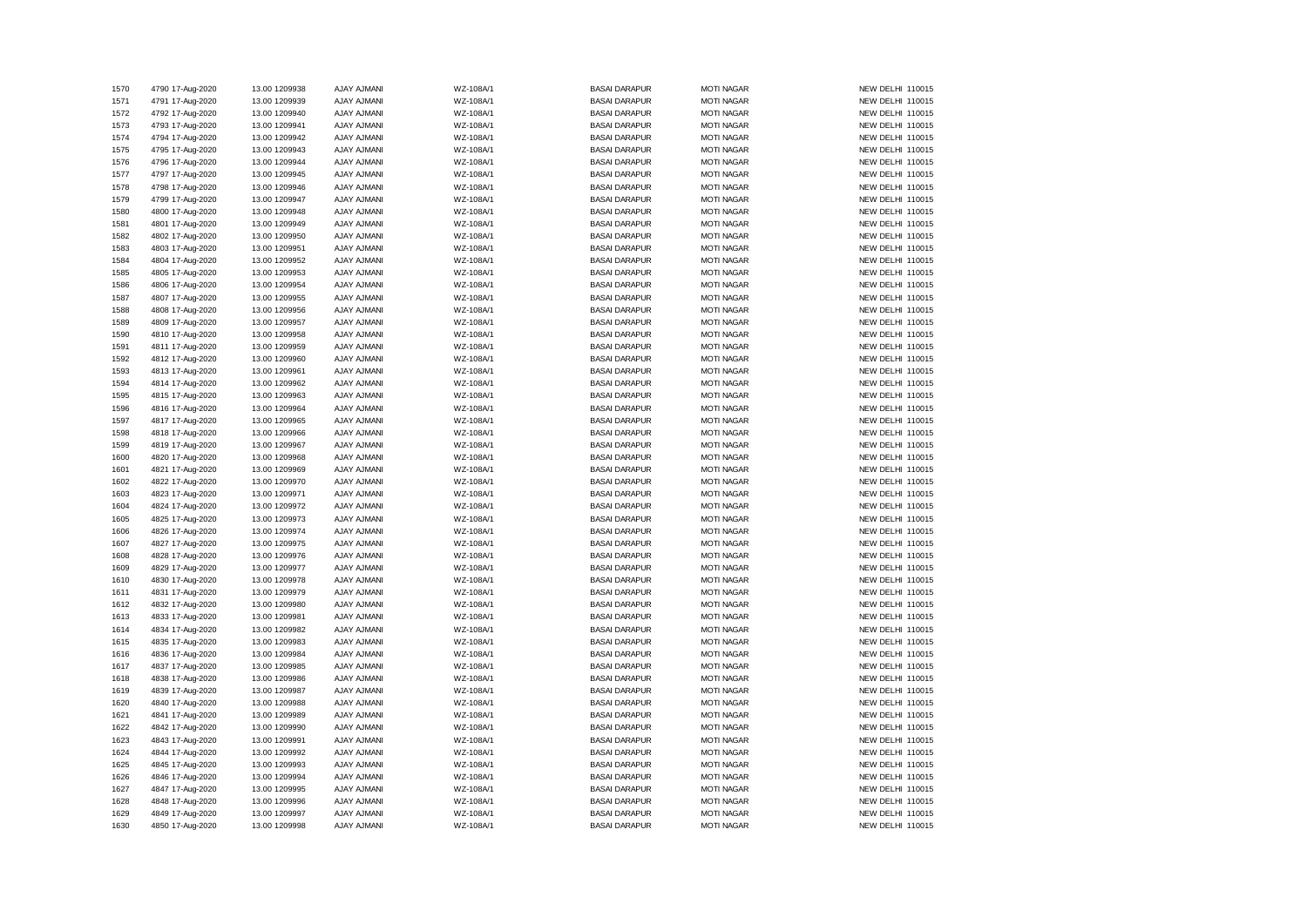| 1631 | 4851 17-Aug-2020  | 13.00 1209999                | AJAY AJMANI                 | WZ-108A/1                                                      | <b>BASAI DARAPUR</b>                   | <b>MOTI NAGAR</b>              | NEW DELHI 110015        |        |
|------|-------------------|------------------------------|-----------------------------|----------------------------------------------------------------|----------------------------------------|--------------------------------|-------------------------|--------|
| 1632 | 4852 17-Aug-2020  | 13.00 1210000                | <b>AJAY AJMANI</b>          | WZ-108A/1                                                      | <b>BASAI DARAPUR</b>                   | <b>MOTI NAGAR</b>              | NEW DELHI 110015        |        |
| 1633 | 4853 17-Aug-2020  | 13.00 1210001                | <b>AJAY AJMAN</b>           | WZ-108A/1                                                      | <b>BASAI DARAPUR</b>                   | <b>MOTI NAGAR</b>              | NEW DELHI 110015        |        |
| 1634 | 4854 17-Aug-2020  | 13.00 1210002                | <b>AJAY AJMANI</b>          | WZ-108A/1                                                      | <b>BASAI DARAPUR</b>                   | <b>MOTI NAGAR</b>              | NEW DELHI 110015        |        |
| 1638 | 10053 17-Aug-2020 | 13.00 880                    | AJAY AJMANI                 | WZ-108-A/1                                                     | <b>BASAI DARAPUR</b>                   | <b>MOTI NAGAR</b>              | NEW DELHI 110015        |        |
| 1639 | 13284 17-Aug-2020 | 13.00 857                    | GURPAL JEET SINGH OHSON     | C/142                                                          | <b>MOTI NAGAR</b>                      | NEW DELHI                      | New Delhi               | 110015 |
| 1640 | 13285 17-Aug-2020 | 13.00 456                    | SHASHI PAL KANWAR           | D 131                                                          | <b>KARAMPURA</b>                       | NEW DELHI                      | NEW DELHI 110015        |        |
| 1642 | 195 17-Aug-2020   | 650.00 0006296               | <b>KANTA RANI</b>           | D/55-C HAUZ KHAS                                               | NEW DELHI                              |                                |                         | 110016 |
| 1643 | 202 17-Aug-2020   | 650.00 0006503               | RADHIKA RANI                | C/O MR S.S.GUPTA                                               | D/55-C, HAUZ KHAS                      | <b>NEW DELHI</b>               |                         | 110016 |
|      |                   |                              |                             |                                                                |                                        |                                |                         |        |
| 1644 | 1164 17-Aug-2020  | 78.00 0077595                | P K CHAKRABORTY             | A-43 HAUZ KHAS, GROUND FLOOR, NEW DELHI                        |                                        |                                |                         | 110016 |
| 1645 | 1568 17-Aug-2020  | 858.00 0087917               | SANJAY KUMAR BHALLA         | 372 SFS DDA FLATS HAUZ KHAS                                    | <b>NEW DELHI</b>                       |                                |                         | 110016 |
| 1646 | 1891 17-Aug-2020  | 936.00 0093418               | <b>SUNITA GUPTA</b>         | A-21 HAUZ KHAS                                                 | <b>NEW DELHI</b>                       |                                |                         | 110016 |
| 1647 | 2074 17-Aug-2020  | 390.00 0097072               | <b>SUNITA GUPTA</b>         | A-21 HAUZ KHAS                                                 | <b>NEW DELHI</b>                       |                                |                         | 110016 |
|      |                   |                              |                             |                                                                | C-6/60 SAFDARJUNG DEV                  |                                |                         |        |
| 1648 | 2470 17-Aug-2020  | 364.00 0122126               | JAI RANI BURMAN             | C/O MR L N BURMAN                                              | AREA                                   | NEW DELHI                      |                         | 110016 |
| 1649 | 3271 17-Aug-2020  | 234.00 0610265               | DHARAM VIR GUPTA            | 122-SFS D.D.A FLATS                                            | <b>HAUZ KHAS</b>                       | NEW DELHI                      |                         | 110016 |
| 1650 | 4859 17-Aug-2020  | 806.00 1210046               | <b>JASJIT MANSINGH</b>      | $L-24$                                                         | <b>HAUZ KHAS ENCLAVE</b>               |                                | <b>NEW DELHI 110016</b> |        |
| 1651 | 7689 17-Aug-2020  | IN30036022399<br>1430.00 463 | SAROJ GUPTA                 | W/O VIDYA BHUSHAN GUPTA                                        | 122 HAUZ KHAS<br>APARTMENTS S.F.S      | HAUZ KHAS S.O SOUTH WEST DELHI | DELHI                   | 110016 |
| 1652 | 438 17-Aug-2020   | 936.00 0053541               | SIRI RAM MALIK              | J-219 SAKET                                                    | NEW DELHI                              |                                |                         | 110017 |
|      |                   |                              |                             |                                                                |                                        |                                |                         |        |
| 1654 | 568 17-Aug-2020   | 325.00 0061985               | <b>ASHA NANDA</b>           | C/O M.D.GUJRATI & CO                                           | 573, IST FLOOR, MAIN ROAD CHIRAG DELHI |                                | NEW DELHI 110017        |        |
| 1655 | 608 17-Aug-2020   | 1040.00 0063569              | PRAKASH CHANDER SHARMA      | 34 NAVJIVAN VIHAR                                              | <b>NEW DELHI</b>                       |                                |                         | 110017 |
| 1656 | 1039 17-Aug-2020  | 390.00 0074255               | H B LALL                    | N 27 PANCHSHILA PARK                                           | N DELHI                                |                                |                         | 110017 |
| 1657 | 1590 17-Aug-2020  | 338.00 0088293               | RAMESH SHARMA               | H NO 600/1                                                     | CHIRAG DELHI                           | NEW DELHI                      |                         | 110017 |
| 1658 | 2132 17-Aug-2020  | 299.00 0098319               | HARDYAL SINGH               | S-246 PANCH SHEEL PARK                                         | <b>NEW DELHI</b>                       |                                |                         | 110017 |
| 1659 | 3176 17-Aug-2020  | 1092.00 0601936              | NANI GOPAL SEN              | J 9 SAKET                                                      | <b>NEW DELHI</b>                       |                                |                         | 110017 |
| 1660 | 3210 17-Aug-2020  | 1092.00 0606225              | PARVATI RAMNANI             | <b>B-48 FIRST FLOOR</b>                                        | SARVODAYA ENCLAVE                      | <b>NEW DELHI</b>               |                         | 110017 |
| 1662 | 3419 17-Aug-2020  | 234.00 1200744               | <b>DIGVIJAY SINGH</b>       | B-31 SARVODAYA ENCLAVE                                         | <b>NEW DELHI</b>                       |                                |                         | 110017 |
| 1663 | 3437 17-Aug-2020  | 182.00 1201109               | <b>VIKRAM KANDHARI</b>      | N-91 PANCHSHILA PARK                                           | <b>NEW DELHI</b>                       |                                |                         | 110017 |
| 1664 | 3802 17-Aug-2020  | 1300.00 1204362              | <b>INDRAJIT KUNWAR PURI</b> | E-49. PANCHSHEEL PARK                                          | <b>NEW DELHI</b>                       |                                |                         | 110017 |
| 1665 | 18906 17-Aug-2020 | 13.00 7578                   | PREM CHAND                  | $G-3/1$ ,                                                      | MALVIYA NAGAR                          |                                | NEW DELHI 110017        |        |
| 1667 | 1653 17-Aug-2020  | 390.00 0089999               | KEWAL KRISHAN SETH          | <b>C/O DECENT ESTATES</b>                                      | MG-1/19 VIKASPURI                      | NEW DELHI                      |                         | 110018 |
| 1668 | 1778 17-Aug-2020  | 52.00 0091875                | R K BATRA                   | F-30 VIKAS PURI                                                | <b>NEW DELHI</b>                       |                                |                         | 110018 |
| 1669 | 3247 17-Aug-2020  | 546.00 0608710               | PRANNATH MEHROTRA           | 35-C POCKET B                                                  | <b>VIKASPURI EXTENSION</b>             | NEW DELHI                      |                         | 110018 |
| 1670 | 3444 17-Aug-2020  | 13.00 1201228                | OM PRAKASH RAJPAUL          | C-113 A GANESH NAGAR                                           | PO TILAK NAGAR                         | NEW DELHI                      |                         | 110018 |
|      |                   |                              |                             |                                                                |                                        |                                |                         |        |
| 1671 | 3635 17-Aug-2020  | 26.00 1203407                | <b>MUKESH SAHNI</b>         | D-40, GALI NO. 4, KRISHNA PARK,<br>D-40, STREET NO. 4, KRISHNA | TILAK NAGAR,                           | NEW DELHI                      |                         | 110018 |
| 1672 | 3636 17-Aug-2020  | 13.00 1203408                | <b>BABITA SAHNI</b>         | PARK,                                                          | <b>NEW DELHI</b>                       |                                |                         | 110018 |
|      |                   |                              | PURUSHOTTAM KUMAR           |                                                                |                                        |                                |                         |        |
| 1673 | 901 17-Aug-2020   | 39.00 0071454                | <b>LAKHOTIA</b>             | R-22 NEHRU ENCLAVE                                             | KALKAJI                                | <b>NEW DELHI</b>               |                         | 110019 |
| 1674 | 2357 17-Aug-2020  | 390.00 0113721               | AMALENDU SENGUPTA           | I-1878 CHITTARANJAN PARK                                       | <b>NEW DELHI</b>                       |                                |                         | 110019 |
| 1675 | 2909 17-Aug-2020  | 364.00 0334060               | <b>KUSUM JOHRI</b>          | C/O SHRI A K JOHRI                                             | A-4/243 KALKAJI EXTN.                  | NEW DELHI                      |                         | 110019 |
| 1676 | 4132 17-Aug-2020  | 13.00 1205836                | RAJESH KAPOOR               | 10/15, FIRST FLOOR                                             | <b>BLK-10</b>                          | KALKAJI EXTN,                  | NEW DELHI 110019        |        |
| 1677 | 4133 17-Aug-2020  | 13.00 1205840                | <b>SUMAN KAPOOR</b>         | 10/15 FIRST FLOOR                                              | KALKAJI EXTN.                          |                                | NEW DELHI 110019        |        |
| 1678 | 4252 17-Aug-2020  | 13.00 1207019                | <b>SUMAN KAPOOR</b>         | 10/15 FIRST FLOOR                                              | KALKAJI EXTENSION                      |                                | NEW DELHI 110019        |        |
| 1683 | 5226 17-Aug-2020  | 13.00 1211182                | <b>BASANTI MEHTA</b>        | 355 MANDAKINI ENCLAVE                                          | ALAKNANDA G K-II                       |                                | NEW DELHI 110019        |        |
| 1688 | 7265 17-Aug-2020  | 13.00 608                    | <b>DILIMON</b>              | J 1/227                                                        | <b>DDA FLATS</b>                       | KALKAJI                        | NEW DELHI 110019        |        |
| 1690 | 18556 17-Aug-2020 | 13.00 5505                   | RAJESH KUMAR KAPOOR         | 10/15, FIRST FLOOR                                             | KALKAJI EXTENTION                      |                                | NEW DELHI 110019        |        |
| 1691 | 384 17-Aug-2020   | 650.00 0050978               | PRITAM CHHABRA              | 2/2 SHANTI NIKETAN                                             | NEW DELHI                              |                                |                         | 110021 |
| 1692 | 3173 17-Aug-2020  | 364.00 0601849               | <b>VIDYA PASRICHA</b>       | E56 ANAND NIKETAN                                              | <b>NEW DELHI</b>                       |                                |                         | 110021 |
|      |                   |                              |                             |                                                                | <b>NEAR NANAK PURA</b>                 |                                |                         |        |
| 1693 | 3204 17-Aug-2020  | 364.00 0605380               | MAHESH CHANDER MEHRA        | 225, SATYA NIKETAN                                             | <b>GURDWARA</b>                        | <b>MOTI BAGH-II</b>            | NEW DELHI 110021        |        |
| 1694 | 11 17-Aug-2020    | 390.00 0000375               | K S CHOUDHARI               | B-36, 1ST FLOOR                                                | DEFENCE COLONY                         | NEW DELHI                      | NEW DELHI 110024        |        |
| 1695 | 261 17-Aug-2020   | 26.00 0007597                | <b>GUNJAN GANDHI</b>        | C-155 DAYANAND COLONY                                          | <b>LAJPAT NAGAR-IV</b>                 | NEW DELHI                      |                         | 110024 |
| 1696 | 510 17-Aug-2020   | 104.00 0057106               | VIJAY KUMAR BATRA           | I-26 LAJPAT NAGAR 3RD                                          | <b>NEW DELHI</b>                       |                                |                         | 110024 |
| 1698 | 1441 17-Aug-2020  | 1040.00 0083523              | RAJU ASHOK                  | <b>I-20 LAJPAT NAGAR III</b>                                   | <b>NEW DELHI</b>                       |                                |                         | 110024 |
| 1699 | 1560 17-Aug-2020  | 650.00 0087879               | YOGESH MEHTANI              | C/O SH. RAM PIYARA DUDEJA                                      | III-B-13 LAJPAT NAGAR                  | <b>NEW DELHI</b>               |                         | 110024 |
| 1700 | 1839 17-Aug-2020  | 364.00 0092839               | ANIL KUMAR GANDHI           | A-110 DAYANAND COLONY                                          | <b>LAJPAT NAGAR</b>                    | NEW DELHI                      |                         | 110024 |
| 1701 | 3083 17-Aug-2020  | 364.00 0502004               | <b>NIRMAL CHOPRA</b>        | D-159 DEFENCE COLONY                                           | <b>NEW DELHI</b>                       |                                |                         | 110024 |
| 1702 | 3197 17-Aug-2020  | 1222.00 0604207              | RAJENDAR K GUPTA            | <b>G-79 LAJPAT NAGAR-I</b>                                     | <b>NEW DELHI</b>                       |                                |                         | 110024 |
| 1703 | 6674 17-Aug-2020  | 26.00 866                    | <b>JASMEET SINGH</b>        | A-90, DAYANAND COLONY                                          | <b>LAJPAT NAGAR</b>                    |                                | NEW DELHI 110024        |        |
| 1704 | 8197 17-Aug-2020  | 13.00 155                    | ABHA SOMANI                 | A-39,                                                          | LAJPAT NAGAR PART I                    |                                | NEW DELHI 110024        |        |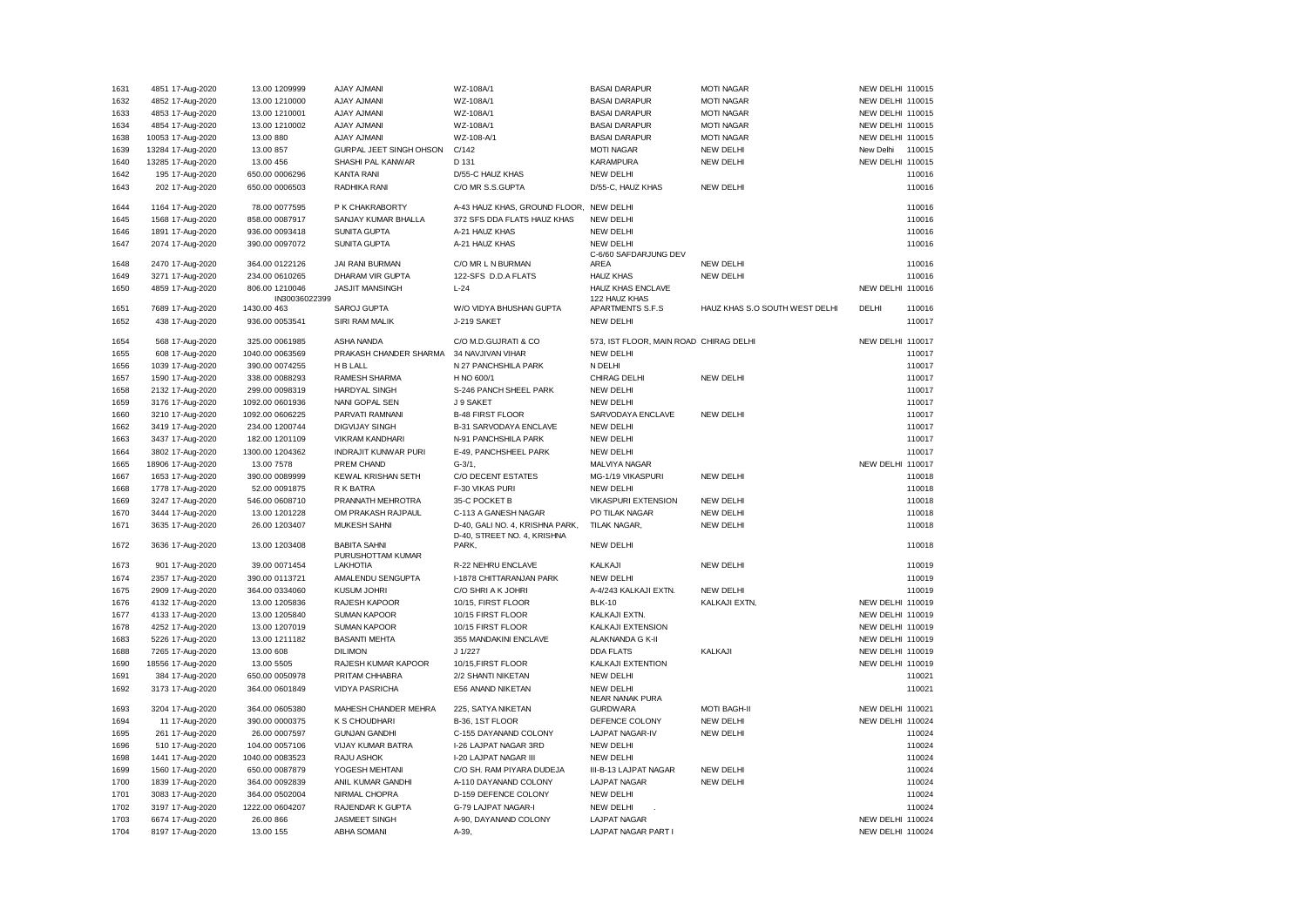| 1706 | 13551 17-Aug-2020 | 26.00 045                  | PUNIT KUMAR GOEL                     | OLD BUNGLOW NO- 6                            | TYPE V, JAL VIHAR                    | <b>LAJPAT NAGAR- II</b>  | NEW DELHI 110024 |        |
|------|-------------------|----------------------------|--------------------------------------|----------------------------------------------|--------------------------------------|--------------------------|------------------|--------|
| 1707 | 1279 17-Aug-2020  | 234.00 0080067             | SUNIL KUMAR NEB                      | ROAD NO 4 H NO 8                             | PUNJABI BAGH NEW DELHI               |                          |                  | 110026 |
| 1710 | 1678 17-Aug-2020  | 26.00 0090365              | <b>KUSUM BALA</b>                    | J-8/50 RAJOURI GARDEN                        | <b>NEW DELHI</b>                     |                          |                  | 110027 |
| 1711 | 3108 17-Aug-2020  | 65.00 0503890              | HIRA NAND TANEJA                     | M-18 RAJOURI GARDEN                          | NEW DELHI                            |                          |                  | 110027 |
| 1712 | 3240 17-Aug-2020  | 364.00 0608492             | RAJ KUMAR KOHLI                      | B-3/22 RAJOURI GARDENS                       | <b>NEW DELHI</b>                     |                          |                  | 110027 |
| 1721 | 5960 17-Aug-2020  | 520.00 459                 | NARINDER KAUR                        | 14/42                                        | <b>SUBASH NAGAR</b>                  |                          | NEW DELHI 110027 |        |
| 1723 | 3146 17-Aug-2020  | 390.00 0505793             | R K KOHLI                            | E - 94/1, NARAIN VIHAR                       | <b>NEW DELHI</b>                     |                          |                  | 110028 |
| 1726 | 3115 17-Aug-2020  | 247.00 0504287             | <b>SWARN LATA</b>                    | B-4/22 SAFDARJUNG ENCLAVE                    | <b>NEW DELHI</b>                     |                          |                  | 110029 |
|      |                   |                            |                                      |                                              |                                      |                          | <b>GANDHI</b>    |        |
|      |                   | IN30036022251              |                                      |                                              |                                      |                          | <b>NAGAR</b>     |        |
| 1728 | 7682 17-Aug-2020  | 26.00 043                  | ANSHUL AGGARWAL                      | 3950 GALI NO 13                              | RAGHUBARPUR NO 2                     | SHANTI MUHALLA           | DELHI            | 110031 |
| 1729 | 10084 17-Aug-2020 | IN30096610077<br>13.00 997 | <b>SURJIT SINGH ALAG</b>             | 353                                          | SARASWATI BHANDAR<br>COLONY          | <b>GANDHI NAGAR</b>      | DELHI            | 110031 |
|      |                   | IN30096610078              |                                      |                                              | SARASWATI BHANDAR                    |                          |                  |        |
| 1730 | 10085 17-Aug-2020 | 130.00 004                 | <b>HARJIT KAUR</b>                   | 353                                          | COLONY                               | <b>GANDHI NAGAR</b>      | DELHI            | 110031 |
|      |                   | IN30096610085              |                                      |                                              | SARASWATI BHANDAR                    |                          |                  |        |
| 1731 | 10087 17-Aug-2020 | 13.00 050                  | SURJIT SINGH ALAGH                   | 353                                          | COLONY                               | <b>GANDHI NAGAR</b>      | DELHI            | 110031 |
| 1733 | 1242 17-Aug-2020  | 26.00 0079281              | <b>RAKSHA</b>                        | H NO 226 MOHALLA DUNGER                      | SHAHDARA DELHI                       |                          |                  | 110032 |
| 1734 | 1243 17-Aug-2020  | 26.00 0079289              | <b>JASWANT SINGH</b>                 | H NO 226 MOHALLA DUNGER                      | SHAHDARA DELHI                       |                          |                  | 110032 |
| 1735 | 2217 17-Aug-2020  | 13.00 0099516              | NIRUPA SHARMA                        | 4/17 BHOLA NATH NAGAR                        | SHAHDARA DELHI                       |                          |                  | 110032 |
| 1736 | 3423 17-Aug-2020  | 1092.00 1200885            | <b>TRIPTA KAPUR</b>                  | E-13 NAVIN SHAHDRA                           | DELHI                                |                          |                  | 110032 |
| 1737 | 3451 17-Aug-2020  | 13.00 1201348              | SARITA SHARMA                        | 1/2750 RAM NAGAR                             | MANDOLI ROAD                         | <b>SHAHDARA</b>          | DELHI            | 110032 |
|      |                   |                            |                                      |                                              |                                      |                          |                  |        |
| 1738 | 3465 17-Aug-2020  | 13.00 1201441              | SARITA SHARMA                        | 1/2750, RAM NAGAR                            | MANDOLI ROAD, SHAHDARA               | DELHI                    |                  | 110032 |
| 1739 | 4548 17-Aug-2020  | 13.00 1208248              | <b>DAVINDER KAUR</b>                 | 1/9157, GALI NO-4                            | <b>WEST ROHTAS NAGAR</b>             | SHAHDARA                 | DELHI            | 110032 |
| 1740 | 4554 17-Aug-2020  | 13.00 1208264              | <b>MANJIT SINGH</b>                  | 1/9157                                       | GALI NO. 4                           | <b>WEST ROHTAS NAGAR</b> | DELHI            | 110032 |
| 1742 | 6003 17-Aug-2020  | 39.00 855                  | ZEA UL HASAN                         | C 38/1                                       | <b>JYOTI COLONY</b>                  | <b>SHAHDARA</b>          | DELHI            | 110032 |
| 1743 | 6021 17-Aug-2020  | 13.00 665                  | KHURSHEEDA NOOR                      | A-219                                        | GALI NO-4 A-BLOCK                    | KABIR NAGAR JYOTI NAGAR  | DELHI            | 110032 |
|      |                   | 120206000049               |                                      |                                              | GALI NO- 8 BALBIR NAGAR              |                          |                  |        |
| 1747 | 18927 17-Aug-2020 | 13.00 3155                 | RAKESH.                              | 1/4885                                       | <b>EXT</b>                           | <b>SHAHDARA</b>          | DELHI            | 110032 |
| 1748 | 18938 17-Aug-2020 | 13.00 8606                 | MANJU GUPTA                          | 45 A                                         | <b>TAGORE GALI</b>                   | <b>WEST BABARPUR</b>     | DELHI            | 110032 |
| 1750 |                   | 572.00 0069413             | OM PRAKASH RAWAT                     | 'KHANDELWAL NIWAS'                           | A-255 (G.F.) DERAWAL<br><b>NAGAR</b> | G.T.KARNAL ROAD          | DELHI            | 110033 |
|      | 826 17-Aug-2020   |                            |                                      |                                              |                                      |                          |                  |        |
| 1757 | 5213 17-Aug-2020  | 130.00 1211164             | <b>RENU ARORA</b>                    | D-53 (GF)                                    | RANA PRATAP ROAD                     | ADARSH NAGAR             | DELHI            | 110033 |
| 1758 | 5381 17-Aug-2020  | 104.00 1211400             | <b>VARUN ARORA</b>                   | D-53 RANA PRATAP ROAD                        | ADARSH NAGAR                         |                          | DELHI            | 110033 |
| 1759 | 1155 17-Aug-2020  | 130.00 0077323             | <b>NIRMAL</b>                        | C (UTTARI) 77 PITAM PURA                     | <b>DELHI</b>                         |                          |                  | 110034 |
| 1761 | 4997 17-Aug-2020  | 130.00 1210468             | SANJEEV RUNGTA<br>CHRISTABEL JOSEPHA | 189, F/F                                     | RAJDHANI ENCLAVE                     | PITAMPURA                | DELHI            | 110034 |
| 1762 | 5380 17-Aug-2020  | 1092.00 1211394            | <b>MARTINS</b>                       | G-606 RASHMI APARTMENTS                      | <b>HARSH VIHAR</b>                   | PITAMPURA                | NEW DELHI 110034 |        |
| 1764 | 18384 17-Aug-2020 | 13.00 3830                 | <b>HARSH KAUL</b>                    | 85, D.T.C SOCITY                             | PITAM PURA                           |                          | DELHI            | 110034 |
| 1765 | 1213 17-Aug-2020  | 39.00 0078663              | VINOD KUMAR GHAI                     | 19/204 BASTI SARAI ROHILLA                   | DELHI                                |                          |                  | 110035 |
| 1766 | 1283 17-Aug-2020  | 260.00 0080133             | ANJNA SAWHNEY                        | A-1/33 B LAWRENCE ROAD                       | DELHI                                |                          |                  | 110035 |
|      |                   |                            |                                      |                                              |                                      |                          |                  |        |
| 1767 | 1290 17-Aug-2020  | 130.00 0080410             | <b>HARISH SAWHNEY</b>                | A-1/33 B LAWRENCE ROAD                       | DELHI                                |                          |                  | 110035 |
| 1768 | 1984 17-Aug-2020  | 286.00 0095453             | <b>INDU SAWHNEY</b>                  | A-I/33 FLOOR B                               | <b>KESHAV PURAM</b>                  | DELHI                    |                  | 110035 |
| 1775 | 3657 17-Aug-2020  | 13.00 1203515              | KRISHAN LAL ARORA                    | B 2-A, DDA FLATS,                            | SARAI BASTI,                         | DELHI                    |                  | 110035 |
| 1776 | 3658 17-Aug-2020  | 13.00 1203516              | <b>MEENA ARORA</b>                   | B 2-A, DDA FLATS,                            | SARAI BASTI,                         | DELHI                    |                  | 110035 |
| 1777 | 3659 17-Aug-2020  | 13.00 1203517              | KRISHAN LAL ARORA                    | B 2-A, DDA FLATS,                            | SARAI BASTI,                         | DELHI                    |                  | 110035 |
| 1785 | 14359 17-Aug-2020 | 1300.00 244                | OM PRAKASH GUPTA                     | A-1, 284A                                    | Lawrence Road                        |                          | Delhi            | 110035 |
| 1786 | 15094 17-Aug-2020 | 13.00 659                  | SUNIL DATT KAUSHIK                   | <b>HOUSE NO.294/23</b>                       | ONKAR NAGAR B                        | TRI NAGAR                | DELHI            | 110035 |
| 1787 | 3272 17-Aug-2020  | 104.00 0610273             | DUKH HARAN NATH VARMA                | B-10/7019 VASANT KUNJ                        | NEW DELHI                            |                          |                  | 110037 |
| 1788 | 1454 17-Aug-2020  | 13.00 0083926              | YOGESH                               | 8-B MADHUR APARTMENTS                        | P.O. NANGLOI                         | DELHI                    |                  | 110041 |
|      |                   |                            |                                      | D-879, PHASE II, OPP LOKESH                  |                                      |                          |                  |        |
| 1789 | 2083 17-Aug-2020  | 13.00 0097229              | <b>JYOTI GAUR</b>                    | <b>CINEMA</b><br>D-879, PHASE II, OPP LOKESH | NANGLOI NO 2                         | NEW DELHI                |                  | 110041 |
| 1790 | 2084 17-Aug-2020  | 13.00 0097230              | SADHNA GAUR                          | <b>CINEMA</b>                                | NANGLOI NO 2                         | NEW DELHI                |                  | 110041 |
|      |                   |                            |                                      | D-879, PHASE II, OPP LOKESH                  |                                      |                          |                  |        |
| 1791 | 2085 17-Aug-2020  | 13.00 0097231              | <b>URMILA GAUR</b>                   | <b>CINEMA</b>                                | NANGLOI NO 2                         | NEW DELHI                |                  | 110041 |
|      |                   |                            |                                      | D-879, PHASE II, OPP LOKESH                  |                                      |                          |                  |        |
| 1792 | 2098 17-Aug-2020  | 65.00 0097532              | ANUPAM GAUR                          | <b>CINEMA</b>                                | NANGLOI NO 2                         | NEW DELHI                |                  | 110041 |
| 1793 | 1643 17-Aug-2020  | 936.00 0089708             | ALITA CHANDRA                        | A-386 SARITA VIHAR                           | <b>NEW DELHI</b>                     |                          |                  | 110044 |
| 1795 | 1029 17-Aug-2020  | 1092.00 0074053            | <b>GEETA DEVI SHARMA</b>             | E18 SOUTH EXTENSION PART III                 | <b>NEW DELHI</b>                     |                          |                  | 110047 |
| 1796 | 119 17-Aug-2020   | 65.00 0004591              | RAJ KUMAR BANSAL                     | E-348/A GREATER KAILASH                      | PART-I 2ND FLOOR                     | <b>NEW DELHI</b>         |                  | 110048 |
| 1798 | 588 17-Aug-2020   | 1092.00 0062842            | RAM MOHAN ANAND                      | E-10 GREATER KAILASH 1                       | <b>NEW DELHI</b>                     |                          |                  | 110048 |
| 1800 | 1311 17-Aug-2020  | 208.00 0080880             | <b>RAM LUBHAI</b>                    | S, 363, G-F,                                 | <b>GREATER KAILASH PART - I</b>      | <b>NEW DELHI</b>         |                  | 110048 |
| 1801 | 1447 17-Aug-2020  | 117.00 0083753             | RAJ KUMAR BANSAL                     | E-348/A,1ST FLOOR                            | <b>GREATER KAILASH PART-I</b>        | <b>NEW DELHI</b>         |                  | 110048 |
| 1802 | 1882 17-Aug-2020  | 572.00 0093290             | NIRUPMA KAPUR                        | M-143 GREATER KAILASH                        | PART-II, NEW DELH                    |                          |                  | 110048 |
|      |                   |                            |                                      |                                              |                                      |                          |                  |        |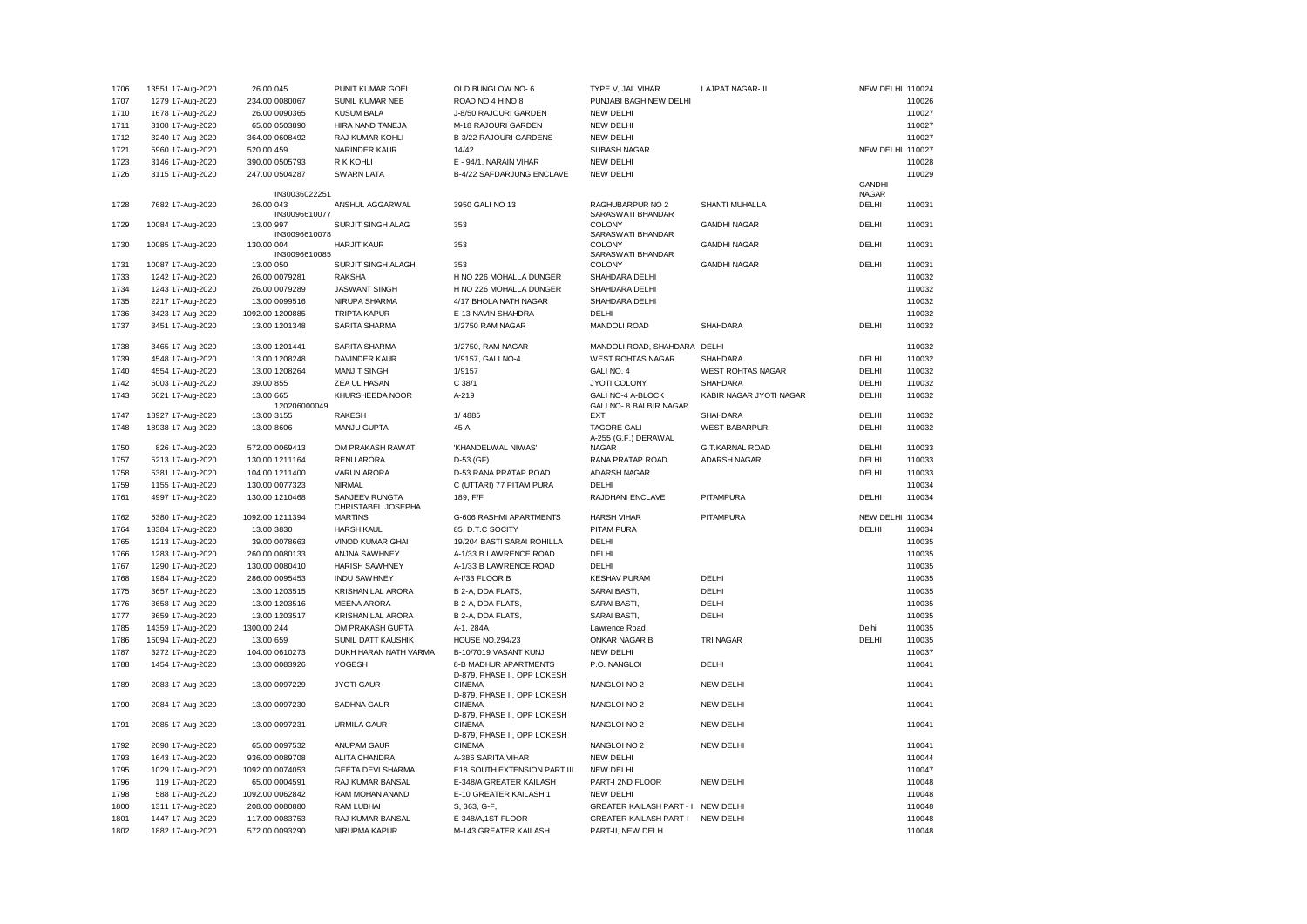| 1803 | 2505 17-Aug-2020  | 65.00 0202379   | PRITI A DEV             | S-179 GREATER KAILASH II    | <b>NEW DELHI</b>      |                                  |                    | 110048 |
|------|-------------------|-----------------|-------------------------|-----------------------------|-----------------------|----------------------------------|--------------------|--------|
| 1804 | 3062 17-Aug-2020  | 1092.00 0500442 | RAJ MAKHIJA             | W-26 GREATER KAILASH-I      | <b>NEW DELHI</b>      |                                  |                    | 110048 |
| 1805 | 3212 17-Aug-2020  | 1092.00 0606486 | <b>RAJINDER KAUR</b>    | W/O MAHANT JOGINDER SINGH   | E-204-TOE-208         | GREATER KAILASH-2 NEAR MCD PARK  | <b>NEW DELHI</b>   | 110048 |
| 1806 | 3237 17-Aug-2020  | 195.00 0608331  | SWARN PRAKASH           | C/O SHATI PRAKASH           | C-8 CHIRAGH ENCLAVE   | NEW DELHI                        |                    | 110048 |
| 1807 | 3241 17-Aug-2020  | 325.00 0608556  | RAMINDERA SABHARWAL     | N-248, GREATER KAILASH - I, | <b>NEW DELHI</b>      |                                  |                    | 110048 |
| 1808 | 3257 17-Aug-2020  | 390.00 0609636  | SNEHLATA SINGH          | E-466 GREATER KAILASH II    | <b>NEW DELHI</b>      |                                  |                    | 110048 |
| 1809 | 3265 17-Aug-2020  | 364.00 0610117  | PYARE LALL SARIN        | W-163 GREATER KAILASH II    | NEW DELHI             |                                  |                    | 110048 |
| 1811 | 3295 17-Aug-2020  | 325.00 0700236  | <b>KUSUM BEHL</b>       | S-343 GREATER KAILASH-II    | <b>NEW DELHI</b>      |                                  |                    | 110048 |
| 1812 | 3468 17-Aug-2020  | 390.00 1201474  | PREM AHUJA              | G21, MASJID MOTH            | NEW DELHI             |                                  |                    | 110048 |
| 1830 | 7657 17-Aug-2020  | 871.00 630      | <b>SURAJ PARKASH</b>    | W 121 GREATER KAILASH       | PART I                |                                  | NEW DELHI 110048   |        |
| 1831 | 1223 17-Aug-2020  | 65.00 0078767   | MUKESH GOEL             | B/25 NDSE II                | <b>NEW DELHI</b>      |                                  |                    | 110049 |
| 1832 | 3278 17-Aug-2020  | 1027.00 0610605 | <b>KSHITISH KUMAR</b>   | D-81 GUL MOHAR PARK         | <b>NEW DELHI</b>      |                                  |                    | 110049 |
| 1833 | 3478 17-Aug-2020  | 13.00 1201579   | KESHAW KUMAR GUPTA      | 91, GAUTAM NAGAR            | NEELAM TENT HOUSE     | NEW DELHI                        |                    | 110049 |
|      |                   | IN30018310203   |                         |                             |                       |                                  |                    |        |
| 1835 | 6483 17-Aug-2020  | 559.00 300      | DHIRAJ KHANNA           | $D-23$                      | SOUTH EXTENSION       | PART-II NEW DELHI                | DELHI INDIA 110049 |        |
| 1836 | 11188 17-Aug-2020 | 572.00 195      | RAJIV CHHABRA           | $C-65$                      | SOUTH EXTENSION-II    |                                  | NEW DELHI 110049   |        |
| 1837 | 16 17-Aug-2020    | 455.00 0000566  | KRISHAN LAL CHAWLA      | D-4 KRISHAN NAGAR           | DELHI                 |                                  |                    | 110051 |
| 1838 | 172 17-Aug-2020   | 1118.00 0005785 | PARMOD KUMAR JAIN       | 42-B GALI NO 1              | EAST AZAD NAGAR       | DELHI                            |                    | 110051 |
| 1839 | 183 17-Aug-2020   | 52.00 0006054   | D D SARDANA             | 15 GAGAN VIHAR              | DELHI                 |                                  |                    | 110051 |
| 1840 | 184 17-Aug-2020   | 52.00 0006055   | D D SARDANA             | 15 GAGAN VIHAR              | DELHI                 |                                  |                    | 110051 |
| 1841 | 3495 17-Aug-2020  | 546.00 1201841  | SOUMYA ABBI             | C-24, 1ST FLOOR,            | LAXMAN PARK,          | <b>NEAR CHANDER NAGAR</b>        | DELHI              | 110051 |
| 1842 | 4547 17-Aug-2020  | 13.00 1208235   | KRISHAN LAL CHAWLA      | D-4, KRISHNA NAGAR          |                       |                                  | DELHI              | 110051 |
| 1844 | 1973 17-Aug-2020  | 65.00 0095240   | MANIKA GUPTA MINOR THRU | I-139 ASHOK VIHAR PHASE-I   | DELHI                 |                                  |                    | 110052 |
|      |                   |                 |                         |                             |                       |                                  | <b>BHARAI</b>      |        |
|      |                   |                 |                         |                             | GUPTA CHAMBERS 2ND    |                                  | <b>NAGAR</b>       |        |
| 1845 | 2163 17-Aug-2020  | 65.00 0098679   | VIVEK SHEEL AGGARWAL    | PARAS CORPORATION           | <b>FLOOR</b>          | <b>B-7 NIMRI SHOPPING CENTRE</b> | DELHI              | 110052 |
| 1846 | 3236 17-Aug-2020  | 364.00 0608269  | NIRMAL MEHROTRA         | D-136 ASHOK VIHAR           | PHASE I               | DELHI                            |                    | 110052 |
| 1847 | 3610 17-Aug-2020  | 13.00 1203047   | JAI DEVI                | A-238/2,                    | PHASE - I, LIG FLATS, | <b>ASHOK VIHAR</b>               | DELHI              | 110052 |
| 1848 | 3681 17-Aug-2020  | 13.00 1203730   | <b>BALRAJ KURSIJA</b>   | A-238/2 PHASE - I,          | LIG FLATS,            | <b>ASHOK VIHAR</b>               | DELHI              | 110052 |
| 1849 | 3727 17-Aug-2020  | 13.00 1204099   | <b>BALRAJ KURSIJA</b>   | A-238/2 PHASE-I             | <b>LIG FLATS</b>      | <b>ASHOK VIHAR</b>               | DELHI              | 110052 |
| 1850 | 3728 17-Aug-2020  | 13.00 1204100   | <b>BALRAJ KURSIJA</b>   | A-238/2 PHASE-I             | <b>LIG FLATS</b>      | <b>ASHOK VIHAR</b>               | DELHI              | 110052 |
| 1851 | 3729 17-Aug-2020  | 13.00 1204101   | JAI DEVI                | A-238/2 PHASE-I             | <b>LIG FLATS</b>      | <b>ASHOK VIHAR</b>               | DELHI              | 110052 |
| 1852 | 3773 17-Aug-2020  | 26.00 1204289   | JAI DEVI                | A-238/2, PHASE-I            | <b>LIG FLATS</b>      | <b>ASHOK VIHAR</b>               | DELHI              | 110052 |
| 1853 | 3774 17-Aug-2020  | 13.00 1204290   | <b>BALRAJ KURSIJA</b>   | A-238/2, PHASE-I            | LIG FLATS             | <b>ASHOK VIHAR</b>               | DELHI              | 110052 |
| 1854 | 5008 17-Aug-2020  | 13.00 1210527   | KAPIL GOYAL             | F-41/B GOYAL NIWAS          | SHASTRI NAGAR         |                                  | DELHI              | 110052 |
| 1855 | 5009 17-Aug-2020  | 13.00 1210533   | HIMANSHU GOYAL          | F-41/B GOYAL NIWAS          | SHASTRI NAGAR         |                                  | DELHI              | 110052 |
| 1856 | 5382 17-Aug-2020  | 13.00 1211403   | PRIYA                   | F-41/B GOYAL NIWAS          | SHASTRI NAGAR         |                                  | DELHI              | 110052 |
| 1857 | 5383 17-Aug-2020  | 13.00 1211404   | PRIYA                   | F-41/B GOYAL NIWAS          | SHASTRI NAGAR         |                                  | DELHI              | 110052 |
| 1858 | 5384 17-Aug-2020  | 13.00 1211405   | PRIYA                   | F-41/B GOYAL NIWAS          | SHASTRI NAGAR         |                                  | DELHI              | 110052 |
| 1859 | 5385 17-Aug-2020  | 13.00 1211406   | PRIYA                   | F-41/B GOYAL NIWAS          | SHASTRI NAGAR         |                                  | DELHI              | 110052 |
| 1860 | 5386 17-Aug-2020  | 13.00 1211407   | PRIYA                   | F-41/B GOYAL NIWAS          | SHASTRI NAGAR         |                                  | DELHI              | 110052 |
| 1861 | 5387 17-Aug-2020  | 13.00 1211408   | PRIYA                   | F-41/B GOYAL NIWAS          | SHASTRI NAGAR         |                                  | DELHI              | 110052 |
| 1862 | 5388 17-Aug-2020  | 13.00 1211409   | PRIYA                   | F-41/B GOYAL NIWAS          | SHASTRI NAGAR         |                                  | DELHI              | 110052 |
| 1863 | 5389 17-Aug-2020  | 13.00 1211410   | PRIYA                   | F-41/B GOYAL NIWAS          | SHASTRI NAGAR         |                                  | DELHI              | 110052 |
| 1864 | 5390 17-Aug-2020  | 13.00 1211411   | PRIYA                   | F-41/B GOYAL NIWAS          | SHASTRI NAGAR         |                                  | DELHI              | 110052 |
| 1865 | 5391 17-Aug-2020  | 13.00 1211412   | PRIYA                   | F-41/B GOYAL NIWAS          | SHASTRI NAGAR         |                                  | DELHI              | 110052 |
| 1866 | 5392 17-Aug-2020  | 13.00 1211413   | PRIYA                   | F-41/B GOYAL NIWAS          | SHASTRI NAGAR         |                                  | DELHI              | 110052 |
| 1867 | 5393 17-Aug-2020  | 13.00 1211414   | PRIYA                   | F-41/B GOYAL NIWAS          | SHASTRI NAGAR         |                                  | DELHI              | 110052 |
| 1868 | 5394 17-Aug-2020  | 13.00 1211415   | PRIYA                   | F-41/B GOYAL NIWAS          | SHASTRI NAGAR         |                                  | DELHI              | 110052 |
| 1869 | 5395 17-Aug-2020  | 13.00 1211416   | PRIYA                   | F-41/B GOYAL NIWAS          | SHASTRI NAGAR         |                                  | DELHI              | 110052 |
| 1870 | 5396 17-Aug-2020  | 13.00 1211417   | PRIYA                   | F-41/B GOYAL NIWAS          | SHASTRI NAGAR         |                                  | DELHI              | 110052 |
| 1871 | 5397 17-Aug-2020  | 13.00 1211418   | PRIYA                   | F-41/B GOYAL NIWAS          | SHASTRI NAGAR         |                                  | DELHI              | 110052 |
| 1872 | 5398 17-Aug-2020  | 13.00 1211419   | PRIYA                   | F-41/B GOYAL NIWAS          | SHASTRI NAGAR         |                                  | DELHI              | 110052 |
| 1873 | 5399 17-Aug-2020  | 13.00 1211420   | PRIYA                   | F-41/B GOYAL NIWAS          | SHASTRI NAGAR         |                                  | DELHI              | 110052 |
| 1874 | 5400 17-Aug-2020  | 13.00 1211421   | PRIYA                   | F-41/B GOYAL NIWAS          | SHASTRI NAGAR         |                                  | DELHI              | 110052 |
|      |                   |                 | PRIYA                   |                             |                       |                                  | DELHI              |        |
| 1875 | 5401 17-Aug-2020  | 13.00 1211422   |                         | F-41/B GOYAL NIWAS          | SHASTRI NAGAR         |                                  | DELHI              | 110052 |
| 1876 | 5402 17-Aug-2020  | 13.00 1211423   | PRIYA                   | F-41/B GOYAL NIWAS          | <b>SHASTRI NAGAR</b>  |                                  |                    | 110052 |
| 1877 | 5403 17-Aug-2020  | 13.00 1211424   | PRIYA                   | F-41/B GOYAL NIWAS          | SHASTRI NAGAR         |                                  | DELHI              | 110052 |
| 1878 | 5404 17-Aug-2020  | 13.00 1211425   | PRIYA                   | F-41/B GOYAL NIWAS          | <b>SHASTRI NAGAR</b>  |                                  | DELHI              | 110052 |
| 1879 | 5405 17-Aug-2020  | 13.00 1211426   | PRIYA                   | F-41/B GOYAL NIWAS          | SHASTRI NAGAR         |                                  | DELHI              | 110052 |
| 1880 | 5406 17-Aug-2020  | 13.00 1211427   | PRIYA                   | F-41/B GOYAL NIWAS          | SHASTRI NAGAR         |                                  | DELHI              | 110052 |
| 1881 | 5407 17-Aug-2020  | 13.00 1211428   | PRIYA                   | F-41/B GOYAL NIWAS          | SHASTRI NAGAR         |                                  | DELHI              | 110052 |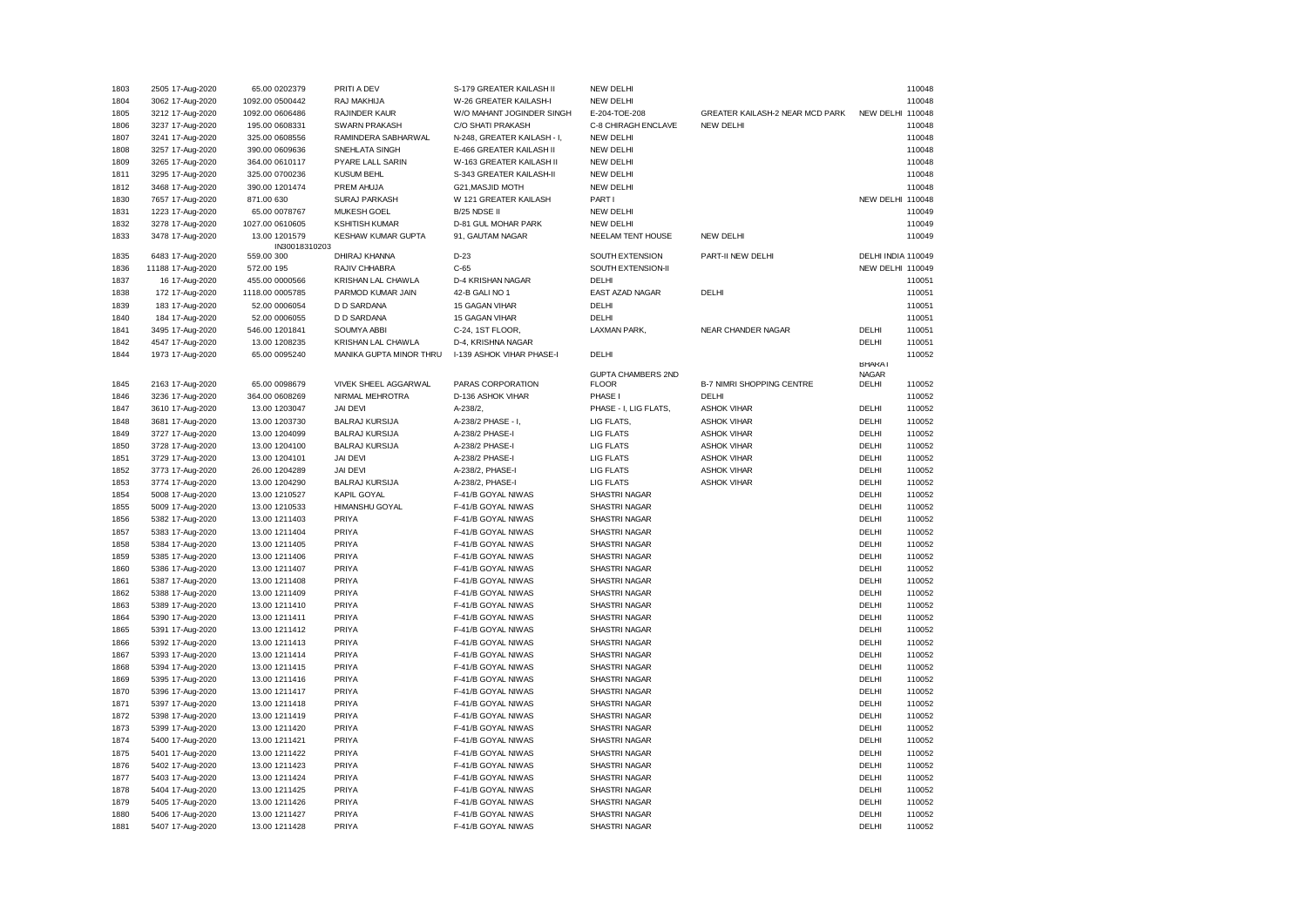| 1882 | 5408 17-Aug-2020                     | 13.00 1211429   | PRIYA                                         | F-41/B GOYAL NIWAS              | SHASTRI NAGAR                     |                       | DELHI            | 110052 |
|------|--------------------------------------|-----------------|-----------------------------------------------|---------------------------------|-----------------------------------|-----------------------|------------------|--------|
| 1883 | 5409 17-Aug-2020                     | 13.00 1211430   | PRIYA                                         | F-41/B GOYAL NIWAS              | SHASTRI NAGAR                     |                       | DELHI            | 110052 |
| 1884 | 5410 17-Aug-2020                     | 13.00 1211431   | PRIYA                                         | F-41/B GOYAL NIWAS              | SHASTRI NAGAR                     |                       | DELHI            | 110052 |
| 1885 | 5411 17-Aug-2020                     | 13.00 1211432   | PRIYA                                         | F-41/B GOYAL NIWAS              | SHASTRI NAGAR                     |                       | DELHI            | 110052 |
| 1886 | 5412 17-Aug-2020                     | 13.00 1211433   | PRIYA                                         | F-41/B GOYAL NIWAS              | SHASTRI NAGAR                     |                       | DELHI            | 110052 |
| 1887 | 5413 17-Aug-2020                     | 13.00 1211434   | PRIYA                                         | F-41/B GOYAL NIWAS              | SHASTRI NAGAR                     |                       | DELHI            | 110052 |
| 1888 | 5414 17-Aug-2020                     | 13.00 1211435   | PRIYA                                         | F-41/B GOYAL NIWAS              | SHASTRI NAGAR                     |                       | DELHI            | 110052 |
| 1889 | 5415 17-Aug-2020                     | 13.00 1211436   | PRIYA                                         | F-41/B GOYAL NIWAS              | SHASTRI NAGAR                     |                       | DELHI            | 110052 |
| 1890 | 5416 17-Aug-2020                     | 13.00 1211437   | PRIYA                                         | F-41/B GOYAL NIWAS              | SHASTRI NAGAR                     |                       | DELHI            | 110052 |
| 1891 | 5417 17-Aug-2020                     | 13.00 1211438   | PRIYA                                         | F-41/B GOYAL NIWAS              | SHASTRI NAGAR                     |                       | DELHI            | 110052 |
| 1892 | 5418 17-Aug-2020                     | 13.00 1211439   | PRIYA                                         | F-41/B GOYAL NIWAS              | SHASTRI NAGAR                     |                       | DELHI            | 110052 |
| 1893 | 5419 17-Aug-2020                     | 13.00 1211440   | PRIYA                                         | F-41/B GOYAL NIWAS              | SHASTRI NAGAR                     |                       | DELHI            | 110052 |
| 1894 | 5420 17-Aug-2020                     | 13.00 1211441   | PRIYA                                         | F-41/B GOYAL NIWAS              | SHASTRI NAGAR                     |                       | DELHI            | 110052 |
| 1895 | 5421 17-Aug-2020                     | 13.00 1211442   | PRIYA                                         | F-41/B GOYAL NIWAS              | SHASTRI NAGAR                     |                       | DELHI            | 110052 |
| 1896 | 5422 17-Aug-2020                     | 13.00 1211443   | PRIYA                                         | F-41/B GOYAL NIWAS              | SHASTRI NAGAR                     |                       | DELHI            | 110052 |
| 1897 | 5423 17-Aug-2020                     | 13.00 1211444   | PRIYA                                         | F-41/B GOYAL NIWAS              | SHASTRI NAGAR                     |                       | DELHI            | 110052 |
| 1898 | 5424 17-Aug-2020                     | 13.00 1211445   | PRIYA                                         | F-41/B GOYAL NIWAS              | SHASTRI NAGAR                     |                       | DELHI            | 110052 |
| 1899 | 5425 17-Aug-2020                     | 13.00 1211446   | PRIYA                                         | F-41/B GOYAL NIWAS              | SHASTRI NAGAR                     |                       | DELHI            | 110052 |
| 1900 | 5426 17-Aug-2020                     | 13.00 1211447   | PRIYA                                         | F-41/B GOYAL NIWAS              | SHASTRI NAGAR                     |                       | DELHI            | 110052 |
| 1901 |                                      | 13.00 1211448   | PRIYA                                         | F-41/B GOYAL NIWAS              | SHASTRI NAGAR                     |                       | DELHI            | 110052 |
|      | 5427 17-Aug-2020                     |                 |                                               |                                 |                                   |                       |                  |        |
| 1902 | 5839 17-Aug-2020                     | 13.00 194       | VEENA GOYAL                                   | C/O P D GOYAL                   | F 41/B GOYAL NIWAS                | SHASTRI NAGAR         | DELHI            | 110052 |
| 1903 | 5840 17-Aug-2020                     | 13.00 209       | P D GOYAL                                     | F 41/B                          | SHASTRI NAGAR                     |                       | DELHI            | 110052 |
| 1904 | 5855 17-Aug-2020                     | 13.00 593       | KRISHANA WATI GOYAL                           | F 41/B                          | <b>GOYAL NIWAS</b>                | SHASTRI NAGAR         | DELHI            | 110052 |
| 1905 | 5863 17-Aug-2020                     | 13.00 918       | DIN DAYAL GOYAL                               | F 41 / B                        | <b>GOYAL NIWAS</b>                | SHASTRI NAGAR         | DELHI            | 110052 |
| 1906 | 5904 17-Aug-2020                     | 26.00 380       | <b>VEENA GOYAL</b>                            | C/O DIN DAYAL GOYAL             | F 41/B GOYAL NIWAS                | SHASTRI NAGAR         | DELHI            | 110052 |
| 1907 | 5915 17-Aug-2020                     | 26.00 448       | P D GOYAL                                     | F 41/B GOYAL NIWAS              | SHASTRI NAGAR                     |                       | DELHI            | 110052 |
| 1908 | 5933 17-Aug-2020                     | 13.00 384       | P D GOYAL                                     | C/O DIN DAYAL GOYAL             | F 41/B GOYAL NIWAS                | SHASTRI NAGAR         | DELHI            | 110052 |
| 1909 | 5934 17-Aug-2020                     | 26.00 393       | P D GOYAL                                     | C/O DIN DAYAL GOYAL             | F 41/B GOYAL NIWAS                | <b>SHASTRI NAGAR</b>  | DELHI            | 110052 |
| 1910 | 5950 17-Aug-2020                     | 26.00 255       | P D GOYAL                                     | C/O DIN DAYAL GOYAL             | F-41/B GOYAL NIWAS                | SHASTRI NAGAR         | DELHI            | 110052 |
| 1911 | 5951 17-Aug-2020                     | 26.00 263       | P D GOYAL                                     | C/O DIN DAYAL GOYAL             | F-41/B GOYAL NIWAS                | SHASTRI NAGAR         | DELHI            | 110052 |
| 1912 | 8616 17-Aug-2020                     | 26.00 316       | PURUSHOTAM DAYAL GOEL                         | F/41/B SHASTRI NAGAR            |                                   |                       | NEW DELHI 110052 |        |
| 1913 | 18573 17-Aug-2020                    | 13.00 9123      | PRIYA SHARMA                                  | $V - 102$                       | ARVIND NAGAR                      | <b>GHONDA</b>         | DELHI            | 110053 |
| 1914 | 3098 17-Aug-2020                     | 936.00 0503170  | RAJ KUMAR KAPUR                               | 9 RAJNIWAS MARG                 | DELHI                             |                       |                  | 110054 |
| 1915 | 3287 17-Aug-2020                     | 195.00 0611310  | RADHEY SHAIM VAISH                            | 4-A/45 MALL ROAD                | <b>BLOCK 'B'</b>                  | NEAR RIVIRA APARTMENT | DELHI            | 110054 |
|      |                                      |                 |                                               |                                 |                                   |                       |                  |        |
| 1916 | 3214 17-Aug-2020                     | 754.00 0606780  | <b>VASDEV ARORA</b>                           | E-2/27 JHANDEWALAN EXTN.        | (SWAMI RAM TIRATHNAGAR) NEW DELHI |                       |                  | 110055 |
| 1917 | 3261 17-Aug-2020                     | 546.00 0609808  | <b>URMILA RANI</b>                            | E-2/27 JHANDEWALAN EXTN.        | (SWAMI RAM TIRATHNAGAR) NEW DELHI |                       |                  | 110055 |
| 1918 | 3434 17-Aug-2020                     | 130.00 1201100  | <b>VARUN SHARMA</b>                           | 10196 JHANDEWALA MANDIR         | <b>NEW DELHI</b>                  |                       |                  | 110055 |
| 1919 | 3592 17-Aug-2020                     | 390.00 1202893  | <b>KAPIL SHARMA</b>                           | 10/96 JHANDEWALA MANDIR         | <b>NEW DELHI</b>                  |                       |                  | 110055 |
| 1921 |                                      | 52.00 0096038   | PARTHASARATHI MITRA                           | 20, PASCHIMI MARG               | <b>VASANT VIHAR</b>               | <b>NEW DELHI</b>      |                  | 110057 |
|      | 2018 17-Aug-2020                     |                 |                                               |                                 |                                   |                       |                  |        |
| 1922 | 2955 17-Aug-2020                     | 1092.00 0336599 | ANIRUDHAR KRISHAN LUTHRA A-16/9, VASANT VIHAR |                                 | <b>NEW DELHI</b>                  |                       |                  | 110057 |
| 1923 | 3216 17-Aug-2020                     | 390.00 0606799  | <b>GOWARDHAN LAL GUPTA</b>                    | A-8/7 VASANT VIHAR              | <b>NEW DELHI</b>                  |                       |                  | 110057 |
| 1926 | 1165 17-Aug-2020                     | 78.00 0077632   | PRABHA SHAHANI                                | B1A/34B JANAKPURI               | <b>NEW DELHI</b>                  |                       |                  | 110058 |
| 1927 | 1682 17-Aug-2020                     | 1092.00 0090402 | SANJIV MADHOK                                 | A-1/213 JANAK PURI              | <b>NEW DELHI</b>                  |                       |                  | 110058 |
| 1928 | 3243 17-Aug-2020                     | 390.00 0608592  | VED PRAKASH DEWAN                             | B-I/258 JANAKPURI               | <b>NEW DELHI</b>                  |                       |                  | 110058 |
|      |                                      |                 |                                               |                                 |                                   |                       | <b>NEW</b>       |        |
|      |                                      |                 |                                               |                                 |                                   |                       | DELHI,           |        |
|      |                                      |                 |                                               |                                 |                                   |                       | DELHI.           |        |
| 1929 |                                      |                 |                                               |                                 |                                   |                       |                  |        |
| 1930 | 3557 17-Aug-2020                     | 13.00 1202594   | NAVNEET KAUR REEN                             | WZ 10A, 2ND FLOOR               | STREET NO. 1, SHIVNAGAR           | JAIL ROAD, JANAKPURI  | <b>INDIA</b>     | 110058 |
|      | 3647 17-Aug-2020                     | 13.00 1203443   | AMARJEET SINGH                                | WZ-10A, STREET - 1, SHIV NAGAR, | JAIL ROAD, JANAK PURI,            | NEW DELHI             |                  | 110058 |
| 1931 | 3648 17-Aug-2020                     | 13.00 1203444   | AMARJEET SINGH                                | WZ-10A, STREET - 1, SHIV NAGAR, | JAIL ROAD, JANAK PURI,            | NEW DELHI             |                  | 110058 |
| 1932 | 5450 17-Aug-2020                     | 299.00 1211518  | <b>GURSHARAN SINGH</b>                        | A-5-B/132A                      | NEAR C-2 BUS STOP                 | JANAK PURI B-1 SO     | NEW DELHI        | 110058 |
| 1933 | 10572 17-Aug-2020                    | 13.00 134       | NAVNEET KAUR REEN                             | WZ 10 A 2ND FLOOR STREET 1      | SHIV NAGAR JAIL ROAD              | <b>JANAKPURI</b>      | NEW DELHI        | 110058 |
| 1934 | 10575 17-Aug-2020                    | 13.00 647       | BHUPENDRA SINGH REEN                          | <b>WZ 10 A</b>                  | GALI NO 1                         | SHIV NAGAR            | NEW DELHI        | 110058 |
| 1935 | 10548 17-Aug-2020                    | 13.00 946       | <b>ASHOK KUMAR</b>                            | A 3/5 DAL MILL ROAD             | BUDH BAZAR WALI GALI              | UTTAM NAGAR           | NEW DELHI 110059 |        |
| 1936 | 87 17-Aug-2020                       | 390.00 0002972  | <b>VINEY MEHTA</b>                            | C/O MADAN MOHAN RODE            | 21B BAZAR MARG                    |                       | NEW DELHI 110060 |        |
| 1938 | 907 17-Aug-2020                      | 1092.00 0071593 | <b>GULSHAN JEET SINGH</b>                     | 7/12 OLD RAJINDER NAGAR         | <b>NEW DELHI</b>                  |                       |                  | 110060 |
| 1939 | 1777 17-Aug-2020                     | 637.00 0091825  | RAJ RANI                                      | 4D/20 IIIRD FLOOR               | OLD RAJINDER NAGAR                | NEW DELHI             |                  | 110060 |
| 1940 | 3111 17-Aug-2020                     | 1040.00 0504161 | PUSHPA KUMARI BAGAI                           | 4D/27 RAJENDAR NAGAR            | <b>NEW DELHI</b>                  |                       |                  | 110060 |
| 1941 |                                      | 1248.00 1204781 | <b>SURJIT SINGH</b>                           | R-702 NEW RAJINDER NAGAR        | <b>NEW DELHI</b>                  |                       |                  | 110060 |
| 1942 | 3856 17-Aug-2020<br>3989 17-Aug-2020 | 1248.00 1205209 | PREETIPAL SINGH                               | R-702 NEW RAJINDER NAGAR        | <b>NEW DELHI</b>                  |                       |                  | 110060 |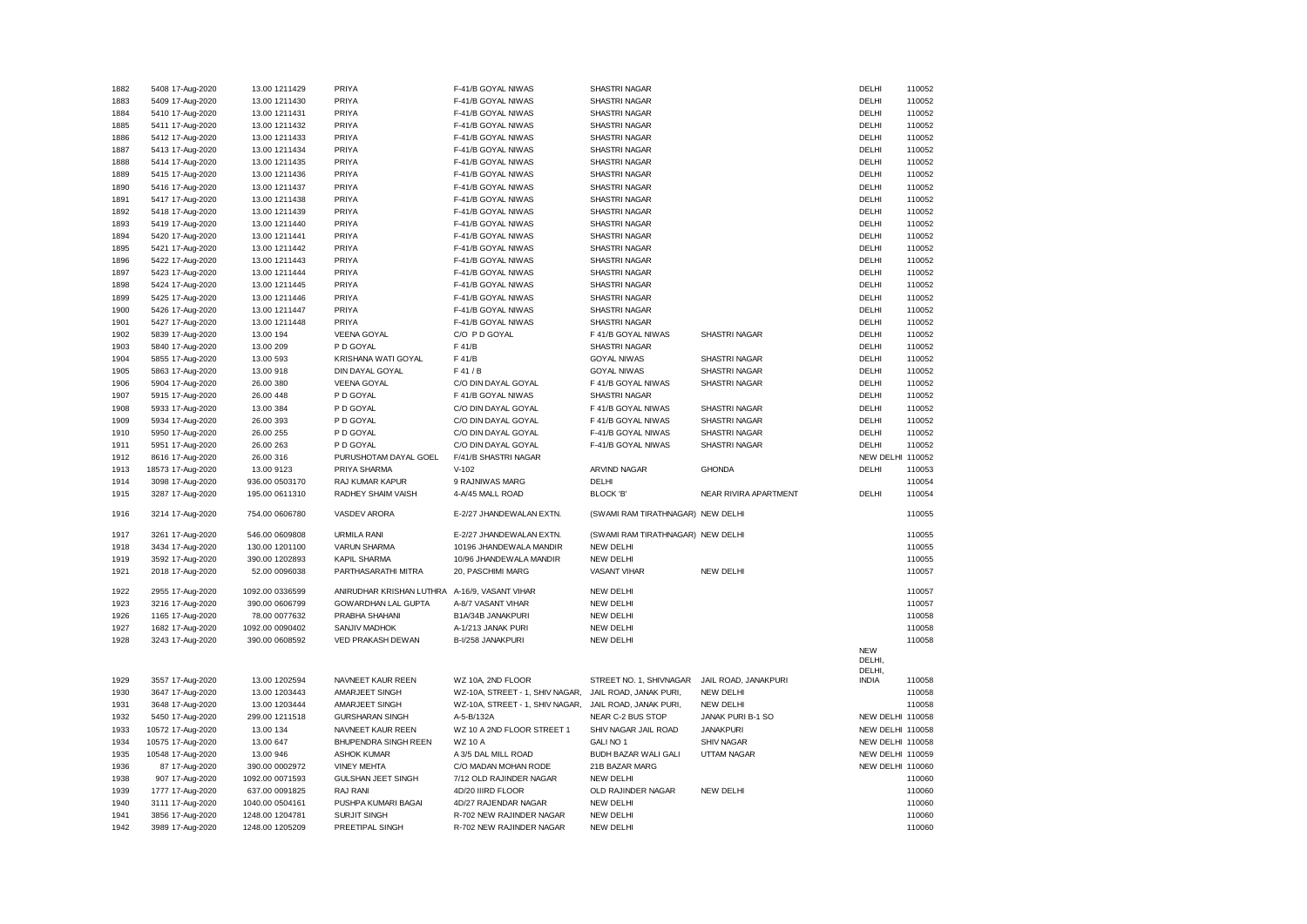| 1944 | 3180 17-Aug-2020  | 325.00 0602346  | PUSHPA TALWAR                       | J-225, LANE W-17B                            | SOUTH AVENUE                                  | <b>SAINIK FARMS</b>          | NEW DELHI 110062            |        |
|------|-------------------|-----------------|-------------------------------------|----------------------------------------------|-----------------------------------------------|------------------------------|-----------------------------|--------|
| 1945 | 322 17-Aug-2020   | 65.00 0009000   | <b>TARUN GUPTA</b>                  | BG-6, 125-B                                  | <b>PASCHIM VIHAR</b>                          | NEW DELHI                    |                             | 110063 |
| 1946 |                   |                 | <b>DILIP SENGUPTA</b>               |                                              |                                               | NEW DELHI                    |                             | 110063 |
|      | 783 17-Aug-2020   | 1040.00 0068497 |                                     | 13/E NEVEDITA ENCLAVE                        | A/6 PASCHIM VIHAR                             |                              |                             |        |
| 1947 | 1768 17-Aug-2020  | 234.00 0091696  | SATISH MAHAJAN                      | A1/51 PASCHIM VIHAR                          | <b>NEW DELHI</b>                              |                              |                             | 110063 |
| 1948 | 3242 17-Aug-2020  | 364.00 0608590  | <b>PREM KAUR</b>                    | A-3/64 PASCHIM VIHAR                         | <b>NEW DELHI</b><br>OPP: D.D.A. SUNDER        |                              |                             | 110063 |
| 1949 | 3267 17-Aug-2020  | 390.00 0610127  | MADAN MOHAN BHARADWAJ               | J-11 RESERVE BANK ENCLAVE                    | <b>APARTMENTS</b>                             | <b>NEW DELHI</b>             |                             | 110063 |
| 1950 | 6685 17-Aug-2020  | 104.00 562      | <b>LACHHMI NARAIN GUPTA</b>         | KOTHI NO A 1/186                             | <b>PASCHIM VIHAR</b>                          |                              | NEW DELHI                   | 110063 |
| 1951 | 825 17-Aug-2020   | 234.00 0069409  | <b>JAGDISH SETH</b>                 | FLAT NO EA-394                               | <b>MAYA ENCLAVE</b>                           | <b>NEW DELHI</b>             |                             | 110064 |
| 1952 | 2097 17-Aug-2020  | 130.00 0097529  | PARVEEN KAPUR                       | RAJ BANDHU INDUSTRIAL CO                     | C-61 MAYAPURI PHASE-II                        | <b>NEW DELHI</b>             |                             | 110064 |
| 1954 | 360 17-Aug-2020   | 1300.00 0010087 | KEWAL KRISHNA THAKAR                | B-90/2 EAST OF KAILASH                       | <b>NEW DELHI</b>                              |                              |                             | 110065 |
| 1955 | 361 17-Aug-2020   | 1300.00 0010094 | KEWAL KRISHNA THAKAR                | B-90/2 EAST OF KAILASH                       | <b>NEW DELHI</b>                              |                              |                             | 110065 |
| 1956 | 1156 17-Aug-2020  | 104.00 0077366  | <b>NARINDER KAUR</b>                | CHAUDHARY AGENCIES                           | 198/60 RAMESH MARKET                          | <b>GARHI EAST OF KAILASH</b> | NEW DELHI 110065            |        |
|      |                   |                 |                                     |                                              |                                               |                              |                             |        |
| 1958 | 3060 17-Aug-2020  | 364.00 0500410  | PRAMOD KUMAR GUPTA                  | B-15, KALINDI COLONY                         | OPP. MAHARANI BAGH                            |                              | NEW DELHI                   | 110065 |
| 1959 | 3144 17-Aug-2020  | 1040.00 0505594 | <b>KANTA WASANDI</b><br>SUSHILADEVI | <b>B-51 FRIENDS COLONY</b>                   | <b>NEW DELHI</b><br>HOUSE NO.-77, BHAWANI     |                              |                             | 110065 |
| 1960 | 460 17-Aug-2020   | 728.00 0054441  | SHRIKISHANLALJI                     | C/O MRS. DR. ALKA BAKSHI                     | <b>KUNJ</b>                                   | BEHIND D-2 VASANT KUNJ       | NEW DELHI 110070            |        |
| 1961 | 2190 17-Aug-2020  | 650.00 0099056  | PARTHA DATTA                        | SECTOR-A POCKET-A FLAT-1017                  | VASANT KUNJ NEW DELHI                         |                              |                             | 110070 |
| 1962 | 3223 17-Aug-2020  | 1092.00 0607175 | <b>KUSUM MITTAL</b>                 | B-10/7193, VASANT KUNJ,                      | <b>NEW DELHI</b>                              |                              |                             | 110070 |
| 1963 | 228 17-Aug-2020   | 650.00 0006822  | SIRI RAM AGGARWAL                   | D-218, PRASHANT VIHAR                        | <b>NEW DELHI</b>                              |                              |                             | 110085 |
| 1964 | 1681 17-Aug-2020  | 26.00 0090387   | <b>JANAK RAJ JAIN</b>               | HOUSE NO-D-11/120                            | 2ND FLOOR SECTOR-8                            | <b>ROHINI DELHI</b>          |                             | 110085 |
| 1965 | 1798 17-Aug-2020  | 390.00 0092261  | SIRI RAM AGGARWAL                   | D-218, PRASHANT VIHAR                        | <b>NEW DELHI</b>                              |                              |                             | 110085 |
| 1966 | 3192 17-Aug-2020  | 1092.00 0603519 | DEVINDER NATH SUD                   | 552 SUNEHRI BAAGH APTS                       | PLOT NO.15 SECTOR-13                          | ROHINI DELHI                 |                             | 110085 |
| 1968 | 167 17-Aug-2020   | 26.00 0005718   | SHYAM KRISHAN AGARWAL               | B.B. 111-C, DDA LIG FLATS                    | (POORVI) SHALIMAR BAGH                        | DELHI                        |                             | 110088 |
|      |                   |                 |                                     | B.B. 111-C(POORVI)                           |                                               | DELHI                        |                             | 110088 |
| 1972 | 3514 17-Aug-2020  | 65.00 1202068   | SUSHMA AGARWALA                     |                                              | SHALIMAR BAGH                                 |                              |                             |        |
| 1974 | 3518 17-Aug-2020  | 13.00 1202105   | SUSHMA AGARWALA                     | B.B.111-C (POORVI)                           | SHALIMAR BAGH DELHI                           |                              |                             | 110088 |
| 1978 | 3455 17-Aug-2020  | 13.00 1201353   | SURENDER KUMAR GUPTA                | I-7/24 2ND FLOOR                             | SECTOR 16                                     | <b>ROHINI</b>                | DELHI                       | 110089 |
| 1979 | 4995 17-Aug-2020  | 104.00 1210436  | VISHAL SHARMA                       | HOUSE NO 23 1ST FLOOR                        | BLOCK H POCKET 2                              | SECTOR 16 ROHINI             | DELHI                       | 110089 |
| 1980 | 18589 17-Aug-2020 | 13.00 5427      | RAJ TALWAR                          | A3/64                                        | SECTOR 18                                     | <b>ROHINI</b>                | DELHI                       | 110089 |
| 1981 | 1162 17-Aug-2020  | 130.00 0077587  | JYOTISWAR BALIAL                    | FLAT NO.418 POCKET- E                        | MAYUR VIHAR PHASE II<br>PLOT NO 5 MAYUR VIHAR | DELHI                        |                             | 110091 |
| 1982 | 1795 17-Aug-2020  | 1365.00 0092131 | <b>HITESH VERMA</b>                 | 14 MAITRI APARTMENTS                         | PHASE-I                                       | DELHI                        |                             | 110091 |
| 1983 | 2023 17-Aug-2020  | 390.00 0096137  | <b>KANTHY VENKAT</b>                | 104 SAMACHAR APTS.                           | <b>MAYUR VIHAR</b>                            | PHASE-I EXTN                 | DELHI                       | 110091 |
| 1985 | 2094 17-Aug-2020  | 1300.00 0097486 | AJAY JAIN                           | ROSEWOOD APPARTMENTS                         | A BLOCK-601 PLOT NO-4                         | <b>MAYUR VIHAR PHASE-I</b>   | <b>NEW DELHI 110091</b>     |        |
| 1986 | 347 17-Aug-2020   | 390.00 0009684  | <b>KANCHAN GUPTA</b>                | 34 SARANSH APARTMENT                         | C-603 PATPARGANJ I P EXTN DELHI               |                              |                             | 110092 |
|      |                   |                 |                                     |                                              | PARIVAR APPARTMENTS.                          |                              |                             |        |
| 1989 | 1386 17-Aug-2020  | 26.00 0082517   | <b>BALJEET HINGORANI</b>            | <b>FLAT NO. 405</b>                          | PLOT NO 30                                    | <b>I P EXTENTION</b>         | DELHI                       | 110092 |
| 1990 | 1725 17-Aug-2020  | 312.00 0091036  | <b>KAPIL SAIGAL</b>                 | A-604, UNESCO APARTMENTS                     | 55, I.P. EXTENSION,                           | DELHI                        |                             | 110092 |
| 1991 | 1763 17-Aug-2020  | 1300.00 0091605 | SANJEEV SHUKLA                      | 15 EAST END ENCLAVE                          | <b>NEW DELHI</b>                              |                              |                             | 110092 |
| 1992 | 2373 17-Aug-2020  | 390.00 0115085  | ABHIRAM MISHRA                      | D-34, GROUND FLOOR                           | LANE 2, LAXMI NAGAR                           | DELHI                        |                             | 110092 |
| 1993 | 3169 17-Aug-2020  | 130.00 0601395  | MANORAMA GROVER                     | 27 GYAN KUNJ P O LAXMI NAGAR                 | DELHI                                         |                              |                             | 110092 |
| 1994 | 3205 17-Aug-2020  | 481.00 0605390  | JAGDISH CHANDRA M OJHA              | AGARWAL COMPLEX IST FLOOR                    | S-524 SCHOOL BLOCK                            | SHAKARPUR, MAIN VIKAS MARG   | DELHI                       | 110092 |
| 1995 | 3209 17-Aug-2020  | 754.00 0606211  | RAM NARAIN MEHROTRA                 | C-126 ANAND VIHAR                            | DELHI                                         |                              |                             | 110092 |
| 1996 | 3276 17-Aug-2020  | 364.00 0610555  | RAJ KUMAR SETH                      | A-46 SWASTHYA VIHAR                          | SWASTHYA VIHAR                                | <b>NEW DELHI</b>             |                             | 110092 |
| 1999 | 5205 17-Aug-2020  | 169.00 1211145  | RAJIV KUMAR JAIN                    | 87 JAI LAKSHMI APPT                          | PLOT NO 59                                    | <b>I P EXT PATPARGANJ</b>    | DELHI                       | 110092 |
| 2000 | 5883 17-Aug-2020  | 13.00 986       | <b>NITIN JAIN</b>                   | HOUSE NO 1 JANTA GARDEN                      | PANDAV NAGAR                                  | PATPAR GANJ                  | DELHI                       | 110092 |
|      |                   | IN30064410134   |                                     |                                              |                                               |                              |                             |        |
| 2001 | 9173 17-Aug-2020  | 702.00 336      | SHAKUNTALA DEVI GARG                | 304 PARIVAR HSG SOC PLOT NO 30 I P EXTENSION |                                               | PATPARGANJ                   | NEW DELHI 110092            |        |
| 2002 | 9377 17-Aug-2020  | 65.00 316       | SACHEEN KUMAR BANKA                 | F-172, A-1, LAXMI NAGAR                      |                                               |                              | DELHI                       | 110092 |
| 2004 | 3614 17-Aug-2020  | 78.00 1203082   | <b>JAI KUMAR SHARMA</b>             | 339 - A, POCKET - E,                         | LIG FLATS.                                    | <b>GTB ENCLAVE.</b>          | DELHI                       | 110093 |
| 2005 | 23509 17-Aug-2020 | 13.00 6238      | NEERA NEERA                         | 339A, POCKET E, LIG FLAT                     | <b>GTB ENCLAVE</b>                            |                              | DELHI                       | 110093 |
|      |                   |                 |                                     |                                              |                                               |                              |                             |        |
| 2006 | 5234 17-Aug-2020  | 26.00 1211198   | KHURSHEEDA NOOR                     | A-4/44 GALI NO 5                             | KABIR NAGAR BABARPUR                          | GOKAL PURI EAST DELHI        | DELHI                       | 110094 |
| 2007 | 4096 17-Aug-2020  | 390.00 1205631  | <b>RAMESH CHAND</b>                 | E-122, JHILMIL COLONY                        |                                               |                              | DELHI                       | 110095 |
| 2008 | 10118 17-Aug-2020 | 13.00 417       | RAMESH CHAND RASTOGI                | $D - 83$                                     | <b>VIVEK VIHAR</b>                            |                              | DELHI                       | 110095 |
| 2010 | 671 17-Aug-2020   | 1092.00 0065633 | KRISHNA JHANWAR                     | H.NO. 970, SECTOR - 15                       | FARIDABAD (HARYANA)                           |                              |                             | 121001 |
|      |                   |                 |                                     |                                              |                                               |                              | <b>FARIDABAD</b>            |        |
|      | 1616 17-Aug-2020  | 104.00 0089160  | PARVEEN KUMAR BANSAL                | HOUSE NO. A-391, FEROZ GANDHI<br>NAGAR,      | DABUA PALI ROAD,                              | NEAR OMMI KI DIARY           | $-121001 - 08$<br>(HARYANA) | 121001 |
| 2011 |                   |                 |                                     |                                              |                                               |                              |                             |        |
| 2013 | 3758 17-Aug-2020  | 13.00 1204212   | SUSHEEL ARORA                       | H NO. 5A, 70 B P NIT                         | <b>FARIDABAD</b>                              | <b>HARYANA</b>               |                             | 121001 |
| 2014 | 3760 17-Aug-2020  | 13.00 1204225   | SUSHEEL ARORA                       | H.NO. 5A 70                                  | NIT FARIDABAD                                 | <b>HARYANA</b>               |                             | 121001 |
| 2015 | 3761 17-Aug-2020  | 13.00 1204226   | <b>KARAM SINGH ARORA</b>            | 5A 70 N I T                                  | <b>FARIDABAD</b>                              | <b>HARYANA</b>               |                             | 121001 |
| 2016 | 3830 17-Aug-2020  | 26.00 1204428   | <b>SURINDER KAUR</b>                | H NO. 458 SECTOR 18                          | CHB COLONY                                    | <b>FARIDABAD</b>             | <b>HARYANA</b>              | 121001 |
| 2017 | 3831 17-Aug-2020  | 26.00 1204429   | DUKH BHANJAN SINGH                  | H NO. 458 SECTOR 18                          | CHB COLONY                                    | FARIDABAD                    | <b>HARYANA</b>              | 121001 |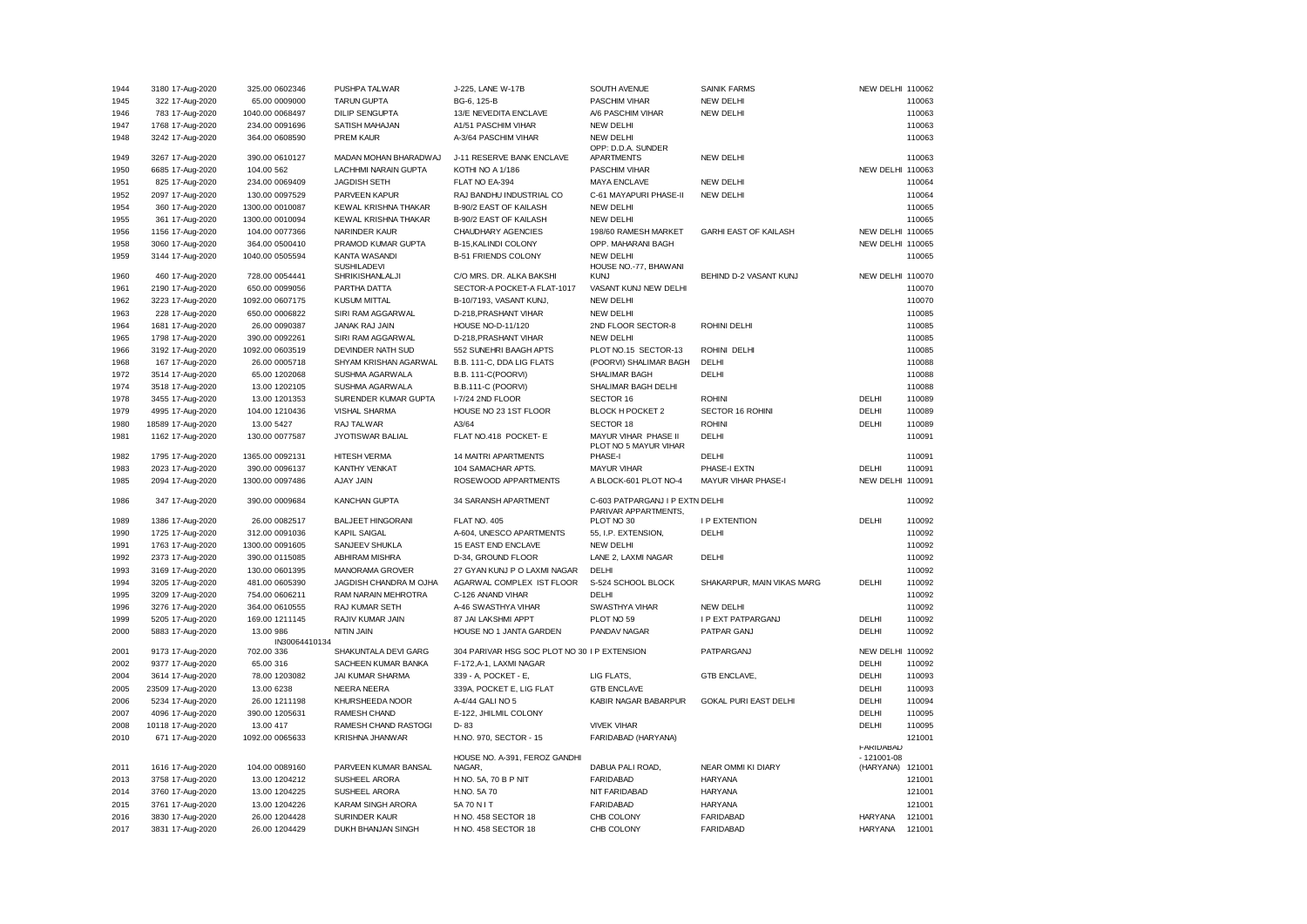|      |                   |                 |                          | HOUSE NO. A-391, FEROZ GANDHI |                                    |                                    |                          |        |
|------|-------------------|-----------------|--------------------------|-------------------------------|------------------------------------|------------------------------------|--------------------------|--------|
| 2018 | 4097 17-Aug-2020  | 208.00 1205632  | PUNEET BANSAL            | <b>NAGAR</b>                  | DABUA PALI ROAD                    | NEAR OMMI KI DIARY                 | FARIDABA                 | 121001 |
| 2019 | 5281 17-Aug-2020  | 13.00 1211293   | SUSHEEL ARORA            | HOUSE NO 5A-70                | $NIT-5$                            |                                    | FARIDABAD 121001         |        |
| 2020 | 5282 17-Aug-2020  | 13.00 1211294   | <b>MEGHA ARORA</b>       | HOUSE NO 5A-70                | $NIT-5$                            |                                    | FARIDABAD 121001         |        |
| 2021 | 5430 17-Aug-2020  | 13.00 1211455   | <b>KARAM SINGH ARORA</b> | <b>HNO 5A/70</b>              | NIT                                |                                    | FARIDABAD 121001         |        |
| 2022 | 10546 17-Aug-2020 | 26.00 599       | SUNITA RANI KATARIA      | Q NO 11 ESI HOSPITAL          | NH 3 FARIDABAD                     | PUNJAB                             | <b>HARYANA</b>           | 121001 |
| 2023 | 22138 17-Aug-2020 | 13.00 8346      | SARITA MITTAL            | $E - 1$                       | NEHRU GROUND                       | NIT                                | FARIDABAD 121001         |        |
| 2024 | 140 17-Aug-2020   | 13.00 0005134   | RATTAN LAL MADAN         | 52 SECTOR-16                  | FARIDABAD(HARYANA)                 |                                    |                          | 121002 |
| 2025 | 189 17-Aug-2020   | 13.00 0006130   | <b>GAURAV MADAN</b>      | 52, SECTOR-16                 | <b>FARIDABAD</b><br><b>HARYANA</b> |                                    |                          | 121002 |
| 2027 | 294 17-Aug-2020   | 13.00 0008422   | <b>JANKI DEVI</b>        | 52 SECTOR-16                  | <b>FARIDABAD</b>                   |                                    |                          | 121002 |
|      |                   |                 |                          | 2125, SECTOR-28, HOUSING      |                                    |                                    |                          |        |
| 2028 | 1389 17-Aug-2020  | 260.00 0082582  | PREM DASS VIRMANI        | BOARD COLONY,                 | <b>FARIDABAD</b>                   |                                    |                          | 121002 |
|      |                   |                 |                          |                               |                                    |                                    | <b>HARYANA</b>           |        |
|      |                   |                 |                          |                               |                                    |                                    | MOBILE:                  |        |
| 2032 | 3630 17-Aug-2020  | 312.00 1203345  | ASHISH CHAUDHARY         | H.NO. A/4,                    | BHIM SAIN COLONY,                  | BALLABGARH DISTT: FARIDABAD        | 9213156514 121004        |        |
| 2033 | 3871 17-Aug-2020  | 13.00 1204991   | <b>AMIT SHARMA</b>       | H.NO. 5497 (36 GAJ)           | SECTOR - 3, BALLABGARH             | <b>DISTT: FARIDABAD</b>            | <b>HARYANA</b>           | 121004 |
| 2047 | 1117 17-Aug-2020  | 156.00 0076305  | <b>VEENA SHARMA</b>      | HNO-2169                      | SECTOR-7D                          | <b>FARIDABAD</b>                   |                          | 121006 |
| 2048 | 1400 17-Aug-2020  | 260.00 0082826  | PURNIMA TEWARI           | HOUSE NO 129-B BLOCK B        | MODEL TOWN SECTOR-11               | <b>FARIDABAD</b><br><b>HARYANA</b> |                          | 121006 |
| 2049 | 3446 17-Aug-2020  | 13.00 1201239   | ANIL KUMAR GUPTA         | H.NO 1169, SECTOR-7D          | NEAR JANKALYAN MANDIR              |                                    | FARIDABAD 121006         |        |
| 2050 | 3618 17-Aug-2020  | 13.00 1203128   | ANIL KUMAR GUPTA         | H.NO.1169, SECTOR-7D          | NEAR JANKALYAN MANDIR              |                                    | FARIDABAD 121006         |        |
| 2059 | 4707 17-Aug-2020  | 13.00 1209044   | ANIL KUMAR GUPTA         | H.NO 1228                     | <b>SECTOR 7D</b>                   |                                    | FARIDABAD 121006         |        |
|      |                   |                 |                          |                               |                                    | <b>ESCORTS NAGAR</b>               | FARIDABAD 121007         |        |
| 2061 | 3089 17-Aug-2020  | 598.00 0502376  | RAVINDER KUMAR KAKKAR    | HOUSE NO 1366                 | SECTOR 14<br>HUDA, DELHI GURGAON   |                                    |                          |        |
| 2065 | 410 17-Aug-2020   | 52.00 0052201   | SUDARSHAN SACHDEVA       | HOUSE NO. 624, SECTOR- 21     | <b>ROAD</b>                        |                                    | <b>GURGAON</b>           | 122001 |
| 2066 | 1429 17-Aug-2020  | 1066.00 0083325 | <b>MEENAKSHI SHARMA</b>  | 416 SECTOR 14                 | <b>DIST: GURGAON</b>               | <b>HARYANA</b>                     |                          | 122001 |
| 2067 | 419 17-Aug-2020   | 546.00 0052836  | RAJ SACHDEVA             | C/O MOHIT DUGGAL              | A 27/42                            | $DLF-I$                            | <b>GURGOAN</b>           | 122002 |
|      |                   |                 |                          |                               | DLF QUTAB ENCLAVE                  |                                    |                          |        |
| 2068 | 547 17-Aug-2020   | 390.00 0060745  | SUBHASH CHAND KHARE      | 3 ASHOKA CRESCENT MARG        | PHASE-I                            | <b>GURGAON</b><br><b>HARYANA</b>   |                          | 122002 |
| 2069 | 3436 17-Aug-2020  | 780.00 1201107  | <b>KRISHNA TANDON</b>    | 101-48 SILVEROAKS APPTT.      | D.L.F. QUTAB ENCLAVE               | PHASE - I                          | <b>GURGAON</b>           | 122002 |
| 2070 | 14549 17-Aug-2020 | 962.00 563      | Davinder Nath Maini      | H No C-221                    | Sushant Lok-I                      | Gurgaon                            | Haryana                  | 122002 |
| 2071 | 2047 17-Aug-2020  | 624.00 0096543  | SUSHIL KUMAR JAIN        | <b>JAINSONS WOOLENS</b>       | QUILLA ROAD                        | <b>ROHTAK</b>                      |                          | 124001 |
| 2074 | 5968 17-Aug-2020  | 13.00 858       | RAJ KUMAR SAHNI          | H NO-21/8                     | SHIVAJI COLONY                     |                                    | <b>ROHTAK</b>            | 124001 |
|      |                   |                 |                          |                               |                                    |                                    | <b>BAHADURG</b>          |        |
| 2076 | 5232 17-Aug-2020  | 156.00 1211189  | VIMAL KUMAR CHANDAK      | 622/8 GANGA VILLA             | GALI NO <sub>2</sub>               | DAYANAND NAGAR                     | ARH                      | 124507 |
| 2077 | 307 17-Aug-2020   | 13.00 0008563   | V S CHHABRA              | CHHABRA NIWAS                 | 23 PREM COLONY                     | SONEPAT                            |                          | 131001 |
| 2078 | 3460 17-Aug-2020  | 13.00 1201407   | V S CHHABRA              | CHHABRA NIWAS                 | 23, PREM COLONY                    | SONEPAT                            | <b>HARYANA</b>           | 131001 |
| 2079 | 3461 17-Aug-2020  | 13.00 1201408   | <b>MADHU RANI</b>        | CHHABRA NIWAS                 | 23, PREM COLONY                    | SONEPAT                            | <b>HARYANA</b>           | 131001 |
| 2080 | 3467 17-Aug-2020  | 26.00 1201452   | V S CHHABRA              | CHHABRA NIWAS                 | 23 PREM COLONY                     | SONEPAT, HARYANA                   |                          | 131001 |
|      |                   |                 |                          |                               | <b>CORPORATION BANK</b>            |                                    | <b>KARNAL</b>            |        |
| 2082 | 1692 17-Aug-2020  | 728.00 0090600  | SHASHI BALA              | C/O.RAM AVTAR TAYAL           | MEHFIL BUILDING,                   | OPP. TEHSIL, G.T. ROAD,            | (HARYANA)                | 132001 |
| 2083 | 3851 17-Aug-2020  | 650.00 1204615  | SANGEETA CHADDHA         | H.NO. 1170, SECTOR - 13-17    | <b>HUDA PANIPAT</b>                | <b>HARYANA</b>                     |                          | 132103 |
| 2084 | 514 17-Aug-2020   | 364.00 0057188  | MANORAMA SOOD            | H.NO. 1394, SECTOR - 15       | PANCHKULA                          | <b>HARYANA</b>                     |                          | 134113 |
| 2085 | 3091 17-Aug-2020  | 1456.00 0502661 | <b>SUNDER LAL</b>        | HOUSE NO 110 SANT PURA ROAD   | <b>MODEL TOWN</b>                  | YAMUNA NAGAR                       |                          | 135001 |
| 2087 | 2222 17-Aug-2020  | 13.00 0099765   | ANIL JALOTA              | RAJ BHAWAN 72 CLUB ROAD       | <b>LUDHIANA</b>                    |                                    |                          | 141001 |
|      |                   | IN30039410865   |                          |                               | <b>BHAI RANDHIR SINGH</b>          |                                    |                          |        |
| 2088 | 7755 17-Aug-2020  | 364.00 905      | ARVIND KUMAR GOEL        | 309-G                         | <b>NAGAR</b>                       |                                    | LUDHIANA                 | 141001 |
| 2091 | 1673 17-Aug-2020  | 130.00 0090262  | NEERAJ SOOD              | B-VII-707 LAHAL HOUSE         | <b>LAKKAR BAZAR</b>                | LUDHIANA                           |                          | 141008 |
| 2092 | 1724 17-Aug-2020  | 104.00 0091026  | CHANDER MOHAN GUPTA      | B-IX-828 SHIWALA ROAD         | <b>LUDHIANA</b>                    |                                    |                          | 141008 |
|      |                   |                 |                          |                               | <b>LAWRANCE ROAD</b>               |                                    |                          |        |
| 2093 | 29 17-Aug-2020    | 546.00 0001311  | ROSHANLAL AGGARWAL       | 79 DAYANAND NAGAR             | <b>AMRITSAR</b>                    |                                    |                          | 143001 |
| 2094 | 43 17-Aug-2020    | 260.00 0001766  | MADANLAL KHANNA          | <b>HOMEOPATHIC</b>            | <b>HALL BAZAR</b>                  | <b>AMRITSAR</b>                    |                          | 143001 |
| 2095 | 1872 17-Aug-2020  | 13.00 0093211   | <b>GURPREET SINGH</b>    | C/O T S JASPAL SINGH          | <b>BAGH JHANDA SINGH</b>           | <b>AMRITSAR</b>                    |                          | 143001 |
| 2096 | 2124 17-Aug-2020  | 286.00 0098087  | <b>SANJIV ARORA</b>      | <b>M/S ARORA FABRICS</b>      | WHITE HOUSE                        | NEAR TELEPHONE EXCHANGE            | <b>AMRITSAR</b><br>(PB.) | 143001 |
|      |                   |                 |                          |                               |                                    |                                    |                          |        |
| 2098 | 3320 17-Aug-2020  | 936.00 0703036  | <b>GURDIAL SINGH</b>     | THE RETREAT CIRCULAR ROAD     | <b>AMRITSAR</b>                    |                                    |                          | 143001 |
| 2099 | 3321 17-Aug-2020  | 364.00 0703038  | <b>G S RANDHWA</b>       | THE RETREAT CIRCULAR ROAD     | <b>AMRITSAR</b>                    |                                    |                          | 143001 |
| 2100 | 3327 17-Aug-2020  | 780.00 0705032  | <b>HARIVANSH LAL</b>     | C/O DEENA NATH HARBANS LAL    | 1736/II-23 KATRA AHLUWALA AMRITSAR |                                    |                          | 143001 |
| 2101 | 3646 17-Aug-2020  | 65.00 1203436   | SHIV NARAIN GOENKA       | 35 GOENKA MARKET,             | KATRA AHLUWALA                     | <b>AMRITSAR</b>                    |                          | 143001 |
| 2104 | 3310 17-Aug-2020  | 390.00 0700982  | <b>HANSRAJ JULKA</b>     | PLOT NO.79 JAIL GALI          | INSIDE RAM BAGH GATE               | <b>AMRITSAR</b>                    |                          | 143006 |
|      |                   |                 |                          |                               | P.O. AMRITSAR                      |                                    |                          | 143006 |
| 2105 | 3328 17-Aug-2020  | 780.00 0706016  | JASWANT SINGH KOCHAR     | CHOWK KILLA BHANGIAN          |                                    |                                    |                          |        |
| 2106 | 3432 17-Aug-2020  | 325.00 1201097  | SUNIL KUMAR GUPTA        | 8 KRISHNA MARKET              | <b>IST FLOOR</b>                   | CHOWK FAWARA                       | <b>AMRITSAR</b>          | 143006 |
| 2107 | 3621 17-Aug-2020  | 1378.00 1203208 | ANITA KHANNA             | C/O. DR. MADAN LAL KHANNA     | <b>HALL BAZAR</b>                  | <b>AMRITSAR</b>                    |                          | 143006 |
| 2109 | 2171 17-Aug-2020  | 39.00 0098723   | RITA ARORA               | W.G.-180 ISLAM GANJ           | NEAR ALI MOHALLA PULI              | JALANDHAR CITY                     |                          | 144001 |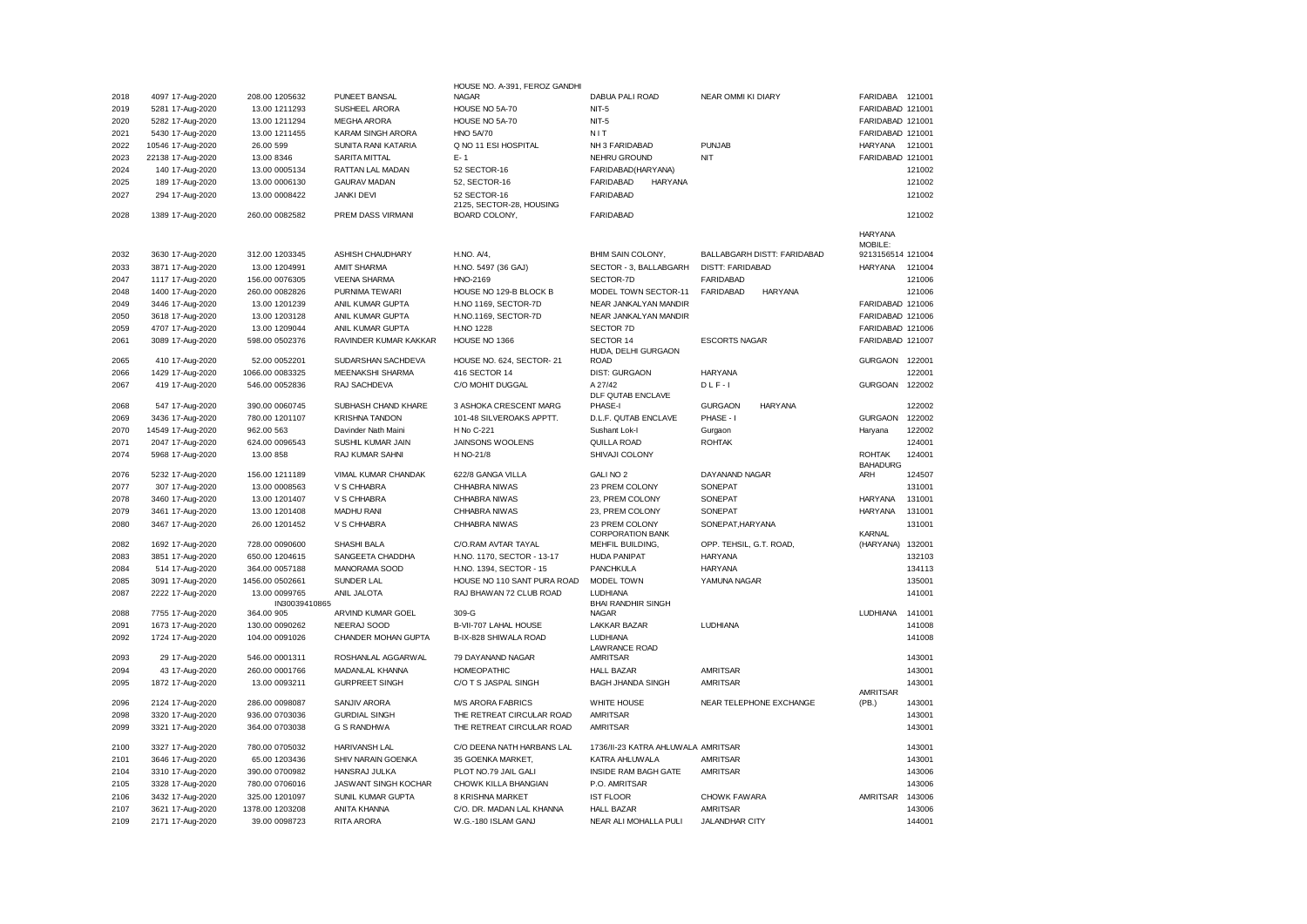| 2111 | 559 17-Aug-2020   | 1300.00 0061434 | KARTAR SINGH SINGHOTA        | BARA PIND P.O.                | DIST JULLUNDUR PUNJAB    |                        |                  | 144418 |
|------|-------------------|-----------------|------------------------------|-------------------------------|--------------------------|------------------------|------------------|--------|
| 2114 | 336 17-Aug-2020   | 143.00 0009300  | ARUNA KUTHIALA               | RAM SADAN CIVIL LINES         | <b>HOSHIARPUR</b>        |                        |                  | 146001 |
| 2116 | 321 17-Aug-2020   | 1092.00 0008983 | <b>ASHOK TANDON</b>          | 24-B NEW OFFICERS COLONY      | STADIUM ROAD             | PATIALA                |                  | 147001 |
| 2118 | 19003 17-Aug-2020 | 364.00 6862     | ANJU GARG                    | VIJAY SINGH HOME              | GEETA BHAWAN ROAD        |                        | <b>SUNAM</b>     | 148028 |
|      |                   | IN30236510749   |                              |                               | VILL GURUSAR TEH         |                        |                  |        |
| 2119 | 14389 17-Aug-2020 | 416.00 483      | SHIVRAJ SINGH                | H.NO.- 68.                    | GIDDERBAHA,              | <b>DISTT-MUKTSAR</b>   | <b>PUNJAB</b>    | 152112 |
| 2120 | 165 17-Aug-2020   | 13.00 0005655   | <b>VIJAY BHARGAVA</b>        | <b>HOUSE NO: 1058,</b>        | SECTOR: 38-B.            | CHANDIGARH             |                  | 160014 |
| 2121 | 2176 17-Aug-2020  | 169.00 0098890  | ANURADHA GOYAL               | H.NO.-179 SECTOR-19/A         | CHANDIGARH               |                        |                  | 160019 |
| 2122 | 2177 17-Aug-2020  | 130.00 0098892  | RAMA GOYAL                   | H.NO.-179 SECTOR-19/A         | CHANDIGARH               |                        |                  | 160019 |
| 2123 | 11529 17-Aug-2020 | 39.00 607       | NEERU GOYAL                  | HOUSE NO 179                  | <b>SEC 19 A</b>          | CHANDIGARH             | U.T              | 160019 |
| 2124 | 3594 17-Aug-2020  | 13.00 1202927   | LT COL S S BHALLA            | 1530 SECTOR 34-D              | CHANDIGARH               |                        |                  | 160022 |
| 2125 | 446 17-Aug-2020   | 728.00 0053891  | <b>OURMILLA DEVI</b>         | WOODVILLE                     |                          |                        | <b>SIMLA</b>     | 171001 |
| 2126 | 1206 17-Aug-2020  | 728.00 0078444  | <b>VIJAY DEWAN</b>           | DEWAN COTTAGE JAKHU           |                          |                        | <b>SHIMLA</b>    | 171001 |
|      |                   |                 |                              | C/O M/S GIFT CENTRE CLOTH     |                          |                        |                  |        |
| 2128 | 712 17-Aug-2020   | 130.00 0066956  | <b>GURDIAL SINGH KHURANA</b> | <b>HOUSE</b>                  | SADAR BAZAR              | <b>DALHOUSIE</b>       | H.P.             | 176304 |
|      |                   |                 |                              |                               | ELECTRIC FIELD LANE      |                        |                  |        |
| 2129 | 359 17-Aug-2020   | 1300.00 0010043 | PANKAJ JAIN                  | C/O AAGAM FOOD INDUSTRIES     | PHASE-II                 | INDS.AREA GANGYAL      | <b>JAMMU</b>     | 180010 |
| 2132 | 1974 17-Aug-2020  | 13.00 0095245   | SUNIL GUPTA                  | KB-128 KAVI NAGAR             | GHAZIABAD                |                        |                  | 201002 |
| 2133 | 5436 17-Aug-2020  | 390.00 1211478  | SANDHYA MAHESHWARI           | 109 SECTOR-6                  | <b>RAJNAGAR</b>          |                        | GHAZIABAD 201002 |        |
| 2134 | 2136 17-Aug-2020  | 1040.00 0098391 | MAHENDER SINGH KHANNA        | C-1 SHYAM PARK EXTENTION      | DIST-GHAZIABAD           | SAHIBABAD              |                  | 201005 |
| 2135 | 18386 17-Aug-2020 | 13.00 3532      | ANIL GUPTA                   | 100/6                         | SECTOR-2                 | RAJENDRA NAGAR         | SAHIBABAD 201005 |        |
|      |                   |                 |                              |                               |                          |                        |                  |        |
|      |                   |                 |                              |                               |                          |                        | DIST-            |        |
| 2136 | 3568 17-Aug-2020  | 1040.00 1202702 | ANIL UPPAL                   | I-2090 GAUR GREEN CITY        | VAIBHAVKHAND             | <b>INDIRAPURAM</b>     | GHAZIABAD 201010 |        |
|      |                   | IN30120910152   |                              |                               |                          |                        |                  |        |
| 2137 | 11156 17-Aug-2020 | 13.00 728       | <b>DEEPA SHARMA</b>          | 15 / 601, VASUNDHARA          |                          |                        | GHAZIABAD 201010 |        |
| 2139 | 5208 17-Aug-2020  | 13.00 1211154   | BHARAT BHUSHAN GOYAL         | A-105 GARDENIA GREENS         | SECTOR-18                | VASUNDHARA             | GHAZIABAD 201012 |        |
|      |                   | 120164000001    |                              |                               |                          |                        |                  |        |
| 2140 | 18385 17-Aug-2020 | 13.00 4017      | ASHOK GOYAL                  | 19/231, SHIVAM KHAND          | VASUNDHARA               |                        | GHAZIABAD 201012 |        |
|      |                   | 120299000414    |                              |                               |                          |                        |                  |        |
| 2142 | 19488 17-Aug-2020 | 13.00 9554      | JANKI NANDAN PANCHOLI        | KOTHI NO 2                    | <b>ESI HOSPITAL</b>      | <b>MODI NAGAR</b>      | GHAZIABAD 201204 |        |
| 2144 | 334 17-Aug-2020   | 65.00 0009296   | PARUL GUPTA                  | N-23 SECTOR-XI                | <b>NOIDA</b>             |                        |                  | 201301 |
| 2145 | 558 17-Aug-2020   | 1092.00 0061432 | RAJ BEHARI MATHUR            | C-463 SECTOR-19               | <b>NOIDA</b>             | (UP)                   |                  | 201301 |
| 2146 | 926 17-Aug-2020   | 728.00 0072081  | R K KHANNA                   | N 10, SECTOR XI, NOIDA        |                          |                        |                  | 201301 |
| 2147 | 1407 17-Aug-2020  | 1092.00 0082880 | <b>USHA SEHGAL</b>           | A-523 SECTOR 19               | <b>NOIDA</b>             | GHAZIABAD (U.P)        |                  | 201301 |
| 2149 | 5164 17-Aug-2020  | 13.00 1211082   | RAVIKARAN SHARMA             | G-52 SECTOR-20                | <b>GAUTAM BUDH NAGAR</b> |                        | <b>NOIDA</b>     | 201301 |
| 2150 | 3233 17-Aug-2020  | 1092.00 0608163 | KISHORI LAL KHOSLA           | <b>B 46, SECTOR 41</b>        | NOIDA (U P)              |                        |                  | 201303 |
| 2151 | 3234 17-Aug-2020  | 364.00 0608261  | <b>INDER MAIRA</b>           | NO.19 SECTOR 37               | ARUN VIHAR               | <b>NOIDA</b><br>(U.P)  |                  | 201303 |
| 2152 | 3235 17-Aug-2020  | 364.00 0608263  | SARABJIT MAIRA               | NO.19 SECTOR 37               | <b>ARUN VIHAR</b>        | <b>NOIDA</b><br>(U.P)  |                  | 201303 |
| 2155 | 537 17-Aug-2020   | 1456.00 0060330 | DHYAN CHANDRA GUPTA          | 39 KAILASH MANDIR             |                          |                        | <b>KANPUR</b>    | 208001 |
|      |                   |                 |                              |                               | IST FLOOR, WESTCOTT      |                        |                  |        |
| 2156 | 1171 17-Aug-2020  | 312.00 0077743  | MAHABIR PRASAD NIGAM         | C/O P.L.TANDON & CO           | BLDG.                    | THE MALL               | <b>KANPUR</b>    | 208001 |
| 2157 | 1674 17-Aug-2020  | 104.00 0090310  | SANDEEP KUMAR                | GARG BHAWAN 15/78 CIVIL LINES | <b>KANPUR</b><br>(UP)    |                        |                  | 208001 |
| 2159 | 3443 17-Aug-2020  | 13.00 1201207   | RAJ KUMAR GUPTA              | 58/65 MEEL WALI GALI          | <b>BIRHANA ROAD,</b>     | <b>KANPUR</b>          |                  | 208001 |
| 2160 | 9047 17-Aug-2020  | 390.00 004      | MURARI LAL BHARTIYA          | 26/103 BIRHANA ROAD           |                          |                        | <b>KANPUR</b>    | 208001 |
| 2161 | 13273 17-Aug-2020 | 1196.00 323     | SAT PAL KATYAL               | 120/98, LAJPAT NAGAR          |                          |                        | <b>KANPUR</b>    | 208001 |
| 2162 | 3341 17-Aug-2020  | 169.00 0900402  | SARASWATI AGARWAL            | C/O MR M M SAKSENA            | 7/105-C SWAROOP NAGAR    | <b>KANPUR</b>          |                  | 208002 |
| 2163 | 137 17-Aug-2020   | 780.00 0005067  | <b>TRILOK SINGH</b>          | 111A/18 ASHOK NAGAR G T ROAD  | KANPUR-12                |                        | <b>KANPUR</b>    | 208012 |
| 2164 | 1542 17-Aug-2020  | 1300.00 0087506 | <b>RENU RASTOGI</b>          | 43/30 SARDAR PATEL MARG,      | <b>CIVIL LINES</b>       | ALLAHABAD              |                  | 211001 |
| 2165 | 341 17-Aug-2020   | 715.00 0009454  | SHAKUNTALA MALAVIYA          | 28 HAMILTON ROAD              | <b>GEORGE TOWN</b>       | ALLAHABAD              |                  | 211002 |
|      |                   |                 |                              |                               |                          |                        | ALLAHABAD        |        |
|      |                   | IN30051318986   |                              |                               |                          |                        | <b>UTTAR</b>     |        |
| 2166 | 8789 17-Aug-2020  | 26.00 534       | MANISH SRIVASTAVA            | 14 A/20 A N JHA MARG          | <b>GEORGE TOWN</b>       | NR GULMOHAR APARTMENT  | PRADESH          | 211002 |
| 2167 | 1852 17-Aug-2020  | 1300.00 0093040 | PAWAN KUMAR                  | C/O P K TIBREWAL A/C SKA      | RAJA KATRA               | <b>CHOWK</b>           | VARANASI         | 221001 |
| 2168 | 13275 17-Aug-2020 | 325.00 922      | <b>ATUL KUMAR</b>            | N-15/512 Q                    | KIRAHIYA KHOJAWA         |                        | VARANASI         | 221010 |
|      |                   |                 |                              |                               | OPP GOVERNMENT           |                        |                  |        |
| 2169 | 2091 17-Aug-2020  | 520.00 0097362  | <b>VISHAL MOHAN</b>          | PRAYAG UDYOG BUILDING         | POLYTECHNIC              | <b>LUCKNOW ROAD</b>    | FAIZABAD         | 224001 |
| 2171 | 126 17-Aug-2020   | 52.00 0004714   | MATHURA PRASAD SINGH         | VILLAGE: MANJRUDDINPUR        | POST: MANJRUDDINPUR      | <b>DISTT: FAIZABAD</b> | U.P.             | 224207 |
| 2172 | 241 17-Aug-2020   | 364.00 0006998  | KAMLA SETH                   | 36-CHANDRALOK COLONY          | NATRAJ BLDG ALIGANJ      |                        | <b>LUCKNOW</b>   | 226001 |
| 2173 | 329 17-Aug-2020   | 1300.00 0009141 | JAGPAL CHANDER CHOPRA        | 35-G GOKHLE MARG              | <b>LUCKNOW</b>           |                        |                  | 226001 |
| 2174 | 1646 17-Aug-2020  | 1040.00 0089796 | AVDHESH NARAIN               | "HARNIVAS"                    | HAVELOCK ROAD,           | <b>LUCKNOW</b>         |                  | 226001 |
| 2175 | 3338 17-Aug-2020  | 546.00 0900047  | BRIJ RAJ KISHORE TANDON      | 1-A, RF, BAHADURJI MARG       | <b>KRISHNA CLINIC</b>    | LUCKNOW                |                  | 226001 |
| 2176 | 3649 17-Aug-2020  | 1040.00 1203445 | MADHU SRIVASTAVA             | HAR NIVAS, 10-HAVELOCK        | ROAD, LUCKNOW (U.P.)     |                        |                  | 226001 |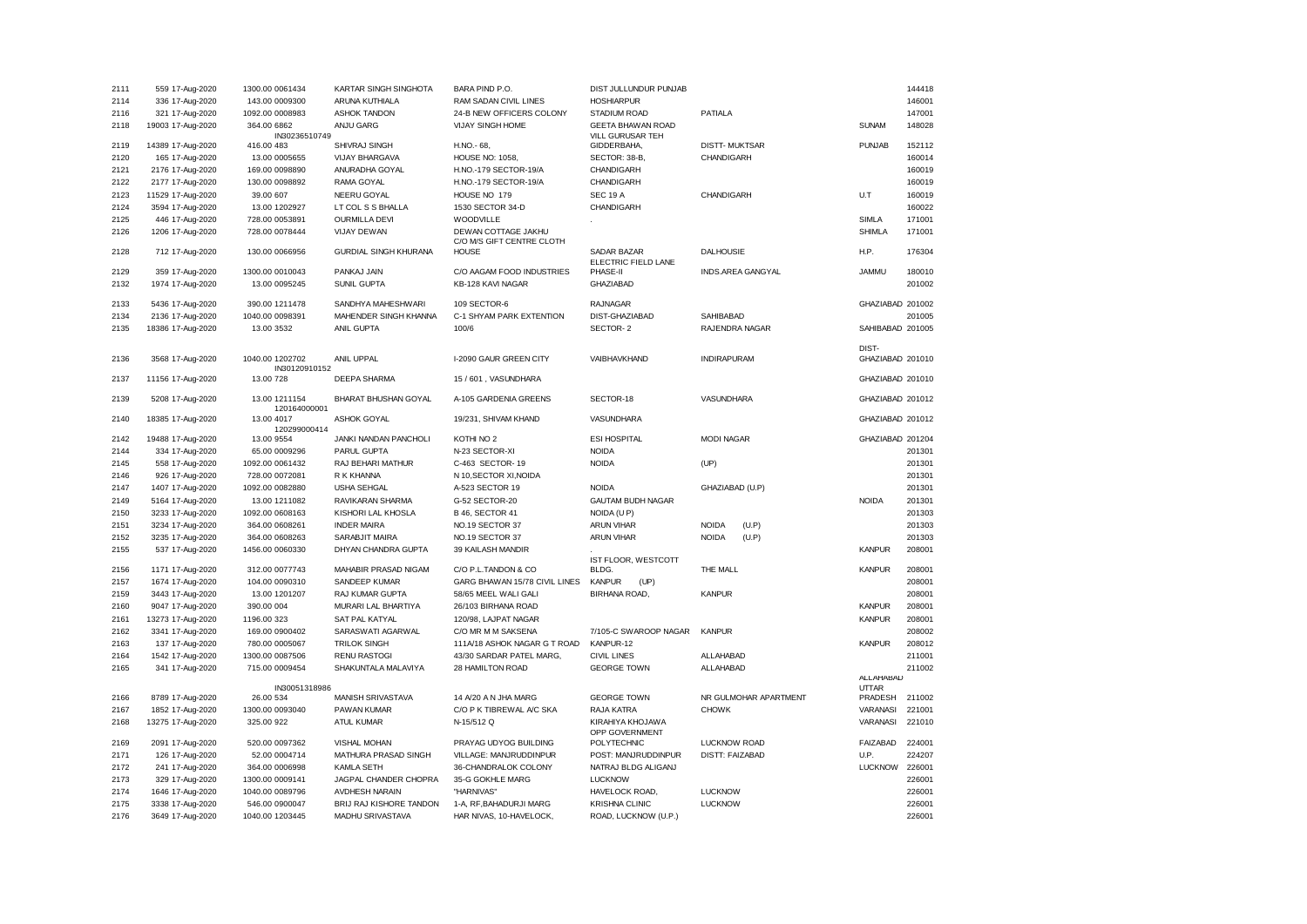|      |                   | IN30051313330                   |                                          |                                                 |                                                 |                                                | <b>UTTAR</b>                                    |        |
|------|-------------------|---------------------------------|------------------------------------------|-------------------------------------------------|-------------------------------------------------|------------------------------------------------|-------------------------------------------------|--------|
| 2177 | 8680 17-Aug-2020  | 416.00 842                      | SUMITRA DEVI AGARWAL                     | 370 KAILASH BHAWAN                              | NISHATGANJ                                      | <b>LUCKNOW</b>                                 | PRADESH<br><b>SHARDA</b>                        | 226007 |
| 2179 | 1666 17-Aug-2020  | 364.00 0090192                  | PRABHU NATH NAGAR                        | "PRABHU DHAM"                                   | 2/153, RASHMI KHAND-2                           | OPP. SHARDA NAGAR TELEPHONE<br><b>EXCHANGE</b> | <b>NAGAR</b><br>YOJANA,<br><b>LUCKNOW</b>       | 226012 |
| 2181 | 2323 17-Aug-2020  | 1300.00 0108713                 | SALIK RAM KAPOOR                         | 16/793 INDIRA NAGAR                             | <b>LUCKNOW</b>                                  |                                                |                                                 | 226016 |
| 2182 | 1555 17-Aug-2020  | 1092.00 0087805                 | VIRENDRA KUMAR JHINGRAN                  | B-2/340, S B I COLONY                           | SECTOR-A, SITAPUR ROAD<br>B-43 1ST FLOOR BUTLER | SCHEME, JANKIPURAM                             | <b>LUCKNOW</b>                                  | 226021 |
| 2183 | 122 17-Aug-2020   | 13.00 0004649                   | RAVINDRA TANDON                          | <b>SRF INVESTMENT SERVICES</b>                  | PLAZA                                           | <b>BARRILLY</b>                                |                                                 | 243001 |
| 2184 | 4558 17-Aug-2020  | 1092.00 1208334                 | RAS BEHARI SAXENA                        | $H.NO$ 4                                        | MOHALLA PANWARIA                                | BUDAUN(U.P)                                    | <b>BUDAUN</b>                                   | 243601 |
| 2185 | 3056 17-Aug-2020  | 390.00 0500115                  | OMKAR NATH SHAH                          | SHARIKA DHAM A-4 M.D.A.                         | SHANKER DUTT MARG                               | <b>MORADABAD</b>                               |                                                 | 244001 |
| 2186 | 6627 17-Aug-2020  | 1300.00 205                     | <b>MONIKA MIGLANI</b>                    | A 2 ADARSH COLONY                               | <b>CIVIL LINES</b>                              | <b>RAMPUR</b>                                  | UP                                              | 244801 |
| 2187 | 3114 17-Aug-2020  | 1040.00 0504283                 | RAJ DEVA DUBE                            | 28 MANGAL NAGAR                                 | SAHARANPUR                                      |                                                |                                                 | 247001 |
| 2189 | 151 17-Aug-2020   | 208.00 0005357                  | LAJWANTI JOLLY                           | 106-D RACE COURSE                               | NR RITA ICE CREAM                               |                                                | DEHRADUN 248001                                 |        |
| 2190 | 622 17-Aug-2020   | 182.00 0064130                  | <b>RUKMAN RANI SARIN</b>                 | C/O MRS VINOD BALA                              | 100/2/1 NASHVILLA ROAD                          | <b>DEHRA DUN</b>                               |                                                 | 248001 |
| 2191 | 1371 17-Aug-2020  | 364.00 0082294                  | <b>KUSUM CHATURVEDI</b>                  | 7/3 (NEW 11) UGGAR ROAD                         | <b>DEHRADUN</b>                                 |                                                |                                                 | 248001 |
| 2193 | 2359 17-Aug-2020  | 312.00 0113799                  | ARJUN PHEROO BHAGAT                      | C/O MRS. SHANTI VARMA                           | <b>WELHAM GIRLS SCHOOL</b>                      | <b>DEHRADUN</b>                                |                                                 | 248001 |
| 2195 | 3131 17-Aug-2020  | 364.00 0505276                  | <b>BIHARI LAL MAINI</b>                  | 53 TYAGI ROAD                                   | DEHRADUN                                        |                                                |                                                 | 248001 |
| 2196 | 3171 17-Aug-2020  | 1092.00 0601403                 | NARENDRA BAHADUR SINGH                   | SECTOR-3-C-153                                  | DEFENCE COLONY,                                 | DEHRADUN (UTTARANCHAL)                         |                                                 | 248001 |
| 2197 | 13268 17-Aug-2020 | IN30155720850<br>1170.00 660    | <b>VIKRAM GUPTA</b>                      | WADIA INSTITUTE OF HIMALYAN                     | GEOLOGY, 33, GMS ROAD                           |                                                | DEHRADUN 248001                                 |        |
| 2199 | 2041 17-Aug-2020  | 474.00 0096382                  | R S JAIRATH                              | C/O DR G S JAIRATH                              | SUBASH NAGAR, P.O.                              | <b>CLEMENT TOWN</b>                            | DEHRADUN 248002                                 |        |
| 2200 | 415 17-Aug-2020   | 1040.00 0052487                 | SHANTI SWARUP JHA                        | CIVIL COURT                                     |                                                 |                                                | <b>MEERUT</b>                                   | 250001 |
| 2201 | 3125 17-Aug-2020  | 299.00 0505002                  | SATISH CHAND JAIN                        | 189/5 THAPAR NAGAR                              | MEERUT (U.P)                                    |                                                |                                                 | 250001 |
| 2202 | 5451 17-Aug-2020  | 624.00 1211519                  | NAND LAL MOORJANI                        | 462                                             | <b>BEGUM BAGH</b>                               |                                                | <b>MEERUT</b>                                   | 250001 |
| 2217 | 3801 17-Aug-2020  | 182.00 1204361                  | SAROJ MADHAVA PRASAD                     | W/O. LATE SAHU MADHAVA<br>PRASAD                | L H SUGAR FACTORIES LTD PILIBHIT (U.P.)         |                                                |                                                 | 262001 |
| 2218 | 1567 17-Aug-2020  | 1300.00 0087909                 | RAMJI LAL SHARMA                         | 7 ADAN BAGH DAYAL BAGH                          | <b>AGRA UP</b>                                  |                                                |                                                 | 282005 |
| 2219 | 9378 17-Aug-2020  | 1014.00 193                     | MEWALAL JAIN                             | 5, STATE BANK COLONY                            | JAIPUR HOUSE                                    |                                                | <b>AGRA</b>                                     | 282010 |
| 2220 | 9370 17-Aug-2020  | IN30070810693<br>65.00 424      | MOHIT AGARWAL                            | 836 BANK COLONY NEAR KALAN<br>SHAH MAZA         | NEAR NEW GALLA MANDI<br><b>ROAD</b>             | DADIYA PURA JHANSI                             | <b>JHANSI</b><br>U.P.                           | 284001 |
| 2221 | 2731 17-Aug-2020  | 364.00 0319555                  | MADAN LAL GUPTA                          | <b>JAGANNATH KUTEER</b>                         | 3KA - 131/132 SHIVAJI PARK<br>COLONY            | ALWAR - 301001 (RAJASTHAN)                     |                                                 | 301001 |
|      |                   |                                 |                                          |                                                 |                                                 |                                                |                                                 |        |
| 2222 | 1121 17-Aug-2020  | 1144.00 0076482                 | PINKY CHAWLA                             | F 444 INDUSTRIAL AREA PHASE 1                   | <b>DHABA COMPLEX</b>                            | <b>BHIWADI</b>                                 | RAJASTHAN 301019<br><b>BHIWADI</b><br>(RAJASTHA |        |
| 2223 | 1925 17-Aug-2020  | 156.00 0093940                  | PARDEEP CHAWLA                           | F 444 INDUSTRIAL AREA                           | PHASE - I                                       | DHABA COMPLEX                                  | N)                                              | 301019 |
| 2224 | 385 17-Aug-2020   | 364.00 0051234                  | UMRAO MAL PALECHA                        | C/O BIJAI SINGH KESHRI SINGH                    | PALACHA                                         | MOTI SINGH BHOMIYA KA RASTA                    | <b>JAIPUR</b>                                   | 302001 |
| 2226 | 1654 17-Aug-2020  | 390.00 0090007                  | CHANDRA KANTA BAID                       | K-18 DURGA DAS PATH                             | C-SCHEME                                        | <b>JAIPUR</b>                                  |                                                 | 302001 |
| 2227 | 2262 17-Aug-2020  | 156.00 0102552                  | MOHAN LAL SABOO                          | <b>ASHOK NIWAS</b>                              | <b>MAHABIR MARG</b>                             | <b>JAIPUR</b><br><b>RAJASTHAN</b>              |                                                 | 302001 |
| 2229 | 3305 17-Aug-2020  | 390.00 0700732                  | JAGDISH PARSHAD PODAR                    | C/O PODDAR BROTHERS                             | 13 DIGGI KATLA                                  | <b>JOHARI BAZAR</b>                            | <b>JAIPUR</b>                                   | 302003 |
| 2230 | 331 17-Aug-2020   | 650.00 0009238                  | RAKESH GOPAL MATHUR                      | A-20 SHANTI PATH                                | <b>TILAK NAGAR</b>                              | <b>JAIPUR</b>                                  |                                                 | 302004 |
| 2232 | 3315 17-Aug-2020  | 364.00 0701046                  | <b>BALBIR SINGH</b>                      | 112-A ADARSH NAGAR                              | <b>JAIPUR</b>                                   |                                                |                                                 | 302004 |
| 2233 | 17092 17-Aug-2020 | 364.00 660                      | <b>TRIPTI PANDEY</b>                     | C-267, BHABHA MARG.                             | <b>TILAK NAGAR</b>                              |                                                | <b>JAIPUR</b>                                   | 302004 |
| 2235 | 484 17-Aug-2020   | 572.00 0055905                  | PREM DASS GUPTA                          | E-58 MURLIPURA SCHEME                           | J.D.A.COLONY                                    | <b>JAIPUR</b>                                  |                                                 | 302013 |
| 2236 | 984 17-Aug-2020   | 286.00 0073047                  | PREM DASSGUPTA                           | E-58 MURLIPURA SCHEME                           | J.D.A.COLONY                                    | <b>JAIPUR</b>                                  |                                                 | 302013 |
| 2239 | 609 17-Aug-2020   | 364.00 0063588                  | RAM AUTAR SHARMA                         | D-140, DURGAPATH<br>AROGYA BHAWAN, 10/57, CIVIL | AMBA BARI                                       | <b>JAIPUR</b>                                  |                                                 | 302023 |
| 2240 | 2636 17-Aug-2020  | 91.00 0311649                   | KISHAN SWARUP GARG<br>URVAKSHY DOSSABHAI | LINES,                                          | <b>AJMER</b>                                    | <b>RAJASTHAN</b>                               |                                                 | 305001 |
| 2241 | 5235 17-Aug-2020  | 1300.00 1211206                 | <b>MOTAFRAM</b>                          | <b>GULSHAN</b>                                  | <b>NEAR PARSI TEMPLE</b>                        | <b>VIVEKANAND MARG</b>                         | <b>AJMER</b>                                    | 305001 |
| 2242 | 3829 17-Aug-2020  | 728.00 1204424                  | SHANTI DEVI GUPTA                        | 146 ADARSH NAGAR                                | AJMER ROAD                                      | <b>BEAWAR</b>                                  | (RAJ.)                                          | 305901 |
| 2244 | 3296 17-Aug-2020  | 390.00 0700272<br>IN30051318290 | DHARAM SINGH BHANDARI                    | <b>SUJAN VILLA</b>                              | 74 NEW FATEHPURA                                | <b>UDAIPUR</b>                                 |                                                 | 313001 |
| 2245 | 8773 17-Aug-2020  | 442.00 680                      | SYED MOHAMMED SHAKEEL                    | 165 CHAMANPURA                                  | <b>HATHIPOLE</b><br>SABZI MANDI LADIES          | <b>UDAIPUR</b>                                 | RAJASTHAN 313001                                |        |
| 2249 | 3617 17-Aug-2020  | 169.00 1203119                  | <b>KALPESH SARAF</b>                     | DHANLAXMI SECURITIES                            | <b>MARKET</b>                                   | CHURU (RAJ.)                                   |                                                 | 331001 |
| 2250 | 1416 17-Aug-2020  | 78.00 0082989                   | <b>VIJAY SHANKAR TOLASARIA</b>           | P.O: MANDAWA                                    | DIST: JHUNJHUNU                                 | <b>RAJASTHAN</b>                               |                                                 | 333704 |
| 2251 | 3281 17-Aug-2020  | 299.00 0610770                  | <b>DWARKADAS AGRAWAL</b>                 | SEWAGON KA CHOWK                                | <b>BIKANER</b>                                  | <b>RAJASTHAN</b>                               |                                                 | 334001 |
| 2253 | 3280 17-Aug-2020  | 65.00 0610746                   | <b>GOVINDLAL PEETY</b>                   | C/O BAJARANG LAL AGARWAL                        | BARA BAZAR SADAR BAZAR BIKANER                  |                                                | RAJASTHAN 334005                                |        |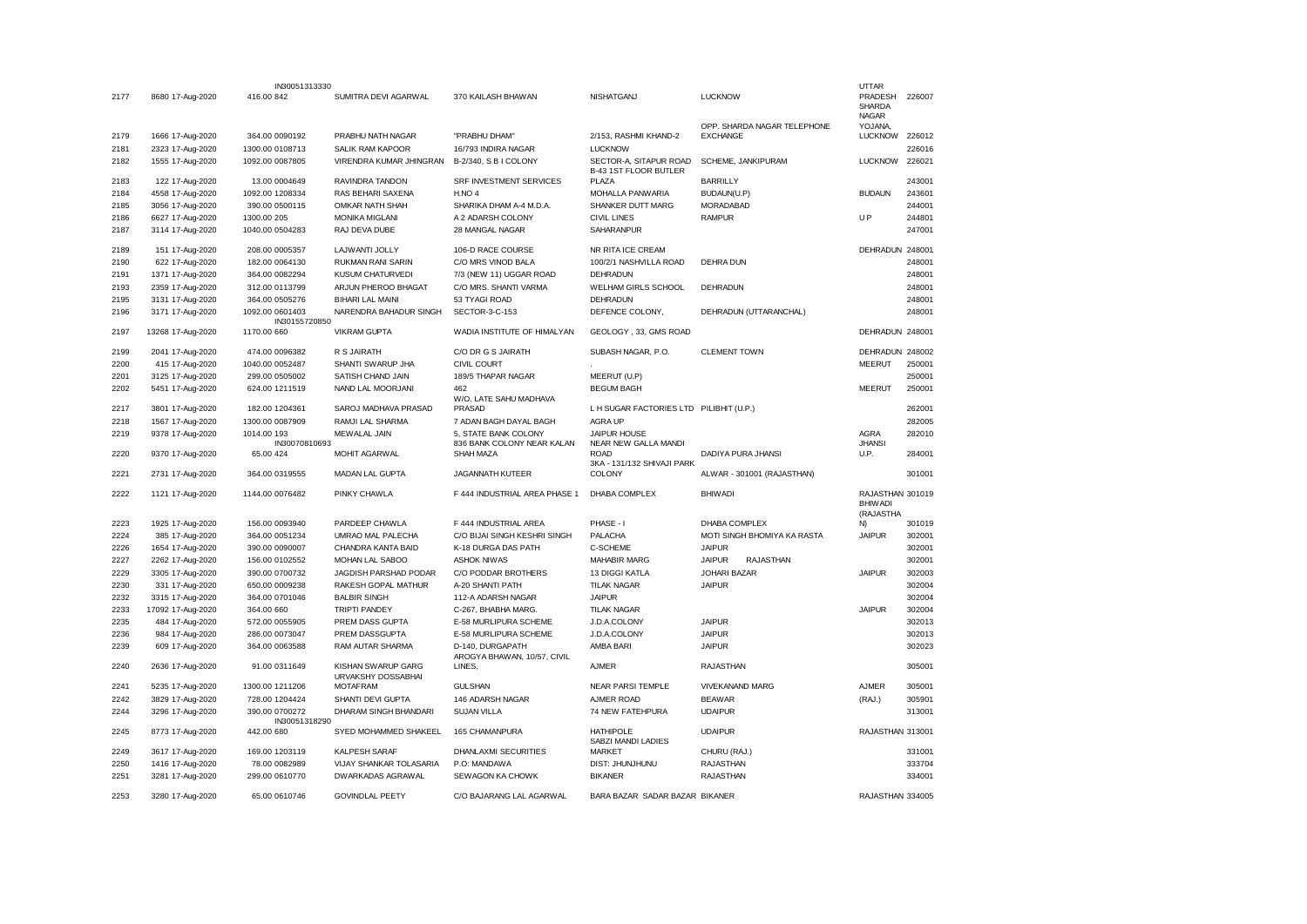|      |                   |                                 |                                                               |                                                    |                                                         |                           | <b>GANGASHA</b><br>HR                          |        |
|------|-------------------|---------------------------------|---------------------------------------------------------------|----------------------------------------------------|---------------------------------------------------------|---------------------------|------------------------------------------------|--------|
| 2254 | 1113 17-Aug-2020  | 26.00 0076195                   | KIRAN DEVI BOTHRA                                             | C/O BHANWARLAL BHIKAMCHAND                         | <b>BOTHRA</b>                                           | NEAR MALOO GUEST HOUSE    | <b>BIKANER</b><br>RAJ                          | 334401 |
| 2255 | 2157 17-Aug-2020  | 104.00 0098587                  | RAJENDRA KUMAR SINGHI                                         | C/O SRI SOHAN LALJI RATAN                          | POST-GANGA SHAHR (OLD<br>LANE)                          | DIST-BIKANER(RAJASTHAN)   |                                                | 334401 |
| 2256 | 2324 17-Aug-2020  | 624.00 0108849                  | PRATAP SINGH MOHONOT                                          | C/O MR.PADAM SINGH MOHNOT                          | KHIRKI DARWAJA                                          | P.O: DIDWANA              | RAJASTHAN 341303                               |        |
| 2258 | 1729 17-Aug-2020  | 52.00 0091092                   | SURESH KAPOOR VYAS<br>RAMNIKLAL MANILAL                       | <b>VYAS SADAN</b><br>C/O SANGHAVI & CO. CHARTERED  | D-151 SHASTRI NAGAR                                     | <b>JODHPUR</b>            |                                                | 342003 |
| 2259 | 905 17-Aug-2020   | 390.00 0071517                  | SANGHAVI                                                      | <b>ACCOUNTANTS</b>                                 | ADITYA CENTRE IST FLOOR PHULCHHAB CHOWK                 |                           | <b>RAJKOT</b>                                  | 360001 |
| 2260 | 1790 17-Aug-2020  | 13.00 0092025                   | SHAILESH N SUTARIA                                            | "VIPUL" YOGINIKETAN PLOT                           | NIRMALA SCHOOL ROAD                                     | <b>RAJKOT</b>             |                                                | 360001 |
| 2261 | 1937 17-Aug-2020  | 13.00 0094135                   | SHANKERLAL AGARWAL                                            | C/O HARYANA TRADING CO                             | DANAPITH, BARDANGALI                                    | P/O RAJKOT (GUJARAT)      |                                                | 360001 |
| 2263 | 2543 17-Aug-2020  | 390.00 0303325<br>120344000082  | NIRMALA HARILAL DOSHI                                         | <b>APOORVA</b>                                     | 2/6 VARDHAMAN NAGAR                                     | <b>RAJKOT</b>             | PORBANDA                                       | 360001 |
| 2270 | 20546 17-Aug-2020 | 13.00 0547                      | DIPTIBEN JOSHI                                                | JANAKPURI SOCIETY<br>ANJANEYA PRECISION            | AT. PORBANDAR<br>B-17 M.P.SHAH INDL.                    |                           | R                                              | 360575 |
| 2271 | 148 17-Aug-2020   | 364.00 0005318                  | SARBATIDEVI BALASARIA                                         | <b>COMPONENTS</b>                                  | <b>ESTATE</b>                                           | SARU SECTION ROAD         | <b>JAMNAGAR</b>                                | 361002 |
| 2273 | 205 17-Aug-2020   | 13.00 0006538                   | DAMYNTIBEN G. PATEL                                           | 'VRUJ VIHAR', PATEL COLONY,                        | STREET NO. 4, ROAD NO. 2,                               | JAMNAGAR                  |                                                | 361008 |
| 2274 | 206 17-Aug-2020   | 13.00 0006540                   | NILESH KUMAR G. PATEL<br>RAMKRISHNA DHIRAJLAL                 | 'VRUJ-VIHAR', PATEL COLONY,                        | STREET NO. 4, ROAD NO. 2, JAMNAGAR                      |                           |                                                | 361008 |
| 2275 | 2864 17-Aug-2020  | 1092.00 0330258                 | <b>UDAN</b>                                                   | 1 HIMAT NAGAR COLONY                               | <b>ASHWIN</b>                                           | NEAR IRWIN HOSPITAL       | <b>JAMNAGAR</b>                                | 361008 |
| 2276 | 3693 17-Aug-2020  | 52.00 1203772<br>IN30097411480  | PANNALAL GOENKA                                               | 401, ALAP AVENUE                                   | PARK COLONY,                                            | <b>JAMNAGAR</b>           | <b>GUJRAT</b><br>KALYANPU                      | 361008 |
| 2277 | 10196 17-Aug-2020 | 975.00 928                      | GOKANI KALPESH PREMJIBHAI AT KALYANPUR,<br>AMRATLAL KANJIBHAI |                                                    | NR. GUEST HOUSE,                                        | DIST. JAMNAGAR,           | R.                                             | 361320 |
| 2280 | 2617 17-Aug-2020  | 1040.00 0310403                 | <b>THAKKER</b>                                                | C/O K.R. AUTOMOBILIES                              | <b>SARDAR ROAD</b>                                      | MORBI (GUJARAT)           |                                                | 363641 |
| 2282 | 290 17-Aug-2020   | 78.00 0008385                   | SURYAKANT A VORA                                              | 2601 DIAMOND CHOWK                                 | <b>BHAVNAGAR</b>                                        |                           |                                                | 364001 |
| 2283 | 467 17-Aug-2020   | 442.00 0054774                  | HATHICHAND JIVANLAL DOSHI                                     | 1088 NEMI NATH APARTMENTS<br><b>GROUND FLOOR</b>   | OPP: SHIVA SHAKTI GAS<br><b>AGENCY</b>                  | NEW AERODROME ROAD        | <b>BHAVNAGA</b><br>R                           | 364001 |
| 2287 | 11907 17-Aug-2020 | IN30135620473<br>130.00 957     | <b>MADHU KUMARI</b>                                           | 40 SHIV KRIPA NAGAR                                | <b>B/H CARGO HONDA</b>                                  | <b>COLLEGE ROAD</b>       | <b>BHUJ</b><br><b>GUJARAT</b><br><b>KUTCHH</b> | 370001 |
| 2290 | 2243 17-Aug-2020  | 390.00 0100678                  | ANANDJEE PREMJEE                                              | C/O MEENAKSHI S SAMPAT                             | NEAR LIMDAWALI HAVELI                                   | S.K.VARMA ROAD            | <b>MANDVI</b><br>AHMEDABA                      | 370465 |
| 2292 | 1538 17-Aug-2020  | 65.00 0087488                   | BEHROSE R KAPADIA                                             | FLAT NO 6-C 6TH FLOOR                              | <b>USHAKIRAN BLDG</b>                                   | OPP KHANPUR GATE          | D                                              | 380001 |
| 2293 | 1717 17-Aug-2020  | 130.00 0090982                  | ARUNA PRADIP SHAH<br>THE RELIEF MERCANTILE CO-                | MANGLAM NAGAR SHETH VANDO                          | GHEE KANTA ROAD                                         | AHMEDABAD                 |                                                | 380001 |
| 2295 | 1826 17-Aug-2020  | 478.00 0092645                  | OP BANK LTD                                                   | "RELIEF CHAMBERS" BHADRA                           | AHMEDABAD                                               |                           |                                                | 380001 |
| 2296 | 1921 17-Aug-2020  | 169.00 0093901                  | JYOTSNA CHANDULAL MODI                                        | 596 OPP MUN SCHOOL                                 | NO 30, MAKERIVAD RAIPUR AHMEDABAD<br>OPP. GHANCHIS POLE |                           |                                                | 380001 |
| 2297 | 2205 17-Aug-2020  | 130.00 0099295                  | DILIPKUMAR ATMARAM MODI                                       | C/O CHOKSHI D RAJNIKANT                            | <b>MANEKCHOE</b>                                        | <b>AHMEDABAD</b>          |                                                | 380001 |
| 2298 | 2776 17-Aug-2020  | 65.00 0323039                   | RITA H KARAMCHANDANI                                          | <b>HEJI BUILDING</b>                               | SHAHPUR BAHAI CENTRE                                    | AHMEDABAD                 |                                                | 380001 |
| 2300 | 3382 17-Aug-2020  | 234.00 1101561                  | MADHUKANTA SUMATILAL                                          | C/O SUMATILAL POPATLAL                             | 181 NEW CLOTH MARKET                                    | AHMEDABAD                 |                                                | 380002 |
|      |                   |                                 |                                                               |                                                    |                                                         |                           | <b>ELLIS</b><br><b>BRIDGE</b>                  |        |
| 2304 | 776 17-Aug-2020   | 468.00 0068189                  | RAMANLAL CHUNILAL                                             | C/O RONAK ANIL DWARKADAS                           | SHREE KRUPA                                             | BEHIND PARIMAL SOCIETY    | AHMEDABA<br>D                                  | 380006 |
| 2305 | 952 17-Aug-2020   | 572.00 0072603                  | AMIT SARABHAI MEHTA                                           | 302 KRISHNA KUTIR                                  | <b>GULBAI TEKRA</b>                                     | AHMEDABAD                 |                                                | 380006 |
|      |                   |                                 |                                                               |                                                    |                                                         |                           | AHMEDABA                                       |        |
| 2306 | 1559 17-Aug-2020  | 78.00 0087857                   | LEENA PRABODH DESAI                                           | C/O JUSTICE P D DESAI                              | JADAV'S BUNGALOW<br>OPP: THAKORBHAI DESAI               | NEAR HIRABAUG AMBAWADI    | <sup>n</sup><br>AHMEDABA                       | 380006 |
| 2307 | 3370 17-Aug-2020  | 364.00 1100999                  | CHANDULAL JAVANMAL SHAH                                       | 81/A TIRTHBHUMI APARTMENTS<br>6TH FLOOR NORTH WING | HALL<br>OPP NAVRANGPURA TELE                            | LAW GARDEN, ELLISBRIDGE   | <sup>n</sup><br>AHMEDABA                       | 380006 |
| 2308 | 3378 17-Aug-2020  | 728.00 1101335<br>IN30246110088 | KUNDANLAL HIRALAL                                             | KAMALDEEP APARTMENT                                | <b>EXT</b>                                              | C G ROAD ELLISBRIDGE      | <sup>n</sup><br>AHMEDABA                       | 380006 |
| 2311 | 14452 17-Aug-2020 | 962.00 883                      | SUNIL<br>RAJENDRA GAURISHANKER                                | 2, NARANGI VILLA,                                  | NEAR NAGARI HOSPITAL,                                   | ELLISBRIDGE.              | D                                              | 380006 |
| 2314 | 337 17-Aug-2020   | 468.00 0009305                  | <b>MEHTA</b><br>RANCHHODLAL CHANDULAL                         | 3A DIWAKAR SOCIETY                                 | PALDI AHMEDABAD<br>OFFICERS CO-OP HSG                   |                           | AHMEDABA                                       | 380007 |
| 2315 | 686 17-Aug-2020   | 182.00 0066139                  | <b>CHOKSI</b><br>DARSHANABEN DINESHBHAI                       | B NO 17 STATE BANK OF INDIA                        | SOCIETY LTD                                             | OPP NARAYAN NAGAR PALDI   | D<br>AHMEDABA                                  | 380007 |
| 2319 | 1855 17-Aug-2020  | 169.00 0093091<br>120332000051  | <b>OZA</b>                                                    | 17TH VISHWA BANDHU SOCIETY                         | POST ANAND NAGAR                                        | <b>BTH VIKASGRUH</b>      | <sup>n</sup><br>AHMEDABA                       | 380007 |
| 2326 | 19799 17-Aug-2020 | 65.00 1826                      | JIGNESH BHARAT RAJGOR                                         | 5 S P NAGAR                                        | <b>ELLISBRIDGE</b>                                      |                           | <sup>n</sup><br><b>WEST</b>                    | 380007 |
| 2327 | 244 17-Aug-2020   | 130.00 0007020                  | ARUNA BHARAT JOSHI                                            | 4-DHANSADAN APARTMENT                              | B/H SARASWATI SCHOOL                                    | OPP LAL BANGLOW MANINAGAR | AHMEDABA<br><sup>n</sup>                       | 380008 |
| 2328 | 850 17-Aug-2020   | 1274.00 0070376                 | HASMUKHGAURI INDRAVADAN<br><b>MODY</b>                        | A/1 AMIDHARA APARTMENTS                            | RAMBAUG MANINAGAR                                       | AHMEDABAD                 |                                                | 380008 |
|      |                   |                                 |                                                               |                                                    |                                                         |                           |                                                |        |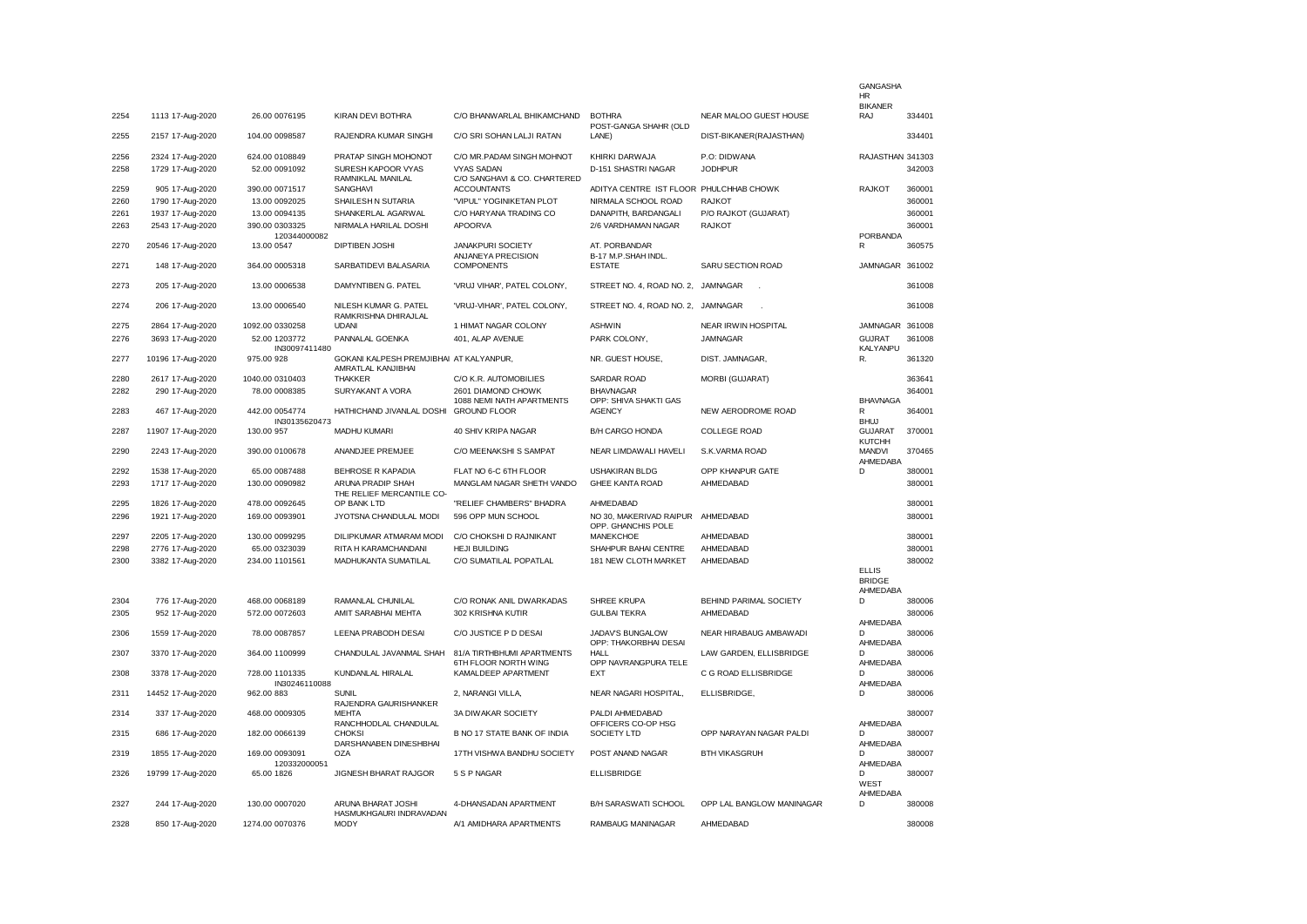| 2329 | 1750 17-Aug-2020  | 260.00 0091314              | SURYAKANTA HARISCHANDRA RASA JYOT, GANESH GALI                    |                                                                          | CHAR RASTA, MANINAGAR                   | AHMEDABAD                                       | AHMEDABA                       | 380008 |
|------|-------------------|-----------------------------|-------------------------------------------------------------------|--------------------------------------------------------------------------|-----------------------------------------|-------------------------------------------------|--------------------------------|--------|
| 2332 | 1817 17-Aug-2020  | 26.00 0092537               | NIRANJANA D PATEL                                                 | 10 SUKHIWADI APARTMENTS                                                  | <b>KRISHNA BAUG</b>                     | MANINAGAR                                       | D                              | 380008 |
| 2334 | 747 17-Aug-2020   | 650.00 0067726              | BALWANTRAY PUNJALAL VYAS G-003 SAMRAJYA COMPLEX                   |                                                                          | <b>NEAR MANAV MANDIR</b>                | <b>DRIVE IN ROAD</b>                            | AHMEDABA<br>D                  | 380009 |
| 2335 | 900 17-Aug-2020   | 182.00 0071426              | SHRIPAL CHINUBHAI SHETH                                           | 301, "AKSHAY"                                                            | 253, SHRIMALI SOCIETY                   | NAVRANGPURA                                     | AHMEDABA<br>D<br>(GUJ)         | 380009 |
| 2336 | 1408 17-Aug-2020  | 1274.00 0082884             | NATWARLAL CHHABILDAS<br><b>VAKIL</b>                              | VAKIL MEHTA SHETH                                                        | <b>CONSULTING ENGINEER</b>              | CHITRAKOOT ASHRAM ROAD                          | AHMEDABA<br>D                  | 380009 |
| 2337 | 1415 17-Aug-2020  | 26.00 0082985               | AMI DHIREN SHAH                                                   | 11 NAVRANG COLONY<br>NAVRANGPURA                                         | AHMEDABAD                               |                                                 |                                | 380009 |
| 2339 | 3365 17-Aug-2020  | 325.00 1100418              | KANTILAL SHAKARA BHAI                                             | <b>B-13 EESHITA APARTMENTS</b>                                           | NAVRANGPURA                             | AHMEDABAD                                       |                                | 380009 |
|      |                   | IN30036020117               |                                                                   |                                                                          |                                         |                                                 | AHMEDABA                       |        |
| 2340 | 7609 17-Aug-2020  | 572.00 144                  | SHRIPAL CHINUBHAI SHETH                                           | 301 AKSHAY                                                               | 53 SHRIMALI SOCIETY                     | NAVRANGPURA                                     | D<br>AHMEDABA                  | 380009 |
| 2341 | 428 17-Aug-2020   | 676.00 0053051              | SAWITRI MISHRA                                                    | C/O DR R C MISHRA<br>M-11/124 AKASH GANGA                                | 13 SUBHASH NAGAR                        | NEAR GIRDHAR NAGAR                              | D                              | 380010 |
| 2342 | 752 17-Aug-2020   | 182.00 0067835              | VISHNU SHRIRAM BHAVE                                              | APARTMENT                                                                | SOLA ROAD NARANPURA                     | AHMEDABAD                                       | AHMEDABA                       | 380013 |
| 2343 | 1858 17-Aug-2020  | 390.00 0093101              | SUMITRA ANUBHAI SHAH                                              | B-5 LAXMINARAYAN SOCIETY<br>KRISHNA KUNJ 2 SHREE HARI                    | OPP. CHAMPANER SOCIETY VADAJ            |                                                 | D                              | 380013 |
| 2344 | 3381 17-Aug-2020  | 299.00 1101537              | SHANTA JASHBHAI PATEL                                             | <b>PARK</b>                                                              | NR BHAGIRATH SOCIETY                    | AHMEDABAD                                       | AHMEDABA                       | 380013 |
| 2345 | 1835 17-Aug-2020  | 182.00 0092816              | CHIMANLAL BHOGILAL PATEL                                          | 10 VASUDHA SOCIETY                                                       | OPP PATHIK SOCIETY                      | NEAR SARDAR PATEL COLONY                        | D<br>AHMEDABA                  | 380014 |
| 2346 | 1836 17-Aug-2020  | 117.00 0092817              | CHIMANLAL BHOGILAL PATEL 10 VASUDHA SOCIETY                       |                                                                          | OPP PATHIK SOCIETY                      | NEAR SARDAR PATEL COLONY                        | D<br>AHMEDABA                  | 380014 |
| 2347 | 1837 17-Aug-2020  | 65.00 0092818               | CHIMANLAL BHOGILAL PATEL 10 VASUDHA SOCIETY<br>CHANDANBEN RATILAL | BUNGALOW NO 3 HATKESH                                                    | OPP PATHIK SOCIETY                      | NEAR SARDAR PATEL COLONY                        | D                              | 380014 |
| 2348 | 3390 17-Aug-2020  | 364.00 1102272              | <b>THAKER</b><br>VISHNUPRASAD PARMANAND                           | <b>SOCIETY</b>                                                           | ST XAVIERS SCHOOL ROAD                  | AHMEDABAD                                       | AHMEDABA                       | 380014 |
| 2350 | 396 17-Aug-2020   | 598.00 0051788              | <b>JOSHI</b>                                                      | BUNGLOW NO.13                                                            | SATYAKAM SOCIETY                        | SATELLITE ROAD AMBAVADI                         | D<br>AHMEDABA                  | 380015 |
| 2351 | 1163 17-Aug-2020  | 390.00 0077593              | <b>JASUBEN P BANKER</b>                                           | B-204 ROYALL CHINMAY APTS                                                | JUDGES BUNGALOW ROAD                    | <b>VASTRAPUR</b>                                | D<br>AHMEDABA                  | 380015 |
| 2352 | 1620 17-Aug-2020  | 1300.00 0089292             | VISHNUPRASAD PARMANAND<br><b>JOSHI</b>                            | BUNGLOW NO.13                                                            | SATYAKAM SOCIETY                        | SATELLITE ROAD AMBAVADI                         | D<br>AHMEDABA                  | 380015 |
| 2353 | 2111 17-Aug-2020  | 364.00 0097665              | INDIRA JITENDRA SHAH                                              | 8, ROHINI APARTMENTS                                                     | AMARKUNJ SOCIETY                        | S M ROAD, AMBAWADI                              | D<br>AHMEDABA                  | 380015 |
| 2354 | 2607 17-Aug-2020  | 676.00 0309727              | NANDINI MAKIM                                                     | "AKARTA" ASHWMEGH BUNGLOWS SCHEME NO.1, EXTN-1<br>BUNGALOW NO.8 "KISHAN" |                                         | SATELLITE ROAD                                  | D<br>AHMEDABA                  | 380015 |
| 2355 | 3102 17-Aug-2020  | 13.00 0503501               | <b>RAMNIRANJAN</b><br>SATYANARAN PANACHAND                        | SATELITE COMPLEX                                                         | OPP: SATELITE PLAZA                     | PREMCHAND NAGAR ROAD                            | D                              | 380015 |
| 2359 | 3394 17-Aug-2020  | 325.00 1102466              | <b>SHAH</b>                                                       | 9 DIGAMBER JAIN SOCIETY                                                  | AHEMDABAD                               |                                                 |                                | 380021 |
| 2362 | 1769 17-Aug-2020  | 546.00 0091720              | YATIN P PATEL                                                     | 9-A ASHA PURI SOCIETY                                                    | <b>GHODASAR</b>                         | AHMEDABAD                                       |                                | 380050 |
|      |                   |                             |                                                                   |                                                                          | SATYAGRAH CHHAVANI                      |                                                 | AHMEDABA                       |        |
| 2366 | 403 17-Aug-2020   | 390.00 0051981              | ANSUYA MANUBHAI CHOCKSY C/O ALKA K SHAH LANE 17/331               |                                                                          | SOCIETY                                 | JODHPUR TEKRA                                   | D<br>BOPAL,                    | 380054 |
|      |                   |                             |                                                                   |                                                                          | OPP. TELEPHONE                          |                                                 | AHMEDABA                       |        |
| 2375 | 57 17-Aug-2020    | 364.00 0002051              | BIBHUTI BHUSAN MUKERJEE                                           | 3, RIDDHI SIDDHI BUNGLOWS                                                | <b>EXCHANGE</b><br>NEAR TRIPADA HIGH    | H P PETROL PUMP LANE                            | D<br>AHMEDABA                  | 380058 |
| 2377 | 386 17-Aug-2020   | 65.00 0051244               | MANEKLAL CHATURBHAI<br>PATEL                                      | 3 NILKANTH SOCIETY                                                       | <b>SCHOOL</b>                           | <b>RANAPARK</b>                                 | D                              | 380061 |
| 2379 | 2052 17-Aug-2020  | 169.00 0096694              | YASODHARA KIRITBHAI OZA                                           | 505/1, SECTOR-23                                                         | <b>GANDHI NAGAR</b>                     |                                                 |                                | 382023 |
|      |                   | 120360000108                |                                                                   |                                                                          |                                         |                                                 | AHMEDABA                       |        |
| 2380 | 20675 17-Aug-2020 | 52.00 7295                  | ILABEN UMESHKUMAR SHAH                                            | 21 MANGALMURTI APARTMENT                                                 | NARODA GAM                              |                                                 | D                              | 382325 |
| 2381 | 1022 17-Aug-2020  | 1300.00 0073883             | ANIL KUMAR RAMKISHAN<br>AGRAWAL                                   | 15A/177 KRISHAN NAGAR                                                    | <b>GUJRAT HOUSING</b>                   | <b>SAIJAPUR</b>                                 | AHMEDABA<br>D                  | 382346 |
|      |                   |                             |                                                                   |                                                                          | TEMPLE, BESIDE NEW                      |                                                 | MOTERA,                        |        |
| 2382 | 229 17-Aug-2020   | 390.00 0006853              | DHARMISTABEN B BHAVSAR                                            | B-20, HARIKRUPA SOCIETY, OPP.<br>VISHVAKARMA DEV                         | MARUTI SOCIETY, NR.<br><b>GANDHI</b>    | NAGAR GOVT. ENG. COLLEGE,<br>GHANDHINAGAR H RD. | AHMEDABA<br>D                  | 382424 |
| 2383 | 758 17-Aug-2020   | 910.00 0067913              | <b>VIRAF PESTONJI BHANDARI</b>                                    | 45, LAV-LACE SOCIETY                                                     | NR GIDC WATER TANK                      | <b>VATWA</b>                                    | AHMEDABA<br>D                  | 382445 |
| 2386 | 17622 17-Aug-2020 | 120108000003<br>286.00 8067 | JITENDRAKUMAR RATILAL<br><b>SHAH</b>                              | NAVGARI VAS,                                                             | NEAR JAIN TEMPLE                        | KALOL (NORTH GUJARAT)                           | KALOL                          | 382721 |
| 2387 | 861 17-Aug-2020   | 1274.00 0070662             | MADHUKANTA POPATLAL<br>NIRANJANKUMAR GUNVANTRAI                   | C/O SHIVASHANKER L PANDYA                                                | NEAR OLD POST OFFICE                    | <b>MANSA</b>                                    | <b>NORTH</b><br><b>GUJARAT</b> | 382845 |
| 2392 | 1199 17-Aug-2020  | 520.00 0078324              | <b>DAVE</b>                                                       | 35 GEETANJALI SOCIETY                                                    | MR. DUDH SAGAR DAIRY,<br><b>HIGHWAY</b> | <b>MEHSANA</b>                                  | (N.G.)                         | 384002 |
| 2394 | 8724 17-Aug-2020  | 1300.00 309                 | A R RATHOD                                                        | G 42 RUTURAJ FLATS T B ROAD                                              | <b>MEHSANA</b>                          |                                                 | <b>GUJARAT</b>                 | 384002 |
|      |                   |                             | MAHENDRAKUMAR                                                     |                                                                          |                                         |                                                 |                                |        |
| 2401 | 1581 17-Aug-2020  | 52.00 0088178               | MANSUKHLAL SUKHADIA<br>ASHVINKUMAR LAXMICHAND                     | C/O SONAL SWEET MART                                                     | <b>BAZAR VISNAGAR</b>                   | NORTH GUJARAT                                   |                                | 384315 |
| 2404 | 3541 17-Aug-2020  | 1300.00 1202384             | <b>MEHTA</b>                                                      | AT PO CHANDISAR                                                          | OPP. STATE BANK OF INDIA TA-PALANPUR    |                                                 |                                | 385510 |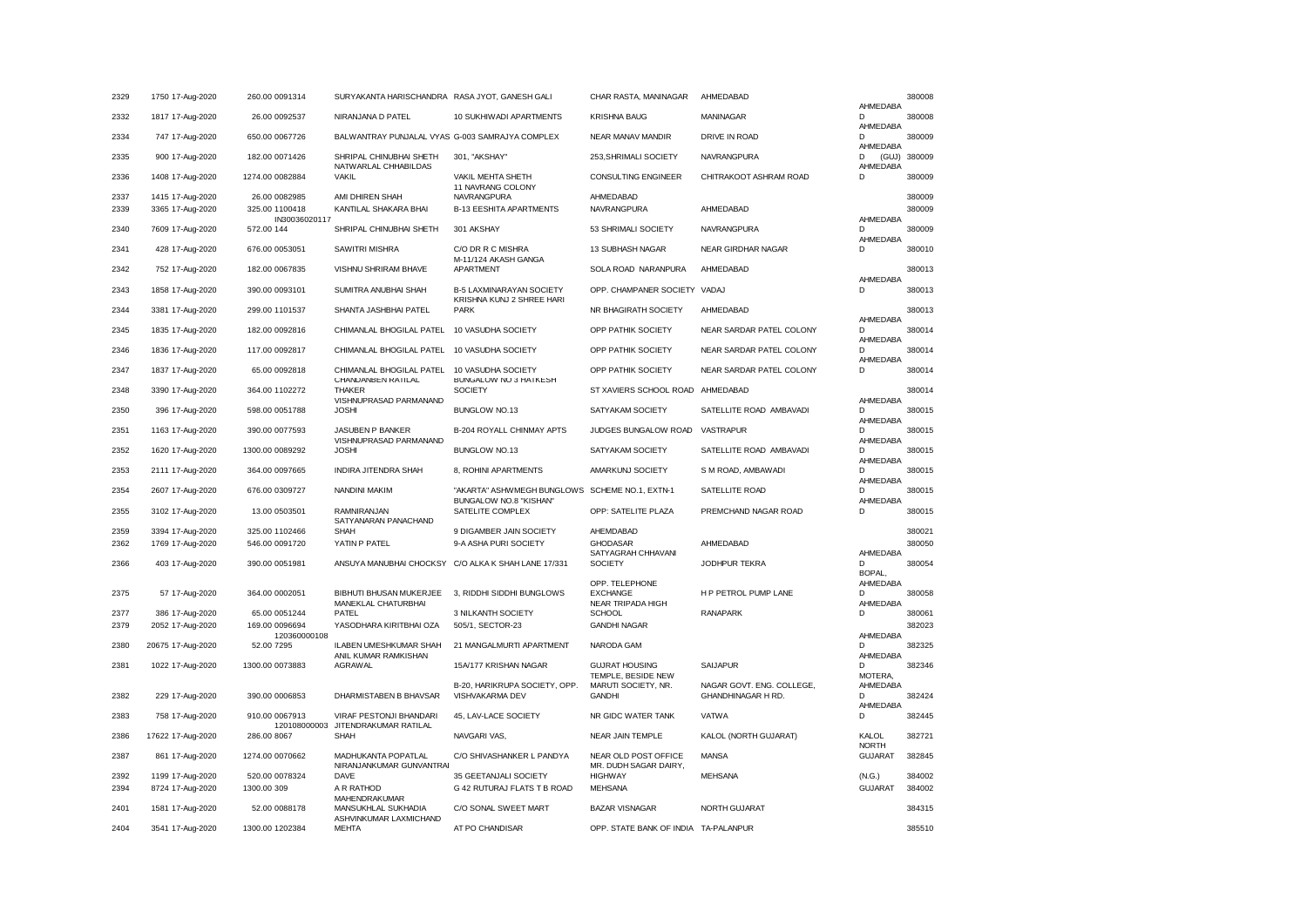| 2410         | 3367 17-Aug-2020                     | 182.00 1100545<br>120332000137  | GHANSHYAM BAPULAL SHAH<br>MANOJKUMAR REVACHAND                                | 70A NAVJIVAN SOCIETY                               | MEHMEDABAD                                | <b>DIST KAIRA</b>                                  |                  | 387130           |
|--------------|--------------------------------------|---------------------------------|-------------------------------------------------------------------------------|----------------------------------------------------|-------------------------------------------|----------------------------------------------------|------------------|------------------|
| 2411         | 19835 17-Aug-2020                    | 13.00 4612                      | <b>BHAVANANI</b>                                                              | C/17 PUJAN BANGLOWS                                | TA NADIAD                                 | <b>DIST KHEDA</b>                                  | MANJIPURA 387320 |                  |
| 2414         | 19844 17-Aug-2020                    | 650.00 3195                     | NISHIL RAVINDRABHAI PATEL                                                     | SAPTRASHI CO OP SOC                                | AT & TA - ANAND                           |                                                    | <b>ANAND</b>     | 388001           |
| 2415         | 2053 17-Aug-2020                     | 494.00 0096723                  | PRAVINA RAMESH DAVE<br>IN30051315156 DIENSHBHAI MAGANLAL                      | <b>BAJI BHATT'S ZAMPA</b>                          | <b>UMRETH</b>                             | DIST. KHEDA, GUJARAT                               |                  | 388220           |
| 2419         | 8717 17-Aug-2020                     | 910.00 487                      | KABRAWALA<br>120332000058 UPADHYAY NIRANJANKUMAR                              | KAMALIYAWAD                                        | <b>DAHOD</b>                              |                                                    | <b>GUJARAT</b>   | 389151           |
| 2421         | 19804 17-Aug-2020                    | 91.00 6939                      | <b>DINKARRAI</b><br>VITHALDAS CHHAGANLAL                                      | 24 MARUTI NAGAR                                    | <b>DIS PANCHMAHAL</b>                     |                                                    | LUNAWADA 389230  |                  |
| 2422         | 2140 17-Aug-2020                     | 1053.00 0098409                 | <b>DESAI</b><br>MANUPRASAD                                                    | PORWAD FALIA                                       | RAMAN BHUVAN                              | P.O. KALOL DIST-PANCH MAHALS                       | <b>GUJARAT</b>   | 389330           |
| 2423         | 1672 17-Aug-2020                     | 728.00 0090250                  | GANGASHANKER PANDYA                                                           | NEAR HANUMAN DERI                                  | DEVGAD BARIA                              | <b>GUJARAT</b>                                     |                  | 389380           |
| 2425         | 481 17-Aug-2020                      | 338.00 0055829                  | LILAVATI CHUNILAL SHAH<br>CHANDRAKANT LILACHAND                               | C/O C M SHAH                                       | ARUNODAY                                  | 21 PATRAKAR SOCIETY FATEHGANJ                      | <b>BARODA</b>    | 390001           |
| 2426         | 1351 17-Aug-2020                     | 936.00 0081861                  | KOTHARI<br>KANCHANBEN CHAMPAKLAL                                              | NARSINHJI'S POLE                                   | OPP BECHAR MIDIS KHADKI BARODA            |                                                    |                  | 390001           |
| 2427         | 1592 17-Aug-2020                     | 390.00 0088415                  | <b>SHAH</b>                                                                   | SAMARPAN                                           | 8 KRISHNANAGAR SOC                        | OPP MOTI BAUG                                      | <b>BARODA</b>    | 390001           |
| 2430         | 3264 17-Aug-2020                     | 1092.00 0610020                 | SATI U MATAI<br>130167000076 ANILBHAI RANCHHODBHAI                            | 53 KASHI VISHWANATH NAGAR                          | RAJ MAHAL ROAD                            | <b>BARODA</b><br>(GUJARAT)                         |                  | 390001           |
| 2434         | 23315 17-Aug-2020                    | 520.00 9744                     | PATEL<br>CHANDRAHAS GOVINDBHAI                                                | C/23, TASKAND SOCIETY                              | NEAR DELUXE SOCIETY                       | <b>NIZAMPURA</b>                                   | VADODARA 390002  |                  |
| 2435         | 1546 17-Aug-2020                     | 1274.00 0087568                 | <b>DESAI</b>                                                                  | 77 ALKAPURI<br>C/O V S AMIN 1 AMRAKUNJ             | <b>BARODA</b>                             |                                                    |                  | 390005           |
| 2438         | 240 17-Aug-2020                      | 338.00 0006994                  | SUDHA SHANABHAI PATEL                                                         | <b>SOCIETY</b>                                     | NR ELLORA PARK                            | RACE COURSE CIRCLE                                 | <b>BARODA</b>    | 390007           |
| 2439         | 249 17-Aug-2020                      | 260.00 0007122                  | PREMA MRUGANK MERCHANT                                                        | 49 HARIBHARTI COLONY<br>C/O V.S.AMIN 1 AMRAKUNJ    | RACE COURSE                               | <b>BARODA</b>                                      |                  | 390007           |
| 2440         | 482 17-Aug-2020                      | 416.00 0055847                  | PATEL SUDHA SHANABHAI                                                         | <b>SOCIETY</b>                                     | NEAR ELLORA PARK                          | RACE COURSE CIRCLE<br>19, HARIBHAKTI SOCIETY, RACE | <b>BARODA</b>    | 390007           |
| 2441         | 2625 17-Aug-2020                     | 130.00 0310918                  | <b>KANTIBHAI P PATEL</b>                                                      | MATRU ANAND,                                       | FLAT NO. 101, FIRST FLOOR, COURCE CIRCLE, |                                                    | VADODARA 390007  |                  |
| 2442         | 2683 17-Aug-2020                     | 390.00 0314624                  | RASIKLAL KISANDAS SHETH                                                       | 43/272 GUJARAT HOUSING BOARD                       | ELLORA PARK SUBHANPURA RACE COURSE ROAD   |                                                    | <b>BARODA</b>    | 390007           |
| 2445         | 3459 17-Aug-2020                     | 26.00 1201403                   | MRUDULA S VAIDYA                                                              | 18 PITRU CHHAYA LALBAUG SOCI.                      | MANJALPUR ROAD                            | VADODARA                                           |                  | 390011           |
| 2447         | 107 17-Aug-2020                      | 780.00 0004267                  | NARENDRA M PARIKH                                                             | 11/B SHAKTI SOCIETY                                | OLD PADRA ROAD BARODA                     |                                                    |                  | 390015           |
| 2448         | 507 17-Aug-2020                      | 806.00 0056974                  | PANALAL MANILAL VAIDYA                                                        | 34, SHIVASHRAYA SOCIETY                            | VASANA ROAD,                              | <b>BARODA</b>                                      |                  | 390015           |
|              |                                      |                                 |                                                                               |                                                    |                                           |                                                    | <b>BARODA</b>    |                  |
|              |                                      |                                 |                                                                               | <b>B-6 KADUJI NAGER NEAR</b>                       |                                           |                                                    | (GUJARAT         |                  |
| 2449<br>2450 | 1892 17-Aug-2020<br>2613 17-Aug-2020 | 78.00 0093445<br>494.00 0309935 | ABDUL HASAN PATEL<br>PANALAL MANILAL VAIDYA                                   | <b>GANGOTRI SOCIETY</b><br>34, SHIVASHRAYA SOCIETY | OLD PADRA ROAD<br>VASANA ROAD,            | P.O. VIDHYUTNAGER<br><b>BARODA</b>                 | STATE)           | 390015<br>390015 |
| 2451         | 4546 17-Aug-2020                     | 52.00 1208229                   | NITIN THAKORBHAI DESAI                                                        | SF-201, RACHNA FLATS                               | SHYAM VATIKA SOCIETY                      | OPP.SOHAM BUNGLOWS OFF SAIYED<br>VASNA ROAD        | VADODARA 390015  |                  |
| 2452         | 1524 17-Aug-2020                     | 13.00 0086586                   | KUNJBALA CHUNILAL SHAH                                                        | ARUNODAYA                                          | CHITEKHAB GALI<br><b>GENDIGATE ROAD</b>   | <b>BARODA</b><br><b>GUJARAT</b>                    |                  | 390017           |
| 2454         | 1728 17-Aug-2020                     | 390.00 0091058                  | KOKILABEN JAGDISHCHANDRA<br><b>SHAH</b><br>130187000005 SHOBHANA BHAVESHKUMAR | 23-B SHALIMAR PARK-2                               | OPP: SURYA NAGAR                          | NEAR FIRE BRIGADE, VAGHODIA RD                     | VADODARA 390019  |                  |
| 2455         | 23351 17-Aug-2020                    | 1092.00 7602                    | <b>ACHARYA</b>                                                                | 3-VIHANG SOCIETY                                   | OPP. JAIN TEMPLE                          | AJWA ROAD                                          | VADODARA 390019  |                  |
| 2456         | 152 17-Aug-2020                      | 1300.00 0005367                 | <b>GHANSHYAM PARIKH</b>                                                       | 14 AJITNAGAR SOCIETY                               | DINESH MILL ROAD                          | <b>BARODA</b>                                      |                  | 390020           |
| 2457         | 3537 17-Aug-2020                     | 377.00 1202301                  | NALINKUMAR OCHHAVLAL<br><b>PARIKH</b>                                         | "KIRTAN",6 VRAJDHAM SOCIETY                        | BEHIND DODSAL NAGAR                       | <b>AKOTA BARODA</b>                                |                  | 390020           |
|              |                                      |                                 |                                                                               |                                                    |                                           |                                                    |                  |                  |
|              |                                      |                                 |                                                                               |                                                    |                                           |                                                    | TAL & DIST:      |                  |
| 2460         | 1297 17-Aug-2020                     | 26.00 0080647                   | <b>UPENDRA M PATEL</b>                                                        | "KRISHNARPAN" SAMIR ESTATE                         | SEVASI-GOTRI ROAD                         | AT & POST: SEVASI                                  | VADODARA 391101  |                  |
| 2461         | 2646 17-Aug-2020                     | 130.00 0312208                  | BHIKHALAL JIVANLAL PARIKH                                                     | <b>BAZAR ROAD</b>                                  | <b>BODELI</b>                             | <b>DIST BARODA</b>                                 |                  | 391135           |
| 2462         | 2067 17-Aug-2020                     | 1040.00 0096890                 | ANANDRAO K GAEKWAR<br>IN30051313316 MADHURIBEN SURENDRABHAI                   | 'VAISHALI'                                         | P.O: BHAILI<br><b>BEHIND NEW CIVIL</b>    | VADODARA                                           | <b>BHARUCH</b>   | 391410           |
| 2463         | 8679 17-Aug-2020                     | 546.00 442                      | DALAL<br>SWARUPCHAND JETHABHAI                                                | 10 GEETA PARK SOCIETY                              | <b>HOSPITAL</b>                           | NEAR SHAKTINATH RLY CROSSING                       | <b>GUJARAT</b>   | 392001           |
| 2466         | 2671 17-Aug-2020                     | 572.00 0313277                  | <b>SHAH</b>                                                                   | C/O METAL TREATS                                   | 228 G I O S IND ESTATE                    | ANKLESHWAR                                         |                  | 393002           |
| 2467         | 406 17-Aug-2020                      | 364.00 0051984                  | KIRTIDA JOYTI VAIDYA                                                          | HALDHIA P O SAGARAMPURA                            |                                           |                                                    | <b>SURAT</b>     | 394101           |
| 2468         | 378 17-Aug-2020                      | 130.00 0050449                  | KANTILAL CHHAGANLAL<br>DHIRUBHAI VASANJI                                      | <b>ROOWALA</b>                                     | <b>TEKRA</b><br>NEAR JAMNAGAR BUS         |                                                    | <b>SURAT</b>     | 394105           |
| 2474         | 2672 17-Aug-2020                     | 65.00 0313299                   | <b>LALLUBHAI DESAI</b>                                                        | HARSHA APARTMENT, 2ND FLOOR                        | <b>STAND</b>                              | GHOD DOD ROAD                                      | <b>SURAT</b>     | 395001           |
| 2475         | 10411 17-Aug-2020                    | 65.00 855                       | ASHA DEEPAK BHAGWAGAR<br>YAHYA KURBANHUSEN                                    | 1/756 BHATIA STREET                                | <b>NANPURA</b>                            | <b>SURAT</b>                                       | <b>SURAT</b>     | 395001           |
| 2477         | 1614 17-Aug-2020                     | 260.00 0089101                  | <b>CHINWALA</b>                                                               | 4/3441 NOORPURA STREET<br>C/O SURAT COMMERCIAL     | ZAMPA BAZAAR SURAT                        |                                                    |                  | 395003           |
| 2482         | 3484 17-Aug-2020                     | 65.00 1201677                   | TANUBEN B MEHTA                                                               | CORPORATION                                        | POST BOX NO. 243                          | <b>BALAJI ROAD</b>                                 | <b>SURAT</b>     | 395003           |
| 2493         | 2226 17-Aug-2020                     | 1274.00 0099898                 | ASHWIN KUMAR PANDYA                                                           | 55 SANGNA SOCIETY                                  | NEAR NAVYUG COLLEGE                       | RANDER ROAD SURAT                                  |                  | 395009           |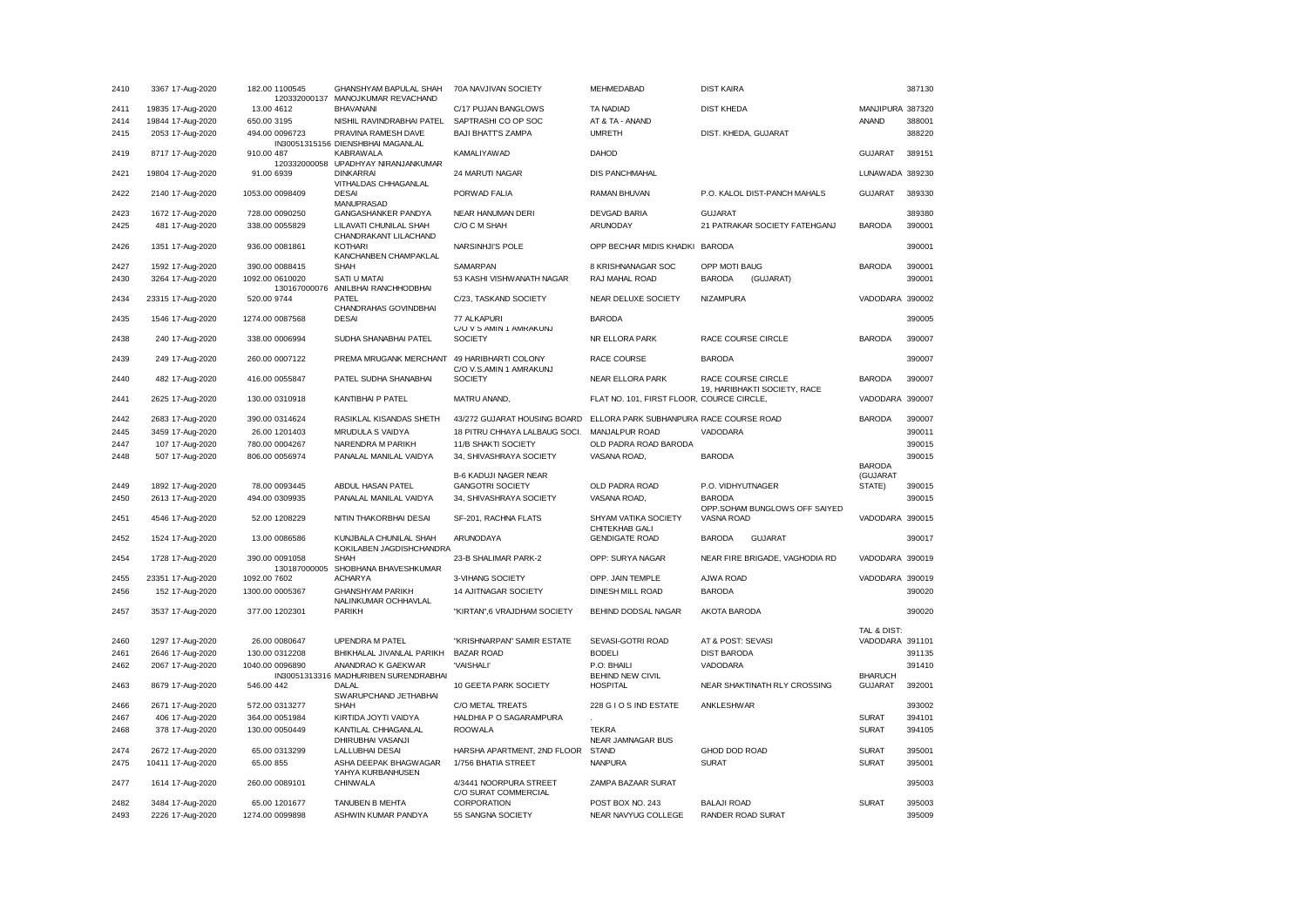|      |                   |                                 | PRAMODKUMAR ISHWARLAL                              |                                                            |                                              |                                                    |                           |        |
|------|-------------------|---------------------------------|----------------------------------------------------|------------------------------------------------------------|----------------------------------------------|----------------------------------------------------|---------------------------|--------|
| 2494 | 1048 17-Aug-2020  | 416.00 0074391                  | <b>THAKKAR</b>                                     | MANIKUNJ RAGHUVIR NAGAR                                    | <b>TITHAL ROAD</b>                           | <b>BULSAR</b>                                      |                           | 396001 |
| 2495 | 2056 17-Aug-2020  | 390.00 0096774                  | NITESH MANSUKHLAL SHAH<br>NIRANJANABEN             | SONIWAD                                                    | <b>BILIMORA</b>                              | DIST.VALSAD, GUJARAT                               |                           | 396321 |
| 2497 | 563 17-Aug-2020   | 325.00 0061641                  | RANCHHODDAS ATTAWALA                               | AJIT SOCIETY, MANEKLAL ROAD,                               | NAVSARI (S GUJRAT)                           |                                                    |                           | 396445 |
| 2498 | 1027 17-Aug-2020  | 1040.00 0073977                 | PADMAVATI CHUNILAL PAREKH DADANGWAD                |                                                            | NAVSARI PIN                                  |                                                    |                           | 396445 |
| 2502 | 13845 17-Aug-2020 | 468.00 979                      | DEVANG JAGDISHBHAI DESAI                           | "ISHWARKRUPA" 28/A, ASHABAG                                | 3360 GOUDHALI GALI                           |                                                    | <b>NAVSARI</b>            | 396445 |
| 2506 | 25 17-Aug-2020    | 494.00 0001172                  | ARVIND VENKATESH HEBLE<br>ST HELENS NOMINEES INDIA | C/O RATNAKAR PRASAD                                        | <b>BELGAUM</b><br>23-25 MAHATMA GANDHI       | <b>MUMBAI</b>                                      |                           | 400001 |
| 2507 | 72 17-Aug-2020    | 10.00 0002462                   | <b>PVT LTD</b>                                     | C/O STANDARD CHARTERED BANK<br>C/O MADHOWJI THAKERSEY SONS | ROAD<br>PROSPECT CHAMBERS 2ND                | <b>BOMBAY</b>                                      |                           | 400001 |
| 2508 | 287 17-Aug-2020   | 1300.00 0008313                 | HARIDAS DEVIDAS<br>VINODRAI CHHAGANLAL             | & CO                                                       | <b>FLOOR</b>                                 | DADABHOY NAOROJI ROAD MUMBAI                       |                           | 400001 |
| 2513 | 725 17-Aug-2020   | 13.00 0067123                   | POOJARA                                            | C/O M/S V.V.K & SONS                                       | 25 YUSUF BUILDING                            | M.G.ROAD FORT                                      | <b>BOMBAY</b>             | 400001 |
| 2514 | 1112 17-Aug-2020  | 208.00 0076192                  | UNITED COMMERCIAL BANK<br>KUMUDBEN CHIMANLAL       | HAMAM STREET BRANCH                                        | RAJA BAHADUR BUILDING                        | 18/18-A HAMAM STREET                               | <b>BOMBAY</b>             | 400001 |
| 2517 | 1690 17-Aug-2020  | 130.00 0090542                  | JARIWALA<br>JUHARMAL BHABUTMAL                     | 52/54 MINT ROAD                                            | 1ST FLOOR ROOM NO.1                          | <b>BOMBAY</b>                                      |                           | 400001 |
| 2521 | 9 17-Aug-2020     | 728.00 0000331                  | <b>KHICHA</b><br>NURUDIN ABDULHUSEN                | C/O JUHARMAL MOTILAL                                       | 299 KALBADEVI ROAD                           | <b>MUMBAI</b>                                      |                           | 400002 |
| 2523 | 450 17-Aug-2020   | 1040.00 0054062                 | KAGALWALA<br>RANJITSINH JAGJIVANDAS                | 66 SUTAR CHAWL                                             |                                              |                                                    | <b>MUMBAI</b>             | 400002 |
| 2524 | 494 17-Aug-2020   | 286.00 0056499                  | <b>ASHER</b><br>AROONKUMAR SHANTILAL               | GITAGRIHA ROOM NO 3                                        | 4 PICKET ROAD<br><b>GAZDER STREET CHIRA</b>  |                                                    | <b>MUMBAI</b>             | 400002 |
| 2525 | 536 17-Aug-2020   | 260.00 0060287                  | SHAH                                               | 3RD FLOOR SHYAM BHUVAN                                     | <b>BAZAR</b>                                 |                                                    | <b>MUMBAI</b>             | 400002 |
| 2528 | 1054 17-Aug-2020  | 182.00 0074596                  | FRENY KEKOBAD PIR<br>YUSUF KADERBHOY               | 9 TODDY TERRACE GR FLOOR                                   | DHUS WADI DHOBI TALAO                        | <b>BOMBAY</b>                                      |                           | 400002 |
| 2535 | 1349 17-Aug-2020  | 728.00 0081855                  | <b>HARIANAWALA</b>                                 | 17 SUTAR CHAWL BOMBAY                                      |                                              |                                                    |                           | 400002 |
| 2536 | 1505 17-Aug-2020  | 364.00 0086061                  | PUSHPADEVI RANGNATH BANG C/O RAMKUMAR VENUGOPAL    | SETHNA HOUSE 56 TRINITY                                    | 58 BHULESHWAR ROAD                           | <b>BOMBAY</b>                                      |                           | 400002 |
| 2538 | 1586 17-Aug-2020  | 117.00 0088242                  | RAMESH JETHALAL KOTECHA                            | <b>STREET</b>                                              | DHOBITALAO BOMBAY                            |                                                    |                           | 400002 |
| 2540 | 1707 17-Aug-2020  | 260.00 0090856                  | SATABAI LAKHMICHAND                                | 307 NIRANJAN BLDG                                          | 99 MARINE DRIVE BOMBAY                       |                                                    |                           | 400002 |
| 2541 | 1797 17-Aug-2020  | 1040.00 0092248                 | SUNIL ARVIND RANE                                  | 102 1ST FLOOR                                              | YASH HEIGHTS DHUS WADI                       | (ZAOBA WADI) J S ROAD THAKURDWAR                   | <b>MUMBAI</b>             | 400002 |
| 2552 | 2684 17-Aug-2020  | 182.00 0314634<br>IN30090710290 | DHIRENDRA VANMALIDAS                               | VANMALI BHIKHA & CO                                        | 79 DEVKARAN MENSION<br>11 GAZDAR STREET JSS  | PRINCESS STREET BOMBAY                             |                           | 400002 |
| 2554 | 10040 17-Aug-2020 | 390.00 798<br>IN30154914578     | RAMA MAHENDRA SHETH                                | 2ND FLR GODAVARI SADAN                                     | <b>ROAD</b>                                  | CHIRA BAZAR                                        | <b>MUMBAI</b>             | 400002 |
| 2556 | 12170 17-Aug-2020 | 117.00 856                      | RAMESH JETHALAL KOTECHA<br>ARVIND KUMAR GULABCHAND | 41/43 4TH MARINE STREET                                    | DHOBI TALAO                                  | <b>MUMBAI</b>                                      |                           | 400002 |
| 2558 | 751 17-Aug-2020   | 260.00 0067804                  | <b>DESAI</b>                                       | C/O S P BROTHERS<br>C/O M/S IMPERIAL COMMERCIAL            |                                              | 305 YUSUF MAHERALI ROAD 26 KRISHNA NIVAS 1ST FLOOR | <b>BOMBAY</b>             | 400003 |
| 2561 | 2833 17-Aug-2020  | 364.00 0327851                  | SHANKER SANTDAS MORIANI                            | CO                                                         | 207 ABDUL REHMAN STREET BOMBAY               |                                                    |                           | 400003 |
| 2562 | 6522 17-Aug-2020  | 1092.00 567                     | KAMRUDDIN A MOTIWALA                               | 92, SARANG STREET                                          | <b>MUMBAI</b>                                |                                                    |                           | 400003 |
| 2566 | 296 17-Aug-2020   | 13.00 0008466                   | <b>MEHTA RASIKLAL</b>                              | A/4 UTKARSHA 2ND FLOOR                                     | SICCA NAGAR V P ROAD                         | <b>MUMBAI</b>                                      |                           | 400004 |
| 2568 | 368 17-Aug-2020   | 390.00 0010185                  | MOHANLAL MENGHRAJ LAKHI<br>CHANDRAKANT NAMDEO      | C/O GIRDHARILAL V LAKHI                                    | 102 PRASAD CHAMBERS                          | OPERA HOUSE, MUMBAI                                |                           | 400004 |
| 2569 | 434 17-Aug-2020   | 780.00 0053234                  | <b>GORE</b>                                        | RAMCHANDRA BLDG 2ND FLOOR                                  | A19 GIRGAUM                                  |                                                    | <b>MUMBAI</b><br>OFF      | 400004 |
| 2571 | 832 17-Aug-2020   | 182.00 0069785                  | MAHESH ANANTRAI PATTANI                            | BLOCK NO.2/3                                               | NIDHI CO-OP.SOCIETY<br>2ND FLOOR OPP:GULSHAN | 29 KHOTACHI WADI                                   | V.P.ROAD<br><b>BOMBAY</b> | 400004 |
| 2572 | 865 17-Aug-2020   | 104.00 0070704                  | VIRAF PESTONJI BHANDARI                            | PURSHOTAM BUILDING FLAT-23                                 | <b>TALKIES</b>                               | 230/4 PATTHE BAPURAO MARG                          | <b>BOMBAY</b>             | 400004 |
| 2574 | 1132 17-Aug-2020  | 936.00 0076725                  | MEERABAI VAMAN NAYAK                               | C/O ROHIT PRINTERS                                         | 30 MUGBHAT LANE BOMBAY                       |                                                    |                           | 400004 |
| 2578 | 1699 17-Aug-2020  | 104.00 0090697                  | <b>BOMI HIRAJI KAPADIA</b>                         | PURSHOTAM BLDG 2ND FLOOR                                   | OPP GULSHAN TALKIES                          | CORNER OF GRANT ROAD                               | <b>BOMBAY</b>             | 400004 |
| 2580 | 2010 17-Aug-2020  | 364.00 0095930                  |                                                    | JAYALAXMI DHIRAJLAL SHETH 122/B KIKA STREET, 3RD FLOOR     | R. NO. 48                                    | <b>BOMBAY</b>                                      |                           | 400004 |
| 2584 | 2712 17-Aug-2020  | 234.00 0318400                  | <b>BANWARILAL JALAN</b><br>RAMANLAL VISHWANTH      | II FLOOR SETHIA BHAWAN                                     | 12 D D SATHE MARG                            | <b>BOMBAY</b>                                      |                           | 400004 |
| 2585 | 2735 17-Aug-2020  | 1482.00 0320034                 | <b>RAWAL</b>                                       | 60/62 KIKA STREET 1ST FLOOR<br>TARABAUG ESTATE D BLOCK     | <b>BOMBAY</b><br>RAJA RAM MOHAN RAY          |                                                    |                           | 400004 |
| 2586 | 2947 17-Aug-2020  | 65.00 0336245                   | JASUMATI BABULAL MEHTA                             | ROOM NO 16 IST FLOOR                                       | <b>ROAD</b>                                  | <b>CHARNI ROAD</b>                                 | <b>BOMBAY</b>             | 400004 |
| 2588 | 3996 17-Aug-2020  | 65.00 1205257                   | SATYABALA LALJEE DESAI                             | BHAGINI SAMAJ 2ND FLOOR                                    | 225 KHETWADI MAIN ROAD<br>WODE HOUSE ROAD,   | <b>MUMBAI</b>                                      |                           | 400004 |
| 2592 | 350 17-Aug-2020   | 520.00 0009734                  | DOSU DARA NALLADARU                                | MEHERZIN BUILDING C/34                                     | <b>COLABA</b>                                | <b>MUMBAI</b>                                      |                           | 400005 |
| 2593 | 485 17-Aug-2020   | 286.00 0056025                  | LILA T WADHWANI                                    | B/44 PEER MOHAMED MANZIL                                   | COLABA ROAD                                  |                                                    | <b>MUMBAI</b>             | 400005 |
| 2598 | 956 17-Aug-2020   | 130.00 0072620                  | YAMUNA NILKANTH DRAVID                             | 7 ASHLEY HOUSE                                             | COLABA BOMBAY                                |                                                    |                           | 400005 |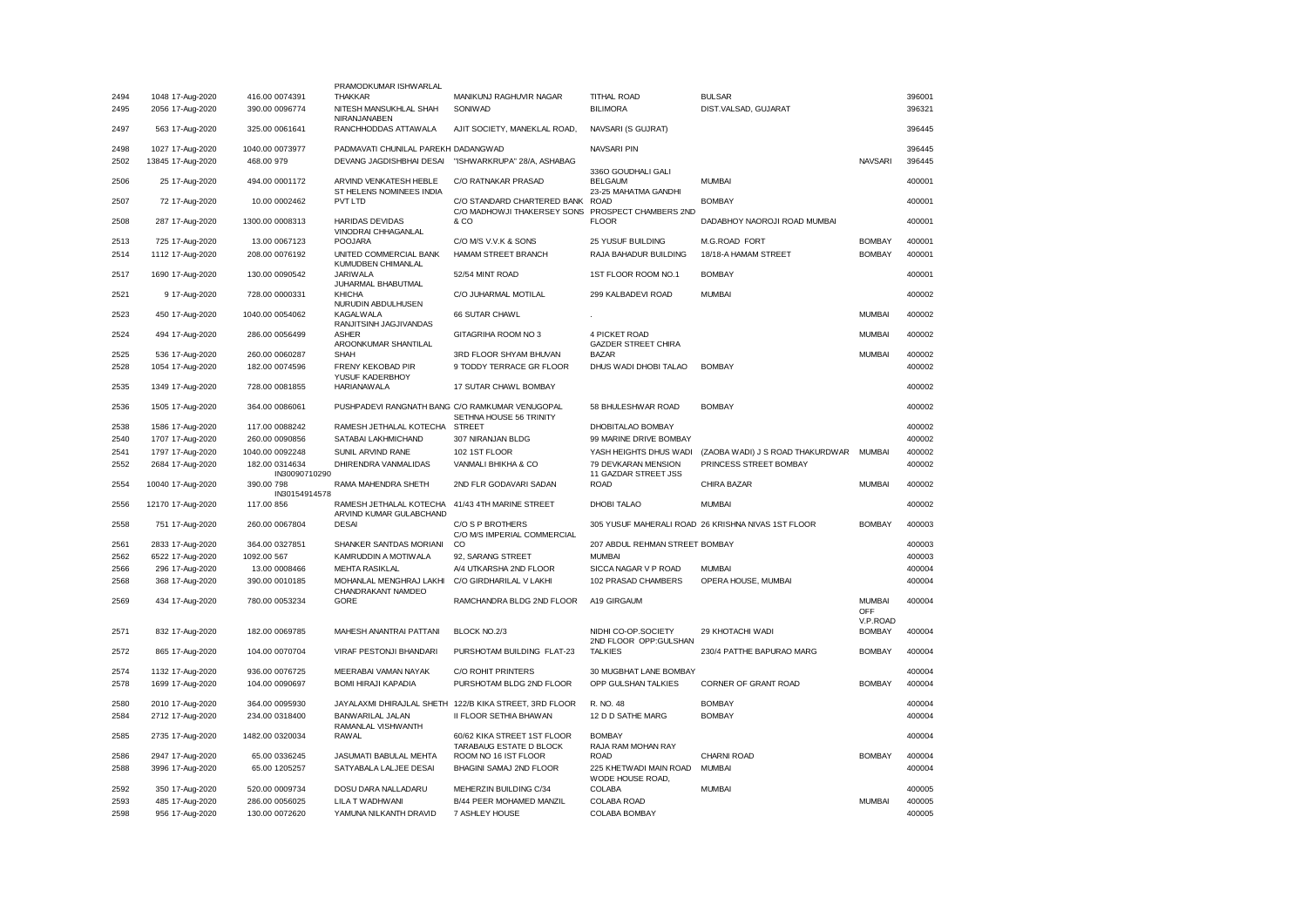|      |                  |                 |                                              |                                                     | 27-28 ARTHUR BUNDER                                                   |                                                  |                                 |        |
|------|------------------|-----------------|----------------------------------------------|-----------------------------------------------------|-----------------------------------------------------------------------|--------------------------------------------------|---------------------------------|--------|
| 2599 | 1219 17-Aug-2020 | 26.00 0078719   | SHIAVAX COOVERJI DESAI                       | 44 SANGITA                                          | <b>ROAD</b>                                                           | COLABA BOMBAY                                    |                                 | 400005 |
| 2601 | 2547 17-Aug-2020 | 832.00 0303424  | JANKI SANTU JAGTIANI                         | 72-GITANJALI                                        | BEHIND RADIO CLUB                                                     | COLABA BOMBAY                                    |                                 | 400005 |
| 2604 | 4994 17-Aug-2020 | 1222.00 1210433 | CHAND JAYESH VYAS<br>DHUN KAIKHUSHROO        | 62 WOODHOUSE ROAD                                   | BLOCK NO 4, COLABA                                                    |                                                  | <b>MUMBAI</b>                   | 400005 |
| 2606 | 374 17-Aug-2020  | 390.00 0050323  | SORABJEE MODY<br>PANDYA LILAVATI             | 41C MEHERINA                                        | 51C NEPEAN SEA ROAD                                                   |                                                  | <b>MUMBAI</b>                   | 400006 |
| 2607 | 418 17-Aug-2020  | 208.00 0052738  | BHAGVATIPRASAD<br>SHASHIKANT MUGATLAL        | 201 VIMAL SOCIETY                                   | 91L BANGANGA ROAD                                                     | MALBAR HILL, WALKESHWAR                          | <b>MUMBAI</b>                   | 400006 |
| 2608 | 456 17-Aug-2020  | 728.00 0054184  | <b>MUNIM</b>                                 | 49 RIDGE RD MALABAR HILL                            |                                                                       |                                                  | <b>MUMBAI</b>                   | 400006 |
| 2610 | 735 17-Aug-2020  | 702.00 0067414  | NITA MAHESH BHOGILAL                         | 4-B MANEK                                           | <b>L.D.RUPAREL MARG</b>                                               | MALABAR HILL                                     | <b>MUMBAI</b>                   | 400006 |
| 2612 | 1065 17-Aug-2020 | 468.00 0075177  | VINAYKANT MANEKLAL DESAI                     | C/O M/S VINAY CALENDAR CO                           | 12 DANI SADAN 3RD FLOOR 113 WALKESHWAR ROAD                           |                                                  | <b>BOMBAY</b>                   | 400006 |
| 2614 | 1323 17-Aug-2020 | 195.00 0081054  | PUSHPA MANSUKHLAL MEHTA                      | 46 RIDGE ROAD REKHA NO 1                            | 5TH FLOOR BLOCK NO 27                                                 | <b>BOMBAY</b>                                    |                                 | 400006 |
| 2618 | 1788 17-Aug-2020 | 156.00 0091970  | MUSTALI ZAKIUDDIN                            | SAIFI MAHAL                                         | A.G. BEU MARG                                                         | MALABAR HILL W                                   | <b>BOMBAY</b>                   | 400006 |
|      |                  |                 | MAHENDRAKUMAR                                |                                                     |                                                                       |                                                  | WALKESH<br><b>WAR</b>           |        |
| 2620 | 2534 17-Aug-2020 | 130.00 0302770  | <b>RIKHAVACHAND</b><br>PRAVINCHADRA NATHALAL | 3/59 SAMRAT ASHOK SOCIETY                           | 2ND FLOOR                                                             | 7 RATILAL THAKKAR MARG                           | <b>BOMBAY</b>                   | 400006 |
| 2621 | 2665 17-Aug-2020 | 364.00 0313067  | <b>CHOKSI</b>                                | 28-RIDGE ROAD                                       | 17 PRAKASH NO 2<br>"SPENTA" 4TH FLOOR, FLAT-                          | <b>BOMBAY</b>                                    |                                 | 400006 |
| 2622 | 2767 17-Aug-2020 | 390.00 0322507  | <b>GOOL RUSTOMJI MISTRY</b>                  | C/O MINNIE K DUMASIA                                | -1                                                                    | <b>B.G.KHER MARG, MALABAR HILL</b>               | <b>MUMBAI</b>                   | 400006 |
| 2624 | 2881 17-Aug-2020 | 1092.00 0331854 | MANJULA MANILAL LAKHANI                      | 001/A VIMAL SOCIETY                                 | 91-L BANGANGA ROAD                                                    | X NARAYAN DABHOLKAR ROAD                         | <b>BOMBAY</b>                   | 400006 |
| 2630 | 270 17-Aug-2020  | 780.00 0007890  | HATIM FIDAHUSEIN NAKHODA                     | C/O H G BANDUKWALA SETHNA                           | HOUSE 251-B TARDEO ROAD MUMBAI                                        |                                                  |                                 | 400007 |
| 2632 | 915 17-Aug-2020  | 82.00 0071814   | BHICKHOO CAVASJI PATEL                       | NESS BAUG A 2                                       | NANA CHOWK                                                            | <b>BOMBAY</b>                                    |                                 | 400007 |
| 2635 | 1284 17-Aug-2020 | 195.00 0080177  | K H RAU                                      | MANI BHUVAN HUGHES ROAD                             | <b>BOMBAY</b>                                                         |                                                  |                                 | 400007 |
| 2636 | 1295 17-Aug-2020 | 780.00 0080604  | RITA RAMESH SHAH                             | 118/7 SHANTI SADAN                                  | 2ND FLOOR D BLOCK                                                     | FRENCH BRIDGE BOMBAY                             |                                 | 400007 |
|      |                  |                 |                                              |                                                     | SLEATER ROAD GRANT                                                    |                                                  |                                 |        |
| 2641 | 1519 17-Aug-2020 | 1092.00 0086504 | ARNIE KELLY DASTUR<br>SHRIPAD SADASHIV       | SLEATER HOUSE NO 1                                  | <b>ROAD</b>                                                           | <b>BOMBAY</b>                                    |                                 | 400007 |
| 2644 | 2063 17-Aug-2020 | 1300.00 0096852 | <b>BHADSAVLE</b>                             | 10, DWARKA-CHAWL                                    | SHASTRI-HALL<br>TUKARAM JAVJI ROAD                                    | 292, JAVJI DADAJI ROAD                           | <b>BOMBAY</b>                   | 400007 |
| 2648 | 2196 17-Aug-2020 | 130.00 0099187  | SHRIDHAR PADGAONKAR                          | 2 SATYABHAMA BLDG.                                  | <b>GRANT ROAD</b><br>6-8 SHAIKH BURHAN                                | <b>BOMBAY</b>                                    |                                 | 400007 |
| 2650 | 927 17-Aug-2020  | 1352.00 0072091 | ABDUL KADER UMER PATEL<br>NOORUL HUSAIN      | RASUL BUILDING 3RD FLOOR                            | <b>KAMRUDDIN</b>                                                      | <b>STREET</b>                                    | <b>BOMBAY</b><br><b>BYCULLA</b> | 400008 |
| 2652 | 2896 17-Aug-2020 | 195.00 0332774  | ABDULHUSAIN ZAKI                             | ASIAN PALACE FLAT NO.17                             | 4TH FLOOR SANKLI STREET 3RD CROSS LANE                                |                                                  | <b>BOMBAY</b>                   | 400008 |
| 2653 | 3846 17-Aug-2020 | 26.00 1204559   | DILSHAD SULTAN BOHRA<br>MOAYYAD NOORULHUSAIN | SAJAN BLDG., 3RD FLOOR,                             | NEW NAGPADA ROAD                                                      | 2ND PEERKHAN STREET                              | <b>MUMBAI</b>                   | 400008 |
| 2654 | 3872 17-Aug-2020 | 195.00 1205028  | <b>ZAKI</b><br>MOHAMED YUSUF ABDULLATIF      | ASIAN PALACE FLAT NO 17                             | 4TH FLOOR, SANKLI STREET 3RD CROSS LANE BYCULLA<br>65-B DOCKYARD ROAD |                                                  | <b>MUMBAI</b>                   | 400008 |
| 2656 | 253 17-Aug-2020  | 390.00 0007245  | <b>NOORAN</b>                                | FLAT NO-A/104 JASMINE APTS                          | MAZGAON                                                               | <b>MUMBAI</b>                                    |                                 | 400010 |
| 2657 | 7738 17-Aug-2020 | 13.00 226       | ASIF TAHERBHAI KHANBHAI                      | 1ST LANE                                            | <b>DARUKHANA</b>                                                      | MAZGAON                                          | <b>MUMBAI</b>                   | 400010 |
|      |                  |                 |                                              |                                                     |                                                                       |                                                  |                                 |        |
| 2658 |                  | 26.00 0076971   | PRABHAKAR VAMAN<br>PAWASKAR                  | 411 PRABHU NIWAS 4TH FLOOR                          | 237 SANE GURUJI PATH                                                  | NEAR ST.IGNATIUS SCHOOL SANT GADGE MAHARAJ CHOWK | <b>BOMBAY</b>                   | 400011 |
|      | 1138 17-Aug-2020 |                 | MULJIBHAI HARJIVANDAS                        |                                                     |                                                                       |                                                  |                                 |        |
| 2660 | 2679 17-Aug-2020 | 364.00 0314174  | <b>GANDHI</b>                                | 303 VANGUARD APARTMENT<br>TODIWALLA BLDG, 2ND FLOOR | 61 WEST CLERK ROAD                                                    | JACOB CIRCLE BOMBAY                              |                                 | 400011 |
| 2662 | 2620 17-Aug-2020 | 572.00 0310672  | KHORSHED DINSHAWJI MEHTA BLOCK NO.11         |                                                     | 28 SUN MILL ROAD,                                                     | LOWER PAREL                                      | <b>MUMBAI</b>                   | 400013 |
| 2663 | 310 17-Aug-2020  | 130.00 0008685  | ASPI KERSI PRESS                             | 747 REKHA SADEN PARSI COLONY                        | ROAD NO-6 DADAR                                                       | <b>MUMBAI</b>                                    |                                 | 400014 |
| 2664 | 439 17-Aug-2020  | 780.00 0053582  | BHARTI PRABHUDAS GANDHI                      | 301-PANCHVATIKA PLOT 664                            | PARSI COLONY ROAD 13                                                  | <b>DADAR BOMBAY</b>                              |                                 | 400014 |
| 2665 | 566 17-Aug-2020  | 52.00 0061845   | HOMAI SOLI DUBASH                            | 724 DINSHAW MASTER ROAD                             | PARSI COLONY                                                          | <b>DADAR</b>                                     | <b>BOMBAY</b>                   | 400014 |
| 2668 | 1393 17-Aug-2020 | 1300.00 0082673 | ROSHEN KAIKOBAD<br>DELVADAVALA               | GULISTAN 3RD FLOOR                                  | 802 A AMBEDKAR ROAD                                                   | DADAR BOMBAY                                     |                                 | 400014 |
|      |                  |                 |                                              |                                                     | 150 HINDU COLONY, 6TH                                                 |                                                  |                                 |        |
| 2669 | 1634 17-Aug-2020 | 1040.00 0089569 | VIMAL GOVIND SHEVADE                         | VASUDEO SADAN                                       | <b>ROAD</b>                                                           | <b>DADAR BOMBAY</b>                              |                                 | 400014 |
| 2670 | 1761 17-Aug-2020 | 390.00 0091587  | BHALCHANDRA N PATKAR                         | 13 MEGHNA BHAWAN                                    | DR. GHANTI ROAD                                                       | PARSI COLONY DADAR                               | <b>BOMBAY</b><br><b>DADAR</b>   | 400014 |
| 2671 | 1856 17-Aug-2020 | 390.00 0093093  | <b>RITA B PATKAR</b><br>KHORSHED KHURSHEDJI  | 13 MEDHA BHAVAN                                     | DR GHANTI ROAD<br>604-D LADY JEHANGIR                                 | PARSI COLONY                                     | <b>MUMBAI</b>                   | 400014 |
| 2673 | 2144 17-Aug-2020 | 1300.00 0098446 | <b>BHARUCHA</b><br>KHORSHED KEIKHUSHROO      | KHURSHED HOUSE                                      | <b>ROAD</b><br>803-C, DR B AMBEDKAR                                   | PARSI COLONY, DADAR                              | <b>BOMBAY</b>                   | 400014 |
| 2675 | 2619 17-Aug-2020 | 260.00 0310599  | <b>DOODHMAL</b><br>MADHAV VINAYAK            | C/O A F DOCTOR<br>FLAT NO 101 NEELKANTH             | <b>ROAD</b><br>1ST FLOOR GOKULDAS                                     | DADAR, MUMBAI                                    | DADAR                           | 400014 |
| 2676 | 2680 17-Aug-2020 | 260.00 0314198  | <b>BHATAVADEKAR</b>                          | <b>APARTMENTS</b>                                   | PASTA ROAD                                                            | BEHIND CHITRA CINEMA                             | <b>BOMBAY</b>                   | 400014 |
| 2677 | 2751 17-Aug-2020 | 1053.00 0321379 | KHORSHED JALEJAR<br><b>TARAPORVALA</b>       | 793 FAMILY HOUSE D BLOCK                            | 1ST FLOOR JAME-JAMSHED<br><b>ROAD</b>                                 | PARSI COLONY DADAR                               | <b>BOMBAY</b>                   | 400014 |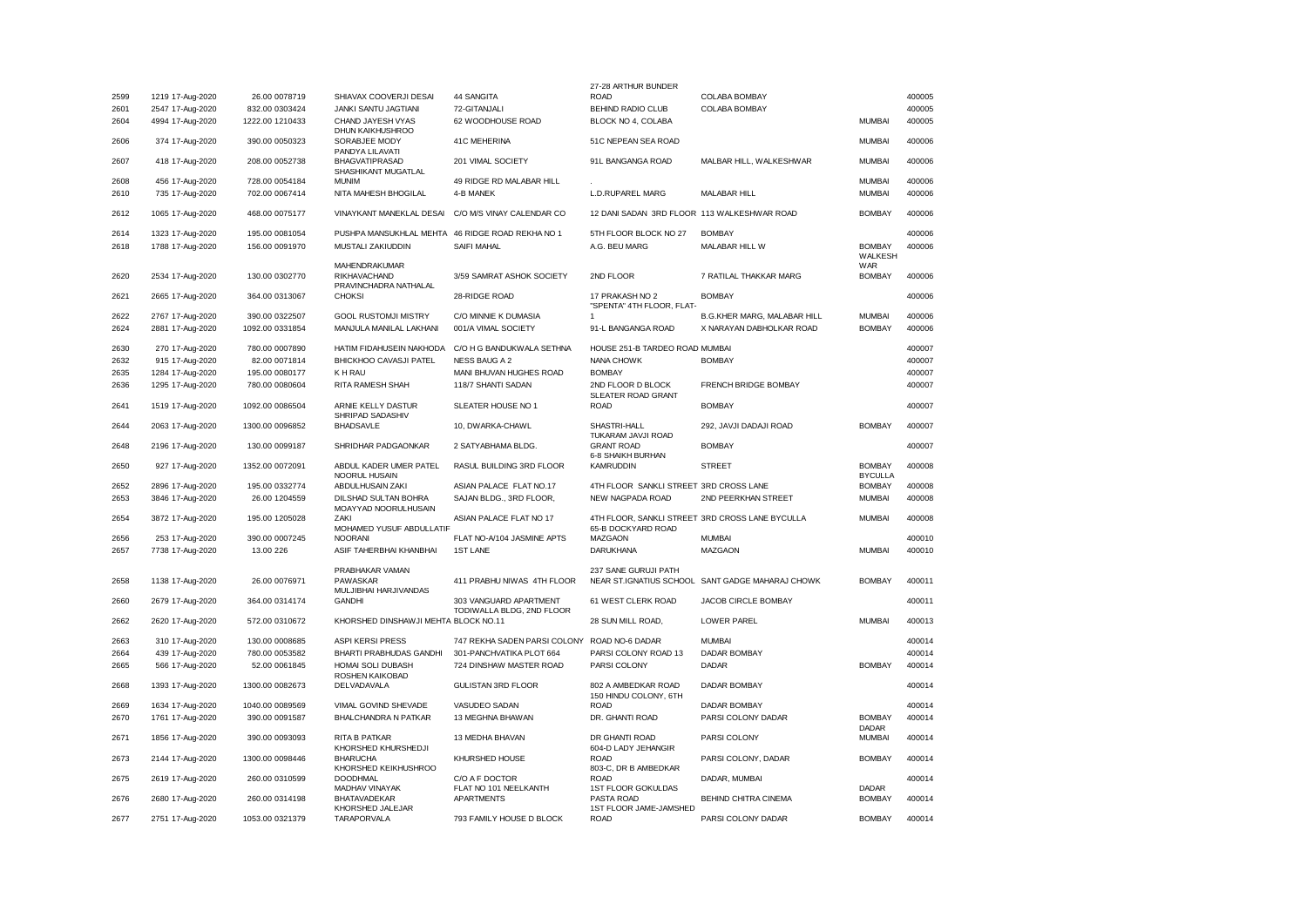|      |                   |                            |                                                                             |                                                                                |                                                            |                                                         | DADAR,                                                            |        |
|------|-------------------|----------------------------|-----------------------------------------------------------------------------|--------------------------------------------------------------------------------|------------------------------------------------------------|---------------------------------------------------------|-------------------------------------------------------------------|--------|
| 2678 | 2852 17-Aug-2020  | 182.00 0329069             | BEHRAMJI KHARSHEDJI<br><b>MOTIWALA</b>                                      | <b>C/O YASWIN MISTRY</b>                                                       | 803/A MISTRY MANOR.<br><b>MANMALA TANK ROAD</b>            | DR. AMBEDKAR ROAD                                       | MUMBAI-<br>400014                                                 | 400014 |
| 2682 | 233 17-Aug-2020   | 26.00 0006912              | <b>VINAY G PUNJABI</b>                                                      | 10/16 MAHALAXMI SOCIETY<br>RATNA CO OP HOUSING SOCIETY                         | MAHIM<br>FLAT NO B2/A3 GROUND                              | <b>MUMBAI</b>                                           |                                                                   | 400016 |
| 2684 | 988 17-Aug-2020   | 130.00 0073083             | CANDIDA CONSTANTINA PINTO LTD                                               |                                                                                | <b>FLOOR</b><br>2ND L J CROSS ROAD                         | 186 CADALL ROAD MAHIM                                   | <b>BOMBAY</b>                                                     | 400016 |
| 2685 | 1128 17-Aug-2020  | 780.00 0076627             | CARMEN TRINDADE                                                             | CASABIANCA                                                                     | <b>MAHIM</b>                                               | <b>BOMBAY</b>                                           | T.H.KATARI                                                        | 400016 |
| 2688 | 2115 17-Aug-2020  | 390.00 0097843             | VANITA CHHATARAM<br>DARYANANI                                               | C/O KISHORE DARYANANI                                                          | BLDG.NO.3. FLAT-3. IST<br><b>FLOOR</b>                     | VIVEKANAND CO-OP HSG SOC                                | A MARG,<br><b>MAHIM</b><br><b>MUMBAI</b>                          | 400016 |
| 2689 | 2573 17-Aug-2020  | 923.00 0305559             | <b>BENJAMIN FERNANDES</b>                                                   | MANORAMA SADAN                                                                 | -B M M CHOTANI ROAD MAHIM<br>R                             |                                                         | <b>MUMBAI</b>                                                     | 400016 |
| 2691 | 2877 17-Aug-2020  | 1339.00 0331467            | <b>RASHIDA</b>                                                              | SHAFFI MANSION 4TH FLOOR                                                       | LADY JAMSHEDJI ROAD                                        | MAHIM BOMBAY                                            |                                                                   | 400016 |
| 2692 | 2879 17-Aug-2020  | 1092.00 0331626            | SHRIPAD RAMAKRISHNA<br>KAMAT                                                | C/O P R SATAM CAROL MANSION<br>(BACK SIDE)                                     | SITLADEVI TEMPLE<br><b>BUILDING</b>                        | (MOGUL LANE CROSSING)                                   | <b>BOMBAY</b>                                                     | 400016 |
| 2693 | 23209 17-Aug-2020 | 130142000002<br>78.00 9444 | DEEPAK RAMCHANDRA<br><b>AGASHE</b>                                          | 3, ALANKAR,                                                                    | LADY JAMSHEDJI ROAD,                                       | MAHIM (W)                                               | <b>MUMBAI</b>                                                     | 400016 |
| 2694 | 1197 17-Aug-2020  | 260.00 0078290             | MANIBEN HASMUKHLAL MODY C/208 POONAM APARTMENT                              |                                                                                | 2ND FLOOR                                                  | DR ANNIE BESANT ROAD WORLI                              | <b>BOMBAY</b>                                                     | 400018 |
| 2695 | 2858 17-Aug-2020  | 1092.00 0329490            | MAHESH HARIDAS TOPRANI                                                      | SIBYLLE APARTMENTS FLAT-101                                                    | 65 WORLI HILL ROAD                                         | WORLI BOMBAY                                            |                                                                   | 400018 |
| 2697 | 32 17-Aug-2020    | 312.00 0001418             | RAJ BHALLA                                                                  | C/O. BARAT BHALLA                                                              | 73 TIMBER TERRACE                                          | KAS MARG, MATUNGA CR                                    | <b>MUMBAI</b>                                                     | 400019 |
| 2702 | 1467 17-Aug-2020  | 650.00 0084479             | DEV BRAT BHALLA                                                             | C/O. BARAT BHALLA,                                                             | 73 TIMBER TERRACE                                          | KAS MARG, MATUNGA CR                                    | MUMBAI                                                            | 400019 |
| 2704 | 2203 17-Aug-2020  | 325.00 0099286             | RAMESH KRISHNAN                                                             | 2 LAKSHMI NIKETAN                                                              | BRAHMAN WADA ROAD                                          | MATUNGA BOMBAY                                          |                                                                   | 400019 |
| 2705 | 2204 17-Aug-2020  | 65.00 0099287              | SAROJA KRISHNAN                                                             | 2 LAKSHMI NIKETAN                                                              | BRAHMANWADA ROAD                                           | MATUNGA BOMBAY                                          |                                                                   | 400019 |
| 2708 | 9589 17-Aug-2020  | 390.00 796                 | CHOLPADY TARA KAMATH                                                        | 18/447 DILIP VILLA                                                             | DR B AMBEDKAR ROAD                                         | <b>MATUNGA</b>                                          | <b>MUMBAI</b>                                                     | 400019 |
| 2709 | 93 17-Aug-2020    | 13.00 0003044              | <b>KALA T SANGHVI</b>                                                       | 21 FIRDAUS 5TH FLOOR                                                           | 56 MARINE DRIVE                                            |                                                         | <b>MUMBAI</b>                                                     | 400020 |
| 2710 | 100 17-Aug-2020   | 780.00 0004121             | PRABHAKAR SANTARAM<br><b>KHANDKE</b>                                        | 10 QUEENS COURT M KARVE ROAD BOMBAY                                            |                                                            |                                                         |                                                                   | 400020 |
| 2711 | 194 17-Aug-2020   | 1300.00 0006269            | FEROZA HORMASJI SEERVAI<br>CHINUBHAI CHARDULAL                              | THEOSOPHY HALL, 3RD FLOOR                                                      | 40 VITHALDAS THACKERSEY<br>MARG<br>SHREYAS 2ND FLR FLAT NO | <b>BOMBAY</b>                                           |                                                                   | 400020 |
| 2713 | 408 17-Aug-2020   | 156.00 0052095             | <b>GANDHI</b>                                                               | 18O BACKBAY RECLAMATION<br>KARAMCHAND MANSION FLAT                             | 16                                                         | MADAME CAMA RD NARIMAN POST                             | <b>MUMBAI</b>                                                     | 400020 |
| 2719 | 1686 17-Aug-2020  | 1456.00 0090455            | ASHOK MANGALDAS MODY                                                        | <b>NO.12</b>                                                                   | 1ST FLOOR BARRACK ROAD BOMBAY                              |                                                         |                                                                   | 400020 |
| 2721 | 2121 17-Aug-2020  | 195.00 0098011             | SNEH R JESRANI                                                              | 121 KAPUR MAHAL                                                                | 65 MARINE DRIVE BOMBAY                                     |                                                         |                                                                   | 400020 |
| 2722 | 2183 17-Aug-2020  | 780.00 0098990             | <b>TEHMI A ENGINEER</b>                                                     | JEHANGIR MANSION 4TH FLOOR                                                     | <b>1ST MARINE STREET</b>                                   | <b>BOMBAY</b>                                           |                                                                   | 400020 |
|      |                   |                            |                                                                             |                                                                                |                                                            |                                                         |                                                                   |        |
| 2726 | 2826 17-Aug-2020  | 169.00 0327198             | KANTILAL MOHANLAL PAREKH 73/20 NETAJI SUBHAS ROAD                           |                                                                                | AL-SABHA COURT                                             | <b>MUMBAI</b>                                           |                                                                   | 400020 |
| 2730 | 2103 17-Aug-2020  | 13.00 0097611              | SANJAY MUNDRA                                                               | 133-A MITTAL COURT                                                             | <b>NARIMAN POINT</b>                                       | <b>BOMBAY</b>                                           | <b>MUMBAI</b>                                                     | 400021 |
| 2735 | 10774 17-Aug-2020 | 12.00 946                  | IN30115113000 PHOENIX SHARE &<br>STOCKBROKERS PVT LTD<br>VASUMATI KESHAVLAL | B/102 10TH FLOOR MITTAL TOWER PREMISES CO OP SOC LTD                           |                                                            | 210 NARIMAN POINT OPP VIDHAN<br><b>BHAVAN</b>           | MAHARASH<br>TRA                                                   | 400021 |
| 2738 | 372 17-Aug-2020   | 13.00 0050302              | <b>KUNDALIA</b>                                                             | <b>KUNDALIA</b>                                                                | 146/1 JAIN SOCIETY                                         | SION WEST                                               | <b>MUMBAI</b>                                                     | 400022 |
|      |                   |                            |                                                                             |                                                                                |                                                            |                                                         | <b>KRISHNA</b><br><b>KUNJ</b><br><b>DUNCAN</b><br><b>CAUSEWAY</b> |        |
| 2740 | 972 17-Aug-2020   | 130.00 0072861             | HANSA VASANT DODECHA                                                        | C/O VISHRAM P RUPAREL<br>HIND HOUSING CO-OP SOCIETY                            | HIND HOUSING CO-OP<br>SOCIETY LTD                          | PLOT NO 17 2ND FLOOR                                    | SION<br><b>BOMBAY</b><br>SION                                     | 400022 |
| 2741 | 973 17-Aug-2020   | 260.00 0072880             | VISHRAM PADAMSHI RUPAREL LTD                                                |                                                                                | PLOT NO 17 2ND FLOOR                                       | KRISHNA KUNJ DUNCAN CAUSEWAY                            | <b>BOMBAY</b>                                                     | 400022 |
| 2742 | 1133 17-Aug-2020  | 520.00 0076729             | DINESH CHIMANLAL SHAH                                                       | 192/7, SHANTA NIVAS,                                                           | <b>GUJRAT SOCIETY</b>                                      | SION WEST, MUMBAI<br>BEHIND SION HILL GARDEN ROAD NO 29 |                                                                   | 400022 |
| 2744 | 2814 17-Aug-2020  | 1040.00 0326255            | MAHALAXMI BHANJI MAINTHIA                                                   | A/95 HIGHWAY APARTMENTS<br>A/96 HIGHWAY APARTMENTS PLOT HIND CO-OP HSG SOCIETY | HIND CO-OP HSG SOC LTD                                     | <b>SION EAST</b><br>BEHIND SION HILL GARDEN ROAD NO 29  | <b>BOMBAY</b>                                                     | 400022 |
| 2745 | 2815 17-Aug-2020  | 1040.00 0326259            | KASHIBAI MAGANLAL                                                           | 2D/23                                                                          | LTD                                                        | <b>SION EAST</b>                                        | <b>BOMBAY</b>                                                     | 400022 |
| 2746 | 2845 17-Aug-2020  | 442.00 0328587             | PARAMESHWARAIYER RAMAN 11/98 KAUSALYA MAHAL<br>HARSHADKUMAR VRAJALAL        |                                                                                | SION (WEST) BOMBAY<br>CHURCHGATE HOUSE 4TH                 |                                                         |                                                                   | 400022 |
| 2750 | 775 17-Aug-2020   | 130.00 0068181             | <b>MEHTA</b>                                                                | C/O M & J COMBINES                                                             | <b>FLOOR</b>                                               | 32-34 VEER NARIMAN ROAD FORT                            | <b>BOMBAY</b><br><b>DALAL ST</b>                                  | 400023 |
| 2752 | 1122 17-Aug-2020  | 65.00 0076519              | PRAKASH DEVIDAS<br>CHIMANLAL PURSHOTTAMDAS                                  | C/O DEVIDAS JAMNADAS & CO                                                      | CRESENT CHAMBER, 5TH                                       | SHARE & STOCK BROKERS 110 STOCK EXCH PLAZA 1ST FL       | <b>BOMBAY</b>                                                     | 400023 |
| 2753 | 1562 17-Aug-2020  | 988.00 0087886             | <b>THACKER</b>                                                              | C/O S.J.THACKER                                                                | <b>FLOOR</b><br>5TH FLOOR RAJA BAHADUR                     | TAMRIND LANE, FORT                                      | <b>MUMBAI</b>                                                     | 400023 |
| 2754 | 1715 17-Aug-2020  | 1417.00 0090956            | <b>JHARNA KAR</b>                                                           | 43 TAMARIND LANE                                                               | COMP.<br>51 BOMBAY SAMACHAR                                | <b>FORT BOMBAY</b>                                      |                                                                   | 400023 |
| 2757 | 2721 17-Aug-2020  | 52.00 0319008              | JAYSUKHLAL RATILAL SHAH                                                     | C/O M/S INDUSTRIAL ENGG CO                                                     | <b>MARG</b>                                                | <b>FORT BOMBAY</b>                                      |                                                                   | 400023 |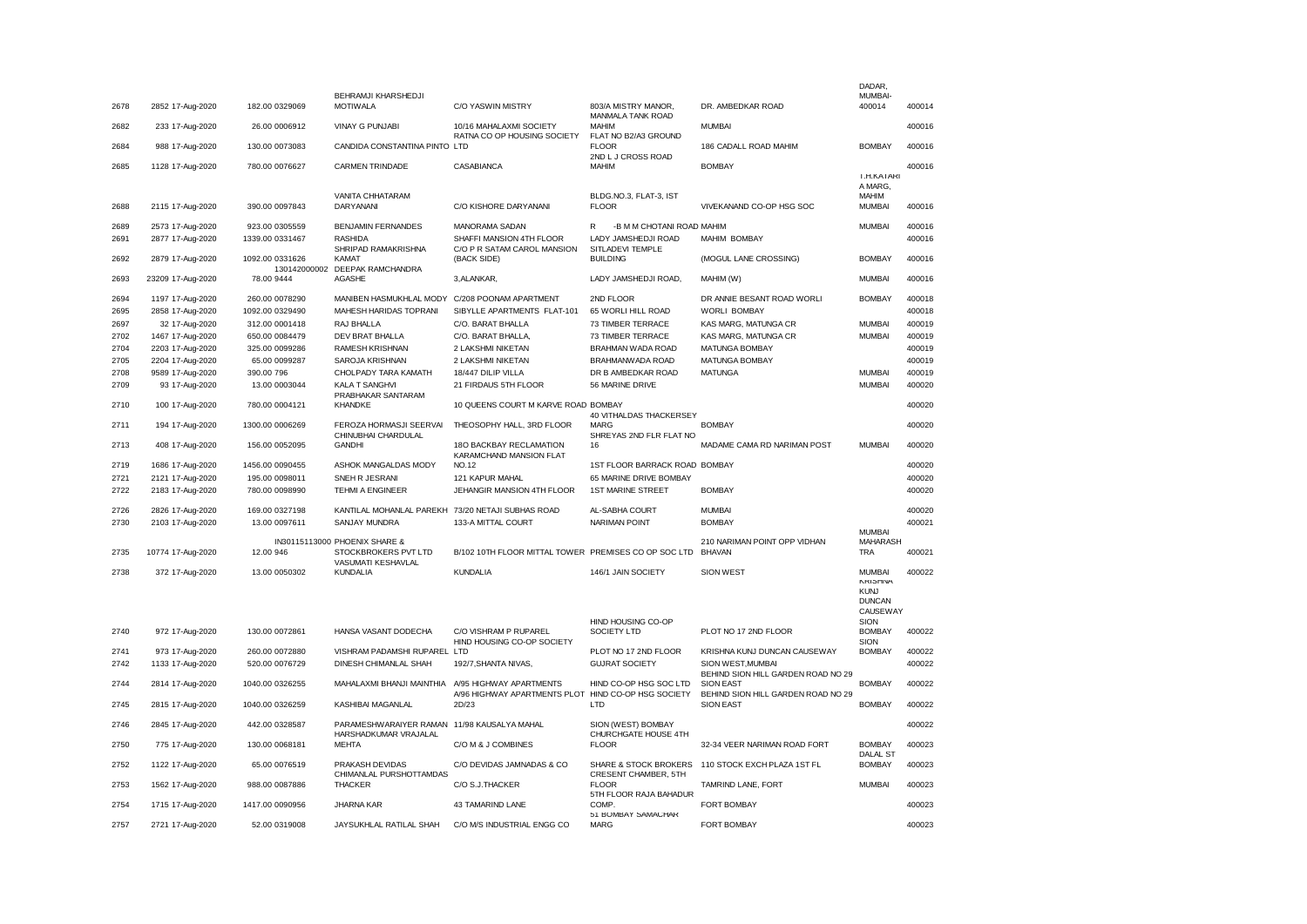| 2759         | 722 17-Aug-2020                      | 1092.00 0067101                   | DATTARAM YESHWANT<br>AMBAYE                                    | DR.RANGNEKAR'S CO-OP.<br>HSG.SOC.LTD.                                    | 3RD FLOOR FLAT NO.13                                            | PLOT NO.51 SHIV SRUSHTI                          | <b>KURLA</b><br>(EAST)<br><b>BOMBAY</b>          | 400024           |
|--------------|--------------------------------------|-----------------------------------|----------------------------------------------------------------|--------------------------------------------------------------------------|-----------------------------------------------------------------|--------------------------------------------------|--------------------------------------------------|------------------|
|              |                                      |                                   |                                                                |                                                                          |                                                                 |                                                  |                                                  | 400025           |
| 2760<br>2762 | 185 17-Aug-2020<br>652 17-Aug-2020   | 182.00 0006086<br>13.00 0065015   | BHANUMATI BHASKAR GUPTE<br><b>BHOGILAL MANILAL TRIVEDI</b>     | KAMANA CO-OP SOCIETY<br>6/27 SAGAR PRABHA                                | BLDG NO-2, FLAT NO-5<br>P.BALU MARG<br>APPA SAHEB MARATHE       | S K BOLE ROAD, PRABHADEVI<br>PRABHADEVI BOMBAY   | <b>BOMBAY</b>                                    | 400025           |
| 2763         | 2729 17-Aug-2020                     | 1040.00 0319488                   | DAULAL SURAJRATAN DAMANI                                       | MAMTA 'B' FLAT NO.41/42                                                  | <b>MARG</b>                                                     | PRABHADEVI BOMBAY                                |                                                  | 400025           |
| 2764         | 23 17-Aug-2020                       | 260.00 0001069                    | MADHUKANTA T GANDHI                                            | <b>HARI BHAVAN</b>                                                       | 64 PEDDAR ROAD                                                  | <b>MUMBAI</b>                                    |                                                  | 400026           |
| 2765         | 51 17-Aug-2020                       | 780.00 0001891                    | RAMSARAN MEHRA                                                 | A/11 SNEH SADAN                                                          | NOWROJI GAMADIA ROAD                                            | <b>BOMBAY</b>                                    |                                                  | 400026           |
| 2766         | 153 17-Aug-2020                      | 936.00 0005378                    | RAM S TARNEJA                                                  | 4, PASHMINA                                                              | 33A, PEDDAR ROAD,                                               | <b>MUMBAI</b>                                    |                                                  | 400026           |
| 2769         | 375 17-Aug-2020                      | 91.00 0050331                     | SUBHASH CHANDRA BATRA                                          | C/O DR K PRAHLAD                                                         | 7/33 SHAM VIWAS                                                 | <b>WARDEN ROAD</b>                               | <b>MUMBAI</b>                                    | 400026           |
| 2772         | 475 17-Aug-2020                      | 390.00 0055428                    | FRENY DARA MEHTA                                               | KEKI COURT CUMBALLA HILL RD                                              |                                                                 |                                                  | <b>MUMBAI</b>                                    | 400026           |
| 2773         | 621 17-Aug-2020                      | 65.00 0064096                     | KAMLA GURSARAN ADVANI                                          | 23 PENTACLE<br>INVESTORS ADVISORY SERVICES                               | <b>BD ROAD</b>                                                  | SOPHIA COLLEGE LANE                              | <b>BOMBAY</b>                                    | 400026           |
| 2776         | 1109 17-Aug-2020                     | 260.00 0076186                    | SHEILA MOTI SHAHANI                                            | <b>APT</b>                                                               | 8/11 FIRST FLOOR                                                | 51-P WARDEN ROAD                                 | <b>BOMBAY</b>                                    | 400026           |
| 2777         | 1277 17-Aug-2020                     | 442.00 0080020                    | SHANTILAL V VAKHARIA                                           | 104-B SURYA APARTMENTS                                                   | 53 BHULABHAI DESAI ROAD                                         | <b>BOMBAY</b>                                    |                                                  | 400026           |
| 2781         | 2065 17-Aug-2020                     | 364.00 0096864                    | MANHARLAL KAPADIA                                              | 405, CUMBALA CREST                                                       | 42, PEDDAR ROAD                                                 | <b>BOMBAY</b>                                    |                                                  | 400026           |
| 2785<br>2786 | 2709 17-Aug-2020<br>2891 17-Aug-2020 | 494.00 0318199<br>26.00 0332516   | THAKORLAL BHAILAL DESAI<br>NIKUNJ NATVERLAL<br><b>MAZUMDAR</b> | <b>B-15 ANAND DARSHAN</b><br>HORMUZO APARTMENTS FLAT NO<br>504 5TH FLOOR | 1ST FLOOR<br>131 AUGUST KRANTI MARG<br><b>GOWALIA TANK ROAD</b> | 13 GOPALRAO DESHMUKH MARG<br>NEAR SHALIMAR HOTEL | <b>BOMBAY</b><br><b>BOMBAY</b>                   | 400026<br>400026 |
| 2787         | 2927 17-Aug-2020                     | 299.00 0335320                    | CHAMPAKLAL DALICHAND<br><b>SHAH</b>                            | 37 ANAND DARSHAN                                                         | 13 PEDDER ROAD                                                  | <b>BOMBAY</b>                                    |                                                  | 400026           |
|              |                                      |                                   |                                                                |                                                                          |                                                                 |                                                  |                                                  |                  |
| 2788         | 2938 17-Aug-2020                     | 52.00 0335649                     | LAKSHMI DEVI MENDA                                             | 12 BRIJ BHAVAN 6TH FLOOR                                                 | 630 PEDDAR ROAD BOMBAY                                          |                                                  |                                                  | 400026           |
| 2790         | 3665 17-Aug-2020                     | 208.00 1203596                    | ROHAN P R MATHIAS                                              | 44 USHA KIRAN                                                            | 15, CARMICHAEL ROAD,                                            | <b>MUMBAI</b>                                    |                                                  | 400026           |
| 2791<br>2793 | 196 17-Aug-2020<br>1978 17-Aug-2020  | 598.00 0006341<br>1300.00 0095309 | DADI J. BALSARA<br>MINOO RUSTOMJI<br>PALKHIWALLA               | 13/5 RUSTOM BAUG.<br>37,E BLOCK, JERBAI BAUG                             | <b>SANT SAVTA MARG</b><br><b>BYCULLA, EAST</b>                  | <b>BYCULLA</b><br>DR AMBEDKAR ROAD               | <b>MUMBAI</b><br><b>BOMBAY</b>                   | 400027<br>400027 |
| 2794         | 2525 17-Aug-2020                     | 195.00 0302202                    | <b>HP DESSA</b>                                                | C/O NICHOLS PEREIRA 8, HOMAYA<br><b>BUILDING</b>                         | 179 VICTORIA GARDEN<br><b>ROAD</b>                              | <b>BYCULLA</b>                                   | <b>MUMBAI</b>                                    | 400027           |
|              |                                      |                                   |                                                                | 9 SARVAMANGAL HOUSING                                                    |                                                                 |                                                  |                                                  |                  |
| 2796         | 442 17-Aug-2020                      | 728.00 0053689                    | MANGALA MADHAV PRADHAN                                         | SOCIETY                                                                  | 15 COLLEGE STREET                                               | DADAR BOMBAY                                     |                                                  | 400028           |
| 2797         | 498 17-Aug-2020                      | 13.00 0056680                     | MANDAKINI VASANT BORKAR                                        | 131 KAIVALYADHAM                                                         | DR M B RAUT ROAD                                                |                                                  | <b>MUMBAI</b>                                    | 400028           |
| 2801         | 2020 17-Aug-2020                     | 234.00 0096066                    | <b>GEETA ASHOK GOKARN</b>                                      | 1/2 JADAV BHUVAN<br>DADAR ANUPAM CO-OP HSG SOC                           | DR DSILVA ROAD                                                  | DADAR (W.R.)                                     | <b>MUMBAI</b><br>SHIVAJI<br><b>PARK</b><br>DADAR | 400028           |
| 2803         | 2836 17-Aug-2020                     | 299.00 0327953                    | VIJAY SHRIDHAR PARALKAR                                        | LTD                                                                      | PLOT NO 5-B BLOCK NO 4                                          | IST FLOOR S H PARALKAR MARG                      | <b>BOMBAY</b>                                    | 400028           |
| 2807         | 2589 17-Aug-2020                     | 1092.00 0308222                   | PADMA GANESAN                                                  | 15/135 PRABHU NIVAS                                                      | NEXT TO KANNADA SCHOOL WADALA BOMBAY                            |                                                  | TARDEO, M                                        | 400031           |
| 2813         | 3531 17-Aug-2020                     | 299.00 1202200                    | CHETNA KAJI                                                    | FLAT II B, 15TH FLOOR                                                    | <b>GREAT EASTERN ROYALE</b>                                     | 333, BELASSIS ROAD                               | <b>UMBAI</b>                                     | 400034           |
| 2815         | 19843 17-Aug-2020                    | 195.00 9989                       | <b>GUPTA GAURAV SATISH</b><br><b>DHUN KAIKHUSHROO</b>          | 2 B II GREAT EASTERN ROYALE                                              | 333 BELLASSIS ROAD                                              | <b>TARDEO</b>                                    | <b>MUMBAI</b>                                    | 400034           |
| 2820         | 1254 17-Aug-2020                     | 442.00 0079583                    | SORABJEE MODY                                                  | 41-C MEHERINA                                                            | 51,-C NEPEAN SEA ROAD                                           | <b>BOMBAY</b>                                    |                                                  | 400036           |
| 2821         | 1645 17-Aug-2020                     | 1040.00 0089795                   | DADU GORDHANDAS MULTANI 4 TULSI MAHAL                          |                                                                          | RAGHAVJI ROAD                                                   | <b>GOWALIA TANK BOMBAY</b>                       |                                                  | 400036           |
| 2823         | 1887 17-Aug-2020                     | 780.00 0093391                    | DOLAT SOHRAB ADAJANIA                                          | 4-A MALABAR APARTMENTS                                                   | OFF NAPEAN ROAD                                                 | NEAR NAPEAN SEA ROAD                             | <b>BOMBAY</b>                                    | 400036           |
| 2824         | 2528 17-Aug-2020                     | 208.00 0302357                    | KAMLA SHEWARAM JAISINGH<br>MURLIDHAR PARSRAM                   | <b>GRAND PARADI APTS</b>                                                 | C-142 14TH FLOOR                                                | <b>KEMP'S CORNER</b>                             | <b>BOMBAY</b>                                    | 400036           |
| 2827         | 2555 17-Aug-2020                     | 13.00 0303999                     | <b>MANDHYAN</b>                                                | 6-B/112 S.S.S.NAGAR                                                      | <b>KOLIWADA</b><br>COLABA CAUSEWAY                              | <b>BOMBAY</b>                                    |                                                  | 400037           |
| 2828         | 628 17-Aug-2020                      | 260.00 0064242                    | MEHROO EDALJI PANTHAKY                                         | M-38 CUSROW BAUG                                                         | <b>BOMBAY</b>                                                   |                                                  |                                                  | 400039           |
| 2830         | 1002 17-Aug-2020                     | 1144.00 0073393                   | RUTTY HORMUSJI BHARUCHA                                        | MOTI MANSION 3RD FLOOR                                                   | 10 BEST MARG<br>SHAHID BHAGAT SINGH                             | <b>BOMBAY</b>                                    |                                                  | 400039           |
| 2831         | 1574 17-Aug-2020                     | 104.00 0088099                    | GUSTASP PIROJSHAW ANTIA                                        | M-16 CUSROW BAUG                                                         | <b>ROAD</b>                                                     | <b>BOMBAY</b>                                    |                                                  | 400039           |
| 2832         | 2936 17-Aug-2020                     | 234.00 0335569                    | NOSHIR DARASHAW KAPADIA                                        | <b>CUSROW BAUG</b>                                                       | F-10 COLABA CAUSEWAY                                            | <b>BOMBAY</b>                                    |                                                  | 400039           |
| 2833         | 788 17-Aug-2020                      | 910.00 0068552                    | MIRA SHRINATH KALBAG                                           | C/O DR S S KALBAG<br>"HARE KRISHNA" BUNGALOW                             | 10RA 6 SILVER SANDS                                             | JUHU TARA ROAD                                   | <b>BOMBAY</b>                                    | 400049           |
| 2834         | 1198 17-Aug-2020                     | 260.00 0078320                    | PARESH PRANJIVAN VALIA                                         | NORTH SOUTH ROAD NO 8                                                    | J.V.P.D. SCHEME                                                 | VILE PARLE WEST                                  | <b>BOMBAY</b><br><b>GULMOHAR</b>                 | 400049           |
| 2835         | 1364 17-Aug-2020                     | 312.00 0082055                    | PANKAJ MOHANLAL DOSHI                                          | JUHU NEEL SAGAR BUILDING                                                 | FLAT NO.1/1 FIRST FLOOR                                         | NEAR SAURASHTRA SOCIETY                          | <b>ROAD</b><br><b>BOMBAY</b>                     | 400049           |
|              |                                      |                                   |                                                                |                                                                          |                                                                 |                                                  | N S ROAD                                         |                  |
| 2836         | 1509 17-Aug-2020                     | 260.00 0086169                    | <b>JENNIFER D'SOUZA</b>                                        | C/O MR JOHN CAJETAN DESOUZA                                              | PLOT NO 66 FAIRVILLE<br><b>ESTATE</b>                           | VITHAL NAGAR SOCIETY 2ND FLOOR                   | <b>NO 12 JUHU</b><br><b>BOMBAY</b>               | 400049           |
|              |                                      |                                   |                                                                |                                                                          |                                                                 |                                                  |                                                  |                  |
| 2838         | 2903 17-Aug-2020                     | 130.00 0333599                    | VISHWANATH KEDIA                                               | VISHWASHANTI, 30-E, AZAD ROAD, JUHU KOLIWADA,                            |                                                                 | JUHU                                             | <b>MUMBAI</b>                                    | 400049           |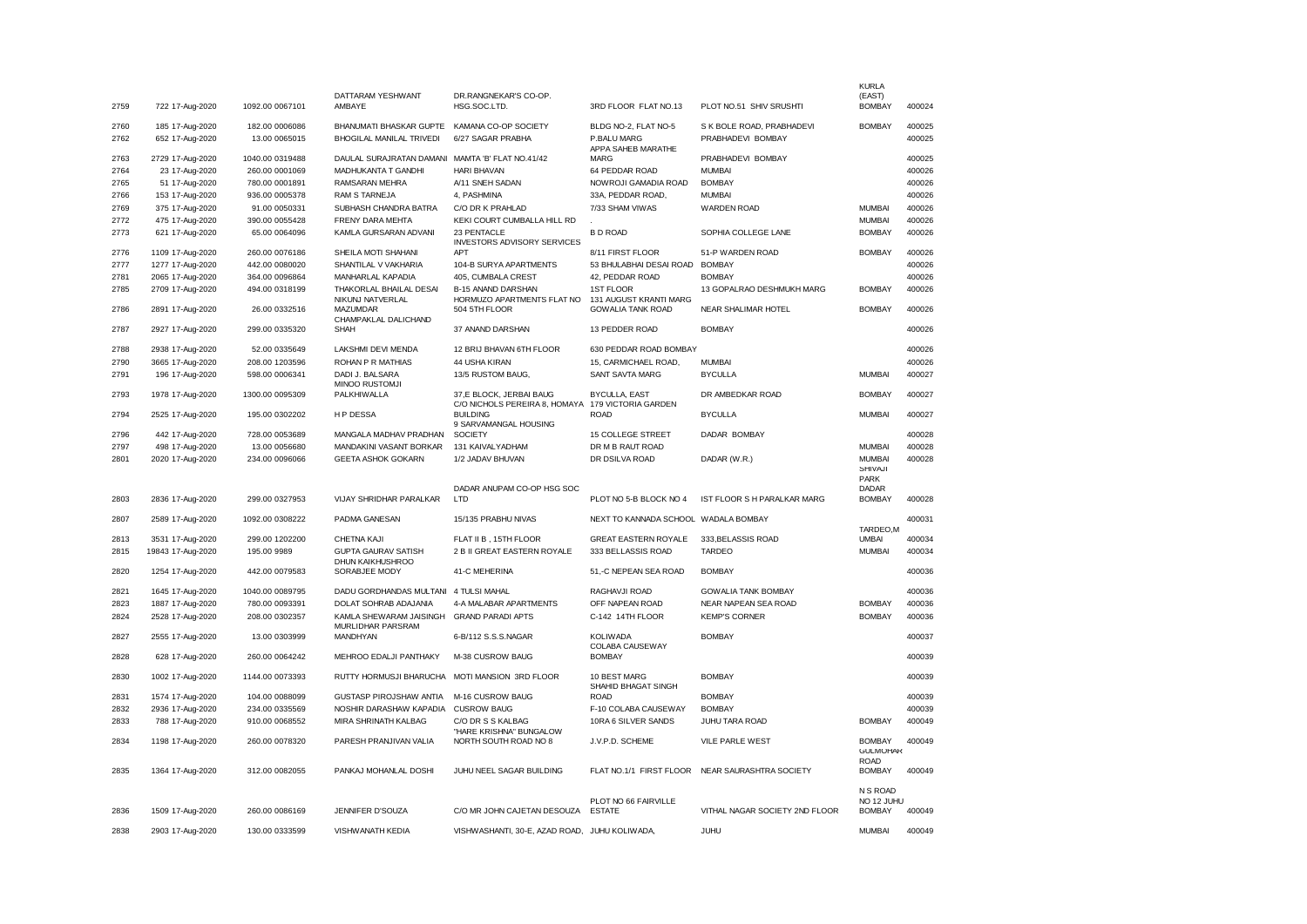| 366 17-Aug-2020   | 390.00 0010175                                                                                                                                                                                                                            | MEHERANGIZ JAMSHED<br>KOTWAL                                                                                                                                                                      | C/O DINYAR J MEHTA                                                                                                                                                                                                                                                                                                                                                                                   | 404 SILVER CASCADE                                                                                                                                                                                                                                                                                                                                                                                                                                                   | MOUNT MARY ROAD, BANDRA                                                                                                                                                                                                                                                                                                               | <b>MUMBAI</b>                                                                                                                                                                                                                                                                              | 400050                                                         |
|-------------------|-------------------------------------------------------------------------------------------------------------------------------------------------------------------------------------------------------------------------------------------|---------------------------------------------------------------------------------------------------------------------------------------------------------------------------------------------------|------------------------------------------------------------------------------------------------------------------------------------------------------------------------------------------------------------------------------------------------------------------------------------------------------------------------------------------------------------------------------------------------------|----------------------------------------------------------------------------------------------------------------------------------------------------------------------------------------------------------------------------------------------------------------------------------------------------------------------------------------------------------------------------------------------------------------------------------------------------------------------|---------------------------------------------------------------------------------------------------------------------------------------------------------------------------------------------------------------------------------------------------------------------------------------------------------------------------------------|--------------------------------------------------------------------------------------------------------------------------------------------------------------------------------------------------------------------------------------------------------------------------------------------|----------------------------------------------------------------|
| 436 17-Aug-2020   | 65.00 0053374                                                                                                                                                                                                                             | <b>HAMAWALLA</b>                                                                                                                                                                                  | NO.520                                                                                                                                                                                                                                                                                                                                                                                               | N.A. PETER DIAS ROAD                                                                                                                                                                                                                                                                                                                                                                                                                                                 | HILL ROAD BANDRA                                                                                                                                                                                                                                                                                                                      | <b>BOMBAY</b>                                                                                                                                                                                                                                                                              | 400050                                                         |
| 451 17-Aug-2020   | 546.00 0054064                                                                                                                                                                                                                            | SAMSI                                                                                                                                                                                             | A/11 ANAND COURT                                                                                                                                                                                                                                                                                                                                                                                     | DR RAGHUNATH MARG                                                                                                                                                                                                                                                                                                                                                                                                                                                    | <b>BANDRA BOMBAY</b>                                                                                                                                                                                                                                                                                                                  |                                                                                                                                                                                                                                                                                            | 400050                                                         |
|                   |                                                                                                                                                                                                                                           |                                                                                                                                                                                                   |                                                                                                                                                                                                                                                                                                                                                                                                      |                                                                                                                                                                                                                                                                                                                                                                                                                                                                      |                                                                                                                                                                                                                                                                                                                                       | <b>MUMBAI</b>                                                                                                                                                                                                                                                                              | 400050                                                         |
| 493 17-Aug-2020   | 364.00 0056464                                                                                                                                                                                                                            | SOSAMMA THOMAS                                                                                                                                                                                    | 8 FRIENDSHIP 54B 23RD ROAD                                                                                                                                                                                                                                                                                                                                                                           | TPS III BANDRA                                                                                                                                                                                                                                                                                                                                                                                                                                                       |                                                                                                                                                                                                                                                                                                                                       | <b>MUMBAI</b>                                                                                                                                                                                                                                                                              | 400050                                                         |
| 586 17-Aug-2020   | 286.00 0062668                                                                                                                                                                                                                            | ALOO PESTONJI MASTER                                                                                                                                                                              | <b>KATGARA</b>                                                                                                                                                                                                                                                                                                                                                                                       |                                                                                                                                                                                                                                                                                                                                                                                                                                                                      |                                                                                                                                                                                                                                                                                                                                       | <b>BOMBAY</b>                                                                                                                                                                                                                                                                              | 400050                                                         |
| 760 17-Aug-2020   | 13.00 0067975                                                                                                                                                                                                                             | AYODHYA MADHURAM KAPUR                                                                                                                                                                            | W-5 APSARA 61-B PALI HILL<br>THOMAS TERRACE GROUND                                                                                                                                                                                                                                                                                                                                                   | <b>BANDRA BOMBAY</b>                                                                                                                                                                                                                                                                                                                                                                                                                                                 |                                                                                                                                                                                                                                                                                                                                       |                                                                                                                                                                                                                                                                                            | 400050                                                         |
| 841 17-Aug-2020   | 936.00 0070107                                                                                                                                                                                                                            | <b>BHAVANI AMIN</b>                                                                                                                                                                               | <b>FLOOR</b>                                                                                                                                                                                                                                                                                                                                                                                         | 23 ST DOMINIC ROAD                                                                                                                                                                                                                                                                                                                                                                                                                                                   | <b>BANDRA</b>                                                                                                                                                                                                                                                                                                                         | <b>BOMBAY</b>                                                                                                                                                                                                                                                                              | 400050                                                         |
| 1612 17-Aug-2020  | 364.00 0089025                                                                                                                                                                                                                            | <b>BIDHAN AMIN</b>                                                                                                                                                                                | <b>THOMAS TERRACE</b>                                                                                                                                                                                                                                                                                                                                                                                | 23 ST. DOMINIC ROAD                                                                                                                                                                                                                                                                                                                                                                                                                                                  | <b>BANDRA BOMBAY</b>                                                                                                                                                                                                                                                                                                                  |                                                                                                                                                                                                                                                                                            | 400050                                                         |
| 2017 17-Aug-2020  | 104.00 0096037                                                                                                                                                                                                                            |                                                                                                                                                                                                   |                                                                                                                                                                                                                                                                                                                                                                                                      | 31 PERRY CROSS ROAD                                                                                                                                                                                                                                                                                                                                                                                                                                                  | <b>BANDRA (WEST)</b>                                                                                                                                                                                                                                                                                                                  | <b>BOMBAY</b>                                                                                                                                                                                                                                                                              | 400050                                                         |
| 2134 17-Aug-2020  | 1300.00 0098342                                                                                                                                                                                                                           | SHIRIN M DOCTOR                                                                                                                                                                                   | 701 KALPANA 'B'                                                                                                                                                                                                                                                                                                                                                                                      | BANDRA (W)                                                                                                                                                                                                                                                                                                                                                                                                                                                           | <b>BOMBAY</b>                                                                                                                                                                                                                                                                                                                         |                                                                                                                                                                                                                                                                                            | 400050                                                         |
| 2654 17-Aug-2020  | 390.00 0312632                                                                                                                                                                                                                            | <b>MOTWANI</b>                                                                                                                                                                                    | 5 NAVSONARBALA                                                                                                                                                                                                                                                                                                                                                                                       |                                                                                                                                                                                                                                                                                                                                                                                                                                                                      |                                                                                                                                                                                                                                                                                                                                       |                                                                                                                                                                                                                                                                                            | 400050                                                         |
|                   |                                                                                                                                                                                                                                           |                                                                                                                                                                                                   |                                                                                                                                                                                                                                                                                                                                                                                                      | T P S III BANDRA                                                                                                                                                                                                                                                                                                                                                                                                                                                     |                                                                                                                                                                                                                                                                                                                                       |                                                                                                                                                                                                                                                                                            | 400050                                                         |
|                   |                                                                                                                                                                                                                                           |                                                                                                                                                                                                   |                                                                                                                                                                                                                                                                                                                                                                                                      |                                                                                                                                                                                                                                                                                                                                                                                                                                                                      |                                                                                                                                                                                                                                                                                                                                       |                                                                                                                                                                                                                                                                                            | 400050                                                         |
|                   |                                                                                                                                                                                                                                           |                                                                                                                                                                                                   |                                                                                                                                                                                                                                                                                                                                                                                                      |                                                                                                                                                                                                                                                                                                                                                                                                                                                                      |                                                                                                                                                                                                                                                                                                                                       |                                                                                                                                                                                                                                                                                            | 400050                                                         |
|                   |                                                                                                                                                                                                                                           |                                                                                                                                                                                                   |                                                                                                                                                                                                                                                                                                                                                                                                      |                                                                                                                                                                                                                                                                                                                                                                                                                                                                      |                                                                                                                                                                                                                                                                                                                                       |                                                                                                                                                                                                                                                                                            | 400050                                                         |
|                   |                                                                                                                                                                                                                                           |                                                                                                                                                                                                   |                                                                                                                                                                                                                                                                                                                                                                                                      |                                                                                                                                                                                                                                                                                                                                                                                                                                                                      |                                                                                                                                                                                                                                                                                                                                       |                                                                                                                                                                                                                                                                                            | 400050                                                         |
|                   |                                                                                                                                                                                                                                           |                                                                                                                                                                                                   |                                                                                                                                                                                                                                                                                                                                                                                                      |                                                                                                                                                                                                                                                                                                                                                                                                                                                                      |                                                                                                                                                                                                                                                                                                                                       |                                                                                                                                                                                                                                                                                            | 400050                                                         |
|                   |                                                                                                                                                                                                                                           |                                                                                                                                                                                                   |                                                                                                                                                                                                                                                                                                                                                                                                      |                                                                                                                                                                                                                                                                                                                                                                                                                                                                      |                                                                                                                                                                                                                                                                                                                                       |                                                                                                                                                                                                                                                                                            | 400051                                                         |
|                   |                                                                                                                                                                                                                                           |                                                                                                                                                                                                   |                                                                                                                                                                                                                                                                                                                                                                                                      |                                                                                                                                                                                                                                                                                                                                                                                                                                                                      |                                                                                                                                                                                                                                                                                                                                       |                                                                                                                                                                                                                                                                                            | 400052                                                         |
|                   |                                                                                                                                                                                                                                           |                                                                                                                                                                                                   |                                                                                                                                                                                                                                                                                                                                                                                                      |                                                                                                                                                                                                                                                                                                                                                                                                                                                                      |                                                                                                                                                                                                                                                                                                                                       |                                                                                                                                                                                                                                                                                            |                                                                |
| 2057 17-Aug-2020  | 390.00 0096782                                                                                                                                                                                                                            | <b>ASWANI</b>                                                                                                                                                                                     | ISH-KRIPA                                                                                                                                                                                                                                                                                                                                                                                            | PLOT NO.617                                                                                                                                                                                                                                                                                                                                                                                                                                                          | 14TH ROAD, KHAR                                                                                                                                                                                                                                                                                                                       | <b>BOMBAY</b>                                                                                                                                                                                                                                                                              | 400052                                                         |
| 2172 17-Aug-2020  | 1196.00 0098739                                                                                                                                                                                                                           | CHARLOTTE DESOUZA                                                                                                                                                                                 | MOHAMEDI MANZIL S V ROAD                                                                                                                                                                                                                                                                                                                                                                             | <b>KHAR BOMBAY</b>                                                                                                                                                                                                                                                                                                                                                                                                                                                   |                                                                                                                                                                                                                                                                                                                                       |                                                                                                                                                                                                                                                                                            | 400052                                                         |
| 2230 17-Aug-2020  | 780.00 0099943                                                                                                                                                                                                                            | BEHARI SHAMDAS CHHABRIA                                                                                                                                                                           | BRIGHT LAND CO.OP.HSG.SOC.                                                                                                                                                                                                                                                                                                                                                                           | PLOT NO-440 FLAT NO-9                                                                                                                                                                                                                                                                                                                                                                                                                                                | 14TH ROAD T.P.S.3 KHAR                                                                                                                                                                                                                                                                                                                | <b>BOMBAY</b>                                                                                                                                                                                                                                                                              | 400052                                                         |
| 2763 17-Aug-2020  | 728.00 0322004                                                                                                                                                                                                                            | JAIDEVI TULSIDAS LULLA                                                                                                                                                                            | 1 DAN KUTIR 12TH ROAD<br>NO.2 1ST FLOOR GANGA JAMUNA                                                                                                                                                                                                                                                                                                                                                 | <b>KHAR</b>                                                                                                                                                                                                                                                                                                                                                                                                                                                          | <b>BOMBAY</b>                                                                                                                                                                                                                                                                                                                         |                                                                                                                                                                                                                                                                                            | 400052                                                         |
| 2889 17-Aug-2020  | 767.00 0332464                                                                                                                                                                                                                            | KAMLA G SIPAHIMALANI                                                                                                                                                                              | MILAN CO-OP.                                                                                                                                                                                                                                                                                                                                                                                         | <b>HOUSING SOCIETY</b>                                                                                                                                                                                                                                                                                                                                                                                                                                               | 3RD ROAD KHAR (WEST)                                                                                                                                                                                                                                                                                                                  | <b>BOMBAY</b>                                                                                                                                                                                                                                                                              | 400052                                                         |
| 3705 17-Aug-2020  | 1092.00 1203881                                                                                                                                                                                                                           | SANJAY GOEL                                                                                                                                                                                       | 9 MOTI MAHAL                                                                                                                                                                                                                                                                                                                                                                                         | 3RD ROAD, KHAR (W)                                                                                                                                                                                                                                                                                                                                                                                                                                                   | <b>MUMBAI</b>                                                                                                                                                                                                                                                                                                                         |                                                                                                                                                                                                                                                                                            | 400052                                                         |
| 4526 17-Aug-2020  | 52.00 1208079                                                                                                                                                                                                                             | JOSEPH LEO FONSECA                                                                                                                                                                                | 1/A CHUIM                                                                                                                                                                                                                                                                                                                                                                                            |                                                                                                                                                                                                                                                                                                                                                                                                                                                                      |                                                                                                                                                                                                                                                                                                                                       | <b>MUMBAI</b><br><b>ANDHERI</b>                                                                                                                                                                                                                                                            | 400052                                                         |
| 2718 17-Aug-2020  | 390.00 0318694                                                                                                                                                                                                                            | LAJVANTI LALCHAND                                                                                                                                                                                 | 201 'B' RESIDENCY                                                                                                                                                                                                                                                                                                                                                                                    | LOKHANDWALA COMPLEX                                                                                                                                                                                                                                                                                                                                                                                                                                                  | OFF FOUR BUNGALOWS                                                                                                                                                                                                                                                                                                                    | <b>MUMBAI</b>                                                                                                                                                                                                                                                                              | 400053                                                         |
| 2907 17-Aug-2020  | 390.00 0333963                                                                                                                                                                                                                            | <b>BALKISHAN KABRA</b>                                                                                                                                                                            | <b>COMPLEX</b>                                                                                                                                                                                                                                                                                                                                                                                       | <b>ROAD</b>                                                                                                                                                                                                                                                                                                                                                                                                                                                          | ANDHERI (WEST)                                                                                                                                                                                                                                                                                                                        | <b>MUMBAI</b>                                                                                                                                                                                                                                                                              | 400053                                                         |
| 9538 17-Aug-2020  | 78.00 507                                                                                                                                                                                                                                 | CHAMANKAR                                                                                                                                                                                         | 12 LA TERRESSA                                                                                                                                                                                                                                                                                                                                                                                       | <b>FOUR BUNGLOWS</b>                                                                                                                                                                                                                                                                                                                                                                                                                                                 | ANDHERI WEST                                                                                                                                                                                                                                                                                                                          | <b>MUMBAI</b>                                                                                                                                                                                                                                                                              | 400053                                                         |
| 19856 17-Aug-2020 | 13.00 8359                                                                                                                                                                                                                                | <b>MALA SINHA</b>                                                                                                                                                                                 | 801 17                                                                                                                                                                                                                                                                                                                                                                                               | <b>INDRA DARSHAN</b>                                                                                                                                                                                                                                                                                                                                                                                                                                                 | LOKHANDWALA ANDHERI W                                                                                                                                                                                                                                                                                                                 | <b>MUMBAI</b>                                                                                                                                                                                                                                                                              | 400053                                                         |
| 1675 17-Aug-2020  | 78.00 0090352                                                                                                                                                                                                                             | VADHELVALA                                                                                                                                                                                        | 23-D RAMESHWAR IIND FLOOR                                                                                                                                                                                                                                                                                                                                                                            | S.V.ROAD                                                                                                                                                                                                                                                                                                                                                                                                                                                             | SANTACRUZ (W) BOMBAY                                                                                                                                                                                                                                                                                                                  |                                                                                                                                                                                                                                                                                            | 400054                                                         |
|                   | 364.00 0096225                                                                                                                                                                                                                            | PRAGNA PARIMAL MEHTA                                                                                                                                                                              | <b>BLDG</b>                                                                                                                                                                                                                                                                                                                                                                                          |                                                                                                                                                                                                                                                                                                                                                                                                                                                                      |                                                                                                                                                                                                                                                                                                                                       | <b>BOMBAY</b>                                                                                                                                                                                                                                                                              | 400054                                                         |
|                   |                                                                                                                                                                                                                                           |                                                                                                                                                                                                   |                                                                                                                                                                                                                                                                                                                                                                                                      |                                                                                                                                                                                                                                                                                                                                                                                                                                                                      |                                                                                                                                                                                                                                                                                                                                       |                                                                                                                                                                                                                                                                                            | 400054                                                         |
|                   |                                                                                                                                                                                                                                           | <b>HANSA PRADYUMAN</b>                                                                                                                                                                            |                                                                                                                                                                                                                                                                                                                                                                                                      |                                                                                                                                                                                                                                                                                                                                                                                                                                                                      |                                                                                                                                                                                                                                                                                                                                       | SANTACRU                                                                                                                                                                                                                                                                                   |                                                                |
| 2918 17-Aug-2020  | 1040.00 0334678                                                                                                                                                                                                                           | <b>MUGATWALA</b>                                                                                                                                                                                  | C/O SUDHIR CHOKSEY                                                                                                                                                                                                                                                                                                                                                                                   | 3 NARAYAN APTS.                                                                                                                                                                                                                                                                                                                                                                                                                                                      | 63-B MAIN AVENUE                                                                                                                                                                                                                                                                                                                      | <b>BOMBAY</b>                                                                                                                                                                                                                                                                              | 400054                                                         |
| 3678 17-Aug-2020  | 1300.00 1203705                                                                                                                                                                                                                           | PRAFUL BHAGWANDAS DESAI                                                                                                                                                                           |                                                                                                                                                                                                                                                                                                                                                                                                      |                                                                                                                                                                                                                                                                                                                                                                                                                                                                      |                                                                                                                                                                                                                                                                                                                                       | <b>MUMBAI</b>                                                                                                                                                                                                                                                                              | 400054                                                         |
|                   |                                                                                                                                                                                                                                           |                                                                                                                                                                                                   | 31 SIDDHI VINAYAK APTS, 3RD                                                                                                                                                                                                                                                                                                                                                                          | 3RD ROAD, SANTACRUZ                                                                                                                                                                                                                                                                                                                                                                                                                                                  |                                                                                                                                                                                                                                                                                                                                       |                                                                                                                                                                                                                                                                                            |                                                                |
|                   |                                                                                                                                                                                                                                           |                                                                                                                                                                                                   |                                                                                                                                                                                                                                                                                                                                                                                                      |                                                                                                                                                                                                                                                                                                                                                                                                                                                                      |                                                                                                                                                                                                                                                                                                                                       | <b>VILE PARLE</b>                                                                                                                                                                                                                                                                          | 400055                                                         |
|                   |                                                                                                                                                                                                                                           |                                                                                                                                                                                                   |                                                                                                                                                                                                                                                                                                                                                                                                      |                                                                                                                                                                                                                                                                                                                                                                                                                                                                      |                                                                                                                                                                                                                                                                                                                                       | (W)                                                                                                                                                                                                                                                                                        |                                                                |
|                   |                                                                                                                                                                                                                                           |                                                                                                                                                                                                   |                                                                                                                                                                                                                                                                                                                                                                                                      |                                                                                                                                                                                                                                                                                                                                                                                                                                                                      |                                                                                                                                                                                                                                                                                                                                       |                                                                                                                                                                                                                                                                                            |                                                                |
| 792 17-Aug-2020   | 26.00 0068721                                                                                                                                                                                                                             | USHA MANSHUKHLAL JUTHANI 5 HIRA ANAND BLDG                                                                                                                                                        |                                                                                                                                                                                                                                                                                                                                                                                                      | 17 SWASTIK SOCIETY                                                                                                                                                                                                                                                                                                                                                                                                                                                   | ROAD NO.2 JVPD SCHEME                                                                                                                                                                                                                                                                                                                 | <b>BOMBAY</b>                                                                                                                                                                                                                                                                              | 400056                                                         |
| 912 17-Aug-2020   | 195.00 0071702                                                                                                                                                                                                                            | CHUNILAL BHIMJI SHAH<br>DEVENDRA DOONGARSEY                                                                                                                                                       | 52 BAJAJ ROAD                                                                                                                                                                                                                                                                                                                                                                                        | 1 SONAL VILE PARLE (W)                                                                                                                                                                                                                                                                                                                                                                                                                                               | <b>BOMBAY</b>                                                                                                                                                                                                                                                                                                                         |                                                                                                                                                                                                                                                                                            | 400056                                                         |
| 1382 17-Aug-2020  | 104.00 0082429                                                                                                                                                                                                                            | <b>ASHAR</b><br>DEVENDRA DOONGARSEY                                                                                                                                                               | ANUPAM, 10-ANSARI ROAD                                                                                                                                                                                                                                                                                                                                                                               | VILE PARLE (WEST)                                                                                                                                                                                                                                                                                                                                                                                                                                                    | <b>MUMBAI</b>                                                                                                                                                                                                                                                                                                                         |                                                                                                                                                                                                                                                                                            | 400056                                                         |
| 1631 17-Aug-2020  | 26.00 0089559                                                                                                                                                                                                                             | <b>ASHAR</b>                                                                                                                                                                                      | ANUPAM, 10-ANSARI ROAD                                                                                                                                                                                                                                                                                                                                                                               | VILE PARLE (WEST)                                                                                                                                                                                                                                                                                                                                                                                                                                                    | <b>MUMBAI</b>                                                                                                                                                                                                                                                                                                                         |                                                                                                                                                                                                                                                                                            | 400056                                                         |
|                   | 480 17-Aug-2020<br>2689 17-Aug-2020<br>2715 17-Aug-2020<br>2821 17-Aug-2020<br>2855 17-Aug-2020<br>2912 17-Aug-2020<br>3682 17-Aug-2020<br>466 17-Aug-2020<br>489 17-Aug-2020<br>2027 17-Aug-2020<br>2904 17-Aug-2020<br>1066 17-Aug-2020 | 1092.00 0055686<br>117.00 0315204<br>416.00 0318460<br>52.00 0327022<br>65.00 0329355<br>624.00 0334227<br>260.00 1203742<br>182.00 0054766<br>130.00 0056249<br>52.00 0333687<br>1092.00 0075192 | ARDESHIR PIROJSHAW<br>SHANTABAI BHAVANISHANKAR<br>JEHANGIR BURJORJI<br>TREASURYVALA<br>HARISHKUMAR BASANTRAM<br>BENJAMIN PUTHENVEETTIL<br><b>THOMAS</b><br>HILDA AYODHYA KAPUR<br>ALFRED WILLIE JEDDO<br>MEHRU BURJOR SEERVAI<br>AVRAT KRISHNA CHOPRA<br>ANDREW GONSALVEZ<br>SUNDERLAL G SOMANI<br>SUNDERDAS THAKURDAS<br>IN30075710454 SHARAYU SHASHIKANT<br>SHREELEKHA RATILAL<br>RASILA PREMCHAND | SAI ASHISH FLAT NO.22 PLOT<br>5A PALI ROAD BANDRA<br>C/O MR BURJOR DORABJI<br>GULAMALI ESMAIL MERCHANT 101 KALPAK BELA<br>8 FRIENDSHIP 23 RD ROAD<br>W-5 APSARA 61-B PALI HILL<br>9 REBELLO ROAD<br>GREEN GATES FLAT NO 602<br>SHIVA FLAT 21 22 TURNER ROAD<br>BRITTO VILLA, 1ST FLOOR,<br>C-10/77 MIG COLONY<br>PRAKASH WAZIRCHAND SETH SETH NIVAS<br>22-A TILAK ROAD RIDDHI SIDDHI<br>C/O NAVINCHANDRA P JASWA<br>602/3 PANORAMA<br>SHANTI SADANAND NAGVEKAR FLOOR | SHERLY RAJAN ROAD<br><b>BANDRA BOMBAY</b><br><b>BANDRA BOMBAY</b><br>PERRY ROAD BANDRA<br><b>BANDRA BOMBAY</b><br>NO. 23, ST. PAUL'S ROAD<br><b>BANDRA EAST BOMBAY</b><br>659 16TH ROAD KHAR<br>RAWAL TOWERS- 501, SUNDERVAN BEHIND SAB TV, NEW LINK<br>OPP. KHIRA NAGAR<br>2ND FLOOR, BLOCK NO.15<br>AMIN VILLA BLOCK NO 101<br>EAST | 2/C HORMAZD APARTMENT 44 PALIMALA ROAD BANDRA<br>35,36-A GURU NANAK ROAD BANDRA BOMBAY<br><b>BOMBAY</b><br><b>BOMBAY</b><br><b>BANDRA</b><br>NEAR DOTS COLD STORAGE KHAR (WEST)<br>SANTACRUZ (W)<br>17 DATTATRAYA ROAD SANTACRUZ W<br>JAYSUKHLAL MEHTA MARG SANTACRUZ (W)<br><b>MUMBAI</b> | <b>MUMBAI</b><br><b>MUMBAI</b><br>(W)<br><b>BOMBAY</b><br>Z(W) |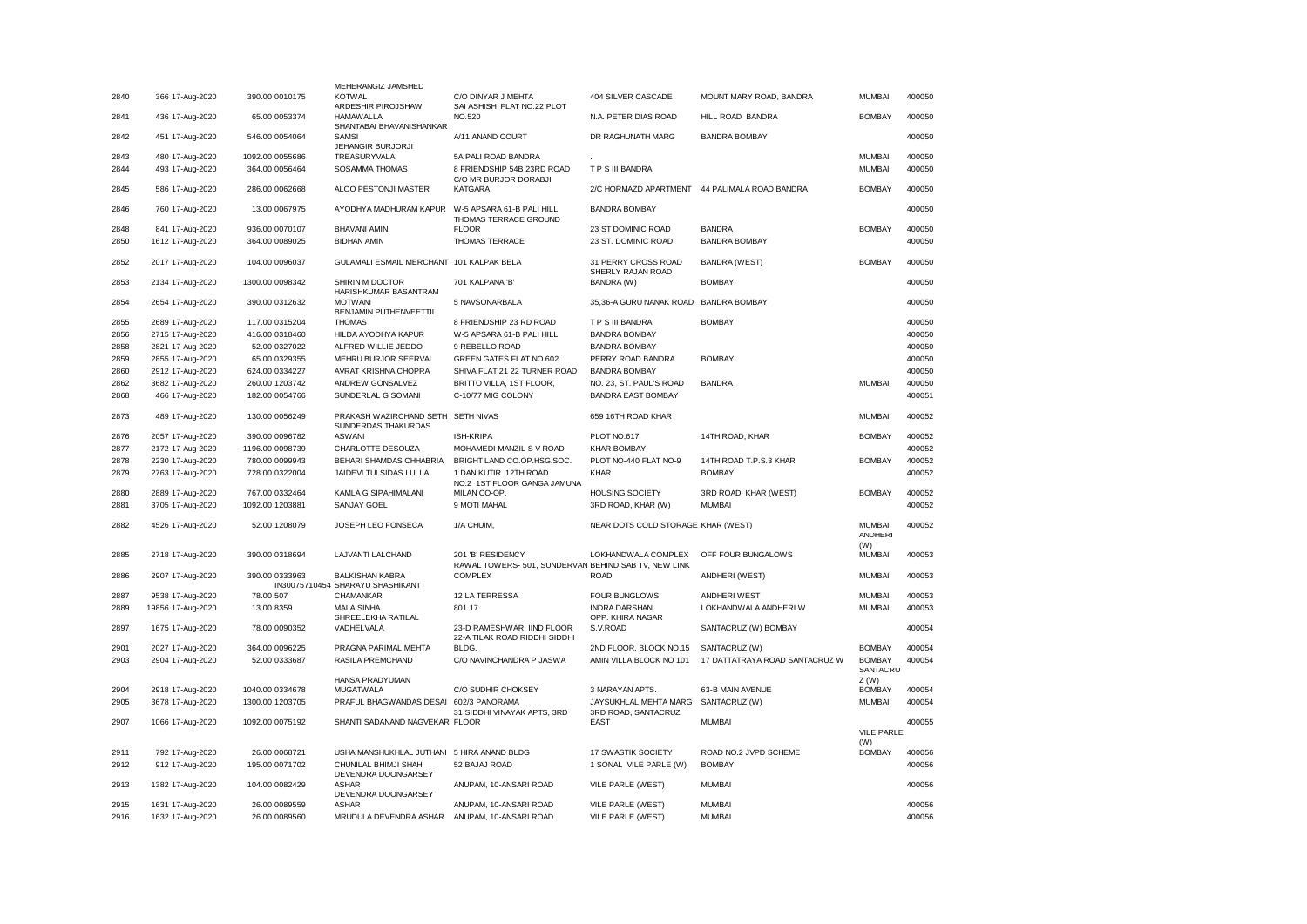| 2917 | 1667 17-Aug-2020  | 780.00 0090201  | BHARATKUMAR KARSANDAS<br><b>SAMPAT</b>                                | 22 JADAVJI KARA BLDG                                                 | 77 S V ROAD IRLA                                    | PARLE WEST BOMBAY                                                  |                                                                    | 400056 |
|------|-------------------|-----------------|-----------------------------------------------------------------------|----------------------------------------------------------------------|-----------------------------------------------------|--------------------------------------------------------------------|--------------------------------------------------------------------|--------|
|      |                   |                 | BHARATKUMAR KARSANDAS                                                 |                                                                      |                                                     |                                                                    |                                                                    |        |
| 2918 | 1668 17-Aug-2020  | 286.00 0090202  | <b>SAMPAT</b>                                                         | 22 JADAVJI KARA BLDG                                                 | 77 S V ROAD IRLA                                    | PARLE WEST BOMBAY                                                  |                                                                    | 400056 |
| 2919 | 2564 17-Aug-2020  | 780.00 0304619  | CHANDRAKANT HARJIVANDAS                                               | GOPAL BHUVAN 4TH FLOOR                                               | <b>BAPUBHAI VASHI RD</b>                            | VILLE PARLE WEST                                                   | <b>BOMBAY</b>                                                      | 400056 |
| 2923 | 3611 17-Aug-2020  | 936.00 1203048  | <b>MANSI N PATEL</b><br>VISHWANATH DINKER                             | ANANT SOCIETY, (A) No. 5,                                            | 113. D. J. ROAD,                                    | <b>MUMBAI</b>                                                      |                                                                    | 400056 |
| 2927 | 388 17-Aug-2020   | 520.00 0051324  | ANAOKER                                                               | 6 KALYANPUR HOUSE<br>SARDAR PATEL CO-OP HSG SCTY                     | DIXIT ROAD EXTENSION                                | VILE PARLE EAST                                                    | <b>MUMBAI</b>                                                      | 400057 |
| 2928 | 1388 17-Aug-2020  | 780.00 0082580  | ARCHANA THAKAR                                                        | LTD PATEL BAUG<br>SANTOSH SOCIETY THANAWALA                          |                                                     | BUILDING B SECOND FLOOR NEHRU ROAD VILE PARLE EAST                 | <b>BOMBAY</b>                                                      | 400057 |
| 2932 | 2603 17-Aug-2020  | 364.00 0309515  | SHANTILAL PRAGJI MEHTA<br>SAVCHAND DHARAMCHAND                        | LANE, B-WING                                                         | FLAT NO.20<br>TEJPAL ROAD VILE PARLE                | VILE PARLE (E)                                                     | <b>MUMBAI</b>                                                      | 400057 |
| 2933 | 2922 17-Aug-2020  | 936.00 0335042  | SHAH                                                                  | LUMBINI PALACE, A-101                                                | (E)                                                 | <b>BOMBAY</b>                                                      |                                                                    | 400057 |
|      |                   |                 |                                                                       |                                                                      |                                                     |                                                                    | <b>VILE PARLE</b>                                                  |        |
|      |                   |                 | BALARAM VINAYAKRAO                                                    |                                                                      |                                                     |                                                                    | <b>EAST</b>                                                        |        |
| 2934 | 2937 17-Aug-2020  | 780.00 0335573  | <b>SHRIMANI</b><br>ANNAPURNA                                          | KUMAR CO-OP HSG SOC LTD                                              | C-10 BUILDING 3RD FLOOR<br>CEASAR ROAD AMBOLI NR    | BLOCK NO 8 DAYAL DAS ROAD                                          | <b>BOMBAY</b>                                                      | 400057 |
| 2941 | 256 17-Aug-2020   | 1274.00 0007328 | <b>BALASUBRAMANIAN</b><br>HEMANT CHANDRAPRASAD                        | FLAT NO-B-202 GULMOHAR APTS                                          | FILMALAYA ANDHERI WEST                              | <b>MUMBAI</b>                                                      | ANDHERI W                                                          | 400058 |
| 2943 | 989 17-Aug-2020   | 65.00 0073130   | LAKHIA                                                                | 4/C TUSHAR PARK                                                      | <b>GROUND FLO69</b>                                 | BARFIWALA MARG JUHU LANE                                           | <b>BOMBAY</b><br><b>ANDHERI</b>                                    | 400058 |
| 2945 | 2624 17-Aug-2020  | 650.00 0310916  | JAYANTI NILKANTH PATIL                                                | C/O NILKANTH PATIL 4TH FLOOR                                         | SHIV SHAKTI BLDG NO 4                               | MUKUND PATIL ROAD VIA J P ROAD                                     | WEST<br><b>BOMBAY</b><br>ANDHERI W                                 | 400058 |
| 2946 | 2795 17-Aug-2020  | 520.00 0324344  | FATIMA MOHAMED HARIFF<br>IN30009511785 Estate Of Dhunjishah Pirojshah | MERCURY BUILDING BLOCK C 507 HIRANANDANI COMPLEX                     |                                                     | OPP 4 BUNGALOWS                                                    | <b>BOMBAY</b>                                                      | 400058 |
| 2947 | 5804 17-Aug-2020  | 52.00 654       | Jesia                                                                 | G/11 Shapurji Bharucha Colony                                        | S V Road Andheri West                               |                                                                    | Mumbai                                                             | 400058 |
| 2949 | 14586 17-Aug-2020 | 1092.00 747     | IN30260310105 DESAI HARSHADBHAI<br><b>BAPUBHAI</b>                    | 4/10 HEERA BHUVAN 1ST FLOOR                                          | <b>CEASOR ROAD AMBOLI</b>                           | ANDHERI WEST                                                       | <b>MUMBAI</b>                                                      | 400058 |
| 2950 | 21630 17-Aug-2020 | 156.00 4951     | ADIL RUSI JESIA                                                       | G-11, BHARUCHA BAUG,                                                 | S V ROAD,                                           | ANDHERI (W),                                                       | <b>MUMBAI</b>                                                      | 400058 |
| 2952 | 464 17-Aug-2020   | 1092.00 0054721 | <b>BHANUMATI GIRJASHANKER</b><br><b>BHATT</b>                         | FLAT NO.D-101/102, IST FLOOR                                         | SILVER GARDENS, KANTI<br><b>NAGAR</b>               | J.B.NAGAR, ANDHERI (EAST)                                          | <b>BOMBAY</b>                                                      | 400059 |
| 2953 | 898 17-Aug-2020   | 13.00 0071374   | FRAMROZE SAROBJI<br><b>BHARUCHA</b>                                   | 1/7 BLOSSOM CO-OP HSG<br><b>SOCIETY</b>                              | MILITARY ROAD MAROL                                 | ANDHERI EAST BOMBAY                                                |                                                                    | 400059 |
| 2955 | 839 17-Aug-2020   | 104.00 0069880  | KALPANA DEVENDRANATH<br><b>RFIF</b>                                   | B-10 YOJANA CO-OP.HSG.SOC.LTD NATWAR NAGAR ROAD NO.5 JOGESHWARI EAST |                                                     |                                                                    | <b>BOMBAY</b>                                                      | 400060 |
| 2956 | 269 17-Aug-2020   | 104.00 0007887  | ABDULRAHIM H MERCHANT<br>VIPINCHANDRA DAMODARDAS                      | B-704 ACHAL KALYAN COMPLEX                                           | YARI ROAD, VERSOVA<br>SEVEN BUNGALOWS,              | ANDHERI(W)                                                         | <b>MUMBAI</b>                                                      | 400061 |
| 2957 | 2832 17-Aug-2020  | 364.00 0327547  | <b>RESHAMIA</b>                                                       | A-501, SEA SHELL APARTMENTS                                          | <b>VERSOVA</b>                                      | ANDHERI(W)                                                         | <b>MUMBAI</b>                                                      | 400061 |
| 2958 | 4130 17-Aug-2020  | 715.00 1205784  | KALPANA CHANDRA                                                       | A-103 SEA SHELL                                                      | 7 BUNGALOWS                                         | ANDHERI (W)                                                        | <b>MUMBAI</b>                                                      | 400061 |
| 2959 | 488 17-Aug-2020   | 650.00 0056247  | PUSHPA DEY                                                            | BLDG NO 2B FLAT NO 9                                                 |                                                     | SWAMI VIVEKANANDA ROAD PIRAMAL NAGAR ESTATE GOREGAON               | <b>MUMBAI</b>                                                      | 400062 |
| 2960 | 2199 17-Aug-2020  | 546.00 0099212  | SHAILA SACHIDANAND DONDE MANGAL KRIPA BLOCK NO 1                      |                                                                      | OPP. POLYCHEM LTD SV<br><b>ROAD</b>                 | <b>GOREGAON WEST BOMBAY</b>                                        |                                                                    | 400062 |
| 2961 | 3765 17-Aug-2020  | 936.00 1204252  | <b>DEVKISHAN ATAL</b>                                                 | 1005, RAJENDRA RATNA                                                 | MAHESH NAGAR, S.V. ROAD GOREGAON (W)                |                                                                    | <b>MUMBAI</b>                                                      | 400062 |
| 2964 | 647 17-Aug-2020   | 390.00 0064899  | CHANDRA KANTA JALAN<br>KHANDERAO RAMCHANDRA                           | C/O B/804, DB WOODS                                                  |                                                     | OFF KRISHNA VATIKA MARG GOKULDHAM, GOREGAON EAST                   | <b>MUMBAI</b>                                                      | 400063 |
| 2965 | 1081 17-Aug-2020  | 1092.00 0075590 | CHAVATHE<br>KHANDERAO RAMCHANDRA                                      | 67B SHRI SITARAM BHUVAN                                              | JAI PRAKASH NAGAR                                   | <b>GOREGAON EAST</b>                                               | <b>BOMBAY</b>                                                      | 400063 |
| 2966 | 1082 17-Aug-2020  | 1092.00 0075591 | <b>CHAVATHE</b>                                                       | 67B SHRI SITARAM BHUVAN                                              | JAI PRAKASH NAGAR                                   | <b>GOREGAON EAST</b>                                               | <b>BOMBAY</b><br>GEN.A.K.VAI<br>DYA MARG<br><b>GOREGAON</b><br>(E) | 400063 |
| 2967 | 1970 17-Aug-2020  | 754.00 0095165  | HIREN MANIBHAI VASHI                                                  | FLAT NO.49/A, IST FLOOR<br>PLOT NO.-421, SHARDA NAGAR,               | PLOT NO.68 "YASHODHAM"<br>`A' WING, 3RD FLOOR, FLAT | (OPP: HOTEL ROYAL CHALLENGE)<br>B/H. SUNDER NAGAR, OFF.S V RD.     | <b>BOMBAY</b>                                                      | 400063 |
| 2968 | 1475 17-Aug-2020  | 468.00 0085191  | KATY BEHRAMGORE VAKIL                                                 | POSUN BLDG.-2,<br>PLOT NO.-421, SHARDA NAGAR,                        | NO:305-306<br>'A' WING, 3RD FLOOR, FLAT             | MALAD (W)<br>B/H. SUNDER NAGAR, OFF.S V RD.                        | <b>MUMBAI</b>                                                      | 400064 |
| 2970 | 1712 17-Aug-2020  | 598.00 0090886  | KATY BEHRAMGORE VAKIL                                                 | POSUN BLDG.-2,                                                       | NO:305-306,                                         | MALAD (W)                                                          | <b>MUMBAI</b>                                                      | 400064 |
| 2975 | 1201 17-Aug-2020  | 195.00 0078349  | SHUBHADA VITTHAL PATIL<br>JWALAPRASAD SUGANCHAND                      | 18 SHUBHALAY ABHINAV NAGAR                                           | BORIVALI (EAST) BOMBAY                              |                                                                    |                                                                    | 400066 |
| 2977 | 2946 17-Aug-2020  | 312.00 0335983  | <b>RUNGTA</b>                                                         | FLAT NO.54 GOKUL APT.                                                | MAHATMA GANDHI ROAD                                 | <b>BORIVALI (EAST)</b>                                             | <b>BOMBAY</b>                                                      | 400066 |
| 2979 | 18014 17-Aug-2020 | 104.00 2162     | SHEETAL MANOJ PUNMIYA                                                 | ARIHANT APT., ROOM NO-405,                                           | 4TH FLOOR,                                          | MUMBRA,                                                            | <b>MUMBAI</b><br>KANDIVALI<br>(W)                                  | 400066 |
| 2980 | 109 17-Aug-2020   | 1092.00 0004350 | SUSHILA SUDHAKAR TRIVEDI                                              | A-501 HIGHLAND OCEAN                                                 | <b>HIGHLAND COMPLEX</b>                             | NEAR CHARKOP VILLAGE, M.G.ROAD<br>OPP MODI PARK BUILDING KANDIVALI | <b>MUMBAI</b>                                                      | 400067 |
| 2981 | 258 17-Aug-2020   | 325.00 0007364  | SAVITA RAMANLAL SHAH                                                  | C/701 SAIRAJ GARDEN BUILDING                                         | IRANIWADI RCAD 03                                   | WEST                                                               | <b>MUMBAI</b>                                                      | 400067 |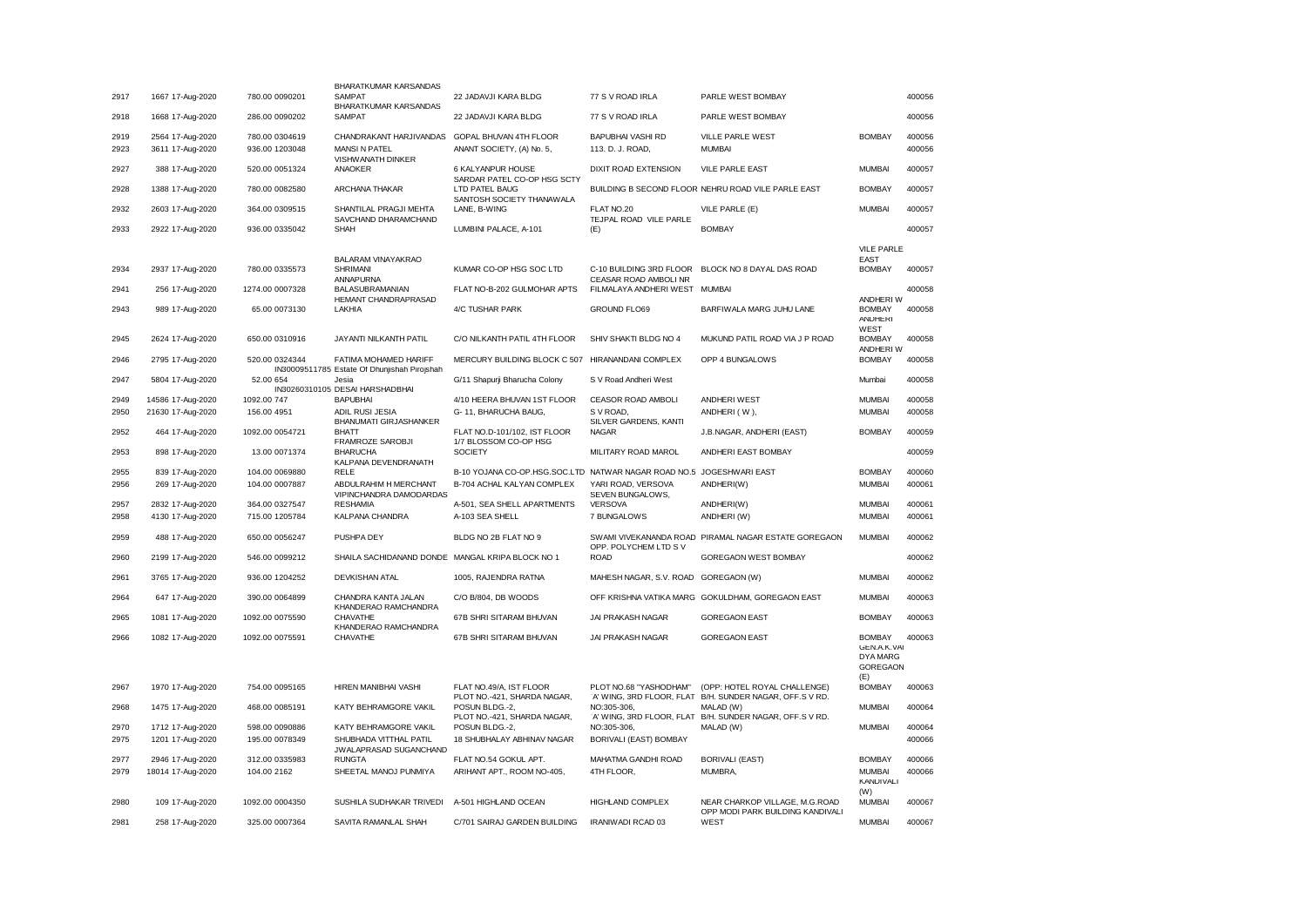|      |                                    |                                  |                                                                      |                                                      |                                                 |                                                                  | <b>KANDIVALI</b>                           |        |
|------|------------------------------------|----------------------------------|----------------------------------------------------------------------|------------------------------------------------------|-------------------------------------------------|------------------------------------------------------------------|--------------------------------------------|--------|
| 2982 |                                    |                                  | MANILAL BHAGWANJI MEHTA                                              | KHAJURIA NAGAR, BLDG.NO. A-1                         | 3RD FLOOR FLAT NO 303                           | KHAJURIA TANK ROAD                                               | WEST<br><b>BOMBAY</b>                      | 400067 |
| 2983 | 424 17-Aug-2020<br>965 17-Aug-2020 | 338.00 0053023<br>156.00 0072798 | JATIN NAVNIT MERCHANT                                                | 14 CHINTAMANI                                        | S V P ROAD                                      | <b>KANDIVLI WEST</b>                                             | <b>BOMBAY</b>                              | 400067 |
|      |                                    |                                  |                                                                      |                                                      |                                                 |                                                                  | KANDIVALI                                  |        |
| 2984 | 998 17-Aug-2020                    | 260.00 0073251                   | SHARDABEN THAKORLAL<br>SHAH                                          | 204/B REGENCY                                        | RDP-7 PLOT NO.146                               | <b>SECTOR-3 CHARKOP</b>                                          | (W)<br><b>BOMBAY</b>                       | 400067 |
| 2985 | 1257 17-Aug-2020                   | 390.00 0079678                   | JASU SURESH KIKLA<br>MANGLABEN MOHANLAL                              | KEWAL KUNJ 1ST FLOOR                                 | KILACHAND ROAD<br>KANDIVALEE WEST               | <b>ROMRAY</b>                                                    |                                            | 400067 |
| 2986 | 1440 17-Aug-2020                   | 390.00 0083496                   | <b>MEHTA</b>                                                         | SITA SADAN 1ST FLOOR                                 | S V ROAD OPP BAJAJ ROAD                         | <b>KANDIVALI WEST</b>                                            | <b>BOMBAY</b>                              | 400067 |
| 2989 | 2537 17-Aug-2020                   | 1092.00 0303019                  | <b>GUNVANTI POPATLAL</b>                                             | 202-B BHOUMIK RAM GALI S V RD                        | KANDIVALI WEST BOMBAY                           |                                                                  |                                            | 400067 |
| 2990 | 2578 17-Aug-2020                   | 494.00 0305935                   | TEJBAI KOOVERJI MARU                                                 | 6, SHUBH LABH CO-OP SOC.,                            | 3RD M.G. ROAD,                                  | KANDIVLI(W),                                                     | <b>MUMBAI</b><br>KANDIVALI                 | 400067 |
| 2991 | 2723 17-Aug-2020                   | 364.00 0319172                   | GUNVANTRAI AMRATLAL SHAH 209 PRABHUKRUPA BLDG.                       |                                                      | <b>ZAVER BAUG</b>                               | OPP: TELEPHONE EXCHANGE                                          | (W)<br><b>BOMBAY</b><br>KANDIWALI(         | 400067 |
|      |                                    | IN30068510324                    |                                                                      |                                                      | NR. KAMALA VIHAR                                |                                                                  | WEST)                                      |        |
| 2993 | 9211 17-Aug-2020                   | 364.00 826<br>IN30133019435      | MRS TARABAIMANGALDAS                                                 | B-201 MAITRY RESIDENCY-II                            | <b>BORSAPADA</b>                                | BHD. POISUR BUS DEPOT                                            | <b>MUMBAI</b>                              | 400067 |
| 2994 | 11582 17-Aug-2020                  | 1092.00 590                      | <b>ASHOK KANAL</b>                                                   | 101 SARASWATI BLDG PLOT NO 37 SECTOR NO 2 CHARKOP    |                                                 | KANDIVALI                                                        | <b>MUMBAI</b>                              | 400067 |
| 2996 | 1594 17-Aug-2020                   | 182.00 0088517<br>IN30088814571  | ZILITA SUSANNA DESOUZA                                               | C-6/15 DAHIVATI CO-OP HSG SOC                        | KHANDERPADA<br>OFF MARY IMMACULATE              | DAHISAR (W) MUMBAI                                               | <b>DAHISAR</b>                             | 400068 |
| 2998 | 10010 17-Aug-2020                  | 13.00 317                        | TONDAWALKAR DEEPAK                                                   | 504 SUYOG APARTMENT                                  | <b>SCHOOL</b>                                   | MANDPESHWAR ROAD                                                 | WEST                                       | 400068 |
| 3000 | 1073 17-Aug-2020                   | 1092.00 0075426                  | MANORAMA DATTARAM<br>VAIDYA                                          | BLOCK NO 2 WING B GROUND<br><b>FLOOR</b>             | OP HOUSING SOCY                                 | ALLAHABAD BANK NUTAN CO-KOLDONGARI 2 KANOJI MARG ANDHERI<br>EAST | <b>BOMBAY</b><br><b>KURLA</b>              | 400069 |
|      |                                    |                                  |                                                                      |                                                      |                                                 |                                                                  | <b>EAST</b>                                |        |
| 3001 | 2317 17-Aug-2020                   | 598.00 0108222                   | PRAVINCHANDRA KESHAVLAL GIRNAR TEA                                   |                                                      | <b>GIRNAR COMPLEX</b><br>262 ST ANTHONY ROAD    | <b>KURESHI NAGAR</b>                                             | <b>BOMBAY</b>                              | 400070 |
| 3003 | 2538 17-Aug-2020                   | 1040.00 0303055                  | <b>LAWRENCE S D'SOUZA</b>                                            | 9 DEV DARSHAN<br>"DEEP ASHISH" 372 A&B               | <b>CHEMBUR</b>                                  | <b>BOMBAY</b>                                                    |                                            | 400071 |
| 3004 | 2598 17-Aug-2020                   | 65.00 0309040                    | GUNWANT DIPCHAND SHAH                                                | SHANTABAI AMBRE MARG                                 | NEAR SAI BABA TEMPLE                            | OFF 9TH ROAD CHEMBUR                                             | <b>MUMBAI</b>                              | 400071 |
| 3005 | 2739 17-Aug-2020                   | 728.00 0320464                   | <b>JAGDISHRAJ VOHRA</b>                                              | "DIEAL" 11TH ROAD CORNER                             | 563 CENTRAL AVENUE                              | <b>CHEMBUR</b>                                                   | <b>BOMBAY</b><br><b>CHEMBUR</b>            | 400071 |
| 3006 | 2777 17-Aug-2020                   | 1040.00 0323102                  |                                                                      | JOSEPH ANTHONY MONTEIRO TWINKLE STAR CO-OP HOUSING   | SOC                                             | BUILDG 1 FLAT 1 GHATLA RD                                        | <b>BOMBAY</b>                              | 400071 |
| 3007 | 2854 17-Aug-2020                   | 364.00 0329313                   | ARUNA BHANUKANT PALKAR                                               | FLAT NO.5/6                                          | VANI CO-OP HSG SOC LTD<br>ORCHID ENCLAVE, NAHAR | 6TH ROAD CHEMBUR                                                 | <b>BOMBAY</b><br><b>ANDHERI</b><br>(EAST), | 400071 |
| 3008 | 2583 17-Aug-2020                   | 52.00 0306407                    | SIKANDER LAL CHAWLA                                                  | 901, BUILDING NO. D,                                 | AMRIT SHAKTI,                                   | NEAR CHANDIVLI STUDIO, POWAI                                     | <b>MUMBAI</b>                              | 400072 |
| 3009 | 2566 17-Aug-2020                   | 390.00 0304795                   | GOPALJI JIVANLAL LAKHANI                                             | 114A/3360 M.I.G SOCIETY                              | PANT NAGAR GHATKOPAR                            | <b>BOMBAY</b>                                                    |                                            | 400075 |
| 3013 | 1230 17-Aug-2020                   | 78.00 0078909                    | PUSPABEN MAHENDRA MEHTA 1 JANJIRAWALLA BUILDING                      |                                                      | 1ST FLOOR RAJAWADI                              | <b>GHATKOPAR EAST BOMBAY</b>                                     | <b>GHATKOPA</b>                            | 400077 |
|      |                                    |                                  |                                                                      |                                                      | SHREE MEENAKSHI CO-OP                           |                                                                  | R(E)                                       |        |
| 3015 | 1573 17-Aug-2020                   | 390.00 0088070                   | KALAVATI JETHANAND DAVDA 7 'MEENA' 1ST FLOOR<br>PRABHUDAS LAXMICHAND |                                                      | HSG.SOC. LTD                                    | 353/5A R B MEHTA MARG                                            | <b>BOMBAY</b>                              | 400077 |
| 3017 | 2572 17-Aug-2020                   | 130.00 0305399                   | <b>MIYANI</b>                                                        | 7 NILKANTH KIRON                                     | 55 GARODIANAGAR                                 | <b>GHATKOPAR EAST</b>                                            | <b>BOMBAY</b>                              | 400077 |
| 3019 | 4977 17-Aug-2020                   | 1092.00 1210360<br>IN30311610057 | <b>JASUMATI K MEHTA</b>                                              | 76 VIKRANT I WING                                    | <b>TILAK ROAD</b>                               | <b>GHATKOPAR (EAST)</b>                                          | <b>MUMBAI</b>                              | 400077 |
| 3021 | 16501 17-Aug-2020                  | 130.00 939                       | AMIT JAGDISH SHETH<br>PRAMODCHANDRA                                  | 3/13 DAKSHA CO OP HSG SOCIETY VALLABH BAUG LANE EXTN | ZAVER ROAD MULUND                               | GHATKOPAR(EAST)                                                  | <b>MUMBAI</b>                              | 400077 |
| 3023 | 395 17-Aug-2020                    | 299.00 0051779                   | HARGOVINDDAS SHAH                                                    | HARI BHUVAN 2ND FLOOR                                | WEST                                            | <b>BOMBAY</b>                                                    |                                            | 400080 |
| 3024 | 981 17-Aug-2020                    | 104.00 0072994                   | HASMUKH VRAJLAL ASTIK                                                | ASTIK TRADING CORP                                   | PALIWAL VILLA<br>KASTURBA ROAD OFF V P          | J NEHRU ROAD MULUND                                              | <b>BOMBAY</b>                              | 400080 |
| 3025 | 1901 17-Aug-2020                   | 260.00 0093555                   | HARILAL KISHINDAS                                                    | 5 LAXMI NIWAS 1ST FLOOR                              | <b>ROAD</b>                                     | MULUND (W)                                                       | <b>BOMBAY</b>                              | 400080 |
| 3026 | 2015 17-Aug-2020                   | 39.00 0096000                    | PRAKASH SOMAIYA                                                      | B-22 AMBA ASHIRWAD                                   | DEVIDAYAL CROSS ROAD                            | <b>MULUND WEST</b>                                               | <b>BOMBAY</b>                              | 400080 |
| 3027 | 3524 17-Aug-2020                   | 325.00 1202173                   | KANTABEN M SHAH                                                      | 20, PRATAP NIVAS                                     | 14, DR. AMBEDKAR ROAD                           | <b>MULUND WEST</b>                                               | <b>MUMBAI</b>                              | 400080 |
| 3028 | 11164 17-Aug-2020                  | 130.00 272                       | SANJAY JUDE LOBO                                                     | 9 KIRAN ST PIUS X SOC                                | ST PIUS X ROAD                                  | NAHUR MULUND WEST                                                | <b>MUMBAI</b>                              | 400080 |
| 3029 | 3417 17-Aug-2020                   | 26.00 1200501                    | SHOBHANA PRAMOD JAGTAP<br>AMRATLAL PANACHAND                         | B-5 SAMRUDDHI C.H.S.                                 | V S PHADKE MARG                                 | SANE GURUJI NAGAR, MULUND EAST                                   | <b>MUMBAI</b>                              | 400081 |
| 3031 | 454 17-Aug-2020                    | 390.00 0054145                   | <b>MEHTA</b>                                                         | 15 KESHAV CO-OP HSG SOCIETY                          | JAGDUSHA NAGAR                                  | GOLIBAR ROAD GHATKOPAR (W)                                       | <b>BOMBAY</b>                              | 400086 |
| 3032 | 1709 17-Aug-2020                   | 1092.00 0090872                  | INDUMATI JAYANTILAL SHAH<br>CHAMPAKLAL MOHANLAL                      | 3 GHANSHYAM NIWAS<br>12 NILKANTH ANAND MAHATMA       | MANEKLAL ESTATE                                 | L B S MARG GHATKOPAR                                             | <b>BOMBAY</b>                              | 400086 |
| 3034 | 2911 17-Aug-2020                   | 390.00 0334215                   | SHETH                                                                | <b>GANDHI ROAD</b>                                   | OPP BANK OF INDIA                               | <b>GHATKOPAR WEST</b>                                            | <b>BOMBAY</b>                              | 400086 |
| 3036 | 492 17-Aug-2020                    | 676.00 0056460                   | ANANTHARAMAIYER RAMAN                                                | NO 6 KAILAS PLOT NO 83                               | PESTOM SAGAR CHEMBUR                            |                                                                  | <b>MUMBAI</b>                              | 400089 |
| 3037 | 2870 17-Aug-2020                   | 871.00 0330778                   | MAHADEO HARI DARUWALE                                                | PRATIKSHA BVI M2/155                                 | L.T.ROAD VAZIRA NAKA                            | BORIVLI (W)                                                      | <b>BOMBAY</b>                              | 400091 |
| 3038 | 200 17-Aug-2020                    | 13.00 0006486                    | NIRMALA CHIKHAL                                                      | 202-A, VISHNU APT. BABAI                             | L.T. ROAD, BORIVLI (WEST)                       | <b>BOMBAY</b>                                                    |                                            | 400092 |
| 3039 | 215 17-Aug-2020                    | 1300.00 0006677                  | HARENDRA P MUNSIFF                                                   | 202 A MANISH                                         | S V PATEL ROAD                                  | <b>BORIVLI WEST MUMBAI</b>                                       |                                            | 400092 |
| 3040 | 271 17-Aug-2020                    | 13.00 0007943                    | <b>NIKITA SINGHAL</b>                                                | 601-B PARESH APTS S V P ROAD                         | BORIVALI WEST MUMBAI                            |                                                                  |                                            | 400092 |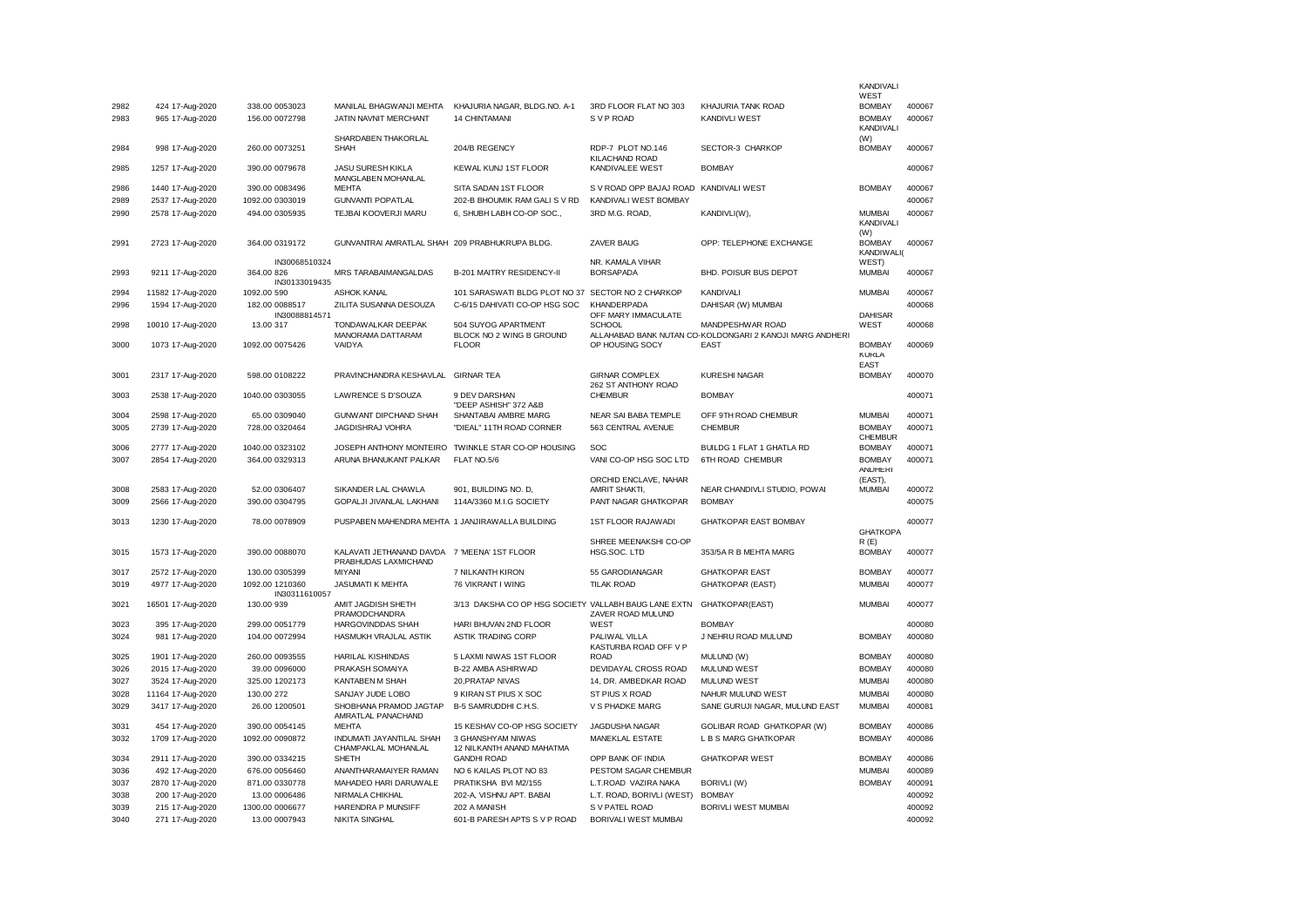|      |                   |                 |                                              |                                                     |                                                | OPP SIMPOLI NAKA S V ROAD BORIVALI                               |                                                                 |        |
|------|-------------------|-----------------|----------------------------------------------|-----------------------------------------------------|------------------------------------------------|------------------------------------------------------------------|-----------------------------------------------------------------|--------|
| 3041 | 421 17-Aug-2020   | 780.00 0052947  | RASILA MANUBHAI VADIVALA 55 STAR APARTMENT   | C/O CELINE PINTO VISHAL NO.1,                       | <b>SECOND FLOOR</b><br>OPP: SONIWADI, SHIMPOLI | (W)                                                              | <b>MUMBAI</b>                                                   | 400092 |
| 3048 | 2550 17-Aug-2020  | 390.00 0303565  | THOMAS SALVADOR TAVRO                        | 201, 2ND FLOOR                                      | <b>ROAD</b><br>103, VAISHALI APT.,             | <b>BORIVALI (W)</b>                                              | <b>MUMBAI</b>                                                   | 400092 |
| 3049 | 2593 17-Aug-2020  | 182.00 0308409  | BABUBHAI JETHALAL GANDHI                     | C/O. VIPIN JAYANTILAL MEHTA                         | YASHALEEN CHS.,                                | TPS-III, 51 ST ROAD, BORIVALI(W)                                 | <b>MUMBAI</b>                                                   | 400092 |
| 3050 | 2779 17-Aug-2020  | 52.00 0323208   | KHIMJI NANJI                                 | C/O D.K.& SONS                                      | 18-B LAXMICHAYA                                | L.T.ROAD BORIVALI (W)                                            | <b>BOMBAY</b>                                                   | 400092 |
| 3051 | 2869 17-Aug-2020  | 1092.00 0330726 | PUNAMCHAND GIRDHARLAL<br><b>SHAH</b>         | C/O MR BHARAT P SHAH                                | B-205 GOVARDHAN<br>APARTMENT                   | L.T.ROAD BORIVALI (W)                                            | <b>BOMBAY</b>                                                   | 400092 |
| 3052 | 2886 17-Aug-2020  | 247.00 0332305  | MANIBHAI FULABHAI PATEL                      | 5 DATTA NIVAS                                       | PAINAGAR, BORIVALI<br>(WEST)                   | <b>BOMBAY</b>                                                    |                                                                 | 400092 |
| 3053 | 2926 17-Aug-2020  | 884.00 0335310  | PETER FERNANDES                              | NEAR I C COLONY PLAY GROUND                         | BORIVLI WEST BOMBAY                            |                                                                  |                                                                 | 400092 |
|      |                   |                 |                                              |                                                     |                                                |                                                                  | <b>ANDHERI</b>                                                  |        |
|      |                   |                 |                                              |                                                     | SHERE PUNJAB CO-OP HSG                         |                                                                  | (E)                                                             |        |
| 3055 | 756 17-Aug-2020   | 65.00 0067883   | USHA DEVI BHEL                               | 'AMAN' PLOT NO.244                                  | <b>SOC</b>                                     | MAHAKALI CAVES ROAD                                              | <b>BOMBAY</b>                                                   | 400093 |
| 3060 | 3000 17-Aug-2020  | 1092.00 0402066 | MADHUREKHA SARIN                             | BENZEER PLYWOOD,                                    | 4 LALA COMPOUND,                               | MAHAKALI CAVES ROAD, ANDHERI EAST                                | <b>MUMBAI</b><br><b>BOMBAY</b>                                  | 400093 |
| 3062 | 204 17-Aug-2020   | 1300.00 0006531 | ALKA GIRISH MEHTA<br>JAMIAT RAM CHHAGANLAL   | 403, POOJA BLDG. 4TH FLOOR,                         | PUSHPA PARK, ROAD NO 1,<br>NIVETIA ROAD MALAD  | DAFTARY ROAD, MALAD EAST,                                        |                                                                 | 400097 |
| 3063 | 939 17-Aug-2020   | 13.00 0072387   | <b>MERCHANT</b>                              | C-12 BHANU JYOTI                                    | (EAST)                                         | <b>BOMBAY</b>                                                    |                                                                 | 400097 |
|      |                   | IN30047642054   |                                              |                                                     | SNEH SAGAR SOC SHIV                            |                                                                  |                                                                 |        |
| 3066 | 8391 17-Aug-2020  | 312.00 789      | JEURKAR SANDHYA AVINASH                      | BLDG NO 2 FLAT NO 53<br>102 "NAVJYOT" VAKOLA MASJID | DHAM COMPLEX                                   | FILM CITY ROAD DINDOSHI MALAD EAST MUMBAI                        |                                                                 | 400097 |
| 3067 | 538 17-Aug-2020   | 1092.00 0060354 | J R MEHTAJI                                  | <b>ROAD</b>                                         | NEAR KADAMWADI                                 | SANTACRUZ (EAST)                                                 | <b>BOMBAY</b><br>SANTACRU                                       | 400098 |
|      |                   |                 |                                              | 4-A IST FLOOR NEEL SHANTI                           | HOUSING SOCIETY OPP:                           |                                                                  | Z(E)                                                            |        |
| 3068 | 2824 17-Aug-2020  | 325.00 0327136  | PARBATIBAI ASRANI                            | NIKETAN CO-OP                                       | UNIVERSITY CAMPUS                              | MANIPADA, KALINA                                                 | <b>BOMBAY</b>                                                   | 400098 |
|      |                   |                 |                                              |                                                     |                                                |                                                                  |                                                                 |        |
| 3071 | 2816 17-Aug-2020  | 923.00 0326329  | VASUDEO N LUTHRIA                            | 2402, TOWER-2, CHALLENGERS                          | <b>THAKUR VILLAGE</b>                          | <b>NEAR SANTA NAGAR</b>                                          | KANDIVALI<br>(E), MUMBAI 400101<br><b>HULLY</b><br><b>CROSS</b> |        |
|      |                   |                 |                                              |                                                     |                                                |                                                                  | <b>ROAD</b><br><b>BORIVLI</b><br>WEST                           |        |
| 3073 | 365 17-Aug-2020   | 117.00 0010158  | KIRAN RAMANLAL SHAH<br>KASTURIBAI MOHANLAL   | C/O BHUPENDRA K UPADHYAY                            | 304/B 'SANZINNA'                               | VRISHI COMPLEX I C COLONY                                        | <b>MUMBAI</b>                                                   | 400103 |
| 3074 | 1894 17-Aug-2020  | 364.00 0093461  | SODANI                                       | 505, SARASWATI APARTMENT 'A'                        | S.V.P.ROAD, BORIVLI WEST BOMBAY                |                                                                  |                                                                 | 400103 |
| 3075 | 2884 17-Aug-2020  | 390.00 0332158  | SURESH KANTILAL JOSHI                        | C/O. MANOJ SURESH JOSHI                             |                                                | A-303, MORESHWAR KRUPA D N MHATRE ROAD, EKSAR BORIVLI (W) MUMBAI |                                                                 | 400103 |
| 3077 | 1123 17-Aug-2020  | 182.00 0076547  | NEETA KAMLAKAR VIJAYAKAR BRINDAVAN SOCIETY   |                                                     | BLDG NO.6 FLAT NO.2                            | THANE (WEST)                                                     |                                                                 | 400601 |
|      |                   |                 |                                              |                                                     | 102 SIDHARTHA                                  |                                                                  | THANE                                                           |        |
| 3082 | 1541 17-Aug-2020  | 52.00 0087500   | RAJU MOTWANI                                 | C/O M/S RAJU & ASSOCIATES                           | TOWERS, IST FLOOR                              | BEHIND ANAND CINEMA                                              | (EAST)<br><b>I HANL</b>                                         | 400603 |
|      |                   | IN30021414898   |                                              | DEVENDRA CO OP HOUSING                              | FLOOR BLOCK NO 10                              |                                                                  | <b>MAHARASH</b>                                                 |        |
| 3086 | 6876 17-Aug-2020  | 65.00 707       | SHRUTI SATISH PANGAM                         | SOCIETY 2 ND                                        | <b>MANISHA NAGAR</b>                           | <b>KALWA</b>                                                     | <b>TRA</b>                                                      | 400605 |
|      |                   |                 |                                              |                                                     |                                                |                                                                  | <b>NAVI</b>                                                     |        |
| 3089 | 2983 17-Aug-2020  | 52.00 0401224   | SUSHMA KUMARI                                | INDU CO-OP HSG. SOCIETY                             | FLAT NO.A-8, PLOT NO. 12                       | SECTOR-14, VASHI                                                 | <b>MUMBAI</b><br><b>NAVI</b>                                    | 400703 |
| 3092 | 2426 17-Aug-2020  | 780.00 0118674  | PRANAB KUMAR BAGCHI                          | 302, RAJYOGINI C H SOC.                             | PLOT NO. 90, SECTOR 17                         | <b>KOPAR KHAIRANE</b>                                            | <b>MUMBAI</b><br><b>NAVGHAR</b>                                 | 400709 |
|      |                   |                 |                                              |                                                     |                                                |                                                                  | <b>CROSS</b><br>ROAD                                            |        |
|      |                   |                 |                                              |                                                     |                                                |                                                                  | BHAYANDE                                                        |        |
| 3093 | 496 17-Aug-2020   | 104.00 0056657  | DHIRAJLAL MAGANLAL<br>CHITALIA               | 205 SAIGIRI APARTMENT CO-OP                         | HSG.SOCIETY LIMITED, 2ND<br><b>FLOOR</b>       | OPP: SALASAR NAGAR                                               | R (EAST)<br>THANE                                               | 401105 |
|      |                   | 120257000006    |                                              |                                                     | COOP HSG SO, INDRALOK                          |                                                                  |                                                                 |        |
| 3095 | 19166 17-Aug-2020 | 650.00 9491     | SHAILAJA HARIKESH PATHAK                     | 203, SHREENATH BHAKTI                               | PHASE-1,                                       | JYOTI PARK, BHAYANDER (EAST),                                    | THANE                                                           | 401105 |
| 3096 | 1513 17-Aug-2020  | 26.00 0086265   | RAJESH CHANDULAL SHAH<br>MANORAMA RAMCHANDRA | C-302 ABHILASHA 3RD FLOOR                           | <b>BEHIND SAI NAGAR</b>                        | VASAI (WEST)                                                     | THANE<br>DIST:                                                  | 401202 |
| 3097 | 843 17-Aug-2020   | 390.00 0070135  | <b>MOKASHI</b><br>SHRIPAD RAMCHANDRA         | A-2, 33, J.P.NAGAR                                  | KOPHARAD, VIRAR (W)                            | <b>TALUKA- VASAI</b>                                             | THANE                                                           | 401301 |
| 3098 | 1140 17-Aug-2020  | 130.00 0077047  | <b>KAMAT</b>                                 | 76. ENTERPRISE APT.                                 | <b>FARJET HILL ROAD</b>                        | <b>MUMBAI</b>                                                    |                                                                 | 402036 |
| 3099 | 370 17-Aug-2020   | 13.00 0050215   | <b>JULIE DSOUZA</b>                          | <b>BUNGALOW NO.6</b>                                | <b>KAMAT KINARA</b>                            | MIRAMAR, CARANZALEM                                              | PANAJI,<br>GOA                                                  | 403002 |
|      |                   | IN30045080138   |                                              |                                                     | SHIVKRUPA COLONY.                              |                                                                  |                                                                 |        |
| 3101 | 8158 17-Aug-2020  | 169.00 261      | SANTOSH NAVALE                               | SINDHU                                              | <b>BODKE NAGAR</b>                             | JUNNAR, DIST PUNE                                                | <b>JUNNAR</b>                                                   | 410502 |
| 3102 | 155 17-Aug-2020   | 1300.00 0005477 | ZAHIR HASHAM SHARIFF                         | 689 TABOOT STREET<br>RIVER CREST HOUSE HOUSING      | <b>PUNE</b>                                    |                                                                  |                                                                 | 411001 |
| 3104 | 738 17-Aug-2020   | 26.00 0067429   | LILAVATI SURYAKANT SHAH                      | SOCIETY LTD                                         | FLAT #8, BLDG. NO. 3, 14A,                     | <b>BOAT CLUB ROAD,</b>                                           | <b>PUNE</b>                                                     | 411001 |
| 3105 | 2606 17-Aug-2020  | 702.00 0309698  | ARDESHIR PESTONJI DIVECHA B-8 GITA SOCIETY   |                                                     | 10,SYNAGOGUE STREET                            | CAMP-POONA                                                       |                                                                 | 411001 |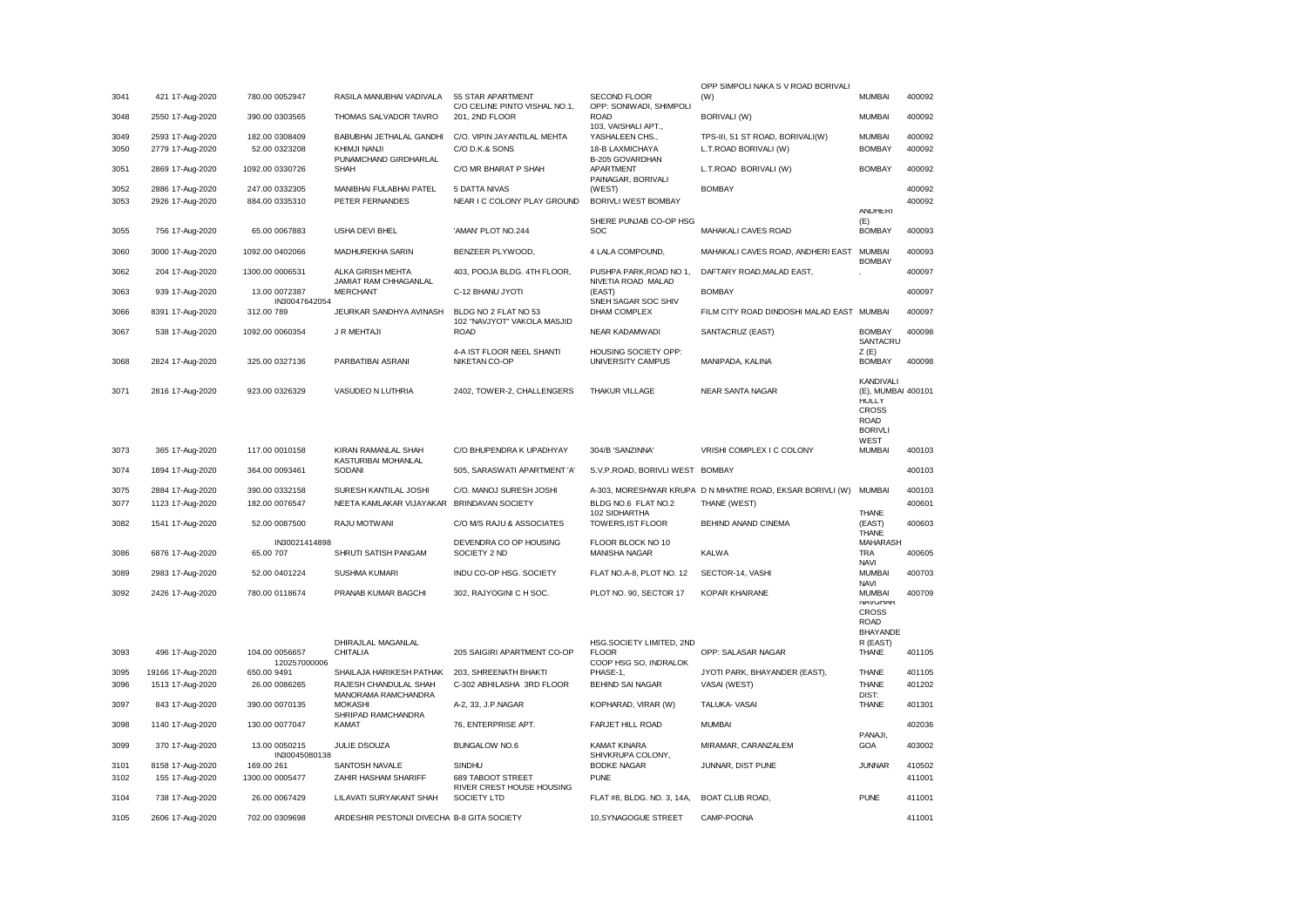|      |                   |                                | MANOHAR DATTATRAYA                                                 |                                                            |                                                  |                                                   |                              |        |
|------|-------------------|--------------------------------|--------------------------------------------------------------------|------------------------------------------------------------|--------------------------------------------------|---------------------------------------------------|------------------------------|--------|
| 3107 | 462 17-Aug-2020   | 1092.00 0054572                | <b>CHIRPUTKAR</b>                                                  | 395/4 SADASHIV PETH                                        |                                                  |                                                   | <b>POONA</b>                 | 411002 |
| 3108 | 1024 17-Aug-2020  | 104.00 0073910                 | NASHIR NANABHAI BHESANIA                                           | <b>RUSTORIN COURT NO 5</b>                                 | <b>QUARTER GATE</b>                              | <b>LAXMI ROAD</b>                                 | <b>POONA</b>                 | 411002 |
| 3109 | 2808 17-Aug-2020  | 169.00 0325742                 | KOMLESH MANIKLAL JAIN                                              | 226, IST FLOOR                                             | OLD BAZAR, KIRKEE                                | <b>PUNE</b>                                       |                              | 411003 |
| 3110 | 2809 17-Aug-2020  | 936.00 0325746                 | MANIKLAL MANGILAL JAIN                                             | 226, FIRST FLOOR                                           | OLD BAZAR, KIRKEE                                | <b>PUNE</b>                                       |                              | 411003 |
| 3111 | 3494 17-Aug-2020  | 468.00 1201786                 | MANIKLAL MANGILAL JAIN                                             | 226, FIRST FLOOR                                           | OLD BAZAR KHADKI                                 | <b>PUNE</b>                                       |                              | 411003 |
| 3112 | 389 17-Aug-2020   | 260.00 0051366                 | ANUSAYA M YARDI                                                    | PANCHADRI FLATS                                            | 55/15 ERANDWANE PUNE                             |                                                   |                              | 411004 |
| 3113 | 1271 17-Aug-2020  | 364.00 0079823                 | SUMATI MANOHAR PHADKE                                              | 1260/B SHIVAJINAGAR                                        | <b>PUNE</b>                                      |                                                   |                              | 411004 |
| 3114 | 1800 17-Aug-2020  | 13.00 0092306                  | SANJAY SHARAD VAIDYA                                               | JEEVAN HEIGHTS, OFFICE NO 101                              | 1ST FLOOR, PLOT NO 53/3                          | CITY SURVEY NO 110, THORAT<br>COLONY, ERANDAW ANE | <b>PUNE</b>                  | 411004 |
| 3119 | 936 17-Aug-2020   | 1339.00 0072297                | VIMALA PRABHAKAR CHAUBAL 501 HIMALAYAN HEIGHTS<br>JAMSHED FRAMROZE |                                                            | <b>SOLAPUR ROAD</b>                              | <b>PUNE</b>                                       |                              | 411013 |
| 3121 | 782 17-Aug-2020   | 26.00 0068406                  | NOWROJI KALYANVALA                                                 | 5, HINDUSTAN TERRACE                                       | 52, KALYANI NAGAR                                | <b>PUNE</b>                                       |                              | 411014 |
|      |                   |                                |                                                                    |                                                            |                                                  |                                                   | <b>PUNE</b>                  |        |
| 3122 | 8715 17-Aug-2020  | IN30051315098<br>260.00 434    | MANISH GUPTA                                                       | FL NO 16 SPRINGFIELD WING B                                | S NO 8/2B 2C KHARADI PUNE OPPOSITE RELIANCE MART |                                                   | <b>MAHARASH</b><br>TRA INDIA | 411014 |
| 3123 | 2484 17-Aug-2020  | 65.00 0200372                  | RATAN DOULAT LAKHANI                                               | 7 SAI NIVAS                                                | <b>MODI BAUG</b>                                 | MASOBA GATE                                       | <b>PUNE</b>                  | 411016 |
| 3124 | 551 17-Aug-2020   | 1274.00 0060816                | NILKANTH BHALCHANDRA<br>SAPRE                                      | 102 KHADAKWADI                                             | POST: MANDVI                                     | <b>TALUKA HAVELI</b>                              | <b>PUNE</b>                  | 411023 |
| 3125 | 411 17-Aug-2020   | 104.00 0052310                 |                                                                    | MISHRILAL MOHANLAL MUTHA ASAWARI CO-OP. HSG. SOCIETY       | <b>BANGLOW NO. 2</b>                             | NR. GOPAL VIHAR SOCIETY                           | KOTHRUD,<br><b>PUNE</b>      | 411029 |
|      |                   |                                |                                                                    | C/O. FASHIONS, 703/4B NARAYAN                              | LAXMI ROAD, OPP                                  |                                                   |                              |        |
| 3127 | 2648 17-Aug-2020  | 299.00 0312304                 | HASANAND DAMODARDAS                                                | PETH                                                       | COMMONWEALTH BLDG.<br>SHRADDHA GARDEN            | <b>PUNE</b>                                       |                              | 411030 |
| 3128 | 5448 17-Aug-2020  | 1040.00 1211515                | SHAILAJA MAHARUDRA WAGH BUILDING D FLAT 26                         |                                                            | SURVEY NO 188/1<br>4/16, PRASANNA PARK,          | GAWADE COLONY CHINCHWAD                           | <b>PUNE</b>                  | 411033 |
| 3129 | 3771 17-Aug-2020  | 390.00 1204268                 | MANJU DHOKA                                                        | MAXIM PHARMA PVT. LTD.                                     | BEHIND MIRA SOC.                                 | SHANKER SETH ROAD,                                | <b>PUNE</b>                  | 411037 |
| 3130 | 16518 17-Aug-2020 | 182.00 153                     | TAJ ZUBAIR ABDUL SATTAR                                            | 287                                                        | <b>GURUWAR PETH</b>                              | <b>PUNE</b>                                       | <b>PUNE</b>                  | 411042 |
|      |                   |                                |                                                                    |                                                            |                                                  |                                                   | <b>DIST</b>                  |        |
| 3136 | 2655 17-Aug-2020  | 247.00 0312640                 | RAMNIKABAI PRATAPSING<br><b>THAKKER</b>                            | C/O CHOTHANI COMPANY                                       | P O BOX NO 47 MAIN ROAD<br>SAWEDI ROAD B/H CIVIL | <b>SHRIRAMPUR</b>                                 | AHMADNAG<br>AR               | 413709 |
| 3137 | 234 17-Aug-2020   | 26.00 0006938<br>160101000003  | ATUL ARVIND JOSHI<br>PUSHKAR FINANCIAL                             | 127/703 HUDCO COLONY                                       | <b>HOSPITAL</b>                                  | AHMEDNAGAR MAHARASHTRA                            | AHMEDNAG                     | 414001 |
| 3140 | 23652 17-Aug-2020 | 24.00 2508                     | SERVICES LTD                                                       | 2982 GANJ BAZAR                                            |                                                  |                                                   | AR                           | 414001 |
| 3143 | 111 17-Aug-2020   | 104.00 0004446                 | SHALINI MAHALING SHETE<br><b>GHANSHYAM CHINTAMANI</b>              | 323 YODOGOPAL PETH                                         | <b>SATARA</b><br>KESHAV NAGAR, OPP J K           |                                                   |                              | 415002 |
| 3146 | 4704 17-Aug-2020  | 390.00 1209006                 | <b>KOLWANKAR</b><br>SHRIRANG GAJANAN                               | "YASHASHREE" H.NO 914                                      | <b>FILES</b>                                     | NACHANE, MIRJOLE                                  | RATNAGIRI 415639             |        |
| 3149 | 1554 17-Aug-2020  | 1092.00 0087796                | <b>DESHPANDE</b><br>PRAKASHKUMAR BALCHAND                          | 27 AADARSH NAGAR SAGAR MAL                                 | <b>KOLHAPUR</b>                                  |                                                   |                              | 416008 |
| 3151 | 2533 17-Aug-2020  | 624.00 0302655<br>120109070001 | SHAH                                                               | 2054 DELHI DARWAJA                                         | NILGIRI TEA DEPOT<br>FLAT NO 1, SAMBHAJI         | <b>NASIK</b>                                      |                              | 422001 |
| 3153 | 17973 17-Aug-2020 | 650.00 1228                    |                                                                    | MARGARET FAROKY MERWAN SAIDWAR APARTMENT, BLDG NO.1, CHOWK |                                                  | UNTWADI ROAD.                                     | <b>NASHIK</b>                | 422002 |
| 3154 | 2584 17-Aug-2020  | 182.00 0306417                 | MAHENDRA VRAJLAL THAKKER AMRUT DHARA SOCIETY                       |                                                            | VIHIT GAON, LAM ROAD                             | <b>NASIK ROAD</b>                                 |                              | 422101 |
|      |                   |                                |                                                                    | FLAT NO - 13, KEAN CO-OP HSG                               |                                                  |                                                   | <b>MAHARASH</b>              |        |
| 3155 | 3415 17-Aug-2020  | 364.00 1200477                 | RAMILA P DESAI                                                     | <b>SOCIETY</b>                                             | DATTA MANDIR ROAD                                | <b>NASIK ROAD</b>                                 | <b>TRA</b>                   | 422101 |
|      |                   | 120247000023                   |                                                                    |                                                            | NR YASHWANT MUKTANGAR                            |                                                   |                              |        |
| 3156 | 19123 17-Aug-2020 | 65.00 0032                     | KISHOR DATTU BARHATE                                               | PLOT NO 594 A/4 SARASWATI NAGA HALL                        |                                                  | JALGAON 425001 MOB 9423973312                     | <b>JALGAON</b>               | 425001 |
| 3157 | 18871 17-Aug-2020 | 104.00 2231                    | SHIRISH KANTILAL SHAH<br>RAMNIKLAL ISHWARDAS                       | H-NO-2753/54<br>RAMAN TARA BLDG 23                         | WARD NO 15 AMALNER<br>SOCIETY BEHIND KOTALA      | <b>DIST JALGAON</b>                               | AMALNER<br><b>AURANGAB</b>   | 425401 |
| 3158 | 2621 17-Aug-2020  | 364.00 0310740                 | <b>KAPADIA</b>                                                     | SHANTINIKETAN HOUSING                                      | COLONY                                           | ADALAT ROAD                                       | <b>AD</b>                    | 431001 |
|      |                   |                                |                                                                    |                                                            |                                                  |                                                   | <b>ADALAT</b>                |        |
|      |                   |                                |                                                                    |                                                            |                                                  |                                                   | <b>ROAD</b>                  |        |
| 3159 | 2785 17-Aug-2020  | 390.00 0323399                 | RAMNIKLAL ISHWARDAS<br><b>KAPADIA</b>                              | RAMAN-TARA                                                 | 23 SHANTINIKETAN HOUSING SOCIETY                 |                                                   | <b>AURANGAB</b><br>AD        | 431001 |
|      |                   | IN30198310521                  |                                                                    |                                                            |                                                  |                                                   | <b>AURANGAB</b>              |        |
| 3160 | 13813 17-Aug-2020 | 520.00 539                     | SANTOSH RAMRAO KOLAPKAR N-11, B94/3, T. V. CENTER,                 |                                                            | HUDCO.                                           |                                                   | AD (MAH.)                    | 431003 |
|      |                   | 110000110001                   | ADINATH STOCKBROKING PVT                                           |                                                            | FIRST FLOOR OPP                                  |                                                   |                              |        |
| 3161 | 17479 17-Aug-2020 | 120.00 8159                    | LTD                                                                | 1 RUNWAL COMPLEX                                           | <b>HANUMAN MANDIR</b>                            | <b>OLD MONDHA</b>                                 | JALNA                        | 431203 |
| 3162 | 2162 17-Aug-2020  | 1300.00 0098657                | CHANDRIKA GALA<br><b>KESHAO NILKANTH</b>                           | C/O ATUL PULSE MILL                                        | C-14/15 INDUSTRIAL ESTATE NANDED (M.S.)          |                                                   |                              | 431602 |
| 3164 | 2844 17-Aug-2020  | 390.00 0328541                 | <b>KOLWADKAR</b>                                                   | 21 ZADE LAYOUT (BHARATNAGAR)                               | DHANSHRI APARTMENT                               | 1ST FLOOR (1A) NAGPUR                             |                              | 440001 |
|      |                   |                                |                                                                    |                                                            |                                                  |                                                   |                              |        |
| 3166 | 1368 17-Aug-2020  | 1066.00 0082186                | KHURSHED TEHMURAS DALAL DR DALAL'S COMPOUND                        |                                                            | KATOL ROAD NAGPUR                                |                                                   | AMRAVATI                     | 440013 |
|      |                   | IN30051316982                  |                                                                    |                                                            |                                                  |                                                   | <b>MAHARASH</b>              |        |
| 3170 | 8748 17-Aug-2020  | 65.00 043                      |                                                                    | ISHWARDAS NATTHUJI VAIDYA 20 JIWANCHHAYA CO OP SOCY        | C/O RAM RASA                                     |                                                   | <b>TRA</b>                   | 444606 |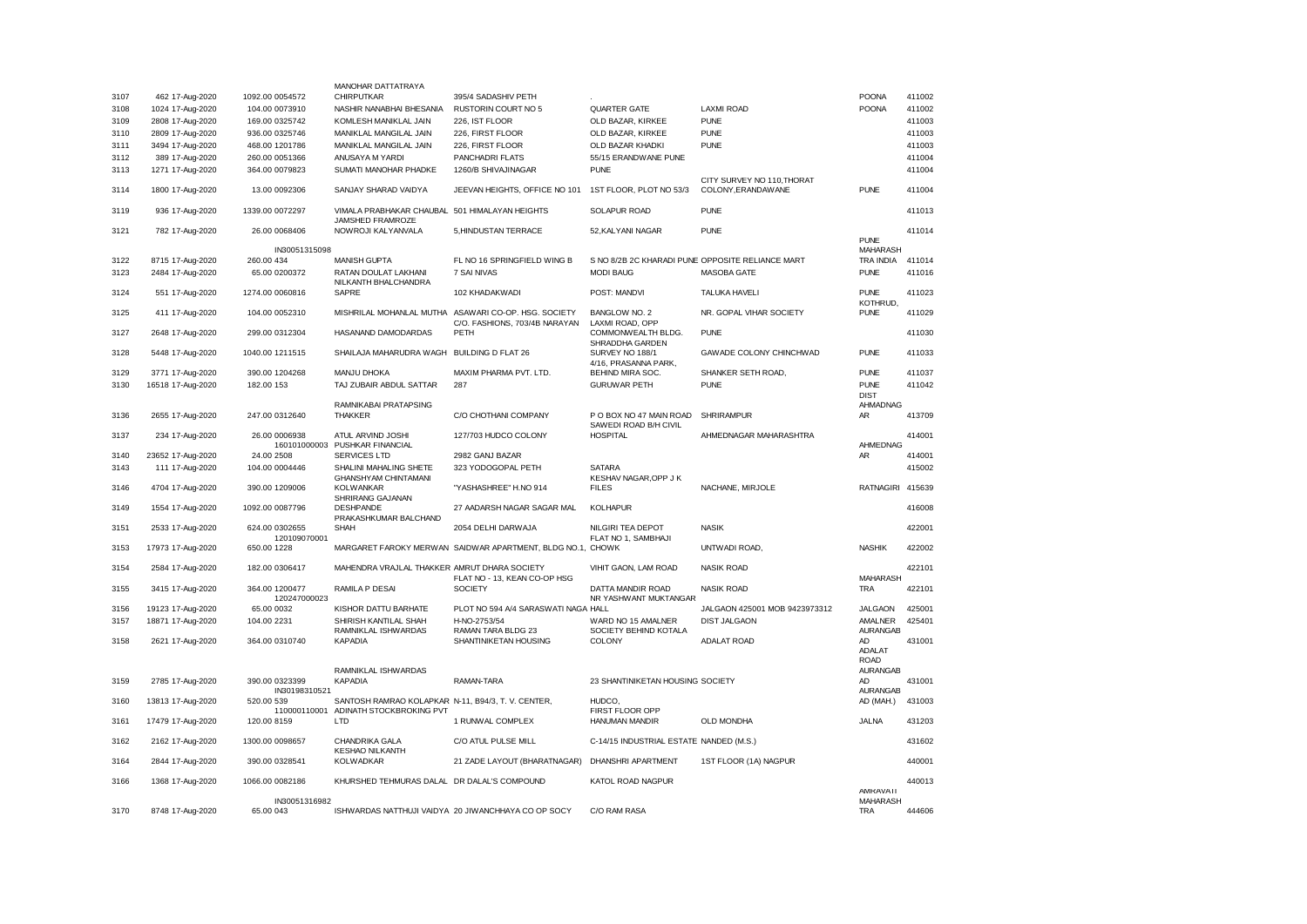|      |                   |                             |                                 |                                              |                                                       |                                                        | DIST                         |        |
|------|-------------------|-----------------------------|---------------------------------|----------------------------------------------|-------------------------------------------------------|--------------------------------------------------------|------------------------------|--------|
| 3171 | 1703 17-Aug-2020  | 624.00 0090829              | VIJAY KAMAL BAJPAI              | COREL HITEC EDUCATION<br><b>SOCIETY</b>      | NEAR SHRIRAM MANDIR,<br><b>MAIN ROAD</b>              | AT & PO: GHATANJI                                      | YAVATMAL<br>(M.S)            | 445301 |
|      |                   |                             |                                 |                                              |                                                       |                                                        | <b>BURHANPU</b>              |        |
| 3172 | 2773 17-Aug-2020  | 364.00 0322743              | <b>JAGDISH PODDAR</b>           | C/O SHREE RAM TEXTILE                        | 466 MALIWADA                                          | <b>CHOWK BAZAR</b>                                     | R(M.P)                       | 450331 |
| 3173 | 441 17-Aug-2020   | 1092.00 0053660             | SOBHAGMAL JAIN                  | 365 MAHATMA GANDHI MARG                      |                                                       |                                                        | <b>INDORE</b>                | 452001 |
|      |                   |                             | YOGESHKUMAR AMBALAL             |                                              |                                                       |                                                        | <b>INDORE</b>                |        |
| 3174 | 1275 17-Aug-2020  | 442.00 0079987              | PATEL                           | C/O OPTIC PALAC                              | G-1 JOHRI PALACE                                      | 51 M.G.ROAD, OPP: SUPER BAZAR                          | (M.P)                        | 452001 |
| 3175 | 2299 17-Aug-2020  | 65.00 0105955               | SHANKAR LAL GAUR                | 302 SAINATH APARTMENT                        | 78 SNEH NAGAR                                         | <b>INDORE</b>                                          |                              | 452001 |
|      |                   |                             |                                 | C/O FERRO CONCRETE CO. (INDIA) PLOT NO.3,5,7 |                                                       |                                                        |                              |        |
| 3177 | 703 17-Aug-2020   | 1066.00 0066726             | SUSHILA DEVI BIDASARIA          | LIMITED                                      | <b>BHAGIRATHPURA</b>                                  | <b>INDUSTRIAL AREA</b>                                 | <b>INDORE</b>                | 452003 |
|      |                   |                             |                                 |                                              | "TRIVENI", 264, ANOOP                                 |                                                        |                              |        |
| 3180 | 2229 17-Aug-2020  | 780.00 0099931              | ANITA SOMANI                    | C/O PRAMOD SOMANI                            | <b>NAGAR</b>                                          | INDORE(M.P.)                                           |                              | 452008 |
|      |                   | 120472000013                |                                 |                                              | VIHAR SCHEME NO 78 VIJAY                              |                                                        |                              |        |
| 3181 | 21291 17-Aug-2020 | 130.00 6659                 | JAYSHRI RANAWAT                 | C 204 AWHO COMPLEX UDAY                      | <b>NAGAR</b>                                          |                                                        | <b>INDORE</b>                | 452010 |
| 3182 | 1578 17-Aug-2020  | 104.00 0088153              | RASHMI JAIN                     | C/O SUNIL JAIN                               | <b>UCO BANK</b>                                       | KAMARI MARG UJJAIN<br>MP                               |                              | 456006 |
|      |                   | 120170000006                |                                 |                                              |                                                       |                                                        |                              |        |
| 3183 | 18420 17-Aug-2020 | 780.00 8310                 | AJAY KUMAR BAKLIWAL             | SADAR BAZAR,                                 |                                                       |                                                        | MANDSAUR 458002              |        |
|      |                   | 120472000947                |                                 |                                              |                                                       |                                                        |                              |        |
| 3185 | 21427 17-Aug-2020 | 91.00 3910                  | SANATAN MISHRA                  | D 71                                         | SNEHGANGA PATEL NAGAR RAISEN ROAD<br>SHINDE KI CHAWNI |                                                        | <b>BHOPAL</b>                | 462021 |
| 3187 | 267 17-Aug-2020   | 1300.00 0007832             | KAMLA MEHTA                     | 42 RAMBAGH COLONY                            | <b>LASHKAR</b>                                        | <b>GWALIOR MP</b>                                      |                              | 474001 |
|      |                   | 728.00 0119312              | RANJIT KUMAR ANAND              | <b>KRISHNA COLONY</b>                        | NAYA BAZAR                                            | <b>GWALIOR</b>                                         |                              | 474009 |
| 3188 | 2435 17-Aug-2020  |                             |                                 |                                              |                                                       |                                                        |                              |        |
| 3194 | 2902 17-Aug-2020  | 364.00 0333434              | AMIN PRAMOD RAMBHAI             | C/O DILIP P DESAI                            | 504 CIVIL LINES                                       | NEAR BAILADILA REST HOUSE                              | <b>RAIPUR</b><br>DISTT.      | 492001 |
|      |                   |                             |                                 | C/O S N TOSHNIWAL, PRESIDENT                 |                                                       | AMBUJA CEMENT EASTERN VILL & PO RAWAN, TEHSIL - BALODA | <b>RAIPUR</b>                |        |
| 3196 | 1815 17-Aug-2020  | 13.00 0092511               | SAROJ TOSHNIWAL                 | (COMML.)                                     | LIMITED                                               | <b>BAZAR</b>                                           | (CG)                         | 493331 |
| 3198 | 889 17-Aug-2020   | 182.00 0071256              | NAGENDRA SINGH SEHGAL           | 534/1 RAM NAGAR                              | <b>BILASPUR M P</b>                                   |                                                        |                              | 495001 |
|      |                   | IN30039414238               |                                 |                                              |                                                       |                                                        | <b>BILASPUR</b>              |        |
| 3200 | 7788 17-Aug-2020  | 13.00 893                   | AJIT KUMAR CHOPDE               | J P VIHAR PHASE II                           | <b>MANGLA</b>                                         |                                                        | C G                          | 495001 |
| 3201 | 3161 17-Aug-2020  | 52.00 0600682               | LAKSHMI DEVI                    | C/O PRASADILAL DINESH KUMAR                  | PATEL MARKET                                          | <b>HYDERABAD</b><br>A <sub>P</sub>                     |                              | 500002 |
|      |                   |                             | HASSANAND DAYALDAS              |                                              |                                                       |                                                        |                              |        |
| 3202 | 2451 17-Aug-2020  | 364.00 0120376              | <b>JAISING</b>                  | C/O DR H B JAISING                           | 100 SAROJINI DEVI ROAD                                | SECUNDERABAD                                           |                              | 500003 |
| 3203 | 2913 17-Aug-2020  | 364.00 0334263              | NARAINDAS MELDOMAL              | B-1/19 PRASHANT APPT.                        | P.G.ROAD                                              | SECUNDERABAD                                           |                              | 500003 |
| 3205 | 1951 17-Aug-2020  | 1300.00 0094569             | OMPRAKASH SARDA                 | 15-6-175/2 KOLSAWADI                         | <b>BEGUM BAZAR</b>                                    | <b>HYDERABAD</b><br>(A.P.)                             |                              | 500012 |
| 3210 | 1051 17-Aug-2020  | 260.00 0074545              | <b>ANURADHA</b>                 | 7-1-95/2 AMEERPET                            | <b>HYDERABAD</b>                                      |                                                        |                              | 500016 |
|      |                   |                             |                                 |                                              |                                                       |                                                        |                              |        |
| 3211 | 1052 17-Aug-2020  | 650.00 0074548              | <b>JAMUNA BAI</b>               | 7-1-95/2 AMEERPET                            | <b>HYDERABAD</b>                                      |                                                        |                              | 500016 |
| 3212 | 2002 17-Aug-2020  | 13.00 0095800               | OM NARAYAN JAJU                 | H NO 17-7-836                                | <b>OUTSIDE YAKUT PURA</b><br>10-3-74/4 EAST NEHRU     | <b>HYDERABAD</b>                                       |                              | 500023 |
| 3214 | 1328 17-Aug-2020  | 52.00 0081301               | <b>MADHU BAFNA</b>              | W/O VIRENDRA KUMAR BAFNA                     | <b>NAGAR</b>                                          | <b>SECUNDERABAD</b>                                    |                              | 500026 |
|      |                   |                             |                                 |                                              |                                                       |                                                        | <b>HYDERABA</b>              |        |
| 3215 | 4425 17-Aug-2020  | 598.00 1207584              | SAROJBEN SHAH                   | 3-4-254 & 254/1/1                            | FLAT NO 501                                           | NATH VEDESH TOWERS, KACHIGUDA                          | <sup>D</sup>                 | 500027 |
|      |                   |                             |                                 |                                              |                                                       |                                                        | <b>HYDERABA</b>              |        |
| 3217 | 2990 17-Aug-2020  | 234.00 0401446              | <b>BHARATHI DEVI RAO</b>        | SIRISHA H NO 8-2-467/3                       | ROAD NO 5                                             | <b>BANJARA HILLS</b>                                   | D.                           | 500034 |
|      |                   |                             |                                 |                                              |                                                       |                                                        | <b>HYDERABA</b>              |        |
|      |                   |                             |                                 |                                              |                                                       |                                                        | D.                           |        |
| 3219 | 5732 17-Aug-2020  | IN30007910479<br>351.00 244 | PARAMESHWAR DASARI              | FLAT NO 102 BLUE LOTUS<br><b>APARTMENTS</b>  | PLOT NO. 35 & 36 BALAJI<br><b>HILLS</b>               | NEAR RAJIV GRUHA KALPA NIZAMPET                        | <b>ANDHRAPR</b><br>ADESH     | 500072 |
|      |                   |                             |                                 |                                              |                                                       |                                                        | <b>HYDERABA</b>              |        |
|      |                   |                             | IN30021412524 PRATAAPAGIRI UDAY |                                              |                                                       |                                                        | D, ANDHRA                    |        |
| 3220 | 6822 17-Aug-2020  | 390.00 539                  | <b>BHASKAR</b>                  | PLOT 56 NAVODAYA COLONY                      | EIAMMABANDA ROAD                                      | OPP-K P H B COLONY, KUKATPALLY                         | PRADESH                      | 500072 |
|      |                   |                             |                                 |                                              |                                                       |                                                        | <b>HYDERABA</b>              |        |
| 3221 | 159 17-Aug-2020   | 312.00 0005568              | A KRISHNA KUMARI                | FLAT-502 SUNRISE APTS.                       | DWARKAPURI COLONY                                     | PANJAGUTTA                                             | D                            | 500082 |
|      |                   |                             |                                 |                                              |                                                       |                                                        | <b>HYDERABA</b>              |        |
| 3222 | 2798 17-Aug-2020  | 117.00 0324628              | <b>RATANCHAND</b>               | C/O L C AGENCIES                             | 4-4-287/B INDER BAGH                                  | <b>SULTAN BAZAR</b>                                    | D                            | 500195 |
| 3224 | 1994 17-Aug-2020  | 572.00 0095716              | SHAPOON ROY                     | 16-2-836/A/17 L I C COLONY                   | SAIDABAD                                              | <b>HYDERABAD</b>                                       |                              | 500659 |
|      |                   | IN30311610926               |                                 |                                              |                                                       |                                                        | <b>ANDHRA</b>                |        |
| 3226 | 16533 17-Aug-2020 | 260.00 360                  | SADULA KALYANI                  | 2-5-140 GANDI ROAD                           | WARD -15 KORUTLA                                      | KARIMNAGAR                                             | PRADESH                      | 505326 |
|      |                   | IN30066910170               |                                 |                                              |                                                       |                                                        |                              |        |
| 3228 | 9190 17-Aug-2020  | 325.00 517                  | POLEPALLI ASHOK KUMAR           | D NO 8-3-373(2)                              | <b>MAIN BAZAR</b>                                     | <b>RAYADURG</b>                                        | RAYADURG 515865<br>SAIYANAKA |        |
|      |                   |                             |                                 |                                              |                                                       |                                                        | YANAPURA                     |        |
|      |                   |                             |                                 |                                              |                                                       |                                                        | M.                           |        |
|      |                   |                             |                                 |                                              |                                                       |                                                        | VIJAYAWAD                    |        |
| 3230 | 2967 17-Aug-2020  | 364.00 0400566              | S ANASUYA BAI                   | C/O N VIVEK BABU                             | <b>CORPORATION BANK</b>                               | D NO 23-11-86, N P ROAD,                               | Α                            | 520011 |
|      |                   | IN30232410085               |                                 |                                              |                                                       |                                                        | <b>VISAKHAPA</b>             |        |
| 3238 | 14337 17-Aug-2020 | 130.00 916                  | MURALI KANDARPA                 | SRI LAKSHMI HARDWARES                        | KANDARPA COLONY                                       | CHODAVARAM                                             | <b>TNAM</b>                  | 531036 |
| 3239 | 181 17-Aug-2020   | 1300.00 0005946             | CHECKA V SATYANARAYANA          | DOOR NO 36-6-8                               | NALAM'S LANE, KAKINADA-1                              |                                                        | KAKINADA                     | 533001 |
|      |                   | IN30045010597               |                                 |                                              |                                                       |                                                        | <b>ANDHRA</b>                |        |
| 3240 | 7978 17-Aug-2020  | 650.00 258                  | VENU GOPAL NALAM                | 36-6-4 NALAMS LANE                           | <b>KAKINADA</b>                                       | E G DIST                                               | PRADESH                      | 533001 |
| 3241 | 7979 17-Aug-2020  | IN30045010597<br>650.00 282 | KANAKARATNAM NALAM              | 36-6-4 NALAMS LANE                           | <b>KAKINADA</b>                                       | E G DIST                                               | <b>ANDHRA</b><br>PRADESH     | 533001 |
|      |                   |                             |                                 |                                              |                                                       |                                                        |                              |        |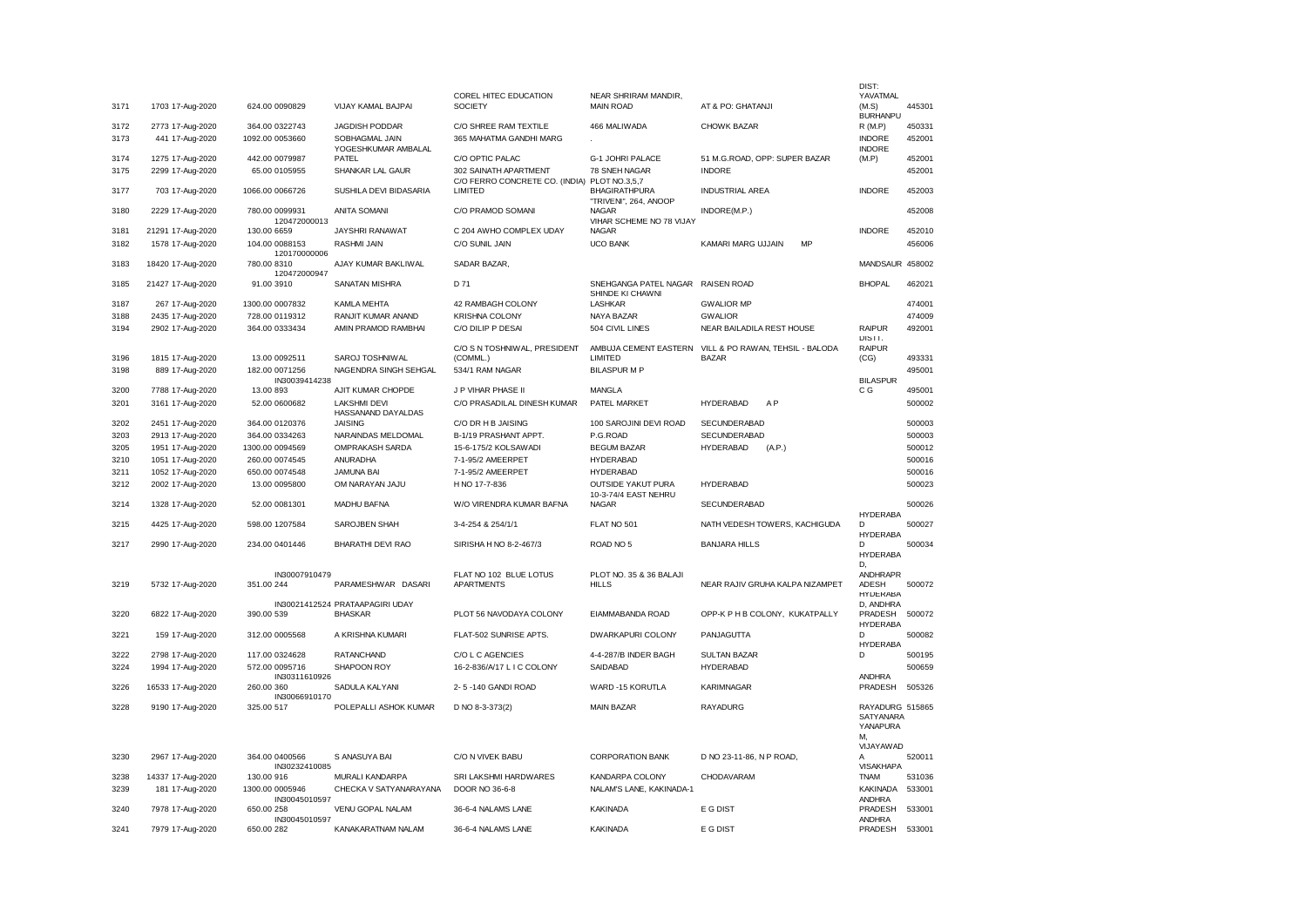|              |                                       |                                  |                                                                 |                                                          |                                                    |                                            | WEST<br><b>GODAVARI</b>                 |                  |
|--------------|---------------------------------------|----------------------------------|-----------------------------------------------------------------|----------------------------------------------------------|----------------------------------------------------|--------------------------------------------|-----------------------------------------|------------------|
| 3243         | 1315 17-Aug-2020                      | 1300.00 0080942                  | SREE KRISHNA MURTY<br><b>MADIPALLI</b>                          | S/O MADIPALLI AMMIRAJU                                   | MARELLAVARI STREET                                 | <b>BHIMAVARAM</b>                          | <b>DISTRICT</b><br>ANDHRA               | 534201           |
| 3244         | 20652 17-Aug-2020                     | 120352000003<br>260.00 2657      | SARSWATULA S N V M<br>SURENDRA.                                 | H NO:3-5/A                                               | KALIPATNAM                                         | MOGALTURU MANDAL                           | <b>KALIPATNA</b><br>м                   | 534281           |
| 3245         | 531 17-Aug-2020                       | 364.00 0060053                   | MEENAKSHI SIVASWAMI                                             | 192 7TH MAIN ROAD IV BLOCK                               | <b>JAYANAGAR</b><br>21/4-A MAHATMA GANDHI          |                                            | <b>BANGALOR</b><br>E<br><b>BANGALOR</b> | 560001           |
| 3246         | 2488 17-Aug-2020                      | 936.00 0201101                   | ANGELA CORDEIRO                                                 | <b>VIRLOS NIVAS</b>                                      | <b>ROAD</b>                                        | CRAIG PARK LAYOUT                          | E<br><b>BANGALOR</b>                    | 560001           |
| 3247         | 3416 17-Aug-2020                      | 52.00 1200490                    | STATE BANK OF INDIA                                             | SPB BRANCH - 6866                                        | POST BOX NO 5315                                   | ST. MARKS ROAD                             | E                                       | 560001           |
| 3250         | 1288 17-Aug-2020                      | 26.00 0080344                    | LYSAMMA JACOB                                                   | <b>GOODYEAR INDIA LIMITED</b>                            | 16 SHRI J.C ROAD                                   | <b>BANGALORE</b>                           |                                         | 560002           |
| 3252         | 1935 17-Aug-2020                      | 208.00 0094086<br>IN30009510069  | PRAKASH CHAND                                                   | NO.126 RAJA MARKET                                       | <b>1ST FLOOR</b><br>No. 72, Il Floor, Subhas       | <b>BANGALORE</b>                           | Bangalore                               | 560002           |
| 3255         | 5746 17-Aug-2020                      | 13.00 472                        | Ramesh Kumar Jain                                               | R Gundecha & Co.                                         | Complex<br><b>MALLESWARAM</b>                      | Avenue Road                                | Karnataka                               | 560002           |
| 3257         | 1103 17-Aug-2020                      | 52.00 0076076                    | R SESHADRI                                                      | NO 70 EAST PARK ROAD                                     | <b>BANGALORE</b><br>11/3, 7TH CROSS LALBAGH        |                                            | <b>BANGALOR</b>                         | 560003           |
| 3259         | 3002 17-Aug-2020                      | 182.00 0402172                   | R S SEETHARAMA IYER                                             | <b>VIJAYA TRADERS</b>                                    | FORT ROAD<br>1/1 VINAYAKA TOWER, 2ND               | KUBER SINGH LANE, DODDAMAVALLI             | Е<br><b>BANGALOR</b>                    | 560004           |
| 3261         | 1252 17-Aug-2020                      | 26.00 0079513                    | <b>BABU LAL KOTHARI</b>                                         | C/O PAXAL CHEMICAL IND (P) LTD                           | <b>FLOOR</b>                                       | IST CROSS, GANDHINAGAR                     | E                                       | 560009           |
| 3262         | 1222 17-Aug-2020                      | 26.00 0078746                    | P M RAJU                                                        | NO 116-A 25TH CROSS II BLOCK                             | RAJAJINAGAR BANGALORE                              |                                            |                                         | 560010           |
| 3263         | 144 17-Aug-2020                       | 13.00 0005176                    | VEENA KHANDLKAR                                                 | 3406/1 (784) 34TH 'A' CROSS                              | 10TH MAIN 4TH BLOCK                                | JAYANAGAR BANGALORE                        |                                         | 560011           |
| 3266         | 1344 17-Aug-2020                      | 130.00 0081741                   | M S MADAN                                                       | 'PADMA' DOOR NO 19 II CROSS<br><b>ROAD</b>               | SRIPURAM EXTENSION                                 | <b>SESHADRI PURAM</b>                      | <b>BANGALOR</b><br>F                    | 560020           |
| 3269         |                                       | IN30061010786<br>650.00 448      | SUMITHRA JAIN                                                   | ANANTHA RAMAIAH COMPOUND                                 | 182/2, IIND FLOOR                                  | IIND CROSS, MYSORE ROAD                    | <b>BANGALOR</b><br>E                    | 560025           |
|              | 9133 17-Aug-2020                      | IN30061010344                    |                                                                 |                                                          | S R LAYOUT, BASAVANAPURA                           |                                            | <b>BANGALOR</b>                         |                  |
| 3271         | 9125 17-Aug-2020                      | 13.00 713                        | ANIT KUMAR SURANA                                               | NO 33,9TH CROSS                                          | <b>MAIN ROAD</b>                                   | <b>K R PURAM</b>                           | Е<br><b>BANGALOR</b>                    | 560036           |
| 3272         | 397 17-Aug-2020                       | 1222.00 0051802                  | KAILASH CHANDRA GOEL                                            | C/O. SANJAY GOEL                                         | VILLA #140 ADARSH VISTA                            | VIBHUTIPURA OFF HAL AIRPORT ROAD           | E<br><b>BANGALOR</b>                    | 560037           |
| 3273         | 127 17-Aug-2020                       | 390.00 0004799                   | PARUL BALA KUMAR                                                | 219, 7TH MAIN                                            | SADANANDA NAGAR                                    | <b>NGEF EAST</b>                           | F<br><b>BANGALOR</b>                    | 560038           |
| 3275         | 1928 17-Aug-2020                      | 130.00 0093965                   | U P KAMATH                                                      | 572, 21ST MAIN                                           | 36TH CROSS IV T BLOCK<br>WEST OF CHORD ROAD        | <b>JAYANAGAR</b>                           | E                                       | 560041           |
| 3277         | 335 17-Aug-2020                       | 312.00 0009299                   | T U KRISHNA                                                     | 243 IV MAIN I STAGE VI PHASE                             | <b>INDUSTRIAL TOWN</b>                             | <b>BANGALORE</b>                           | <b>BANGALOR</b>                         | 560044           |
| 3280         | 1274 17-Aug-2020                      | 260.00 0079887                   | S RAGHU<br>SAMJI KRISHNAMURTHY RAO                              | S/O N SHANKARANARAYANA                                   | NO 29 S B M COLONY<br>SRINIVASANAGARA,             | HANUMANTHANAGAR                            | E                                       | 560050           |
| 3281         | 1517 17-Aug-2020                      | 221.00 0086380                   | PANDURANGA RAO                                                  | 877, 13TH MAIN ROAD,                                     | <b>BANASHANKARI III STAGE</b>                      | <b>BANGALORE</b>                           |                                         | 560050           |
| 3284         | 1770 17-Aug-2020                      | 130.00 0091722                   | <b>K PURSHOTAM</b>                                              | 126 DEVATHA MARKET CHICKPET                              | <b>BANGALORE</b>                                   |                                            |                                         | 560053           |
| 3286         | 3080 17-Aug-2020                      | 364.00 0501775<br>IN30214810763  | MOHANLAL BOHRA                                                  | II FLOOR JALARAM MARKET                                  | D K LANE                                           | <b>BANGALORE</b>                           | <b>BANGALOR</b>                         | 560053           |
| 3287         | 14035 17-Aug-2020                     | 52.00 472                        | S KRISHNA MURTHY<br><b>KRISHNAN</b>                             | <b>NO 115</b>                                            | AKKIPET MAIN ROAD                                  | OFF LAKSHMI NARAYANA TEMPLE                | E TALUKA                                | 560053           |
| 3288         | 3333 17-Aug-2020                      | 754.00 0800082                   | POOMULLIMANACHERIA<br>NAMBOODIRIPAD                             | 20/1 16TH CROSS 12TH MAIN                                | MALLESWARAM WEST                                   | <b>BANGALORE</b>                           |                                         | 560055           |
|              |                                       | IN30113510587                    |                                                                 |                                                          |                                                    |                                            | <b>BANGALOR</b>                         |                  |
| 3289<br>3292 | 10475 17-Aug-2020<br>2874 17-Aug-2020 | 325.00 536<br>1053.00 0331128    | HIRENDRA KUMAR MEHTA<br>RAVINDRANATH NARASIMHA<br><b>DAMBAL</b> | <b>NO.60 RATHI APARTMENTS</b><br>38 SBI OFFICERS' COLONY | FLAT NO.402 15TH CROSS<br><b>BASAVESHWAR NAGAR</b> | 10TH MAIN MALLESHWARAM<br><b>BANGALORE</b> | E                                       | 560055<br>560079 |
|              |                                       |                                  |                                                                 |                                                          |                                                    |                                            |                                         |                  |
| 3293         | 3011 17-Aug-2020                      | 65.00 0402755                    | <b>AJIT SHETTY</b>                                              | 119 R.M.V.EXTENSION                                      | <b>BANGALORE</b>                                   |                                            |                                         | 560080           |
| 3294         | 3013 17-Aug-2020                      | 234.00 0402759                   | <b>LALITHA SHETTY</b>                                           | 119 RAJMAHAL VILAS EXTENSION                             | <b>BANGALORE</b>                                   |                                            | <b>BANGALOR</b>                         | 560080           |
| 3295         | 1104 17-Aug-2020                      | 130.00 0076080                   | R SOWRAIAH                                                      | NO 70 (36/1) II CROSS                                    | <b>HUTCHINS ROAD</b>                               | ST THOMAS TOWN                             | Е                                       | 560084           |
| 3296         | 1977 17-Aug-2020                      | 1313.00 0095306                  | VASUDEVA K NAYAK                                                | 353, 15TH A CROSS, 6TH A MAIN                            | MAHALAKSHMI LAYOUT                                 | <b>BANGALORE</b>                           |                                         | 560086           |
| 3298         | 3464 17-Aug-2020                      | 1066.00 1201437<br>IN30135620250 | <b>SULA MAHESH JHAVERI</b>                                      | NO. 521, F-BLOCK                                         | SAHAKAR NAGAR                                      | <b>BANGALORE</b>                           | <b>BANGALOR</b>                         | 560092           |
| 3299         | 11880 17-Aug-2020                     | 13.00 263                        | R MUNIRAJU                                                      | DOOR NO 720 6TH BLOCK<br>NO 3768, 4TH WARD               | 17TH B MAIN ROAD<br><b>GARADI ROAD.</b>            | <b>KORAMANGALA</b>                         | Е                                       | 560095           |
| 3301         | 3683 17-Aug-2020                      | 13.00 1203745                    | NAGARAJA M N                                                    | VENKATARAMANAPPA                                         | DODDABALLAPURA,                                    | <b>BANGALOR</b>                            |                                         | 561203           |
| 3304         | 1228 17-Aug-2020                      | 78.00 0078858                    | R VENKATRAYA NAYAK                                              | NARASIMHA NIVAS                                          | P O KARKALA                                        | DAKSHINA KANNADA JILLA                     | KARNATAKA 574104                        |                  |
|              |                                       |                                  |                                                                 |                                                          |                                                    |                                            | <b>UDUPI</b>                            |                  |
| 3309         | 9921 17-Aug-2020                      | IN30088813211<br>26.00 773       | SUMANGALA J SHETTY                                              | DENDOOR MOODUMANE                                        | POST MANIPURA                                      | VIA MOODUBELLE                             | <b>TALUK</b><br>KARNATAKA 576120        |                  |
| 3310         |                                       | 130.00 0072055                   | <b>B GIRIDHARA PAI</b>                                          | 172/4 WEST BLOCK ROAD                                    | KUNDAPUR (D.K)                                     |                                            |                                         | 576201           |
|              | 924 17-Aug-2020                       |                                  |                                                                 |                                                          |                                                    |                                            |                                         |                  |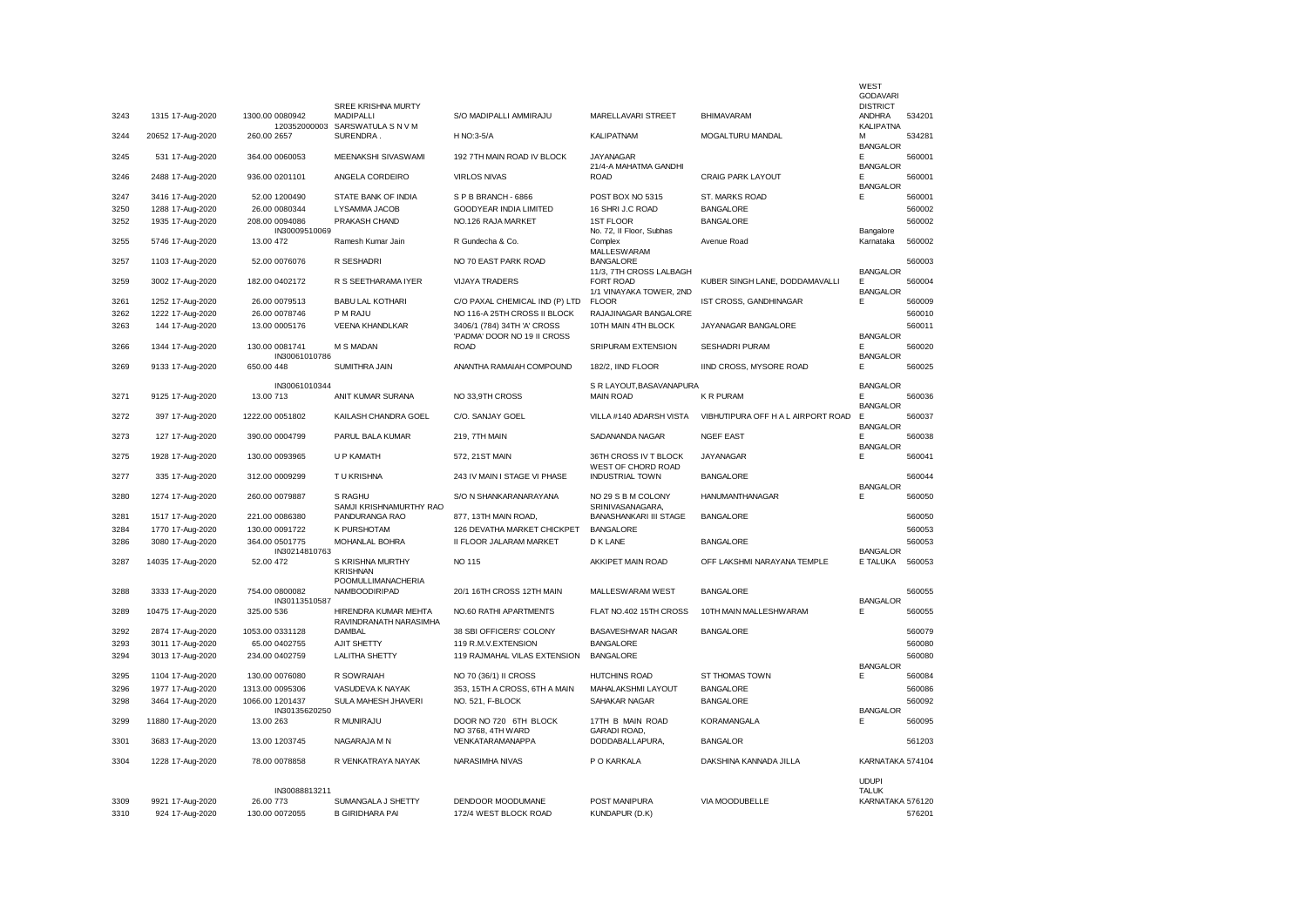| 3313 | 214 17-Aug-2020   | 234.00 0006673  | C G MAHANTEESH                                           | COFFEE PLANTER                                          | POST BOX-93 HOSMANE EXT CHIKMAGALUR KARNATAKA  |                                 |                                 | 577101 |
|------|-------------------|-----------------|----------------------------------------------------------|---------------------------------------------------------|------------------------------------------------|---------------------------------|---------------------------------|--------|
| 3316 | 2993 17-Aug-2020  | 312.00 0401500  | M V PARVATAVARDHANA                                      | "LALITHA PRASADAM"                                      | CHIKMAGALUR                                    | KARNATAKA                       |                                 | 577101 |
|      |                   |                 |                                                          |                                                         |                                                |                                 | <b>SECUNDER</b>                 |        |
| 3320 | 36 17-Aug-2020    | 260.00 0001625  | AIMAI JAMSHED ITALIA                                     | ANAND BHAVAN                                            | 223 B MARREDPALLI                              | SECUNDERABAD                    | ABAD                            | 580001 |
| 3321 | 1070 17-Aug-2020  | 1092.00 0075382 | SUNIL KOTHARI                                            | <b>MADIMAN BUILDING</b>                                 | DAJIBANPETH HUBLI                              |                                 |                                 | 580020 |
| 3323 | 2191 17-Aug-2020  | 390.00 0099062  | SUSHMA G KYATANAVAR<br>IN30177411129 KOPALLE RAGHAVENDRA | C/O GANGAPPA S KYATANVAR<br>H NO79 PLOT NO 17 SURVEY NO | <b>JANGALIONI</b><br>WARD NO 25-A              | OLD HUBLI KARNATAKA             |                                 | 580024 |
| 3324 | 13588 17-Aug-2020 | 130.00 490      | <b>KRISHNA</b><br>SANGEETHALAXMI SURESH                  | 340A/1                                                  | BHUVANAGARI COLONY                             | KURAHATTI SIRGUPPA ROAD         | <b>BELLARY</b>                  | 583103 |
| 3327 | 1966 17-Aug-2020  | 195.00 0095065  | <b>HANDRAL</b>                                           | SHRI REHUKA CLINIC                                      | NEAR PANKHA MASJID<br>P. NEHRU ROAD,           | <b>BAGALKOT</b>                 |                                 | 587101 |
| 3330 | 2059 17-Aug-2020  | 195.00 0096794  | SHREEMATI RAMESH HARITE                                  | RAMASHREE, IIND CROSS                                   | <b>BHAGYANAGAR</b>                             | <b>BELGAUM</b>                  |                                 | 590006 |
| 3331 | 2897 17-Aug-2020  | 65.00 0332833   | JADHAVJI TRIKAMDAS                                       | 218 RANI CHANNAMA NAGAR                                 | <b>BELGAUM</b>                                 |                                 |                                 | 590006 |
| 3332 | 17534 17-Aug-2020 | 13.00 8811      | ANIL SADASHIV SABALE                                     | H NO 441 AKKOL                                          | <b>TAL CHIKODI</b>                             | <b>DIST BELGAUM</b>             | AKKOL                           | 591211 |
| 3334 | 1087 17-Aug-2020  | 130.00 0075767  | KEWALCHAND SANCHETI                                      | 5 ERULAPPAN ST                                          | SOWCARPET                                      | <b>MADRAS</b>                   |                                 | 600001 |
| 3335 | 1443 17-Aug-2020  | 364.00 0083563  | TULSIDAS K MOTWANI                                       | 62-A CORAL MERCHANT STREET                              | <b>MANNADY</b>                                 | CHENNAI                         |                                 | 600001 |
|      |                   |                 |                                                          |                                                         |                                                |                                 |                                 |        |
| 3336 | 2398 17-Aug-2020  | 780.00 0116821  | PURANMAL SARAVGI                                         | C/O NIRMAL KUMAR & BROS                                 | 47 ACHARAPPAN STREET                           | <b>MADRAS</b>                   |                                 | 600001 |
| 3338 | 1550 17-Aug-2020  | 10.00 0087705   | MAHAVEER FINANCE INDIA LTD 'AGURCHAND MANSION'           |                                                         | <b>IST FLOOR</b>                               | 151 MOUNT ROAD                  | <b>MADRAS</b>                   | 600002 |
| 3340 | 3018 17-Aug-2020  | 364.00 0403022  | <b>NAINMAL</b>                                           | C/O ARISTO STAINLESS                                    | 19 RAGHUNAIKULU STREET                         | <b>PARK TOWN</b>                | <b>MADRAS</b>                   | 600003 |
| 3341 | 67 17-Aug-2020    | 130.00 0002300  | V SARASWATHI                                             | C/O M SUBBARAYAAIYER                                    | 42 DAESIGAR SAMI STREET                        |                                 | CHENNAI                         | 600004 |
| 3342 | 83 17-Aug-2020    | 65.00 0002878   | S R GURUSWAMY                                            | 36/21 LOGANATHAN COLONY                                 | MYLAPORE.                                      | <b>CHENNAI</b>                  |                                 | 600004 |
| 3344 | 1301 17-Aug-2020  | 260.00 0080663  | V SRINIVASAN                                             | NO 1 RAMA RAO ROAD                                      | MYLAPORE MADRAS                                |                                 |                                 | 600004 |
| 3345 | 2028 17-Aug-2020  | 104.00 0096242  | N SAI SUBRAMANIAN                                        | NO.58 B-2 CHITRAKULAM                                   | NORTH STREET, MYLAPORE MADRAS                  |                                 |                                 | 600004 |
| 3346 | 2208 17-Aug-2020  | 1300.00 0099334 | S R GURUSWAMY                                            | 36/21 LOGANATHAN COLONY                                 | <b>MYLAPORE</b>                                | <b>CHENNAI</b>                  |                                 | 600004 |
| 3347 | 3003 17-Aug-2020  | 26.00 0402194   | P L MUTHIAH                                              | C/O RASI PAPER HOUSE                                    | 59 ROYAPPETTAH HIGH<br><b>ROAD</b>             | <b>MYLAPORE</b>                 | <b>MADRAS</b>                   | 600004 |
| 3348 |                   | 546.00 1202175  | ANNASWAMI RAMASWAMI                                      | 2. IST STREET                                           |                                                | <b>CHENNAI</b>                  |                                 | 600004 |
|      | 3525 17-Aug-2020  |                 |                                                          |                                                         | EAST ABHIRAMAPURAM                             |                                 |                                 |        |
| 3349 | 7680 17-Aug-2020  | 390.00 677      | ADAM AZEEZUL HUQ                                         | C/O SRI AVM KUMARAN                                     | 6 AVM AVENUE                                   | <b>MYLAPORE</b>                 | CHENNAI                         | 600004 |
| 3351 | 186 17-Aug-2020   | 1430.00 0006096 | SHUBHA PRABHAKAR                                         | 9 SINGARACHARI STREET                                   | <b>TRIPLICANE</b>                              | <b>CHENNAI</b>                  |                                 | 600005 |
|      |                   |                 |                                                          |                                                         |                                                |                                 | TRIPLICANE                      |        |
| 3352 | 2998 17-Aug-2020  | 364.00 0401852  | SAROJINI NEELAKANTAN                                     | C/O MR CHANDRASEKHAR                                    | NEW NO. 33                                     | PILLAIYAR KOIL ST., 22 FLOOR    | , CHENNAI                       | 600005 |
| 3353 | 1820 17-Aug-2020  | 13.00 0092571   | N VIJAY RAJ KOTHARI                                      | 8 MAHAVEER COLONY                                       | E V K SAMPATH ROAD                             | VEPERY, MADRAS                  |                                 | 600007 |
| 3355 | 13441 17-Aug-2020 | 13.00 709       | <b>SUMITA KOTHARI</b>                                    | NO 8 MAHAVEER COLONY                                    | E V K SAMPATH ROAD<br>FLAT NO 81, RADHEY SHYAM | VEPERY                          | CHENNAI<br>EGMORE.              | 600007 |
| 3357 | 706 17-Aug-2020   | 468.00 0066826  | GYAN DEVI LODHA                                          | C/O RAJENDRA LODHA                                      | <b>APPARTMENTS</b>                             | 1ST FLOOR, MARSHALLS ROAD       | CHENNAI                         | 600008 |
| 3358 | 1912 17-Aug-2020  | 1113.00 0093666 | CITI BANK N.A.                                           | 5TH FLOOR SHAKTI TOWERS                                 | 766 ANNA SALAI                                 | <b>MADRAS</b>                   |                                 | 600008 |
|      |                   |                 |                                                          |                                                         |                                                | MANOHAR AVENUE, OFF, CASA MAJOR | EGMORE,                         |        |
| 3359 | 2980 17-Aug-2020  | 221.00 0401082  | K RAMAGOPAL                                              | "SRINIKETAN"                                            | NO.2 (OLD NO. 12),                             | ROAD.                           | CHENNAI<br>KILPAUK,             | 600008 |
|      |                   |                 |                                                          |                                                         |                                                |                                 | CHENNAI<br>(TAMIL               |        |
| 3363 | 2405 17-Aug-2020  | 182.00 0117413  | <b>GOMTI TRIKAMDAS</b><br>IN30051312080 KUSHAL KUMAR     | C/O MR B J SAMPAT                                       | <b>NIVRITTI</b>                                | NO. 8, TAYLORS ROAD             | NADU)                           | 600010 |
| 3366 | 8647 17-Aug-2020  | 923.00 640      | GOUTHAMCHAND                                             | 90 DEMELLOWS ROAD                                       | PATTALAM                                       | <b>CHENNAI</b>                  | TAMILNADU 600012                |        |
| 3368 | 3009 17-Aug-2020  | 390.00 0402567  | MAHALINGAM RAJAGOPALAN                                   | 'SHARADA'                                               | 19, IIND STREET                                | <b>BALAJI NAGAR</b>             | <b>MADRAS</b>                   | 600014 |
| 3369 | 3024 17-Aug-2020  | 468.00 0403384  | KALAVATIBAI S JOSHI                                      | 3-B VILLA CLASSICA                                      | 274 LLOYDS ROAD                                | <b>ROYAPETTAH</b>               | CHENNAI                         | 600014 |
| 3370 | 3053 17-Aug-2020  | 1092.00 0404518 | <b>MANGILAL</b>                                          | 28 WHITES ROAD                                          | <b>MADRAS</b>                                  |                                 |                                 | 600014 |
| 3371 | 813 17-Aug-2020   | 104.00 0069225  | R SRIDHAR                                                | 27 SOUNDARARAJAN STREET                                 | <b>T NAGAR</b>                                 | <b>MADRAS</b>                   |                                 | 600017 |
| 3373 | 1190 17-Aug-2020  | 260.00 0078198  | GITA RANGANATHAN                                         | 16/1 T.T.K.ROAD                                         | IST CROSS ALWARPET                             | <b>MADRAS</b>                   |                                 | 600018 |
| 3375 | 1825 17-Aug-2020  | 390.00 0092634  | S VENKATARAMAN                                           | 11 SUBBARAYA AIYER AVENUE                               | C P RAMASWAMI IYER<br><b>STREET</b>            | <b>MADRAS</b>                   |                                 | 600018 |
| 3378 | 518 17-Aug-2020   | 1326.00 0057555 | H RAMEEJA BI                                             | NO 3 THIRD STREET                                       | BHAKTHAVATSALAM NAGAR ADYAR MADRAS             |                                 |                                 | 600020 |
| 3379 | 1134 17-Aug-2020  | 390.00 0076795  | BHAVANI NATRAJAN                                         | BRINDAVAN NO 1 III MAIN ROAD                            | NEHRU NAGAR MADRAS                             |                                 |                                 | 600020 |
|      |                   |                 | KOSUVAYUR HARIHARA                                       |                                                         | 16/16 RAMS, 3RD MAIN                           |                                 |                                 |        |
| 3380 | 2700 17-Aug-2020  | 546.00 0316593  | LALITHA                                                  | C/O MR S ANANTHANARAYAN                                 | <b>ROAD</b>                                    | GANDHI NAGAR, ADYAR             | CHENNAI                         | 600020 |
| 3381 | 3008 17-Aug-2020  | 390.00 0402565  | M K MARAGATHAMBAL                                        | NO-7 IST CROSS ST                                       | V P COLONY MADRAS                              |                                 |                                 | 600023 |
| 3384 | 312 17-Aug-2020   | 650.00 0008706  | SARLA BHARGAVA                                           | NO-32 II MAIN ROAD<br>1A, RAHUL MANOR, 78 CHAMIERS      | R A PURAM                                      | <b>CHENNAI</b>                  |                                 | 600028 |
| 3385 | 344 17-Aug-2020   | 1300.00 0009602 | SUBRAMANIAM RAJAGOPALAN RD                               |                                                         | R.A.PURAM, CHENNAI                             |                                 |                                 | 600028 |
| 3386 | 3581 17-Aug-2020  | 1300.00 1202784 | VIMALA GOWARIKANTHAN                                     | FLAT 5 °C'                                              | RAMANIYAM TOWERS                               | 12 GREENWAYS ROAD               | CHENNAI                         | 600028 |
| 3387 | 707 17-Aug-2020   | 1300.00 0066859 | RAM BHOJRAJ                                              | 36 CLUB ROAD                                            | CHETPET                                        | <b>CHENNAI</b>                  |                                 | 600031 |
| 3388 | 1649 17-Aug-2020  | 1300.00 0089912 | <b>ROSHINI MATHEW</b>                                    | F-2 ALSA MANOR                                          | ALSA GARDEN                                    | <b>HARRINGTON ROAD</b>          | <b>CHETPET</b><br><b>MADRAS</b> | 600031 |
|      |                   |                 |                                                          |                                                         |                                                |                                 |                                 |        |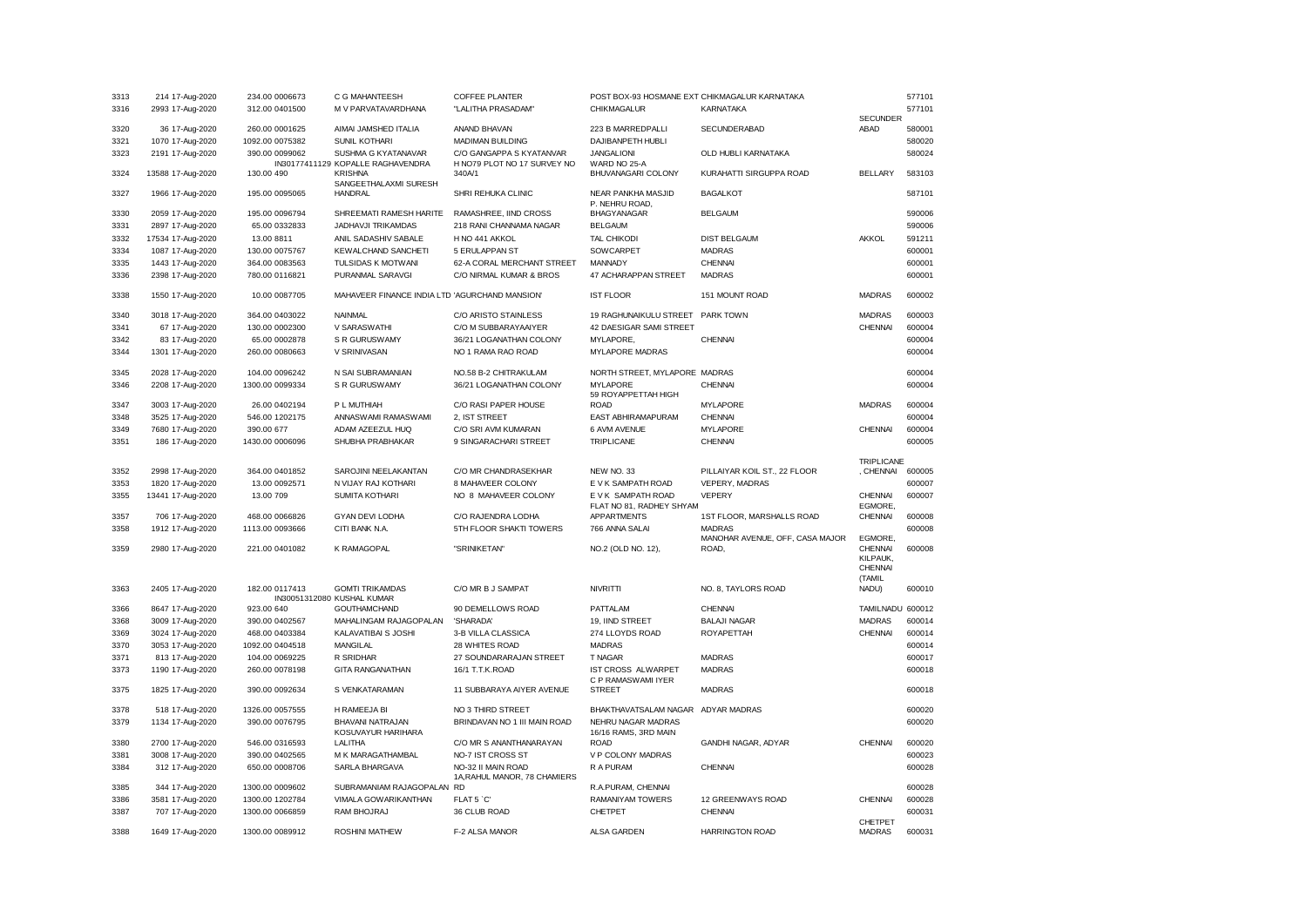| 3389 | 2099 17-Aug-2020  | 1066.00 0097543                 | SURENDRA MANILAL MEHTA                               | 57 MC.NICHOLS ROAD                                 | <b>MADRAS</b>                           |                             |                                        | 600031 |
|------|-------------------|---------------------------------|------------------------------------------------------|----------------------------------------------------|-----------------------------------------|-----------------------------|----------------------------------------|--------|
| 3390 | 1498 17-Aug-2020  | 26.00 0085950                   | P VISWANATHAN<br>ETERNAL FINANCE AND                 | <b>ANANTH</b>                                      | 4 RAJAGOPALAN STREET                    | WEST MAMBALAM MADRAS        |                                        | 600033 |
| 3392 | 1500 17-Aug-2020  | 239.00 0085974                  | <b>INVESTMENTS P LTD</b>                             | NO 7 BRAHADAMBAL ROAD                              | NUNGAMBAKKAM MADRAS                     |                             |                                        | 600034 |
| 3395 | 719 17-Aug-2020   | 1170.00 0067057                 | S JAYANTHIKUMARI                                     | 'Y' BLOCK NO.57                                    | ANNA NAGAR                              | <b>MADRAS</b>               |                                        | 600040 |
| 3399 | 3014 17-Aug-2020  | 390.00 0402843                  | MADANLAL KUMBHAT                                     | 2 KALATHI PILLAI STREET                            | <b>IST FLOOR</b>                        | <b>MADRAS</b>               |                                        | 600079 |
| 3400 | 3715 17-Aug-2020  | 130.00 1203965                  | PANNALAL CHORDIA                                     | #342,                                              | <b>MINT STREET</b><br>MOUNT POONAMALLEE | <b>CHENNAI</b>              |                                        | 600079 |
| 3402 | 401 17-Aug-2020   | 728.00 0051891                  | M S VENKATARAMAN                                     | 29-E PARK DUGAR                                    | <b>ROAD</b>                             | <b>CHENNAI</b>              | VIRUGAMBA                              | 600089 |
| 3403 | 1268 17-Aug-2020  | 1300.00 0079764                 | <b>MALA SUNDARAM</b>                                 | FLAT NO 2, SUDARSHAN                               | 41-42, AANI STREET                      | CHINMAYA NAGAR STAGE II     | <b>KKAM,CHEN</b><br><b>NAI</b>         | 600092 |
| 3405 | 2988 17-Aug-2020  | 13.00 0401338                   | SITHAMBARAM KANNAPPAN<br><b>KANNAPPAN</b>            | ROHINI ILLAM, PLOT NO.161                          | 3RD MAIN ROAD, NATESH<br><b>NAGAR</b>   | VIRUGAMBAKKAM               | CHENNAI                                | 600092 |
| 3406 | 2387 17-Aug-2020  | 1092.00 0115963                 | MAJOR V CHANDRA CHUDAN                               | 29 INNER RING ROAD                                 | SENTHIL NAGAR MADRAS                    |                             |                                        | 600094 |
| 3413 | 3044 17-Aug-2020  | 598.00 0404168                  | SUBRAMANIAM<br>CHANDRASEKARAN                        | 1-B RUE SUFFREN                                    | <b>PONDICHERRY</b>                      |                             |                                        | 605001 |
|      |                   | IN30169611023                   |                                                      |                                                    |                                         |                             | VILLUPURA                              |        |
| 3414 | 13521 17-Aug-2020 | 260.00 425                      | <b>MANOHARAN S</b>                                   | 46 THIRU VIKA STREET                               | NEAR BY SIVAN TEMPLE                    |                             | м                                      | 605602 |
| 3417 | 10358 17-Aug-2020 | 104.00 404                      | M M MEYYAPPAN                                        | 44 A                                               | <b>BABU ROAD</b>                        | <b>BABU ROAD</b>            | <b>TRICHY</b>                          | 620002 |
| 3419 | 1414 17-Aug-2020  | 52.00 0082962                   | ST M V RAMANATHAN<br>CHETTIAR                        | MUDALAIPPATTI POST                                 | PUDUKKOTTAI DT TAMIL<br><b>NADU</b>     |                             |                                        | 622409 |
| 3420 | 1904 17-Aug-2020  | 1092.00 0093587                 | <b>D SIRAJUDEEN</b>                                  | 7 A C R COMPLEX                                    | <b>SEKKALAI ROAD</b>                    | KARAIKUDI                   |                                        | 623001 |
|      |                   |                                 |                                                      |                                                    | 10-2-12A HIGH SCHOOL                    |                             |                                        |        |
| 3422 | 2979 17-Aug-2020  | 572.00 0400986                  | SUSHILA SWAMINATHAN                                  | C/O MRS SUMATHY SELVARAJ                           | <b>ROAD</b>                             | <b>PATTIVEERANPATTI</b>     |                                        | 624211 |
| 3424 | 13494 17-Aug-2020 | 26.00 274                       | SUNDARA GOPAL.R<br>IN30037810108 LEBANON CHRISTOPHER | 164, VAKIL NEW STREET                              | <b>MADURAI</b>                          |                             |                                        | 625001 |
| 3430 | 7716 17-Aug-2020  | 601.00 625                      | <b>ENTERPRISES (PVT) LTD</b>                         | 613                                                | M.S.ROAD<br>DHARMA NARAYANAN            | KRISHNANKOIL, VETTURNIMADAM | NAGERCOIL 629001                       |        |
| 3433 | 426 17-Aug-2020   | 377.00 0053039                  | <b>VR LAKSHMI ACHI</b>                               | <b>RAMA VILAS</b>                                  | CHETTIAR ST                             | <b>KARAIKUDI</b>            |                                        | 630003 |
| 3435 | 3023 17-Aug-2020  | 364.00 0403238                  | A JANA BAI                                           | 47 BAZAAR STREET                                   | <b>SALEM</b><br><b>TAMILNADU</b>        |                             |                                        | 636001 |
| 3436 | 280 17-Aug-2020   | 1300.00 0008107                 | P P SOUNDARARAJAN                                    | 98-B MANICKAM STREET                               | SHEVAPET SALEM<br>SRI SARADA COLLEGE    | TAMILNADU                   |                                        | 636002 |
| 3437 | 886 17-Aug-2020   | 702.00 0071241                  | SARADAPRIYA                                          | <b>SRI SARADA SAMITI</b><br>MERCHANT AND SANDALOIL | <b>ROAD</b>                             | ALAGAPURAM                  | <b>SALEM</b>                           | 636004 |
| 3441 | 3038 17-Aug-2020  | 130.00 0403920                  | C HANUMANMANTHA RAO                                  | <b>DEALER</b><br>MERCHANT & SANDAL OIL             | <b>METTUR DAM</b>                       | <b>MADRAS</b>               |                                        | 636401 |
| 3442 | 3645 17-Aug-2020  | 806.00 1203428                  | C HANUMANMANTHA RAO                                  | DEARLER,                                           | 129, HOTEL SITE,                        | METTUR DAM,                 | CHENNAI                                | 636401 |
| 3446 | 692 17-Aug-2020   | 936.00 0066468                  | E RAMANI                                             | 667 OPPNAKARA STREET                               | <b>COFFEE MERCHANTS</b>                 | COIMBATORE                  |                                        | 641001 |
| 3447 | 592 17-Aug-2020   | 65.00 0062961                   | SUNDARAM RAMASWAMY                                   | 6C/25-1 ALAMU NAGAR                                | <b>SATHY ROAD</b>                       | COIMBATORE                  |                                        | 641012 |
|      |                   |                                 |                                                      |                                                    |                                         |                             | COIMBATO                               |        |
| 3449 | 1078 17-Aug-2020  | 390.00 0075576                  | MARYKUTTY THOMAS                                     | C-202, LAVENDER                                    | RAHEJA ENCLAVE                          | RACE COURSE ROAD            | RE                                     | 641018 |
| 3450 | 2984 17-Aug-2020  | 1092.00 0401260                 | V NAGALAKSHMI                                        | 84-B, 8TH STREET                                   | K.K.PUDUR                               | COIMBATORE                  | <b>RAMANATH</b><br>APURAM,<br>COIMBATO | 641038 |
| 3452 | 355 17-Aug-2020   | 104.00 0009819                  | R ACHUTHAN                                           | <b>TIRUVONAM MANDIR</b>                            | NEW NO. 6 OLD NO. 71                    | <b>SAKTHI NAGAR</b>         | <b>RE</b>                              | 641045 |
| 3453 | 413 17-Aug-2020   | 91.00 0052401                   | R SIVARAMAN<br>VALLERANTAVIDA MAYAL                  | 23 AND 24 BAZAAR ST                                |                                         |                             | POLLACHI                               | 642001 |
| 3454 | 2659 17-Aug-2020  | 1040.00 0312793                 | KUNHIRAMAN NAIR                                      | SUPRIYA SADAN                                      | P.O. MOOZHIKKARA                        | THALASSERY                  | <b>KERLA</b>                           | 670111 |
| 3455 | 239 17-Aug-2020   | 1365.00 0006982                 | <b>JAYARAMKK</b>                                     | 23/383 KOLASSERI HOUSE                             | PO KALLAI                               | KOZHIKODE                   |                                        | 673003 |
| 3457 | 3356 17-Aug-2020  | 936.00 1000041                  | T SREEDHARAN                                         | <b>LEKSHMIGIRI</b>                                 | NADAKKAV                                | <b>CALICUT</b>              | KERALA                                 | 673011 |
| 3458 | 1816 17-Aug-2020  | 130.00 0092529                  | C ANIZHA KUMARI                                      | KACHERI VEETIL                                     | NELLICODE P.O.                          | <b>CALICUT</b><br>(KERALA)  |                                        | 673016 |
| 3459 | 3019 17-Aug-2020  | 195.00 0403078                  | KALLAT BALACHANDRAN<br>IN30163741116 MURALEEDHARAN   | <b>KELOTH HOUSE</b>                                | V O ROAD, BADAGARA                      | <b>KERALA</b>               |                                        | 673101 |
| 3462 | 13417 17-Aug-2020 | 234.00 343<br>160148000086      | CHANGARATH                                           | CHANGARATH HOUSE                                   | KILLIMANGALAM P O<br>VADAKKUMTODATHU    | <b>THRISSUR</b>             | <b>KERLA</b><br>ERNAKULA               | 680591 |
| 3464 | 23741 17-Aug-2020 | 65.00 1230<br>120239000015      | ARJUNT V                                             | 12/2304 INDEEVARAM                                 | <b>MADOM</b><br>CHIRAMEL, KURUSUPALLY   | KOCHI PALLURUTHY            | М                                      | 682006 |
| 3465 | 19075 17-Aug-2020 | 1222.00 2849                    | MARYKUTTY CHERIAN.                                   | DNO: 39/5745                                       | <b>ROAD</b>                             |                             | KOCHI                                  | 682015 |
| 3467 | 2582 17-Aug-2020  | 299.00 0306347                  | SUNDERLAL NAGINDAS SHAH                              | 28/94 TRIPUNITHURA ROAD                            | ERNACULAM COCHIN                        |                             |                                        | 682016 |
| 3474 | 2030 17-Aug-2020  | 1300.00 0096278<br>120109000088 | <b>GEORGE PAUL</b>                                   | "EDASSERY HOUSE"                                   | CHERANALLUR                             | KOCHI                       |                                        | 682034 |
| 3482 | 17666 17-Aug-2020 | 520.00 5500                     | INDU.                                                | 858, AMRITHA SADAN                                 | 17                                      |                             | ALAPPUZHA 688007                       |        |
| 3485 | 31 17-Aug-2020    | 780.00 0001381                  | SAWARMULL BAJORIA                                    | 36 BHAGAWAN GANGULI LANE                           | <b>HOWRAH</b>                           |                             |                                        | 700001 |
| 3487 | 449 17-Aug-2020   | 208.00 0054031                  | RAGHUNATH BHIWANIWALA                                | 16 INDIA EXCHANGE PLACE                            |                                         |                             | <b>KOLKATA</b>                         | 700001 |
| 3488 | 473 17-Aug-2020   | 582.00 0055367                  | CENTRAL BANK OF INDIA                                | 33 NETAJI SUBHAS ROAD                              |                                         |                             | <b>KOLKATA</b>                         | 700001 |
| 3489 | 535 17-Aug-2020   | 1274.00 0060245                 | LALCHAND POPATBHAI<br><b>GANDHI</b>                  | C/O S KANTILAL AND CO                              | 79 NETAJI SUBHAS ROAD                   |                             | <b>KOLKATA</b>                         | 700001 |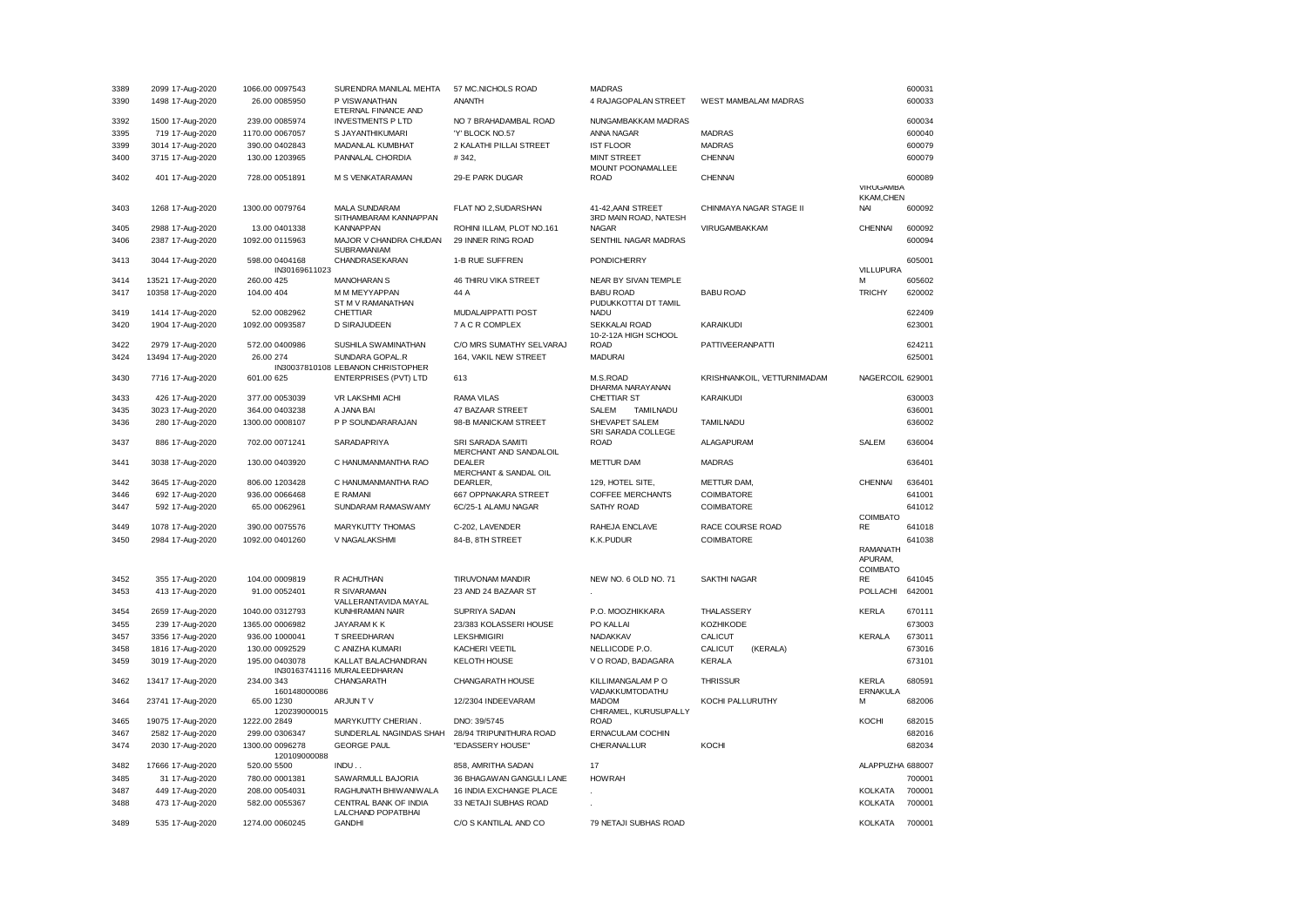| 3490 | 736 17-Aug-2020                     | 130.00 0067422                  | DAMODAR LAL MOR                                  | 5/1, CLIVE ROW                                     | 4TH FLOOR, ROOM NO. 117                              |                                   | KOLKATA         | 700001 |
|------|-------------------------------------|---------------------------------|--------------------------------------------------|----------------------------------------------------|------------------------------------------------------|-----------------------------------|-----------------|--------|
| 3491 | 1021 17-Aug-2020                    | 65.00 0073812                   | SARITA CHORARIA                                  | 14 POLLOCK STREET                                  | 2ND FLOOR                                            | CALCUTTA                          |                 | 700001 |
| 3494 | 1187 17-Aug-2020                    | 78.00 0078070                   | SUDARSHAN KUMAR DANGI                            | C/O DANGI JAIN & CO.                               | 2, INDIA EXCHANGE PLACE, 1ST FLOOR, ROOM #1,         |                                   | CALCUTTA 700001 |        |
| 3495 | 1212 17-Aug-2020                    | 390.00 0078657                  | SUBIR CHANDRA BOSE                               | C/O N C BOSE & CO                                  | SOLICITORS & ADVOCATES                               | 10 KIRON SANKAR ROY ROAD          | CALCUTTA 700001 |        |
| 3498 | 1444 17-Aug-2020                    | 26.00 0083591                   | <b>BHAWAR LAL GANG</b><br>HONGKONG BANK (AGENCY) | C/O G.P.JAJU & CO.                                 | 11 POLLOCK STREET                                    | CALCUTTA                          |                 | 700001 |
| 3500 | 1587 17-Aug-2020                    | 1040.00 0088246                 | PRIVATE LIMITED                                  | THE HONGKONG AND SHANGHAI                          | <b>BANKING CORPORATION</b><br>HASTINGS CHAMBERS, 1ST | 8 NETAJI SUBHAS ROAD              | CALCUTTA 700001 |        |
| 3501 | 1641 17-Aug-2020                    | 13.00 0089685                   | RAJENDRA KUMAR MITTAL                            | R K MITTAL & CO.                                   | <b>FLOOR</b>                                         | 7-C, KIRAN SANKAR ROY ROAD        | <b>KOLKATA</b>  | 700001 |
| 3502 | 1793 17-Aug-2020                    | 936.00 0092093                  | SHOME NATH MULLICK                               | 20/5A ARMENIAN STREET                              | CALCUTTA                                             |                                   |                 | 700001 |
| 3503 | 1812 17-Aug-2020                    | 13.00 0092451                   | KAUSHALYA DEVI GUPTA                             | 23-A, NETAJI SUBHAS ROAD                           | 2ND FLOOR, ROOM NO. 14                               | CALCUTTA                          |                 | 700001 |
| 3504 | 1834 17-Aug-2020                    | 104.00 0092797                  | VINOD KUMAR JAIN                                 | <b>6 LYONS RANGE</b>                               | <b>FORTUNE CHAMBERS</b>                              | ROOM NO. M-31                     | CALCUTTA 700001 |        |
| 3505 | 1867 17-Aug-2020                    | 13.00 0093175                   | RABINDRA KUMAR SARAF                             | C/O HANUMAN PRASAD RABINDRA<br><b>KIMAR</b>        | 40 STRAND ROAD SHOP NO<br>14                         | <b>GROUND FLOOR</b>               | CALCUTTA 700001 |        |
| 3506 | 1896 17-Aug-2020                    | 780.00 0093497                  | MADAN LAL MAHAWAR                                | 27 AMARTOLLA STREET                                | CALCUTTA                                             |                                   |                 | 700001 |
| 3507 | 1918 17-Aug-2020                    | 13.00 0093871                   | <b>SUMAN GANG</b>                                | C/O G P JAJU & CO                                  | 11 POLLOCK STREET                                    | CALCUTTA                          |                 | 700001 |
| 3508 | 1938 17-Aug-2020                    | 26.00 0094141                   | SANDEEP BAGRODIA                                 | 26 STRAND ROAD                                     | <b>CALCUTTA</b>                                      |                                   |                 | 700001 |
| 3509 | 1996 17-Aug-2020                    | 650.00 0095723                  | CHANDU VALLABH SHETHIA                           | C/O KALYANJI MAVJI & CO.                           | <b>1ST FLOOR</b>                                     | 14 NETAJI SUBHAS ROAD             | CALCUTTA        | 700001 |
| 3511 | 2082 17-Aug-2020                    | 78.00 0097193                   | SURESH KUMAR PATNI                               | C/O M/S KANAIYALAL SITARAM                         | 33, ARMENIAN STREET                                  | CALCUTTA                          |                 | 700001 |
| 3512 | 2119 17-Aug-2020                    | 104.00 0097938                  | PAWAN KUMAR KHETAWAT                             | 310 TODICHAMBERS                                   | 2 LAL BAZAR STREET                                   | CALCUTTA                          |                 | 700001 |
|      |                                     |                                 |                                                  |                                                    | <b>CALCUTTA</b>                                      |                                   |                 |        |
| 3513 | 2126 17-Aug-2020                    | 260.00 0098110                  | <b>GAYATRI MAHAWAR</b>                           | 27 AMARTOLLA STREET                                |                                                      |                                   |                 | 700001 |
| 3514 | 2146 17-Aug-2020                    | 312.00 0098464                  | KAUSHALYA DEVI GUPTA                             | 23-A, NETAJI SUBHAS ROAD                           | 2ND FLOOR, ROOM NO. 14                               | CALCUTTA                          |                 | 700001 |
| 3515 | 2147 17-Aug-2020                    | 312.00 0098465                  | KISHORI LAL GUPTA                                | 23-A, NETAJI SUBHAS ROAD                           | 2ND FLOOR, ROOM NO. 14                               | CALCUTTA                          |                 | 700001 |
| 3517 | 2241 17-Aug-2020                    | 364.00 0100417                  | <b>DIPTI BIKASH SEN</b>                          | <b>SEN &amp; RAY</b>                               | CHARTERED ACCOUNTANTS MERCANTILE BUILDINGS           |                                   | CALCUTTA 700001 |        |
| 3518 | 2253 17-Aug-2020                    | 26.00 0101791                   | KASHI PRASAD SINGHANIA                           | 54 EZRA STREET                                     | 3RD FLOOR                                            | CALCUTTA                          |                 | 700001 |
| 3519 | 2289 17-Aug-2020                    | 260.00 0105215                  | DOKANIA SATYANARAYAN                             | 39 STRAND ROAD                                     | 4TH FLOOR, ROOM NO. 75A CALCUTTA                     |                                   |                 | 700001 |
| 3520 | 2301 17-Aug-2020                    | 364.00 0106261                  | <b>BRIDHICHAND CHHAJER</b>                       | C/O BRIDHICHAND BINODKUMAR                         | 5 COMMERCIAL BUILDINGS CALCUTTA                      |                                   |                 | 700001 |
| 3521 | 2303 17-Aug-2020                    | 364.00 0106561                  | RAMPRASAD TRIPATHI<br>PRAMODCHANDRA              | TRICEL (RUBBER) INTERNATIONAL                      | 5/1 CLIVE ROW, 4TH FLOOR ROOM NO.6/9                 |                                   | CALCUTTA 700001 |        |
| 3522 | 2365 17-Aug-2020                    | 65.00 0114676                   | CHHAGANLAL                                       | C/O K WORAH & CO PRIVATE LTD                       | 135 CANNING STREET                                   | CALCUTTA                          |                 | 700001 |
| 3523 | 2430 17-Aug-2020                    | 169.00 0118838                  | KRISHAN KUMAR AGARWAL                            | 21-A CANNING STREET                                | CALCUTTA<br>44 EZRA STREET 1ST                       |                                   |                 | 700001 |
| 3524 | 2450 17-Aug-2020                    | 52.00 0120370                   | RASIKLAL RATILAL BOGHANI                         | C/O ELMEC ENGG & TRADING CO                        | <b>FLOOR</b>                                         | CALCUTTA                          |                 | 700001 |
| 3525 | 3586 17-Aug-2020                    | 26.00 1202823                   | <b>HIMANSHU BIYANI</b>                           | C/O NEW COMMERCIAL AGENCIES 3 COMMERCIAL BUILDINGS |                                                      | 23, N S ROAD                      | KOLKATA         | 700001 |
| 3526 | 5162 17-Aug-2020                    | 104.00 1211066                  | DEV PRAKASH BAHETI                               | C/O KISHANLAL SHIVPRAKASH                          | 11 POLLOCK STREET                                    | MEZZANING FLOOR ROOM NO 2         | <b>KOLKATA</b>  | 700001 |
| 3527 | 6773 17-Aug-2020                    | 26.00 946                       | ABHRAJIT DUTTA                                   | C/O REEDWARD AND CO                                | 14 INDIA EXCHANGE PLACE                              |                                   | <b>KOLKATA</b>  | 700001 |
| 3529 | 7439 17-Aug-2020                    | 26.00 682                       | SHYAM SABOO                                      | 1, R.N.MUKHERJEE ROAD                              | 4TH FLOOR, ROOM NO.65                                |                                   | CALCUTTA 700001 |        |
| 3531 | 13936 17-Aug-2020                   | 182.00 456                      | GIRIRAJ RATAN DARGARH                            | C/O M.HARI DASS & CO                               | 55 EZRA STREET                                       | 2ND FLOOR                         | <b>KOLKATA</b>  | 700001 |
| 3532 | 534 17-Aug-2020                     | 390.00 0060139                  | ARCHANA DUTT                                     | C/O MR GOPAL CHANDRA DUTTA                         | P O & VILL DOMJUR BANDAR                             |                                   | <b>HOWRHA</b>   | 700002 |
| 3533 | 1346 17-Aug-2020                    | 13.00 0081796                   | PRODYOT KUMAR DUTTA                              | 529, RABINDRA SARANI                               | FLAT NO 3                                            | 2ND FLOOR                         | <b>KOLKATA</b>  | 700003 |
| 3534 | 1413 17-Aug-2020                    | 13.00 0082928                   | PRIYABRATA KUMAR BASAK                           | 525A RABINDRA SARANI                               | <b>BAGH BAZAR</b>                                    | CALCUTTA                          |                 | 700003 |
| 3535 | 1426 17-Aug-2020                    | 754.00 0083258                  | <b>BIJALI SAHA</b>                               | 5/1 B, RAMKRISHNA LANE                             | <b>BAGBAZAR</b>                                      |                                   | <b>KOLKATA</b>  | 700003 |
| 3536 | 1570 17-Aug-2020                    | 13.00 0087992                   | <b>GAJANAND RATHI</b>                            | S/O LT HIRALAL RATHI                               | LAXMI TOWER FLAT NO 1C                               | 541 RABINDRA SARANI BAGHBAZAR S O | <b>KOLKATA</b>  | 700003 |
| 3537 | 1602 17-Aug-2020                    | 104.00 0088827                  | CENTRAL BANK OF INDIA                            | SHAM BAZAR BRANCH                                  | 11 BHUPENDRA BOSE<br><b>AVENUE</b>                   | CALCUTTA                          |                 | 700004 |
| 3538 | 1879 17-Aug-2020                    | 546.00 0093271                  | <b>RITA BISWAS</b>                               | 6B BHABA NATH SEN STREET                           | CALCUTTA                                             |                                   |                 | 700004 |
| 3542 | 470 17-Aug-2020                     | 52.00 0055142                   | PROHLAD CHANDRA DUTTA                            | 4H NANDA RAM SEN STREET                            |                                                      |                                   | <b>KOLKATA</b>  | 700005 |
| 3543 |                                     |                                 | ASHOK KUMAR ROY                                  | 45 JATINDRA MOHAN AVENUE                           | CALCUTTA<br>WEST<br><b>BENGAL</b>                    |                                   |                 | 700005 |
| 3548 | 552 17-Aug-2020<br>1679 17-Aug-2020 | 65.00 0060828<br>234.00 0090373 | <b>KRISHNA CHOUDHURI</b>                         | 79/3/2A RAJANABA KISSEN ST                         | SUITE NO.9 CALCUTTA                                  |                                   |                 | 700005 |
|      |                                     |                                 |                                                  |                                                    |                                                      |                                   |                 |        |
| 3551 | 2024 17-Aug-2020                    | 390.00 0096172                  | DURGA RANI BASU MALLIK                           | 19 RAJA NABO KRISHNA STREET                        | <b>CALCUTTA</b>                                      |                                   |                 | 700005 |
| 3552 | 2390 17-Aug-2020                    | 1092.00 0116103                 | SUNDARLAL MUNDHRA                                | 137 MAHARSHI DEBENDRA ROAD                         | CALCUTTA                                             |                                   |                 | 700005 |
| 3553 | 3539 17-Aug-2020                    | 1118.00 1202313                 | SANJITENDRA KRISHNA DEB                          | 4, RAJA NABO KRISHNA STREET                        | <b>KOLKATA</b>                                       |                                   |                 | 700005 |
| 3555 | 969 17-Aug-2020                     | 26.00 0072822                   | <b>MADAN DEY</b>                                 | 372 RABINDRA SARANI                                | <b>CALCUTTA</b>                                      |                                   |                 | 700006 |
| 3556 | 1047 17-Aug-2020                    | 13.00 0074385                   | SHREE KRISHAN SARAF                              | 57 SIMLA ROAD                                      | <b>MANIKTALA</b>                                     | CALCUTTA                          |                 | 700006 |
| 3558 | 1169 17-Aug-2020                    | 1092.00 0077722                 | KOHINOOR KUMAR BYSACK                            | 67A DURGA CHARAN                                   | <b>MITTRA STREET</b>                                 | CALCUTTA                          |                 | 700006 |
| 3560 | 1365 17-Aug-2020                    | 390.00 0082073                  | <b>RANEN MITRA</b>                               | 5 SANKAR GHOSH LANE                                | CALCUTTA                                             |                                   |                 | 700006 |
| 3561 | 1474 17-Aug-2020                    | 52.00 0085184                   | SURAJ NATH RAM                                   | 36 HARTUKI BAGAN LANE                              | CALCUTTA                                             |                                   |                 | 700006 |
| 3564 | 1828 17-Aug-2020                    | 403.00 0092673                  | ALOKA DUTT                                       | 3 AND 4 BIDHAN SARANI                              | P.O. BEADON STREET                                   | CALCUTTA                          |                 | 700006 |
| 3566 | 2138 17-Aug-2020                    | 13.00 0098401                   | <b>MIRA SARAF</b>                                | 57 SIMLA ROAD MANIKTALA                            | CALCUTTA                                             |                                   |                 | 700006 |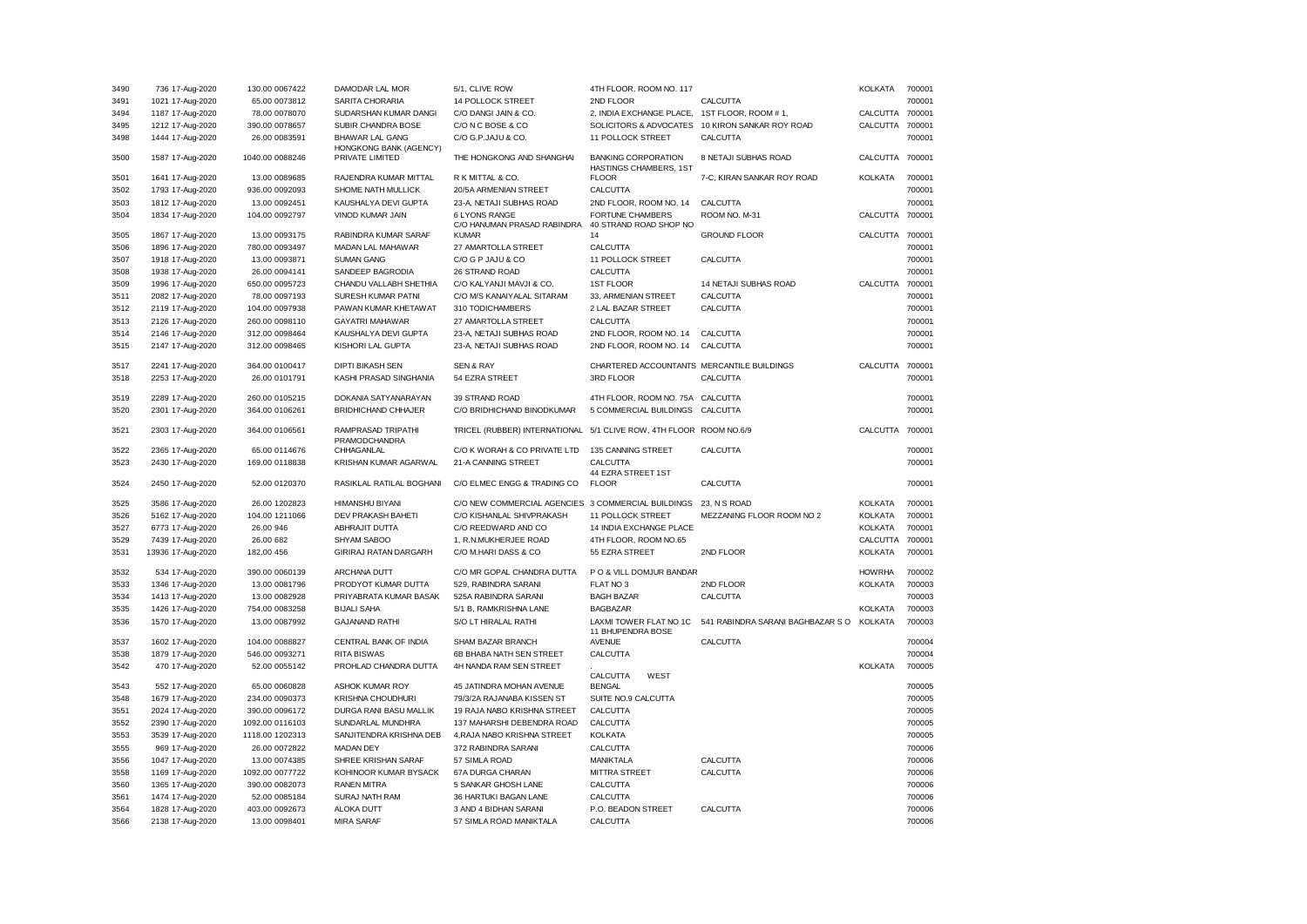| 3568         | 2270 17-Aug-2020                   | 390.00 0103559                   | <b>TARAK NATH SHAW</b>                       | 75 BIDHAN SARANI                                     | P.O: BEADON STREET                       | CALCUTTA                          |                 | 700006           |
|--------------|------------------------------------|----------------------------------|----------------------------------------------|------------------------------------------------------|------------------------------------------|-----------------------------------|-----------------|------------------|
| 3569         | 2393 17-Aug-2020                   | 403.00 0116583                   | NABA KUMAR DUTT                              | 3 BIDHAN SARANI                                      | CALCUTTA                                 |                                   |                 | 700006           |
| 3571         | 2475 17-Aug-2020                   | 390.00 0122913                   | TARAK NATH SHAW                              | 75 BIDHAN SARANI                                     | P.O: BEADON STREET                       | CALCUTTA                          |                 | 700006           |
| 3572         | 2502 17-Aug-2020                   | 156.00 0202192                   | SAMARENDRA NATH DASS                         | 13 PEARY DASS LANE                                   | CALCUTTA                                 |                                   |                 | 700006           |
| 3573         | 3428 17-Aug-2020                   | 364.00 1201063                   | SISIR KUMAR DEY                              | 15Y, NIMTOLA LANE                                    | LAHA COLONY                              | <b>KOLKATA</b>                    |                 | 700006           |
| 3577         | 68 17-Aug-2020                     | 65.00 0002302                    | PANNALALL SARDA                              | C/O RAMDEO SHIWLALL                                  | 94 LOWER CHITPUR ROAD                    |                                   | <b>KOLKATA</b>  | 700007           |
| 3579         | 118 17-Aug-2020                    | 390.00 0004563                   | MINNALAL CHHAJER                             | 173, M G ROAD, CALCUTTA                              |                                          |                                   |                 | 700007           |
| 3580         | 129 17-Aug-2020                    | 390.00 0004832                   | CHHEDILAL DOKANIA                            | 21, GOENKA LANE                                      | CALCUTTA<br>161/1 MAHATMA GANDHI         |                                   |                 | 700007           |
| 3581         | 330 17-Aug-2020                    | 39.00 0009232                    | SARITA JAIN                                  | C/O RAJESH KUMAR BIJAY KUMAR                         | ROAD 1ST FLOOR R NO-19 CALCUTTA          |                                   |                 | 700007           |
| 3582         | 471 17-Aug-2020                    | 936.00 0055146                   | PROBODH CHANDRA NANDI                        | 5 MARCUS SQUARE                                      | P O BARABAZAR                            |                                   | KOLKATA         | 700007           |
| 3584         | 525 17-Aug-2020                    | 637.00 0057829                   | PINMALL BOTHRA                               | C/O PANMALL BOTHRA AND CO                            | 20 MULLICK STREET                        |                                   | <b>KOLKATA</b>  | 700007           |
| 3585         | 533 17-Aug-2020                    | 104.00 0060133                   | LAL CHAND SHAW                               | 22 SIKDARPARA STREET                                 |                                          |                                   | <b>KOLKATA</b>  | 700007           |
| 3587         | 1034 17-Aug-2020                   | 26.00 0074132                    | SURENDRA KUMAR KANORIA                       | 30 ARI BANSTOLLA                                     | CALCUTTA                                 |                                   |                 | 700007           |
| 3588         | 1046 17-Aug-2020                   | 26.00 0074384                    | <b>LOKNATH SARAFF</b>                        | 20 MUKTARAM BABU ST                                  | CALCUTTA                                 |                                   |                 | 700007           |
| 3589         | 1062 17-Aug-2020                   | 208.00 0075051                   | PROVA SEAL                                   | 25-F MUKTARAM BABU STREET                            | CALCUTTA                                 |                                   |                 | 700007           |
| 3590         | 1098 17-Aug-2020                   | 130.00 0075915                   | RAM PRASAD TODI                              | C/O MADAN LAL TODI                                   | 195/1 MAHATMA GANDHI RD 1ST FLOOR        |                                   | CALCUTTA 700007 |                  |
| 3591         | 1150 17-Aug-2020                   | 1300.00 0077163                  | KISHAN LAL MALANI                            | C/O CHHOG MAL LABH CHAND                             | 74 JAMUNA LAL BAJAJ ST                   | CALCUTTA                          |                 | 700007           |
| 3592         | 1282 17-Aug-2020                   | 208.00 0080105                   | SUSIL KUMAR GUHA                             | 16 MARCUS LANE CALCUTTA                              | <b>WEST BENGAL</b>                       |                                   |                 | 700007           |
| 3594         | 1422 17-Aug-2020                   | 130.00 0083151                   | SHRAWAN KUMAR SONI                           | 43/44 COTTON STREET                                  | CALCUTTA                                 |                                   |                 | 700007           |
| 3595         | 1473 17-Aug-2020                   | 13.00 0085137                    | MANGAL CHAND RATHI                           | C/O M.P.BAJAJ                                        | 42 KALI KRISHNA TAGORE<br>ST.            | CALCUTTA                          |                 | 700007           |
| 3597         | 1528 17-Aug-2020                   | 1300.00 0086729                  | NITA BHUTORIA                                | C/O NIRMAL BHUTORIA                                  | 125 MAHATMA GANDHI ROAD CALCUTTA         |                                   |                 | 700007           |
| 3598         | 1680 17-Aug-2020                   | 13.00 0090385                    | RAJKUMARI GUPTA                              | C/O RAMAUTAR GUPTA                                   | 156 RABINDRA SARANI                      | <b>GROUND FLOOR</b>               | CALCUTTA 700007 |                  |
| 3600         | 1976 17-Aug-2020                   | 13.00 0095269                    | RAMESH KUMAR KEDIA                           | C/O P L KEDIA & SONS                                 | 187 RABINDRA SARANEE                     | 3RD FLOOR, ROOM NO.88             | CALCUTTA        | 700007           |
| 3601         | 2116 17-Aug-2020                   | 936.00 0097852                   | NARBADA DEVI KEDIA                           | 21 BURTOLLA STREET                                   | CALCUTTA                                 |                                   |                 | 700007           |
| 3602         | 2128 17-Aug-2020                   | 182.00 0098196                   | <b>FULWATI CHOPRA</b>                        | C/O JOHARMAL AMOLAK CHAND                            | 20 MULLICK STREET 3RD<br><b>FLOOR</b>    | CALCUTTA                          |                 | 700007           |
| 3603         | 2206 17-Aug-2020                   | 130.00 0099306                   | NISHA SADANI                                 | 113/B MANOHARDAS KATRA                               | CALCUTTA                                 |                                   |                 | 700007           |
| 3604         | 2207 17-Aug-2020                   | 104.00 0099308                   | SAMEER SADANI                                | 113/B MANOHARDAS KATRA                               | CALCUTTA                                 |                                   |                 | 700007           |
| 3609         | 3457 17-Aug-2020                   | 13.00 1201367                    | SIPRA SEAL                                   | 44 SIKDARPARA STREET                                 | <b>KOLKATA</b>                           |                                   |                 | 700007           |
|              |                                    | IN30210510238                    |                                              |                                                      |                                          |                                   |                 |                  |
| 3611         | 13924 17-Aug-2020                  | 260.00 657                       | CHANDRAKALA BIHANI                           | 32/A, BRINDABAN BASACK STREET,                       |                                          |                                   | <b>KOLKATA</b>  | 700007           |
| 3613         | 1695 17-Aug-2020                   | 52.00 0090656                    | <b>BIRESWAR DAS</b>                          | 145/3 KALIPADA MUKHERJEE ROAD P O BARISHA CALCUTTA   |                                          |                                   |                 | 700008           |
| 3614         | 3624 17-Aug-2020                   | 65.00 1203255                    | SHANTA KESH                                  | 61, SANTOSH ROY ROAD,                                | <b>BARISHA</b>                           | CALCUTTA                          |                 | 700008           |
| 3617         | 1005 17-Aug-2020                   | 260.00 0073428                   | JAYDEB DUTT                                  | 17 RAMANANDA CHATTERJEE                              | <b>STREET</b><br>55/1/1 ACHARYA PRAFULLA | CALCUTTA                          |                 | 700009           |
| 3618         | 1151 17-Aug-2020                   | 390.00 0077209                   | PHANI BHUSHAN SENGUPTA                       | C/O MR MIHIR DASGUPTA                                | CHANDRA ROAD                             | <b>KOLKATA</b>                    |                 | 700009           |
| 3621         | 1456 17-Aug-2020                   | 260.00 0083974                   | <b>DEEPAK DHAR</b>                           | 27 AKHIL MISTRY LANE IST FLOOR                       | CALCUTTA                                 |                                   |                 | 700009           |
| 3624         | 1515 17-Aug-2020                   | 13.00 0086332                    | NARENDRA KUMAR BAJAJ                         | 19/1 VIDYASAGAR STREET                               | FLAT 13 BLOCK B                          | CALCUTTA                          |                 | 700009           |
| 3625         | 1787 17-Aug-2020                   | 13.00 0091945                    | GOBINDA CHANDRA LAHA                         | 75 SITARAM GHOSH STREET                              | CALCUTTA                                 |                                   |                 | 700009           |
| 3626         | 2001 17-Aug-2020                   | 117.00 0095777                   | SANTOSH AGARWAL                              | 17/H/8 BALAI SINGHI LANE                             | CHALTA BAGAN                             | CALCUTTA                          |                 | 700009           |
| 3629         | 1317 17-Aug-2020                   | 26.00 0080973                    | YOGESH KUMAR VYAS                            | <b>IDEAL APARTMENTS</b><br>SURAH RASHBATI 144/2 RAJA | FLAT NO. 4A, BLOCK "A"                   | 152, RAJA RAJENDRA LAL MITRA ROAD | <b>KOLKATA</b>  | 700010           |
| 3630         | 2431 17-Aug-2020                   | 1274.00 0118942                  | RABINDRA LAL MITRA                           | RAJENDRA LAL MITRA                                   | <b>ROAD</b>                              | P O BELIAGHATA                    | CALCUTTA 700010 |                  |
| 3631         | 1182 17-Aug-2020                   | 26.00 0078006                    | ARCHANA DEY                                  | 70 SRIGOPAL MULLICK LANE                             | CALCUTTA                                 |                                   |                 | 700012           |
| 3632         | 1188 17-Aug-2020                   | 13.00 0078144                    | GIRJA SHANKAR SAWADIA                        | 50 WESTON STREET 2ND FLOOR                           | CALCUTTA                                 |                                   |                 | 700012           |
| 3634         | 1926 17-Aug-2020                   | 13.00 0093947                    | MANOJ KUMAR DALAN                            | C/O R K DALAN & CO.                                  | 50 WESTON STREET                         | 2ND FLOOR ROOM NO.203             | CALCUTTA 700012 |                  |
| 3638         | 3506 17-Aug-2020                   | 1092.00 1202005                  | PRONOB KUMAR DEY                             | 5 & 7, MADAN GOPAL LANE                              | <b>KOLKATA</b>                           |                                   |                 | 700012           |
| 3639         | 9610 17-Aug-2020                   | 1300.00 235                      | SUNIL KUMAR KARNANI                          | 34, CHITTARANJAN AVENUE                              | JABA-KUSUM-HOUSE                         | <b>GROUND FLOOR</b>               | KOLKATA         | 700012           |
| 3641         | 1701 17-Aug-2020                   | 65.00 0090804                    | MANJU PREMRAJKA                              | C/O PREMRAJKA & CO                                   | 2 S N BANERJEE ROAD                      | CALCUTTA                          |                 | 700013           |
| 3642         | 1920 17-Aug-2020                   | 52.00 0093888                    | PRAKASH CHAND KUNDALIA                       | NATIONAL ELECTRICALS                                 | 60 METCALFE STREET                       | CALCUTTA                          |                 | 700013           |
| 3645         | 3753 17-Aug-2020                   | 1040.00 1204177                  | SHREE KANTA DAMANI                           | C/O. BIJAY KUMAR DAMANI                              | DAMANI PICTURE PVT. LTD.                 | 181/1A, DHARAMTALLA STREET        | CALCUTTA 700013 |                  |
| 3646         | 398 17-Aug-2020                    | 1274.00 0051858                  | MANJU NEOGY                                  | 122 LINTON STREET                                    | <b>ENTALLY</b>                           | <b>KOLKATA</b>                    |                 | 700014           |
| 3647         | 526 17-Aug-2020                    | 650.00 0057952                   | ARATI MUKHERJEE                              | 47B SERPENTINE LANE                                  | P O ENTALLY                              |                                   | <b>KOLKATA</b>  | 700014           |
|              |                                    |                                  | SAMIR KUMAR SARKAR                           | 139/D/5 ANANDA PALIT ROAD                            | CALCUTTA                                 |                                   |                 | 700014           |
| 3650         | 1377 17-Aug-2020                   | 1092.00 0082400                  |                                              |                                                      |                                          |                                   |                 |                  |
| 3652         | 1088 17-Aug-2020                   | 936.00 0075784                   | ANITA SURAIYA                                | ROYAL COURT                                          | <b>FIRST FLOOR</b>                       | 5/1 RUSSEL STREET                 | CALCUTTA 700016 |                  |
| 3653         | 1929 17-Aug-2020                   | 52.00 0093979                    | <b>ASHISH MEHRA</b>                          | 61-A PARK STREET                                     | 64 AMBASSADOR APT.                       | CALCUTTA                          |                 | 700016           |
| 3655<br>3656 | 146 17-Aug-2020<br>561 17-Aug-2020 | 130.00 0005297<br>390.00 0061543 | <b>MANI RUSY MISTRY</b><br>TAPAN KUMAR GHOSE | 183 PARK STREET<br>FLAT-4A 'THE LOUDON'              | 2ND FLOOR<br>8/1/3 LOUDON STREET         | CALCUTTA<br>CALCUTTA              |                 | 700017<br>700017 |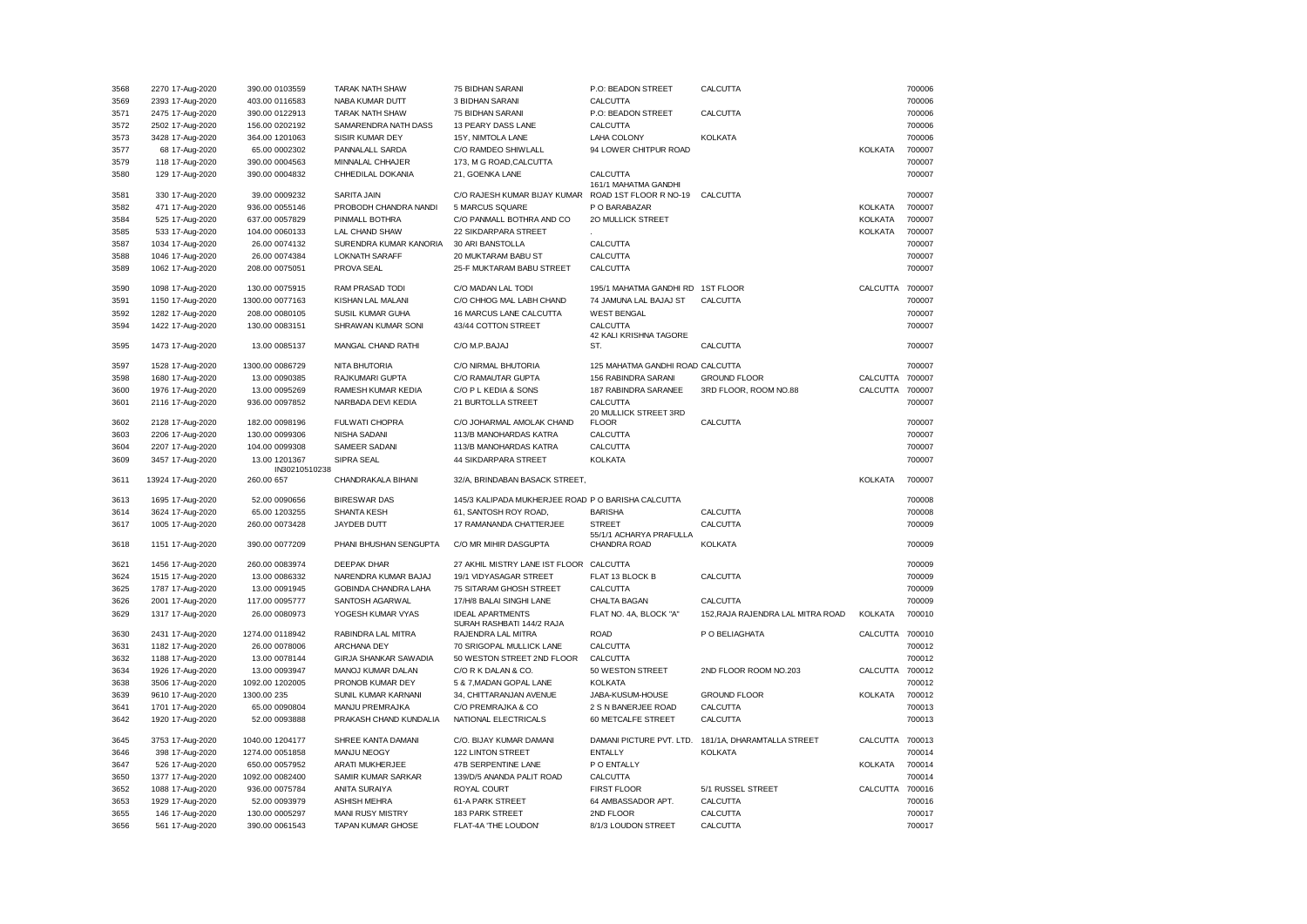| 3657         | 921 17-Aug-2020                      | 910.00 0071959                  | SANTOSH KUMAR DAS                                                    | 68/A BECK BAGAN ROW                                                                  | CALCUTTA                                        |                                  |                 | 700017           |
|--------------|--------------------------------------|---------------------------------|----------------------------------------------------------------------|--------------------------------------------------------------------------------------|-------------------------------------------------|----------------------------------|-----------------|------------------|
| 3658         | 1693 17-Aug-2020                     | 624.00 0090601                  | NEW BANK OF INDIA                                                    | 52A SHAKESPEARE SARANI                                                               | CALCUTTA                                        |                                  |                 | 700017           |
| 3659         | 2378 17-Aug-2020                     | 104.00 0115564                  | SATYABATI DEVI AGARWALA                                              | <b>B-1 SARASWATI NIKET</b>                                                           | 5 CAMAC STREET                                  | CALCUTTA                         |                 | 700017           |
| 3660         | 2380 17-Aug-2020                     | 247.00 0115651<br>IN30125028726 | LILA DEBI KANORIA                                                    | 'GANGA JAMUNA'                                                                       | FLAT NO.95, 9TH FLOOR                           | 28/1 SHAKESPEARE SARANI          | CALCUTTA 700017 |                  |
| 3663         | 11244 17-Aug-2020                    | 1092.00 412                     | GOVERDHAN DAS LAHOTI                                                 | C/O SEETAL                                                                           | 22 A SHAKESPEARE SARANI                         |                                  | <b>KOLKATA</b>  | 700017           |
| 3664         | 52 17-Aug-2020                       | 390.00 0001902                  | <b>KESHRI CHAND DUGAR</b>                                            | 7/1 DEODAR STREET                                                                    | <b>KOLKATA</b>                                  | <b>KOLKATA</b>                   |                 | 700019           |
| 3666         | 314 17-Aug-2020                      | 65.00 0008770                   | RAMA AGARWALLA                                                       | 19 BALLYGUNGE CIRCULAR ROAD                                                          | CALCUTTA<br>58/1 BALLY GUNJ CIRCULAR            |                                  |                 | 700019           |
| 3667         | 693 17-Aug-2020                      | 312.00 0066469                  | <b>TULIKA SEN</b>                                                    | FLAT NO 126/F SAPTAPARNI                                                             | <b>ROAD</b>                                     | CALCUTTA                         |                 | 700019           |
| 3669         | 1418 17-Aug-2020                     | 65.00 0083072                   | RAM PRASAD THAKUR                                                    | 229/A, RASH BEHARI AVENUE,                                                           | 1ST FLOOR,                                      | <b>KOLKATA</b>                   |                 | 700019           |
|              |                                      |                                 |                                                                      | FLAT 2B, BLOCK O, EAST END                                                           |                                                 |                                  |                 |                  |
| 3670         | 1598 17-Aug-2020                     | 962.00 0088722                  | <b>TANVIR MASTER</b>                                                 | <b>GARDENS</b>                                                                       | 11/11A, MAYFAIR ROAD                            | <b>BALLYGUNGE</b>                | CALCUTTA        | 700019           |
| 3672         | 2164 17-Aug-2020                     | 1300.00 0098695                 | SAMIR KISHORE                                                        | 39A BALLY GUNGE PLACE                                                                | CALCUTTA                                        |                                  |                 | 700019           |
| 3673         | 2168 17-Aug-2020                     | 65.00 0098705                   | SUDHIR MODI                                                          | 85/1 BALLY GUNGE PLACE<br>11/11A, MAYFAIR ROAD, "EAST END BLOCK - `O', FLAT NO - 2B, | 1ST FLOOR CLACUTTA                              |                                  |                 | 700019           |
| 3674         | 2413 17-Aug-2020                     | 559.00 0117769                  | <b>DAULAT MASTER</b>                                                 | <b>GARDENS'</b>                                                                      | 2ND FLOOR,                                      | <b>BALLYGUNGE</b>                | <b>KOLKATA</b>  | 700019           |
| 3677         | 2482 17-Aug-2020                     | 364.00 0200329                  | SATI MAZUMDAR                                                        | 82/7H BALLYGUNGE PLACE                                                               | CALCUTTA                                        |                                  |                 | 700019           |
| 3679         | 11221 17-Aug-2020                    | 130.00 056                      | ALOK KUMAR SARAF                                                     | 46/3A BALLYGUNGE PLACE                                                               |                                                 |                                  | KOLKATA,        | 700019           |
| 3680         | 18782 17-Aug-2020                    | 13.00 3998                      | SHANTI DEVI DAMANI                                                   | 22, BALLY GUNGE PARK ROAD                                                            |                                                 |                                  | <b>KOLKATA</b>  | 700019           |
| 3681         | 690 17-Aug-2020                      | 416.00 0066341                  | PRAKASH GULABRAI CHHAPIA "SINDU" 4-C, 4TH FLOOR<br>CHANDRIKA PRAKASH |                                                                                      | 25-A SARAT BOSE ROAD                            | CALCUTTA                         |                 | 700020           |
| 3682         | 797 17-Aug-2020                      | 286.00 0068831                  | CHHAPIA                                                              | 'SINDU' 4-C 4TH FLOOR                                                                | 25-A SARAT BOSE ROAD                            | CALCUTTA                         |                 | 700020           |
| 3683         | 807 17-Aug-2020                      | 130.00 0069142                  | PALA ROY                                                             | 2-B LEE ROAD                                                                         | CALCUTTA                                        |                                  |                 | 700020           |
| 3685         | 1176 17-Aug-2020                     | 832.00 0077853                  | BONOD JUTE & FIBRE LTD                                               | 9-ELGIN ROAD                                                                         | CALCUTTA                                        |                                  |                 | 700020           |
| 3686         | 1318 17-Aug-2020                     | 26.00 0080975                   | SANTOSH KUMAR AGRAWALA                                               | BALRAMPUR CHINI MILLS LTD                                                            | 'FMC FORTUNA' 2ND FLOOR 234/3-A A.J.C.BOSE ROAD |                                  | CALCUTTA 700020 |                  |
| 3687         | 1355 17-Aug-2020                     | 182.00 0081944                  | <b>ARCHANA TODI</b>                                                  | 225D ACHARYYA JAGADISH<br>CHANDRA                                                    | <b>BOSE ROAD</b>                                | CALCUTTA                         |                 | 700020           |
| 3689         | 1731 17-Aug-2020                     | 234.00 0091130                  | RAVINDER UMMAT                                                       | 8 ASHUTOSH MUKHERJEE ROAD                                                            | CALCUTTA                                        |                                  |                 | 700020           |
|              |                                      |                                 |                                                                      |                                                                                      |                                                 |                                  |                 |                  |
| 3690         | 1932 17-Aug-2020                     | 169.00 0094007                  | KRISHNA KUMAR SURANA                                                 | 7A CHOWRINGEE TERRACE                                                                | CALCUTTA                                        |                                  |                 | 700020           |
| 3692         | 2273 17-Aug-2020                     | 273.00 0103979                  | MAGAN DEVI JAIN<br>AMRITLAL JAGANNATH                                | SUIT 4F                                                                              | 41 ELGIN ROAD                                   | CALCUTTA                         |                 | 700020           |
| 3693         | 2281 17-Aug-2020                     | 130.00 0104897                  | PARKHANI                                                             | 34-A DR RAJENDRA ROAD                                                                | CALCUTTA                                        |                                  |                 | 700020           |
| 3697         | 328 17-Aug-2020                      | 1300.00 0009138                 | KRISHAN PRAKASH MALHOTRA 44 EKBALPORE ROAD                           |                                                                                      | CALCUTTA                                        |                                  |                 | 700023           |
| 3698         | 2021 17-Aug-2020                     | 650.00 0096068                  | <b>SABIR HOSSAIN</b>                                                 | 19, H. MOMIN PUR ROAD                                                                | P.O. KHIDDERPUR                                 | CALCUTTA                         |                 | 700023           |
| 3699         | 402 17-Aug-2020                      | 1092.00 0051929                 | ASHOKE KUMAR BANERJEE<br>KUSUMCHAND CHHOTALAL                        | 24E SANKARIPARA RD                                                                   |                                                 |                                  | <b>KOLKATA</b>  | 700025           |
| 3700         | 1291 17-Aug-2020                     | 208.00 0080500                  | <b>JHAVERI</b>                                                       | 1-B MAHAVIR                                                                          | 95 BAKUL BAGAN ROAD                             | CALCUTTA                         |                 | 700025           |
| 3702         | 1827 17-Aug-2020                     | 390.00 0092666                  | PABITRA KUMAR BOSE                                                   | 47/1 HARISH MUKHERJEE ROAD                                                           | CALCUTTA                                        |                                  |                 | 700025           |
| 3703         | 1874 17-Aug-2020                     | 182.00 0093241                  | PAMPA MITRA                                                          | 17A NIL GOPAL MITRA LANE                                                             | CALCUTTA                                        |                                  |                 | 700025           |
| 3705         | 5210 17-Aug-2020                     | 442.00 1211157                  | JINESH BAKHDA                                                        | 158/2B                                                                               | HARISH MUKHERJEE ROAD                           |                                  | <b>KOLKATA</b>  | 700025           |
| 3707         | 1131 17-Aug-2020                     | 130.00 0076719                  | MUKESH KUMAR MEHTA                                                   | 9/D, RANI SANKARI LANE                                                               | <b>BHOW ANIPORE</b>                             |                                  | <b>KOLKATA</b>  | 700026           |
| 3708         | 1991 17-Aug-2020                     | 390.00 0095695                  | <b>ILA BANERJI</b>                                                   | 30/A S R DAS ROAD                                                                    | P.O. KALIGHAT                                   | CALCUTTA                         |                 | 700026           |
| 3710         | 3403 17-Aug-2020                     | 468.00 1200018                  | <b>MANOJIT MITRA</b>                                                 | 5, COOPER STREET                                                                     | CALCUTTA                                        |                                  |                 | 700026           |
|              |                                      |                                 | SHAKUNTALA DEVI MALAWAT                                              |                                                                                      | 15/2C CHETLA ROAD                               | CALCUTTA                         |                 | 700027           |
| 3712         | 1716 17-Aug-2020                     | 26.00 0090963                   |                                                                      | KAMAL-KUNJ                                                                           |                                                 |                                  |                 |                  |
| 3713         | 1759 17-Aug-2020                     | 234.00 0091543                  | USHA JAJODIA                                                         | "ANUGRAH" 3RD FLOOR                                                                  | 9 NEW ROAD ALIPORE                              | CALCUTTA                         |                 | 700027           |
| 3714         | 1785 17-Aug-2020                     | 13.00 0091919                   | BRAHMSAROOP AGGARWAL                                                 | 5/1A BELVEDERE ROAD                                                                  | <b>KOLKATA</b>                                  |                                  |                 | 700027           |
| 3715<br>3716 | 1791 17-Aug-2020<br>2221 17-Aug-2020 | 13.00 0092050<br>520.00 0099704 | <b>GIRIRAJ CHITLANGIA</b><br>RAJENDRA KUMAR RUIA                     | 30 B, JUDGES COURT ROAD,<br>4/A ANANT APARTMENTS                                     | 3RD FLOOR, FLAT NO. 3a,<br>17/1E ALIPORE ROAD   | <b>KOLKATA</b><br>CALCUTTA       |                 | 700027<br>700027 |
|              |                                      |                                 |                                                                      |                                                                                      |                                                 | SHUBHAM BLD. FLAT NO 3-F, III RD |                 |                  |
| 3717         | 2334 17-Aug-2020                     | 611.00 0110961                  | BHAURI DEVI HARLALKA                                                 | C/O. SUSHIL HARLALKA                                                                 | 19 B ALIPORE ROAD                               | <b>FLOOR</b>                     | <b>KOLKATA</b>  | 700027           |
| 3718         | 2438 17-Aug-2020                     | 260.00 0119552                  | DEBJANI SARKAR                                                       | 7/5B DWARKA NATH GHOSH LANE                                                          | CALCUTTA                                        |                                  |                 | 700027           |
| 3719         | 2446 17-Aug-2020                     | 390.00 0120149                  | KRISHNAKUMAR GOENKA                                                  | 1 A ALIPUR AVENUE                                                                    | CALCUTTA                                        |                                  |                 | 700027           |
| 3721         | 539 17-Aug-2020                      | 26.00 0060413                   | SUBHAS KUMAR BANERJEE                                                | 8/9 DIGLA ROAD DUM DUM PO                                                            |                                                 |                                  | <b>KOLKATA</b>  | 700028           |
| 3723         | 427 17-Aug-2020                      | 1300.00 0053042                 | <b>KALPANA GHOSH</b>                                                 | 49 JATIN DAS ROAD                                                                    | CALCUTTA                                        |                                  |                 | 700029           |
| 3725         | 527 17-Aug-2020                      | 650.00 0058172                  | ARATI ROY CHOWDHURY                                                  | 7 ASWINI DUTTA ROAD                                                                  |                                                 |                                  | <b>KOLKATA</b>  | 700029           |
| 3728         | 1866 17-Aug-2020                     | 169.00 0093174                  | SNIGDHA ROY                                                          | P-142 LAKE ROAD                                                                      | CALCUTTA                                        |                                  |                 | 700029           |
| 3729         | 2064 17-Aug-2020                     | 1092.00 0096858                 | CHANDRACHUR GHOSE                                                    | 11/1, DOVER LANE                                                                     | CALCUTTA<br>96-A RAJA BASANT ROY                |                                  |                 | 700029           |
| 3730         | 2408 17-Aug-2020                     | 1040.00 0117629                 | RATNI DEVI BHARECH                                                   | C/O GIRDHARI LAL BHARECH (HUF)                                                       | <b>ROAD</b>                                     | 2ND FLOOR                        | CALCUTTA 700029 |                  |
| 3731         | 3480 17-Aug-2020                     | 390.00 1201597                  | <b>SOMA SARKAR</b>                                                   | 85A, SOUTHERN AVENUE                                                                 | <b>IST FLOOR</b>                                | <b>KOLKATA</b>                   |                 | 700029           |
| 3733         | 6587 17-Aug-2020                     | 299.00 673                      | SAKTI RANJAN MUKHERJEE                                               | 2 1C SEBAK BAIDYA STREET                                                             | CALCUTTA                                        |                                  |                 | 700029           |
| 3734         | 7697 17-Aug-2020                     | 364.00 512                      | <b>INDUMATI TIBREWAL</b>                                             | 14 1 HINDUSTAN ROAD                                                                  | <b>KOLKATA</b>                                  |                                  | <b>KOLKATA</b>  | 700029           |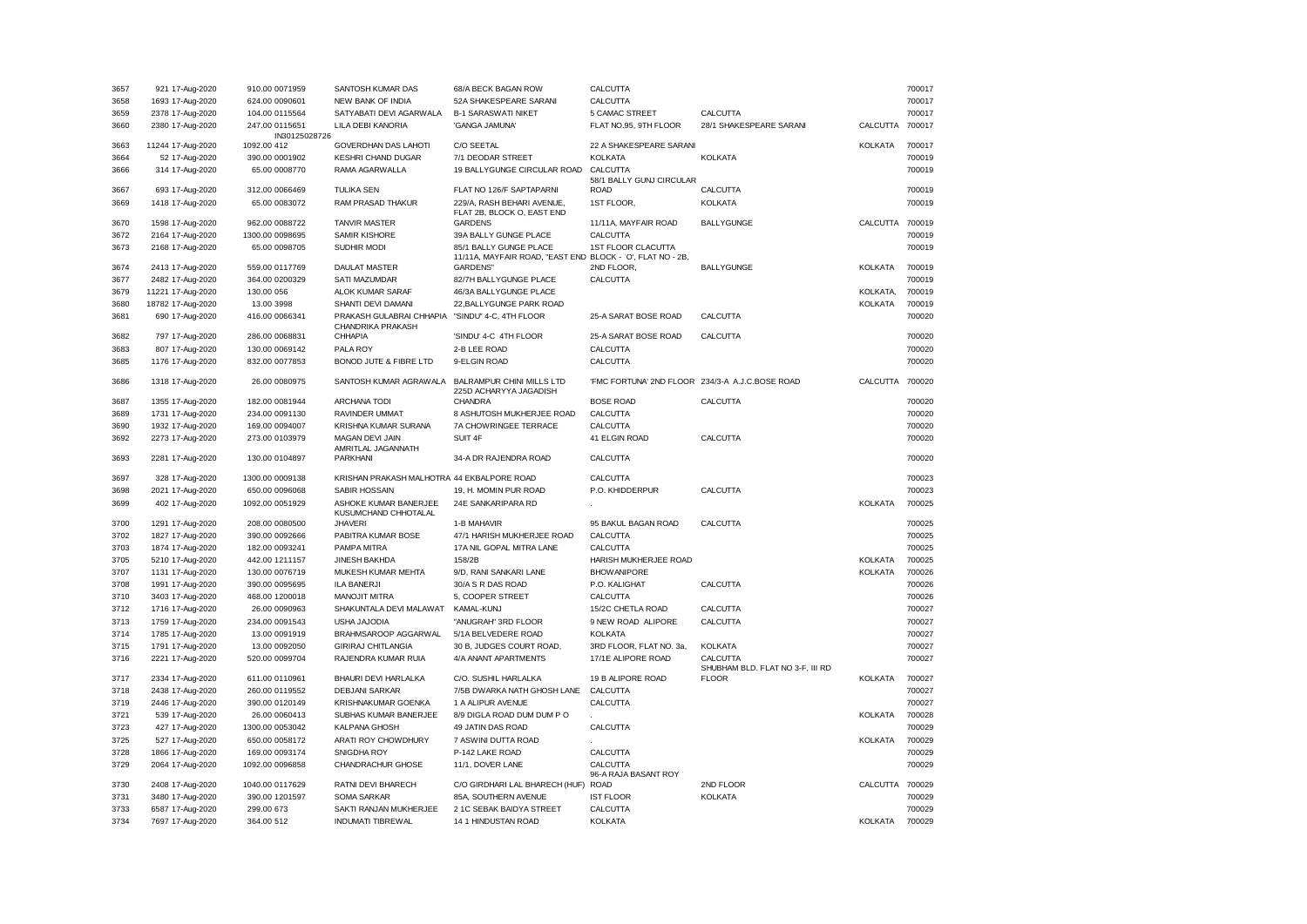| 3735         | 3632 17-Aug-2020  | 1092.00 1203357            | JYOTSNA HAZRA                                                   | GAGANLAYA 5/4/3A,                              | DUMDUM ROAD,                                | <b>KOLKATA</b>           |                 | 700030           |
|--------------|-------------------|----------------------------|-----------------------------------------------------------------|------------------------------------------------|---------------------------------------------|--------------------------|-----------------|------------------|
| 3736         | 3634 17-Aug-2020  | 650.00 1203399             | SUBHAJIT BANERJEE                                               | 2/G.B. PAL LANE,                               | <b>KOLKATA</b>                              |                          |                 | 700030           |
| 3738         | 1244 17-Aug-2020  | 65.00 0079292              | RAJE VARMA                                                      | 7 CENTRAL PARK                                 | <b>FLAT 4-B &amp; C</b>                     | <b>JADAVPUR</b>          | CALCUTTA        | 700032           |
| 3739         | 2234 17-Aug-2020  | 364.00 0100156             | ANIL KISORE CHAKRABORTY                                         | 7/10 BEJOYGARH IST FLOOR                       | <b>JADAVPUR</b>                             | CALCUTTA                 |                 | 700032           |
| 3742         | 1427 17-Aug-2020  | 520.00 0083301             | ASHIS KUMAR GUPTA                                               | 61 GOLF CLUB ROAD                              | CALCUTTA                                    |                          |                 | 700033           |
|              |                   | IN30198310191              |                                                                 |                                                |                                             |                          | KOLKATA         |                  |
| 3743         | 13807 17-Aug-2020 | 26.00 506                  | RAJ KISHORE GUPTA                                               | 60/138, HARIPADA DUTTA LANE.                   | JADAVPUR.                                   |                          | (W.B.)          | 700033           |
| 3744         | 1962 17-Aug-2020  | 364.00 0094982             | MANJU BANERJEE                                                  | KRIPALAYA                                      | 178/N DR. A K PAUL ROAD                     | CALCUTTA                 |                 | 700034           |
|              |                   |                            |                                                                 |                                                |                                             |                          |                 |                  |
| 3745         | 283 17-Aug-2020   | 26.00 0008171              | SANDEEP KUMAR SRIVASTAVA 'CHHAYA KUNJ'<br><b>MANMOHAN SINGH</b> |                                                | A/29 LAKE VIEW PARK                         | BONHOOGHLY CALCUTTA      |                 | 700035<br>700035 |
| 3746         | 2333 17-Aug-2020  | 104.00 0110607             |                                                                 | 83/1 BARNI PARA LANE                           | CALCUTTA                                    |                          |                 |                  |
| 3747         | 3501 17-Aug-2020  | 468.00 1201946             | SMRITI KANA CHAKRABORTY                                         | B-3/6, UTTARAYAN HSG ESTATE                    | 102 BT ROAD, 2ND FLOOR                      | <b>BON HOOGHLY</b>       | KOLKATA         | 700035           |
| 3749         | 613 17-Aug-2020   | 650.00 0063729             | RAJENDRA NATH PAL                                               | 6/1 SREEMANI PARA LANE                         | CALCUTTA                                    |                          |                 | 700036           |
| 3750         | 1870 17-Aug-2020  | 182.00 0093202             | <b>ASOK PAUL</b>                                                | 85 INDRA BISWAS ROAD                           | CALCUTTA                                    |                          |                 | 700037           |
| 3752         | 458 17-Aug-2020   | 364.00 0054283             | PANNA GUHA                                                      | 31 L N K GHOSAL ROAD                           | CALCUTTA                                    |                          |                 | 700042           |
| 3753         | 34 17-Aug-2020    | 780.00 0001523             | NANI GOPAL DAS                                                  | 188A/238 PRINCE ANWAR SHAH RD KOLKATA          |                                             |                          |                 | 700045           |
| 3754         | 130 17-Aug-2020   | 468.00 0004872             | SANDHA SARKAR                                                   | 162/B/385 LAKE GARDENS                         | CALCUTTA                                    |                          |                 | 700045           |
| 3755         | 3562 17-Aug-2020  | 182.00 1202637             | <b>GAYATRI BANERJEE</b>                                         | MANIPUSHPAK APARTMENT                          | 1ST FLOOR, FLAT NO. 1,                      | 147 LAKE GARDENS         | <b>KOLKATA</b>  | 700045           |
| 3759         | 2260 17-Aug-2020  | 806.00 0102203             | GOURANGA CHANDRA BANIK                                          | 142 S.K.DEB ROAD                               | CALCUTTA                                    |                          |                 | 700048           |
| 3761         | 1263 17-Aug-2020  | 52.00 0079709              | <b>SIKHA DAS</b>                                                | 176 A P C ROY ROAD                             | AJODHYA NAGAR BIRATI                        | CALCUTTA                 |                 | 700051           |
| 3762         |                   |                            |                                                                 | <b>EAST SIBACHAL</b>                           | <b>BIRATI</b>                               |                          |                 |                  |
|              | 7453 17-Aug-2020  | 1300.00 372                | DIBAKAR CHAKRABORTY                                             |                                                |                                             |                          | CALCUTTA        | 700051           |
| 3765         | 1885 17-Aug-2020  | 702.00 0093337             | ANJALI CHAKRAVORTY                                              | 20 (S) NALINI RANJAN AVENUE                    | BLOCK 'A' NEW ALIPORE                       | CALCUTTA                 |                 | 700053           |
| 3766         | 1971 17-Aug-2020  | 13.00 0095173              | ANUP AGARWAL                                                    | 74 TOLLYGUNJE CIRCULAR ROAD                    | NEW ALIPUR, CALCUTTA                        |                          |                 | 700053           |
| 3767         | 2189 17-Aug-2020  | 65.00 0099033              | PAYAL MODI                                                      | 457 NEW ALIPORE BLOCK-K                        | 1ST FLOOR CALCUTTA                          |                          |                 | 700053           |
| 3768         | 2198 17-Aug-2020  | 13.00 0099192              | RANJANA MODI                                                    | 457 NEW ALIPORE BLOCK K                        | 1ST FLOOR CALCUTTA                          |                          |                 | 700053           |
| 3769         | 7618 17-Aug-2020  | IN30036020201<br>26.00 919 | RAMAWTAR BAJAJ                                                  | 36 TOLLYGUNGE CIRCULAR ROAD                    | BLOCK B 3RD FLOOR                           | FLAT NO <sub>3</sub>     | KOLKATA         | 700053           |
| 3770         | 243 17-Aug-2020   | 52.00 0007013              | GIRRAJ KISHORE DAGA                                             | P-112 CIT ROAD SCHEME NO-VI M                  | PHOOLBAGAN CALCUTTA                         |                          |                 | 700054           |
| 3772         | 1194 17-Aug-2020  | 130.00 0078251             | PREM NATH PATHAK                                                | 103/3 NARKELDANGA MAIN ROAD                    | CALCUTTA                                    |                          |                 | 700054           |
|              |                   |                            |                                                                 |                                                | 65-B KANKURGACHI 2ND                        |                          |                 |                  |
| 3773         | 1305 17-Aug-2020  | 1300.00 0080689            | GOPAL CHANDRA GHOSH                                             | C/O PADMA GHOSH                                | LANE                                        | CALCUTTA                 |                 | 700054           |
| 3776         | 2331 17-Aug-2020  | 936.00 0110509             | <b>TRIPTI DUTTA</b>                                             | C/O S S DUTTA                                  | 13 SUPERWAY ESTATE                          | 108 MANIKTOLA MAIN ROAD  | CALCUTTA        | 700054           |
| 3777         | 2789 17-Aug-2020  | 364.00 0323814             | S K DAS                                                         | P-248 SCHEME VI                                | C.I.T.ROAD                                  | CALCUTTA                 |                 | 700054           |
| 3778         | 156 17-Aug-2020   | 1300.00 0005478            | DINESH KUMAR SINGHANIA                                          | 124 & 124/1 BANGUR AVENUE                      | BLOCK-C 1ST FLOOR                           | CALCUTTA                 |                 | 700055           |
| 3781         | 1348 17-Aug-2020  | 13.00 0081814              | ASHOK KUMAR SULTANIA                                            | 123, BANGUR AVENUE                             | BLOCK - C                                   | <b>KOLKATA</b>           |                 | 700055           |
| 3783         | 2316 17-Aug-2020  | 611.00 0108006             | <b>BIMAN BEHARI BARDHAN</b>                                     | 8 M.M. FEEDER ROAD                             | ARIADAHA                                    | CALCUTTA 700 057         |                 | 700057           |
| 3784         | 2354 17-Aug-2020  | 1092.00 0113503            | ARUN KANTI BARDHAN                                              | 8 M.M. FEEDER ROAD                             | ARIADAHA                                    | CALCUTTA                 |                 | 700057           |
| 3785         | 1593 17-Aug-2020  | 65.00 0088509              | <b>TANMOY BANERJEE</b>                                          | PRAVAS-TIRTHA ELIAS ROAD                       | CALCUTTA                                    |                          |                 | 700058           |
|              |                   |                            |                                                                 |                                                |                                             |                          |                 |                  |
|              |                   |                            |                                                                 |                                                | NEAR DESHBANDHUNAGAR                        |                          |                 |                  |
| 3786         | 730 17-Aug-2020   | 442.00 0067330             | <b>KAMINI KAPUR</b>                                             | AA/11/1B DESHBANDHUNAGAR                       | POST OFFICE                                 | <b>BAGUIHATI</b>         | <b>KOLKATA</b>  | 700059           |
| 3787         | 1319 17-Aug-2020  | 390.00 0080988             | REBA RANI DE                                                    | MORRIS HOUSE NARAYANTALA                       | ASWININAGAR CALCUTTA                        |                          |                 | 700059           |
| 3788         | 1986 17-Aug-2020  | 1300.00 0095505            | SUBRATA DE                                                      | FLAT NO.B-2 IST FLOOR                          | GA-48 NARAYANTALA ROAD<br>(W)               | CALCUTTA                 |                 | 700059           |
| 3789         | 5442 17-Aug-2020  | 260.00 1211508             | BHARATI CHAKRABORTY                                             | SHIB SHANKAR BLDG L4                           | 497 NARAYANTALA (WEST)                      | <b>BAGUIATI</b>          | <b>KOLKATA</b>  | 700059           |
|              |                   |                            |                                                                 |                                                |                                             |                          | <b>RAGHUNAT</b> |                  |
|              |                   | IN30012610362              |                                                                 |                                                |                                             |                          | <b>HPUR</b>     |                  |
| 3790         | 6230 17-Aug-2020  | 390.00 097                 | SATYANARAIN PODDAR                                              | <b>DUKE GARDEN</b>                             | CROWN BUILDING FLAT 2C CIP MORE             |                          | CALCUTTA        | 700059           |
| 3791         | 9216 17-Aug-2020  | 260.00 632                 | <b>HASI DUTTA</b>                                               | B G8/1 JYANGRA GHOSHPARA                       |                                             |                          | CALCUTTA        | 700059           |
| 3793         | 2061 17-Aug-2020  | 364.00 0096839             | <b>SUNIL MITRA</b>                                              | "SHRIRANGAM"                                   | BF-35, SALT LAKE CITY                       | CALCUTTA                 |                 | 700064           |
| 3795         | 2247 17-Aug-2020  | 1092.00 0100830            | LAKSHMI MOOKHERJEE                                              | C/O DR J E MUKHERJEE                           | MARMACHAYA NO AE-721                        | SECTOR-1 SALT LAKE CITY  | CALCUTTA        | 700064           |
|              |                   |                            |                                                                 |                                                |                                             |                          |                 |                  |
| 3796         | 2392 17-Aug-2020  | 130.00 0116307             | <b>DIPTI BIKASH SEN</b>                                         | AD-75 1ST AVENUE                               | SALT LAKE CITY CALCUTTA                     |                          |                 | 700064           |
| 3798         | 5429 17-Aug-2020  | 364.00 1211454             | SURESH KUMAR JAJODIA                                            | BE-335 SECTOR-1                                | SALTLAKE BIDANNAGAR                         | CC BLOCK (N) 24 PARGANAS | <b>KOLKATA</b>  | 700064           |
| 3799         | 1943 17-Aug-2020  | 1300.00 0094357            | SUJIT CHAKRABORTY                                               | 302, SARAT BOSE ROAD, DUM DUM                  | CANTT.CALCUTTA                              |                          |                 | 700065           |
| 3800         | 1326 17-Aug-2020  | 26.00 0081121              | <b>KUSUM LOHIA</b>                                              | SUN CITY COMPLEX BLOCK D                       | FLAT 1003,105/1 BIDHAN<br><b>NAGAR ROAD</b> | ULTADANGA MAIN ROAD      | <b>KOLKATA</b>  | 700067           |
|              |                   |                            |                                                                 |                                                |                                             |                          |                 |                  |
| 3802         | 1931 17-Aug-2020  | 65.00 0093990              | MANOJ KUMAR SARAF                                               | C/O SWASTIKA TRADING COMPANY 13A/39 ARIFF ROAD |                                             | CALCUTTA                 |                 | 700067           |
|              |                   |                            |                                                                 |                                                | <b>BANSDRONI ROAD</b>                       |                          |                 |                  |
| 3805         | 223 17-Aug-2020   | 65.00 0006784              | SOURAV SINHA                                                    | C-10 SREE KANAN                                | CALCUTTA                                    |                          |                 | 700070           |
| 3807         | 1270 17-Aug-2020  | 26.00 0079807              | KAMALA MUNDHRA                                                  | C/O SHIV DAS MUNDHRA                           | 37 KALI KRISHNA TAGORE<br><b>STREET</b>     | CALCUTTA                 |                 | 700070           |
|              |                   |                            | <b>GOURI SEAL</b>                                               | 44 SIKDARPARA STREET                           |                                             |                          |                 | 700070           |
| 3808<br>3809 | 1289 17-Aug-2020  | 273.00 0080371             | ARUN KUMAR LADDHA                                               | RUSSELL CHAMBERS                               | CALCUTTA                                    | CALCUTTA                 |                 | 700071           |
|              | 1756 17-Aug-2020  | 52.00 0091382              |                                                                 |                                                | <b>6 RUSSELL STREET</b>                     |                          |                 |                  |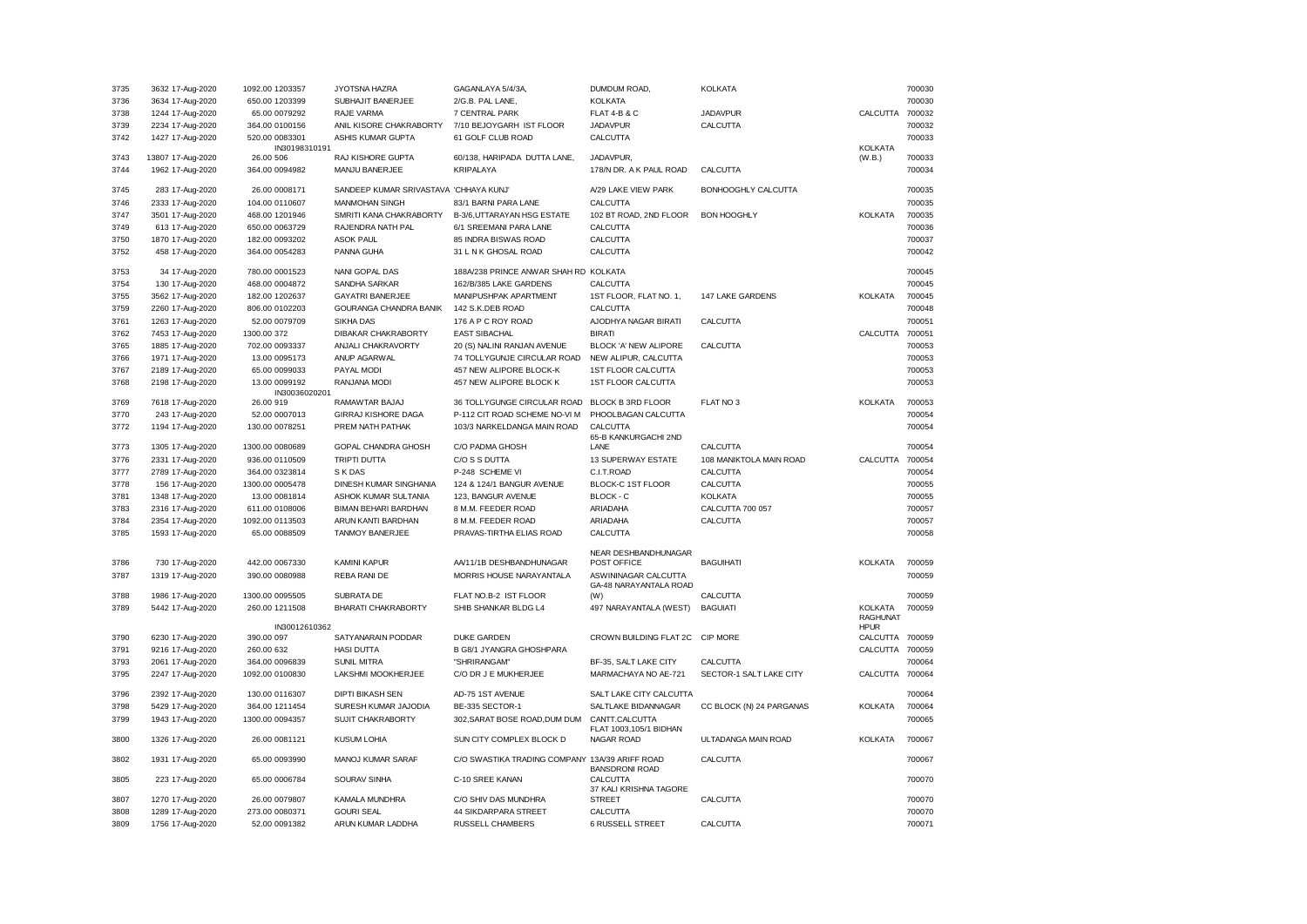| 3811 | 1775 17-Aug-2020  | 806.00 0091799              | <b>GITA JOHARI</b>                             | C/O V D KAKAD & CO            | 2 PRINCEP STREET                        | CALCUTTA                                    |                                | 700072 |
|------|-------------------|-----------------------------|------------------------------------------------|-------------------------------|-----------------------------------------|---------------------------------------------|--------------------------------|--------|
| 3814 | 1979 17-Aug-2020  | 390.00 0095409              | SALEEM GAZYANI                                 | C/O KALIAR TOBACCO CO.        | 103 RABINDRA SARANI                     | CALCUTTA                                    |                                | 700073 |
| 3816 | 2122 17-Aug-2020  | 663.00 0098035              | SHANKAR LAL SARAOGI                            | 22 TARA CHAND DUTT STREET     | CALCUTTA                                |                                             |                                | 700073 |
| 3817 | 2458 17-Aug-2020  | 195.00 0120768              | MOHAN LAL DIDWANIA                             | 10/1 SYED SALLY LANE          | CALCUTTA                                |                                             |                                | 700073 |
|      |                   |                             |                                                |                               |                                         |                                             |                                |        |
| 3820 | 2328 17-Aug-2020  | 1092.00 0110198             | RABINDRA KUMAR MAJUMDER 6/2, MEGHNAD SAHA ROAD |                               | <b>KOLKATA</b>                          |                                             |                                | 700074 |
|      |                   | IN30210510025               |                                                | 247, SAHID HEMANTA KUMAR BASU |                                         |                                             |                                |        |
| 3821 | 13897 17-Aug-2020 | 364.00 166                  | JYOTSNA KUMAR LAHA                             | SARANI                        | (JAWPUR ROAD),                          |                                             | KOLKATA                        | 700074 |
| 3823 | 1833 17-Aug-2020  | 13.00 0092740               | DEBDAS CHATTERJEE                              | 12 MALL ROAD (K B SARANI)     | 3RD FLOOR DUM DUM                       | CALCUTTA                                    |                                | 700080 |
|      |                   |                             |                                                |                               | P O GARI DT 24 PARGANAS                 |                                             |                                |        |
| 3824 | 2295 17-Aug-2020  | 390.00 0105708              | <b>JYOTIKA BOSE</b>                            | P8 BARODA AVENUE              | W <sub>B</sub>                          | <b>KOLKATA</b>                              |                                | 700084 |
| 3825 | 904 17-Aug-2020   | 1040.00 0071496             | CHUNI LALL GHOSE                               | 31 PEARY MOHON                | SUR GARDEN LANE                         | P.O: BELIAGHATA                             | CALCUTTA<br>KOLKATA -          | 700085 |
|      |                   |                             |                                                |                               |                                         |                                             | (WEST                          |        |
| 3826 | 1345 17-Aug-2020  | 182.00 0081792              | <b>GITA SINHA</b>                              | C/O SUNIL KUMAR SINHA         | 113/1, LAKE TOWN                        | BLOCK - A                                   | <b>BENGAL)</b>                 | 700089 |
| 3829 | 56 17-Aug-2020    | 442.00 0002035              | HARIHAR NATH MISRA                             | HOUSE NO.CL-139               | <b>SECTOR II</b>                        | SALT LAKE CITY                              | CALCUTTA                       | 700091 |
| 3831 | 2266 17-Aug-2020  | 65.00 0103077               | GITA DEVI CHOUDHURY                            | PLOT NO.237, FD-BLOCK         | SALT LAKE SECTOR-III                    | CALCUTTA                                    |                                | 700091 |
| 3832 | 2376 17-Aug-2020  | 936.00 0115210              | RANAJIT KUMAR GHOSE                            | CL-220 SALT LAKE CITY         | <b>SECTOR-II</b>                        | CALCUTTA                                    |                                | 700091 |
| 3833 | 13916 17-Aug-2020 | 260.00 981                  | MANIKA CHOW DHURY                              | FD-PLOT-85                    | SALT LAKE CITY,                         | SECTOR-3,                                   | KOLKATA                        | 700091 |
| 3834 | 3703 17-Aug-2020  | 130.00 1203859              | <b>BABLY BHATTACHARJEE</b>                     | A/51, BAGHAJATIN,             | P.O. REGENT ESTATE                      | <b>KOLKATA</b>                              |                                | 700092 |
|      |                   |                             |                                                |                               | BRAHMAPUR BADAMTALA                     |                                             |                                |        |
| 3835 | 1809 17-Aug-2020  | 65.00.0092430               | S THIRUVADI                                    | MIG-L-13, 3RD FLOOR           | 111                                     | REGENT PARK SOUTH 24 PARGANAS               | <b>KOLKATA</b>                 | 700096 |
| 3836 | 1534 17-Aug-2020  | 65.00 0087002               | VINOD KUMAR RUNGTA                             | ASHADEEP APARTMENT-2          | B-BLOCK FLAT NO A-10                    | S D TOWER PRAFULLA KANAN<br><b>KESTOPUR</b> | <b>KOLKATA</b>                 | 700101 |
|      |                   |                             |                                                |                               |                                         |                                             | <b>DIST</b>                    |        |
|      |                   |                             |                                                |                               | RAM KRISHNA PALLY (RK                   |                                             | SOUTH 24 -                     |        |
| 3837 | 278 17-Aug-2020   | 1092.00 0008097             | ANANYA SARMA                                   | PLOT - 45, J/L NO - 51        | PURAM GALI)                             | POST+P.S. - SONARPUR                        | PARGANAS 700150                |        |
| 3838 | 132 17-Aug-2020   | 1092.00 0004930             | SHIVSHANKER M ACHARYA                          | 34 BAIKUNTH CHATTERJI LANE    | <b>HOWRAH</b>                           |                                             |                                | 711101 |
| 3839 | 2036 17-Aug-2020  | 13.00 0096328               | <b>GANESH KUMAR AGARWAL</b>                    | 8 MAHENDRA NATH ROY LANE      | (DOODHGALI) 3RD FLOOR                   | <b>HOWRAH</b>                               |                                | 711101 |
| 3840 | 2039 17-Aug-2020  | 13.00 0096346               | VINOD KUMAR JAIN                               | 18, MUKHRAM KANODIA ROAD      | 4TH FLOOR, FLAT NO.-402B                | <b>HOWRAH</b><br>(W.B.)                     |                                | 711101 |
| 3841 | 2152 17-Aug-2020  | 65.00 0098556               | <b>BIMAL KUMAR MERTIA</b>                      | 14 WATKINS LANE BLOCK 'C'     | 9TH FLOOR FLAT NO H-1                   | <b>HOWRAH</b>                               |                                | 711101 |
| 3845 | 13938 17-Aug-2020 | 390.00 519                  | <b>GITA BAI SARAF</b>                          | 16/3/3, ROUNT TANK LANE,      | J.L. SIL HOUSE,                         | 2ND FLOOR.                                  | <b>HOWRAH</b>                  | 711101 |
| 3847 |                   |                             | <b>KALPANA GHOSH</b>                           | 139, SARAT CHANDRA            |                                         |                                             |                                | 711102 |
|      | 3631 17-Aug-2020  | 702.00 1203347              |                                                | CHATTERJEE ROAD               | <b>SIBPUR</b>                           | HOWRAH (WEST BENGAL)                        |                                |        |
| 3848 | 11236 17-Aug-2020 | 780.00 534                  | SANJIB KUMAR BANERJI                           | 15 AMBIKA GHOSHAL LANE        | <b>SHIBPUR</b>                          |                                             | <b>HOWRAH</b><br>WEST          | 711102 |
| 3849 | 463 17-Aug-2020   | 468.00 0054597              | KHAGENDRA NATH GHOSE                           | 9-A RAMKUMAR GANGULY LANE     | P.O : BOTANICAL GARDEN                  | <b>DIST: HOWRAH</b>                         | <b>BENGAL</b>                  | 711103 |
| 3850 | 1636 17-Aug-2020  | 130.00 0089614              | SHYAM PADA DAS                                 | 45/20/1 B.G.ROAD              | P.O. BOTANIC GARDEN                     | <b>HOWRAH</b>                               |                                | 711103 |
| 3851 | 2081 17-Aug-2020  | 598.00 0097189              | SHYAMALI MUKHERJEE                             | NO.4/7, P.K. ROYCHOUDHURI     | 2ND BYE LANE                            | <b>HOWRAH</b>                               |                                | 711103 |
| 3852 | 866 17-Aug-2020   | 728.00 0070735              | HARISH KUMAR AGARWALA                          | 21/1 PANJARI PARA LANE        | SALKIA HOWRAH                           |                                             |                                | 711106 |
| 3853 | 2011 17-Aug-2020  | 104.00 0095937              | DURGA DEVI AGARWAL                             | 26 LAL BEHARI BOSE LANE       | SALKIA, HOWRAH                          |                                             |                                | 711106 |
|      |                   |                             |                                                |                               |                                         |                                             |                                |        |
| 3854 | 2200 17-Aug-2020  | 13.00 0099224               | PRADIP KUMAR KARAR                             | 22 BHAIRAB GHATAK LANE        | SALKIA HOWRAH                           |                                             |                                | 711106 |
| 3855 | 7463 17-Aug-2020  | 182.00 975                  | RATAN LAL KANODIA                              | 101, SRI AUROBINDA RD.        | <b>SALKIA</b>                           | NEAR HAROGUNJ BAZAR                         | <b>HOWRAH</b><br><b>HOWRAH</b> | 711106 |
|      |                   | IN30115112741               |                                                |                               | INTERNATIONAL CITY AMTA                 |                                             | WEST                           |        |
| 3858 | 10762 17-Aug-2020 | 468.00 763                  | <b>KAMINI KAPOOR</b>                           | B 09/15 KOLKATA WEST          | <b>ROAD</b>                             | BOMBAY RD CROSSING NH 6 POBANKRA BENGAL     | PIN                            | 711403 |
| 3859 | 203 17-Aug-2020   | 468.00 0006526              | RABINDRA NATH KUNDU                            | C\O MAHADEV KUNDU & CO.       | N.S ROAD-KHARUA BAZAR,                  | P O CHINSURAH, DT. HOOGHLY,                 | (W.B)                          | 712101 |
|      |                   |                             |                                                |                               |                                         |                                             | DIST.                          |        |
|      |                   |                             |                                                |                               |                                         |                                             | <b>HOOGHLY</b>                 |        |
|      |                   |                             |                                                |                               |                                         |                                             | (WEST                          |        |
| 3860 | 1900 17-Aug-2020  | 468.00 0093548              | SUNIL KUMAR DUTTA                              | <b>BURRABAZAR</b>             | (OPP. DUFF HIGH SCHOOL)                 | P.O. CHINSURAH                              | BENGAL)                        | 712101 |
| 3861 | 2296 17-Aug-2020  | 143.00 0105734              | AMIYA KUMAR NANDY                              | 179, KANAKSHALLY ROAD         | <b>CHINSURA</b>                         | DIST HOOGHLY(W.B)                           |                                | 712101 |
| 3863 | 4905 17-Aug-2020  | 390.00 1210172              | <b>GOURSUNDAR NANDY</b>                        | <b>NANDIPARA</b>              | KANAKSHALLY ROAD                        | P.O: CHINSURAH                              | <b>HOOGHLY</b>                 | 712101 |
|      |                   |                             |                                                |                               |                                         |                                             | <b>DIST</b><br>HOOGHLY,        |        |
|      |                   |                             |                                                |                               |                                         |                                             | WEST                           |        |
| 3866 | 3483 17-Aug-2020  | 26.00 1201676               | PRAMILA MANDAL                                 | C/O S M SIL, "SANTINIKETAN"   | JORA SHIV MANDIR LANE                   | JAGUDASPARA P.O.                            | <b>BENGAL</b>                  | 712103 |
|      |                   |                             |                                                |                               |                                         |                                             | DIST.                          |        |
|      |                   |                             |                                                |                               |                                         |                                             | <b>HOOGHLY</b>                 |        |
| 3868 | 2025 17-Aug-2020  | 780.00 0096177              | ANUSUA MUKHERJEE                               | C/O SRI INDRA NARAYAN NANDI   | BHUDEV MUKHERJEE ROAD P.O. CHANDANNAGAR |                                             | (W.B.)                         | 712136 |
| 3869 | 6854 17-Aug-2020  | 650.00 517                  | RINA DEY                                       | SAPTAGRAM                     | MAGRA HOOGHLY                           |                                             | <b>HOOGHLY</b>                 | 712148 |
|      |                   |                             |                                                |                               |                                         |                                             |                                |        |
| 3870 | 2314 17-Aug-2020  | 1092.00 0107696             | RADHA GOBINDA SINHA                            | <b>MONOVILLA</b>              | 4A MULLICK PARA BYE LANE SERAMPORE      |                                             |                                | 712203 |
| 3871 | 11240 17-Aug-2020 | IN30125028487<br>650.00 655 | DEBABRATA GHOSH                                | 35 CHATRA CHAKRABORTY LANE    | POST CHATRA SERAMPORE DIST HOOGHLY      |                                             | W <sub>B</sub>                 | 712204 |
|      |                   |                             |                                                | "SUBHAM APARTMENT" 89/371     |                                         |                                             | <b>HOOGHLY</b>                 |        |
| 3876 | 1481 17-Aug-2020  | 65.00 0085318               | MAHABIR PRASAD PASARI                          | VIVEKANANDA ROAD              | <b>BANGUR PARK</b>                      | <b>RISHRA</b>                               | (W.B)                          | 712248 |
|      |                   |                             |                                                |                               |                                         |                                             |                                |        |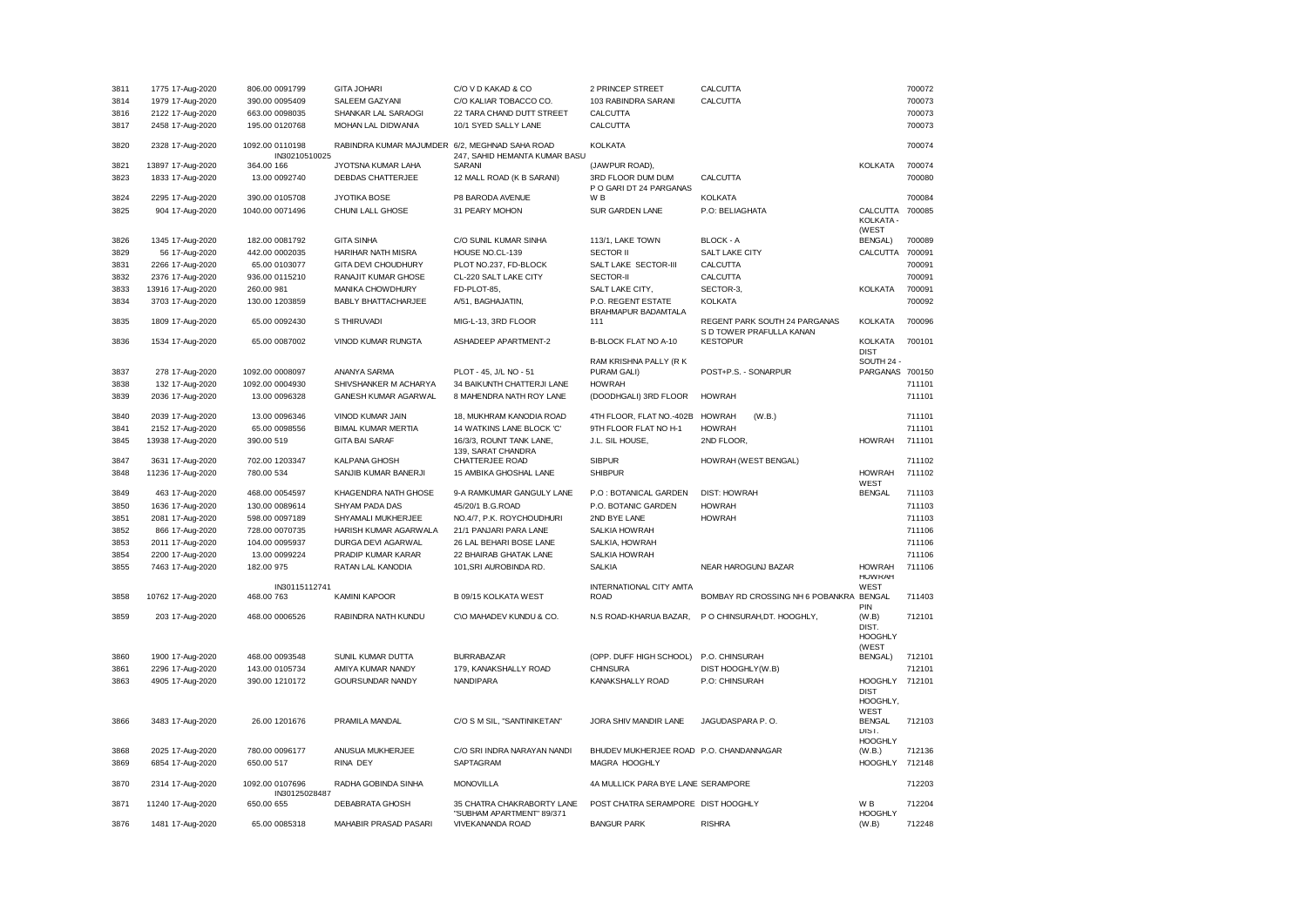|        |                   |                             |                                              |                                                            | CHINTAHARAN                                    |                                   |                              |        |
|--------|-------------------|-----------------------------|----------------------------------------------|------------------------------------------------------------|------------------------------------------------|-----------------------------------|------------------------------|--------|
| 3877   | 4985 17-Aug-2020  | 780.00 1210396              | SAUMENDRA NATH KUMAR                         | 89/257                                                     | <b>BHATTACHARJEE LANE</b>                      | <b>RISHRA</b>                     | HOOGHLY 712248               |        |
| 3878   | 5007 17-Aug-2020  | 234.00 1210505              | PRADEEP KUMAR BAGARIA                        | 89/277-278                                                 | <b>BANGUR PARK</b>                             | <b>RISHRA</b>                     | <b>HOOGHLY</b>               | 712248 |
| 3881   | 1934 17-Aug-2020  | 1482.00 0094067             | OM PRAKASH SHARMA                            | C/O SRI MAHABIR BUNTOLIA                                   | 147, SUKANTO SARANI                            | BHADRAKALI                        | <b>HOOGHLY</b>               | 712332 |
| 3882   | 1911 17-Aug-2020  | 390.00 0093663              | ALOKA BANERJEE                               | 21 RAMLAL BOSE LANE                                        | RADHA NAGAR PARA<br>P.O. KATWA (NEAR RAIL      | <b>BURDWAN</b><br>(WEST BENGAL)   |                              | 713101 |
| 3884   | 2022 17-Aug-2020  | 1300.00 0096069             | ABDUL HANNAN<br>IN30026310000 SAMARENDRANATH | C/O HANUMAN BHANDAR                                        | GATE)                                          | DIST. BURDWAN                     | (W.B.)<br>DIST-              | 713130 |
| 3885   | 7382 17-Aug-2020  | 260.00 633                  | CHATTERJEE                                   | <b>BAROARITALA</b><br>C/O JAI GURU MANOHAR                 | P.O.-KATWA                                     |                                   | <b>BURDWAN</b>               | 713130 |
| 3886   | 1952 17-Aug-2020  | 52.00 0094680               | RANJIT KUMAR AGARWALA                        | <b>BASTRALYA</b><br>C/O JAI GURU MANOHAR                   | NO. 14 C R ROAD                                | P.O. RANIGANJ                     |                              | 713347 |
| 3887   | 1959 17-Aug-2020  | 52.00 0094964               | SWAROOP SARAYAN                              | <b>BASTRALYA</b>                                           | NO 14 C R ROAD                                 | P O RANIGANJ<br>(W.B.)            |                              | 713347 |
| 3888   | 2060 17-Aug-2020  | 26.00 0096808               | <b>MOHIT RAJGARIA</b>                        | C/O SURESH KUMAR RAJGARIA                                  | J. L. NEHRU ROAD                               | <b>RANIGANJ</b>                   |                              | 713347 |
| 3889   | 254 17-Aug-2020   | 1092.00 0007271             | LILA RANI BISWAS                             | NO-40 GHURNI SIBTALA LANE                                  | PO KRISHNAGAR                                  | DIST NADIA (WB)                   |                              | 713387 |
| 3890   | 1954 17-Aug-2020  | 1300.00 0094746             | <b>SAMIR DAS</b>                             | C/O VIJAYA BANK                                            | MALANCHA MAIN ROAD                             | <b>KHARAGPUR</b>                  |                              | 721301 |
| 3891   | 3662 17-Aug-2020  | 130.00 1203532              | CHANDRA KANTA MALL                           | SHREE BALAJEE FOOD PRODUCTS B B DAS ROAD,                  |                                                | <b>PURULIA</b>                    | <b>SILIGURI</b>              | 723101 |
| 3892   | 2338 17-Aug-2020  | 390.00 0111354              | <b>DEOKI NANDAN JULASARIA</b>                | C/O BAJRANG TRADING COMPANY "SATISH MANSION"               |                                                | 197/133 SEVOKE ROAD               | (W.B)                        | 734401 |
| 3893   | 1361 17-Aug-2020  | 208.00 0082005              | NIHARENDU BAL                                | <b>NUTAN PARA</b>                                          | PO JALPAIGURI                                  |                                   |                              | 735101 |
|        |                   |                             | <b>BHAWANI SHANKAR</b>                       |                                                            |                                                |                                   | <b>DIST, NADIA</b>           |        |
| 3895   | 2150 17-Aug-2020  | 65.00 0098512               | <b>TOSANIWAL</b>                             | C/O SUNSHINE ROLLER FLOUR                                  | MILLS (P) LTD                                  | P.O. BETHUADAHARI                 | (W.B.)                       | 741126 |
|        |                   |                             |                                              |                                                            |                                                |                                   | 24                           |        |
| 3897   | 1880 17-Aug-2020  | 546.00 0093272              | <b>ANITA BOSE</b>                            | 84 GOLA MAHAL                                              | <b>SADAR BAZAR</b><br>NORTH STATION ROAD P.O.  | <b>BARRACKPORE</b>                | PARGANAS<br>(N)              | 743101 |
| 3898   | 1899 17-Aug-2020  | 468.00 0093544              | SNIGDHA RANI DE                              | "NIRALA" C/O SRI AMIT KR. DE                               | AGARPARA                                       | DIST.NORTH 24 PARAGANAS           | W. BENGAL 743177             |        |
| 3899   | 21114 17-Aug-2020 | 260.00 0164                 | SUDHENDU SEKHAR MAITY<br><b>ASHOK KUMAR</b>  | EAST UDAY RAJPUR PO<br>VILLAGE-KHASTIKA                    |                                                |                                   | 24 PGS N                     | 743275 |
| 3900   | 1744 17-Aug-2020  | 546.00 0091240              | <b>BHATTACHARYA</b>                          | P.O.BAKHRAHAT                                              | DIST 24 PGS WEST BENGAL                        |                                   |                              | 743377 |
| 3902   | 1446 17-Aug-2020  | 26.00 0083714               | SANDHYARANI SAMANT                           | 265/1668-E SASTRINAGAR UNIT-4                              | <b>BHUBANESWAR</b>                             |                                   | <b>CUTTACK</b>               | 751001 |
| 3904   | 1335 17-Aug-2020  | 13.00 0081428               | <b>BADRI NARAYAN SAHA</b>                    | C/O DR.A.K.ROY                                             | <b>FRIENDS COLONY</b>                          | <b>GAMADIA</b>                    | <b>ORISSA</b>                | 753001 |
| 3905   | 221 17-Aug-2020   | 624.00 0006726              | M D SAMAL                                    | TV LANE TULSIPUR                                           | <b>CUTTACK ORISSA</b>                          |                                   |                              | 753008 |
| 3906   | 2339 17-Aug-2020  | 780.00 0111366              | MAHABIR PRASAD DALMIA                        | UPPER- TELINGA BAZAR                                       | (PURI GHAT)                                    | P O CUTTACK ORISSA                |                              | 753009 |
| 3909   | 2004 17-Aug-2020  | 13.00 0095852               | SAKUNTALA AGARWAL                            | P.O. BHAWANI PATNA                                         | DIST. KALAHANDI                                | <b>ORISSA</b>                     |                              | 766001 |
| 3910   |                   | 26.00 0081359               | NEETA AGRAWAL                                | C/O GHANSYAM DAS AGRAWAL                                   | AT/P O RAJGANG PUR                             | DIST SUNDARGARH ORISSA            |                              | 770017 |
| 3911   | 1331 17-Aug-2020  | 260.00 0000575              | SHANTI RAMESH PAI                            | CHITRAKALA MANSIONS                                        | <b>MANIPAL</b>                                 | S KANARA                          | <b>KANARA</b>                | 781308 |
|        | 17 17-Aug-2020    | IN30125028329               |                                              |                                                            | MAHADEO BHAWAN 1ST                             |                                   |                              |        |
| 3912   | 11232 17-Aug-2020 | 520.00 730                  | CHHATAR SINGH CHORARIA                       | CHHATAR SINGH CHORARIA                                     | <b>FLOOR</b><br>AMAR BHATTACHERJEE             | <b>GARALI</b>                     | <b>JORHAT</b>                | 785001 |
| 3913   | 891 17-Aug-2020   | 156.00 0071266              | KALYANI DATTA                                | C/O MR NIRMAL KANTI DATTA                                  | ROAD NEW KENCHS<br><b>TERRACE</b>              | <b>SHILLONG</b>                   | MEGHALAY<br>Α                | 793004 |
| 3915   |                   | 325.00 0096294              | SHREE DARSHAN                                | C/O SRI L K DAS                                            | NARAYAN DAS ROAD                               | <b>MUNGER</b>                     |                              | 811201 |
|        | 2033 17-Aug-2020  |                             |                                              |                                                            |                                                |                                   |                              |        |
| 3916   | 5230 17-Aug-2020  | 1014.00 1211187             | ALOK RANJAN                                  | RAISAR NAYATOLA                                            | KALI ASTHAN ROAD                               | PO BASUDEOPUR DIST MUNGER         | <b>MUNGER</b>                | 811202 |
| 3917   | 175 17-Aug-2020   | 39.00 0005871               | RENU DEVI KHEMKA                             | C/O M/S THAKUR PRASAD KHEMKA POST BARHIYA                  |                                                | DIST.-LAKHISARAI BIHAR            |                              | 811302 |
| 3918   | 2155 17-Aug-2020  | 13.00 0098572               | PRAMOD DAYAL RUNGTA                          | C/O P D RUNGTA & CO.                                       | RADHA RANI SINHA ROAD                          | <b>BHAGALPUR</b>                  |                              | 812001 |
| 3919   | 235 17-Aug-2020   | 1300.00 0006949             | CHHEDI LAL SAH                               | <b>KAZWALI CHAK</b>                                        | <b>BHAGALPUR</b>                               |                                   |                              | 812002 |
| 3926   | 10446 17-Aug-2020 | IN30112716220<br>650.00 745 | SANJAY KUMAR JALUKA                          | DAL PATTI,                                                 | PO -JHARIA,                                    | DHANBAD                           | <b>JHARKHAN</b><br>D         | 828111 |
| 3929   | 11256 17-Aug-2020 | IN30125028938<br>611.00 837 | KAMAL BHUPENDRA MAKATI                       | C/G/2                                                      | AWAS REGENCY                                   | NEAR ECC FLATS KADMA              | <b>JAMSHEDP</b><br><b>UR</b> | 831005 |
| 3930   | 1721 17-Aug-2020  |                             | <b>DILIP MODI</b>                            | C/O MURARI LAL MODI ADVOCATE                               | 21 RATU ROAD                                   | <b>RANCHI</b>                     |                              | 834001 |
|        |                   | 364.00 0091006              |                                              |                                                            |                                                |                                   |                              |        |
| 3931   | 1888 17-Aug-2020  | 65.00 0093408               | DINESH KUMAR DALMIA                          | C/O HIRA LAL MODI                                          | <b>EAST MARKET ROAD</b><br>IST FLOOR, KUTCHARY | UPPER BAZAR, RANCHI               |                              | 834001 |
| 3932   | 2093 17-Aug-2020  | 13.00 0097385               | <b>BABITA JAIN</b>                           | 102 PARAS APARTMENTS                                       | <b>ROAD</b>                                    | <b>RANCHI</b>                     |                              | 834001 |
| 3933   | 3745 17-Aug-2020  | 1040.00 1204161             | CHHOBI GUPTA                                 | C/O. H.M. GUPTA                                            | SOUTH OFFICE PARA                              | P.O. DORANDA, BESIDE SHANTI APPT. | <b>RANCHI</b>                | 834002 |
| 3935   | 1886 17-Aug-2020  | 1040.00 0093352             | ABHIJIT KUMAR                                | C/O DR A KUMAR                                             | DE-MARKET                                      | P.O.& DIST-KISHANGANJ             | <b>BIHAR</b>                 | 855107 |
| 3936   | 6401 17-Aug-2020  | 618.00 788                  | ANIL S. BHARNE                               | 1982                                                       | <b>GLENNAIRE DRIVE</b>                         | ESCONDIDO CALIFORNIA 92025        | <b>USA</b>                   | 999999 |
| 374708 | 1941 17-Aug-2020  | 1092.00 0094241             | VASANTHA NATARAJAN<br>VINODCHANDRA CHIMANLAL | 38 KRISHNASWAMY AVENUE                                     | LUZ, MYLAPORE<br>MERCANTILE CHAMBERS,          | <b>MADRAS</b>                     |                              | 600004 |
| 374718 | 2742 17-Aug-2020  | 130.00 0320847              | SHAH                                         | C/O BINANI INDUSTRIES LIMITED<br>HEMA CO-OPERATIVE HOUSING | 2ND FLOOR<br>BLOCK 9 PLOT NO 353/B38           | 12 J.N.HERIDIA MARG               | <b>MUMBAI</b>                | 400001 |
| 374721 | 2827 17-Aug-2020  | 364.00 0327324              | VISARIA MORARJI KHERAJ                       | <b>SOCIETY</b>                                             | VALLABH BAUG LANE                              | <b>GHATKOPAR</b>                  | <b>BOMBAY 77</b>             |        |
| 374807 | 6692 17-Aug-2020  | 26.00 845                   | SURJIT SINGH ALAGH                           | C5/5                                                       | <b>IIIRD FLOOR</b>                             | <b>KRISHNA NAGAR</b>              | DELHI                        | 110051 |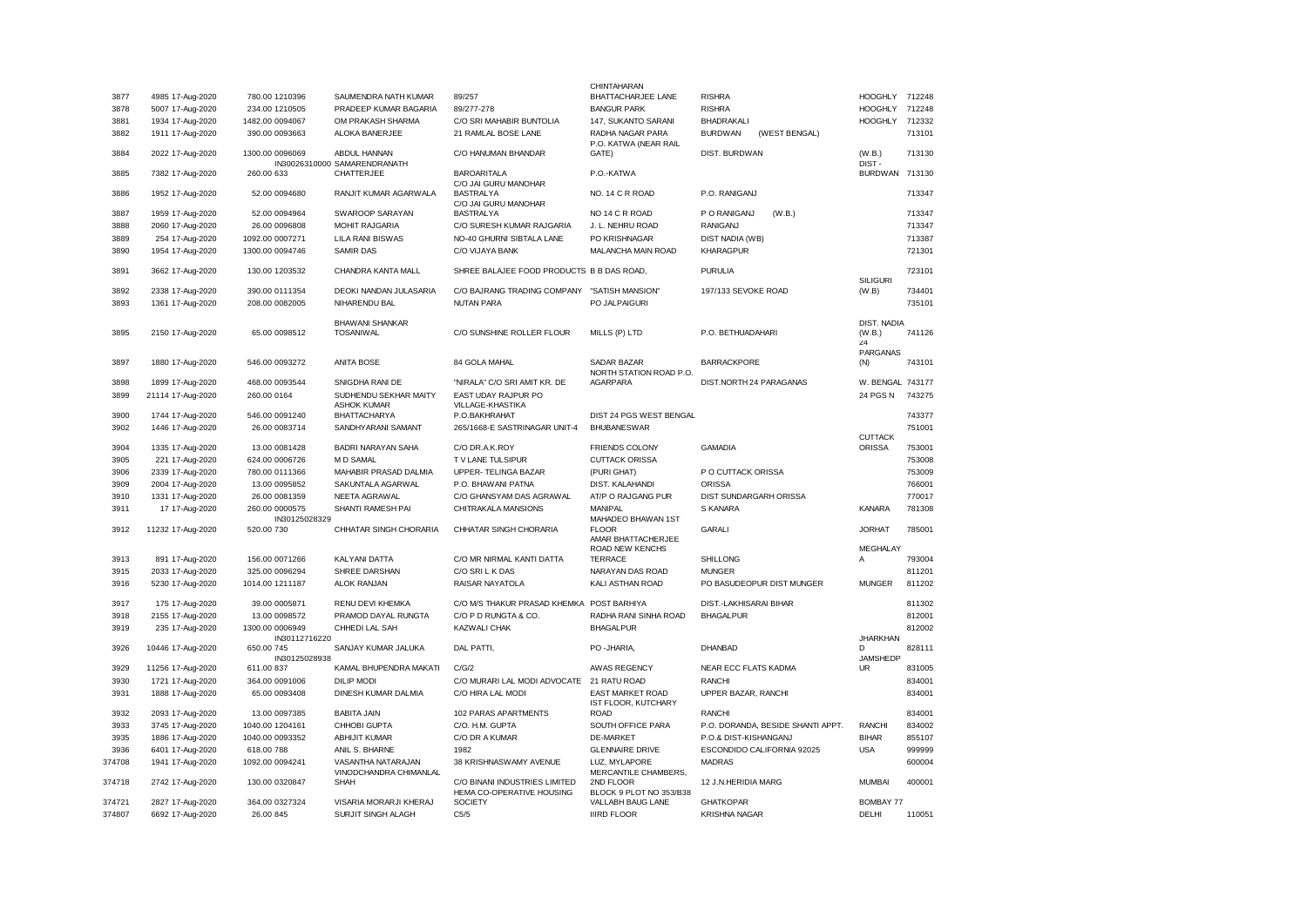|                  |                                      | IN30023913994                   |                                                               |                                                     |                                         |                                  | <b>DIST</b>                     |        |
|------------------|--------------------------------------|---------------------------------|---------------------------------------------------------------|-----------------------------------------------------|-----------------------------------------|----------------------------------|---------------------------------|--------|
| 374819           | 7304 17-Aug-2020                     | 650.00 107                      | PRITINDER PAUL SINGH                                          | H.NO 567                                            | PHASE 10                                | <b>MOHALI</b>                    | <b>ROPAR</b>                    | 160064 |
| 374821           | 7467 17-Aug-2020                     | 364.00 566                      | HIRA LAL DAMANI                                               | C/O. M/S. DAMANI BROTHERS                           | 42, NETAJI SUBHAS ROAD                  | <b>1ST FLOOR</b>                 | <b>KOLKATA</b>                  | 700001 |
| 374825           | 7665 17-Aug-2020                     | 1300.00.718<br>IN30198310990    | SUBHESHWAR SINGH                                              | HOUSE 28 2ND FLOOR                                  | KAILASH COLONY                          | NEW DELHI                        | <b>MUMBAI</b>                   | 110048 |
| 374892           | 13823 17-Aug-2020                    | 650.00 768                      | KAUMUDI KISHORE ANGNE                                         | F-13 AMRUT TARA                                     | CHS YARI ROAD VERSOVA                   | <b>ANDHERI WEST</b>              | (MAH)                           | 400061 |
| 374896           | 14362 17-Aug-2020                    | 13.00 624                       | <b>DAVINDER KAUR</b>                                          | 6319 STREET NO 4                                    | <b>EAST ROHTAS NAGAR</b>                | <b>SHAHDARA</b>                  | DELHI                           | 110032 |
|                  |                                      | IN30429515646                   |                                                               |                                                     |                                         |                                  | <b>NEW DELHI</b>                |        |
| 374912           | 17252 17-Aug-2020                    | 26.00 980                       | VANSH MALHOTRA                                                | BB 42B WEST SHALIMAR BAGH                           |                                         |                                  | DELHI                           | 110088 |
| 374943           | 20412 17-Aug-2020                    | 130.00 8036                     | OM PRAKASH SHARMA                                             | 1 KA 14 MANU MARG HOUSING                           | <b>BOARD ALWAR</b>                      |                                  | <b>ALWAR</b>                    | 301001 |
| 374949           | 21316 17-Aug-2020                    | 120472000099<br>3900.00 4018    | <b>THOMAS A KURIEN</b>                                        | NO 19 MUSEUM ROAD                                   | <b>REST HOUSE ROAD</b>                  |                                  | <b>BENGALUR</b><br>$\cup$       | 560001 |
| 374654           | 12315 17-Aug-2020                    | 6710.00 140                     | JAYANT RASIKLAL DALAL                                         | BIRLA MANSIONS NO 1                                 | 2ND FLOOR V P ROAD                      | PRARTHANA SAMAJ                  | <b>MUMBAI</b>                   | 400004 |
| 374672           | 10 17-Aug-2020                       | 2132.00 0000366                 | DEVI DITTA MAL                                                | BLOCK NO 18 QR NO 20                                | <b>MOTINAGAR</b>                        | NAJAFGARH RD                     | NEW DELHI                       | 110015 |
| 374674           | 293 17-Aug-2020                      | 936.00 0008402                  | R USHA RANI                                                   | 8 DHADIKARASAMY KOIL STREET                         | ALANDUR CHENNAI                         |                                  |                                 | 600016 |
|                  |                                      |                                 |                                                               |                                                     | 77, NETAJI SUBHAS ROAD,                 |                                  |                                 |        |
| 374678           | 522 17-Aug-2020                      | 650.00 0057651                  | OMPRAKASH GUPTA                                               | C/O. IMPEX EARTHMOVERS,                             | 2ND FLOOR,                              | ROOM NO. - 204                   | <b>KOLKATA</b>                  | 700001 |
| 374692           | 1218 17-Aug-2020                     | 1300.00 0078700                 | RAJ KUMAR MENDIRATTA                                          | KOTHI NO 3009                                       | SECTOR 20-D CHANDIGARH                  |                                  |                                 | 160020 |
| 374711           | 2261 17-Aug-2020                     | 2184.00 0102251                 | <b>RAJNATH BASAK</b>                                          | 2 ISMAIL STREET                                     | CALCUTTA 14                             |                                  |                                 |        |
| 374717           | 2492 17-Aug-2020                     | 364.00 0201409                  | PRABIR BARAN ACHARYYA                                         | 40-D GOLF CLUB ROAD                                 | CALCUTTA                                |                                  |                                 | 700033 |
| 374720           | 2793 17-Aug-2020                     | 624.00 0324203                  | P A KRISHNA MURTHY                                            | 414 7TH MAIN ROAD                                   | <b>ISRO LAYOUT</b>                      | <b>BANGALORE</b>                 |                                 | 560078 |
| 374746           | 3911 17-Aug-2020                     | 13.00 1205082                   | AJAY AJMANI                                                   | WZ-108 A/I                                          | <b>BASAI DARAPUR</b>                    | <b>MOTI NAGAR</b>                | NEW DELHI 110015                |        |
|                  |                                      | IN30090710478                   |                                                               |                                                     | SAI BABA NAGAR, NAVGHAR                 |                                  | DIST.                           |        |
| 374857           | 10041 17-Aug-2020                    | 481.00 225                      | CHITALIA DHIRAJALAL                                           | 205, SAIGIRI APPT,                                  | X ROAD 4,                               | BHAYANDAR (E),                   | <b>THANE</b>                    | 401105 |
| 374873           | 11337 17-Aug-2020                    | 936.00 288                      | ANUBHAV GUPTA                                                 | B/1/5 AND 6                                         | MALKA GANJ                              |                                  | NEW DELHI 110006                |        |
| 374905           | 16563 17-Aug-2020                    | IN30311611468<br>26.00 537      | SARAT CHANDRA BEHERA                                          | VILLAGE/LOCALITY- AMUD KHALIPA<br>LEN               | G P/TOWN- CUTTACK                       | P S LALBAG DISTRICT- CUTTACK     | <b>CUTTACK</b><br><b>ODISHA</b> | 753001 |
|                  |                                      | IN30327010809                   |                                                               |                                                     |                                         |                                  | 73663                           |        |
| 374907           | 16879 17-Aug-2020                    | 62.00 114                       | ROHIT JAYANT KANGO                                            | HADI AHMAD AL KHATIB FLAT A809 685 IMPZ DUBAI TECOM |                                         | PREMISE NUMBER 685001458 P O BOX | DUBAI UAE 999999                |        |
|                  |                                      |                                 | STATE BANK OF                                                 |                                                     |                                         |                                  |                                 |        |
| 374914           | 17426 17-Aug-2020                    | 565.00 774                      | IN30611490015 INDIA.PERSONAL BANKING<br><b>BRANCH MUMBAI.</b> | STATE BANK OF INDIA                                 | PERSONAL BANKING<br>BRANCH,             | MUMBAI SAMACHAR MARG,            | MUMBAI.                         | 400023 |
| 374928           | 18905 17-Aug-2020                    | 13.00 5891                      | ASHA ASHA                                                     | $G - 3/1,$                                          | MALVIYA NAGAR                           |                                  | NEW DELHI 110017                |        |
| 374932           | 19513 17-Aug-2020                    | 13.00 5282                      | MEGHA ARORA                                                   | H No 5a/70                                          | Nit 5                                   |                                  | Faridabad                       | 121001 |
|                  |                                      | 120552000000                    |                                                               |                                                     |                                         |                                  | <b>AURANGAB</b>                 |        |
| 374954           | 21800 17-Aug-2020                    | 156.00 9818                     | SULOCHANA PRAKASH DARAK PLOT NO C6                            |                                                     | <b>TOWN SENTER</b>                      | CIDCO, AURANGABAD                | <b>AD</b>                       | 431001 |
| 374966           | 23423 17-Aug-2020                    | 520.00 1635                     | MUKESH CHIMANLAL DESAI                                        | B/46 NANDANVAN                                      | S.V. ROAD                               | ANDHERI (WEST)                   | Mumbai                          | 400058 |
| 374630           | 9174 17-Aug-2020                     | 700.00 839                      | ALIYA TEALDO                                                  | C/O KAPADIA ASSOCIATES                              | 1001 RAHEJA CHAMBERS                    | 213 NARIMAN POINT MUMBAI         | <b>INDIA</b>                    | 400021 |
| 374632           | 10704 17-Aug-2020                    | IN30115112092<br>572.00 741     | VIJAYA NARASIMHAN                                             | KANAKANGI C 1                                       | CASA LAVELLE 4                          | <b>LAVELLE ROAD</b>              | <b>BANGALOR</b><br>Е            | 560001 |
| 374634           | 10812 17-Aug-2020                    | 871.00 146                      | <b>RAVINDER KAPOOR</b>                                        | 202 PLEASENT PARK                                   | 65 PEDDAR ROAD                          |                                  | <b>MUMBAI</b>                   | 400026 |
| 374639           | 11983 17-Aug-2020                    | 13.00 208                       | NAVNEET KAUR                                                  | WZ 10 A 2ND FLOOR                                   | STREET-1 SHIVNAGAR                      | <b>JAIL ROAD</b>                 | NEW DELHI 110058                |        |
|                  |                                      |                                 |                                                               | PLOT NO.458 (P)/D MANZA -                           |                                         |                                  | <b>DIST. PURI</b>               |        |
| 374681           | 570 17-Aug-2020                      | 468.00 0062048                  | <b>RAM PRATAP SINGH</b>                                       | <b>BERANA</b>                                       | <b>BOMIKHAL</b>                         | <b>BHUBANESWAR</b>               | (ORISSA)                        | 751010 |
|                  |                                      |                                 | TUSHAR LACHHMANDAS                                            |                                                     | BUILDING NO. 6, 6/502, 5TH              |                                  |                                 |        |
| 374699           | 1455 17-Aug-2020                     | 390.00 0083970                  | BHATIA                                                        | BLUE STAR C.H.S. LTD.                               | FLOOR,                                  | NEAR APNA BAZAR, ANDHERI (WEST)  | <b>MUMBAI</b>                   | 400053 |
| 374722<br>374736 | 2887 17-Aug-2020                     | 52.00 0332442<br>533.00 1202798 | VANRAJ NENSHI TOPRANI<br><b>INDRA GULATI</b>                  | FLAT NO 62-6TH FLOOR                                | VALLABH APARTMENT<br><b>NEW DELHI</b>   | 87-BHULABHAI DESAI ROAD          | <b>BOMBAY</b>                   | 400036 |
| 374789           | 3583 17-Aug-2020<br>5290 17-Aug-2020 | 13.00 1211302                   | PREETI GOEL                                                   | C-588, DEFENCE COLONY<br>C/O P P GOEL               | 92 SBI COLONY                           | <b>GTK ROAD</b>                  | NEW DELHI 110009                |        |
| 374801           | 6069 17-Aug-2020                     | 13.00 536                       | <b>TANUJA GUPTA</b>                                           | G 18/12 FIRST FLOOR                                 | SECTOR 15                               | <b>ROHINI</b>                    | NEW DELHI 110085                |        |
| 374814           | 6729 17-Aug-2020                     | 26.00 025                       | SUSHIL KUMARI JAIN                                            | $A-7$                                               | C.C.COLONY                              |                                  | DELHI                           | 110007 |
| 374858           | 10077 17-Aug-2020                    | 91.00 266                       | <b>MAYA NIOGI</b>                                             | 14, BISWESWAR BANERJEE LANE                         |                                         |                                  | <b>HOWRAH</b>                   | 711101 |
| 374926           | 18618 17-Aug-2020                    | 13.00 1403                      | <b>JATIN ARORA</b>                                            | D-53, G. FLOOR,                                     | RANA PRATAP ROAD,                       | ADARSH NAGAR,                    | DELHI                           | 110033 |
| 374947           | 21105 17-Aug-2020                    | 26.00 2258                      | <b>KOMAL GOYAL</b>                                            | $F-41/B$                                            | SHASTRI NAGAR                           |                                  | DELHI                           | 110052 |
| 374640           | 11985 17-Aug-2020                    | 13.00 586                       | NAVNEET KAUR                                                  | WZ 10 A 2ND FLOOR                                   | STREET-1 SHIVNAGAR                      | JAIL ROAD                        | NEW DELHI 110058                |        |
| 374648           | 12013 17-Aug-2020                    | 728.00 998                      | PREM NATH MALVAI                                              | BE 75 S F S FLATS                                   | <b>JANAKPURI</b>                        |                                  | NEW DELHI 110058                |        |
|                  |                                      | IN30154914317                   |                                                               |                                                     | MIRAMBICA MARG                          |                                  |                                 |        |
| 374652           | 12144 17-Aug-2020                    | 13.00 568                       | AMRISH KANTILAL SHAH                                          | E/10 KALPATARU FLATS                                | NARANPURA                               | AHMEDABAD                        |                                 | 380013 |
| 374656           | 12328 17-Aug-2020                    | 936.00 046                      | <b>HARSIMRAN MALIK</b>                                        | 5 WESTERN AVENUE                                    | SECOND FLOOR                            | <b>MAHARANI BAGH</b>             | <b>NEW DELHI 110065</b>         |        |
| 374661           | 13646 17-Aug-2020                    | 13.00 225                       | SUBHASH BABBER                                                | 508 GODREJ APPARTMENT                               | PLOT NO 14 DWARKA                       | <b>SEC 10</b>                    | NEW DELHI 110075                |        |
| 374667           | 20653 17-Aug-2020                    | 120352000010<br>910.00 9278     | KOLIPAKULA KIRAN.                                             | H NO 31-4-8/1 3F-401                                | SAI KARTHIK RESIDENCY<br><b>MARUTHI</b> | NAGAR PURNACHANDRARAP STREET     | <b>VIJAYAWAD</b><br>A           | 520004 |
| 374668           | 20866 17-Aug-2020                    | 26.00 4083                      | HARSIMRAN CAUR DANG                                           | $A-90$                                              | DAYANAND COLONY                         | <b>LAJPAT NAGAR-IV</b>           | NEW DELHI 110024                |        |
|                  |                                      |                                 |                                                               |                                                     | 322 VICTORIA GARDEN                     |                                  |                                 |        |
| 374723           | 2890 17-Aug-2020                     | 390.00 0332494                  | RASHIDA A H FANCY                                             | FANCY FLAT NO 8 3RD FLOOR                           | <b>ROAD</b>                             | <b>BYCULLA</b>                   | <b>BOMBAY 8</b>                 |        |
|                  |                                      |                                 |                                                               | C/O MR A GANGULY 28-F RAHIM                         |                                         |                                  |                                 |        |
| 374732           | 3339 17-Aug-2020                     | 1664.00 0900217                 | CHANDRA GANGULY                                               | OSTAGAR ROAD                                        | 2ND FLOOR                               | NEAR JODHPUR PARK MARKET         | CALCUTTA 700045                 |        |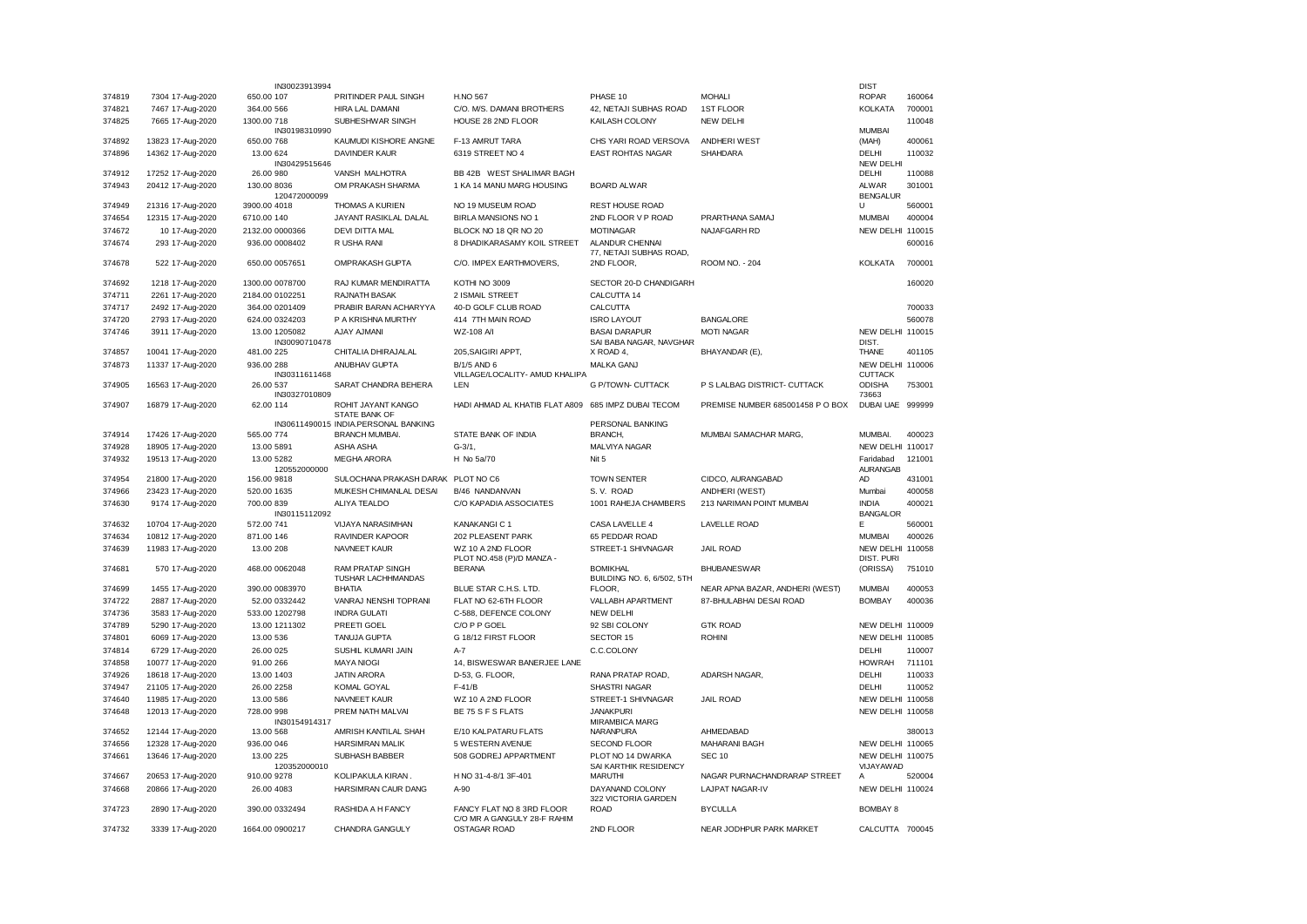| 374793 | 5767 17-Aug-2020  | 260.00 879                     | <b>Tapendro Mullick</b>                                          | Marble Palace                                        | 46, Muktaram Babu Street                       |                                  | CALCUTTA 700007                     |        |
|--------|-------------------|--------------------------------|------------------------------------------------------------------|------------------------------------------------------|------------------------------------------------|----------------------------------|-------------------------------------|--------|
| 374796 | 5922 17-Aug-2020  | 2496.00 526                    | RAM DULARI                                                       | 15/60                                                |                                                | PUNJABI BAGH                     | NEW DELHI 110026                    |        |
| 374805 |                   | IN30018311106                  | SUDHA SHRIKRISHNA BARVE                                          | 24 SAHAVAS VEER SAVARKAR<br>MARG                     | OPP KIRTI COLLEGE                              | <b>DADAR</b>                     |                                     |        |
| 374806 | 6568 17-Aug-2020  | 286.00 085<br>130.00 706       | AJEET KUMAR                                                      | 390 92                                               | <b>LAL KATRA</b>                               | <b>SUBZI MANDI</b>               | <b>MUMBAI</b><br><b>DELHI</b>       | 400028 |
|        | 6681 17-Aug-2020  |                                |                                                                  |                                                      |                                                |                                  |                                     | 110006 |
| 374831 | 7802 17-Aug-2020  | 13.00 018<br>IN30169610056     | GANESH CHANDER DUTTA                                             | $F-228$                                              | <b>KARAM PURA</b><br>5TH CROSS R M V EXTN NO   | SADASHIV NAGAR NEXT TO CANARA    | NEW DELHI 110015<br><b>BANGALOR</b> |        |
| 374888 | 13496 17-Aug-2020 | 325.00 462                     | MANOHAR.G.HINDUJA                                                | 37/1 SRI HARI APTS 9TH MAIN                          | 1                                              | <b>BANK</b>                      | E                                   | 560080 |
| 374904 | 16446 17-Aug-2020 | 936.00 481                     | SHUBH CHAND JAIN                                                 | C3/19, MODEL TOWN III                                |                                                |                                  | DELHI                               | 110009 |
|        |                   | 120113000093                   |                                                                  | PLOT NO 5, ADYALWALE LAYOUT,                         | ROAD, NEAR BANK OF                             |                                  |                                     |        |
| 374919 | 18067 17-Aug-2020 | 52.00 4644                     | JAYA SHIRISH MESHRAM                                             | G                                                    | <b>MAHARASHTRA</b>                             | <b>UMRED</b>                     | <b>NAGPUR</b>                       | 441203 |
| 374930 | 19484 17-Aug-2020 | 26.00 0081                     | SANJAY CHOPRA                                                    | C 9/201 BLOCK C 9                                    | ROHINI SEC 7                                   |                                  | DELHI                               | 110085 |
| 374951 | 21529 17-Aug-2020 | 1508.00 9350<br>120818000036   | <b>BARUN BARAN MITRA</b>                                         | A 6 CLUSTER X SECTOR III                             | SALT LAKE PURBACHAL                            |                                  | <b>KOLKATA</b>                      | 700097 |
| 374962 | 22956 17-Aug-2020 | 39.00 5298                     | AMLANI KRUPALI RAJANIKANT                                        | B 10, PARAS SOCIETYNEAR PARAS                        |                                                |                                  | <b>SURAT</b>                        | 395004 |
| 374624 | 1944 17-Aug-2020  | 1300.00 0094375                | RAMESH M DAMANI                                                  | MOTI MAHAL, 7TH FLOOR                                | 195, J TATA ROAD                               | <b>CHURCHGATE</b>                | <b>MUMBAI</b>                       | 400020 |
| 374644 | 11993 17-Aug-2020 | 13.00 753                      | <b>RAKESH KUMAR</b>                                              | T-C 7/11, NEW MOTI NAGAR                             |                                                |                                  | NEW DELHI 110015                    |        |
| 374657 | 12370 17-Aug-2020 | IN30154919357<br>845.00 203    | JAGDISH CHAND<br><b>KHANDELWAL</b>                               | <b>STATION ROAD</b>                                  | <b>BARIPADA</b>                                |                                  | <b>MAYURBHA</b><br>N <sub>1</sub>   | 757001 |
|        |                   |                                |                                                                  |                                                      |                                                |                                  |                                     |        |
| 374679 | 530 17-Aug-2020   | 728.00 0060030                 | ABANI MOHAN BANIK                                                | 19E GARTASITALA MANDIR ROAD                          | CALCUTTA                                       |                                  |                                     | 700075 |
| 374680 | 548 17-Aug-2020   | 1040.00 0060764                | <b>USHA LAKHANPAL</b>                                            | F-1, ANAND NIKETAN,                                  | (NEXT, B-13, WEST END)                         | NEW DELHI                        |                                     | 110021 |
| 374712 | 2263 17-Aug-2020  | 26.00 0102792<br>IN30010010419 | <b>JASBIR MEHTA</b>                                              | A-27 HILL VIEW APTS.<br>MANEKLAL CHUNILAL            | <b>VASANT VIHAR</b><br>147 TEMPLE BAR BLDG 2ND | <b>NEW DELHI</b>                 | <b>FOUNTAIN</b>                     | 110057 |
| 374794 | 5817 17-Aug-2020  | 998.00 868                     | MCI SECURITIES PVT LTD                                           | <b>INVESTMENTS</b>                                   | <b>FLOOR</b>                                   | ABOVE KHYBAR RESTAURANT M G ROAD | <b>MUMBAI</b>                       | 400023 |
| 374818 | 7290 17-Aug-2020  | 260.00 541                     | <b>HARISH M PATEL</b>                                            | 901 A TIRUPATI APTS                                  | <b>B DESAI ROAD</b>                            | <b>MUMBAI</b>                    | <b>MUMBAI</b>                       | 400026 |
|        |                   | IN30048412406                  |                                                                  | C/O SILICON SOFTWARE                                 | 46 A RAFI AHMED KIDWAI                         |                                  |                                     |        |
| 374835 | 8458 17-Aug-2020  | 1274.00 735                    | JAMUNA DEVI DAMANI                                               | <b>INTERNATIONAL</b>                                 | <b>ROAD</b>                                    | 1ST FLR                          | <b>KOLKATA</b>                      | 700016 |
|        |                   | IN30236510245                  |                                                                  |                                                      | NEAR KOTHARI                                   |                                  | <b>UTTAR</b>                        |        |
| 374897 | 14371 17-Aug-2020 | 650.00 957                     | PREM CHAND GUPTA                                                 | H.NO.-C-71, SECTOR-50<br>677/AB                      | INTERNATIONAL SCHOOL                           | GAUTAM BUDH NAGAR, NOIDA         | PRADESH                             | 201301 |
| 374899 | 14728 17-Aug-2020 | 208.00 278<br>12.00.0457       | TANASA NAGOSA NAIKWAD                                            |                                                      | HONDAD COMPLEX                                 | RAVIWAR PETH                     | <b>BELGAUM</b><br>DELHI             | 590001 |
| 374922 | 18361 17-Aug-2020 | 120332000450                   | SHIV PRASAD GARG HUF                                             | AB 179                                               |                                                | SHALIMAR BAGH                    | <b>BANGALOR</b>                     | 110088 |
| 374936 | 19886 17-Aug-2020 | 65.00 0520<br>120332000799     | <b>RAMADASAN P</b>                                               | NO 13 MALATHI NILAYAM                                | R R LAYOUT 01 CROSS                            | VIJANAPURA                       | E<br>AHMEDABA                       | 560016 |
| 374937 | 19949 17-Aug-2020 | 520.00 1759                    | SURESH SHAKRABHAI PATEL                                          | 6 REVASADAN PARK                                     | 132 FT RING ROAD                               | <b>SATELLITE</b>                 | D                                   | 380015 |
| 374941 | 20237 17-Aug-2020 | 13.00 6579                     | SURESH HARALALKA                                                 | 74/1 MATRUMAL LOHIA LANE                             |                                                | <b>SALKIA HAORA</b>              | <b>HAORA</b>                        | 711106 |
|        |                   | 120514000022                   |                                                                  |                                                      |                                                |                                  | <b>CUDDALOR</b>                     |        |
| 374953 | 21743 17-Aug-2020 | 13.00 5268                     | S SENTHILKUMAR                                                   | 18-HA/1                                              | <b>MAIN ROAD</b>                               | TITTAGUDI                        | F                                   | 606106 |
| 374957 | 21966 17-Aug-2020 | 195.00 7677                    | SANKET S CHAVAN                                                  | C - 101 MSEB COLONY                                  | <b>NEAR SWASTIK CHAMBER</b>                    | S G BARVE ROAD CHEMBUR           | <b>MUMBAI</b>                       | 400071 |
| 374621 | 433 17-Aug-2020   | 728.00 0053233                 | BABUBHAI JAYANTILAL SHAH                                         | NALANDA A-24                                         | 62 PEDDER ROAD                                 | <b>BOMBAY</b>                    |                                     | 400026 |
| 374686 | 869 17-Aug-2020   | 390.00 0070771                 | SURENDRA SINGH                                                   | F 438 NEW RAJENDRA NAGAR                             | <b>NEW DELHI</b>                               |                                  |                                     | 110060 |
| 374729 | 3245 17-Aug-2020  | 1053.00 0608634                | <b>SUSHILA DEVI</b>                                              | C-258 S.F.S SHEIKH SARAI                             | PHASE-I POCKET-C                               | <b>NEW DELHI</b>                 |                                     | 110017 |
| 374745 | 3858 17-Aug-2020  | 13.00 1204795<br>IN30020610575 | HIMANSHU CHADHA                                                  | 9/38-A, MOTI NAGAR                                   | <b>NEW DELHI</b><br>SARASWATI BHANDAR          |                                  |                                     | 110015 |
| 374808 | 6696 17-Aug-2020  | 13.00 317                      | <b>HARJIT KAUR ALAGH</b>                                         | 353                                                  | COLONY                                         | <b>GANDHI NAGAR</b>              | <b>DELHI</b>                        | 110031 |
| 374823 | 7625 17-Aug-2020  | 871.00 628                     | SATYA PAL CHADHA                                                 | ED-58C. PITAMPURA                                    | <b>NEAR MADHUBAN CHOWK</b>                     | <b>NEW DELHI</b>                 |                                     | 110034 |
| 374828 | 7777 17-Aug-2020  | 26.00 357                      | HANS RAJ GULIANI                                                 | 469 MAIN BAZAR                                       | SABZI MANDI                                    |                                  | DELHI                               | 110007 |
| 374830 | 7791 17-Aug-2020  | 26.00 140                      | RAJESH GULIANI                                                   | 93 2ND FLOOR                                         | <b>KALYAN VIHAR</b>                            |                                  | DELHI                               | 110009 |
| 374847 | 9214 17-Aug-2020  | 13.00 045<br>IN30131320375     | AJAY KUMAR AJMANI                                                | <b>NEELAM AJMANI</b><br>74/1 MOULANA ABUL KALAM AZAD | WZ 108A/I, BASAI DARAPUR                       | <b>MOTI NAGAR, N</b>             | DELHI                               | 110015 |
| 374871 | 11324 17-Aug-2020 | 52.00 984<br>IN30154915730     | SUNDAR LAL MALL                                                  | SARANI<br>33 SHYAMAPRASAD MUKHERJEE                  | BLOCK DOVER CASTLE                             | FLAT NO 6M                       | <b>KOLKATA</b>                      | 700054 |
| 374884 | 12233 17-Aug-2020 | 4810.00 011                    | MANISHA MUKHERJEE                                                | <b>ROAD</b>                                          | <b>1ST FLOOR</b>                               | CALCUTTA                         |                                     | 700025 |
| 374890 | 13571 17-Aug-2020 | 780.00 416                     | MUKAND LAL BHATIA                                                | H NO 335                                             | SECTOR-15                                      |                                  | FARIDABAD 121007                    |        |
| 374622 | 512 17-Aug-2020   | 104.00 0057142                 | <b>MANOHAR LAL BHATIA</b><br>IN30115112019 GHANANEEL RAGHAVENDRA | 60/14 KAROL BAGH                                     | <b>NEW DELHI</b>                               |                                  |                                     | 110005 |
| 374631 | 10700 17-Aug-2020 | 1092.00 555                    | <b>KULKARNI</b>                                                  | FLAT NO 17/18 YASHODEEP 'A'                          | <b>RAMBAG COLONY</b>                           | <b>NAVI PETH</b>                 | <b>PUNE</b>                         | 411030 |
| 374671 | 23555 17-Aug-2020 | 312.00 8546                    | <b>BHAVNA VORA</b>                                               | 111 301 VASUDEV APARTMENT                            | RAM MANDIR RD                                  | VILE PARLE E                     | <b>MUMBAI</b>                       | 400057 |
| 374673 | 207 17-Aug-2020   | 104.00 0006570                 | <b>MAYANK GOEL</b>                                               | 694, SECTOR A, POCKET-C                              | <b>VASANT KUNJ.</b>                            | <b>NEW DELHI</b>                 |                                     | 110070 |
| 374688 | 922 17-Aug-2020   | 104.00 0071982                 | E KOTESWARA RAO                                                  | FLAT NO. 103 G-1, BVR APARTMENT SRINIDHI LAYOUT      |                                                | VIDYARANYAPURA                   | <b>BANGALOR</b><br>Е                | 560097 |
| 374691 | 1043 17-Aug-2020  | 26.00 0074348                  | SHYAM SUNDER AGARWALA                                            | 4 B B D BAGH EAST                                    | 102 STEPHEN HOUSE 6TH<br><b>FLOOR</b>          | CALCUTTA                         |                                     | 700001 |
| 374693 | 1264 17-Aug-2020  | 936.00 0079716                 | VIJAY BHUSHAN R GUPTA                                            | FLAT-102, STONE ARCH                                 | SHIRLY RAJAN ROAD                              | OPP. RIZVI COLLEGE, BANDRA(W)    | <b>MUMBAI</b>                       | 400050 |
| 374710 | 1987 17-Aug-2020  | 260.00 0095611                 | <b>KASHYAPI V PURI</b>                                           | 10 RING ROAD                                         | OPP MOOLCHAND HOSPITAL LAJPAT NAGAR-4          |                                  | NEW DELHI 110024                    |        |
| 374728 | 3070 17-Aug-2020  | 1638.00 0500927                | RADHA KRISHEN SURI                                               | R 766 NEW RAJINDER NAGAR                             | <b>NEW DELHI</b>                               |                                  |                                     | 110060 |
| 374733 | 3348 17-Aug-2020  | 1092.00 0901060                | SURAJ PARKASH TOTEJA                                             | 34-B VIJAY NAGAR KINGSWAY P O                        | DELHI                                          |                                  |                                     | 110009 |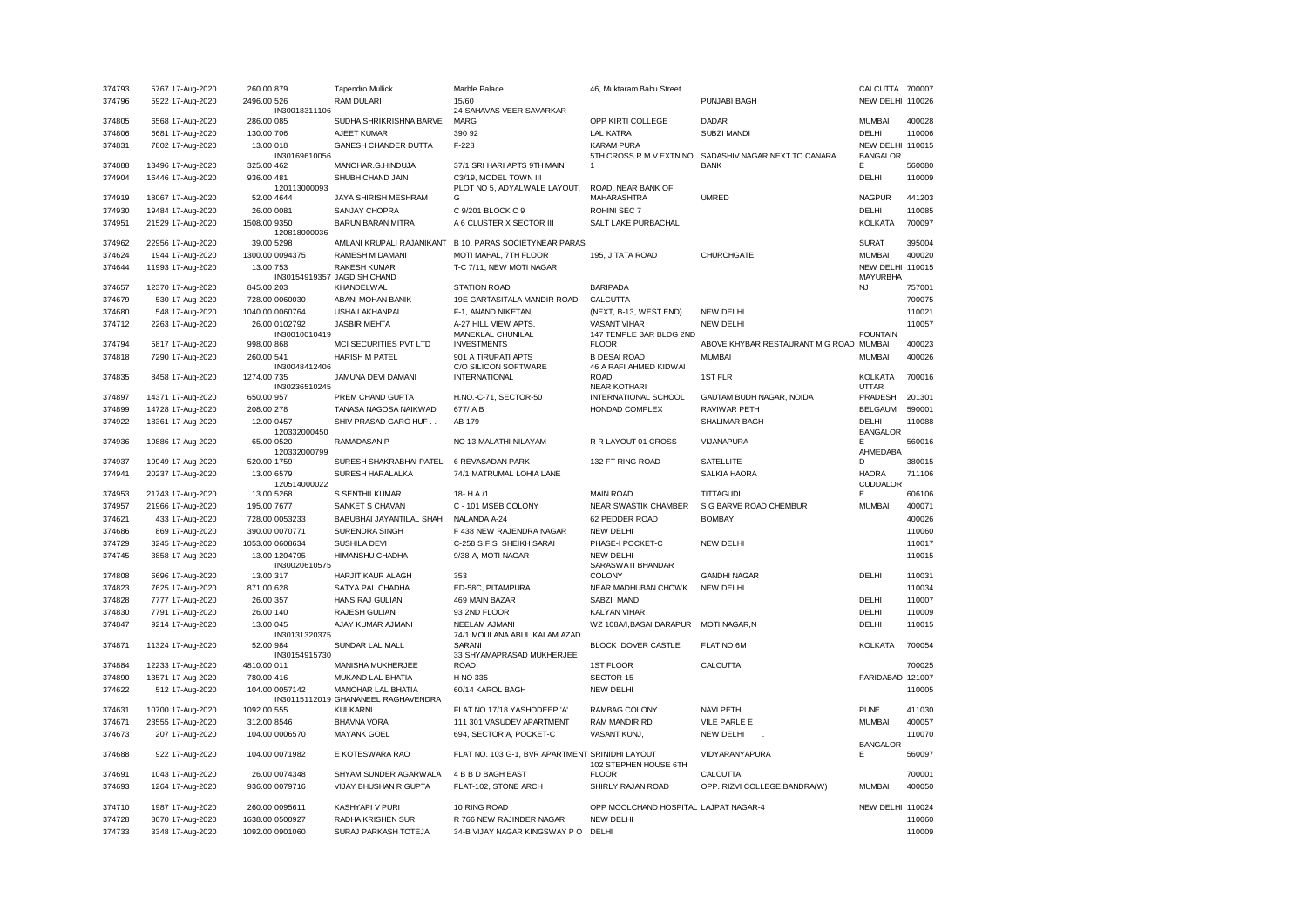| 374795           | 5897 17-Aug-2020                       | 13.00 345                                | MANJULA RANI                                  | H NO 3399                                           |                                                          | SITA RAM BAZAR                                             | DELHI                                      | 110006 |
|------------------|----------------------------------------|------------------------------------------|-----------------------------------------------|-----------------------------------------------------|----------------------------------------------------------|------------------------------------------------------------|--------------------------------------------|--------|
| 374833           | 8217 17-Aug-2020                       | 13.00 260                                | <b>SUMAN GOEL</b>                             | 1930.                                               | KUCHA CHELAN                                             | <b>CHANDNI CHOWK</b>                                       | <b>DELHI</b>                               | 110006 |
| 374910           | 17009 17-Aug-2020                      | 26.00 127<br>120186000050                | SARLA DEVI GOEL<br>JITENDRAKUMAR RASIKLAL     | 92, G T KARNAL ROAD                                 | SATE BANK COLONY<br>OPP TELEPHONE EXC                    | DR MUKHARJEE NAGAR                                         | <b>DELHI</b><br>AHMEDABA                   | 110009 |
| 374924           | 18519 17-Aug-2020                      | 195.00 0240                              | <b>VORA</b>                                   | 59/687 MANGALMURTI APPT                             | NARANPURA                                                | SOLA HBC AHMEDABAD                                         | D                                          | 380063 |
| 374952           | 21738 17-Aug-2020                      | 195.00 8931                              | ABHISHEK JINDAL                               | F 18/3 BLOCK F                                      | PKT-18 SECTOR-8                                          | <b>ROHINI</b>                                              | DELHI                                      | 110085 |
| 374635           | 10873 17-Aug-2020                      | 260.00 380<br>IN30154952438              | ABHIJIT KUMAR MITTER                          | <b>BLOCK BA SECTOR I</b>                            | SALTLAKE BIDHAN NAGAR<br><b>TISGAON PADA</b>             | N 24 PGS FLAT NO 1 BA 1<br>NEAR-SUKH SHANTI BLDG PUNE LINK | KOLKATA                                    | 700064 |
| 374659           | 12835 17-Aug-2020                      | 65.00 470                                | MEGHANA MUKUND WAGH                           | C-209 NAV SIDDHIVINAYAK CHS                         | KATEMANIVALI<br>MAHANT ROAD,                             | <b>ROAD</b>                                                | <b>KALYAN</b>                              | 421306 |
| 374675           | 345 17-Aug-2020                        | 936.00 0009644                           | RAVINDRA KANTILAL PATEL                       | NARBADA NIVAS, 1ST FLOOR                            | VILEPARLE(E)                                             | <b>MUMBAI</b>                                              |                                            | 400057 |
| 374683           | 659 17-Aug-2020                        | 390.00 0065199                           | MANJU DEVI BAGARIA                            | 165 CHITTARANJAN AVENUE                             | CALCUTTA 7                                               |                                                            |                                            |        |
| 374715           | 2459 17-Aug-2020                       | 2184.00 0120880                          | SUSHIL KUMAR SEN                              | 1A GRANT LANE                                       | CALCUTTA 12                                              |                                                            |                                            |        |
| 374737           | 3589 17-Aug-2020                       | 546.00 1202868<br>IN30061011077          | SUBHASH BHANDARI                              | 6/323 GEETA COLONY<br>4 WEST AVENUE JAISING         | DELHI                                                    |                                                            |                                            | 110031 |
| 374841           | 9139 17-Aug-2020                       | 364.00 716                               | MANI SHYAMLAL JAISING                         | <b>BROTHERS</b>                                     | <b>BUNGLOW</b>                                           | SANTACRUZ (WEST)                                           | <b>MUMBAI</b>                              | 400054 |
| 374854           | 9640 17-Aug-2020                       | 52.00 115                                | <b>LALIT KUMAR</b>                            | 390/92                                              | HOUSE NO-35                                              | <b>LAL KATARA</b>                                          | DELHI                                      | 110007 |
| 374862           | 10202 17-Aug-2020                      | 390.00 663                               | DIVYANG BABUBHAI DAVE                         | AMOGH.                                              | 6. VIMAL NAGAR.                                          | UNIVERSITY ROAD.                                           | <b>RAJKOT</b>                              | 360005 |
| 374869           | 11239 17-Aug-2020                      | 780.00 820                               | VIJAY KUMAR LALANI                            | 41/2B DIAMOND HARBOUR ROAD                          | 2ND FLOOR                                                |                                                            | <b>KOLKATA</b>                             | 700027 |
| 374882           | 12021 17-Aug-2020                      | 1092.00 716                              | RAJAGOPAL SRINIVASAN                          | FLAT I D SOUTH BAY TERRACE                          | NO.5, FIRST MAIN ROAD                                    | GANDHI NAGAR,, ADYAR                                       | <b>CHENNAI</b>                             | 600020 |
| 374886           | 13424 17-Aug-2020                      | 1274.00 462                              | <b>FLOSSIE RAJ</b>                            | 135 ELLAIAMMAN STREET                               | VANNANTHURAI                                             | ADYAR                                                      | CHENNAI                                    | 600020 |
| 374900           | 15001 17-Aug-2020                      | 13.00 945<br>120107000022                | SUSHIL JAIN                                   | P 3 SUKHIJEEVAN                                     | NEAR AJMER BRIDGE                                        |                                                            | <b>JAIPUR</b><br><b>KOPARGAO</b>           | 302006 |
| 374918           | 17607 17-Aug-2020                      | 1300.00 0867                             | MANOJ MHASU SHINDE                            | MAKHAMALABAAD                                       | AALANDI COLONY                                           |                                                            | N                                          | 422002 |
| 374964           | 23223 17-Aug-2020                      | 26.00 3852                               | <b>RADHA S</b>                                | VASISHNAVI NIVASA                                   | #28 1ST STAGE                                            | BEHIND S B M VINOBA NAGAR                                  | <b>SHIMOGA</b>                             | 577204 |
| 374626           | 6751 17-Aug-2020                       | 1300.00 065<br>IN30143610374             | MANIK VAMAN PATWARDHAN                        | B-4,                                                | CHIRAG ENCLAVE,<br>RAM BLOCK, BHOLANATH                  |                                                            | NEW DELHI 110048                           |        |
| 374646           | 12005 17-Aug-2020                      | 13.00 494                                | NEELAM SHARMA                                 | H NO 1900, GALI 5                                   | <b>NAGAR</b>                                             | SHADARA                                                    | <b>DELHI</b>                               | 110032 |
|                  |                                        |                                          | IN30154957463 DIVYA SUBRAMANIAN               |                                                     |                                                          |                                                            | NARBERTH<br>PENNSYLV                       |        |
| 374660           | 13137 17-Aug-2020                      | 124.00 952                               | <b>KHURANA</b>                                | 1140 GREENTREE LANE                                 | <b>USA 19072</b>                                         |                                                            | ANIA USA                                   | 999999 |
| 374665           | 19645 17-Aug-2020                      | 2184.00 8435                             | RATNA MITNA                                   | <b>SUNIL TRADERS</b>                                | 10 PATEL MARKET                                          | <b>HAMIDIA ROAD</b>                                        | <b>BHOPAL</b>                              | 426001 |
| 374716           | 2473 17-Aug-2020                       | 1092.00 0122565                          | SAVITRI DEVI SUREKA                           | 84/N/A BLOCK-'E'                                    | <b>NEW ALIPORE</b><br>KADBI CHOWK NEAR RITS              | CALCUTTA                                                   |                                            | 700053 |
|                  |                                        |                                          |                                               |                                                     |                                                          |                                                            |                                            |        |
| 374790           | 5454 17-Aug-2020                       | 2600.00 1211522<br>IN30021417240         | AJAY KEWALKISHAN ARORA                        | 09, SUKHJIVAN SOCIETY                               | <b>OFFICE</b>                                            | <b>BEZONBAGH</b>                                           | <b>NAGPUR</b><br><b>NEW DELHI</b>          | 440004 |
| 374816           | 6951 17-Aug-2020                       | 1755.00 428                              | <b>VIPIN SURI</b>                             | K - 95 HAUZ KHAS, DELHI                             |                                                          |                                                            | DELHI                                      | 110016 |
|                  |                                        | IN30051319819                            |                                               | PENT HOUSE VARS CASA CERISE                         | PAI LAYOUT OLD MADRAS                                    |                                                            | <b>BANGALOR</b><br>F                       |        |
| 374837           | 8808 17-Aug-2020                       | 1300.00 336                              | MURALI KRISHNA WARIER                         | 1ST MAIN                                            | ROAD OPPOSITE                                            | TO SWEET CHARIOT BAKERY                                    | KARNATAKA 560016                           |        |
| 374844           | 9209 17-Aug-2020                       | 3224.00 272                              | <b>SSR RAJKUMAR</b>                           | <b>SSR RAJKUMAR</b>                                 | LAAVANYA                                                 | 3 II MAIN ROAD, RK NAGAR                                   | <b>CHENNAI</b>                             | 600028 |
| 374885           | 13399 17-Aug-2020                      | 65.00 606                                | SHUNMUGAM S                                   | 955                                                 | POONAMALLEE HIGH ROAD                                    | CHENNAI                                                    |                                            | 600084 |
| 374893           | 14093 17-Aug-2020                      | 1623.00 072                              | PADAM CHAND JAIN                              | 21 BALLIGANJ PARK ROAD                              |                                                          |                                                            | <b>KOLKATA</b>                             | 700019 |
| 374633           |                                        | 936.00 090                               | <b>BINAY KUMAR SINGHANIA</b>                  |                                                     | DR R P ROAD                                              | <b>BHAGALPUR</b>                                           |                                            | 812002 |
|                  | 10743 17-Aug-2020                      | 13.00 436                                | BHUPENDRA SINGH REEN                          | <b>BHAGALPUR MARKETING</b>                          | SHIV NAGAR JAIL ROAD                                     | <b>JANAKPURI</b>                                           |                                            |        |
| 374642<br>374655 | 11989 17-Aug-2020<br>12325 17-Aug-2020 |                                          | KAY SUTARIA VAKIL                             | WZ 10 A, IIND FLOOR, STREET-1<br><b>MIRA MANZIL</b> | 21 GILDER LANE                                           |                                                            | NEW DELHI 110058<br><b>MUMBAI</b>          | 400008 |
| 374685           |                                        | 2444.00 062<br>4732.00 0068167           | J LEWIS                                       | 93 PARK STREET                                      | FLAT-9                                                   | CALCUTTA                                                   |                                            | 700016 |
| 374701           | 774 17-Aug-2020<br>1531 17-Aug-2020    | 2028.00 0086802                          | KRISHAN LAL NANDA                             | 5/1 SHANTI NIKETAN                                  | <b>NEW DELHI</b>                                         |                                                            |                                            | 110021 |
| 374702           | 1628 17-Aug-2020                       | 377.00 0089542                           | HARSHABEN BANSILAL SHAH                       | VIMA-VILLA<br>C/O IMPEX HOUSE, 2ND FLOOR,           | 11 JAIN MERCHANTS<br><b>SOCIETY</b>                      | SARKHEJ ROAD AHMEDABAD                                     |                                            | 380007 |
| 374714           | 2412 17-Aug-2020                       | 390.00 0117763                           | OMPRAKASH GUPTA                               | ROOM NO. 204                                        | 77 NETAJI SUBHAS ROAD                                    | CALCUTTA                                                   |                                            | 700001 |
| 374797           | 5965 17-Aug-2020                       | 13.00 903                                | ANKUR JAIN                                    | $L$ 11/14                                           | DLF CITY                                                 | PHASE II                                                   | <b>GURGAON</b>                             | 122002 |
| 374803           | 6413 17-Aug-2020                       | 247.00 746                               | THANVIRA AHMED                                | NO. 2 A, KOTHARI ROAD                               |                                                          | NUNGAMBAKKAM                                               | CHENNAI.                                   | 600034 |
| 374817           | 7202 17-Aug-2020                       | 2002.00 439                              | SANWAL RAM NANGALIA                           | 7, RAMLOCHAN MULLICK STREET                         | 2ND FLOOR                                                | CALCUTTA                                                   |                                            | 700007 |
| 374851           | 9480 17-Aug-2020                       | 260.00 606                               | PRIYANKA NIMIT SHAH                           | 8 /D MAKER APARTMENTS                               | 232 WALKESHWAR ROAD                                      | <b>MUMBAI</b>                                              |                                            | 400006 |
|                  |                                        |                                          |                                               |                                                     |                                                          |                                                            | ROJHALA,                                   |        |
| 374911           | 17012 17-Aug-2020                      | IN30383310014<br>65.00 450               | <b>RAM NIWAS CHANDEL</b>                      | 303, JAIN MANDIR KE PICHE                           | CHAREL GALI,                                             | CHAWANI, KOTA                                              | KOTA,<br>RAJASTHAN 324007<br><b>MUMBAI</b> |        |
|                  |                                        | IN30429529696                            |                                               |                                                     |                                                          |                                                            | <b>MAHARASH</b>                            |        |
| 374913           | 17365 17-Aug-2020                      | 1092.00 959                              | PRATIBHA HARSHAD MODI                         | NR FLYOVER BRIDGE 401 ASHISH                        | <b>BLDG BAPUBHAI VASHI RD</b>                            | <b>VILE PARLE WEST</b>                                     | <b>TRA</b>                                 | 400056 |
| 374927           | 18696 17-Aug-2020                      | 26.00 9261                               | <b>ISHUPREET KAUR</b>                         | 1/6319 STREET NO 4                                  | EAST ROHTASH NAGAR                                       |                                                            | DELHI                                      | 110032 |
| 374950<br>374959 | 21460 17-Aug-2020<br>22081 17-Aug-2020 | 13.00 2488<br>120702000084<br>13.00 6021 | <b>GAGAN MIGLANI</b><br><b>HARISH KANDPAL</b> | 167 SHALIMAR VILLAGE<br>25/18 ASHOKA ROAD           | PUNJABI MOHALLA<br>INDIRAPURAM SHIPRA SUN<br><b>CITY</b> | <b>GHAZIABAD UP</b>                                        | DELHI<br>GHAZIABAD 201014                  | 110007 |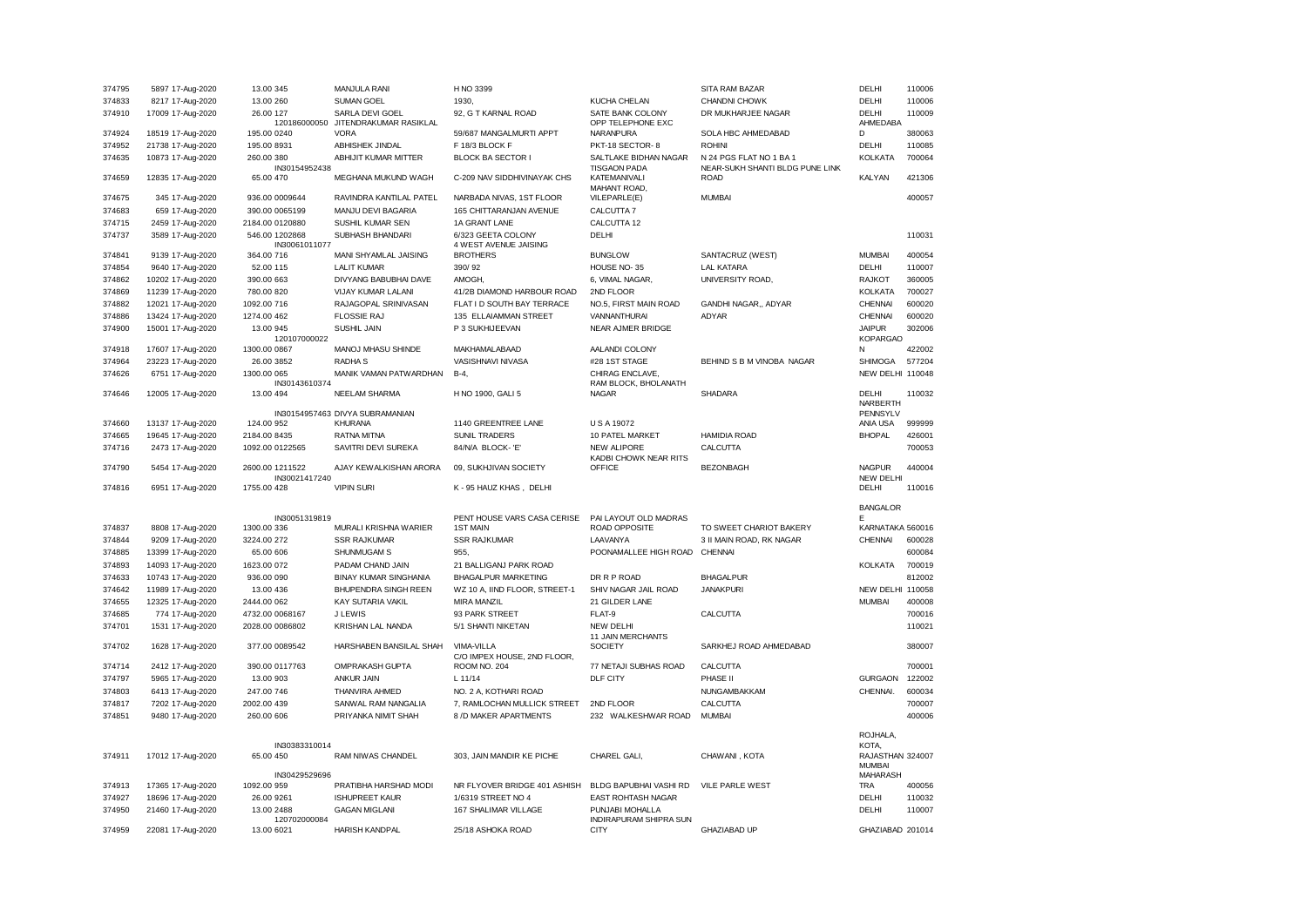|        |                   | IN30143610255                   |                                                              |                                            | SHYAMAPRASAD MUKHERJI                        |                             |                                     |        |
|--------|-------------------|---------------------------------|--------------------------------------------------------------|--------------------------------------------|----------------------------------------------|-----------------------------|-------------------------------------|--------|
| 374645 | 11997 17-Aug-2020 | 416.00 742                      | NIKUS KUMAR SARKAR                                           | 73/C                                       | <b>ROAD</b>                                  |                             | KOLKATA                             | 700026 |
| 374669 | 20960 17-Aug-2020 | 13.00 9504                      | NEELAM SHARMA                                                | <b>BHOLA NATH NAGAR</b>                    | RAMA BLOCK QTR NO-1900                       | GALI NO. 5, SHAHADARA       | DELHI                               | 110032 |
| 374684 | 670 17-Aug-2020   | 104.00 0065603                  | RAVIKANT PALL                                                | W-145                                      | <b>GREATER KAILASH-I</b>                     | <b>NEW DELHI</b>            |                                     | 110048 |
| 374713 | 2347 17-Aug-2020  | 936.00 0111950                  | <b>GEETA CHATTERJEE</b>                                      | 8/2 FERN ROAD                              | <b>GROUND FLOOR</b><br>B-6/16 LOCAL SHOPPING | CALCUTTA 19                 |                                     |        |
| 374731 | 3314 17-Aug-2020  | 3120.00 0701032                 | MOHINDER PAL KHANNA                                          | C/O M/S KHANNA AUTOMOBILES                 | <b>CENTRE</b>                                | SAFDARJUNG ENCLAVE          | NEW DELHI 110029                    |        |
| 374843 | 9202 17-Aug-2020  | 13.00 250                       | <b>AJAY AJMANI</b>                                           | <b>NEELAM AJMANI</b>                       | WZ 108A/I, BASAI DARAPUR                     | MOTI NAGAR, N               | NEW DELHI 110015                    |        |
| 374864 | 10309 17-Aug-2020 | 130.00 412                      | <b>MALINI SAXENA</b><br>IN30113526482 KALKUNTE SRINIVASACHAR | 3/205 A1                                   | <b>VISHNUPURI</b>                            |                             | <b>KANPUR</b><br><b>BANGALOR</b>    | 208002 |
| 374867 | 10505 17-Aug-2020 | 1040.00 107                     | <b>RANGRAJ</b><br>IN30177410654 JAGANANTH LAXMAN             | NO 14 SHREYS                               | VANI VILAS ROAD                              | <b>BASAVANAGUDI</b>         | Е                                   | 560004 |
| 374891 | 13574 17-Aug-2020 | 1300.00 349                     | <b>BINGEWAR</b>                                              | C/O BINGEWAR SANI CENTRE                   | M G ROAD                                     | <b>CHIRAG BALLI</b>         | <b>NANDED</b>                       | 431602 |
| 374901 | 15095 17-Aug-2020 | 26,00 060                       | MOHIT GOYAL                                                  | 722/1                                      | SECTOR-12                                    |                             | SONIPAT                             | 131001 |
| 374903 | 15962 17-Aug-2020 | 62.00 340                       | IN30302860186 NANDKISHORE SHEKARAN<br>PARAMAL MANDOTHAN      | P O BOX 169                                | P C 113                                      | <b>MUSCAT</b>               | <b>OMAN</b>                         | 999999 |
| 374921 | 18294 17-Aug-2020 | 1300.00 5295                    | <b>INDU PUNGLIA</b>                                          | <b>B-71 NAR SINGH VIHAR</b>                | <b>LAL SAGAR</b>                             |                             | <b>JODHPUR</b>                      | 342001 |
|        |                   | 120299000629                    |                                                              |                                            |                                              |                             |                                     |        |
| 374931 | 19507 17-Aug-2020 | 1092.00 0168                    | SURYA PRABHA KHANDELWAL 896                                  |                                            | Kucha Pati Ram                               | Bazar Sita Ram              | Delhi                               | 110006 |
| 374628 | 8315 17-Aug-2020  | 13.00 728<br>IN30047641060      | ANUJ KHURANA                                                 | 1132 DR MUKHERJEE NAGAR                    |                                              |                             | <b>DELHI</b><br>AHMEDABA            | 110009 |
| 374629 | 8345 17-Aug-2020  | 1066.00 587                     | BHARTI JAYANDRA THAKORE                                      | 1/2 PUNIT PARK OPP AMAPARK                 | NR GOVT GRAIN GODOWN                         | <b>SHAHIBAUG</b>            | D                                   | 380004 |
| 374637 | 11957 17-Aug-2020 | 325.00 655                      | <b>RENU B. SHROFF</b>                                        | 85 PRINCE ANWAR SHAH ROAD                  | CITY HIGH, FLAT NO-9 J                       |                             | KOLKATA                             | 700033 |
| 374643 | 11992 17-Aug-2020 | 780.00 739<br>IN30143610744     | KAPIL DEV KAPUR                                              | 344, ARAVALI APTTS                         | ALAKNANDA                                    |                             | NEW DELHI 110019                    |        |
| 374650 | 12016 17-Aug-2020 | 1300.00 914<br>IN30154914119    | AKHIL RANJAN CHAKRABORTY 136 K                               | NO 9, KOTHANDARAMAN KOIL                   | KALI CHARAN GHOSH ROAD                       |                             | <b>KOLKATA</b>                      | 700050 |
| 374651 | 12138 17-Aug-2020 | 260.00 006                      | T JAYARAMAN                                                  | <b>STREET</b>                              | IST FLOOR, OPP E B OFFICE WEST MAMBALAM      |                             | <b>CHENNAI</b>                      | 600033 |
| 374800 | 6049 17-Aug-2020  | 754.00 594                      | VASDEV ARORA                                                 | 2 E/27                                     | NEAR VIDEOCON TOWAR                          | JHANDEWALAN EXTN SRT NAGAR  | DELHI                               | 110005 |
| 374802 | 6108 17-Aug-2020  | 169.00 143                      | NEERJA SHUKLA                                                | 2449                                       | PUNJABI BASTI                                | <b>SUBZI MANDI</b>          | DELHI                               | 110007 |
| 374812 | 6708 17-Aug-2020  | 13.00 675                       | <b>ISHU PREET KAUR</b>                                       | 1/6319                                     | STREET NO - 4                                | EAST ROTHAS NAGAR, SHAHDARA | DELHI                               | 110032 |
|        |                   |                                 |                                                              |                                            |                                              |                             | <b>MUMBAI</b><br><b>MAHARASH</b>    |        |
| 374836 | 8792 17-Aug-2020  | IN30051319047<br>650.00 412     | ANCHIT AHUJA                                                 | B/1 GIRIRAJ CO OP HSG SOC                  | 11 ALTAMOUNT ROAD                            |                             | <b>TRA</b>                          | 400026 |
|        |                   | IN30059710246                   |                                                              |                                            | 150 FEET ROAD, NEAR                          |                             |                                     |        |
| 374840 | 9089 17-Aug-2020  | 13.00 543                       | NIRMAL KANTILAL PUNAMIA                                      | NO. B/307 BHAIRAV SURSTI                   | <b>TALWALKAR</b>                             | <b>BHAYANDER WEST</b>       | <b>THANE</b>                        | 401101 |
| 374859 | 10106 17-Aug-2020 | 13.00 139                       | PERMANAND                                                    | RZ 535 / 24                                | <b>TUGLKABAD EXTNT</b>                       | KALKAJI                     | <b>NEW DELHI 110019</b>             |        |
| 374883 | 12111 17-Aug-2020 | 13.00 004                       | OM PRAKASH CHAND                                             | 657                                        | <b>BABA FARID PURI</b>                       | <b>WEST PATEL NAGAR</b>     | NEW DELHI 110008                    |        |
| 374889 | 13548 17-Aug-2020 | 13.00 467<br>IN30282210292      | RAJINDER KUMAR GUPTA                                         | A - 139,                                   | <b>HARI NAGAR</b>                            | <b>CLOCK TOWER</b>          | NEW DELHI 110064                    |        |
| 374902 | 15098 17-Aug-2020 | 1092.00 513<br>IN30365510116    | <b>LATA SHARMA</b>                                           | 9/271, SECTOR-3                            | RAJENDRA NAGAR                               | SAHIBABAD                   | GHAZIABAD 201005<br>DELHI           |        |
| 374909 | 16957 17-Aug-2020 | 13.00 125                       | AMARPREET KAUR                                               | 1763 NAIWALA KAROL BAGH                    | <b>NEW DELHI</b>                             |                             | DELHI                               | 110005 |
| 374939 | 20117 17-Aug-2020 | 13.00 8272                      | <b>MEGHA ARORA</b>                                           | D/O KARAM SINGH ARORA                      | HOUSE NO 5A/70                               | NIT - 5, FARIDABAD          | FARIDABAD 121001                    |        |
| 374638 | 11982 17-Aug-2020 | 13.00 195                       | <b>BHUPENDRA SINGH REEN</b>                                  | WZ-10-A 2ND FLOOR                          | STREET 1 SHIV NAGAR                          | JAIL ROAD                   | NEW DELHI 110058                    |        |
| 374641 | 11986 17-Aug-2020 | 13.00 744                       | <b>GAGANDEEP SINGH</b>                                       | WZ 10 A 2ND FLOOR                          | STREET-1 SHIVNAGAR                           | <b>JAIL ROAD</b>            | NEW DELHI 110058                    |        |
| 374662 | 14155 17-Aug-2020 | 1950.00 809                     | <b>MANSI HANDA</b>                                           | $C-412$                                    | <b>SARITA VIHAR</b>                          |                             | NEW DELHI 110076                    |        |
| 374695 | 1342 17-Aug-2020  | 78.00 0081725                   | CHANDI CHARAN SEN                                            | 144/8 BARUI PARA LANE                      | P O ALAMBAZAR<br>11 JAIN MERCHANTS           | CALCUTTA                    |                                     | 700035 |
| 374703 | 1629 17-Aug-2020  | 169.00 0089543                  | HARSHABEN BANSILAL SHAH                                      | VIMA-VILLA                                 | SOCIETY                                      | SARKHEJ ROAD AHMEDABAD      |                                     | 380007 |
| 374724 | 2905 17-Aug-2020  | 1040.00 0333746                 | SHAH ANANTRAI ODHAVJI                                        | 36 SUNBEAM<br>C/O KANTILAL M PATEL NARBADA | PEDDAR ROAD                                  | <b>BOMBAY</b>               |                                     | 400026 |
| 374725 | 2942 17-Aug-2020  | 936.00 0335793<br>IN30018310026 | RAVINDRA KANTILAL PATEL                                      | <b>NIVAS</b>                               | <b>MAHANT ROAD</b>                           | <b>VILE PARLE EAST</b>      | <b>BOMBAY 57</b>                    |        |
| 374804 | 6465 17-Aug-2020  | 442.00 797                      | AYUB HUSSEIN KAZI                                            | 405 BUILDAGE HOUSE                         | 146, VEER SAVARKAR MARG MAHIM                |                             | <b>MUMBAI</b>                       | 400016 |
| 374846 | 9213 17-Aug-2020  | 13.00 037                       | AJAY KUMAR AJMANI<br>IN30070820002 PRAMODCHANDRA             | <b>NEELAM AJMANI</b>                       | WZ 108A/I, BASAI DARAPUR                     | <b>MOTI NAGAR,N</b>         | NEW DELHI 110015                    |        |
| 374848 | 9375 17-Aug-2020  | 806.00 703                      | <b>HARGOVINDDAS</b>                                          | HARI BHUVAN, 2ND FLOOR                     | ZAVER ROAD                                   | MULUND (WEST)               | <b>MUMBAI</b>                       | 400080 |
| 374898 | 14587 17-Aug-2020 | 13.00 194                       | <b>MADHURI GOEL</b><br>120175000050 MEENA NILIMENDRA NATH    | BUNGLOW NO 6 TYPE 5 OLD                    | <b>JAL VIHAR</b>                             | <b>LAJPAT NAGAR 2</b>       | NEW DELHI 110024                    |        |
| 374923 | 18443 17-Aug-2020 | 364.00 5794                     | <b>BANERJEE</b>                                              | 39, JAI-HIND CHS, JVPD SCHEME,             | JUHU, MUMBAI                                 |                             | <b>MUMBAI</b>                       | 400049 |
| 374929 | 18941 17-Aug-2020 | 13.00 8120                      | PRITY MUNDHRA                                                | 1                                          | KUNDAN BI LANE                               | <b>BALLY LILUIA</b>         | <b>HOWRAH</b>                       | 711204 |
| 374942 | 20410 17-Aug-2020 | 13.00 8861                      | SURJIT PAL SINGH                                             | 12 E MATA SUNDRI PLACE                     | NEW DELHI                                    |                             | NEW DELHI 110002<br><b>GUREGAUN</b> |        |
| 374677 | 495 17-Aug-2020   | 130.00 0056543                  | SHANKAR VAMAN JOGLEKAR                                       | 33 JAYAS CO-OP HOUSING<br>SOCIETY LTD      | JAYAPRAKASH NAGAR                            | OPP MUNICIPAL SCHOOL        | <b>EAST</b><br><b>BOMBAY</b>        | 400063 |
| 374682 | 638 17-Aug-2020   | 182.00 0064512                  | <b>LAKSHMI DEVI</b>                                          | W/O LALA OM PARKASH                        | H NO 542 KUCHA PATI RAM                      | <b>BAZAR SITA RAM</b>       | DELHI <sub>6</sub>                  |        |